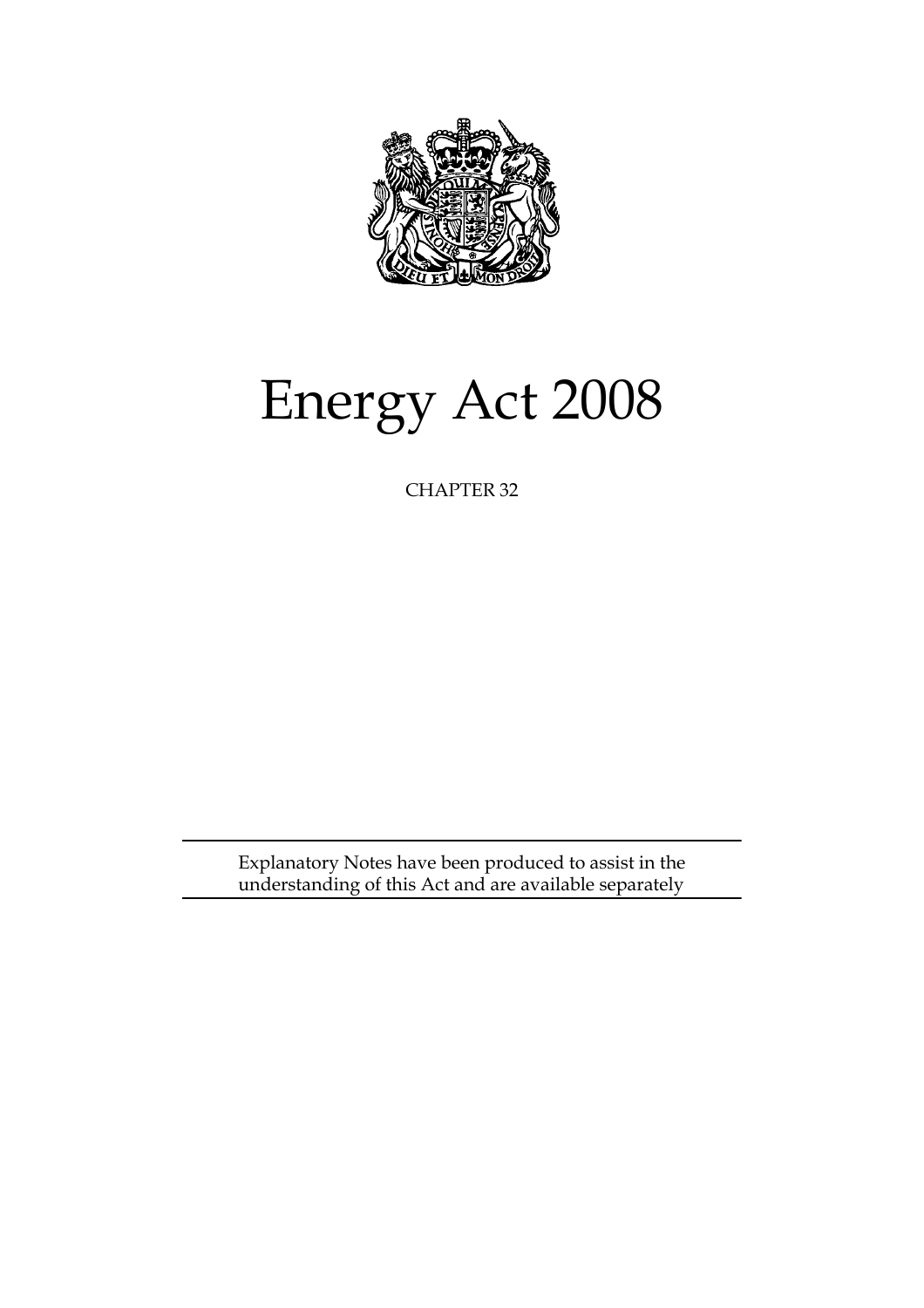

# Energy Act 2008

# **CHAPTER 32**

# **CONTENTS**

# **PART 1**

# GAS IMPORTATION AND STORAGE

# **CHAPTER 1**

# GAS IMPORTATION AND STORAGE ZONES

1 Exploitation of areas outside the territorial sea for gas importation and storage

# **CHAPTER 2**

# IMPORTATION AND STORAGE OF COMBUSTIBLE GAS

# *Activities requiring a licence*

- 2 Prohibition on unlicensed activities
- 3 Exception for activities carried on partly on land etc

# *Licensing*

- 4 Licences
- 5 Applications
- 6 Terms and conditions
- 7 Model clauses

# *Enforcement*

- 8 Offence to carry on unlicensed activities
- 9 Offences relating to licences
- 10 Secretary of State's power of direction
- 11 Failure to comply with a direction under section 10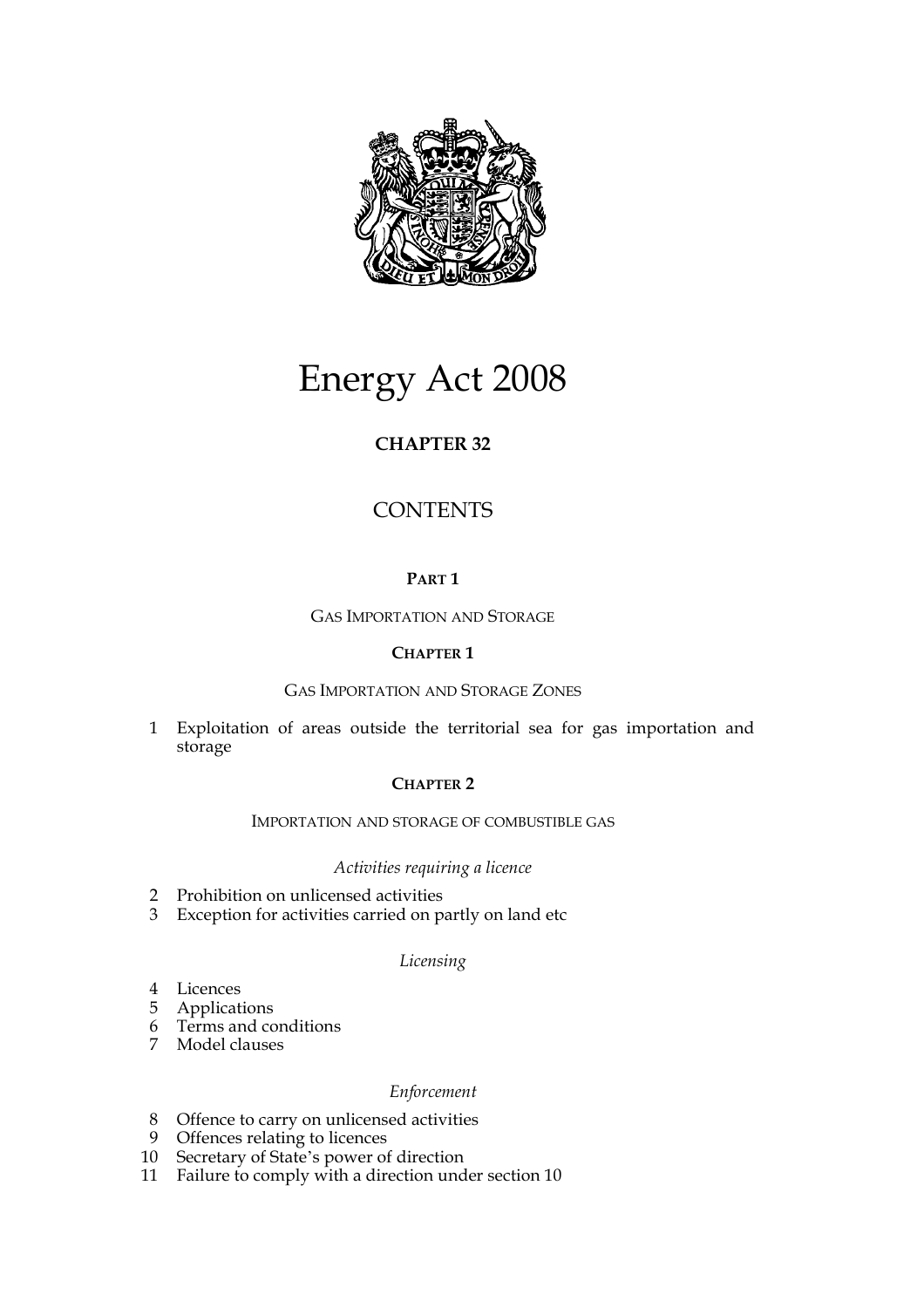- 12 Injunctions restraining breaches of section 2(1)
- 13 Inspectors
- 14 Criminal proceedings

#### *Supplementary*

15 Interaction with the petroleum licensing requirements

#### *Interpretation*

16 Chapter 2: interpretation

# **CHAPTER 3**

# STORAGE OF CARBON DIOXIDE

# *Activities requiring a licence*

17 Prohibition on unlicensed activities

#### *Licensing*

- 18 Licences
- 19 Requirements relating to grant of licences
- 20 Terms and conditions
- 21 Content of licences: regulations

#### *Enforcement*

- 22 Offence to carry on unlicensed activities
- 23 Offences relating to licences
- 24 Licensing authority's power of direction
- 25 Failure to comply with a direction under section 24
- 26 Injunctions restraining breaches of section 17(1)<br>27 Inspectors
- **Inspectors**
- 28 Criminal proceedings

#### *Registration*

29 Requirement for public register

# *Abandonment of offshore installations*

30 Abandonment of installations

#### *Termination of the licence*

31 Termination of licence: regulations

#### *Miscellaneous*

- 32 Safety zones
- 33 Enhanced petroleum recovery: power to make orders
- 34 Power of Secretary of State etc to transfer functions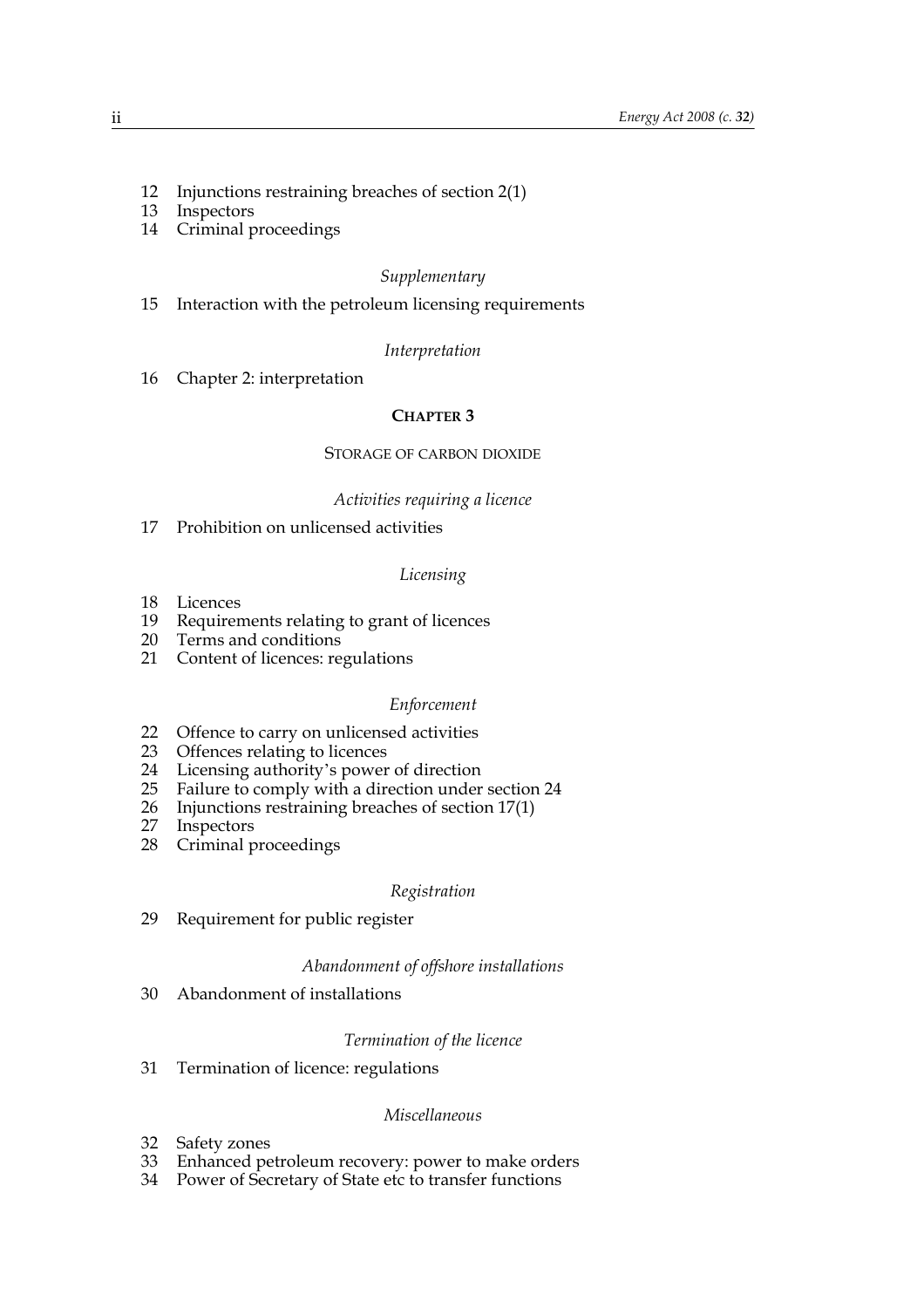#### *Interpretation*

#### 35 Chapter 3: interpretation

#### **CHAPTER 4**

#### GENERAL PROVISIONS ABOUT GAS IMPORTATION AND STORAGE

#### 36 Chapters 2 and 3: consequential amendments

#### **PART 2**

#### ELECTRICITY FROM RENEWABLE SOURCES

#### *The renewables obligation*

- 37 The renewables obligation
- 38 Section 37: supplemental provision
- 39 Existing savings relating to section 32 of the Electricity Act 1989
- 40 The Northern Ireland renewables obligation

#### *Feed-in tariffs for small-scale generation of electricity*

- 41 Power to amend licence conditions etc: feed-in tariffs
- 42 Power to amend licence conditions etc: procedure
- 43 Feed-in tariffs: supplemental

#### *Offshore electricity transmission*

44 Offshore electricity transmission

#### **PART 3**

#### DECOMMISSIONING OF ENERGY INSTALLATIONS

#### **CHAPTER 1**

#### NUCLEAR SITES: DECOMMISSIONING AND CLEAN-UP

#### *Funded decommissioning programmes*

- 45 Duty to submit a funded decommissioning programme
- 46 Approval of a programme
- 47 Prohibition on use of site in absence of approved programme

#### *Modification of approved programmes*

- 48 Modification of approved programme
- 49 Procedure for modifying approved programme
- 50 Power to disapply section 49
- 51 Time when modification takes effect

#### *Information*

52 Provision of information and documents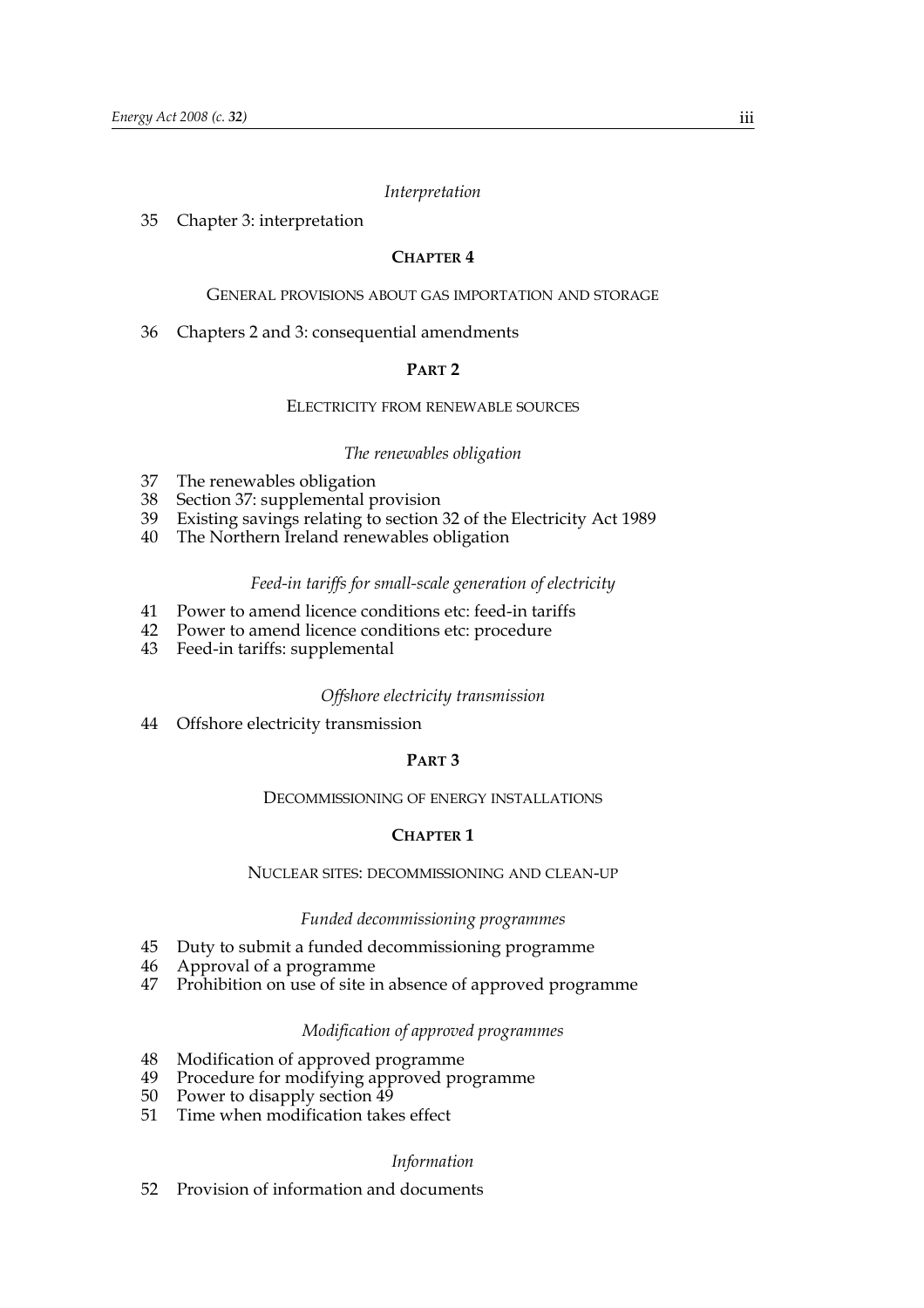#### 53 Power to review operation of programme

#### *Regulations and guidance*

- 54 Nuclear decommissioning: regulations and guidance
- 55 Funded decommissioning programmes: verification of financial matters

#### *Protection of decommissioning funds*

56 Protection of security under approved programme

#### *Enforcement*

- 57 Offence to fail to comply with approved programme<br>58 Secretary of State's power of direction
- Secretary of State's power of direction
- 59 Offence of further disclosure of information
- 60 Offence of supplying false information
- 61 Restriction on prosecutions under this Chapter

#### *Miscellaneous*

- 62 Power to apply this Chapter to other nuclear installations<br>63 Co-operation with other public bodies
- 63 Co-operation with other public bodies
- Continuity of obligations
- 65 Amendment of Nuclear Installations Act 1965
- 66 Disposal of hazardous material

#### *General*

- 67 Meaning of "associated"
- 68 Interpretation

#### **CHAPTER 2**

#### OFFSHORE RENEWABLES INSTALLATIONS

- 69 Decommissioning notices relating to offshore renewable energy installations
- 70 Security for decommissioning obligations
- 71 Provision of information to Secretary of State

#### **CHAPTER 3**

# OIL AND GAS INSTALLATIONS

- 72 Persons who may be required to submit abandonment programmes
- 73 Financial resources etc
- 74 Protection of abandonment funds from creditors

# **CHAPTER 4**

#### **WELLS**

#### 75 Information about decommissioning of wells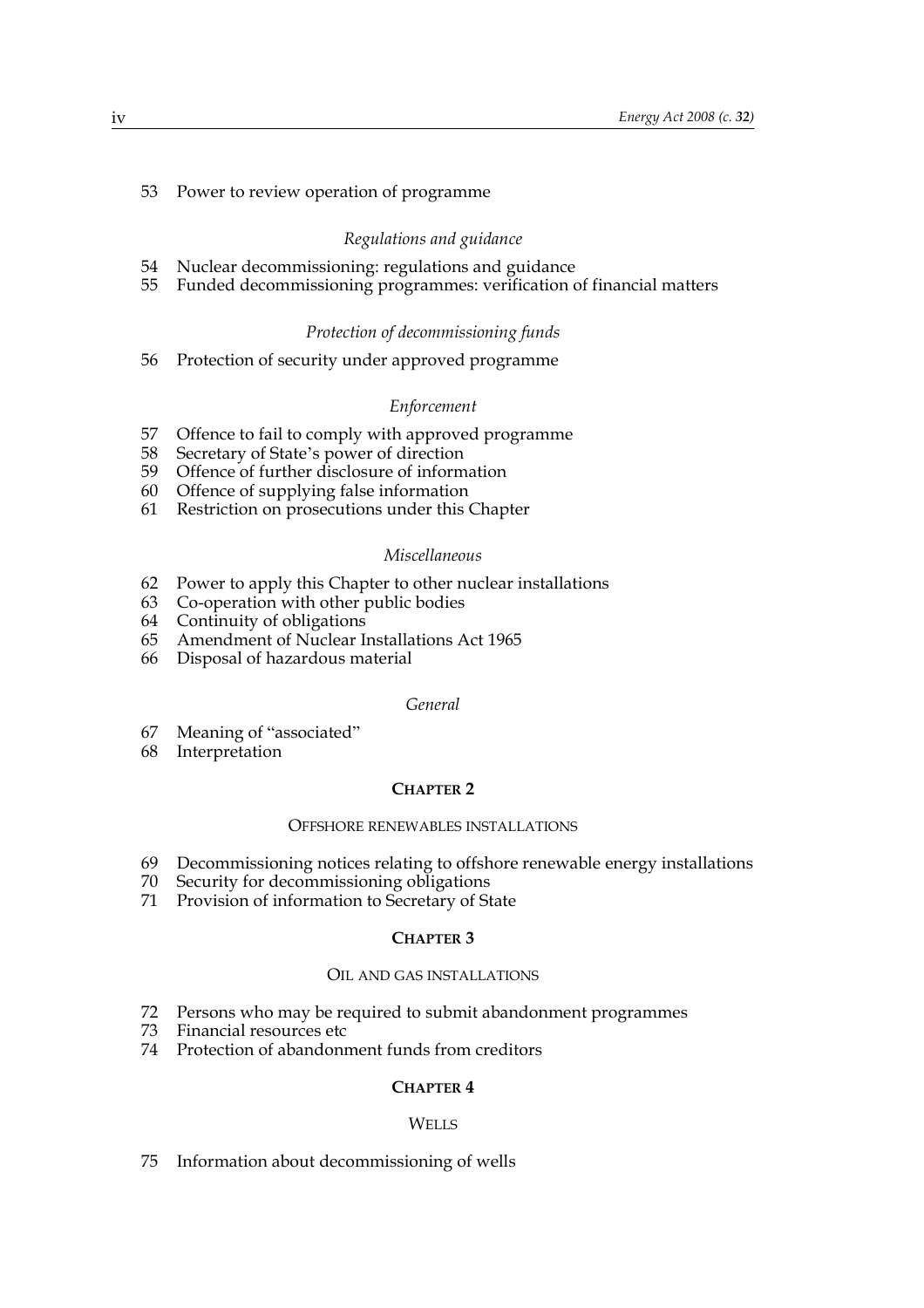#### **PART 4**

#### PROVISIONS RELATING TO OIL AND GAS

#### *Petroleum licences*

- 76 Transfers without the consent of the Secretary of State
- 77 Model clauses of petroleum licences

#### *Third party access*

- 78 Third party access to infrastructure
- 79 Modification of pipelines
- 80 Third party access to oil processing facilities
- 81 Directions under section 80: supplemental
- 82 Meaning of "associate"

#### **PART 5**

#### **MISCELLANEOUS**

#### *Duties of Gas and Electricity Markets Authority*

83 Duties of the Gas and Electricity Markets Authority

#### *Transmission systems*

- 84 Power to amend licence conditions etc: transmission systems
- 85 Section 84: procedure
- 86 Section 84: supplemental

#### *Energy reports*

87 Energy reports

#### *Smart meters*

- 88 Power to amend licence conditions etc: smart meters
- 89 Power to amend licence conditions etc: procedure
- 90 Smart meters: supplemental
- 91 Licensing of activities relating to smart meters

#### *Gas meters*

- 92 Gas meters
- 93 Section 92: consequential amendments
- 94 Power to amend licence conditions: gas

#### *Electricity meters*

- 95 Electricity meters
- 96 Section 95: consequential amendments
- 97 Power to amend licence conditions: electricity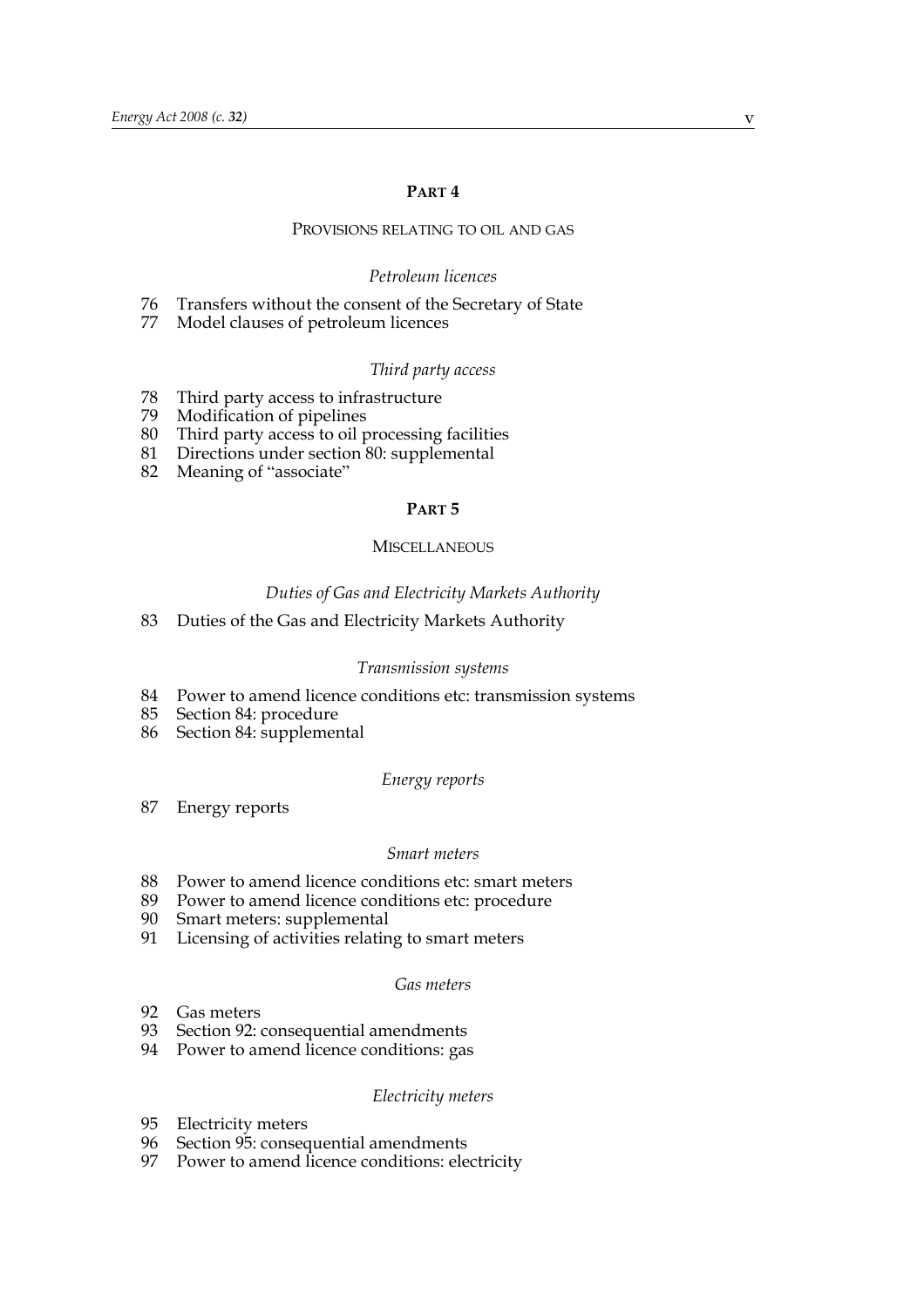#### *Connection offer expenses*

#### 98 Costs connected with making an offer of connection

# *Electricity safety*

99 Electricity safety

#### *Renewable heat incentives*

100 Renewable heat incentives

#### *Nuclear information*

101 Security of sensitive nuclear information

#### *Application of general duties*

102 Application of general duties to functions relating to licences

#### **PART 6**

#### GENERAL

- 103 Offences by bodies corporate etc
- 104 Subordinate legislation
- 105 Parliamentary control of subordinate legislation
- 106 Interpretation
- Minor and consequential amendments
- 108 Repeals
- 109 Transitional provision etc
- 110 Commencement
- 111 Financial provisions
- 112 Extent
- 113 Short title
	- Schedule 1 Amendments relating to Chapters 2 and 3 of Part 1
	- Schedule 2 Property schemes
	- Schedule 3 Petroleum licences: amendments to model clauses
		- Part 1 Petroleum (Production) (Landward Areas) Regulations 1995
		- Part 2 Petroleum (Current Model Clauses) Order 1999
		- Part 3 Petroleum Licensing (Exploration and Production) (Seaward and Landward Areas) Regulations 2004
	- Schedule 4 Smart meters: licensable activities
		- Part 1 Gas
		- Part 2 Electricity
	- Schedule 5 Minor and consequential amendments
	- Schedule 6 Repeals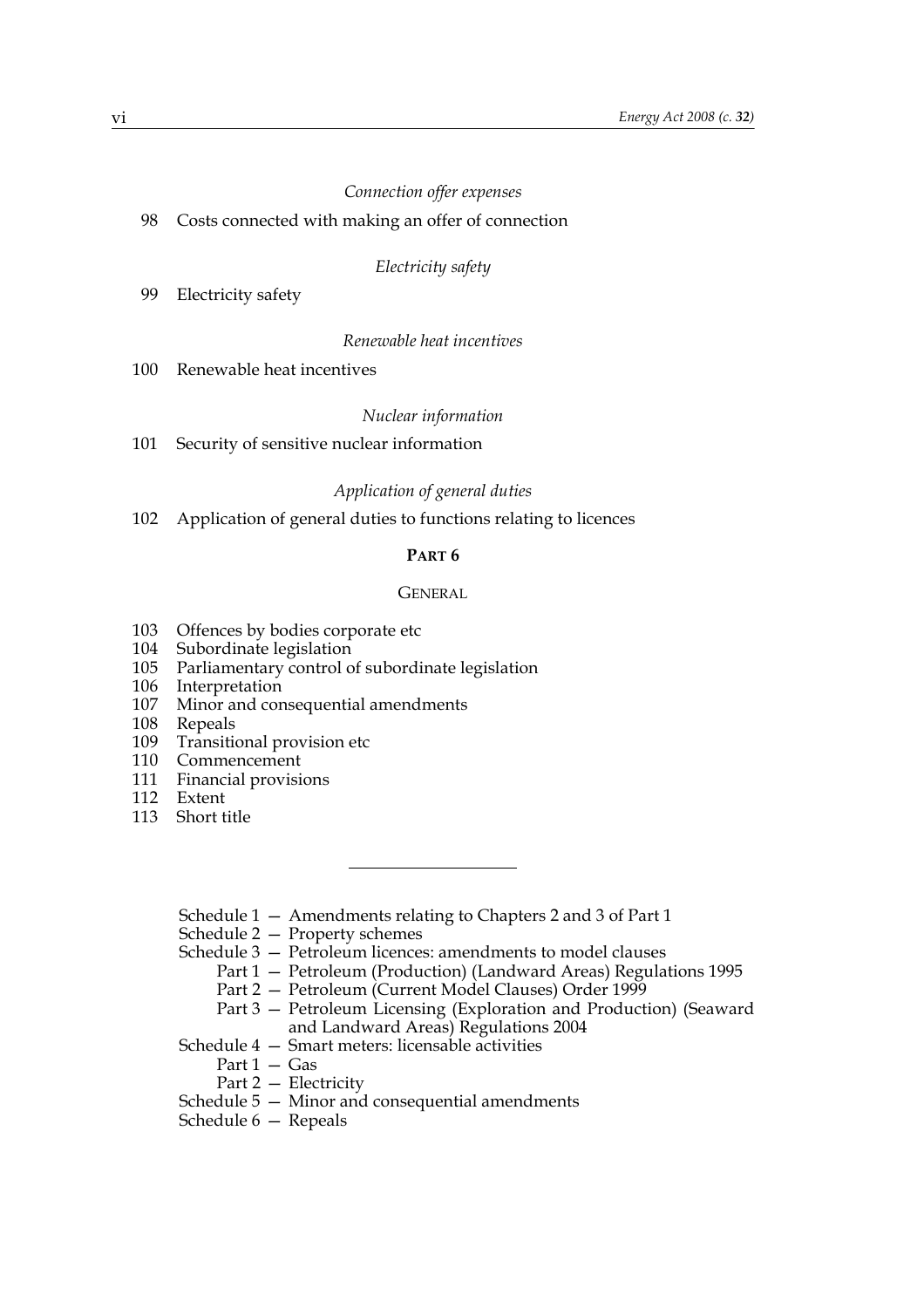

# Energy Act 2008

# **2008 CHAPTER 32**

An Act to make provision relating to gas importation and storage; to make provision in relation to electricity generated from renewable sources; to make provision relating to electricity transmission; to make provision about payments to small-scale generators of lowcarbon electricity; to make provision about the decommissioning of energy installations and wells; to make provision about the management and disposal of waste produced during the operation of nuclear installations; to make provision relating to petroleum licences; to make provision about third party access to oil and gas infrastructure and modifications of pipelines; to make provision about reports relating to energy matters; to make provision about the duties of the Gas and Electricity Markets Authority; to make provision about payments in respect of the renewable generation of heat; to make provision relating to gas meters and electricity meters and provision relating to electricity safety; to make provision about the security of equipment, software and information relating to nuclear matters; and for connected purposes. [26th November 2008]

E IT ENACTED by the Queen's most Excellent Majesty, by and with the advice and consent of the Lords Spiritual and Temporal, and Commons, in this present **B** E IT ENACTED by the Queen's most Excellent Majesty, by and with consent of the Lords Spiritual and Temporal, and Commons, Parliament assembled, and by the authority of the same, as follows:

#### **PART 1**

#### GAS IMPORTATION AND STORAGE

#### **CHAPTER 1**

# GAS IMPORTATION AND STORAGE ZONES

#### **1 Exploitation of areas outside the territorial sea for gas importation and storage**

(1) The rights to which this section applies have effect, by virtue of this section, as rights belonging to Her Majesty.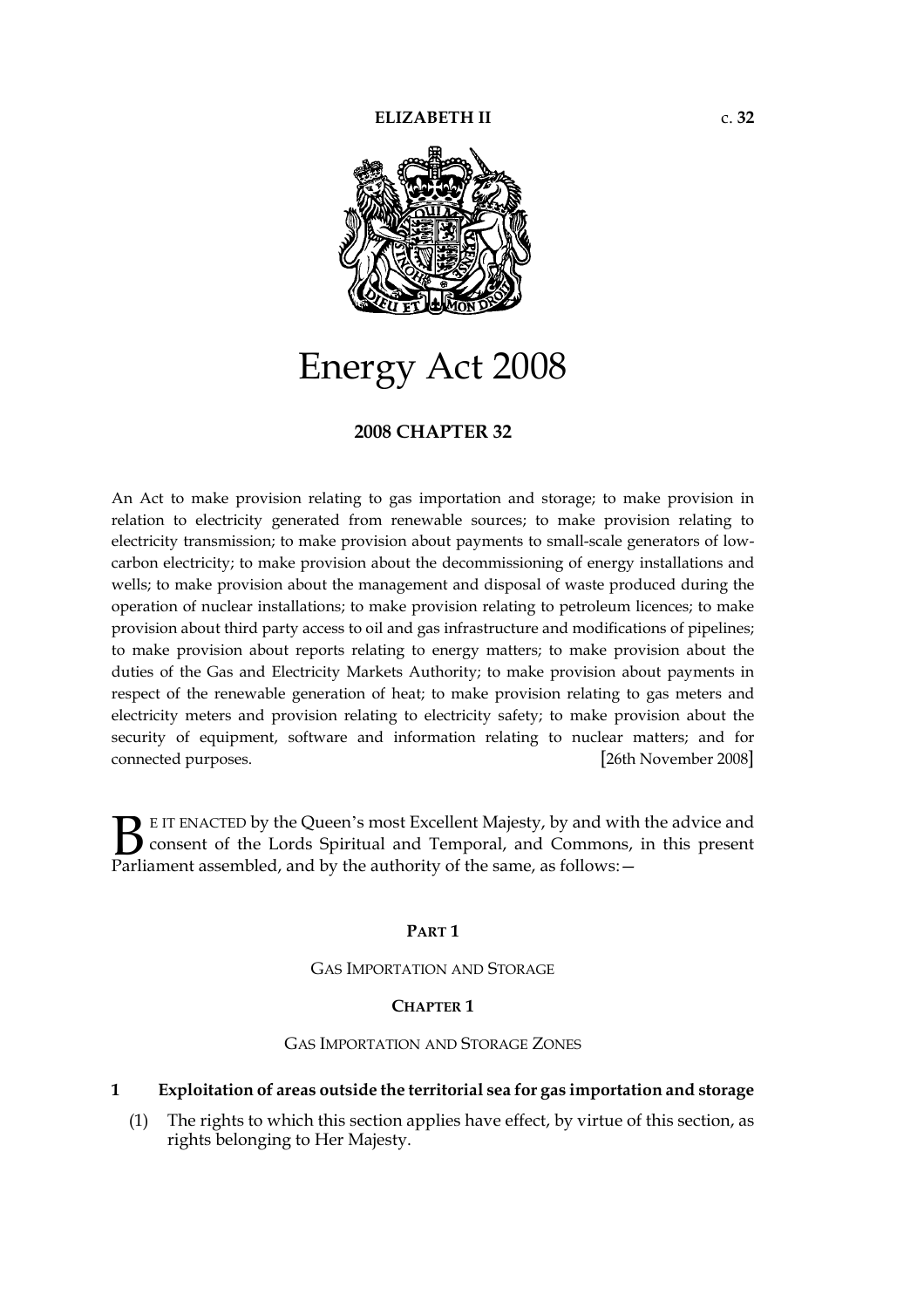- (2) This section applies to the rights under Part V of the Convention that are exercisable by the United Kingdom in areas outside the territorial sea—
	- (a) with respect to any of the matters mentioned in subsection (3), or
	- (b) for any other purposes connected with any of those matters.
- (3) The matters are—
	- (a) the exploitation of those areas for the unloading of gas to installations or pipelines;
	- (b) the exploitation of those areas for the storing of gas (whether or not with a view to its being recovered), or the recovery of gas so stored;
	- (c) the exploration of those areas with a view to their exploitation as mentioned in paragraph (a) or (b).
- (4) For the purposes of subsection (3), references to gas include any substance which consists wholly or mainly of gas.
- (5) Her Majesty may by Order in Council designate an area as an area within which the rights to which this section applies are exercisable (a "Gas Importation and Storage Zone").
- (6) In this section—
	- "the Convention" means the United Nations Convention on the Law of the Sea 1982 (Cmnd 8941) and any modifications of that Convention agreed after the passing of this Act that have entered into force in relation to the United Kingdom;
	- "gas" means any substance which is gaseous at a temperature of 15  $^{\circ}$  C and a pressure of 101.325 kPa (1013.25 mb);
	- "installation" includes any floating structure or device maintained on a station by whatever means.

# **CHAPTER 2**

#### IMPORTATION AND STORAGE OF COMBUSTIBLE GAS

#### *Activities requiring a licence*

# **2 Prohibition on unlicensed activities**

- (1) No person may carry on an activity within subsection (3) except in accordance with a licence.
- (2) But subsection (1) is subject to section 3.
- (3) The activities are—
	- (a) the use of a controlled place for the unloading of gas to an installation or pipeline;
	- (b) the use of a controlled place for the storage of gas;
	- (c) the conversion of any natural feature in a controlled place for the purpose of storing gas;
	- (d) the recovery of gas stored in a controlled place;
	- (e) the exploration of a controlled place with a view to, or in connection with, the carrying on of activities within paragraphs (a) to (d);
	- (f) the establishment or maintenance in a controlled place of an installation for the purposes of activities within this subsection.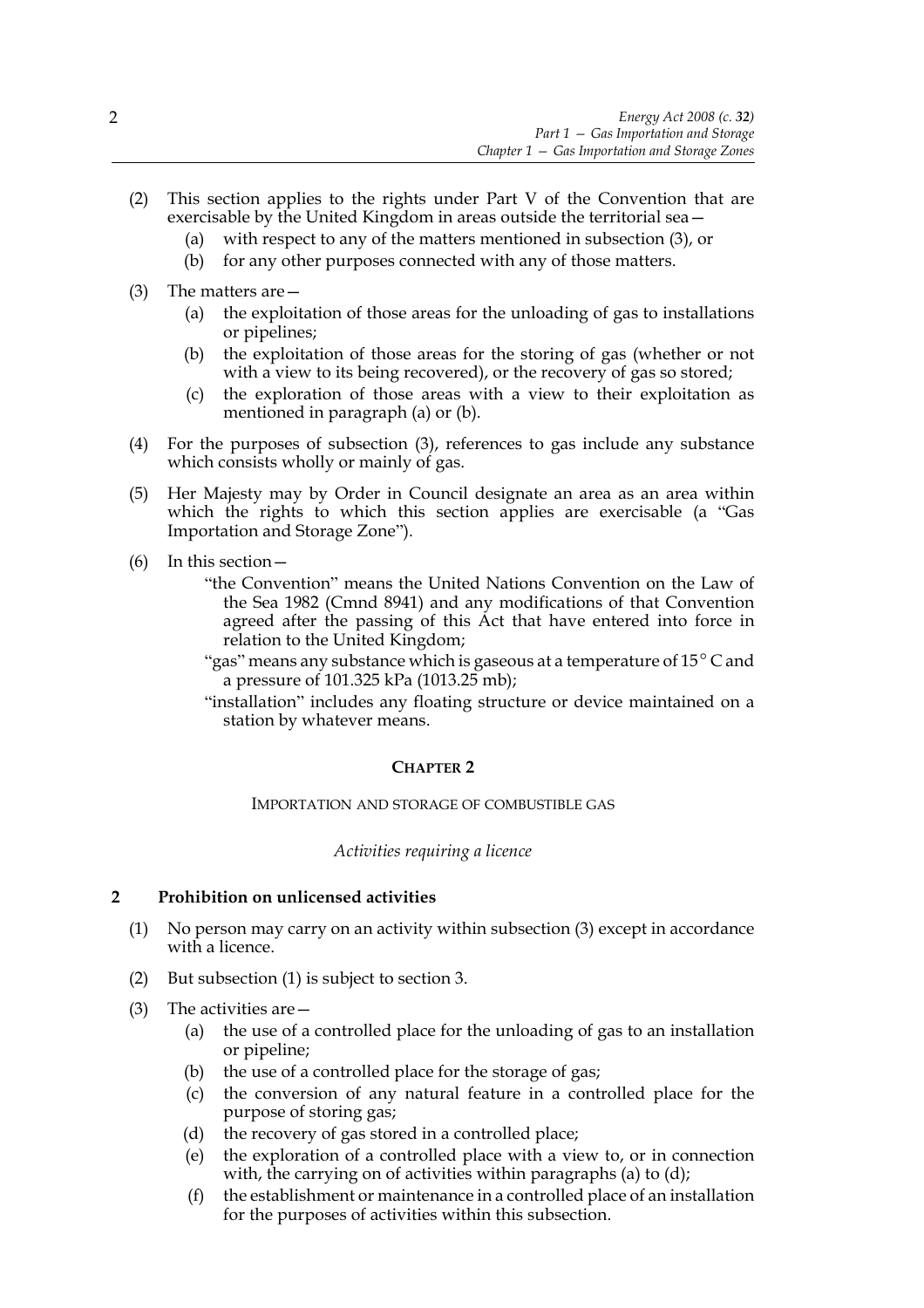# (4) In this section—

# "controlled place" means a place in, under or over—

- (a) the territorial sea, or
- (b) waters in a Gas Importation and Storage Zone (within the meaning of section  $1(5)$ ;

"gas" means any combustible substance which is gaseous at a temperature of  $15^{\circ}$ C and a pressure of 101.325 kPa (1013.25 mb) and which consists wholly or mainly of—

- (a) methane,
- (b) ethane,
- (c) propane,
- (d) butane,
- (e) a substance designated for the purposes of this section by an order made by the Secretary of State, or
- (f) a mixture of two or more of the substances mentioned in paragraphs (a) to (e).

# **3 Exception for activities carried on partly on land etc**

- (1) This Chapter does not apply in relation to—
	- (a) the use of a controlled place for the unloading of gas to an installation which is connected with land by a permanent structure providing access at all times and for all purposes;
	- (b) the conversion of a natural feature of which part is in a controlled place and part under land, if the operations necessary for the conversion take place wholly or mainly on, over or under land;
	- (c) the use of a place for the storage of gas, or the recovery of gas so stored, where—
		- (i) the gas was, or is to be, introduced into the store by means of a well on land, and
		- (ii) part of the place is a controlled place and part is under land;
	- (d) the establishment or maintenance of an installation for the purposes of activities falling within paragraph (a).
- (2) In this section—
	- "land" means—
		- (a) land in England;
		- (b) land in Wales;
		- (c) land in Scotland landward of the low water mark;

"well" includes a borehole.

#### *Licensing*

#### **4 Licences**

- (1) The Secretary of State may grant a person a licence in respect of one or more activities within section 2(3).
- (2) The controlled place in respect of which a licence is granted may be determined by reference to the provisions of a Crown lease which has been or may be granted.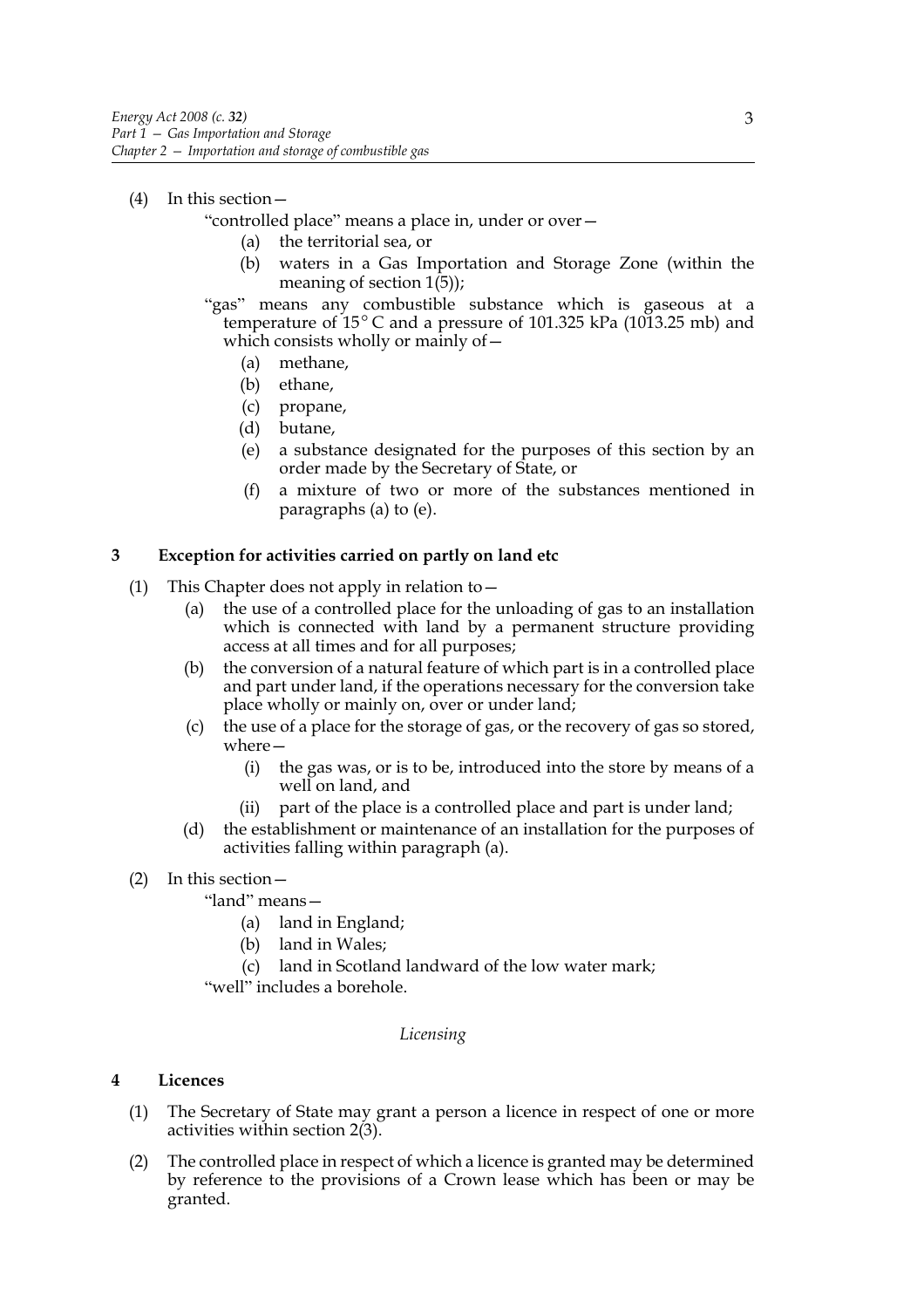(3) For this purpose "Crown lease" means a lease of property forming part of the Crown Estate, or an authorisation to exercise rights forming part of that Estate (whether by virtue of section 1 or otherwise).

# **5 Applications**

The Secretary of State may by regulations—

- (a) prescribe the persons, or classes of persons, by whom an application for a licence may be made;
- (b) prescribe requirements which must be met by, or in relation to, a person who makes an application;
- (c) prescribe the manner in which an application must be made;
- (d) prescribe the information which an application must contain and any documents which must accompany it;
- (e) require an application to be accompanied by a fee of an amount prescribed by, or determined in accordance with, the regulations.

# **6 Terms and conditions**

- (1) A licence may be granted on such terms and subject to such conditions as the Secretary of State considers appropriate.
- (2) The provisions of a licence may be expressed by reference to provision made in a Crown lease, and, in particular, may provide—
	- (a) for the commencement of the licence to be conditional upon the commencement of a Crown lease which has been or may be granted in respect of the controlled place to which the licence relates or any part of that place;
	- (b) for the period of the licence to be determined by reference to the period of such a Crown lease.
- (3) A licence may authorise, in such circumstances and subject to such conditions as are specified, the transfer of the licence to another person (or the inclusion of another person as a joint licence holder).
- (4) The provisions of a licence may include—
	- (a) provision requiring the licence holder to obtain the prior written consent of the Secretary of State or another person for specified acts or omissions;
	- (b) provision providing that any such consent may be given subject to conditions.
- (5) The conditions imposed on a consent by virtue of subsection (4)(b) may include conditions requiring, or otherwise providing for, the modification of the licence in such manner as the Secretary of State considers appropriate.
- (6) In this section—

"Crown lease" has the same meaning as in section 4;

"specified", in relation to a licence, means specified in, or determined in accordance with, the licence.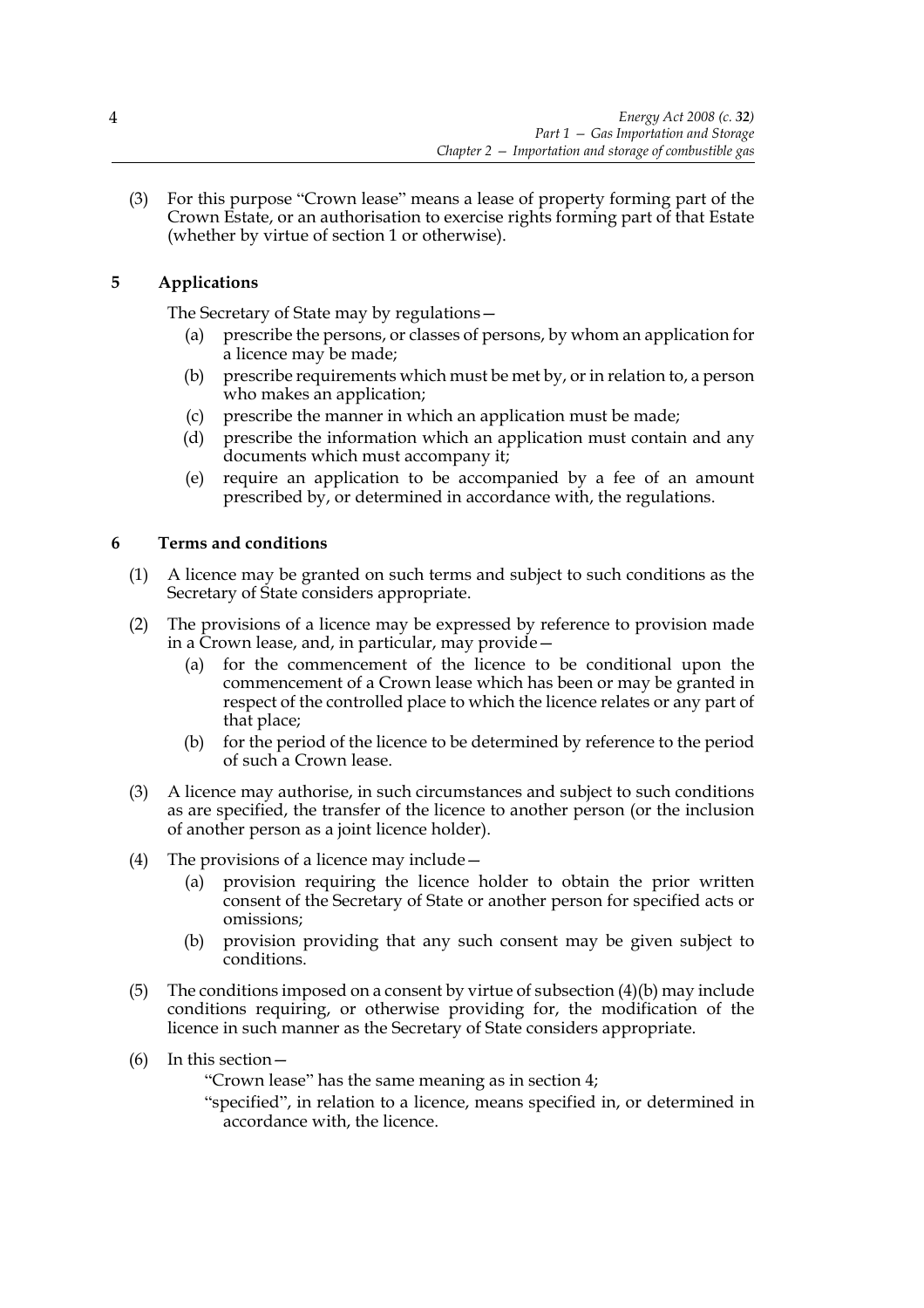# **7 Model clauses**

- (1) The Secretary of State may make regulations prescribing model clauses for licences.
- (2) Subject to subsection (3), the model clauses, as they have effect at the time a licence is granted, are deemed to be incorporated into the licence.
- (3) The Secretary of State may decide to exclude or modify one or more of those model clauses in the case of a particular licence.

#### *Enforcement*

#### **8 Offence to carry on unlicensed activities**

- (1) It is an offence for a person to carry on an activity within section 2(3) at a controlled place unless, at the time the activity is carried on, that person—
	- (a) has a licence for the carrying on of that activity at that place, or
	- (b) is carrying on the activity on behalf of a person who has such a licence.
- (2) It is an offence for a person to cause or permit another person to commit an offence under subsection (1).
- (3) But subsections (1) and (2) are subject to section 3.
- (4) A person guilty of an offence under this section is liable—
	- (a) on summary conviction, to a fine not exceeding the statutory maximum, or
	- (b) on conviction on indictment, to a fine.

# **9 Offences relating to licences**

- (1) An offence is committed by a licence holder if  $-$ 
	- (a) a thing is done for which the licence specifies that the prior consent of the Secretary of State or any other person is required, without that consent first having been obtained;
	- (b) such a thing is done in circumstances where that consent was obtained subject to conditions and those conditions have not been satisfied;
	- (c) the licence holder fails to keep records, give a notice or make a return or report, in accordance with the provisions of the licence;
	- (d) the licence holder breaches any other provision of the licence which is specified, or of a description specified, in an order made by the Secretary of State.
- (2) In proceedings against a person for an offence under subsection (1), it is a defence for the person to prove that due diligence was exercised to avoid committing the offence.
- (3) It is an offence for a person to make a statement which the person knows to be false, or recklessly to make a statement which is false, in order to obtain—
	- (a) a licence, or
	- (b) the consent of the Secretary of State or any other person for the purposes of any requirement imposed by virtue of section 6(4).
- (4) It is an offence for a person to fail to disclose information which the person knows, or ought to know, to be relevant to an application for—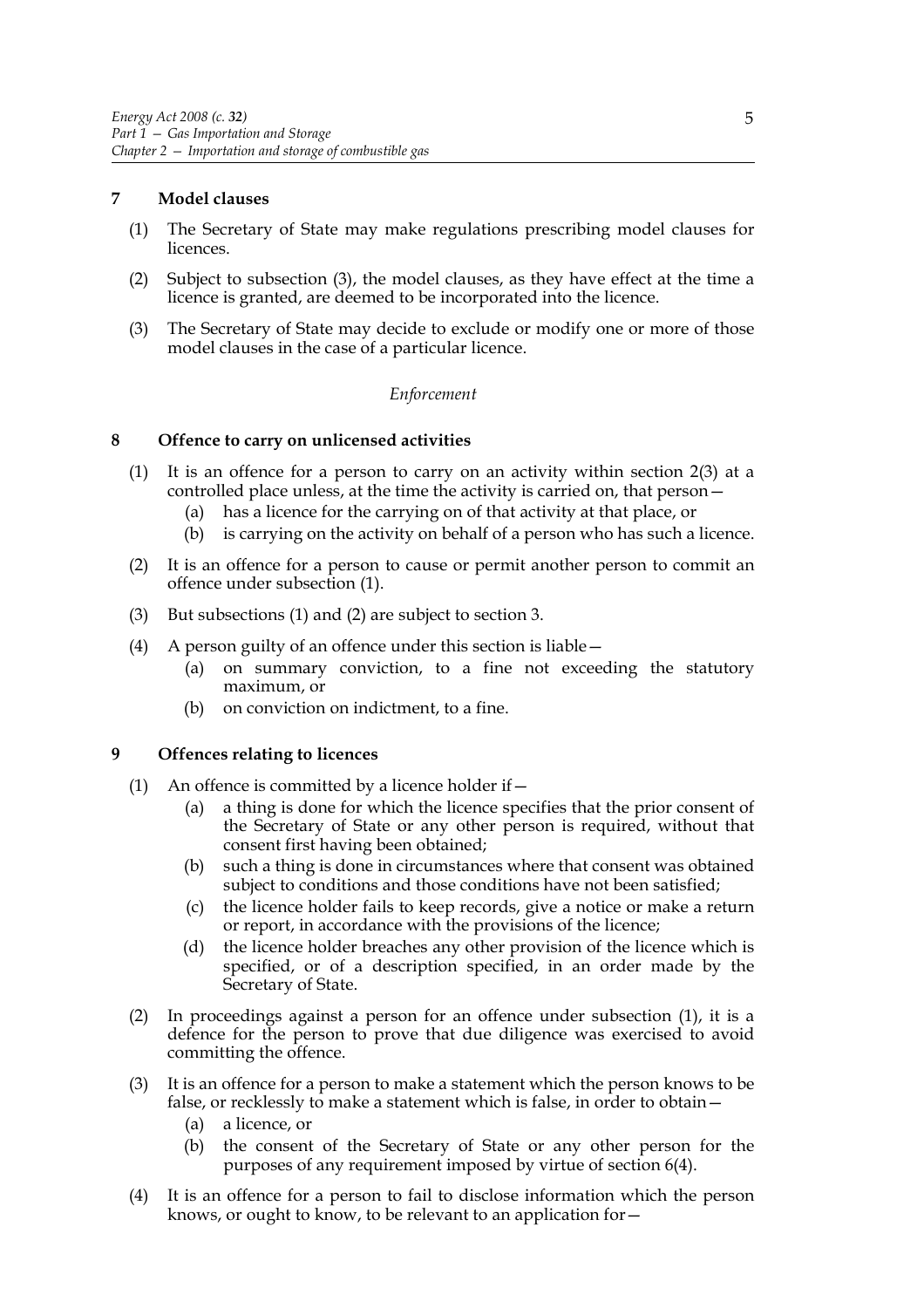- (a) a licence, or
- (b) the consent of the Secretary of State or any other person for the purposes of any requirement imposed by virtue of section 6(4).
- (5) A person guilty of an offence under this section is liable—
	- (a) on summary conviction, to a fine not exceeding the statutory maximum, or
	- (b) on conviction on indictment, to a fine.

# **10 Secretary of State's power of direction**

- (1) This section applies if a licence holder fails to comply with any provision of the licence.
- (2) The Secretary of State may direct the licence holder to take steps which the Secretary of State considers necessary or appropriate to comply with the provision within a period specified in the direction.
- (3) The Secretary of State must consult the licence holder before giving a direction under subsection (2).
- (4) If the licence holder fails to comply with a direction under subsection (2), the Secretary of State may—
	- (a) comply with the direction on behalf of the licence holder, or
	- (b) make arrangements for another person to do so.
- (5) A person taking action by virtue of subsection (4) may—
	- (a) do anything which the licence holder could have done, and
	- (b) recover from the licence holder any reasonable costs incurred in taking the action.
- (6) A person ("P") liable to pay any sum by virtue of subsection  $(5)(b)$  must also pay interest on that sum for the period beginning with the day on which the person taking action by virtue of subsection (4) notified P of the sum payable and ending with the date of payment.
- (7) The rate of interest payable in accordance with subsection (6) is a rate determined by the Secretary of State as comparable with commercial rates.
- (8) The licence holder must provide a person taking action by virtue of subsection (4) with such assistance as the Secretary of State may direct.
- (9) The power to give a direction under this section is without prejudice to any provision made in the licence with regard to the enforcement of any of its provisions.

# **11 Failure to comply with a direction under section 10**

- (1) It is an offence for a person to fail to comply with a direction under section 10, unless the person proves that due diligence was exercised in order to avoid the failure.
- (2) A person guilty of an offence under subsection (1) is liable—
	- (a) on summary conviction, to a fine not exceeding the statutory maximum, or
	- (b) on conviction on indictment, to a fine.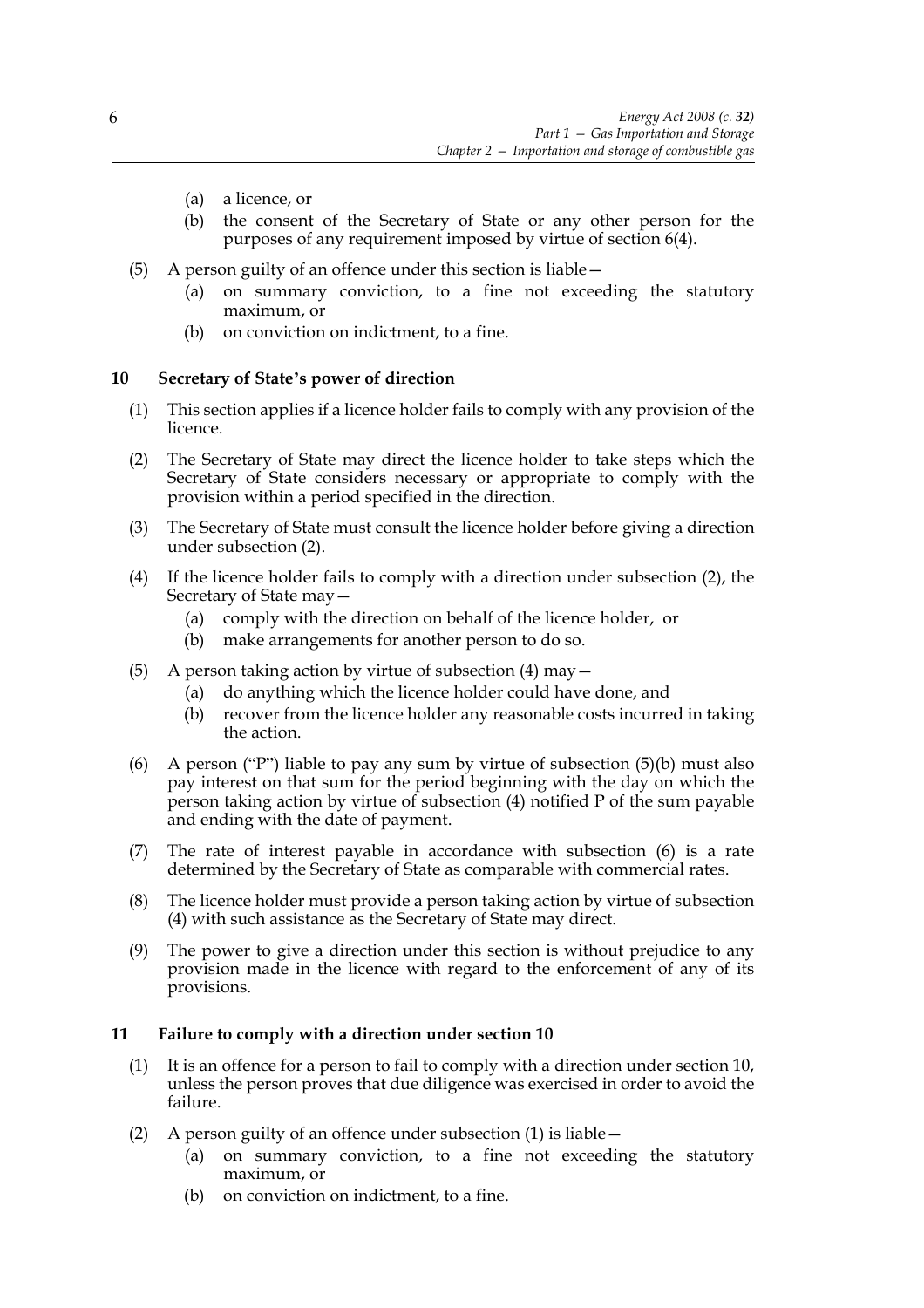# **12 Injunctions restraining breaches of section 2(1)**

- (1) Where the Secretary of State considers it necessary or expedient to restrain any actual or apprehended breach of section 2(1), the Secretary of State may apply to the court for an injunction or, in Scotland, an interdict.
- (2) An application may be made whether or not the Secretary of State has exercised or is proposing to exercise any of the other powers under this Chapter.
- (3) On an application under subsection (1), the court may grant such an injunction or interdict as the court thinks appropriate for the purpose of restraining the breach.
- (4) Rules of court may provide for an injunction or interdict to be issued against a person whose identity is unknown.
- (5) In this section "the court" means—
	- (a) the High Court, or
	- (b) in Scotland, the Court of Session.

#### **13 Inspectors**

- (1) The Secretary of State may appoint persons to act as inspectors to assist in carrying out the functions of the Secretary of State under this Chapter.
- (2) The Secretary of State may make payments, by way of remuneration or otherwise, to inspectors appointed under this section.
- (3) The Secretary of State may make regulations about—
	- (a) the powers and duties of inspectors appointed under this section;
	- (b) the powers and duties of any other person acting on the directions of the Secretary of State in connection with a function under this Chapter;
	- (c) the facilities and assistance to be accorded to persons mentioned in paragraph (a) or (b).
- (4) The powers conferred by virtue of subsection (3) may include powers of a kind specified in section 108(4) of the Environment Act 1995 (c. 25) (powers of entry, investigation, etc).
- (5) Any regulations under this section may provide for the creation of offences which are punishable—
	- (a) on summary conviction by a fine not exceeding the statutory maximum or such lesser amount as is specified in the regulations, and
	- (b) on conviction on indictment by a fine.

#### **14 Criminal proceedings**

- (1) Proceedings for a relevant offence may be taken, and the offence may for all incidental purposes be treated as having been committed, in any place in the United Kingdom.
- (2) Section 3 of the Territorial Waters Jurisdiction Act 1878 (c. 73) (restriction on prosecutions) does not apply to any proceedings for a relevant offence.
- (3) Proceedings for a relevant offence alleged to have been committed in a controlled place may not be instituted in England and Wales except—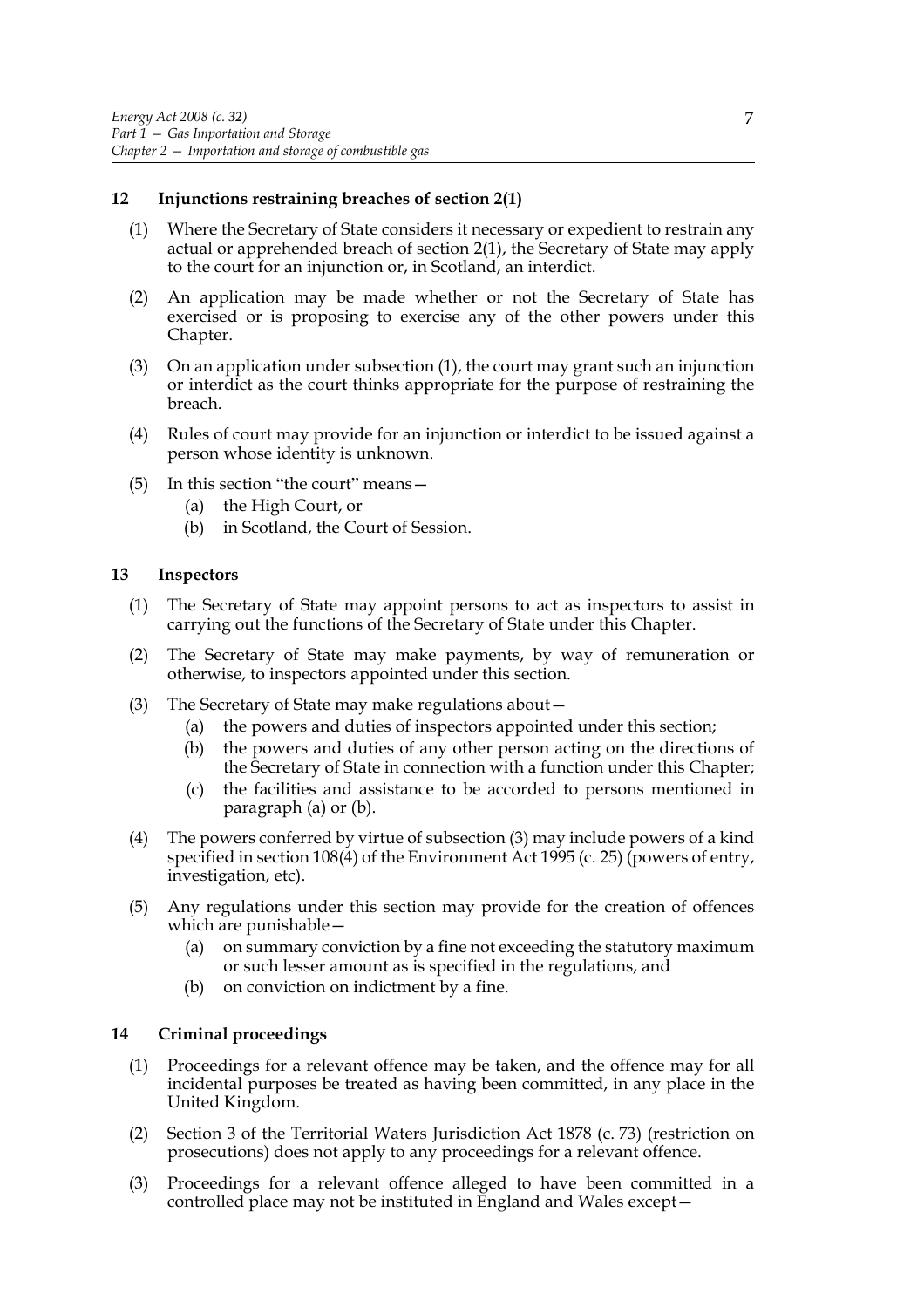- (a) by the Secretary of State or a person authorised by the Secretary of State, or
- (b) by or with the consent of the Director of Public Prosecutions.
- (4) Proceedings for a relevant offence alleged to have been committed in a controlled place may not be instituted in Northern Ireland except—
	- (a) by the Secretary of State or a person authorised by the Secretary of State, or
	- (b) by or with the consent of the Director of Public Prosecutions for Northern Ireland.
- (5) In the application of subsection (3) or (4) to an offence created by regulations under section 13—
	- (a) the words "alleged to have been committed in a controlled place" are to be omitted, and
	- (b) the references to a person authorised by the Secretary of State are to be read as references to an inspector appointed under that section.
- (6) In this section "relevant offence" means an offence under this Chapter or created by regulations under section 13.

# *Supplementary*

# **15 Interaction with the petroleum licensing requirements**

- (1) This section applies where there is a licence for the recovery of gas stored in a controlled place.
- (2) The Secretary of State may give a direction in respect of the place or any part of it ("the relevant stratum").
- (3) The effect of the direction is that any operations under the licence to recover gas from the relevant stratum are not to be regarded as resulting in the boring for or getting of petroleum for the purposes of Part 1 of the Petroleum Act 1998 (c. 17).
- (4) A direction may be given only if the Secretary of State is satisfied that the amount of petroleum which exists in its natural condition in the relevant stratum is so small that it ought to be disregarded for the purposes of that Part.
- (5) Where a direction has effect, if the Secretary of State ceases to be satisfied as mentioned in subsection (4), the Secretary of State must give the licence holder a notice revoking the direction and specifying a time for the purposes of subsection (6).
- (6) Where a notice is given under subsection (5), the revocation of the direction takes effect—
	- (a) if an application for a petroleum licence in respect of the relevant stratum is made by the licence holder before the specified time, immediately before the time the application is determined or withdrawn, and
	- (b) in any other case, at the specified time.
- (7) Before giving or revoking a direction, the Secretary of State must consult the licence holder.
- (8) In this section—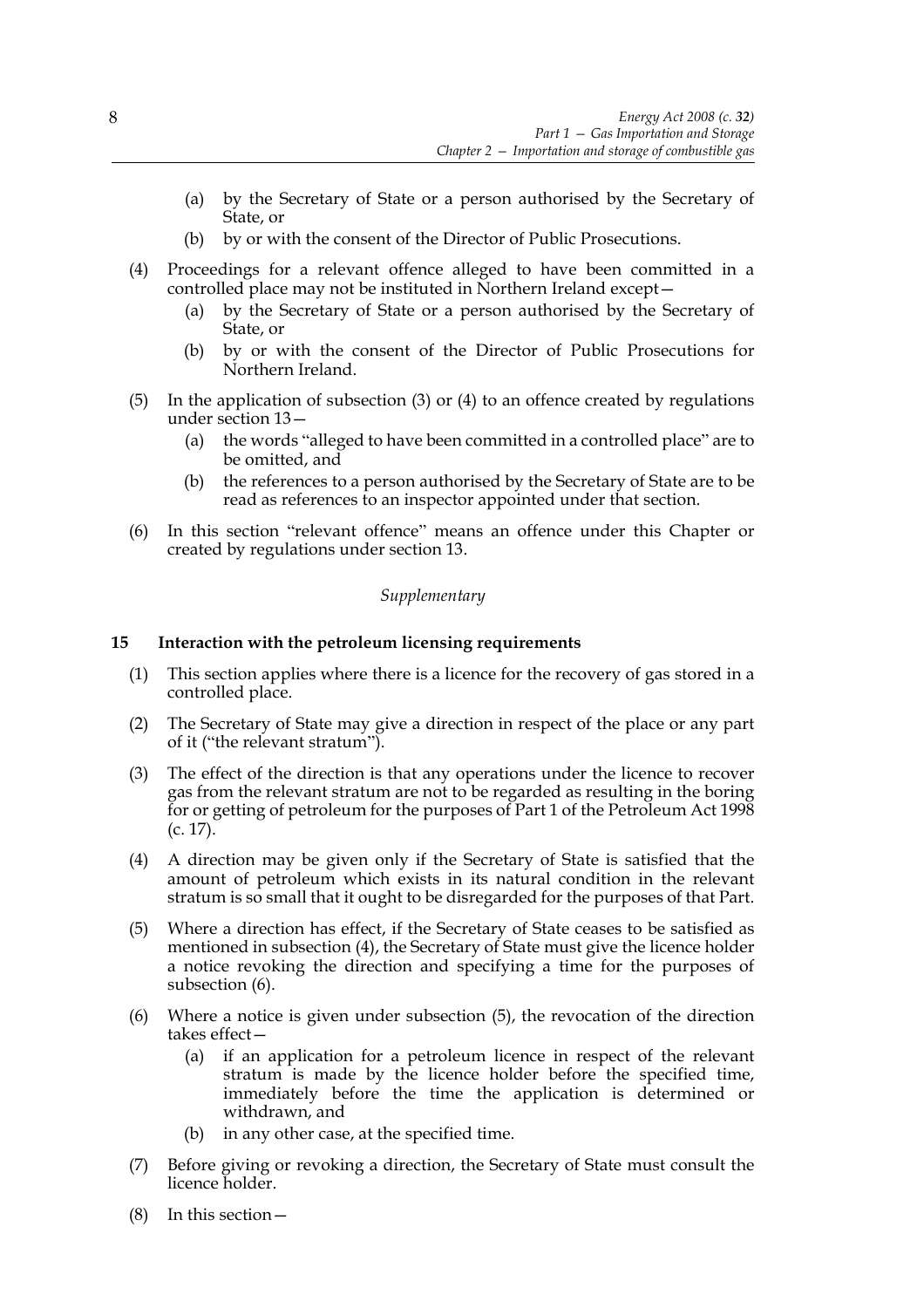"petroleum" means petroleum to which section 3 of the Petroleum Act 1998 (c. 17) applies;

"petroleum licence" means a licence under that section authorising a person to bore for and get petroleum.

#### *Interpretation*

# **16 Chapter 2: interpretation**

In this Chapter—

"controlled place" has the meaning given by section 2(4);

"gas" has the meaning given by section 2(4);

"installation" includes any floating structure or device maintained on a station by whatever means;

"licence", except where the context otherwise requires, means a licence under section 4, and "licence holder" is to be construed accordingly.

#### **CHAPTER 3**

#### STORAGE OF CARBON DIOXIDE

#### *Activities requiring a licence*

#### **17 Prohibition on unlicensed activities**

- (1) No person may carry on an activity within subsection (2) except in accordance with a licence.
- (2) The activities are—
	- (a) the use of a controlled place for the storage of carbon dioxide (with a view to its permanent disposal, or as an interim measure prior to its permanent disposal);
	- (b) the conversion of any natural feature in a controlled place for the purpose of storing carbon dioxide (with a view to its permanent disposal, or as an interim measure prior to its permanent disposal);
	- (c) the exploration of a controlled place with a view to, or in connection with, the carrying on of activities within paragraph (a) or (b);
	- (d) the establishment or maintenance in a controlled place of an installation for the purposes of activities within this subsection.
- (3) In this section, "controlled place" means a place in, under or over—
	- (a) the territorial sea, or
	- (b) waters in a Gas Importation and Storage Zone.

*Licensing*

# **18 Licences**

- (1) The licensing authority may grant a licence to a person in respect of one or more activities within section 17(2).
- (2) The licensing authority is  $-$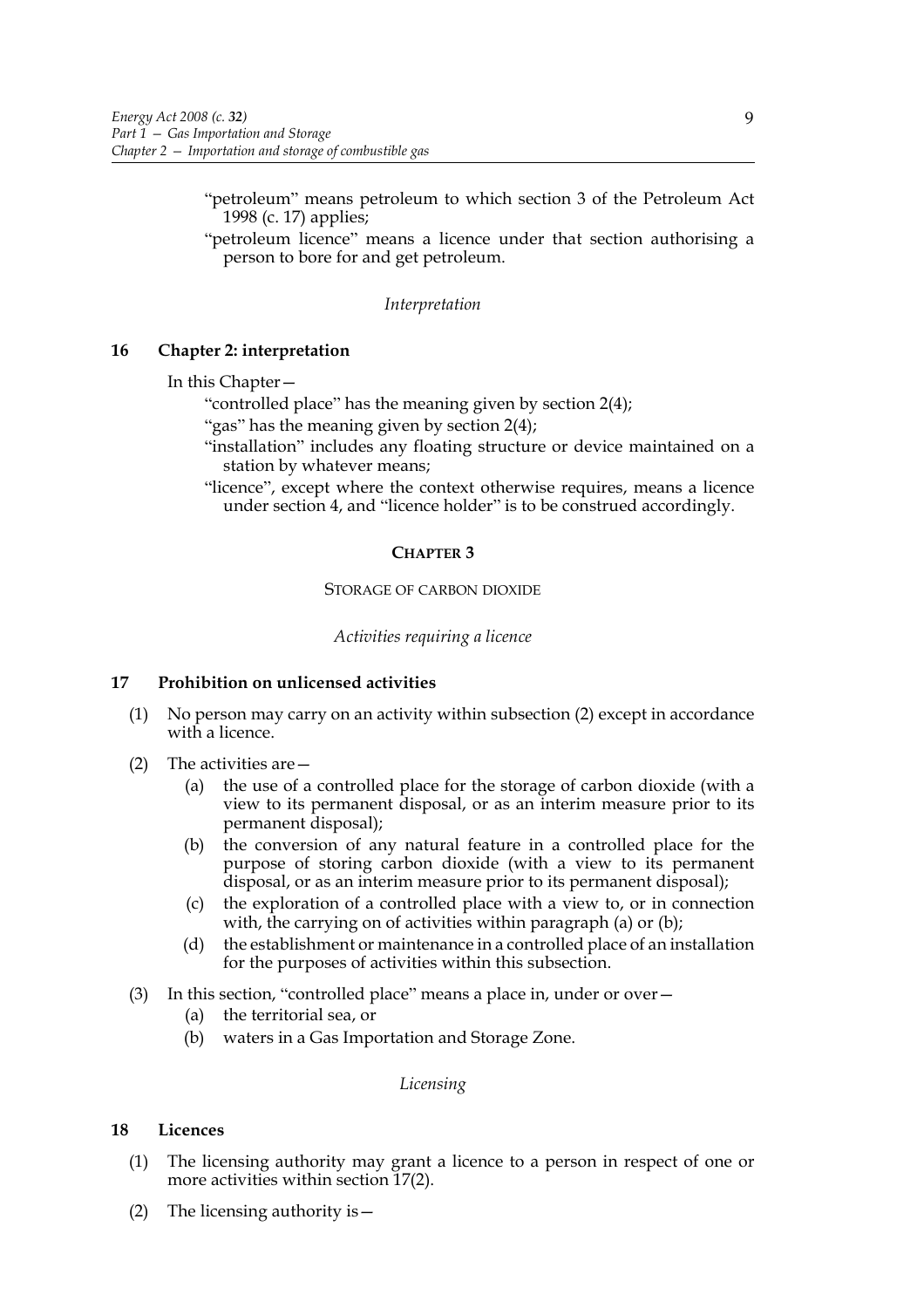- (a) in the case of a licence in respect of activities within section 17(2)(a) to (c) and a controlled place which is not in, under or over the territorial sea adjacent to Scotland, the Secretary of State,
- (b) in the case of a licence in respect of such activities and a controlled place which is in, under or over that territorial sea, the Scottish Ministers,
- (c) in the case of a licence in respect of such activities and a controlled place only part of which is in, under or over that territorial sea, either the Secretary of State or the Scottish Ministers, and
- (d) in the case of a licence in respect of activities within section  $17(2)(d)$ , whichever of the Secretary of State or the Scottish Ministers licenses the activities for the purposes of which the installation is established or maintained;

and in this Chapter references to the licensing authority in relation to a licence falling within paragraph (c) are references to the person who grants the licence or, if the licence has not yet been granted, to whom the application for the licence was made.

- (3) The controlled place in respect of which a licence is granted may be determined by reference to the provisions of a Crown lease which has been or may be granted.
- (4) For this purpose a "Crown lease" means a lease of property forming part of the Crown Estate, or an authorisation to exercise rights forming part of that Estate (whether by virtue of section 1 or otherwise).

# **19 Requirements relating to grant of licences**

- (1) Each licensing authority may by regulations make provision about the circumstances in which it may grant licences, including—
	- (a) provision about the requirements to be met by or in relation to an applicant, and
	- (b) provision about any other requirements which must be met for a licence to be granted.
- (2) Regulations under subsection  $(1)(a)$  may, in particular  $-$ 
	- (a) prescribe the persons, or classes of persons, by whom an application for a licence may be made;
	- (b) prescribe the manner in which an application must be made;
	- (c) prescribe the information which an application must contain and any documents which must accompany it;
	- (d) require an application to be accompanied by a fee of an amount prescribed by, or determined in accordance with, the regulations;
	- (e) require an applicant, before a licence is granted, to make arrangements (whether by way of trust or otherwise) to provide financial security in respect of the applicant's future obligations relating to the activities under the licence (whether those obligations will or may arise under the licence or otherwise).

# **20 Terms and conditions**

(1) A licence may be granted on such terms and subject to such conditions as the licensing authority considers appropriate, subject to regulations under section 21.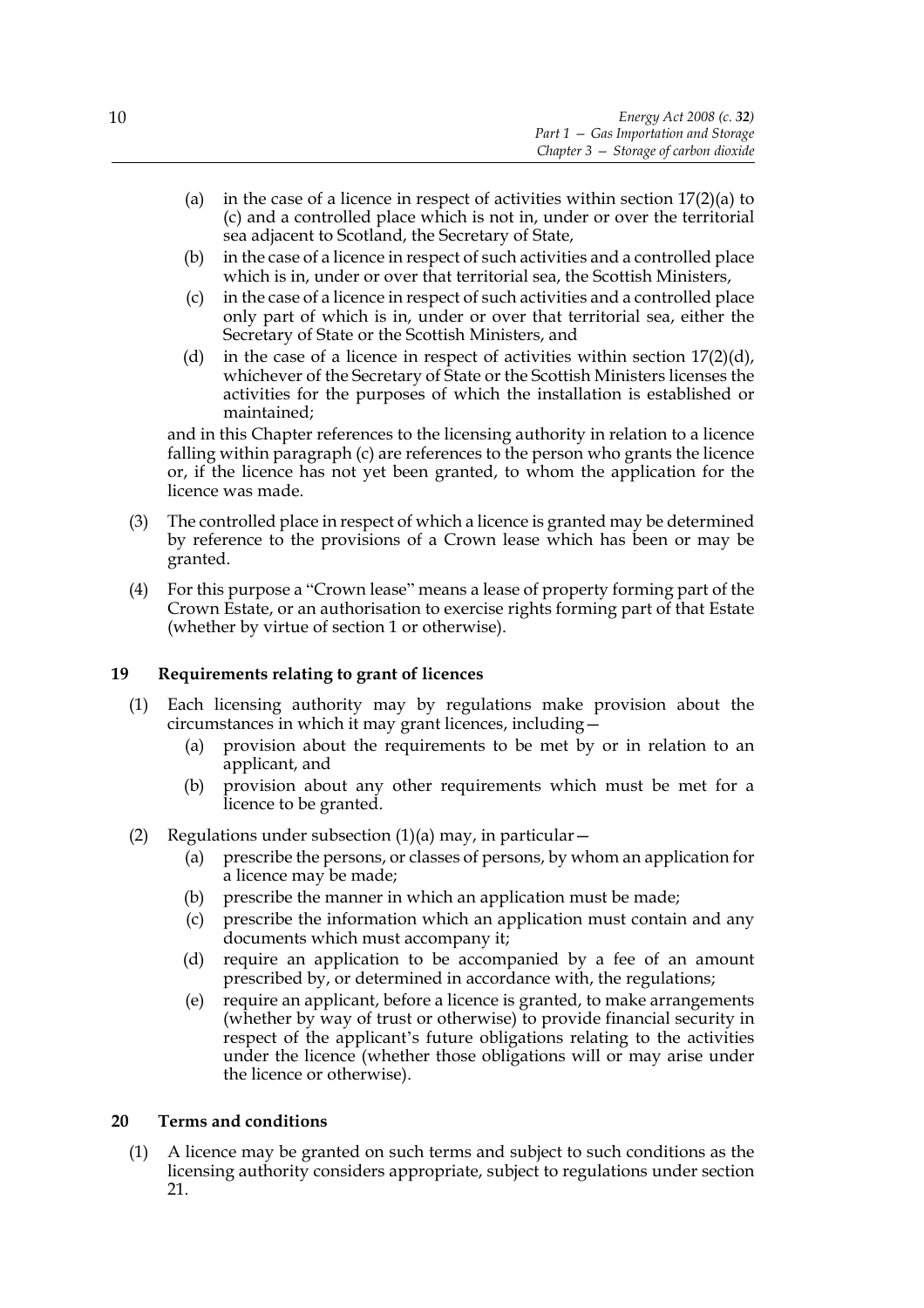- (2) Subject to such regulations, a licence may, in particular, include provision of a kind mentioned in subsections (3) to (7).
- (3) A licence may include—
	- (a) provision about the circumstances in which financial security (which may be provided by way of a trust or other arrangements) may be required in respect of the obligations mentioned in section 19(2)(e) (in addition to any security required by virtue of that section), and the form of any such security;
	- (b) provision about the circumstances in which financial security may be released (in whole or in part);
	- (c) provision enabling the licensing authority to review the licence in specified circumstances or at specified intervals;
	- (d) provision enabling the licensing authority, after consulting the licence holder, to modify the licence in specified circumstances (with or without the consent of the licence holder);
	- (e) provision preventing or enabling the licensing authority to prevent a licence holder, in specified circumstances, from carrying on an activity in respect of which the licence was granted;
	- (f) provision about closure of a carbon storage facility;
	- (g) provision about obligations of a licence holder between closure of a carbon storage facility and termination of the licence;
	- (h) provision about termination of the licence (which may include provision about financial arrangements).
- (4) The provisions of a licence may be expressed by reference to provision made in a Crown lease and, in particular, may provide—
	- (a) for the commencement of the licence to be conditional upon the commencement of a Crown lease which has been or may be granted in respect of the controlled place to which the licence relates or any part of that place;
	- (b) for the period of the licence to be determined by reference to the period of such a Crown lease.
- (5) A licence may authorise, in such circumstances and subject to such conditions as are specified, the transfer of the licence to another person (or the inclusion of another person as a joint licence holder).
- (6) The provisions of a licence may include—
	- (a) provision requiring the licence holder to obtain the prior written consent of the licensing authority or another person for specified acts or omissions;
	- (b) provision providing that any such consent may be given subject to conditions.
- (7) The conditions imposed on a consent by virtue of subsection  $(6)(b)$  may include conditions requiring, or otherwise providing for, the modification of the licence in such manner as the licensing authority considers appropriate.
- (8) In this section—
	- "carbon storage facility" means a controlled place, or part of a controlled place, in which carbon dioxide has been stored pursuant to a licence;
	- "closure", in relation to a carbon storage facility, means the point at which carbon dioxide has ceased to be added to the facility and the licence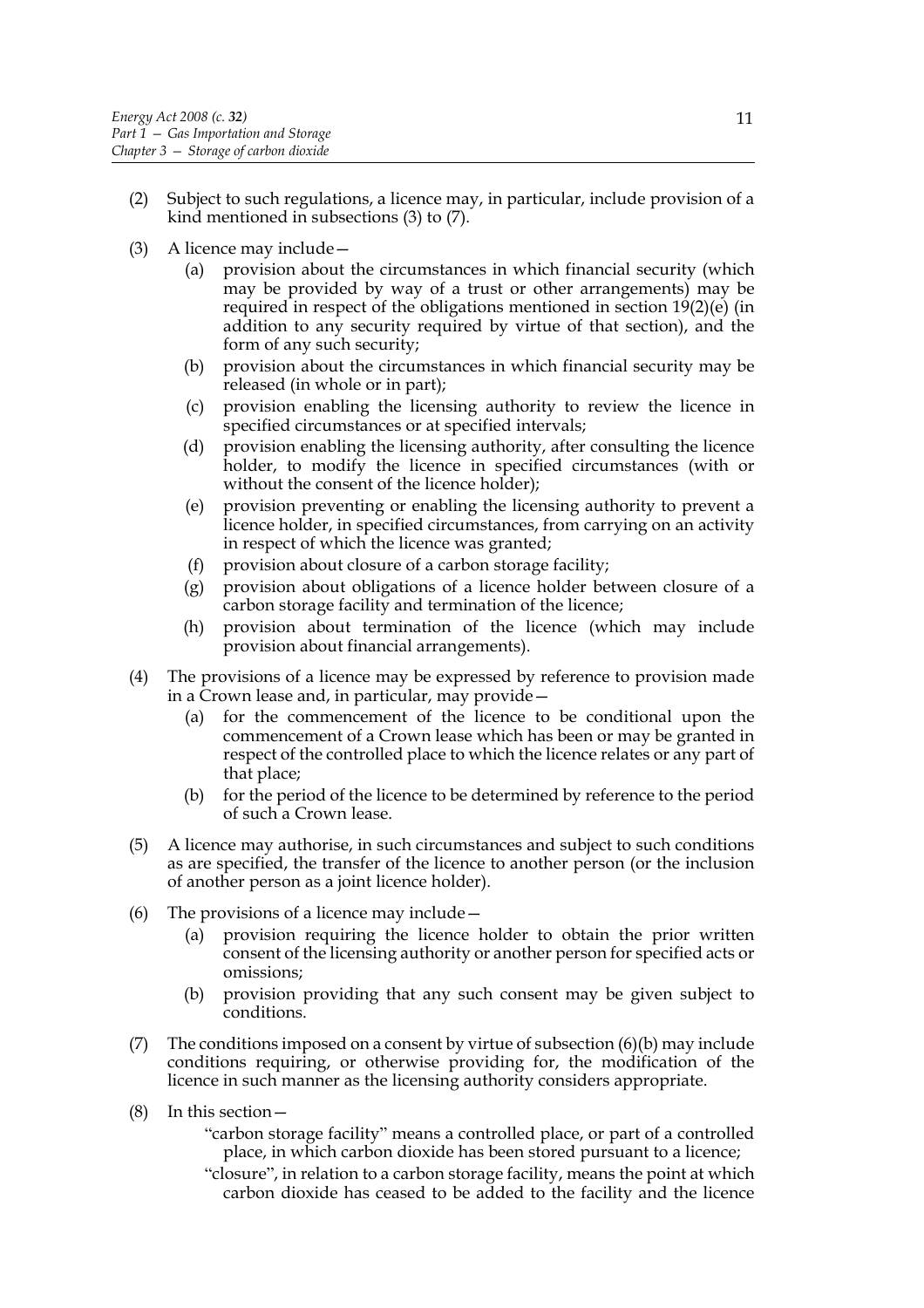holder intends, or the licensing authority directs in accordance with the licence, that the cessation should be permanent;

"Crown lease" has the same meaning as in section 18;

"specified", in relation to a licence, means specified in, or determined in accordance with, the licence.

# **21 Content of licences: regulations**

- (1) Each licensing authority may make regulations about the terms and conditions of licences granted by it.
- (2) Regulations under subsection (1) may specify that a licence must contain specified provisions or provisions of a specified description.

#### *Enforcement*

# **22 Offence to carry on unlicensed activities**

- (1) It is an offence for a person to carry on an activity within section 17(2) at a controlled place unless, at the time the activity is carried on, that person—
	- (a) has a licence for the carrying on of the activity at that place, or
	- (b) is carrying on the activity on behalf of a person who has such a licence.
- (2) It is an offence for a person to cause or permit another person to commit the offence in subsection (1).
- (3) A person guilty of an offence under this section is liable—
	- (a) on summary conviction, to a fine not exceeding £50,000, or
	- (b) on conviction on indictment, to imprisonment for a term not exceeding 2 years or to a fine, or both.
- (4) If the activity constituting the offence falls within section  $17(2)(c)$ , or relates to the establishment or maintenance of an installation for the purposes of an activity mentioned in that provision, subsection (3) has effect as if—
	- (a) the reference to £50,000 were a reference to the statutory maximum, and
	- (b) the reference to imprisonment were omitted.

#### **23 Offences relating to licences**

- (1) An offence is committed by a licence holder if  $-$ 
	- (a) a thing is done for which the licence specifies that the prior consent of the licensing authority or any other person is required, without that consent first having been obtained;
	- (b) such a thing is done in circumstances where that consent was obtained subject to conditions and those conditions have not been satisfied;
	- (c) the licence holder fails to keep records, give a notice or make a return or report, in accordance with the provisions of the licence;
	- (d) the licence holder breaches any other provision of the licence which is specified, or of a description specified, in an order made by the licensing authority.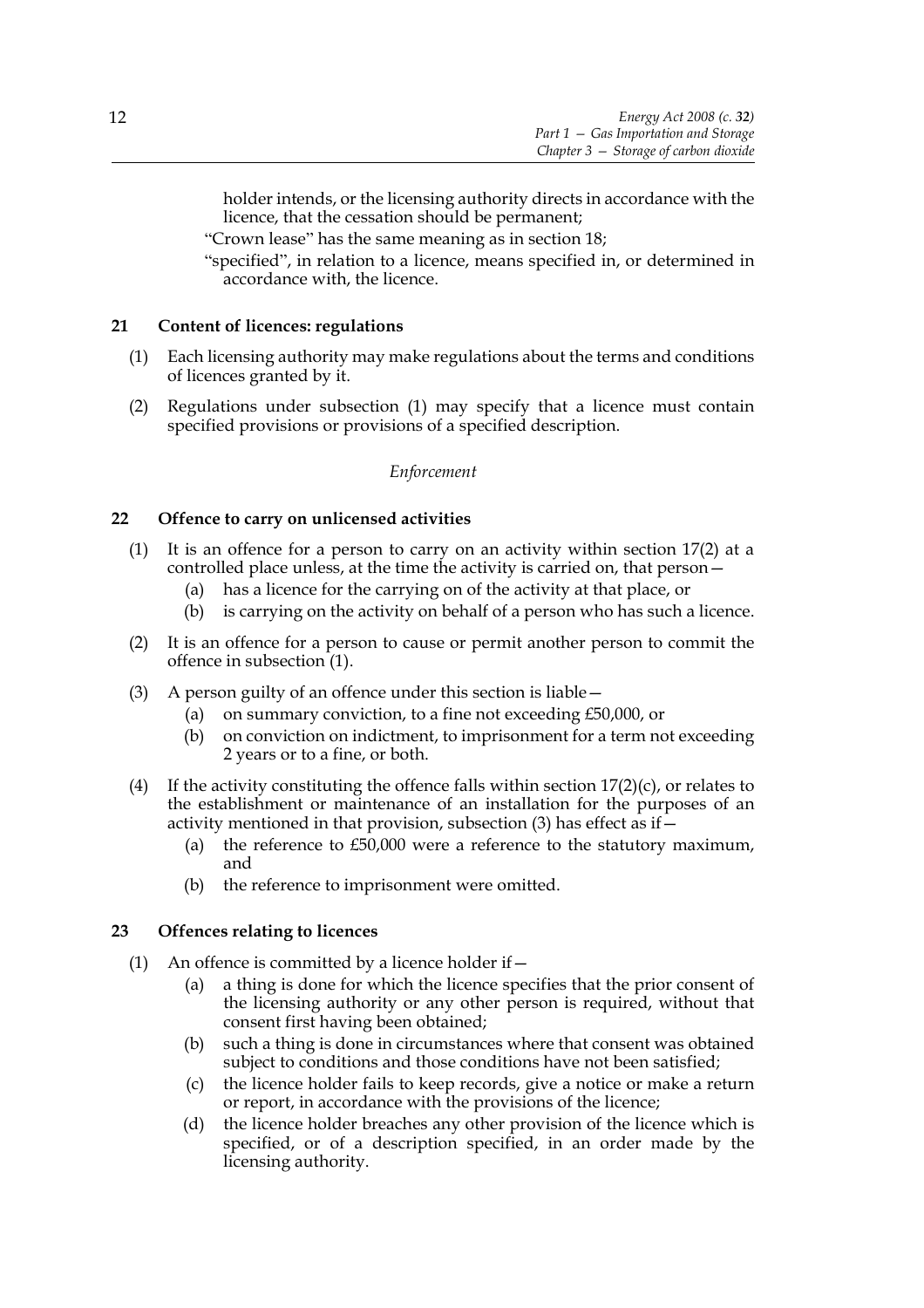- (2) In proceedings against a person for an offence under subsection (1), it is a defence for the person to prove that due diligence was exercised to avoid committing the offence.
- (3) A person guilty of an offence under subsection (1) is liable—
	- (a) on summary conviction, to a fine not exceeding £50,000, or
	- (b) on conviction on indictment, to imprisonment for a term not exceeding 2 years or to a fine, or both.
- (4) If an offence under subsection (1) relates to an activity within section  $17(2)(c)$ , or relates to the establishment or maintenance of an installation for the purposes of an activity mentioned in that provision, subsection (3) has effect as  $\overline{\mathrm{if}}$  —
	- (a) the reference to £50,000 were a reference to the statutory maximum, and
	- (b) the reference to imprisonment were omitted.
- (5) It is an offence for a person to make a statement which the person knows to be false, or recklessly to make a statement which is false, in order to obtain—
	- (a) a licence, or
	- (b) the consent of the licensing authority or any other person for the purposes of any requirement imposed by virtue of section 20(6).
- (6) It is an offence for a person to fail to disclose information which the person knows, or ought to know, to be relevant to an application for—
	- (a) a licence, or
	- (b) the consent of the licensing authority or any other person for the purposes of any requirement imposed by virtue of section 20(6).
- (7) A person guilty of an offence under subsection (5) or (6) is liable—
	- (a) on summary conviction, to a fine not exceeding the statutory maximum, or
	- (b) on conviction on indictment, to a fine.

# **24 Licensing authority's power of direction**

- (1) This section applies if a licence holder fails to comply with any provision of the licence.
- (2) The licensing authority may direct the licence holder to take steps which the licensing authority considers necessary or appropriate to comply with the provision within a period specified in the direction.
- (3) The licensing authority must consult the licence holder before giving a direction under subsection (2).
- (4) If the licence holder fails to comply with a direction under subsection (2), the licensing authority may—
	- (a) comply with the direction on behalf of the licence holder, or
	- (b) make arrangements for another person to do so.
- (5) A person taking action by virtue of subsection (4) may—
	- (a) do anything which the licence holder could have done, and
	- (b) recover from the licence holder any reasonable costs incurred in taking the action.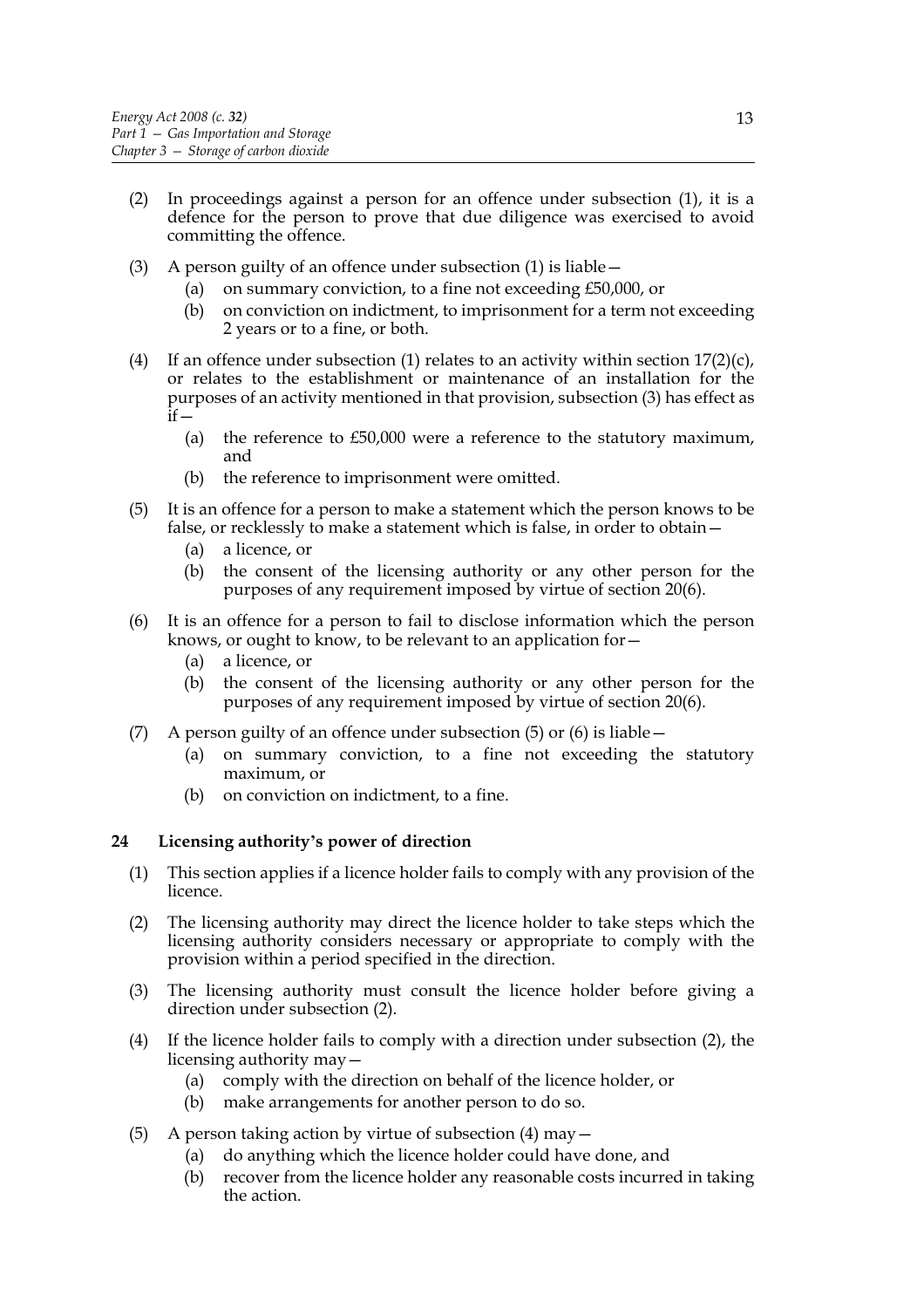- (6) A person ("P") liable to pay any sum by virtue of subsection (5)(b) must also pay interest on that sum for the period beginning with the day on which the person taking action by virtue of subsection (4) notified P of the sum payable and ending with the date of payment.
- (7) The rate of interest payable in accordance with subsection (6) is a rate determined by the licensing authority as comparable with commercial rates.
- (8) The licence holder must provide a person taking action by virtue of subsection (4) with such assistance as the licensing authority may direct.
- (9) The power to give a direction under this section is without prejudice to any provision made in the licence with regard to the enforcement of any of its provisions.

# **25 Failure to comply with a direction under section 24**

- (1) It is an offence for a person to fail to comply with a direction under section 24, unless the person proves that due diligence was exercised in order to avoid the failure.
- (2) A person guilty of an offence under subsection (1) is liable—
	- (a) on summary conviction, to a fine not exceeding £50,000, or
	- (b) on conviction on indictment, to imprisonment for a term not exceeding 2 years or to a fine, or both.

# **26 Injunctions restraining breaches of section 17(1)**

- (1) Where the Scottish Ministers consider it necessary or expedient to restrain any actual or apprehended breach of section 17(1) in relation to a controlled place in, under or over the territorial sea adjacent to Scotland, they may apply to the Court of Session for an interdict.
- (2) Where the Secretary of State considers it necessary or expedient to restrain any other actual or apprehended breach of section  $17(1)$ , the Secretary of State may apply—
	- (a) to the High Court for an injunction, or
	- (b) to the Court of Session for an interdict.
- (3) An application may be made under this section whether or not the applicant has exercised or is proposing to exercise any of the other powers under this Chapter.
- (4) On an application under this section, the Court of Session may grant such an interdict, or the High Court may grant such an injunction, as it thinks appropriate for the purpose of restraining the breach.
- (5) Rules of court may provide for an injunction or interdict to be issued against a person whose identity is unknown.

#### **27 Inspectors**

- (1) The Secretary of State may appoint persons to act as inspectors to assist in carrying out the functions of the Secretary of State under this Chapter.
- (2) The Secretary of State may make payments, by way of remuneration or otherwise, to inspectors appointed under this section.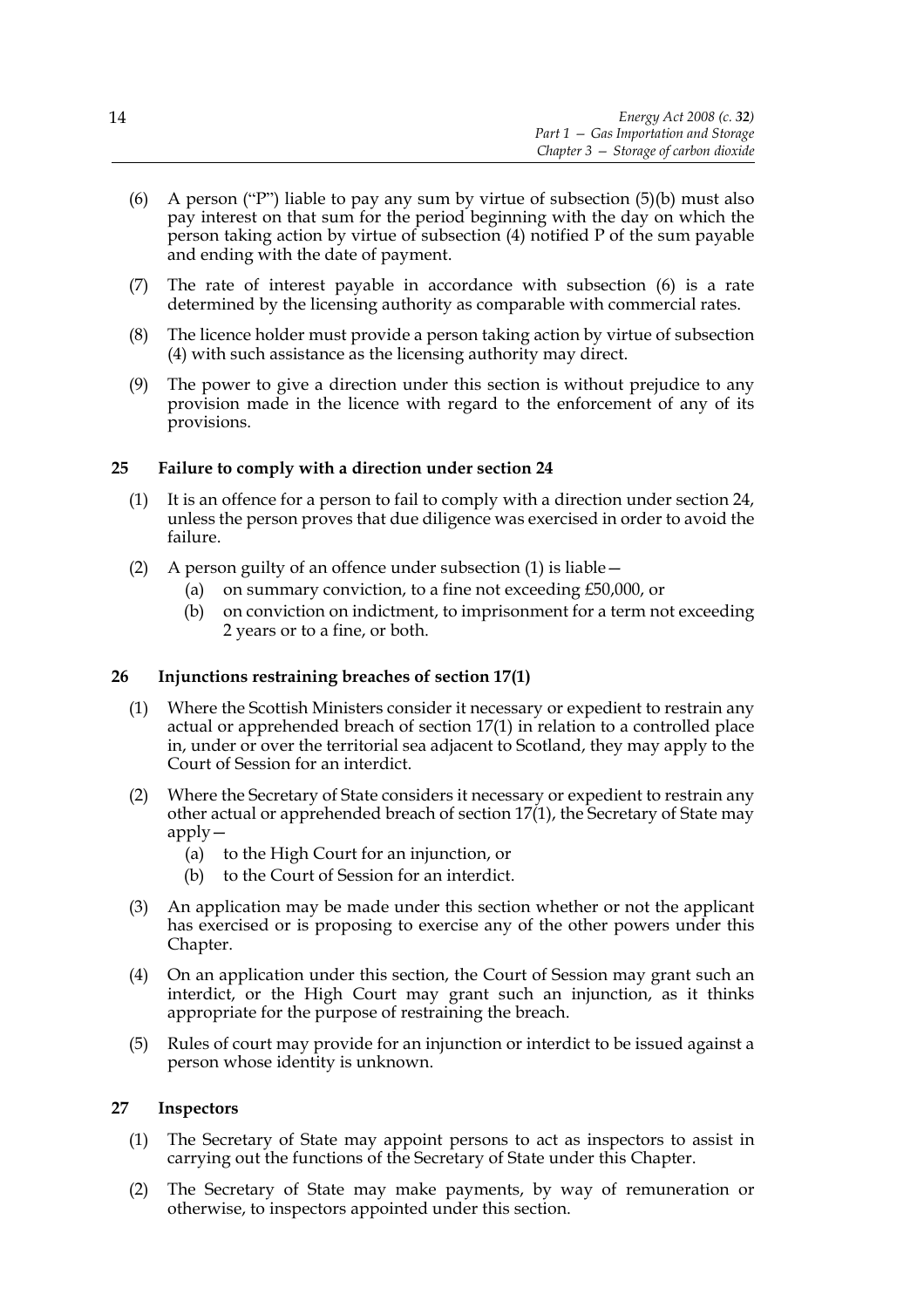- (3) The Secretary of State may make regulations about—
	- (a) the powers and duties of inspectors appointed under this section;
	- (b) the powers and duties of any other person acting on the directions of the Secretary of State in connection with a function under this Chapter;
	- (c) the facilities and assistance to be accorded to persons mentioned in paragraph (a) or (b).
- (4) The powers conferred by virtue of subsection (3) may include powers of a kind specified in section 108(4) of the Environment Act 1995 (c. 25) (powers of entry, investigation, etc).
- (5) Any regulations under this section may provide for the creation of offences which are punishable—
	- (a) on summary conviction by a fine not exceeding the statutory maximum or such lesser amount as is specified in the regulations, and
	- (b) on conviction on indictment by a fine.
- (6) This section applies in relation to the Scottish Ministers and the functions of the Scottish Ministers under this Chapter as it applies in relation to the Secretary of State and the functions of the Secretary of State under this Chapter.

# **28 Criminal proceedings**

- (1) Proceedings for a relevant offence may be taken, and the offence may for all incidental purposes be treated as having been committed, in any place in the United Kingdom.
- (2) Section 3 of the Territorial Waters Jurisdiction Act 1878 (c. 73) (restriction on prosecutions) does not apply to any proceedings for a relevant offence.
- (3) Proceedings for a relevant offence alleged to have been committed in a controlled place may not be instituted in England and Wales except—
	- (a) by the Secretary of State or a person authorised by the Secretary of State, or
	- (b) by or with the consent of the Director of Public Prosecutions.
- (4) Proceedings for a relevant offence alleged to have been committed in a controlled place may not be instituted in Northern Ireland except—
	- (a) by the Secretary of State or a person authorised by the Secretary of State, or
	- (b) by or with the consent of the Director of Public Prosecutions for Northern Ireland.
- (5) In the application of subsection (3) or (4) to an offence created by regulations under section 27—
	- (a) the words "alleged to have been committed in a controlled place" are to be omitted, and
	- (b) the references to a person authorised by the Secretary of State are to be read as references to an inspector appointed under that section.
- (6) In this section "relevant offence" means an offence under this Chapter or created by regulations under section 27.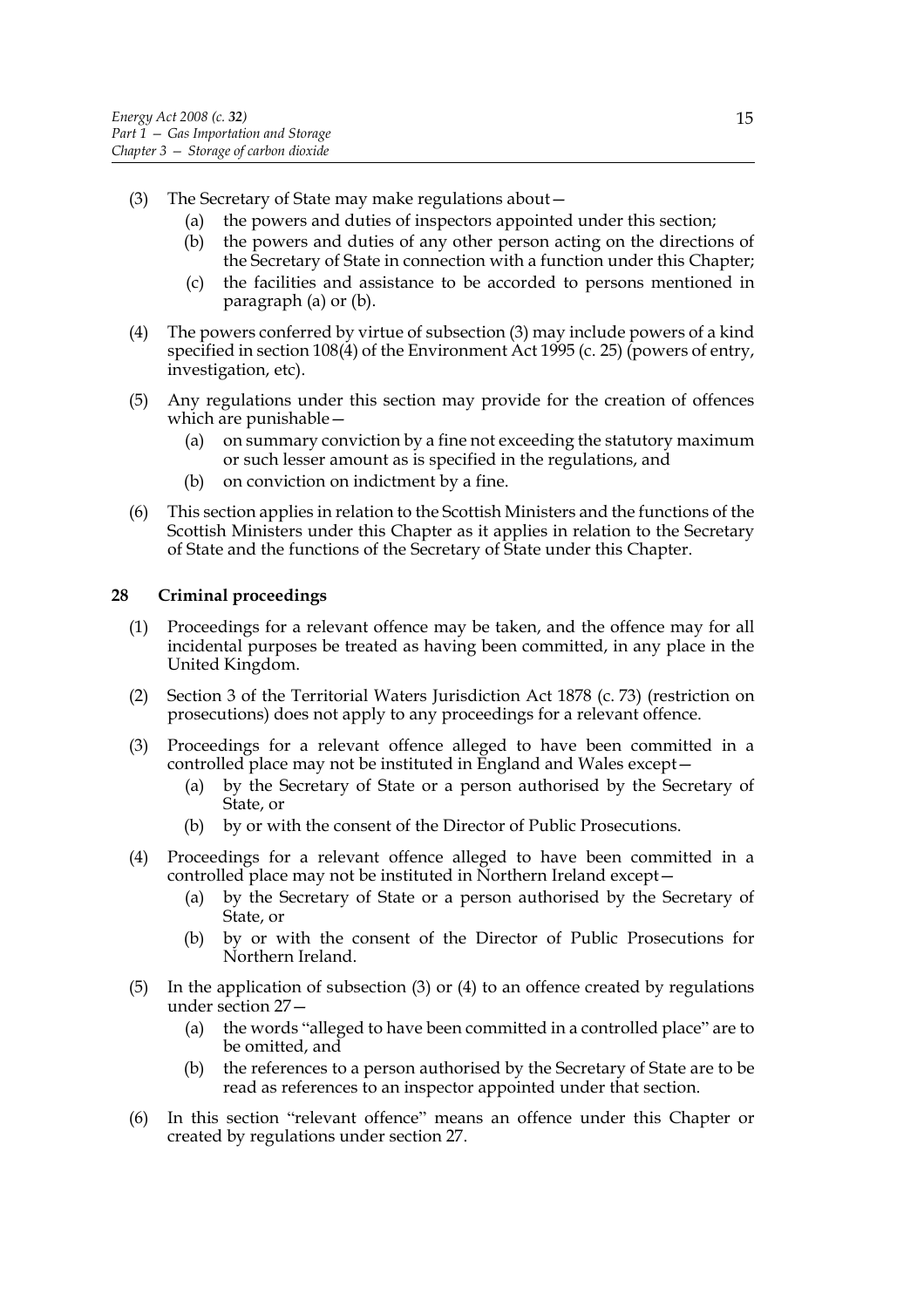# *Registration*

# **29 Requirement for public register**

- (1) The Secretary of State must maintain a register containing prescribed information relating to licences.
- (2) Information is not to be included in the register if  $-$ 
	- (a) the Secretary of State thinks that disclosure of the information would be contrary to the interests of national security, or
	- (b) the licensing authority thinks that disclosure of the information would prejudice to an unreasonable degree a person's commercial interests.
- (3) Information excluded from the register by virtue of subsection (2)(b) is treated, subject to subsection (4), as ceasing to prejudice a person's commercial interests at the end of the period of 4 years beginning with the date on which the licensing authority made the decision to exclude it.
- (4) The licensing authority may, on the application of the person whose commercial interests are affected, decide whether the information should be included in the register at the end of the period mentioned in subsection (3) or should continue to be excluded.
- (5) Where information of any description is excluded from the register by virtue of subsection  $(2)(b)$ , a statement is to be included in the register indicating the existence of information of that description.
- (6) The Secretary of State must—
	- (a) secure that the register maintained under this section is available for inspection by the public free of charge, and
	- (b) afford to members of the public facilities for obtaining copies of entries, on payment of a fee.
- (7) In this section "prescribed" means prescribed by regulations made by the Secretary of State.

#### *Abandonment of offshore installations*

#### **30 Abandonment of installations**

- (1) Part 4 of the Petroleum Act 1998 (c. 17) ("the 1998 Act") applies in relation to a carbon storage installation as it applies in relation to an offshore installation within the meaning given by section 44 of the 1998 Act, subject to subsections (2) and (4).
- (2) In relation to a carbon storage installation established or maintained at a controlled place under a licence granted by the Scottish Ministers—
	- (a) the functions conferred on the Secretary of State by Part 4 of the 1998 Act are exercisable by the Scottish Ministers rather than the Secretary of State (and, accordingly, the reference in section 39(6) of the 1998 Act to either House of Parliament is to be read as a reference to the Scottish Parliament), and
	- (b) the Scottish Ministers may make regulations providing that that Part applies with such other modifications as may be specified in the regulations.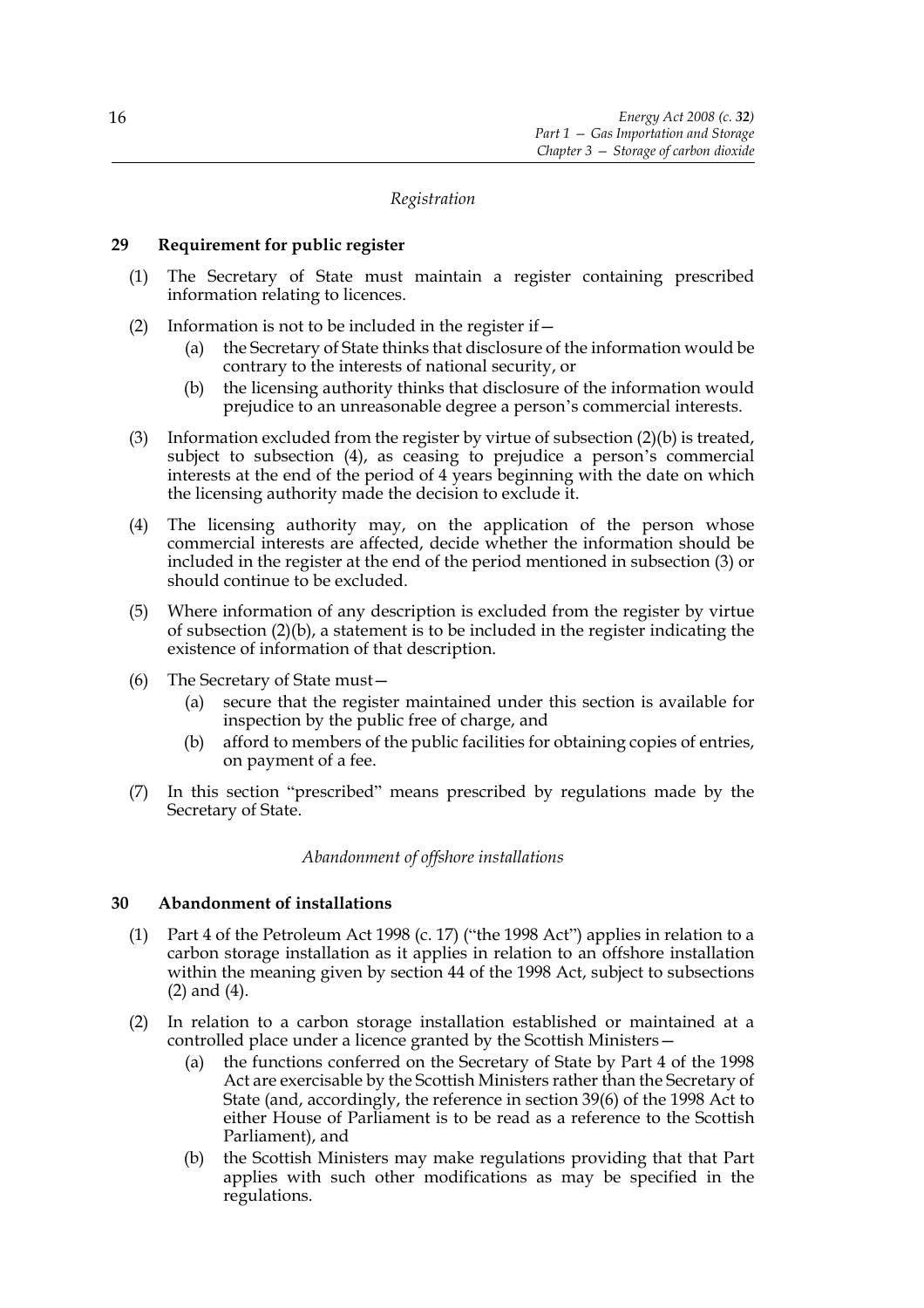- (3) For the purposes of subsection (2), orders under section 33(1) are to be disregarded and installations used for a purpose ancillary to getting petroleum (within the meaning of section 1 of the 1998 Act) are not to be treated as carbon storage installations.
- (4) In relation to any other carbon storage installation, the Secretary of State may make regulations providing that Part 4 of the 1998 Act applies in relation to such an installation with such modifications as may be specified in the regulations.
- (5) In this section, "carbon storage installation" means an installation established or maintained for the purposes of an activity mentioned in section  $17(2)(a)$ , (b) or  $(c)$ .

# *Termination of the licence*

# **31 Termination of licence: regulations**

- (1) The licensing authority may by regulations make provision—
	- (a) about the circumstances in which a licence may be terminated;
	- (b) imposing obligations on the licensing authority in respect of a carbon storage facility on or after the termination of a licence relating to the facility.
- (2) Regulations under this section may, in particular, make provision about financial arrangements to be made in relation to a closed carbon storage facility on or after the termination of a licence relating to the facility.
- (3) A licence has effect subject to any regulations under this section.

# *Miscellaneous*

# **32 Safety zones**

Sections 21, 23 and 24 of the Petroleum Act 1987 (c. 12) (safety zones) apply in relation to a carbon storage installation as they apply in relation to an installation within section 21(1) of that Act.

# **33 Enhanced petroleum recovery: power to make orders**

- (1) The use of carbon dioxide, in a controlled place, for a purpose ancillary to getting petroleum is to be regarded as—
	- (a) an activity within section 17(2), or
	- (b) the storage of gas for the purposes of section 1(3)(b),

only in the circumstances specified by the Secretary of State by order.

- (2) Subsection (1) and orders made under it are without prejudice to Part 1 of the Petroleum Act 1998 (c. 17).
- (3) An order under subsection (1) may provide that the use of carbon dioxide, in a designated place, for a purpose ancillary to getting petroleum is to be regarded, for the purposes of this Chapter, as the use of carbon dioxide in a controlled place for such a purpose.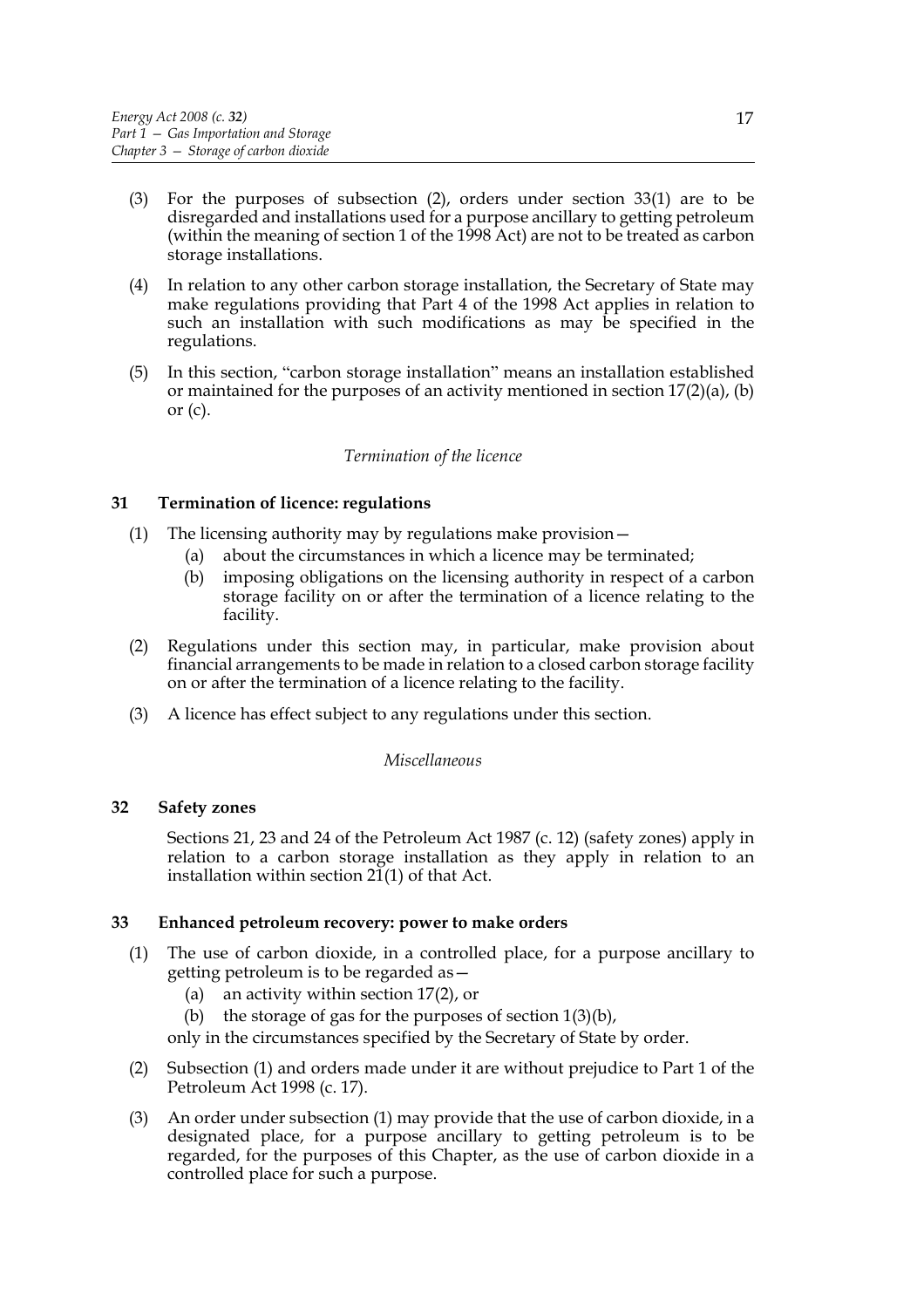- (4) A designated place means a place designated by the order which is a place in, under or over waters in an area designated under section 1(7) of the Continental Shelf Act 1964 (c. 29), other than waters in a Gas Importation and Storage Zone.
- (5) In this section "petroleum" has the meaning given by section 1 of the Petroleum Act 1998 (c. 17).

# **34 Power of Secretary of State etc to transfer functions**

- (1) The Secretary of State may by order transfer to a public body any function conferred on the Secretary of State by or under this Chapter, other than a power to make regulations or an order.
- (2) A function transferred by an order under subsection (1) reverts to the Secretary of State if the order is revoked.
- (3) An order under subsection (1) may—
	- (a) transfer different functions to different bodies;
	- (b) transfer functions to a body in respect of all activities within section 17(2) or only specified activities;
	- (c) transfer the same function to different bodies in respect of different activities;
	- (d) transfer functions to different bodies in respect of different places.
- (4) An order under subsection (1) may—
	- (a) provide for the Secretary of State to make payments to a body to which a function has been transferred in respect of the body's expenditure in connection with the exercise of the function;
	- (b) require any fee paid to such a body under this Chapter to be paid into the Consolidated Fund;
	- (c) make such modifications of section 188 of the Energy Act 2004 (c. 20) (power to impose charges to fund energy functions), or any regulations made under that section, as the Secretary of State considers appropriate in consequence of the transfer of a function by virtue of this section.
- (5) The Secretary of State may give a direction to a body to which functions have been transferred under subsection (1) about—
	- (a) whether, or in what circumstances, a function specified in the direction is to be carried out;
	- (b) the manner in which a function specified in the direction is to be carried out.
- (6) A direction under subsection (5) may be general or specific.
- (7) The Secretary of State may not give a direction under subsection (5) without first consulting the body to which the Secretary of State proposes to give the direction.
- (8) This section applies in relation to the Scottish Ministers and any functions conferred on them by or under this Chapter as it applies in relation to the Secretary of State and any functions conferred on the Secretary of State by or under this Chapter, except that—
	- (a) in its application to the Scottish Ministers the reference in subsection (4)(b) to the Consolidated Fund is to be read as a reference to the Scottish Consolidated Fund, and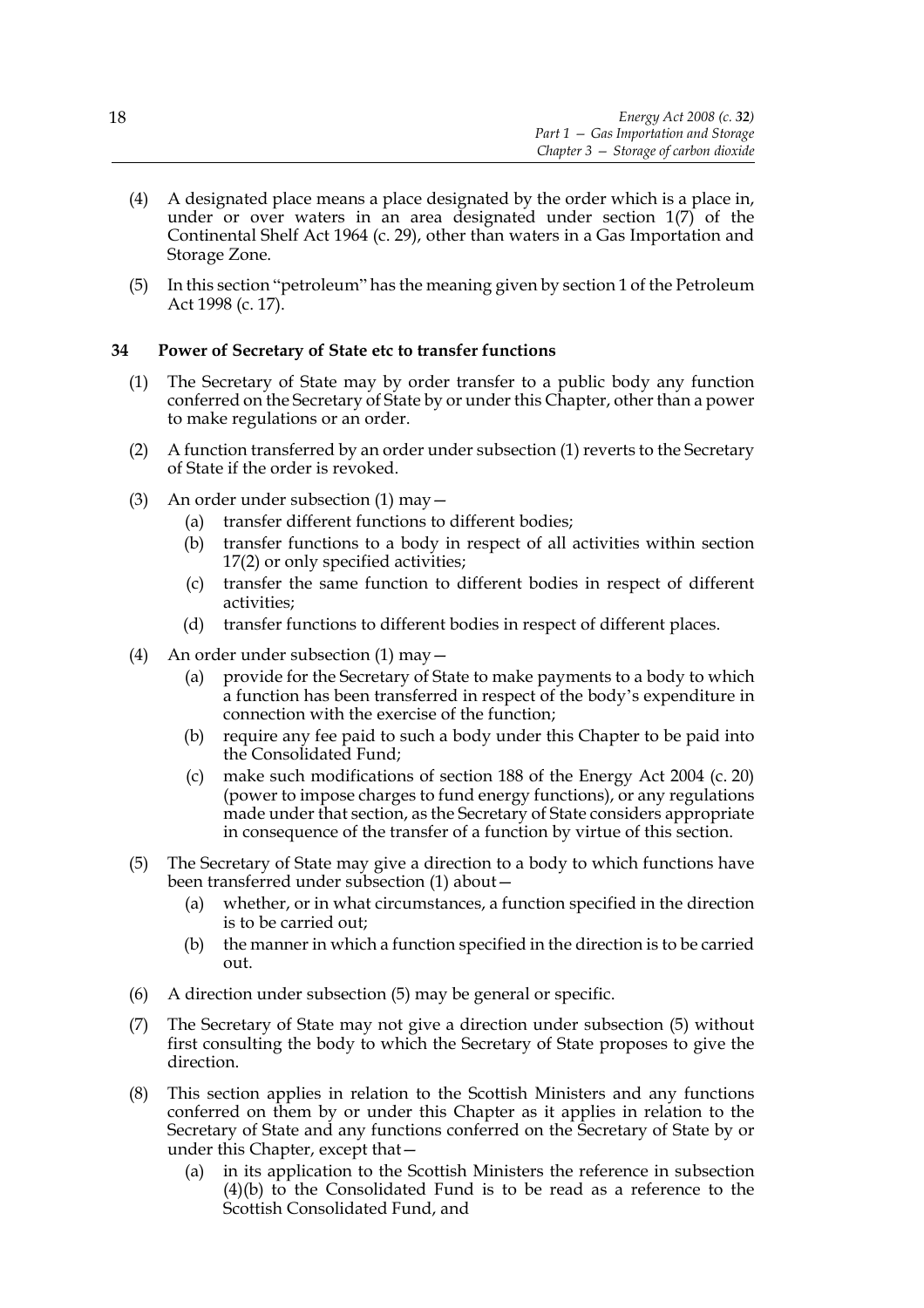(b) the reference in that subsection to section 188 of the Energy Act 2004 (c. 20) is to be read as a reference to that section as applied and modified by subsection (12) (inserted by paragraph 13(e) of Schedule 1 to this Act).

# *Interpretation*

# **35 Chapter 3: interpretation**

- (1) In this Chapter—
	- "carbon storage facility" has the meaning given by section 20(8);
	- "carbon storage installation" has the meaning given by section 30(5);
	- "closure", in relation to a carbon storage facility, has the meaning given by section 20(8);
	- "controlled place" has the meaning given by section 17(3);
	- "Gas Importation and Storage Zone" means an area designated under section  $1(5)$ :
	- "installation" includes any floating structure or device maintained on a station by whatever means;
	- "licence" means a licence granted under section 18(1), and "licence holder" is to be construed accordingly;
	- "licensing authority" has the meaning given by section 18(2).
- (2) An Order in Council under section 126(2) of the Scotland Act 1998 (c. 46) (apportionment of sea areas) has effect for the purposes of this Chapter if, or to the extent that, the Order is expressed to apply  $-$ 
	- (a) by virtue of this subsection, for the purposes of this Chapter, or
	- (b) if no provision has been made by virtue of paragraph (a), for the general or residual purposes of that Act.

#### **CHAPTER 4**

GENERAL PROVISIONS ABOUT GAS IMPORTATION AND STORAGE

# **36 Chapters 2 and 3: consequential amendments**

Schedule 1 contains amendments relating to Chapters 2 and 3.

#### **PART 2**

# ELECTRICITY FROM RENEWABLE SOURCES

*The renewables obligation*

#### **37 The renewables obligation**

For sections 32 to 32C of the Electricity Act 1989 (c. 29) substitute—

#### **"32 The renewables obligation**

- (1) The relevant minister may make a renewables obligation order.
- (2) "The relevant minister" means—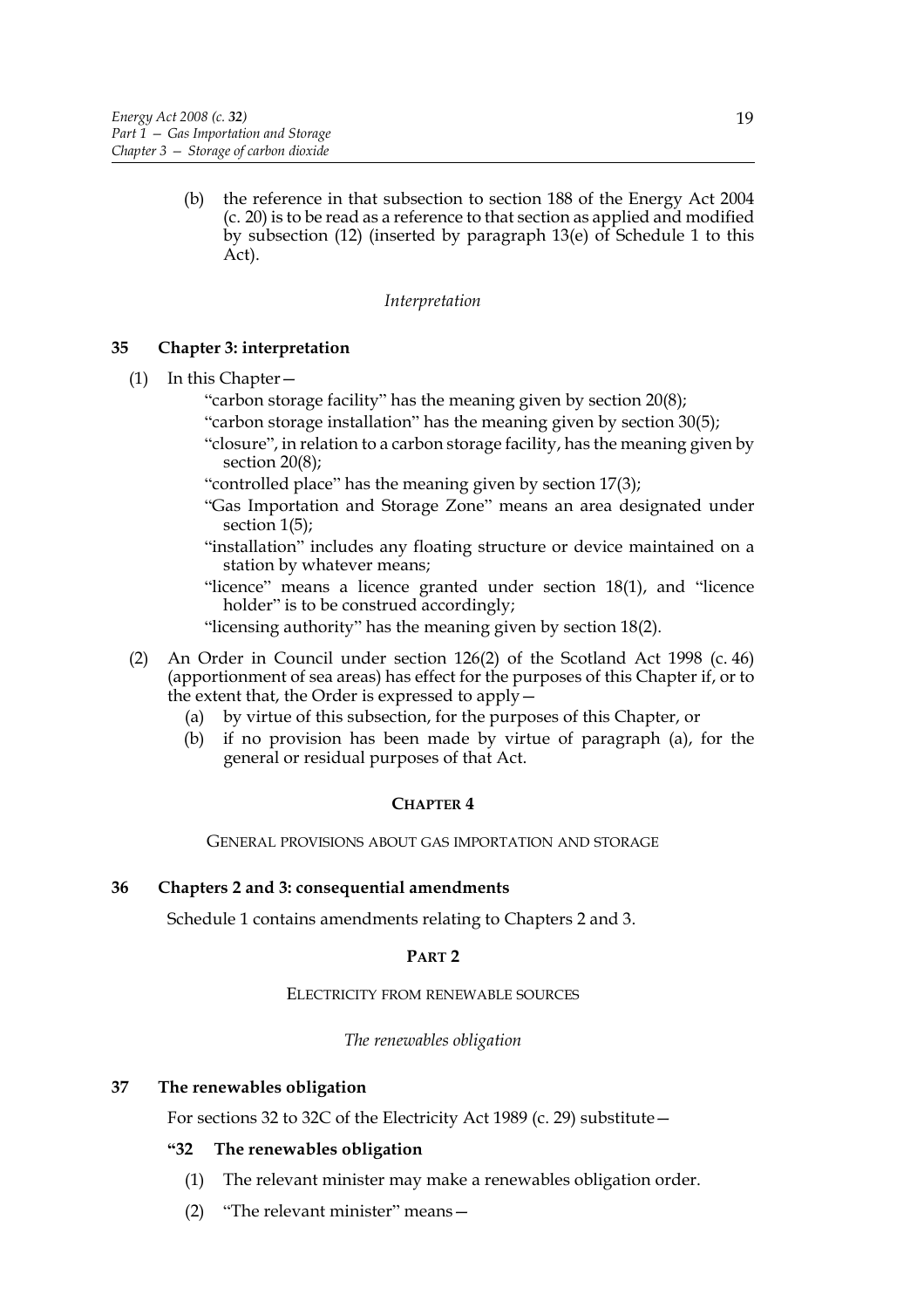- (a) in the case of Scotland, the Scottish Ministers,
- (b) in any other case, the Secretary of State.
- (3) In subsection (2) "Scotland" includes—
	- (a) so much of the internal waters and territorial sea of the United Kingdom as are adjacent to Scotland, and
	- (b) a Renewable Energy Zone, or any part of such a Zone, which is designated by order under section 84(5) of the Energy Act 2004 (areas in relation to which Scottish Ministers have functions).
- (4) A renewables obligation order is an order which imposes the renewables obligation on each electricity supplier falling within a specified description (a "designated electricity supplier").
- (5) The descriptions of electricity supplier upon which a renewables obligation order may impose the renewables obligation are those supplying electricity to customers in the relevant part of Great Britain, excluding such categories of supplier (if any) as are specified.
- (6) The renewables obligation is that the designated electricity supplier must, by each specified day, have produced to the Authority the required number of renewables obligation certificates in respect of the amount of electricity supplied by it during a specified period to customers in the relevant part of Great Britain.
- (7) Subsection (6) is subject to sections 32A to 32M.

# **32A Further provision about the renewables obligation**

- (1) A renewables obligation order may make provision generally in relation to the renewables obligation.
- (2) A renewables obligation order may, in particular, specify—
	- (a) how the number of renewables obligation certificates required to be produced by an electricity supplier in respect of the amount of electricity supplied by it to customers in the relevant part of Great Britain during a specified period is to be calculated;
	- (b) different obligations for successive periods of time;
	- (c) that renewables obligation certificates issued in respect of electricity generated—
		- (i) using specified descriptions of renewable sources,
		- (ii) by specified descriptions of generating stations,
		- (iii) in specified ways, or
		- (iv) in other specified cases or circumstances,

are to count towards discharging an electricity supplier's obligation only up to a specified number, or a specified proportion, of the certificates required to be produced to discharge the obligation;

- (d) that a specified number, or a specified proportion, of the renewables obligation certificates produced by an electricity supplier when discharging its renewables obligation must be certificates in respect of electricity generated—
	- (i) using specified descriptions of renewable sources,
	- (ii) by specified descriptions of generating station,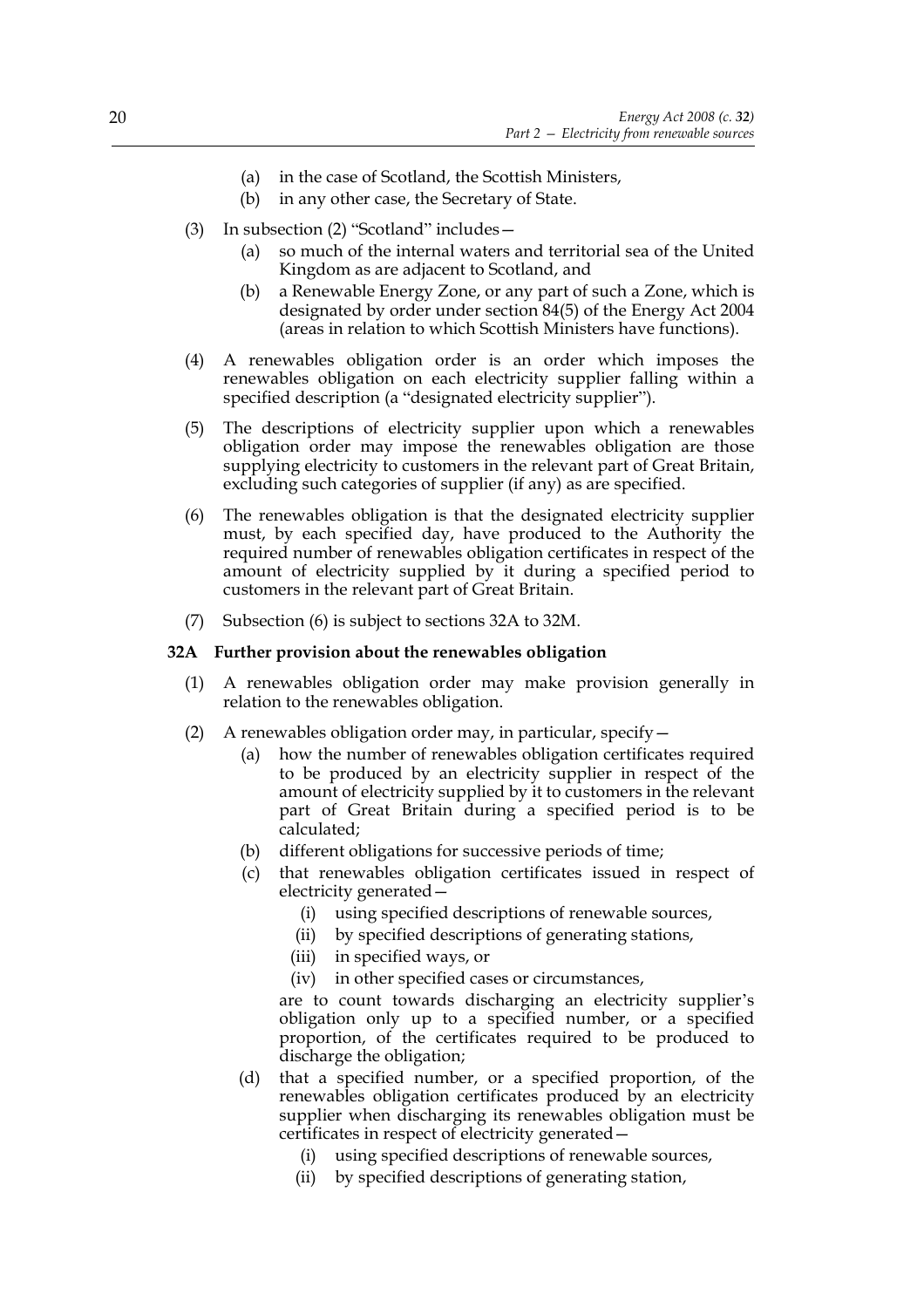- (iii) in specified ways, or
- (iv) in other specified cases or circumstances;
- (e) how the amount of electricity supplied by an electricity supplier to customers in the relevant part of Great Britain during a specified period is to be calculated;
- (f) that specified information, or information of a specified nature, is to be given to the Authority;
- (g) the form in which such information is to be given and the time by which it is to be given.
- (3) A renewables obligation certificate may count once only towards the discharge of the renewables obligation.
- (4) Except as provided by a renewables obligation order, a renewables obligation certificate counts towards discharging the renewables obligation regardless of whether the order under which it is issued is made by the Secretary of State or the Scottish Ministers.
- (5) A renewables obligation order may specify that the only renewables obligation certificates which count towards discharging the renewables obligation are certificates which are issued—
	- (a) in respect of electricity supplied to customers in the relevant part of Great Britain, or
	- (b) in respect of electricity used in a permitted way (within the meaning of section 32B(9) and (10)) in that part of Great Britain.
- (6) A renewables obligation order may, in relation to any specified period ("the current period")—
	- (a) provide that renewables obligation certificates in respect of electricity supplied in a later period may, when available, be counted towards discharging the renewables obligation for the current period;
	- (b) provide that renewables obligation certificates in respect of electricity supplied in the current period may, in a later period, be counted towards discharging the renewables obligation for that period;
	- (c) specify how much later the later period referred to in paragraph (a) or (b) may be;
	- (d) specify a maximum proportion of the renewables obligation for any period which may be discharged as mentioned in paragraph (a) or (b);
	- (e) specify a maximum proportion, or maximum number of, the renewables obligation certificates issued in respect of electricity supplied in any period which may be counted towards discharging the renewables obligation for a different period.
- (7) For the purposes of subsection (6) a certificate which certifies that electricity has been used in a permitted way (within the meaning of section 32B(9) and (10)) in a particular period is to be treated as if it were a certificate which certifies that electricity has been supplied in that period.

# **32B Renewables obligation certificates**

(1) A renewables obligation order may provide for the Authority to issue from time to time, in accordance with such criteria (if any) as are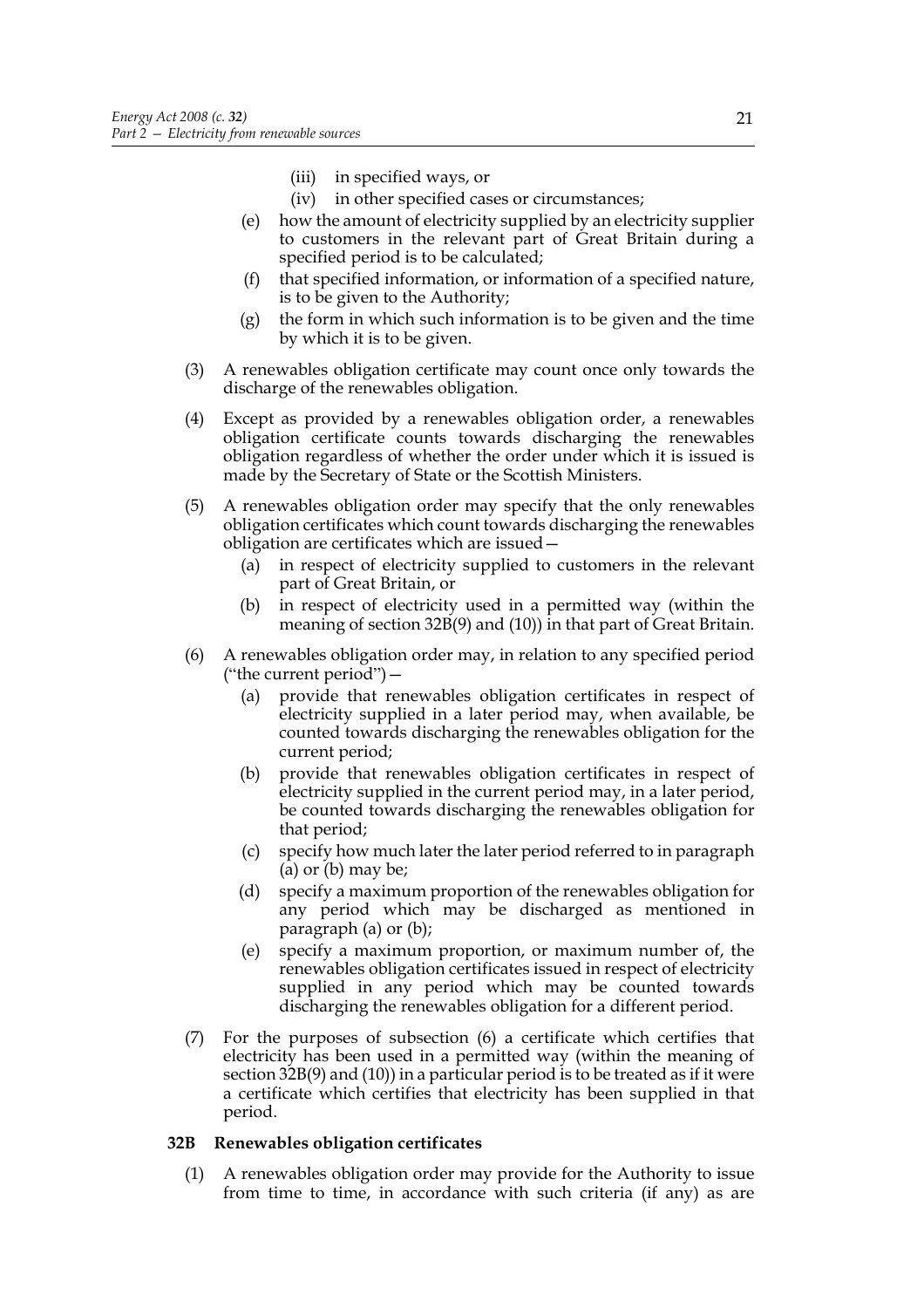specified in the order, a certificate ("a renewables obligation certificate") to—

- (a) the operator of a generating station,
- (b) an electricity supplier or a Northern Ireland supplier, or
- (c) if the order so provides, a person of any other description specified in the order.
- (2) A renewables obligation certificate is to certify  $-$ 
	- (a) the matters within subsection (3) or (4), or
	- (b) if the order provides that a certificate may certify the matters within subsection  $(5)$ ,  $(6)$ ,  $(7)$  or  $(8)$ , the matters within that subsection.
- (3) The matters within this subsection are—
	- (a) that the generating station, or, in the case of a certificate issued otherwise than to the operator of a generating station, a generating station specified in the certificate, has generated from renewable sources the amount of electricity stated in the certificate, and
	- (b) that it has been supplied by an electricity supplier to customers in Great Britain (or the part of Great Britain stated in the certificate).
- (4) The matters within this subsection are—
	- (a) that the generating station, or, in the case of a certificate issued otherwise than to the operator of a generating station, a generating station specified in the certificate, has generated from renewable sources the amount of electricity stated in the certificate,
	- (b) that the generating station in question is not a generating station mentioned in Article 54(1) of the Energy (Northern Ireland) Order 2003, and
	- (c) that the electricity has been supplied by a Northern Ireland supplier to customers in Northern Ireland.
- (5) The matters within this subsection are—
	- (a) that two or more generating stations have, between them, generated from renewable sources the amount of electricity stated in the certificate, and
	- (b) that it has been supplied by an electricity supplier to customers in Great Britain (or the part of Great Britain stated in the certificate).
- (6) The matters within this subsection are  $-$ 
	- (a) that two or more generating stations have, between them, generated from renewable sources the amount of electricity stated in the certificate,
	- (b) that none of them is a generating station mentioned in Article 54(1) of the Energy (Northern Ireland) Order 2003, and
	- (c) that the electricity has been supplied by a Northern Ireland supplier to customers in Northern Ireland.
- (7) The matters within this subsection are  $-$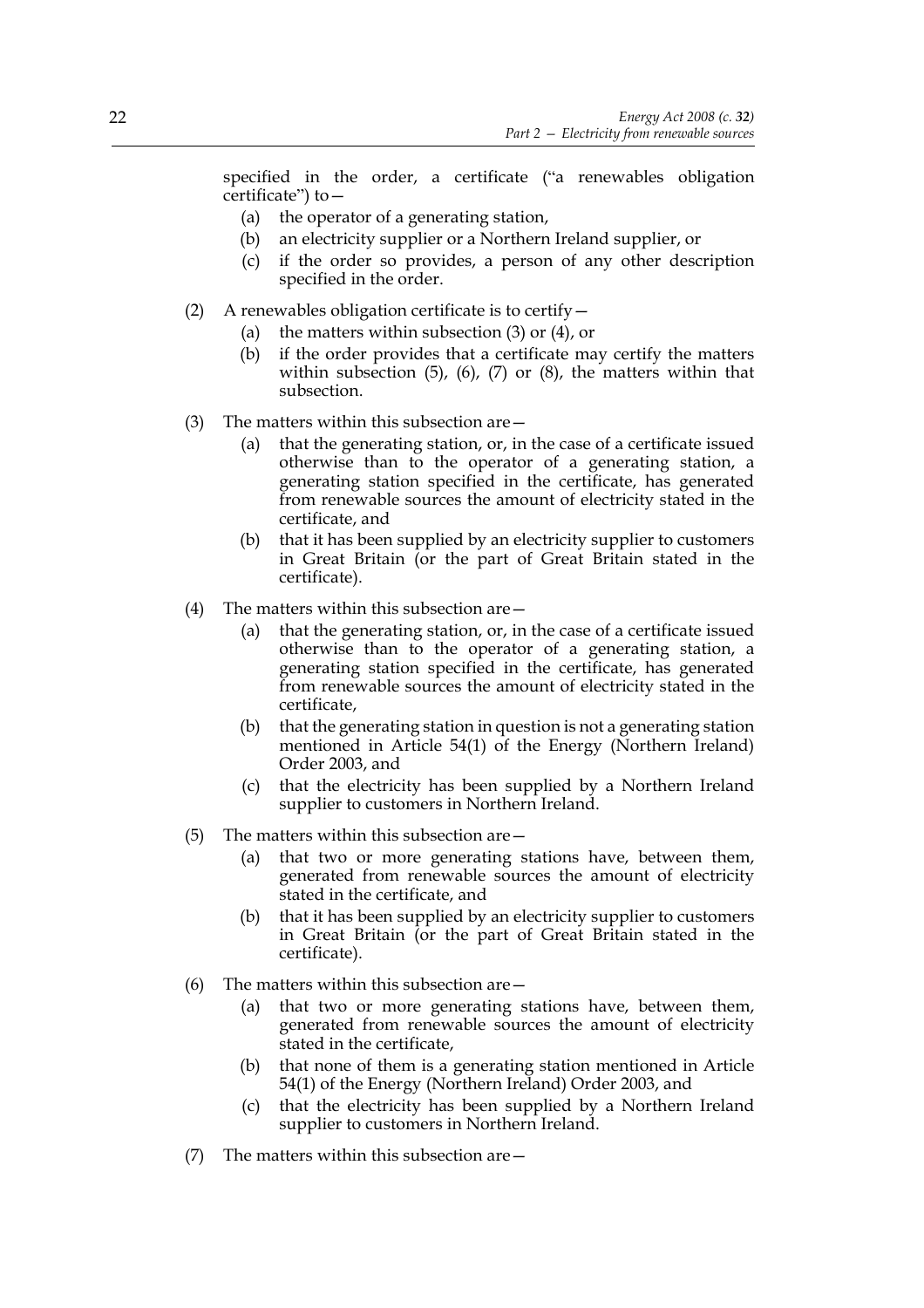- (a) that the generating station, or, in the case of a certificate issued otherwise than to the operator of a generating station, a generating station specified in the certificate, has generated from renewable sources the amount of electricity stated in the certificate, and
- (b) that the electricity has been used in a permitted way.
- (8) The matters within this subsection are—
	- (a) that two or more generating stations have, between them, generated from renewable sources the amount of electricity stated in the certificate, and
	- (b) that the electricity has been used in a permitted way.
- (9) For the purposes of subsections (7) and (8), electricity generated by a generating station, or generating stations, of any description is used in a permitted way if—
	- (a) it is used in one of the ways mentioned in subsection (10), and
	- (b) that way is specified in the order as a permitted way  $-$ 
		- (i) in relation to all generating stations, or
		- (ii) in relation to generating stations of that description.
- (10) Those ways are—
	- (a) being consumed by the operator of the generating station or generating stations by which it was generated;
	- (b) being supplied to customers in Great Britain through a private wire network;
	- (c) being provided to a distribution system or a transmission system in circumstances in which its supply to customers cannot be demonstrated;
	- (d) being used, as respects part, as mentioned in one of paragraph (a), (b) or (c) and as respects the remainder  $-$ 
		- (i) as mentioned in one of the other paragraphs, or
		- (ii) as respects part, as mentioned in one of the other paragraphs and as respects the remainder as mentioned in the other;
	- (e) being used, as respects part, as mentioned in paragraph (a), (b), (c) or (d) and as respects the remainder by being supplied by an electricity supplier to customers in Great Britain or by a Northern Ireland supplier to customers in Northern Ireland, or both.
- (11) For the purposes of subsection (10)(b) electricity is supplied through a private wire network if it is conveyed to premises by a system which is used for conveying electricity from a generating station in circumstances where—
	- (a) the operator of the generating station is exempt from section  $4(1)(c)$  and does not hold a supply licence, and
	- (b) the electricity is supplied to one or more customers—
		- (i) by the operator directly, or
		- (ii) by a person to whom the operator supplies the electricity, being a person who is exempt from section  $4(1)(c)$  and does not hold a supply licence.
- (12) In this section "generating station"—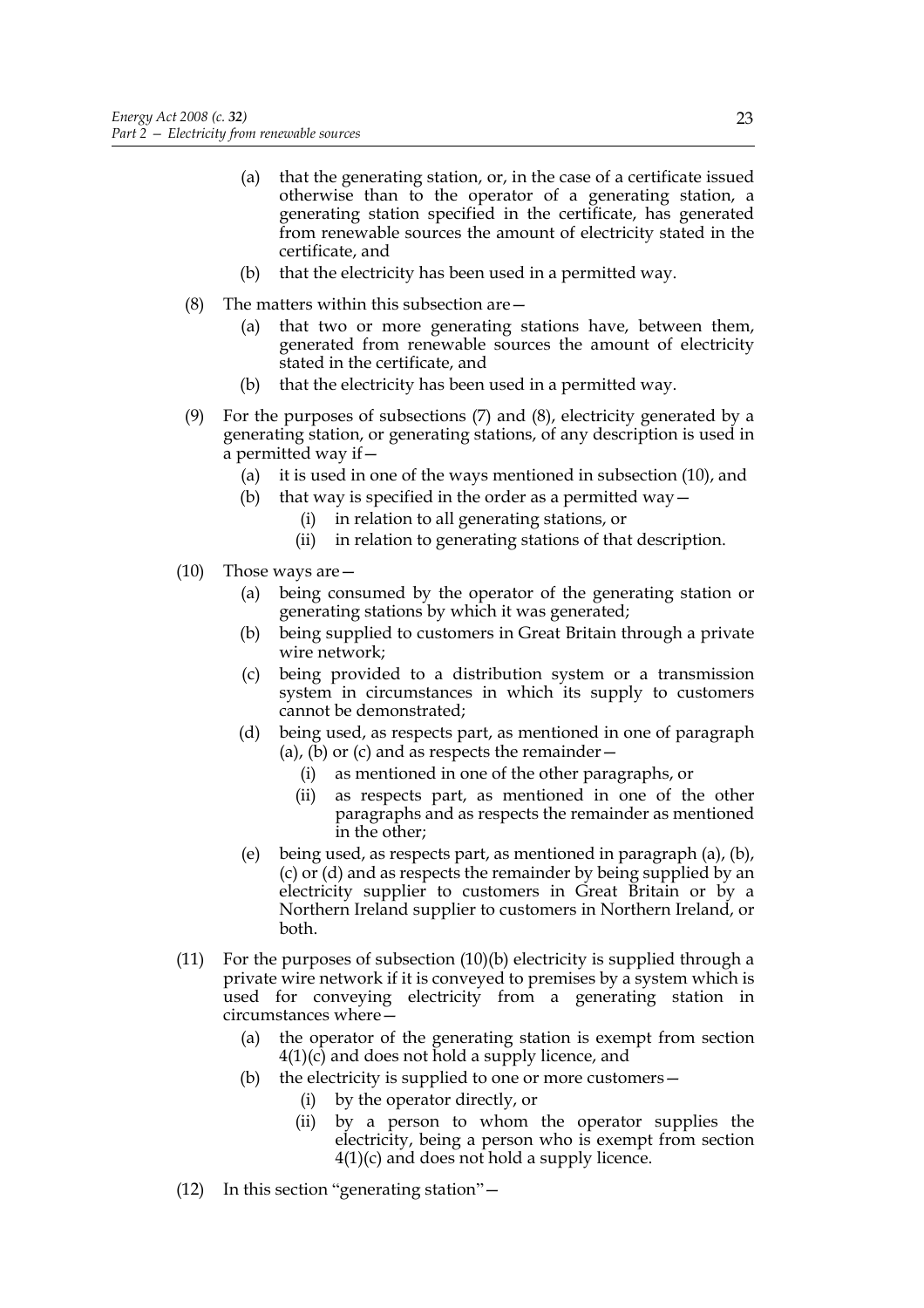- (a) in the case of an order made by the Scottish Ministers, means a generating station which is situated in Scotland;
- (b) in the case of an order made by the Secretary of State, means a generating station which is not situated in Scotland.
- (13) For this purpose "Scotland" is to be construed in accordance with section  $32(3)$ .

# **32C Section 32B: supplemental provision**

- (1) A renewables obligation order may provide
	- that no renewables obligation certificates are to be issued in respect of electricity generated in specified cases or circumstances, or
	- (b) that renewables obligation certificates are to be issued in respect of a proportion only of the electricity generated in specified cases or circumstances.
- (2) In particular, provision made by virtue of subsection (1) may specify  $-$ 
	- (a) electricity generated using specified descriptions of renewable sources,
	- (b) electricity generated by specified descriptions of generating station, or
	- (c) electricity generated in specified ways.
- (3) Provision made by virtue of subsection  $(1)(b)$  may include
	- (a) provision about how the proportion is to be determined;
	- (b) provision about what, subject to such exceptions as may be specified, constitutes sufficient evidence of any matter required to be established for the purpose of determining that proportion;
	- (c) provision authorising the Authority, in specified circumstances, to require an operator of a generating station to arrange—
		- (i) for samples of any fuel used (or to be used) in the generating station, or of any gas or other substance produced as a result of the use of such fuel, to be taken by a person, and analysed in a manner, approved by the Authority, and
		- (ii) for the results of that analysis to be made available to the Authority.
- (4) In the case of electricity generated by a generating station fuelled or driven—
	- (a) partly by renewable sources, and
	- (b) partly by fossil fuel (other than waste which constitutes a renewable source),

only the proportion attributable to the renewable sources is to be regarded as generated from such sources.

- (5) A renewables obligation order may specify—
	- (a) how the proportion referred to in subsection (4) is to be determined, and
	- (b) the consequences for the issuing of renewables obligation certificates if a generating station of the type mentioned in that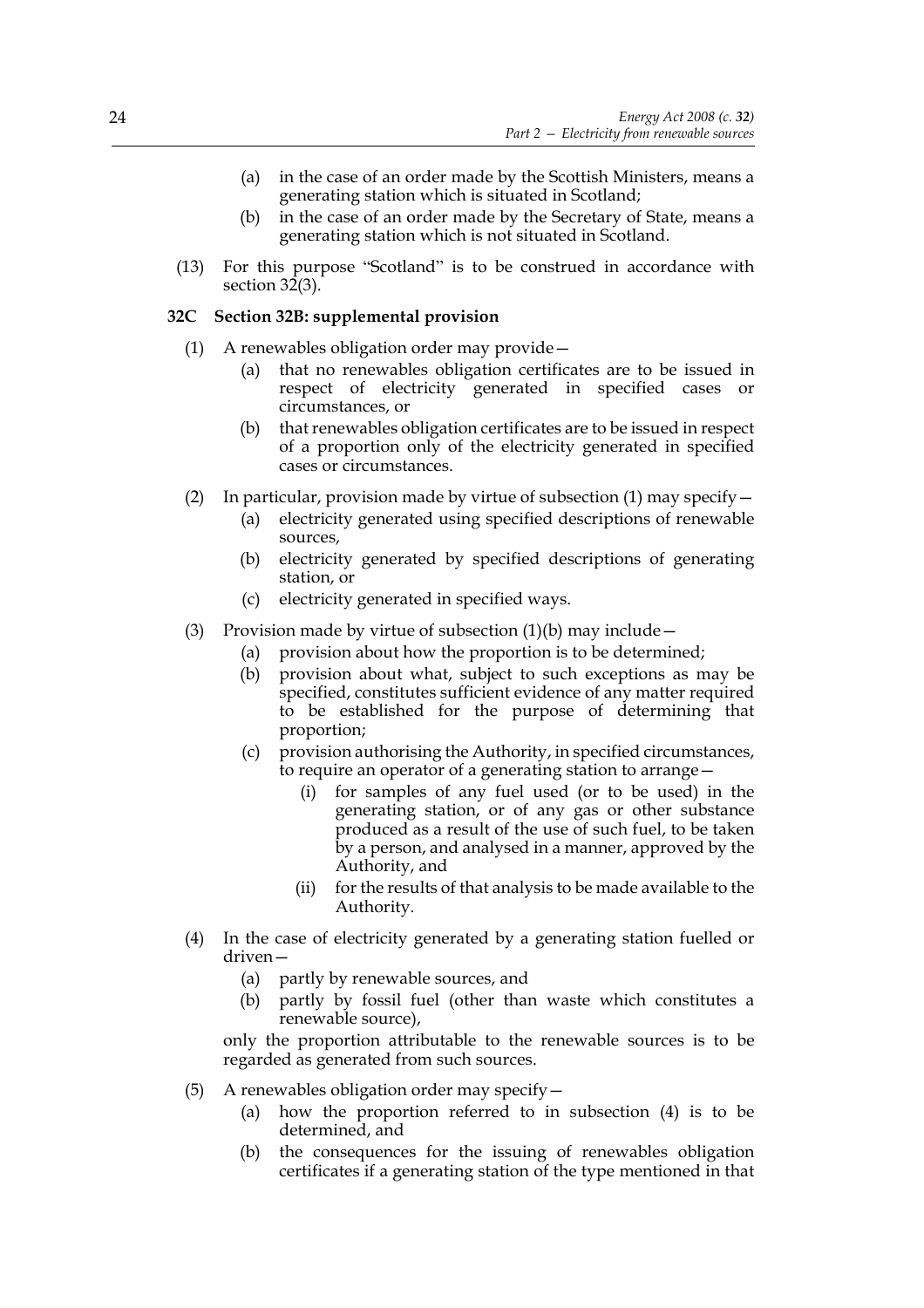subsection uses more than a specified proportion of fossil fuel during a specified period.

- (6) Those consequences may include the consequence that no certificates are to be issued in respect of any of the electricity generated by that generating station during that period.
- (7) A renewables obligation order may specify circumstances in which the Authority may revoke a renewables obligation certificate before its production for the purposes of the renewables obligation.
- (8) A renewables obligation order must—
	- (a) prohibit the issue of a renewables obligation certificate certifying matters within section 32B(4) or (6) where the Northern Ireland authority has notified the Authority that it is not satisfied that the electricity in question has been supplied to customers in Northern Ireland, and
	- (b) require the revocation of such a certificate if the Northern Ireland authority so notifies the Authority at a time between the issue of the certificate and its production for the purposes of the renewables obligation.
- (9) References in section 32B and this section to the supply of electricity to customers in Northern Ireland are to be construed in accordance with the definition of "supply" in Article 3 of the Electricity (Northern Ireland) Order 1992.

# **32D Amounts of electricity specified in certificates**

- (1) A renewables obligation order may specify the amount of electricity to be stated in each renewables obligation certificate, and different amounts may be specified in relation to different cases or circumstances.
- (2) In particular, different amounts may be specified in relation to  $-$ 
	- (a) electricity generated from different renewable sources;
	- (b) electricity generated by different descriptions of generating station;
	- (c) electricity generated in different ways.
- (3) In this section "banding provision" means provision made in a renewables obligation order by virtue of subsection (1).
- (4) Before making any banding provision, the relevant minister must have regard to the following matters—
	- (a) the costs (including capital costs) associated with generating electricity from each of the renewable sources or with transmitting or distributing electricity so generated;
	- (b) the income of operators of generating stations in respect of electricity generated from each of those sources or associated with the generation of such electricity;
	- (c) the effect of paragraph 19 of Schedule 6 to the Finance Act 2000 (c. 17) (supplies of electricity from renewable sources exempted from climate change levy) in relation to electricity generated from each of those sources;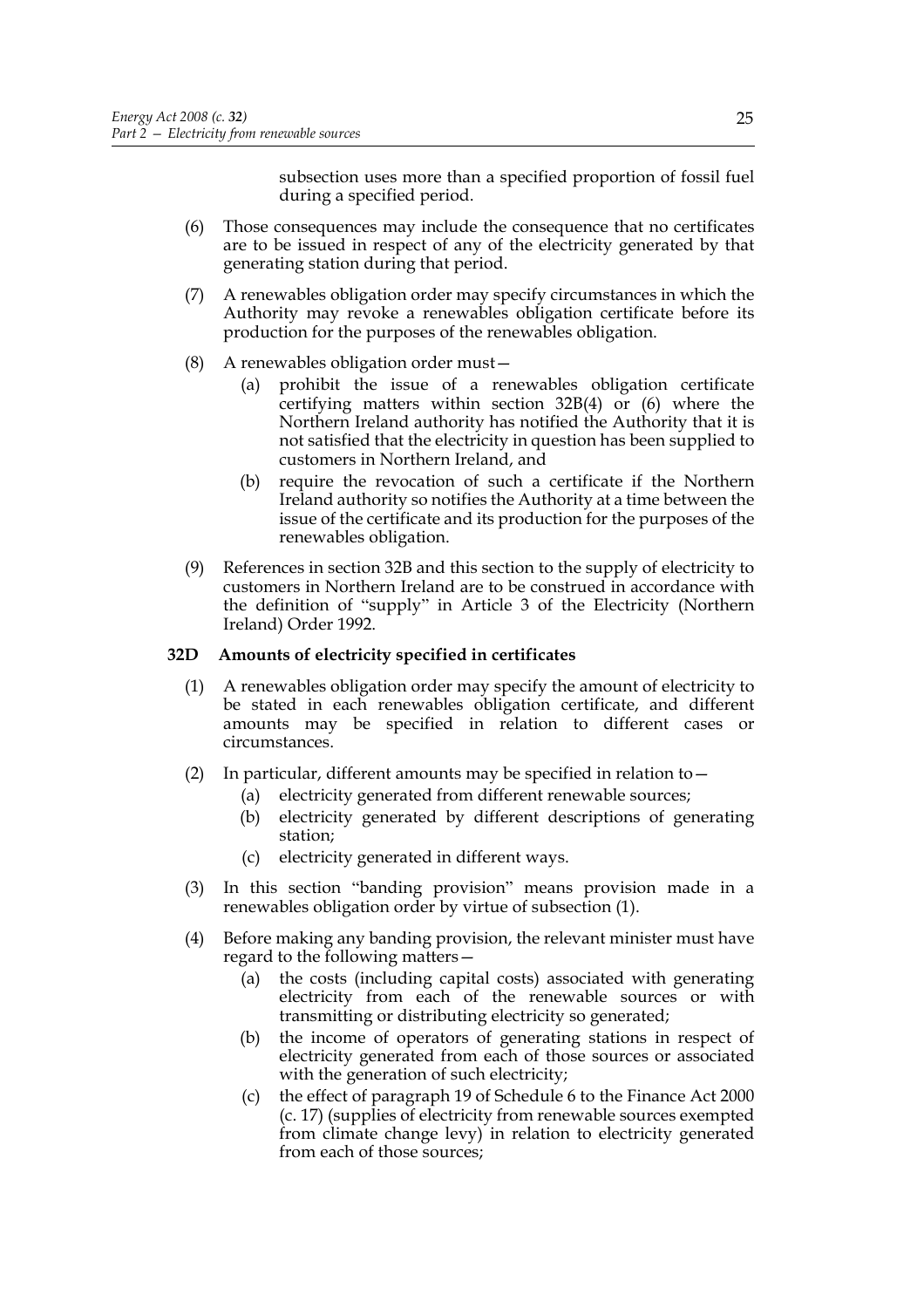- (d) the desirability of securing the long term growth, and economic viability, of the industries associated with the generation of electricity from renewable sources;
- (e) the likely effect of the proposed banding provision on the number of renewables obligation certificates issued by the Authority, and the impact this will have on the market for such certificates and on consumers;
- (f) the potential contribution of electricity generated from each renewable source to the attainment of any target which relates to the generation of electricity or the production of energy and is imposed by, or results from or arises out of, a Community obligation.
- (5) For the purposes of subsection (4)(a), the costs associated with generating electricity from a renewable source include any costs associated with the production or supply of heat produced in connection with that generation.
- (6) For the purposes of subsection (4)(b), an operator's income associated with the generation of electricity from a renewable source includes any income connected with—
	- (a) the acquisition of the renewable source;
	- (b) the supply of heat produced in connection with the generation;
	- (c) the disposal of any by-product of the generation process.
- (7) After the first order containing banding provision is made by the relevant minister, no subsequent order containing such provision may be made by that minister except following a review held by virtue of subsection (8).
- (8) A renewables obligation order—
	- (a) may authorise the relevant minister to review the banding provision at such intervals as are specified in or determined in accordance with the order, and
	- (b) may authorise the relevant minister to review the whole or any part of the banding provision at any time when that minister is satisfied that one or more of the specified conditions is satisfied.

# **32E Section 32D: transitional provision and savings**

- (1) This section applies where a renewables obligation order contains banding provision.
- (2) The order may provide for the effect of any banding provision made in an earlier order, or of any provision of a pre-commencement order, to continue, in such circumstances as may be specified, in relation to—
	- (a) the electricity generated by generating stations of such a description as may be specified, or
	- (b) so much of that electricity as may be determined in accordance with the order.
- (3) For the purposes of subsection (2) "pre-commencement order" means an order made under section 32 before the coming into force of this section.
- (4) Subsection (6) applies to a generating station in respect of which a statutory grant has been awarded if—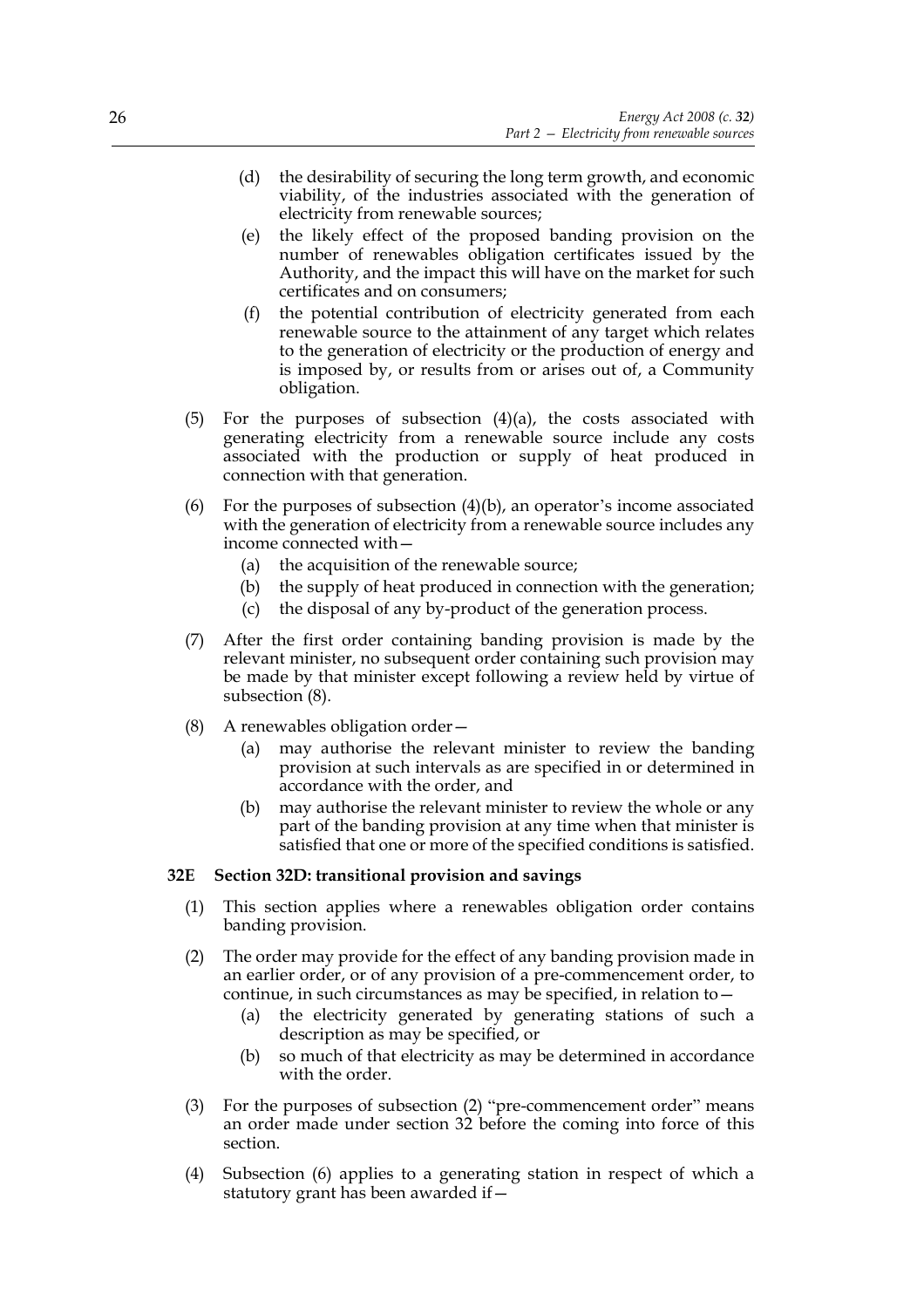- (a) the generating station is of a specified description, or
- (b) the circumstances of the case meet specified requirements.
- (5) The requirements specified under subsection (4)(b) may relate to the time when the grant was awarded (whether a time before or after the coming into force of this section).
- (6) A renewables obligation order which contains banding provision may provide for the operation of that provision in relation to electricity generated by a generating station to which this subsection applies to be conditional upon the operator of the station agreeing—
	- (a) if the grant or any part of it has been paid, to repay to the Secretary of State the whole or a specified part of the grant or part before the repayment date,
	- (b) to pay to the Secretary of State interest on an amount repayable under paragraph (a) for such period, and at such rate, as may be determined by the Secretary of State, and
	- (c) if the grant or any part of it has not yet been paid, to consent to the cancellation of the award of the grant or part.
- (7) If the grant in respect of which an amount falls to be paid under paragraph (a) or (b) of subsection (6) was paid by the Scottish Ministers, the references in those paragraphs to the Secretary of State are to be read as references to those Ministers.
- (8) For the purposes of subsection  $(6)$ 
	- (a) "the repayment date" means the date specified in or determined in accordance with the order, and
	- (b) the period for which interest is payable must not begin before the grant was paid or, if the repayment relates to an instalment of the grant, before the instalment was paid;

and, for the purposes of provision made under that subsection, a renewables obligation order may make provision about the cancellation of an award of a statutory grant or an instalment of such a grant.

- (9) In this section "statutory grant" means—
	- (a) a grant awarded under section 5(1) of the Science and Technology Act 1965 (grants to carry on or support scientific research), or
	- (b) any other grant which is payable out of public funds and awarded under or by virtue of an Act.
- (10) This section is without prejudice to section 32K(1)(b) (power for renewables obligation order to include transitional provision and savings).

# **32F Use of renewables obligation certificates issued in Northern Ireland**

- (1) A renewables obligation order may provide that—
	- (a) in such cases as may be specified in the order, and
	- (b) subject to such conditions as may be so specified,

an electricity supplier may (to the extent provided for in accordance with the order) discharge its renewables obligation (or its obligation in relation to a particular period) by the production to the Authority of a Northern Ireland certificate.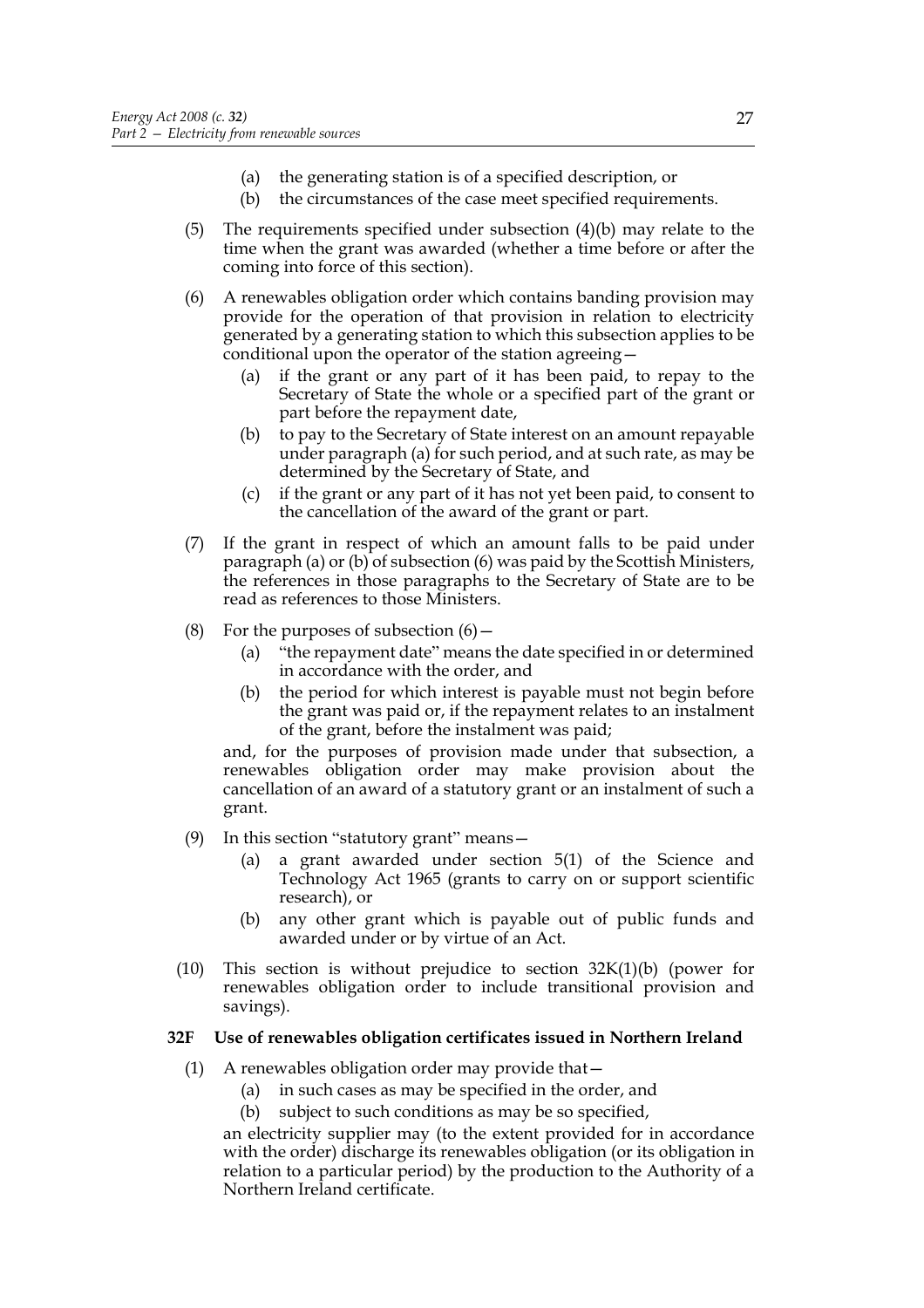(2) In this section "Northern Ireland certificate" means a certificate issued by the Northern Ireland authority in accordance with provision included, by virtue of Article 54 of the Energy (Northern Ireland) Order 2003, in an order under Article 52 of that Order (renewables obligations for Northern Ireland suppliers).

# **32G Payment as alternative to complying with renewables obligation order**

- (1) A renewables obligation order may provide—
	- (a) that an electricity supplier may (in whole or in part) discharge its renewables obligation by making a payment to the Authority before the last discharge day, and
	- (b) that an electricity supplier's renewables obligation that was not discharged in whole or in part before the last discharge day is to be treated as having been discharged to the extent specified in the order where the payment for which the order provides is made to the Authority before the end of the late payment period.
- (2) The order may make provision—
	- (a) as to the sum which for the purposes of subsection (1) is to correspond to a renewables obligation certificate,
	- (b) for the sums that must be paid in order for an obligation to be treated as having been discharged to increase at a rate specified in the order for each day after the last discharge day;
	- (c) for different sums or rates falling within paragraph (a) or (b) in relation to different periods;
	- (d) for different such sums or rates in relation to electricity generated in different cases or circumstances specified in the order (including those of a kind referred to in section  $32A(2)(c)$ );
	- (e) for any such sum or rate to be adjusted from time to time for inflation by a method specified in the order.
- (3) The method specified under subsection (2)(e) may, in particular, refer to a specified scale or index (as it may have effect from time to time) or to other specified data of any description.
- (4) A renewables obligation order may provide that, where—
	- (a) a renewables obligation is one in relation to which provision made by virtue of subsection  $(1)(b)$  applies in the case of the electricity supplier who is subject to the obligation, and
	- (b) the period ending with such day (after the last discharge day) as may be specified in or determined under the order has not expired,

the taking of steps under section 27A in respect of a contravention by that supplier of that obligation is prohibited or otherwise restricted to the extent specified in the order.

- (5) A renewables obligation order may provide that, in a case in which the amount received by the Authority, or by the Northern Ireland authority, by way of discharge payments for a period falls short of the amount due in respect of that period, every person who—
	- (a) was subject to a renewables obligation for the relevant period or for a subsequent period specified in or determined under the order, and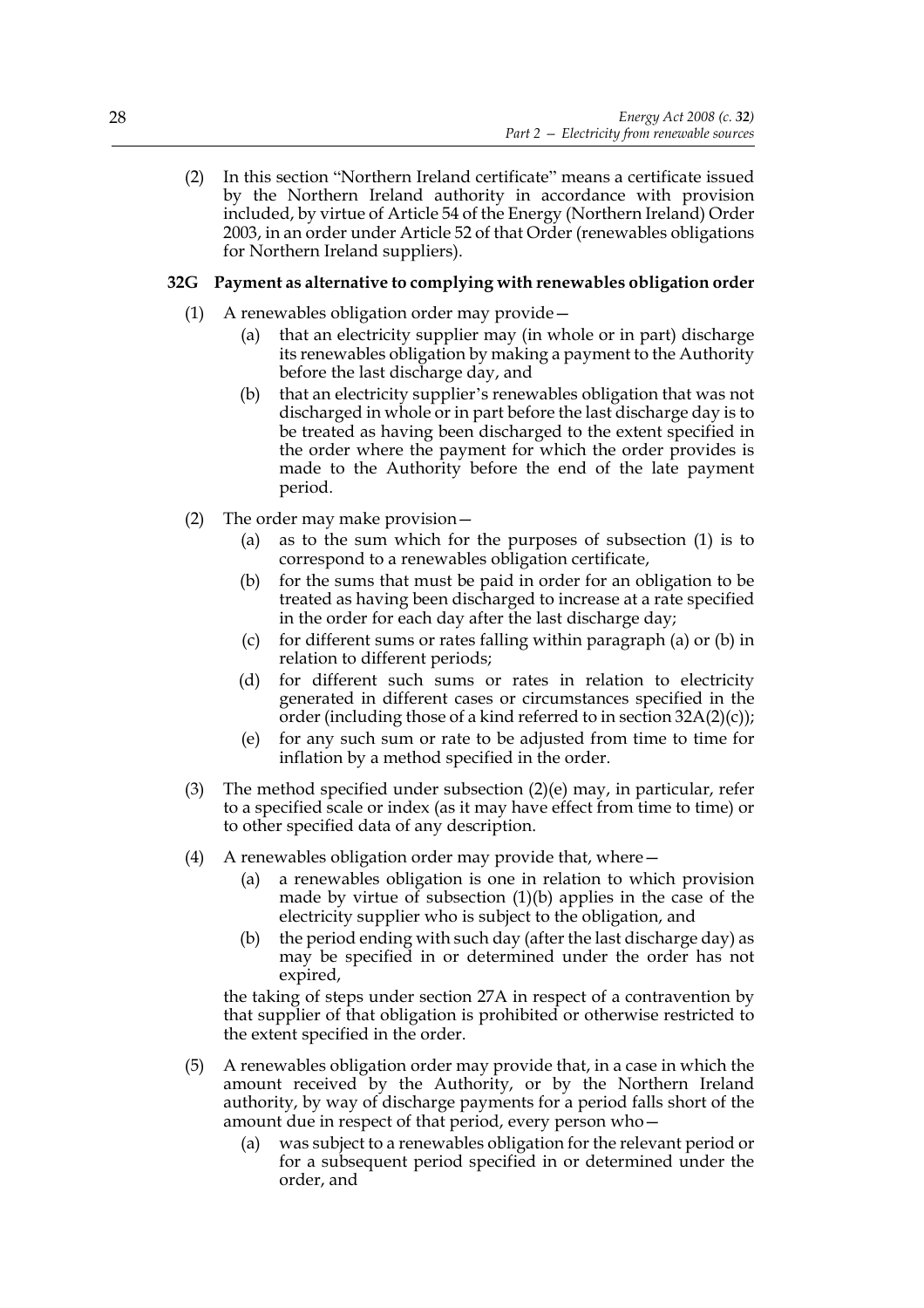(b) is of a description so specified or determined,

must by the time and in the circumstances so specified or determined make a payment (or further payment) to the Authority of an amount calculated in the manner so specified or determined.

- (6) A renewables obligation order may not by virtue of subsection (5) confer an entitlement on the Authority to receive a payment in respect of the shortfall for any period—
	- (a) in the case of a shortfall in the amount received by the Authority, if the receipt of the payment is to be while a prohibition or restriction by virtue of subsection (4) applies, in one or more cases, to the taking of steps in relation to contraventions of renewables obligations for that period, or
	- (b) in the case of a shortfall in the amount received by the Northern Ireland authority, if the receipt of the payment is to be while a prohibition or restriction by virtue of a corresponding provision having effect in Northern Ireland applies, in one or more cases, to the taking of steps in relation to contraventions of Northern Ireland obligations for that period.
- (7) The provision that may be made by virtue of subsection  $(5)$  includes  $-$ 
	- (a) provision for the making of adjustments and repayments at times after a requirement to make payments in respect of a shortfall for a period has already arisen, and
	- (b) provision that sections 25 to 28 are to apply in relation to a requirement imposed by virtue of that subsection on a person who is not a licence holder as if the person were a licence holder.
- (8) References in this section to an electricity supplier's renewables obligation include references to its renewables obligation in relation to a particular period.
- (9) For the purposes of this section, the amount received by the Authority by way of discharge payments for a period falls short of the amount due in respect of that period if, and to the extent that, the Authority would have received more by way of discharge payments if every renewables obligation for that period, so far as it was not otherwise discharged, had been discharged by payment.
- (10) For the purposes of this section the amount received by the Northern Ireland authority by way of discharge payments for a period falls short of the amount due in respect of that period if, and to the extent that, that authority would have received more by way of discharge payments if every Northern Ireland obligation for that period, so far as not otherwise discharged, had been discharged by payment.
- (11) In this section—

"discharge payment", in relation to a period, means—

- (a) a payment by virtue of subsection  $(1)(a)$  for discharging (in whole or in part) an electricity supplier's renewables obligation for that period,
- (b) so much of a payment by virtue of subsection  $(1)(b)$  for securing that such an obligation is treated as discharged to any extent as does not exceed the payment that would have discharged that obligation to the same extent if it had been made before the last discharge day, or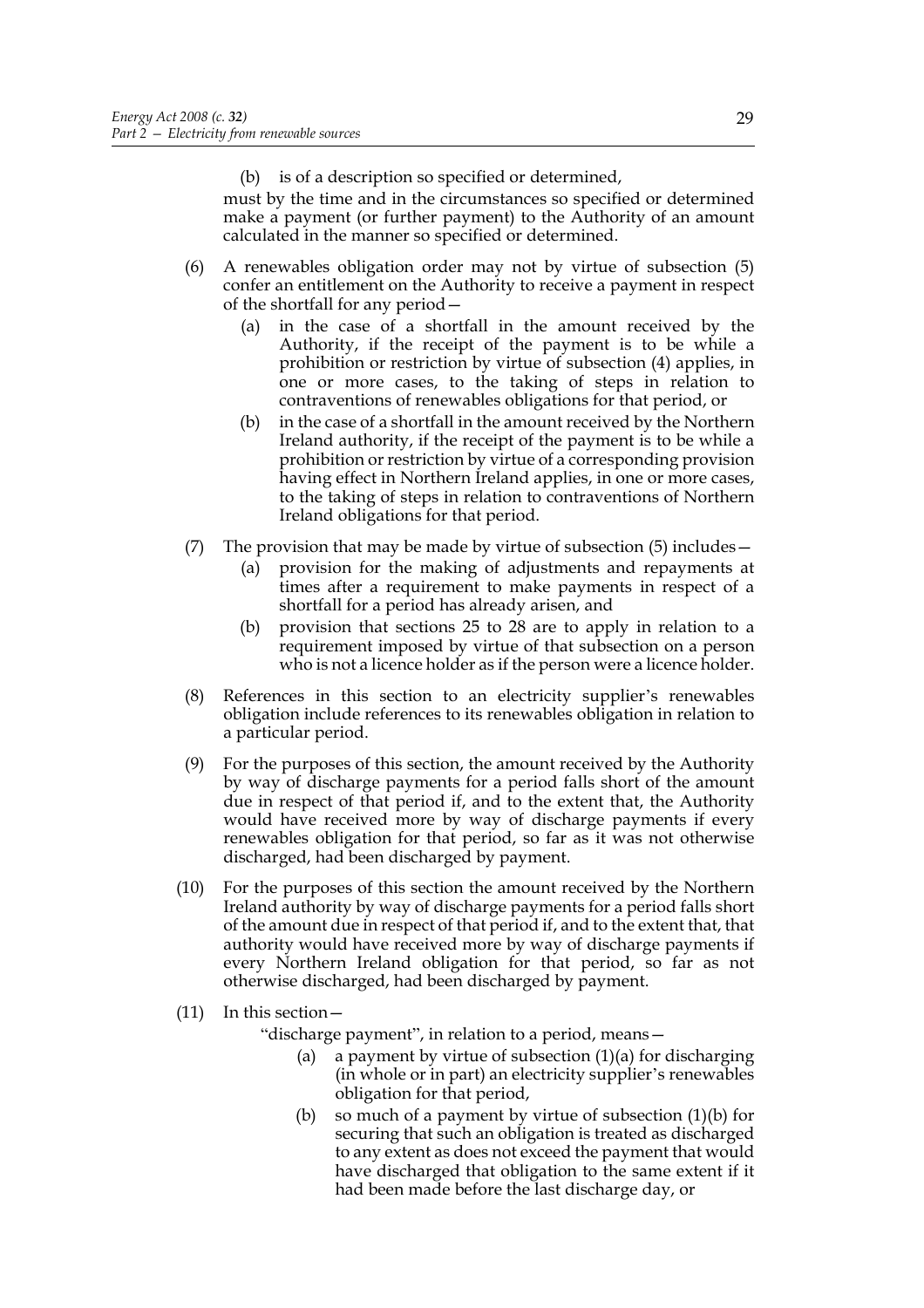- (c) so much of any payment to the Northern Ireland authority as corresponds in relation to a Northern Ireland obligation for that period, to anything falling within paragraph (a) or (b) above;
- "last discharge day" means the day specified as the day by which renewables obligation certificates must be produced for the purposes of section 32(6);
- "late payment period" means such period beginning with the last discharge day as may be specified;
- "Northern Ireland obligation" means a renewables obligation of a Northern Ireland supplier under Article 52 of the Energy (Northern Ireland) Order 2003;

"the relevant period"—

- (a) in relation to a shortfall in amounts received by the Authority by way of discharge payments for a period, means that period, and
- (b) in relation to a shortfall in amounts received by the Northern Ireland authority by way of discharge payments for a period, means any period that includes the whole or a part of that period.

#### **32H Allocation of amounts to electricity suppliers**

- (1) The amounts received by the Authority by virtue of section 32G must be paid by it to electricity suppliers in accordance with a system of allocation specified in a renewables obligation order.
- (2) Subsection (1) does not apply to those amounts to the extent that they are used by the Authority under section 32I.
- (3) The system of allocation specified in the order may provide for payments to specified categories of electricity supplier only.
- (4) That system may also provide for the postponement of a requirement to make payments to electricity suppliers of amounts received by the Authority under section  $32G(1)(b)$  if, at the time the payments would otherwise fall to be made, the aggregate of the amounts so received (and not used under section 32I or already paid under subsection (1)) is less than an amount specified in the order.
- (5) The references in this section to electricity suppliers include references to Northern Ireland suppliers.

#### **32I Costs of the Authority and the Northern Ireland authority**

- (1) A renewables obligation order may provide for amounts received by the Authority by virtue of section 32G to be used by the Authority—
	- (a) to make payments into the Consolidated Fund in respect of costs (or a proportion of costs) which have been or are expected to be incurred by the Authority in connection with the performance of its functions conferred by or under sections 32 to 32M, or
	- (b) to make payments to the Northern Ireland authority in respect of costs (or a proportion of costs) which have been or are expected to be incurred by that authority in connection with the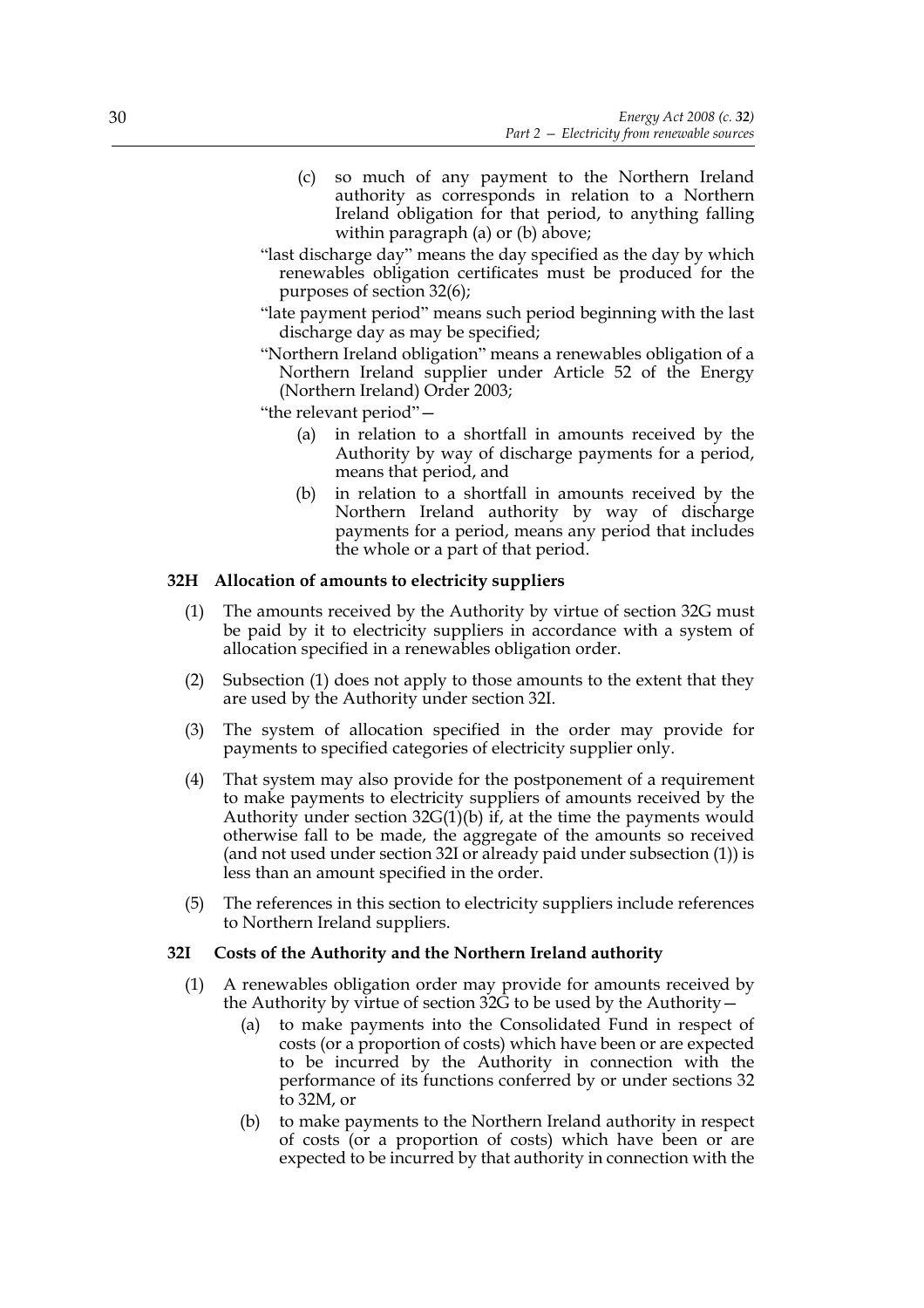performance of its functions conferred by or under Articles 52 to 55 of the Energy (Northern Ireland) Order 2003.

- (2) A renewables obligation order—
	- (a) may exclude amounts of a specified description from being used as mentioned in subsection (1);
	- (b) may prevent the Authority using amounts to make payments in respect of costs of a specified description.

## **32J Information**

- (1) A renewables obligation order may provide for the Authority to require—
	- (a) an electricity supplier to provide the Authority with information, or with information of a particular kind, which in the Authority's opinion is relevant to the question whether the supplier is discharging, or has discharged, its renewables obligation;
	- (b) a person to provide the Authority with information, or with information of a particular kind, which in the Authority's opinion is relevant to the question whether a renewables obligation certificate is, or was or will in future be, required to be issued to the person.
- (2) That information must be given to the Authority in whatever form it requires.
- (3) A renewables obligation order may—
	- (a) require operators of generating stations generating electricity (wholly or partly) from biomass to give specified information, or information of a specified kind, to the Authority;
	- (b) specify what, for this purpose, constitutes "biomass";
	- (c) require the information to be given in a specified form and within a specified period;
	- (d) authorise or require the Authority to postpone the issue of certificates under section 32B to the operator of a generating station who fails to comply with a requirement imposed by virtue of paragraph (a) or (c) until such time as the failure is remedied;
	- (e) authorise or require the Authority to refuse to issue certificates to such a person or to refuse to issue them unless the failure is remedied within a prescribed period.
- (4) The Authority may publish information obtained by virtue of subsection (3).
- (5) No person is required by virtue of this section to provide any information which the person could not be compelled to give in evidence in civil proceedings in the High Court or, in Scotland, the Court of Session.

## **32K Renewables obligation order: general provision**

- (1) A renewables obligation order may—
	- (a) make further provision as to the functions of the Authority in relation to the matters dealt with by the order;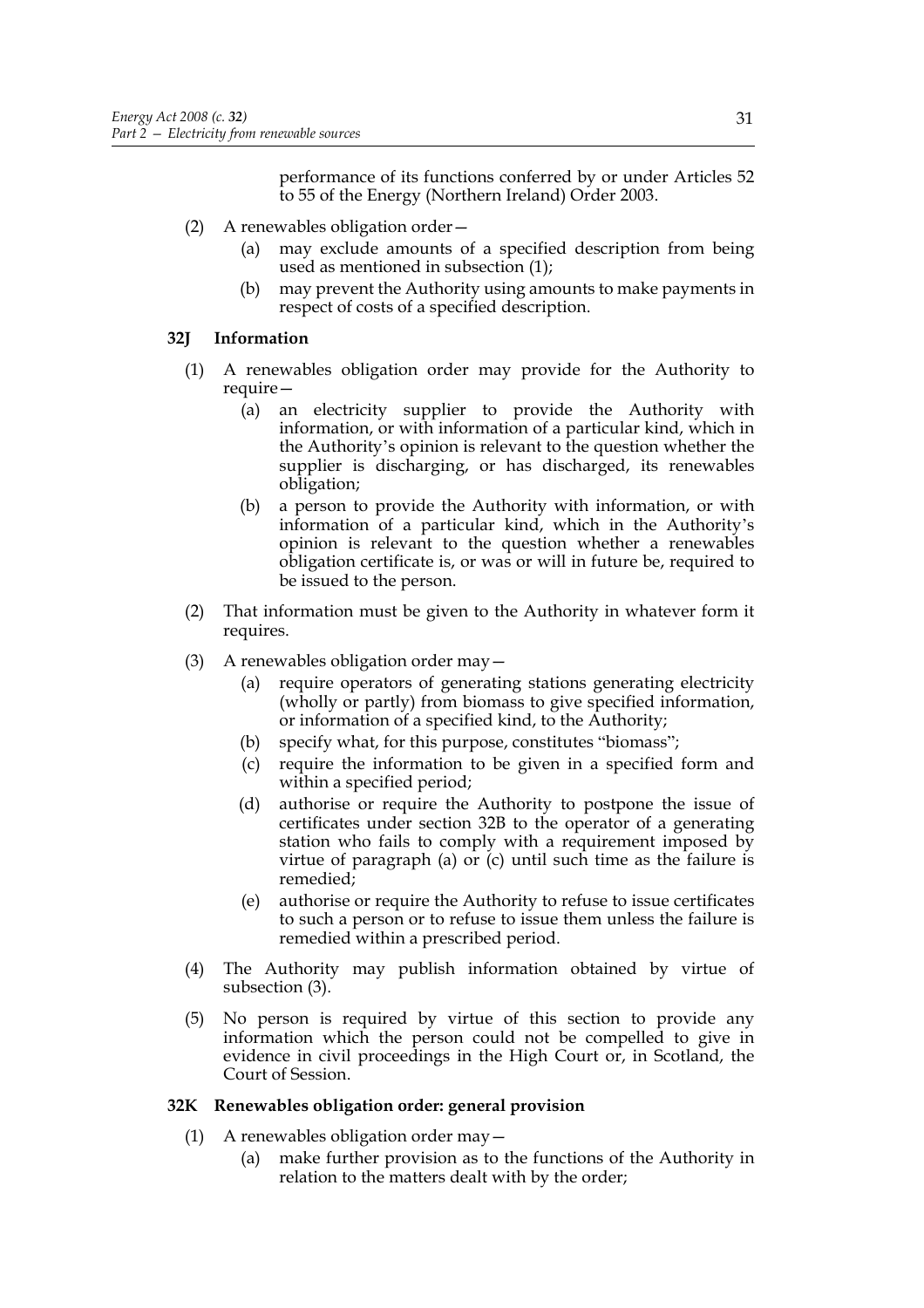- (b) make transitional provision and savings;
- (c) provide for anything falling to be calculated or otherwise determined under the order to be calculated or determined by such persons, in accordance with such procedure and by reference to such matters and to the opinion of such persons, as may be specified in the order;
- (d) make different provision for different cases or circumstances.
- (2) Provision made by virtue of subsection (1)(b) may, in particular, include provision about the treatment of certificates issued under section 32B before the substitution of that section by section 37 of the Energy Act 2008.
- (3) Provision made by virtue of subsection (1)(d) may, in particular, make—
	- (a) different provision in relation to different suppliers;
	- (b) different provision in relation to generating stations of different descriptions;
	- (c) different provision in relation to different localities.
- (4) In subsection (3) "supplier" means an electricity supplier or a Northern Ireland supplier.

#### **32L Renewables obligation orders: procedure**

- (1) Before making a renewables obligation order, the relevant minister must consult—
	- (a) the Authority,
	- (b) the Council,
	- (c) the electricity suppliers to whom the proposed order would apply,
	- (d) such generators of electricity from renewable sources as the relevant minister considers appropriate, and
	- (e) such other persons, if any, as the relevant minister considers appropriate.
- (2) A renewables obligation order is not to be made by the Secretary of State unless a draft of the instrument containing it has been laid before and approved by a resolution of each House of Parliament.
- (3) A renewables obligation order is not to be made by the Scottish Ministers unless a draft of the instrument containing it has been laid before and approved by a resolution of the Scottish Parliament.

#### **32M Interpretation of sections 32 to 32M**

- (1) In this section and sections 32 to 32L—
	- "banding provision" is to be construed in accordance with section 32D(3);

"fossil fuel" means—

- (a) coal,
- (b) lignite,
- (c) natural gas (within the meaning of the Energy Act 1976),
- (d) crude liquid petroleum,
- (e) petroleum products (within the meaning of that Act), or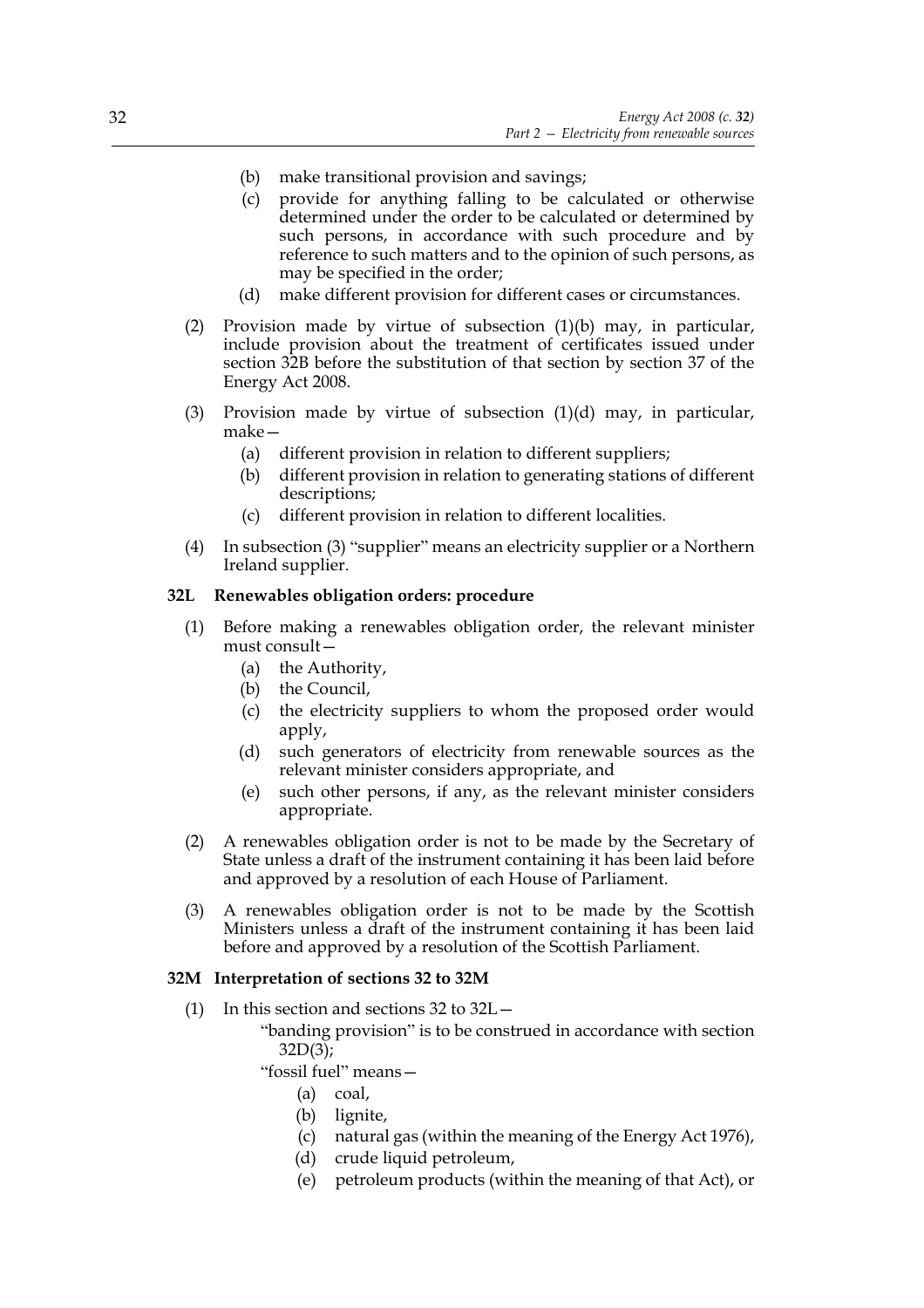- (f) any substance produced directly or indirectly from a substance mentioned in paragraphs (a) to (e);
- "generated" means generated at any place whether situated in the United Kingdom or elsewhere, and cognate expressions are to be construed accordingly;
- "Northern Ireland authority" means the Northern Ireland Authority for Utility Regulation;
- "Northern Ireland supplier" means an electricity supplier within the meaning of Part 7 of the Energy (Northern Ireland) Order 2003;
- "the relevant minister" has the meaning given by section 32;

"the relevant part of Great Britain" means—

- (a) in the case of a renewables obligation order made by the Secretary of State, England and Wales (including so much of the internal waters and territorial sea of the United Kingdom as are adjacent to England or Wales);
- (b) in the case of a renewables obligation order made by the Scottish Ministers, Scotland (including so much of the internal waters and territorial sea of the United Kingdom as are adjacent to Scotland);
- "the renewables obligation" is to be construed in accordance with section 32(4);
- "renewables obligation certificate" is to be construed in accordance with section 32B;
- "renewables obligation order" is to be construed in accordance with section 32.
- "renewable sources" means sources of energy other than fossil fuel or nuclear fuel, but includes waste of which not more than a specified proportion is waste which is, or is derived from, fossil fuel;
- "specified", in relation to a renewables obligation order, means specified in the order.
- (2) For the purposes of the definition of "renewable sources", a renewables obligation order may make provision—
	- (a) about what constitutes "waste";
	- (b) about how the proportion of waste which is, or is derived from, fossil fuel is to be determined;
	- (c) about what, subject to such exceptions as may be specified, constitutes sufficient evidence of that proportion in any particular case;
	- (d) authorising the Authority, in specified circumstances, to require an operator of a generating station to arrange—
		- (i) for samples of any fuel used (or to be used) in the generating station, or of any gas or other substance produced as a result of the use of such fuel, to be taken by a person, and analysed in a manner, approved by the Authority, and
		- (ii) for the results of that analysis to be made available to the Authority.
- (3) For the purposes of the definition of "the relevant part of Great Britain", the territorial sea adjacent to England is the territorial sea adjacent to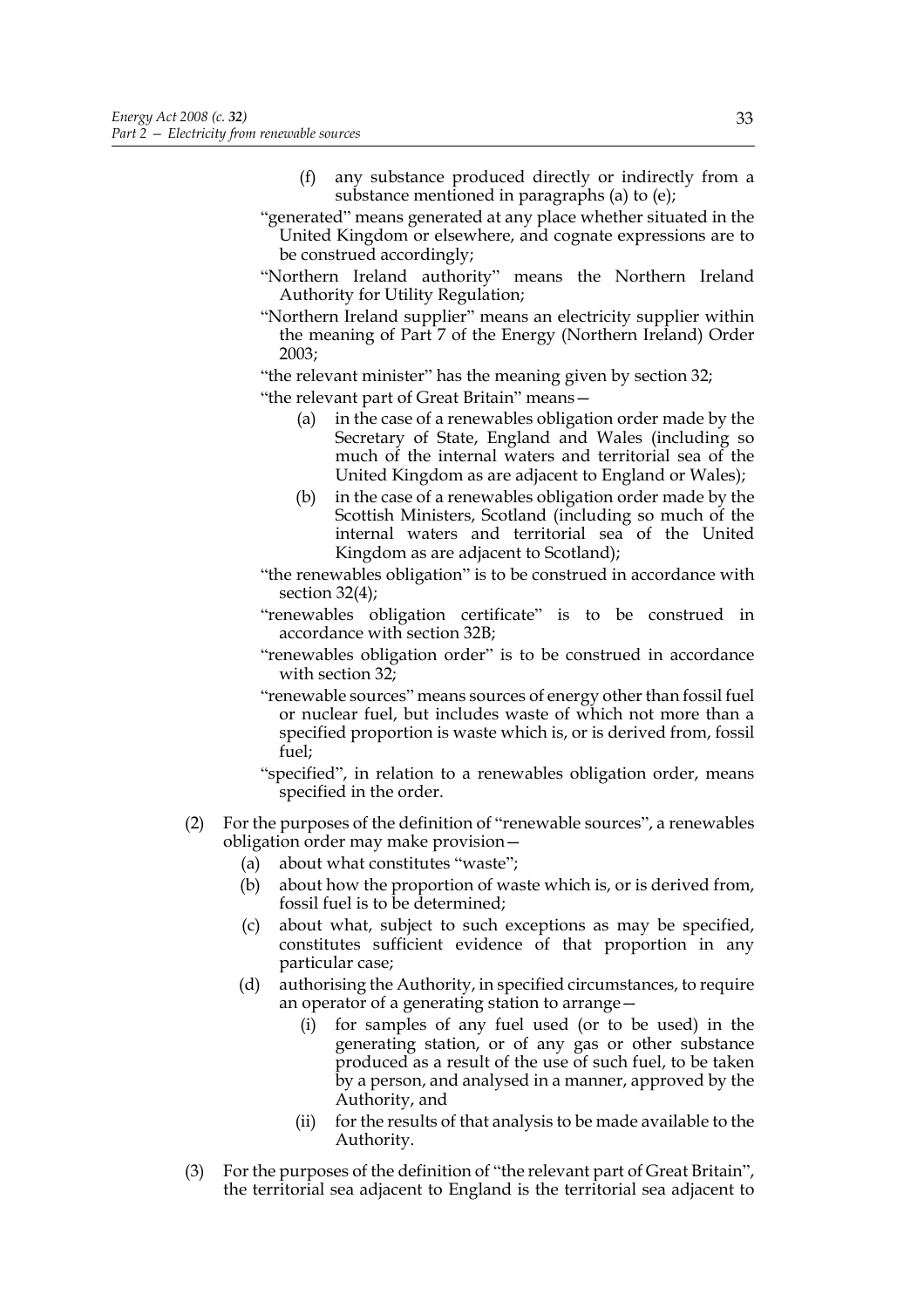the United Kingdom, other than the territorial sea adjacent to Scotland, Wales or Northern Ireland.

- (4) An Order in Council under section 126(2) of the Scotland Act 1998 (c. 46) (apportionment of sea areas) has effect for the purposes of this section and sections 32 to 32L if, or to the extent that, the Order is expressed to apply—
	- (a) by virtue of this subsection, for those purposes, or
	- (b) if no provision has been made by virtue of paragraph (a), for the general or residual purposes of that Act.
- (5) An order or Order in Council made under or by virtue of section 158(3) or (4) of the Government of Wales Act 2006 (apportionment of sea areas) has effect for the purposes of this section if, or to the extent that, the order or Order in Council is expressed to apply—
	- (a) by virtue of this subsection, for those purposes, or
	- (b) if no provision has been made by virtue of paragraph (a), for the general or residual purposes of that Act.
- (6) An Order in Council under section 98(8) of the Northern Ireland Act 1998 (c. 46) (apportionment of sea areas) has effect for the purposes of this section if, or to the extent that, the Order is expressed to apply—
	- (a) by virtue of this subsection, for those purposes, or
	- (b) if no provision has been made by virtue of paragraph (a), for the general or residual purposes of that Act.
- (7) A renewables obligation order may make provision, for the purposes of sections 32 to 32L, about the circumstances in which electricity is to be regarded as having been supplied—
	- (a) to customers in Great Britain;
	- (b) to customers in the relevant part of Great Britain;
	- (c) to customers in Northern Ireland."

#### **38 Section 37: supplemental provision**

- (1) In the case of an order made under section 32 of the Electricity Act 1989 (c. 29) after the commencement of section 37, the requirements of section 32L(1) of that Act (as substituted by section 37) may be satisfied by consultation undertaken before that commencement or the passing of this Act.
- (2) Where a NI amending order is made, the Secretary of State may, by order—
	- (a) make consequential amendments to any reference to a provision of the NI Energy Order contained in sections 32 to 32M of the Electricity Act 1989 (as substituted by section 37);
	- (b) amend section 32K(2) of that Act (as so substituted) so as to extend it to certificates issued before the relevant time by the Northern Ireland Authority for Utility Regulation under provision included, by virtue of Article 54 of the NI Energy Order, in an order made under Article 52 of that Order.
- (3) In this section—
	- "NI amending order" means an order under Article 56 of the NI Energy Order which (by virtue of section 40(2)) makes amendments to Part 7 of that Order to take account of any amendments made or proposed to be made by section 37;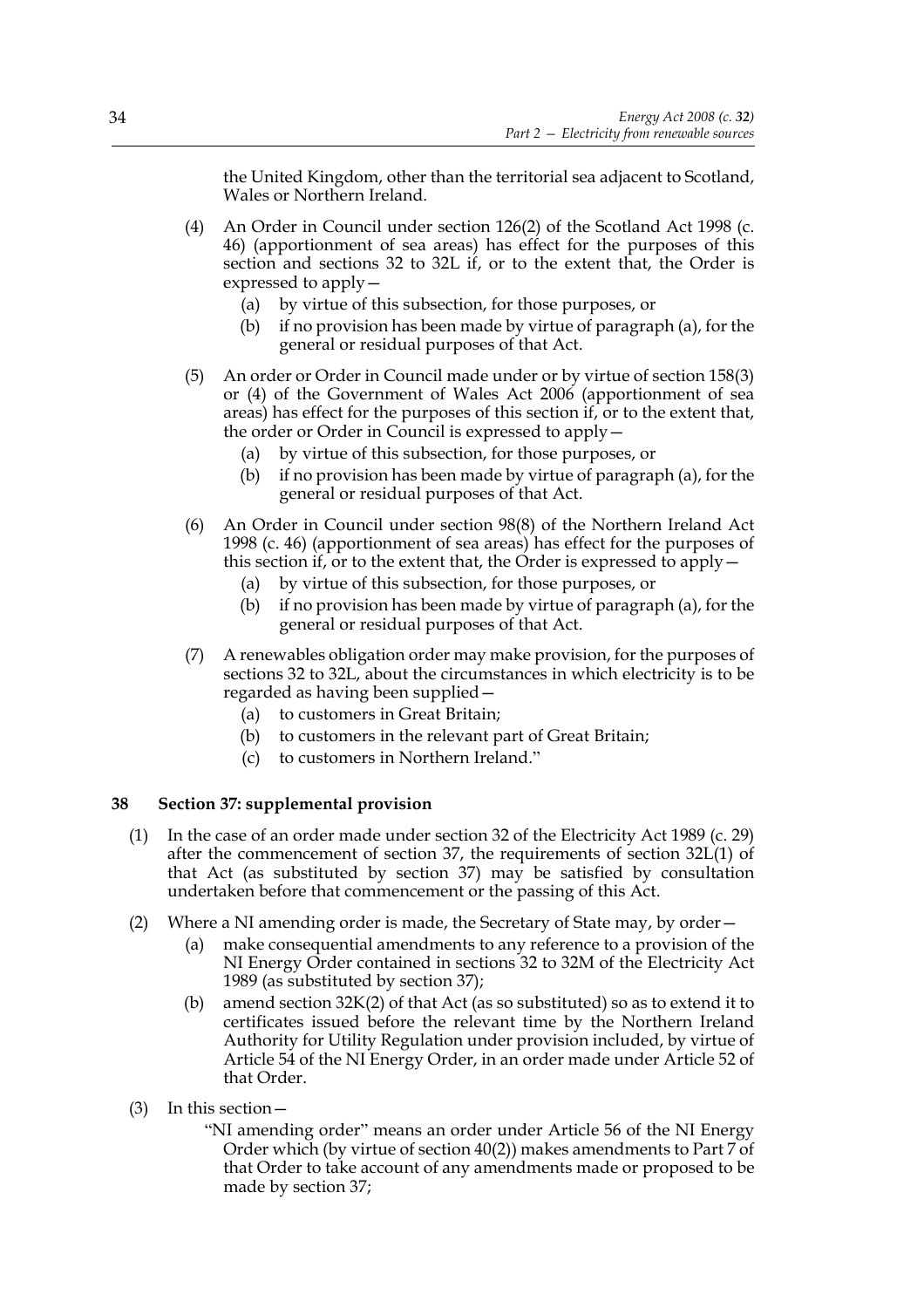- "NI Energy Order" means the Energy (Northern Ireland) Order 2003 (S.I.  $2003/419$  (N.I. 6));
- "the relevant time" means the time when the first order made under Article 52 of the NI Energy Order by virtue of a NI amending order comes into force.

# **39 Existing savings relating to section 32 of the Electricity Act 1989**

In section 67 of the Utilities Act 2000 (c. 27) (savings relating to section 32 of the Electricity Act 1989 etc), in subsection  $(1)(c)$  for "(as mentioned in that section) made pursuant to such an order" substitute "made pursuant to such an order (or such arrangements as modified or replaced by virtue of an order under this section)".

# **40 The Northern Ireland renewables obligation**

- (1) In section 121 of the Energy Act 2004 (c. 20) (power of Gas and Electricity Markets Authority to act on behalf of Northern Ireland regulator) -
	- (a) in subsection (1) for "Energy" substitute "Utility",
	- (b) in subsection (2) for "Articles 52" to the end substitute "the Northern Ireland provisions.", and
	- (c) after that subsection insert—
		- "(3) For this purpose "the Northern Ireland provisions" means—
			- (a) Articles 52 to 55 of the Energy (Northern Ireland) Order 2003 (renewables obligations for Northern Ireland suppliers), and
			- (b) any provision made (whether before or after the passing of the Energy Act 2008) by an order under Article 56 of the Energy (Northern Ireland) Order 2003 which amends Part 7 of that Order."
- (2) In Article 56(1) of the NI Energy Order (power to amend Part 7 of that Order to take account of amendments of corresponding Great Britain provisions), the reference to amendments made to sections 32 to 32C of the Electricity Act 1989 (c. 29) includes a reference to section 37 of this Act.
- (3) In the case of an order under Article 52 of the NI Energy Order made by virtue of a NI amending order, the requirements of Article 52(6) of the NI Energy Order (consultation before making a renewables order) may be satisfied by consultation undertaken before the NI amending order came into force or the passing of this Act.
- (4) In this section "NI amending order" and "NI Energy Order" have the same meaning as in section 38.

*Feed-in tariffs for small-scale generation of electricity*

## **41 Power to amend licence conditions etc: feed-in tariffs**

- (1) The Secretary of State may modify—
	- (a) a condition of a particular licence under section  $6(1)(c)$  or (d) of the Electricity Act 1989 (distribution and supply licences);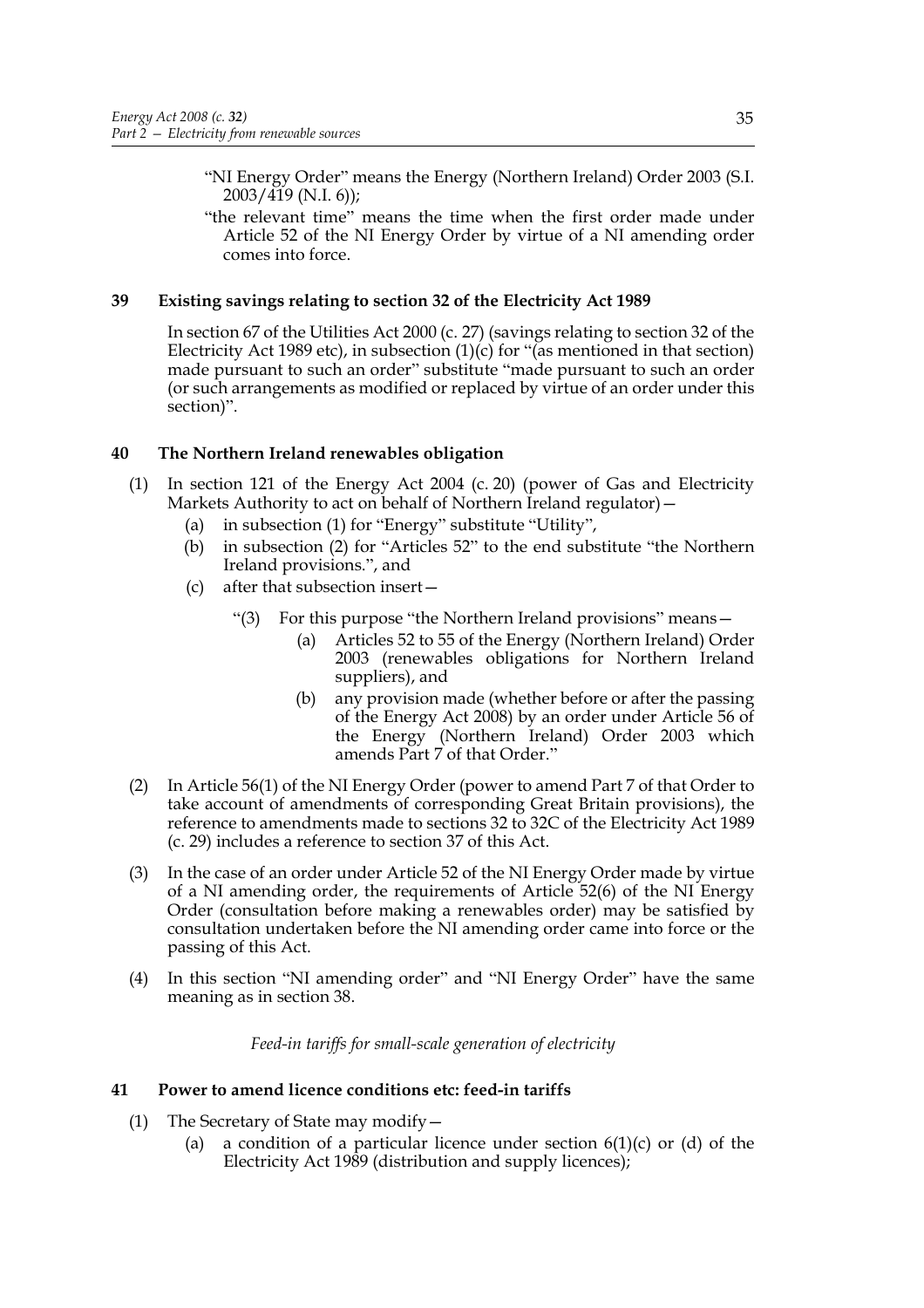- (b) the standard conditions incorporated in licences under those provisions by virtue of section 8A of that Act;
- (c) a document maintained in accordance with the conditions of licences under section 6(1) of that Act, or an agreement that gives effect to a document so maintained.
- (2) The Secretary of State may exercise the power in subsection (1) for the purpose only of—
	- (a) establishing, or making arrangements for the administration of, a scheme of financial incentives to encourage small-scale low-carbon generation of electricity;
	- (b) requiring or enabling the holder of a distribution licence to make arrangements for the distribution of electricity generated by small-scale low-carbon generation;
	- (c) requiring the holder of a licence to make arrangements related to the matters mentioned in paragraph (a) or (b).
- (3) Modifications made by virtue of subsection (1) may include—
	- (a) provision requiring the holder of a supply licence to make a payment to a small-scale low-carbon generator, or to the Authority for onward payment to such a generator, in specified circumstances;
	- (b) provision specifying how a payment under paragraph (a) is to be calculated;
	- (c) provision for the level of payment under paragraph (a) to decrease year by year in accordance with a formula published, or to be published, by the Secretary of State;
	- (d) provision about the circumstances in which no payment, or a reduced payment, may be made to a small-scale low-carbon generator;
	- (e) provision about the circumstances in which a payment may be recovered from a small-scale low-carbon generator;
	- (f) a requirement for the holder of a supply licence or distribution licence to pay a levy to the Authority at specified times;
	- (g) provision specifying how a levy under paragraph (f) is to be calculated (which may require specified matters to be determined by the Authority or the Secretary of State);
	- (h) provision conferring an entitlement on the holder of a supply licence or distribution licence to receive a payment from the Authority.
- (4) In this section—
	- "Authority" means the Gas and Electricity Markets Authority;
	- "distribution licence" means a licence under section  $6(1)(c)$  of the Electricity Act 1989 (c. 29);
	- "owner", in relation to any plant which is the subject of a hire purchase agreement, a conditional sale agreement or any agreement of a similar nature, means the person in possession of the plant under that agreement;
	- "plant" includes any equipment, apparatus or appliance;
	- "small-scale low-carbon generation" means the use, for the generation of electricity, of any plant—
		- (a) which, in generating electricity, relies wholly or mainly on a source of energy or a technology mentioned in subsection (5), and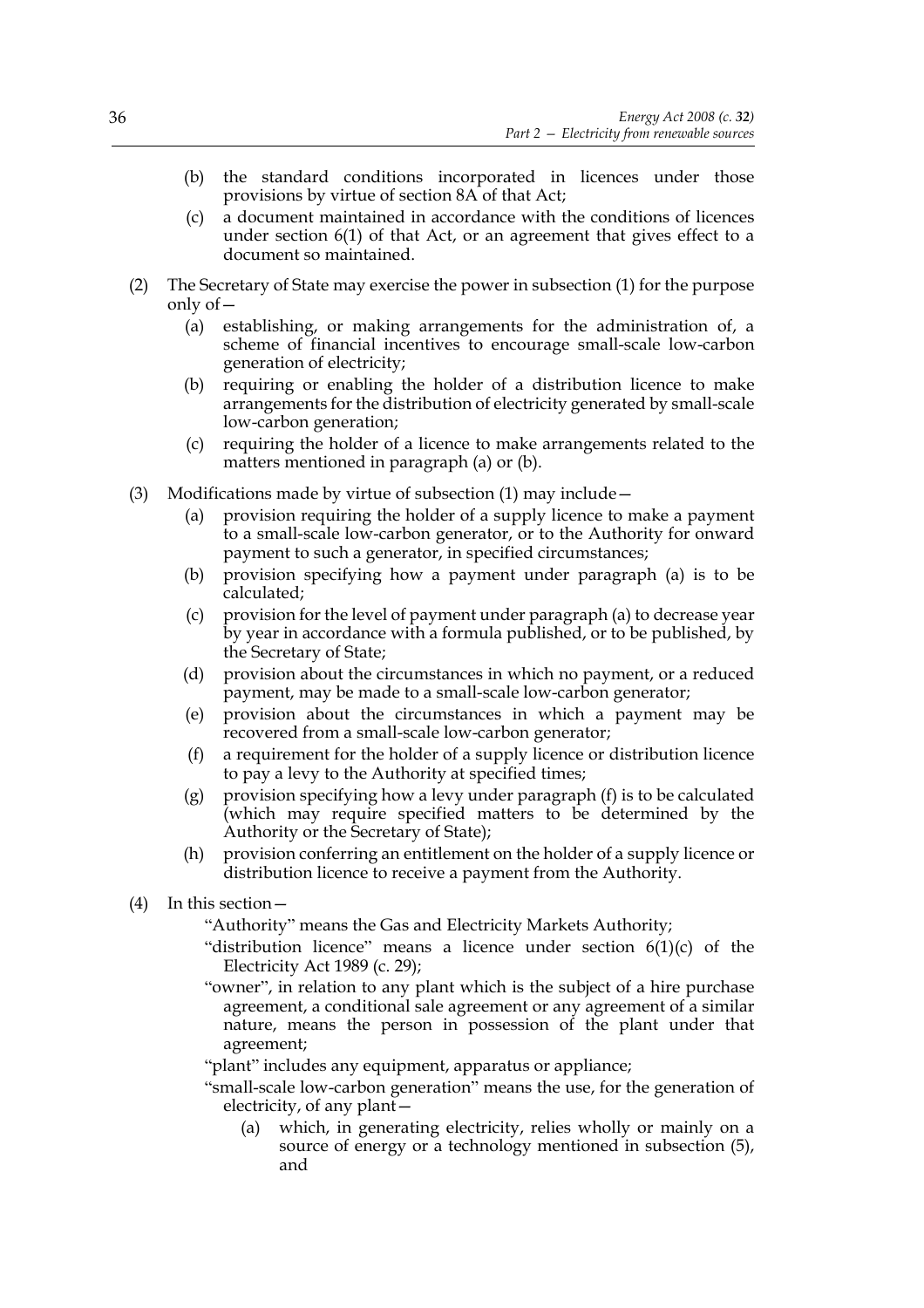- (b) the capacity of which to generate electricity does not exceed the specified maximum capacity;
- "small-scale low-carbon generator" means an owner of plant used or intended to be used for small-scale low-carbon generation, whether or not the person is also operating or intending to operate the plant;
- "specified maximum capacity" means the capacity specified by the Secretary of State by order, which must not exceed 5 megawatts;
- "supply licence" means a licence under section  $6(1)(d)$  of the Electricity Act 1989 (c. 29).
- (5) The sources of energy and technologies are—
	- (a) biomass;
	- (b) biofuels;
	- (c) fuel cells;
	- (d) photovoltaics;
	- (e) water (including waves and tides);
	- (f) wind;
	- (g) solar power;
	- (h) geothermal sources;
	- (i) combined heat and power systems with an electrical capacity of 50 kilowatts or less.
- (6) The Secretary of State may by order modify the list of sources of energy and technologies for the time being listed in subsection (5).
- (7) The power conferred by subsection  $(1)$ 
	- (a) may be exercised generally, only in relation to specified cases or subject to exceptions (including provision for a case to be excepted only so long as specified conditions are satisfied);
	- (b) may be exercised differently in different cases or circumstances;
	- (c) includes a power to make incidental, supplemental, consequential or transitional modifications.
- (8) Provision included in a licence by virtue of that power—
	- (a) need not relate to the activities authorised by the licence;
	- (b) may make different provision for different cases.

## **42 Power to amend licence conditions etc: procedure**

- (1) Before making a modification, the Secretary of State must consult—
	- (a) the holder of any licence being modified,
	- (b) the Gas and Electricity Markets Authority, and
	- (c) such other persons as the Secretary of State considers appropriate.
- (2) Subsection (1) may be satisfied by consultation before, as well as by consultation after, the passing of this Act.
- (3) Before making modifications, the Secretary of State must lay a draft of the modifications before Parliament.
- (4) If, within the 40-day period, either House of Parliament resolves not to approve the draft, the Secretary of State may not take any further steps in relation to the proposed modifications.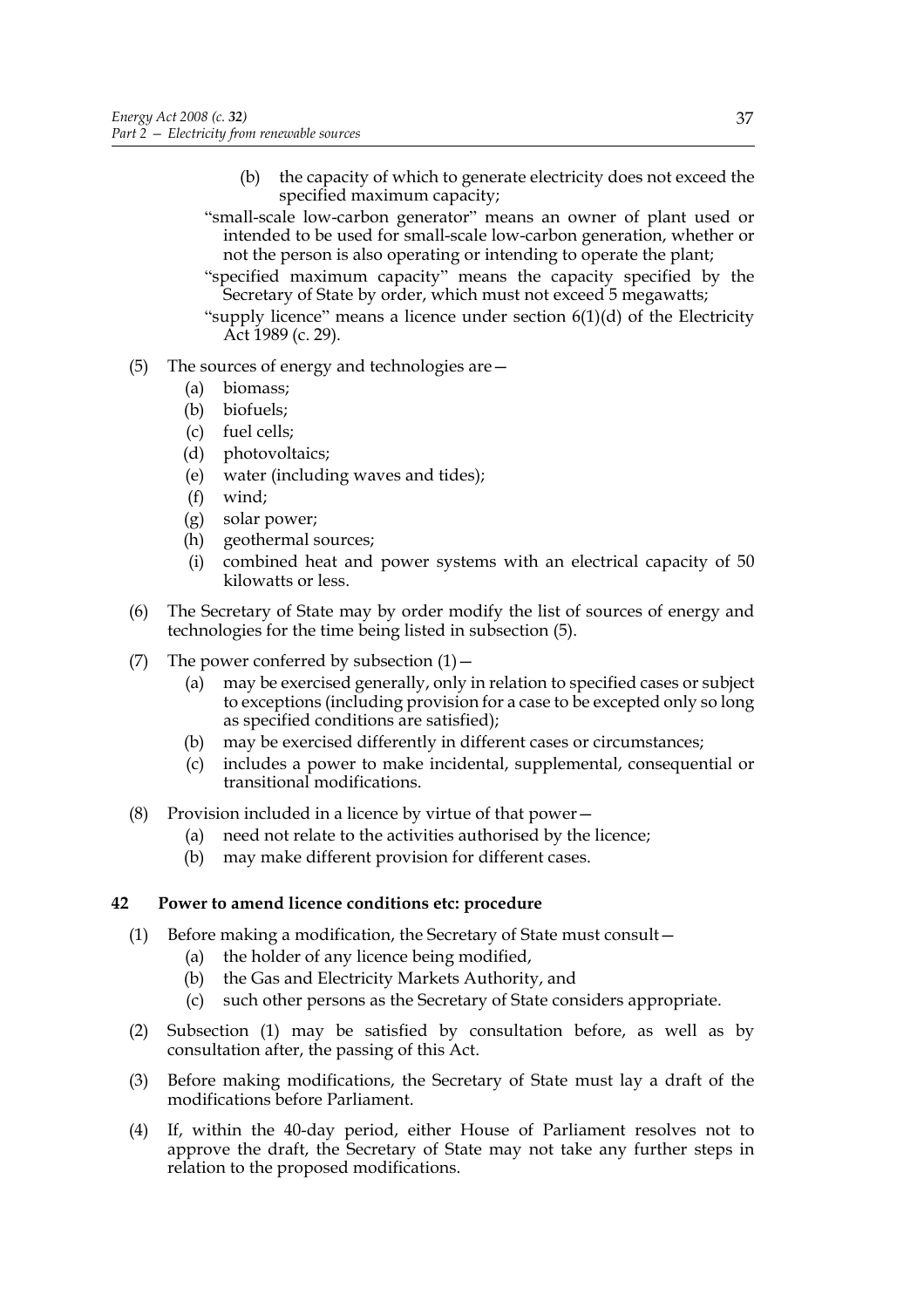- (5) If no such resolution is made within that period, the Secretary of State may make the modifications in the form of the draft.
- (6) Subsection (4) does not prevent a new draft of proposed modifications being laid before Parliament.
- (7) The Secretary of State must publish details of any modifications as soon as reasonably practicable after they are made.
- (8) In this section, "40-day period", in relation to a draft of proposed modifications, means the period of 40 days beginning with the day on which the draft is laid before Parliament (or, if it is not laid before each House of Parliament on the same day, the later of the 2 days on which it is laid).
- (9) For the purposes of calculating the 40-day period, no account is to be taken of any period during which Parliament is dissolved or prorogued or during which both Houses are adjourned for more than 4 days.
- (10) In this section "modification" means a modification under section 41(1).

#### **43 Feed-in tariffs: supplemental**

- (1) A modification under section 41 of part of a standard condition of a licence does not prevent any other part of the condition from continuing to be regarded as a standard condition for the purposes of Part 1 of the Electricity Act 1989 (c. 29).
- (2) Where the Secretary of State makes modifications under section 41(1)(b) of the standard conditions of a licence of any type, the Gas and Electricity Markets Authority ("the Authority") must
	- make the same modification of those standard conditions for the purposes of their incorporation in licences of that type granted after that time, and
	- (b) publish the modification.
- (3) The Secretary of State may by order—
	- (a) make provision conferring functions on the Authority or the Secretary of State (or both) in connection with the administration of any scheme established by virtue of section 41;
	- (b) make such modifications of provision made by or under an Act or an Act of the Scottish Parliament (whenever passed or made) as the Secretary of State considers appropriate in consequence of provision made under paragraph (a) or section 41.

#### *Offshore electricity transmission*

#### **44 Offshore electricity transmission**

- (1) Part 1 of the Electricity Act 1989 (electricity supply) is amended as follows.
- (2) After section 6C insert—

## **"6D Section 6C: supplemental provision**

(1) The provision made by regulations under section  $6C(1)$  may also  $in$ clu $de$ —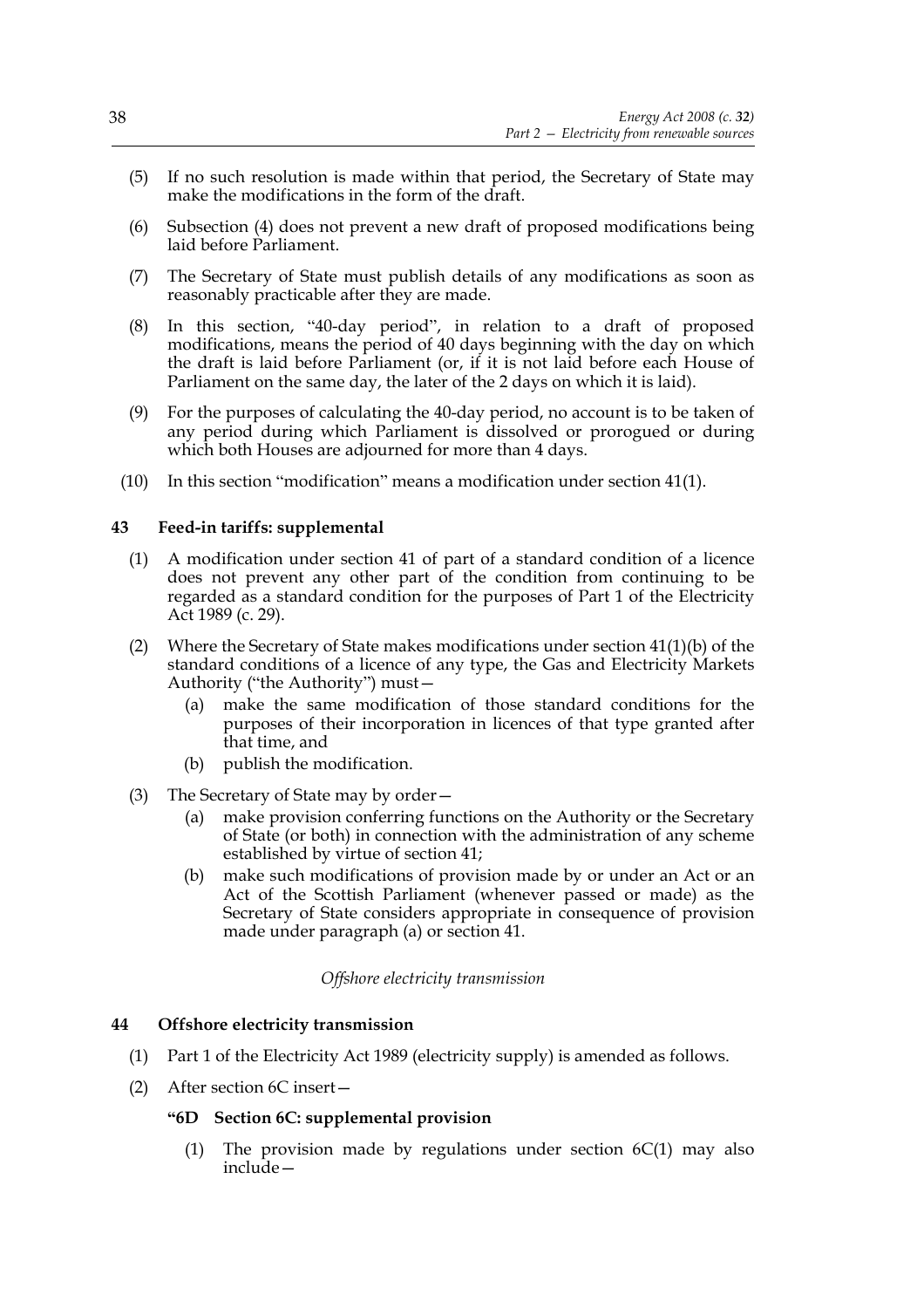- (a) provision requiring a person within subsection (2), in relation to a tender exercise, to make payments to the Authority, in prescribed circumstances, in respect of the Authority's tender costs in relation to the exercise;
- (b) provision requiring a person within subsection (2)(a) ("the relevant person") in prescribed circumstances—
	- (i) to pay a deposit of a prescribed amount to the Authority, or to provide the Authority with security in a form approved by it, or
	- (ii) to make arrangements for a person approved by the Authority to pay to the Authority such a deposit or provide it with such security,

in respect of any liability which the relevant person has, or may in future have, by virtue of paragraph (a);

- (c) provision requiring the owner of a regulated asset, in a case where a transitional tender exercise has been held, to make a payment of a prescribed amount to the Authority in respect of any costs incurred by the Authority in connection with any assessment of the costs which have been, or ought to have been, incurred in connection with that asset;
- (d) provision about the times at which payments are to be made under regulations made by virtue of paragraph (a) or (c) or deposits or other forms of security are to be provided under regulations made by virtue of paragraph (b);
- (e) provision about—
	- (i) the circumstances in which a payment made in accordance with regulations made by virtue of paragraph (a) is to be repaid (wholly or in part);
	- (ii) the circumstances in which such a repayment is to include an amount representing interest accrued on the whole or part of the payment;
	- (iii) the circumstances in which a deposit (including any interest accrued on it) or other security provided in accordance with regulations made by virtue of paragraph (b) is to be released or forfeited (wholly or in part);
- (f) provision about the effect on a person's participation in the tender exercise of a failure to comply with a requirement imposed by virtue of this subsection, and the circumstances in which the tender exercise is to stop as a result of such a failure.
- (2) The persons within this subsection, in relation to a tender exercise, are—
	- (a) the person who made the connection request for the purposes of which the tender exercise has been, is being or is to be, held;
	- (b) any person who submits an application for the offshore transmission licence to which the tender exercise relates.
- (3) For the purposes of subsection  $(2)(a)$  a person makes a connection request when the person—
	- (a) makes an application to the holder of a co-ordination licence (in accordance with any provision made by the licence) for an offer of connection to and use of a transmission system, or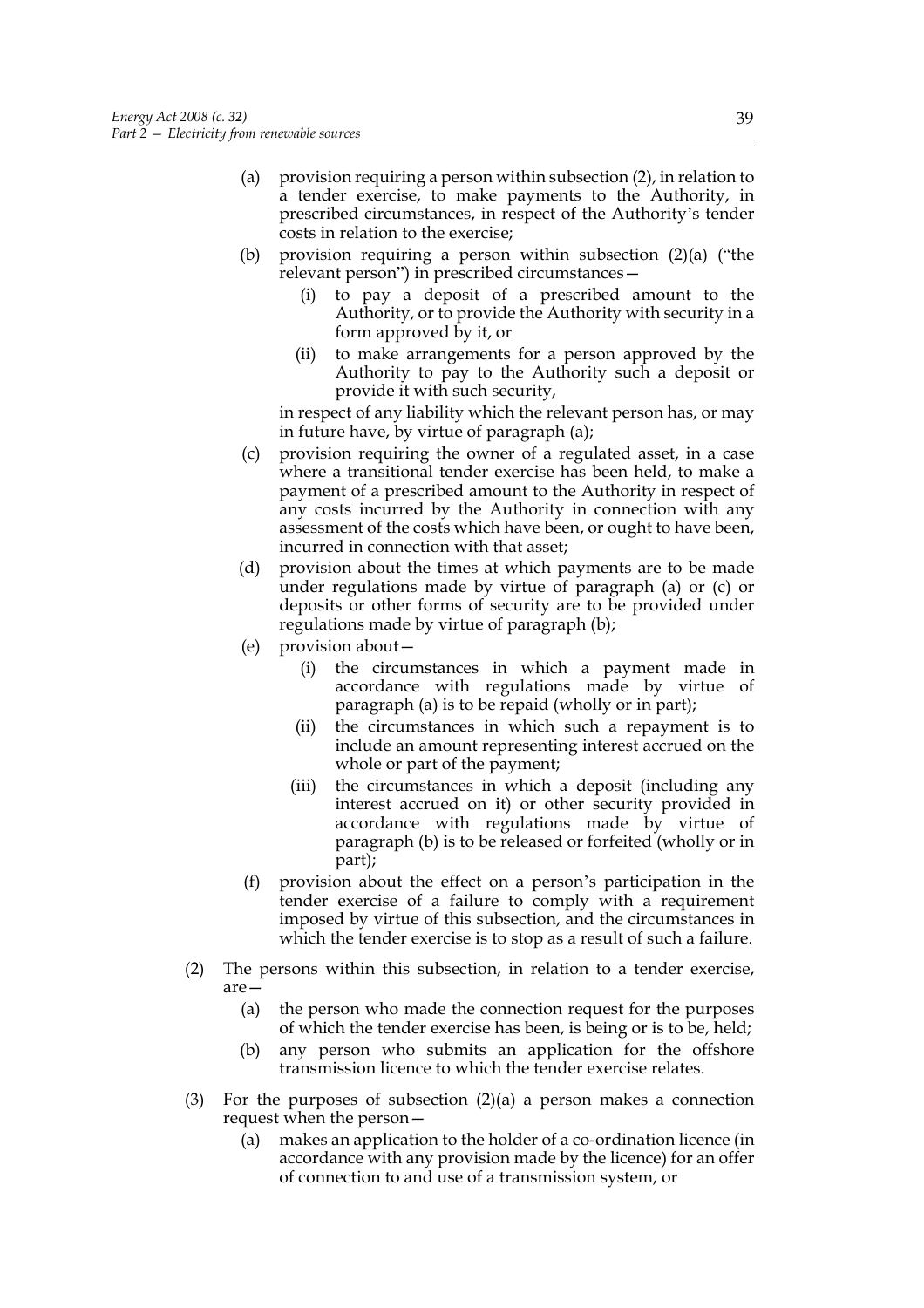- (b) before the coming into force of section 180 of the Energy Act 2004 (meaning of "high voltage line"), makes an application to the holder of a distribution licence (in accordance with any provision made by the licence) for an offer of connection to and use of a system in circumstances where the application is for connection to and use of that system by a system
	- which was a distribution system at the time the application was made (or would have been had it been in existence at that time), and
	- (ii) which consists (wholly or mainly) of electric lines of a nominal voltage of 132 kilovolts.
- (4) A person ("P") is to be treated as within subsection  $(2)(a)$  if  $-$ 
	- P would have made the connection request, but for the fact that another person had already made an application within subsection (3)(a) or (b), and
	- (b) the benefit of that application, or any agreement resulting from it, is vested in P.
- (5) Where regulations are made by virtue of subsection  $(1)(a)$  or  $(b)$ , regulations made by virtue of subsection (1)(e) must ensure that, as soon as reasonably practicable after a tender exercise is finished, steps are taken by the Authority, in accordance with the regulations, to ensure that the aggregate of—
	- (a) any fees under section 6A(2) in respect of applications for the offshore transmission licence to which the tender exercise relates,
	- (b) any payments made in accordance with regulations made by virtue of subsection (1)(a) and not repaid, and
	- (c) the value of any security forfeited in accordance with regulations made by virtue of subsection  $(1)(e)(iii)$ ,

does not exceed the Authority's tender costs.

- (6) Where regulations under section 6C—
	- (a) restrict the making of applications for offshore transmission licences, or
	- (b) operate so as to prevent an application from being considered or further considered, if the applicant does not meet one or more prescribed requirements,

such regulations may make provision enabling a person to apply to the Authority for a decision as to the effect of any such restriction or requirement if the person were to make an application for such a licence.

- (7) Regulations made by virtue of subsection (6) may enable the Authority to charge a person who makes such an application a prescribed fee for any decision given in response to it.
- (8) In this section—

"co-ordination licence" means a transmission licence which authorises a person to co-ordinate and direct the flow of electricity onto and over a transmission system—

(a) by means of which the transmission of electricity takes place, and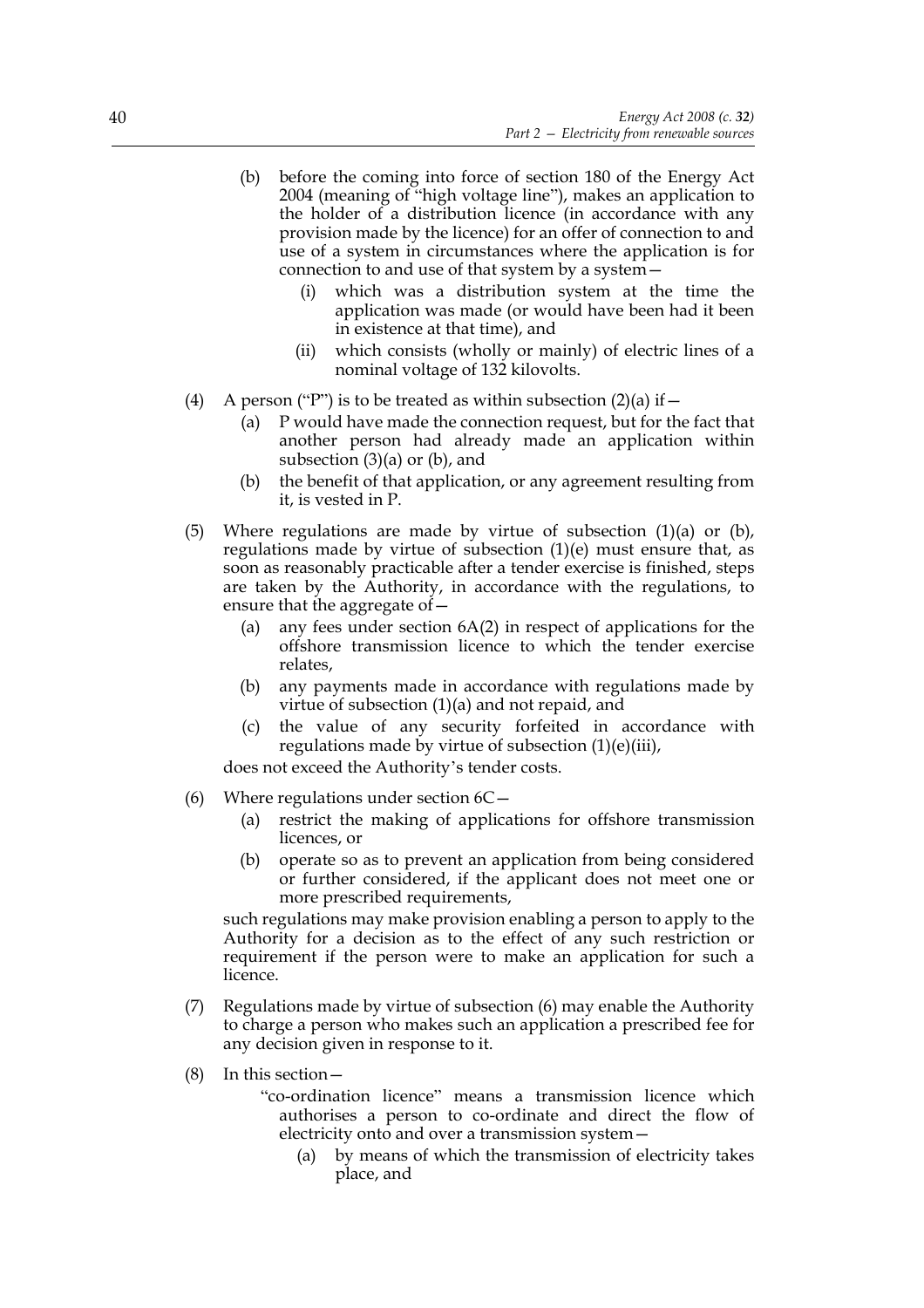- (b) the whole or a part of which is at a relevant place (within the meaning of section 4(5));
- "offshore transmission licence" has the same meaning as in section 6C;
- "prescribed" has the same meaning as in that section;
- "regulated asset", in relation to a tender exercise, means an asset which the person granted the offshore transmission licence requires in order to enable that person to comply with the obligations under the licence;
- "successful bidder", in relation to a tender exercise, means the person to whom, as a result of that exercise, the offshore transmission licence has been, or is to be, granted;
- "tender costs", in relation to a tender exercise, means—
	- (a) any costs incurred or likely to be incurred by the Authority for the purposes of the exercise, and
	- (b) such proportion as the Authority considers appropriate of the costs which—
		- (i) have been, or are likely to be, incurred by it under or for the purposes of section 6C or of regulations under that section, and
		- (ii) are not directly attributable to a particular tender exercise;
- "tender exercise" means the steps taken in accordance with regulations under section 6C with a view to determining to whom a particular offshore transmission licence is to be granted;
- "transitional tender exercise" means a tender exercise in relation to which paragraph 1(1) of Schedule 2A applies.
- (9) Any sums received by the Authority under regulations made by virtue of this section are to be paid into the Consolidated Fund.

#### **6E Property schemes in respect of offshore transmission licences**

Schedule 2A (which provides for property schemes in connection with grants of offshore transmission licences) shall have effect."

- (3) In section 64 (interpretation of Part 1), after subsection (1) insert—
	- "(1A) An electric line is a relevant offshore line for the purposes of the definition in subsection (1) of "high voltage line" if  $\tilde{-}$ 
		- (a) it is wholly or partly in an area of GB internal waters, an area of the territorial sea adjacent to the United Kingdom or an area designated under section 1(7) of the Continental Shelf Act 1964, and
		- (b) it is  $-$ 
			- (i) used to convey electricity to a place in Scotland, or
			- (ii) constructed wholly or mainly for the purpose of conveying, to any other place, electricity generated by a generating station situated in an area mentioned in paragraph (a).
	- (1AA) In subsection (1A)(a) "GB internal waters" means waters in or adjacent to Great Britain which are between the mean low water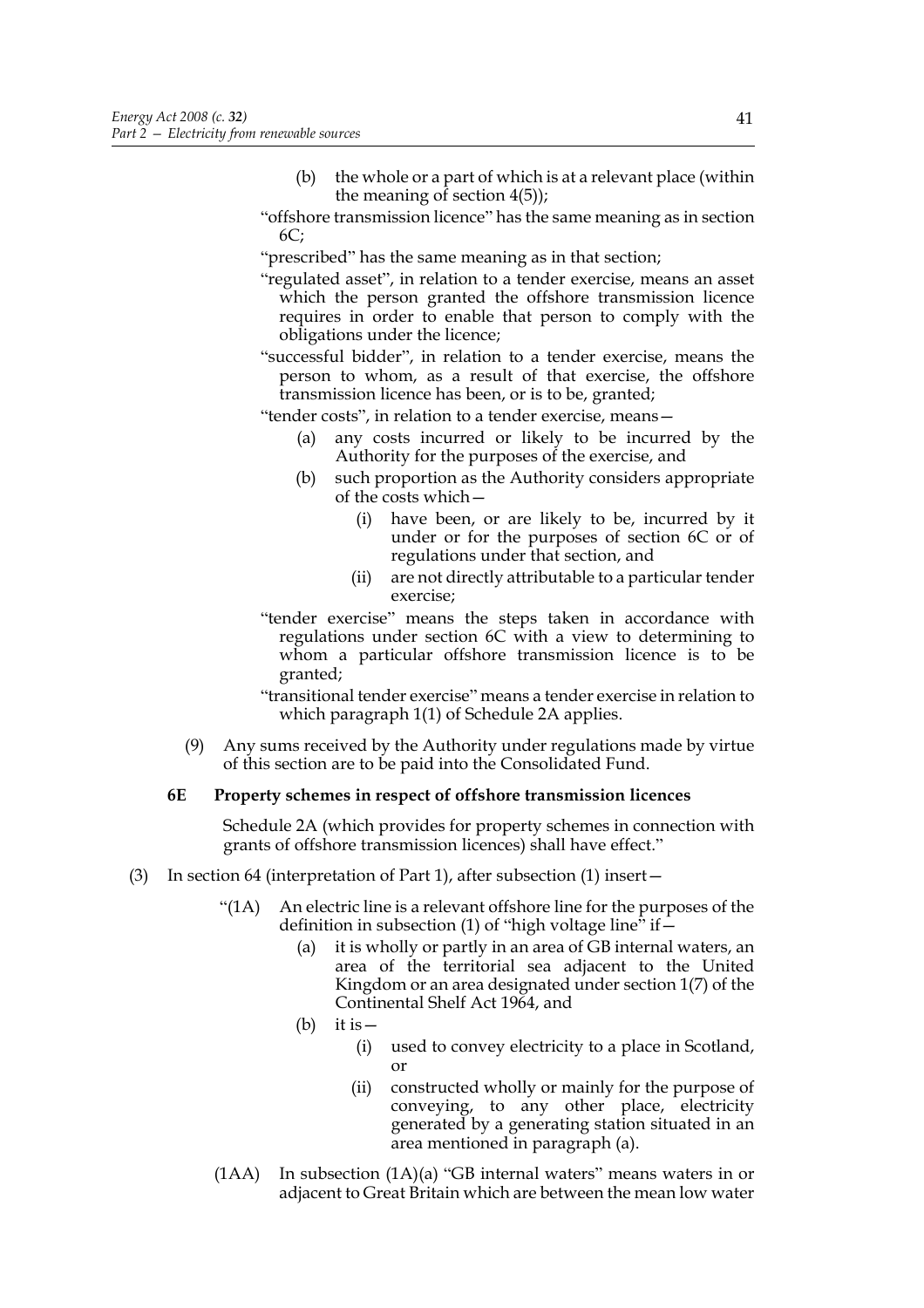mark and the seaward limits of the territorial sea adjacent to Great Britain, but do not form part of that territorial sea."

(4) Before Schedule 3 insert the Schedule set out in Schedule 2 (property schemes).

# **PART 3**

DECOMMISSIONING OF ENERGY INSTALLATIONS

# **CHAPTER 1**

#### NUCLEAR SITES: DECOMMISSIONING AND CLEAN-UP

#### *Funded decommissioning programmes*

## **45 Duty to submit a funded decommissioning programme**

- (1) This section applies where, on or after the day on which this section comes into force, a person applies for a nuclear site licence in respect of a site to which subsection (2) applies.
- (2) This subsection applies to  $-$ 
	- (a) a site on which the person intends to construct a nuclear installation for a purpose for which a licence under section 6(1)(a) of the Electricity Act 1989 (c. 29) or Article 10(1)(a) of the Electricity (Northern Ireland) Order 1992 (S.I. 1992/231 (N.I.)) (generating licences) is required, and
	- (b) a site to which this section previously applied by virtue of paragraph (a) and on which the person intends to operate a nuclear installation which was constructed for such a purpose.
- (3) The person must—
	- (a) give written notice of the application to the Secretary of State, and
	- (b) prepare and submit to the Secretary of State a funded decommissioning programme.
- (4) A funded decommissioning programme is a programme which—
	- (a) makes provision for the technical matters, and
	- (b) specifies how the implementation of that provision, so far as it relates to the designated technical matters, is to be financed.
- (5) The technical matters, in relation to a site, are  $-$ 
	- (a) the treatment, storage, transportation and disposal of hazardous material (within the meaning of section 37 of the Energy Act 2004 (c. 20)) during the operation of a nuclear installation on the site,
	- (b) the decommissioning of any relevant nuclear installation and the cleaning-up of the site, and
	- (c) activities preparatory to the matters mentioned in paragraph (b);

and for the purposes of paragraph (a) a nuclear installation is not to be regarded as being operated at a time when it is being decommissioned.

- (6) The designated technical matters, in relation to a site, are  $-$ 
	- (a) such of the matters within subsection  $(5)(a)$  or  $(c)$  as are specified by the Secretary of State by order, and
	- (b) the matters within subsection  $(5)(b)$ .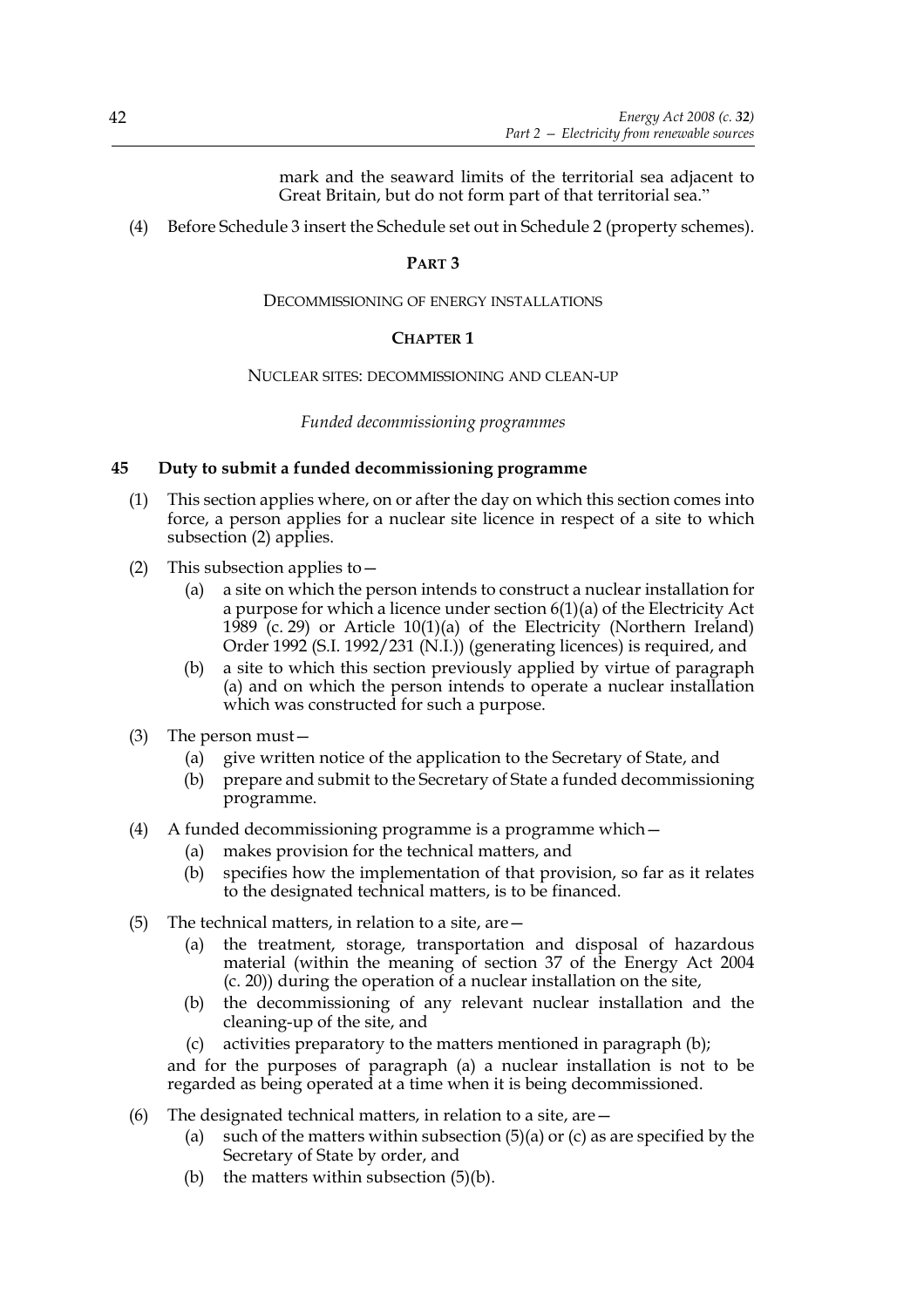- (7) The funded decommissioning programme must, in particular, contain—
	- (a) details of the steps to be taken under the programme in relation to the technical matters,
	- (b) estimates of the costs likely to be incurred in connection with the designated technical matters, and
	- (c) details of any security to be provided in connection with those costs.
- (8) A person who submits a programme must pay to the Secretary of State such fee as may be determined in accordance with regulations under section 54, in respect of the costs mentioned in subsection (9), at a time determined in accordance with such regulations.
- (9) The costs are those incurred by the Secretary of State in relation to the consideration of the programme, including, in particular, the costs of obtaining advice in relation to—
	- (a) the programme, or
	- (b) information required in relation to the programme in accordance with section 52(4).

# **46 Approval of a programme**

- (1) The Secretary of State may approve or reject a funded decommissioning programme submitted under section 45 in respect of a site.
- (2) The Secretary of State may approve a programme—
	- (a) with or without modifications, and
	- (b) unconditionally or subject to conditions.
- (3) A modification under subsection (2) may, in particular, impose obligations, or additional obligations, on a body corporate associated with the person who submitted the programme.
- (4) The Secretary of State's powers under subsections (1) to (3) must be exercised with the aim of securing that prudent provision is made for the technical matters (including the financing of the designated technical matters).
- (5) Before deciding whether to approve or reject a programme, the Secretary of State must consult each interested body about—
	- (a) the programme, and
	- (b) any modification which it is proposed to make, or any condition it is proposed to impose,

so far as it relates to a function conferred on the interested body by or under an enactment.

- (6) "Interested body" means—
	- (a) the Health and Safety Executive,
	- (b) in relation to a funded decommissioning programme for a site in England and Wales, the Environment Agency, and
	- (c) in relation to a funded decommissioning programme for a site in Northern Ireland, the Department of the Environment for Northern Ireland.
- (7) Before approving a programme with modifications or subject to conditions, the Secretary of State must give the following persons an opportunity to make written representations about the proposed modifications or conditions—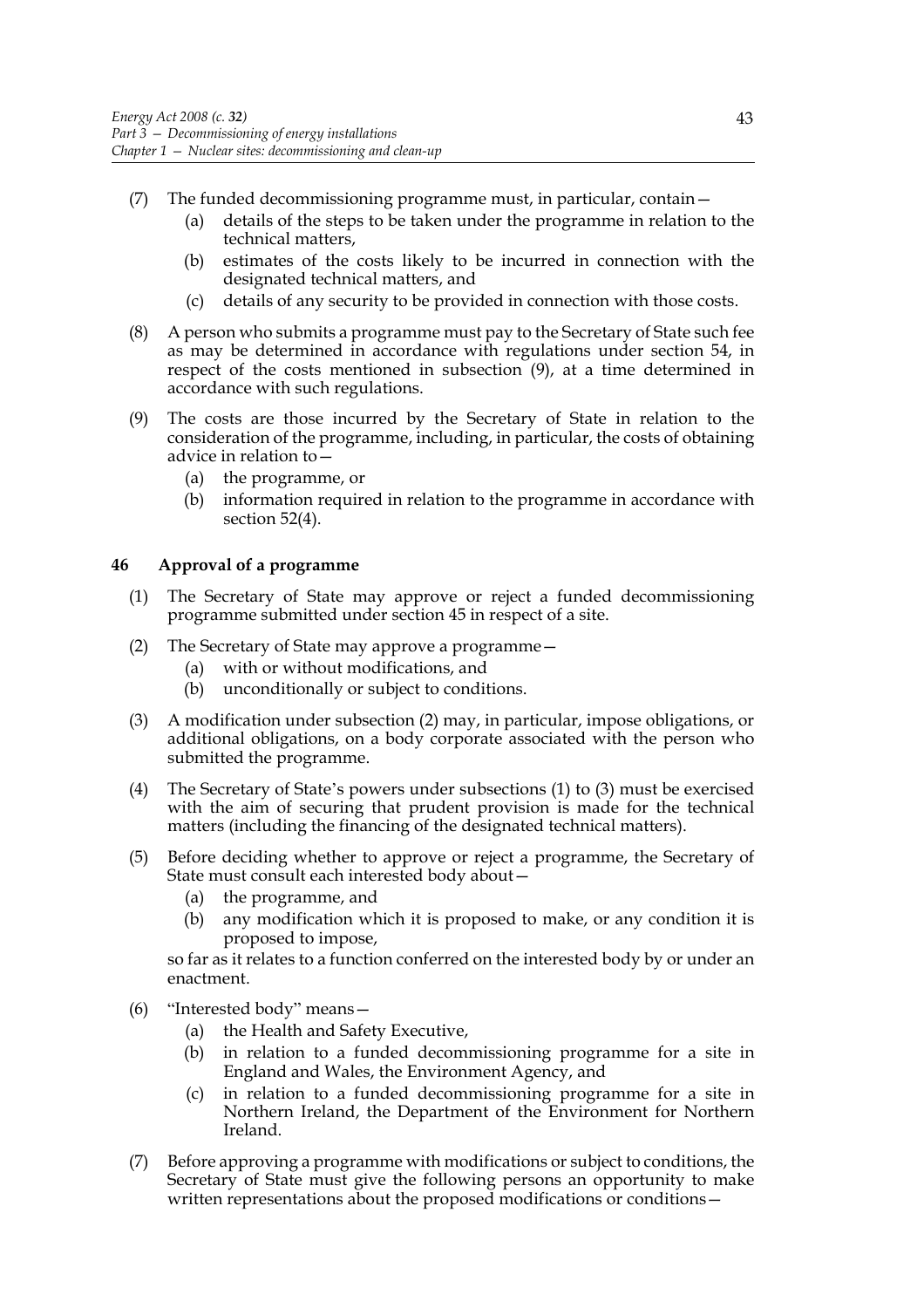- (a) the site operator;
- (b) any other person with obligations under the programme;
- (c) in the case of proposed modifications, any person who would have such obligations were the modifications made.
- (8) The Secretary of State may not reject a programme without informing the site operator of the reasons for doing so.
- (9) The Secretary of State must act without unreasonable delay in reaching a decision as to whether to approve or reject a programme.
- (10) Where a nuclear site licence has been applied for, but not yet granted, in respect of a site, references in this section to the site operator include references to the person who has applied for a nuclear site licence in respect of the site.

# **47 Prohibition on use of site in absence of approved programme**

- (1) This section applies where a person is required to submit a programme under section 45 by reason of an application made for a nuclear site licence in respect of a site.
- (2) It is an offence for the person to use or permit another person to use the site, by virtue of the licence, at a time when there is no programme submitted in accordance with that requirement and approved under section 46.
- (3) A person guilty of an offence under this section is liable—
	- (a) on summary conviction, to a fine not exceeding the statutory maximum, or
	- (b) on conviction on indictment, to imprisonment for a term not exceeding 2 years or to a fine, or both.

*Modification of approved programmes*

## **48 Modification of approved programme**

- (1) Where the Secretary of State has approved a funded decommissioning programme in respect of a site, a person mentioned in subsection (2) may—
	- (a) propose a modification of the programme, or
	- (b) propose a modification of the conditions to which the approval of the programme is subject.
- (2) Those persons are—
	- (a) the Secretary of State,
	- (b) the site operator, and
	- (c) any other person who has obligations under the programme (provided that the site operator consents to the proposed modification).
- (3) A proposal under subsection (1) may, in particular, propose—
	- (a) that obligations, or additional obligations, be imposed on a body corporate associated with the site operator, or
	- (b) the removal of obligations imposed on a body corporate which is or was so associated.
- (4) In subsection (1)(b) "modification of the conditions" includes the imposition of conditions where the programme was approved unconditionally.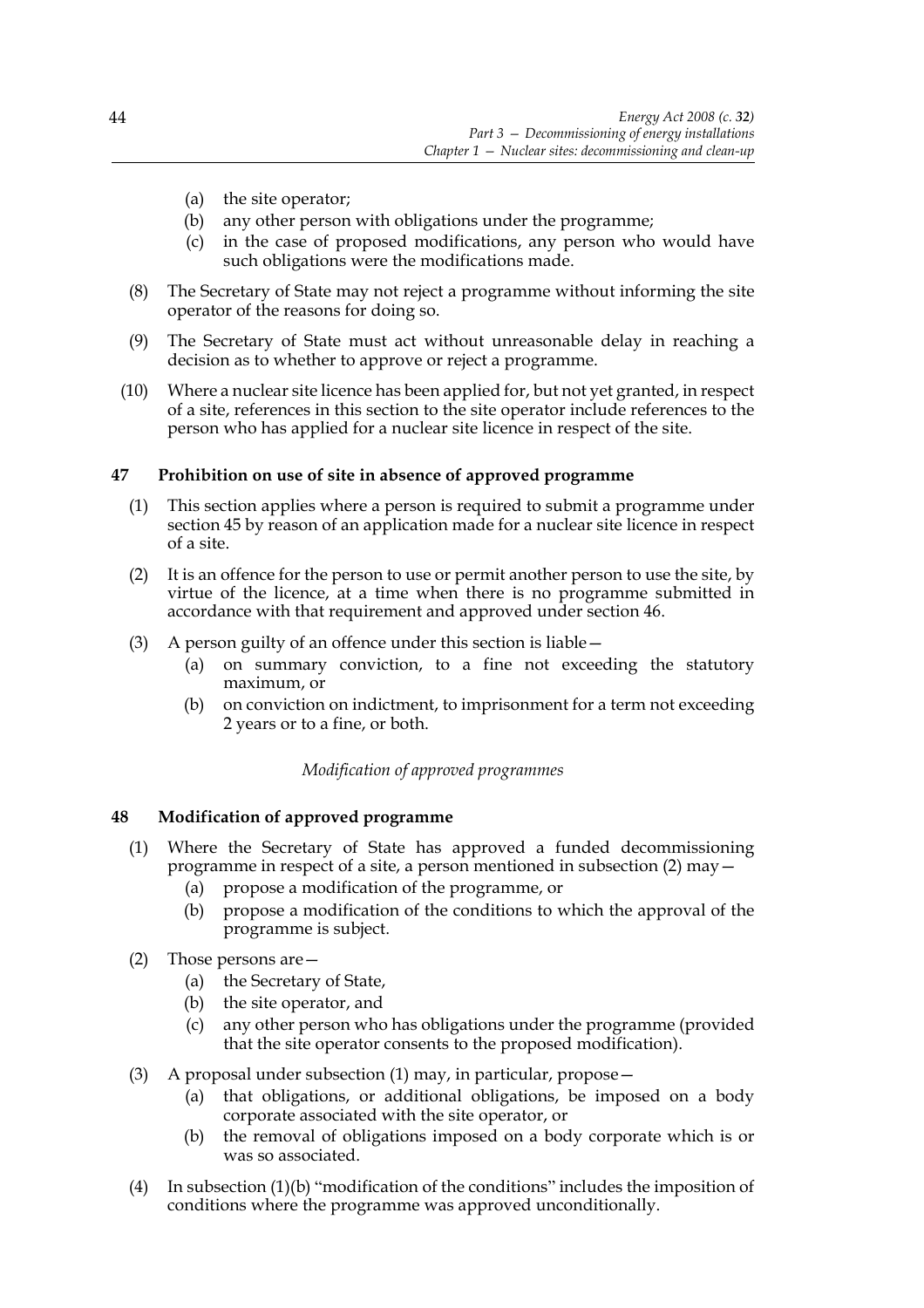#### **49 Procedure for modifying approved programme**

- (1) This section applies in relation to a proposal for the modification of an approved funded decommissioning programme, or of the conditions, under section 48 (but is subject to regulations under section 50).
- (2) The proposal must be made by notice in writing given—
	- (a) if the proposal is made by the Secretary of State, to the site operator, and (b) in any other case, to the Secretary of State.
- (3) Where a proposal is made, the site operator must pay to the Secretary of State such fee as may be determined in accordance with regulations under section 54, in respect of the costs mentioned in subsection (4), at a time determined in accordance with such regulations.
- (4) The costs are those incurred by the Secretary of State in relation to the consideration of the proposal, including, in particular, the costs of obtaining advice in relation to—
	- (a) the proposal, or
	- (b) information required in relation to the proposal in accordance with section 52(4).
- (5) Where the Secretary of State makes the proposal, the following persons must be given the opportunity to make written representations about the proposal—
	- (a) the site operator;
	- (b) any other person with obligations under the programme;
	- (c) any person who would have such obligations if the proposed modification were made.
- (6) The Secretary of State must—
	- (a) decide whether the proposed modification is to be made, and
	- (b) give notice of the decision, and the reasons for it, to every person who has obligations under the approved funded decommissioning programme, and
	- (c) if the decision is to make the modification, give such notice to any other person who will have such obligations by reason of the modification.
- (7) The Secretary of State's power under subsection (6)(a) must be exercised with the aim of securing that prudent provision is made for the technical matters (including the financing of the designated technical matters).
- (8) Before deciding whether the proposed modification is to be made, the Secretary of State must consult each interested body (within the meaning of section  $46(6)$ ) in so far as the modification relates to a function conferred on the interested body by or under an enactment.

#### **50 Power to disapply section 49**

- (1) The Secretary of State may make regulations disapplying section 49 in relation to modifications which—
	- (a) are proposed by a person within section 48(2) (other than the Secretary of State), and
	- (b) are of a description specified by the regulations.
- (2) Before making regulations under subsection (1), the Secretary of State must consult—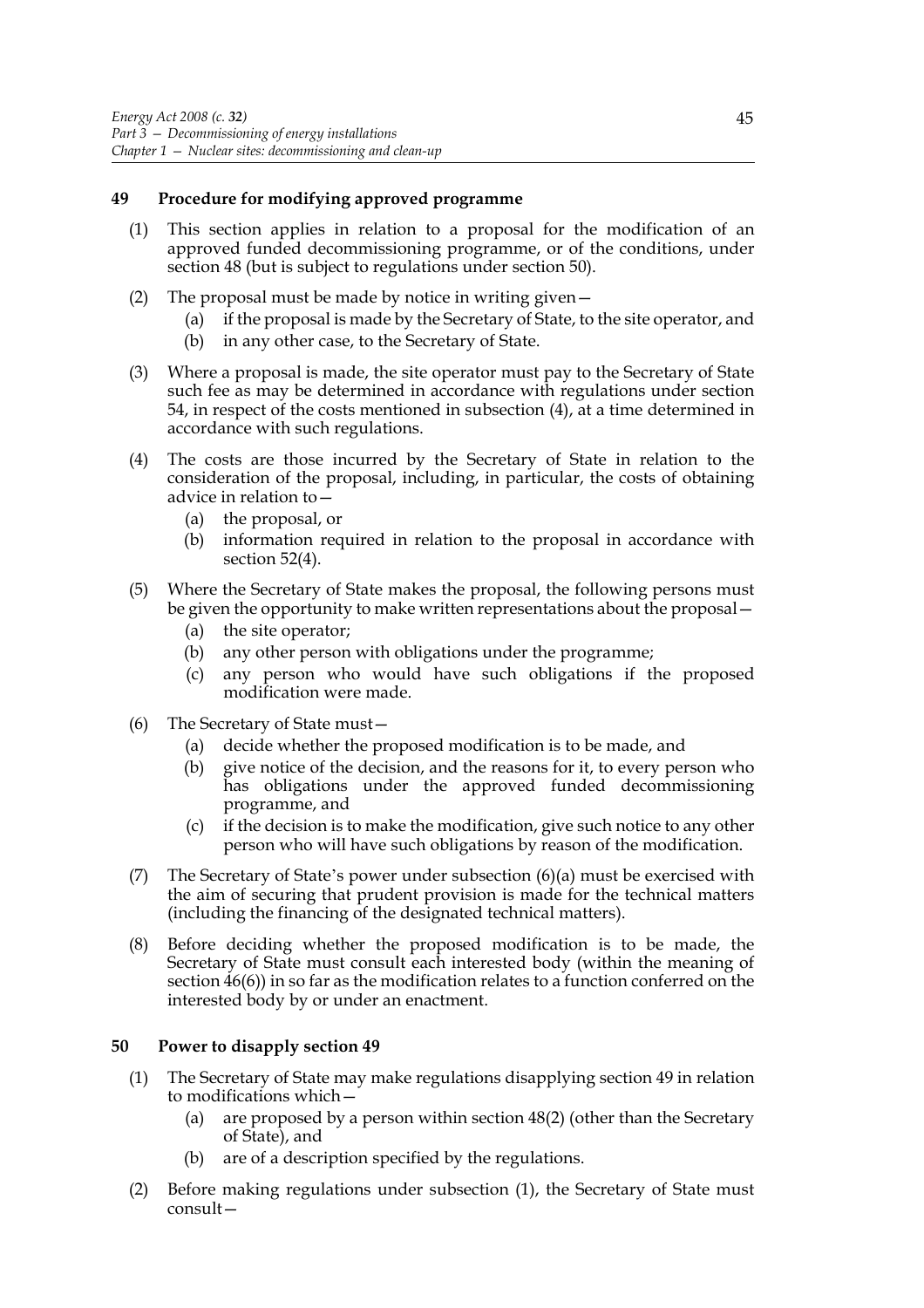- (a) the Health and Safety Executive,
- (b) the Environment Agency, and
- (c) the Department of the Environment for Northern Ireland,

in so far as the regulations relate to a function conferred on the body by or under an enactment.

- (3) The regulations may, in particular—
	- (a) describe a modification by reference to its financial consequences;
	- (b) specify that, in determining whether a modification is of a specified description or not, the cumulative financial effect of all modifications, or all modifications of a specified class, within a specified period is to be taken into account.
- (4) In the case of a modification to which the regulations apply, the site operator must give notice of the modification to the Secretary of State in such manner as may be specified in the regulations.

# **51 Time when modification takes effect**

- (1) This section applies where, in the case of an approved funded decommissioning programme, a modification is made of the programme or of the conditions to which its approval is subject.
- (2) The modification does not take effect until the relevant time, and from that time this Chapter has effect—
	- (a) in the case of a modification of the programme, as if the programme had been approved by the Secretary of State under section 46 in the modified form;
	- (b) in the case of a modification of the conditions to which the approval of the programme is subject, as if the Secretary of State had approved the programme under that section subject to the modified conditions.
- (3) "The relevant time" means—
	- (a) in the case of a modification to which section 49 applies, the time specified in the notice given under section 49(6)(b) of the Secretary of State's decision that the modification is to be made, and
	- (b) in the case of a modification to which regulations under section 50 apply, the time specified in the notice of the modification given to the Secretary of State in accordance with section 50(4).
- (4) The time specified in a notice, as mentioned in subsection  $(3)(a)$  or  $(b)$ , must not be earlier than the time the notice is given.

#### *Information*

## **52 Provision of information and documents**

- (1) This section applies where either Condition A or Condition B is satisfied.
- (2) Condition A is that a funded decommissioning programme has been submitted to the Secretary of State under section 45 and the Secretary of State has not yet decided whether to approve or reject it.
- (3) Condition B is that—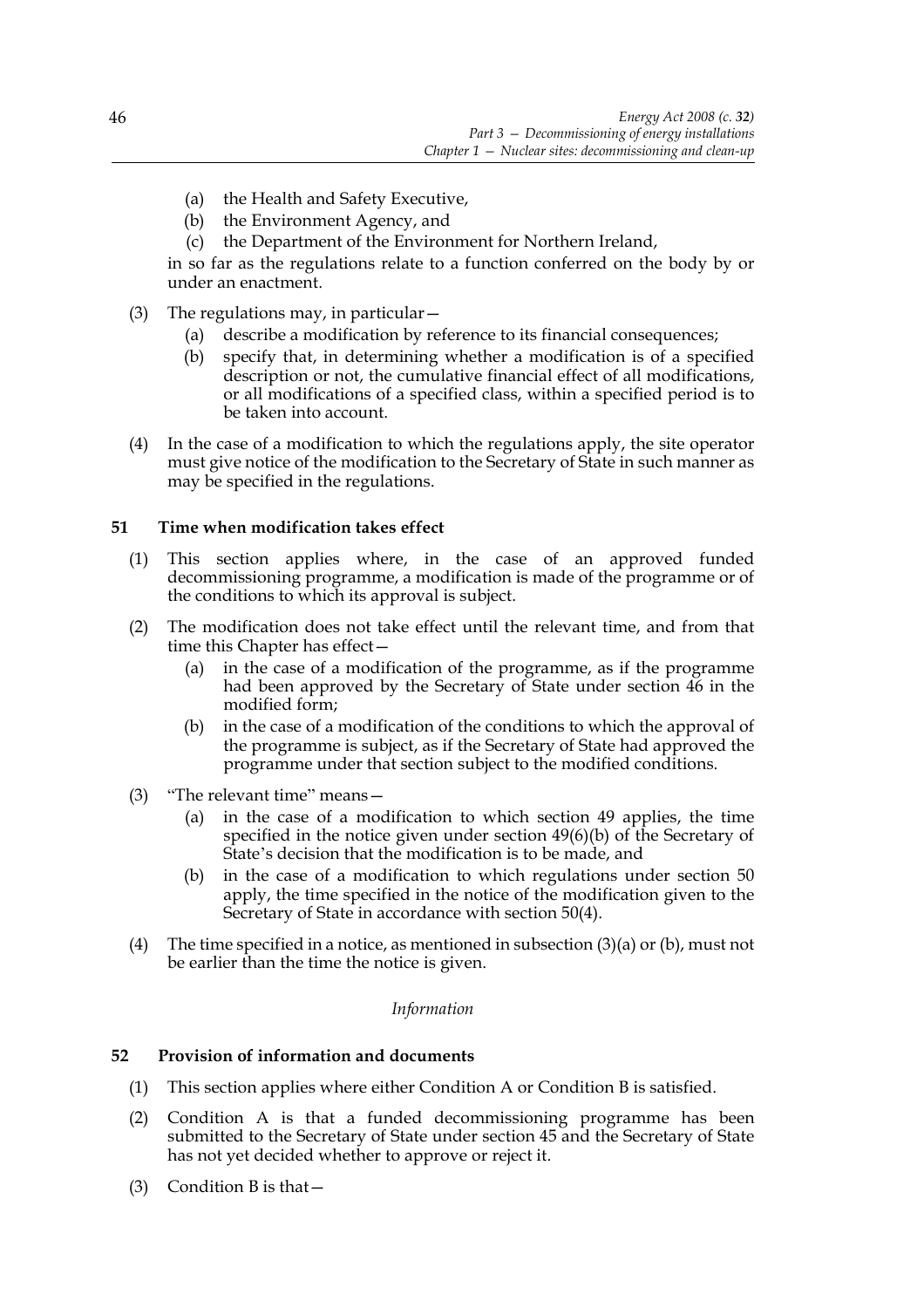- (a) a modification of a programme, or of the conditions subject to which a programme is approved, has been proposed in accordance with section 48,
- (b) the modification is not one to which regulations under section 50(1) apply, and
- (c) the Secretary of State has not yet decided whether the modification should be made.
- (4) The Secretary of State may by notice in writing require a person within subsection  $(5)$  –
	- (a) to produce documents, or documents of a description, specified in the notice, or
	- (b) to provide information, or information of a description, specified in the notice.
- (5) Those persons are—
	- (a) the site operator;
	- (b) any other person with obligations under the programme;
	- (c) in a case where Condition A is satisfied, any body corporate associated with the site operator and in relation to which the Secretary of State is considering making a modification under section 46 which, if made, would result in the body corporate having obligations under the programme;
	- (d) in a case where Condition B is satisfied, any person who would have such obligations if the proposed modification were made.
- (6) A notice under subsection  $(4)$ 
	- (a) must specify the period within which the documents or information are to be provided or produced;
	- (b) may, in the case of information, require it to be provided in a manner or form specified in the notice.
- (7) This section applies only to information and documents the provision or production of which the Secretary of State considers necessary for the purpose of making the decision referred to in subsection (2) or (3).
- (8) If at any time it appears to the Secretary of State that a person has failed to comply with a notice under subsection (4), the Secretary of State may make an application to the High Court under this section.
- (9) If, on an application under this section, the High Court decides that the person has failed to comply with the notice, it may order the person to take such steps as it directs for securing that the notice is complied with.
- (10) Where a nuclear site licence has been applied for, but not yet granted, in respect of a site, references in this section to the site operator include references to the person who has applied for a nuclear site licence in respect of the site.

#### **53 Power to review operation of programme**

- (1) This section applies where a funded decommissioning programme has been approved by the Secretary of State in relation to a site under section 46.
- (2) The Secretary of State may by notice in writing require information relating to the operation of the programme from—
	- (a) the site operator;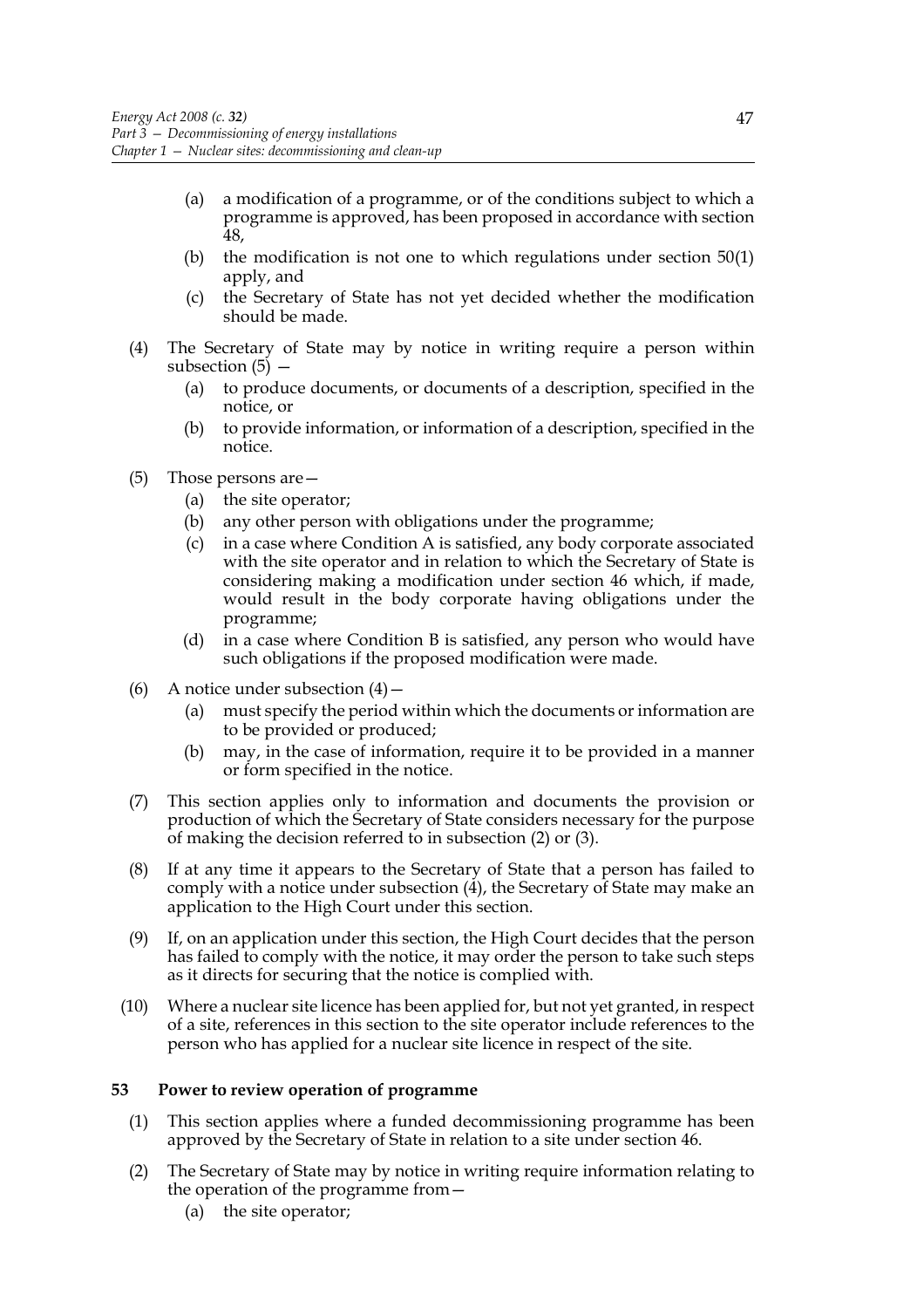- (b) any other person who has obligations under the programme.
- (3) A notice under subsection (2) may be given only for the purpose of enabling the Secretary of State to determine—
	- (a) whether the programme is being complied with;
	- (b) whether it will be possible for obligations under the programme arising at a future date to be complied with;
	- (c) whether the programme makes prudent provision for the technical matters (including the financing of the designated technical matters).
- (4) Subsection (5) applies if the Secretary of State has reason to believe (whether as a result of information obtained under this section or otherwise)—
	- (a) that the programme is not being complied with,
	- (b) that it will not be possible for an obligation under the programme arising at a future date to be complied with, or
	- (c) that the programme does not make prudent provision for the matters mentioned in subsection (3)(c).
- (5) The Secretary of State may by notice in writing require information from—
	- (a) the site operator,
	- (b) any other person who has obligations under the programme, or
	- (c) any body corporate associated with the site operator,

for the purpose of enabling the Secretary of State to determine whether to make a proposal, or the nature of any proposal to be made, under section 48 in respect of the programme.

- (6) Where a notice under subsection (2) or (5) has been given, the Secretary of State may require the site operator to pay to the Secretary of State such fee in respect of costs incurred by the Secretary of State in obtaining advice in relation to the information as may be determined in accordance with regulations under section 54.
- (7) A fee under subsection (6) must be paid at a time determined in accordance with regulations under section 54.
- (8) If at any time it appears to the Secretary of State that a person has failed to comply with a notice under subsection (2) or (5), the Secretary of State may make an application to the High Court under this section.
- (9) If, on an application under this section, the High Court decides that the person has failed to comply with the notice, it may order the person to take such steps as it directs for securing that the notice is complied with.

#### *Regulations and guidance*

#### **54 Nuclear decommissioning: regulations and guidance**

- (1) The Secretary of State may make regulations about—
	- (a) the preparation, content and implementation of funded decommissioning programmes,
	- (b) the modification of funded decommissioning programmes under sections 48 to 51, and
	- (c) the modification, under those sections, of the conditions subject to which funded decommissioning programmes are approved.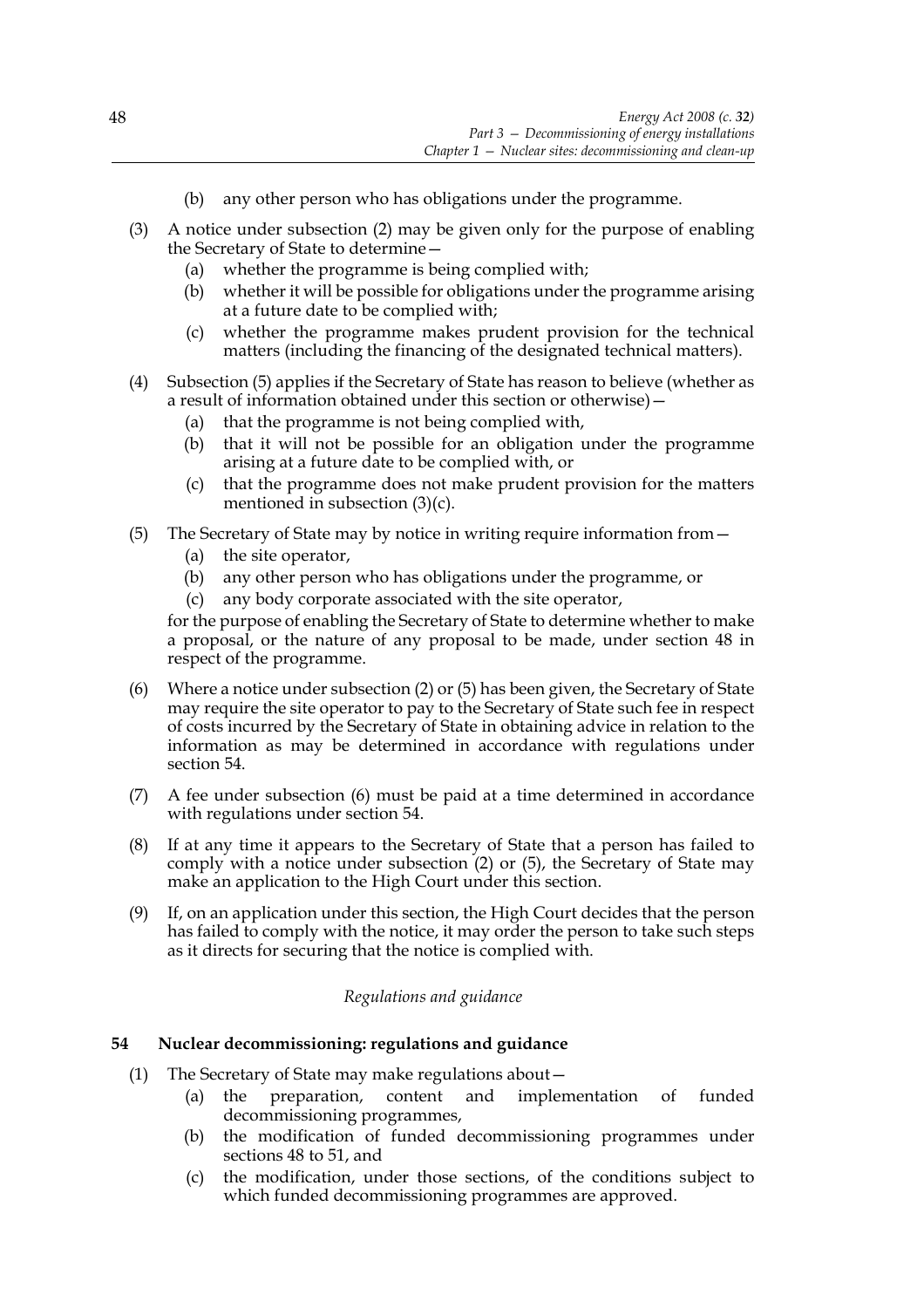- (2) Regulations under this section may, in particular, make provision—
	- (a) about the technical matters in relation to sites to which section 45(2) applies;
	- (b) about the estimation of the costs likely to be incurred in connection with the designated technical matters in relation to such sites, and about the manner in which such estimates are to be verified (which may include provision requiring verification by an independent third party);
	- (c) about the financing of those designated technical matters, including the security to be provided for the performance of obligations imposed in respect of those matters by virtue of programmes and the establishment and maintenance, for the purposes of such security, of trusts or other arrangements to hold and accumulate funds;
	- (d) about payments to a site operator or another person from funds so held or accumulated;
	- (e) for information prescribed, or of a description prescribed, by the regulations to be supplied to the Secretary of State by persons with obligations under programmes at such intervals, or on such occasions, as may be so prescribed;
	- (f) enabling the Secretary of State to charge a fee to a site operator in order to recover the costs of obtaining advice in relation to information supplied in accordance with regulations under paragraph (e);
	- (g) about how fees payable under this Chapter are to be determined;
	- (h) about when fees payable under this Chapter are to be paid.
- (3) Regulations under this section may include provision making it an offence to contravene specified provisions of the regulations.
- (4) Where regulations under subsection (3) create an offence, they must also make provision as to the mode of trial and punishment of offences; but
	- any provision as to punishment on summary conviction must not authorise a fine exceeding the statutory maximum or imprisonment, and
	- (b) any provision as to punishment on conviction on indictment must not authorise imprisonment for a term exceeding 2 years.
- (5) The Secretary of State may publish guidance about the preparation, content, modification and implementation of funded decommissioning programmes (including any matter mentioned in subsection (2)(a) to (e)).
- (6) The Secretary of State must publish guidance about factors which it may be appropriate to consider in deciding whether or not—
	- (a) to approve a programme,
	- (b) to approve a programme with modifications or subject to conditions, or
	- (c) to make a proposed modification to a programme or the conditions subject to which it is approved.
- (7) When making a decision of a kind mentioned in subsection (6), the Secretary of State must have regard to the guidance for the time being in force under this section.
- (8) Before making regulations or publishing guidance under this section, the Secretary of State must consult—
	- (a) the Health and Safety Executive,
	- (b) the Environment Agency, and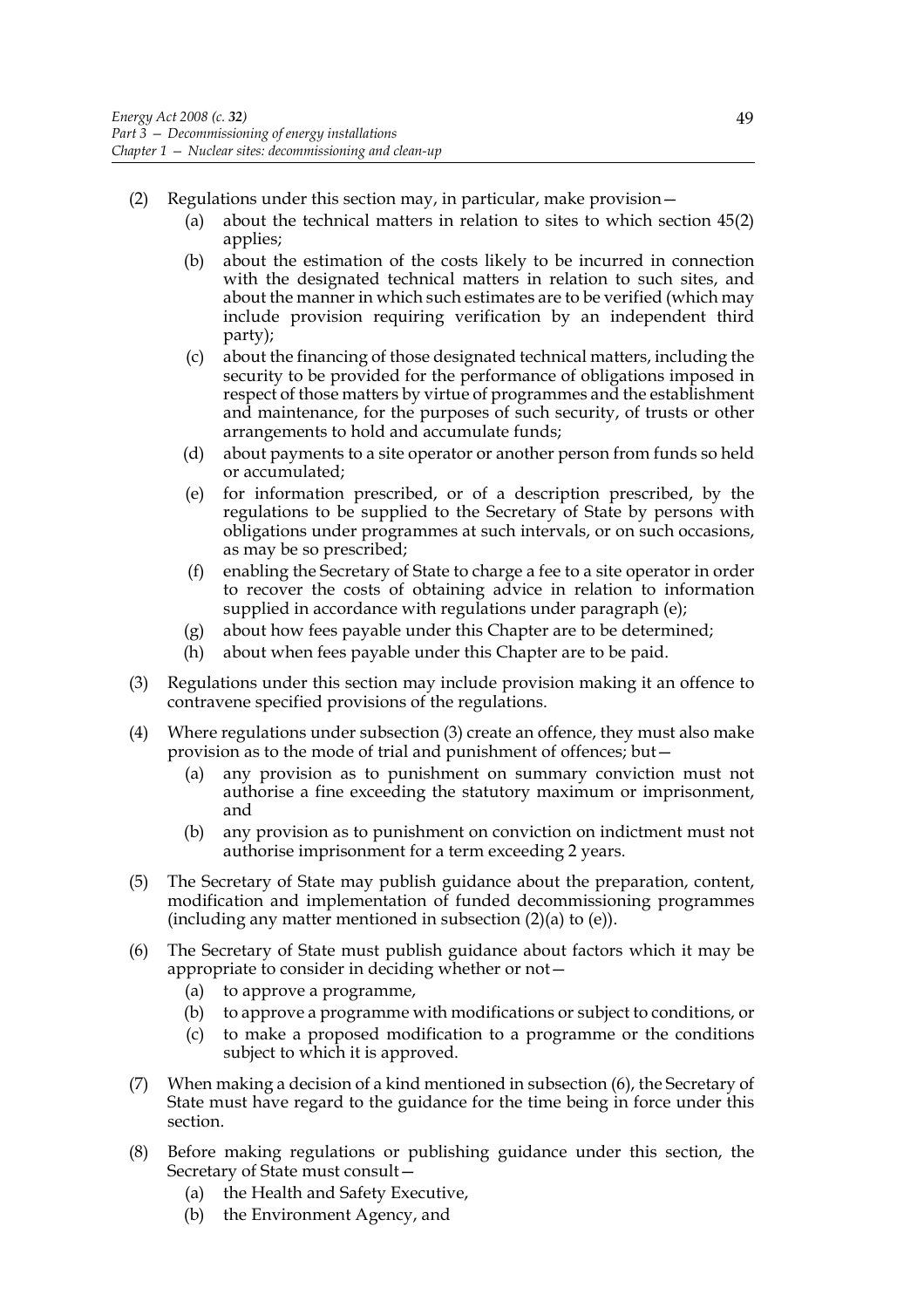(c) the Department of the Environment in Northern Ireland,

in so far as the regulations or guidance relate to functions conferred on them by or under an enactment.

- (9) Subsection (8) may be satisfied by consultation before, as well as by consultation after, the commencement of this section or the passing of this Act.
- (10) The Secretary of State must lay before Parliament a copy of any guidance published under this section.
- (11) Guidance under this section may make different provision for different cases or circumstances.

## **55 Funded decommissioning programmes: verification of financial matters**

- (1) Regulations under section 54 may make provision enabling the Secretary of State to rely, in specified circumstances, on verification of financial matters by an independent third party.
- (2) Regulations may, in particular, provide that for the purposes of the Secretary of State's functions under this Chapter, the Secretary of State may—
	- (a) rely on estimates of costs verified by an independent third party in accordance with the regulations;
	- (b) rely on an independent third party's assessment of the prudence or otherwise of any provision made for the financing of the designated technical matters.

## *Protection of decommissioning funds*

## **56 Protection of security under approved programme**

- (1) This section applies where, in relation to a site to which section 45 applies, any security for the performance of obligations relating to the designated technical matters has been provided by a person ("the security provider") by way of a trust or other arrangements, in accordance with an approved funded decommissioning programme.
- (2) In this section a reference to "the protected assets" is a reference to the security and any property or rights in which it consists.
- (3) In this section "security" includes—
	- (a) a charge over a bank account or any other asset;
	- (b) a deposit of money;
	- (c) a performance bond or guarantee;
	- (d) an insurance policy;
	- (e) a letter of credit.
- (4) The manner in which, and purposes for which, the protected assets are to be applied and enforceable (whether in the event of the security provider's insolvency or otherwise) is to be determined in accordance with the trust or other arrangements.
- (5) For the purposes of subsection (4), no regard is to be had to so much of the Insolvency Act 1986 (c. 45), the Insolvency (Northern Ireland) Order 1989 (S.I. 1989/2405 (N.I. 19)) or any other enactment or rule of law as, in its operation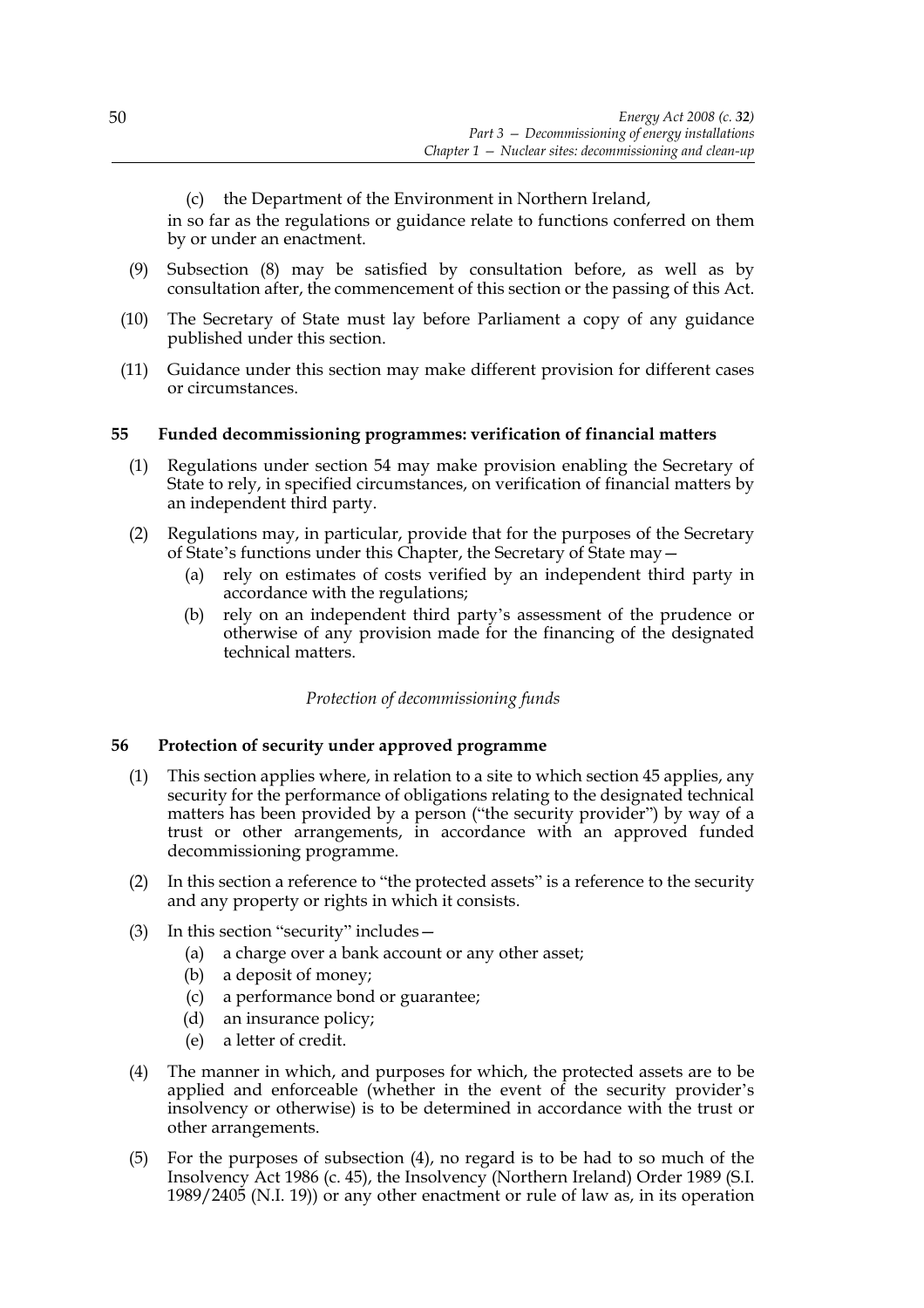in relation to the security provider or any conduct of the security provider, would—

- (a) prevent or restrict the protected assets from being applied in accordance with the trust or other arrangement, or
- (b) prevent or restrict their enforcement for the purposes of being so applied.

## *Enforcement*

# **57 Offence to fail to comply with approved programme**

- (1) It is an offence for a site operator or a body corporate associated with a site operator (a "relevant person") to fail to comply with an obligation imposed on the relevant person by an approved funded decommissioning programme in respect of the site.
- (2) In proceedings against a person for an offence under this section, it is a defence for the person to prove that due diligence was exercised to avoid committing the offence.
- (3) A person guilty of an offence under this section is liable—
	- (a) on summary conviction, to a fine not exceeding the statutory maximum, or
	- (b) on conviction on indictment, to imprisonment for a term not exceeding 2 years or to a fine, or both.

## **58 Secretary of State's power of direction**

- (1) This section applies where—
	- (a) a person fails to comply with an obligation imposed on the person by an approved funded decommissioning programme, or
	- (b) a person on whom obligations are imposed by such a programme has engaged in unlawful conduct which the Secretary of State thinks may affect the programme.
- (2) In this section—
	- "the defaulter" means a person to whom subsection  $(1)(a)$  or  $(b)$  applies, and
	- "unlawful conduct" means conduct which is unlawful under the criminal law of a part of the United Kingdom.
- (3) A person has engaged in unlawful conduct for the purposes of subsection (1)  $if -$ 
	- (a) the person has been found guilty of the unlawful conduct by a court in a part of the United Kingdom,
	- (b) the period for an appeal against the conviction has expired, and
	- (c) if an appeal has been made, it has been withdrawn or finally determined.
- (4) The Secretary of State may direct the defaulter to take steps which the Secretary of State considers necessary or appropriate to comply with the obligation or remedy the effects of the unlawful conduct.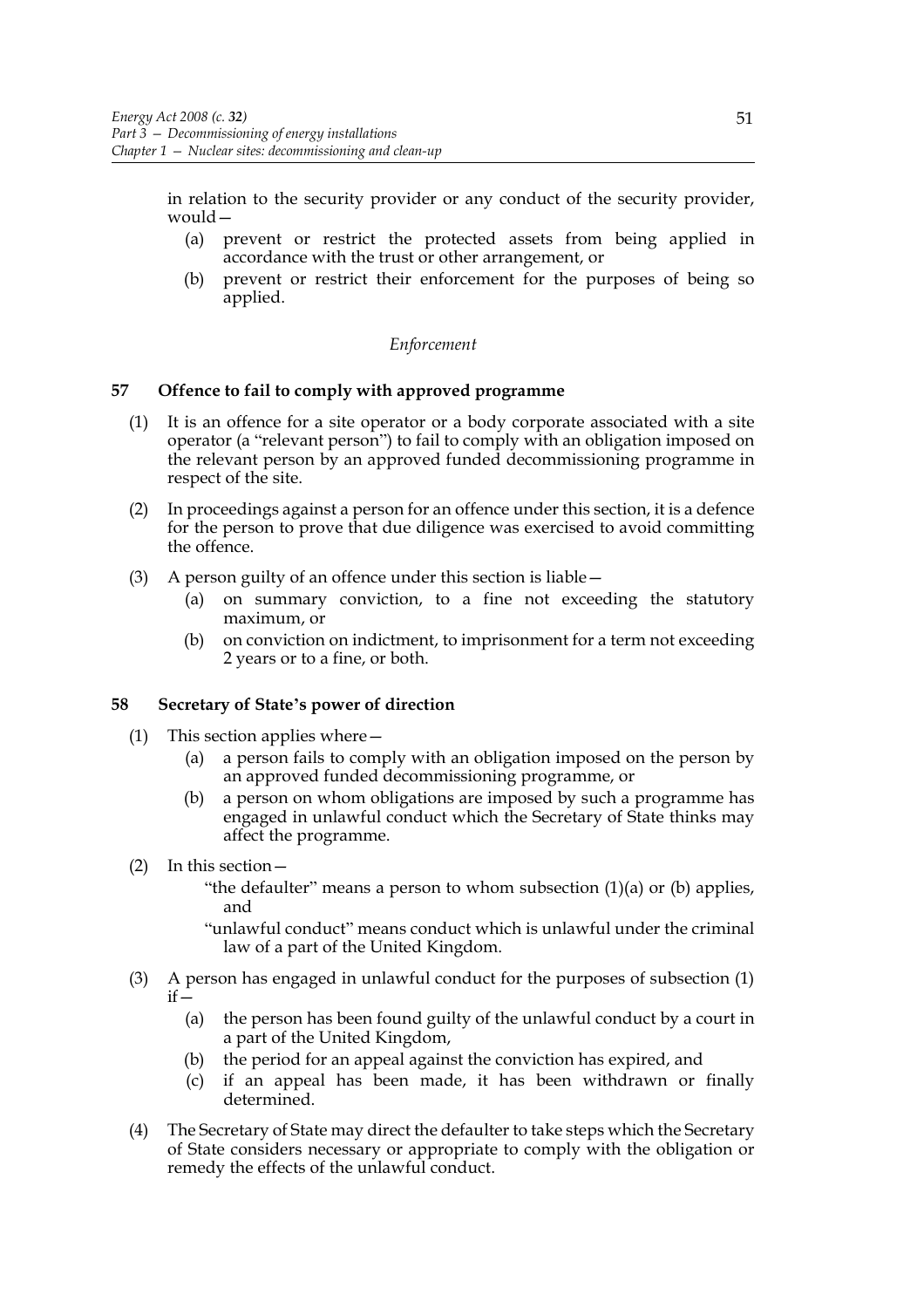- (5) Before giving a direction under subsection (4), the Secretary of State must consult each interested body (within the meaning of section 46(6)) in so far as the direction relates to a function conferred on the interested body by or under an enactment.
- (6) If at any time it appears to the Secretary of State that the defaulter has failed to comply with a direction under subsection (4), the Secretary of State may make an application to the High Court under this section.
- (7) If, on an application under this section, the High Court decides that the defaulter has failed to comply with the direction, it may order the defaulter to take such steps as it directs for securing that the direction is complied with.

# **59 Offence of further disclosure of information**

- (1) A person who discloses information obtained by virtue of a notice under section 52(4) or 53(2) or (5), or regulations under section 54(2)(e), is guilty of an offence unless the disclosure is permitted by this section.
- (2) The disclosure is permitted if  $-$ 
	- (a) it is made with the consent of the person by or on behalf of whom the information was provided;
	- (b) it is made under section 63 or for the purposes of any other function of the Secretary of State under this Chapter;
	- (c) it is a disclosure of information obtained under section 63 by the Health and Safety Executive and it is made by the Executive for the purposes of its functions under the Nuclear Installations Act 1965 (c. 57);
	- (d) it is a disclosure of information obtained under that section by the Environment Agency or the Department of the Environment for Northern Ireland and it is made by the Agency or Department for the purposes of its functions under the Radioactive Substances Act 1993 (c. 12);
	- (e) it is required by or under an enactment.
- (3) A person guilty of an offence under this section is liable—
	- (a) on summary conviction, to a fine not exceeding the statutory maximum;
	- (b) on conviction on indictment, to imprisonment for a term not exceeding 2 years or to a fine, or both.

# **60 Offence of supplying false information**

- (1) It is an offence for a person, knowingly or recklessly, to supply information which is false or misleading in a material respect to the Secretary of State in response to a requirement under this Chapter.
- (2) A person guilty of an offence under this section is liable—
	- (a) on summary conviction, to a fine not exceeding the statutory maximum, or
	- (b) on conviction on indictment, to imprisonment for a term not exceeding 2 years or to a fine, or both.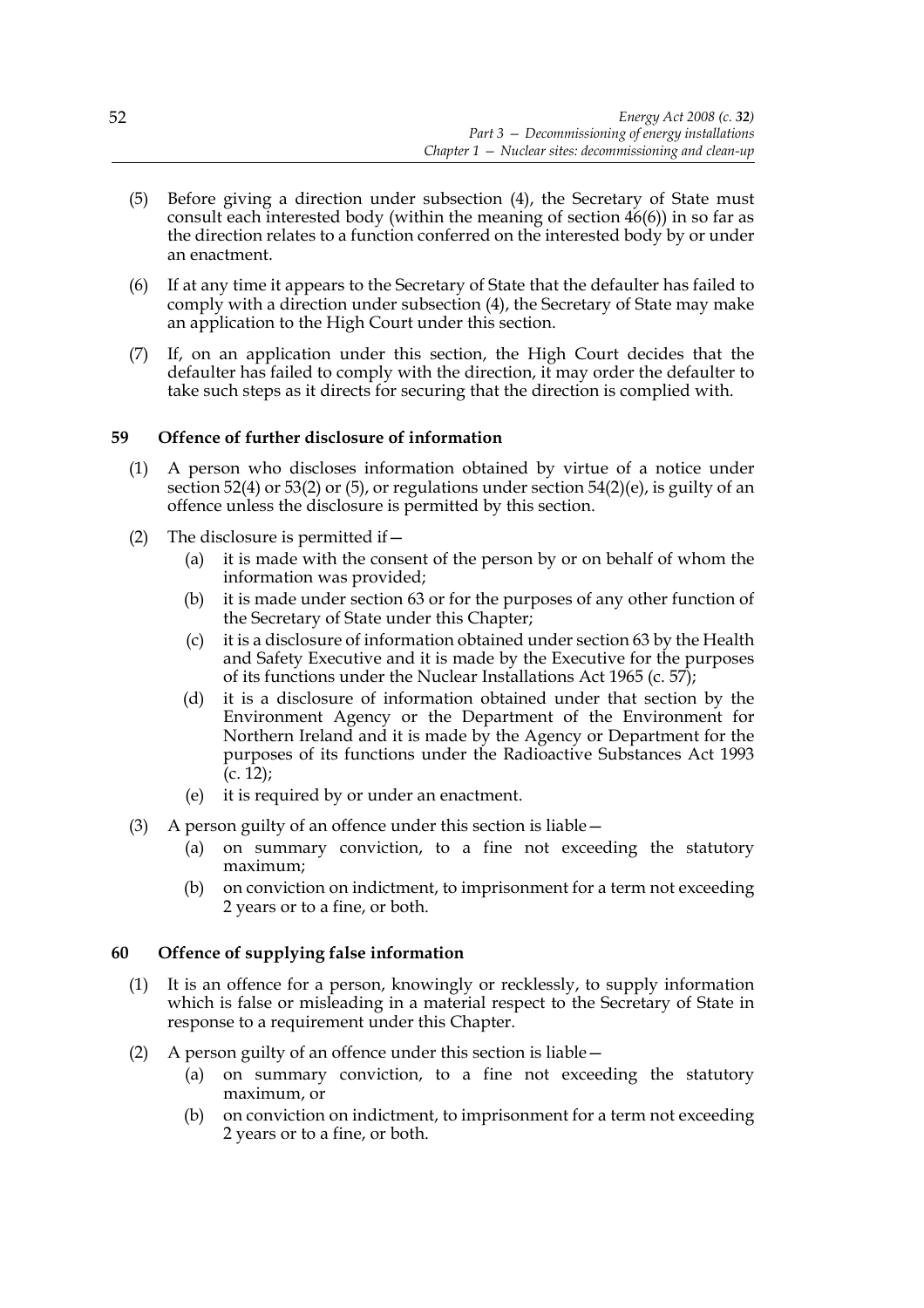## **61 Restriction on prosecutions under this Chapter**

No proceedings for an offence under this Chapter (including an offence created by regulations under section 54) may be instituted except by the Secretary of State or—

- (a) in England and Wales, the Director of Public Prosecutions, or
- (b) in Northern Ireland, the Director of Public Prosecutions for Northern Ireland.

## *Miscellaneous*

## **62 Power to apply this Chapter to other nuclear installations**

- (1) The Secretary of State may, by order, modify section 45 so that it also applies where, on or after the day on which the order comes into force, a person applies for a nuclear site licence in respect of a site of a description specified in the order.
- (2) The sites which fall within a description specified under subsection (1) must  $he$ —
	- (a) sites on which the person intends to construct a nuclear installation for a purpose connected with the generation of electricity, or
	- (b) sites in respect of which an obligation has previously arisen under section 45 by virtue of paragraph (a) and on which the person intends to operate a nuclear installation which was constructed for such a purpose.

## **63 Co-operation with other public bodies**

- (1) The Secretary of State may require a body within subsection (2) to provide the Secretary of State with such assistance as that body is reasonably able to give in connection with the performance by the Secretary of State of a function under this Chapter.
- (2) Those bodies are—
	- (a) the Health and Safety Executive;
	- (b) the Environment Agency;
	- (c) the Department of the Environment for Northern Ireland.
- (3) A body within subsection (2) may provide information to the Secretary of State  $if -$ 
	- (a) the information relates to a person within subsection (5), and
	- (b) the Secretary of State or the body thinks that the information is relevant to a function of the Secretary of State under this Chapter.
- (4) The Secretary of State may provide information to a body within subsection (2)  $if =$ 
	- (a) the information relates to a person within subsection (5), and
	- (b) the Secretary of State or the body thinks that the information is relevant to a function of the body in relation to the programme.
- (5) The persons are—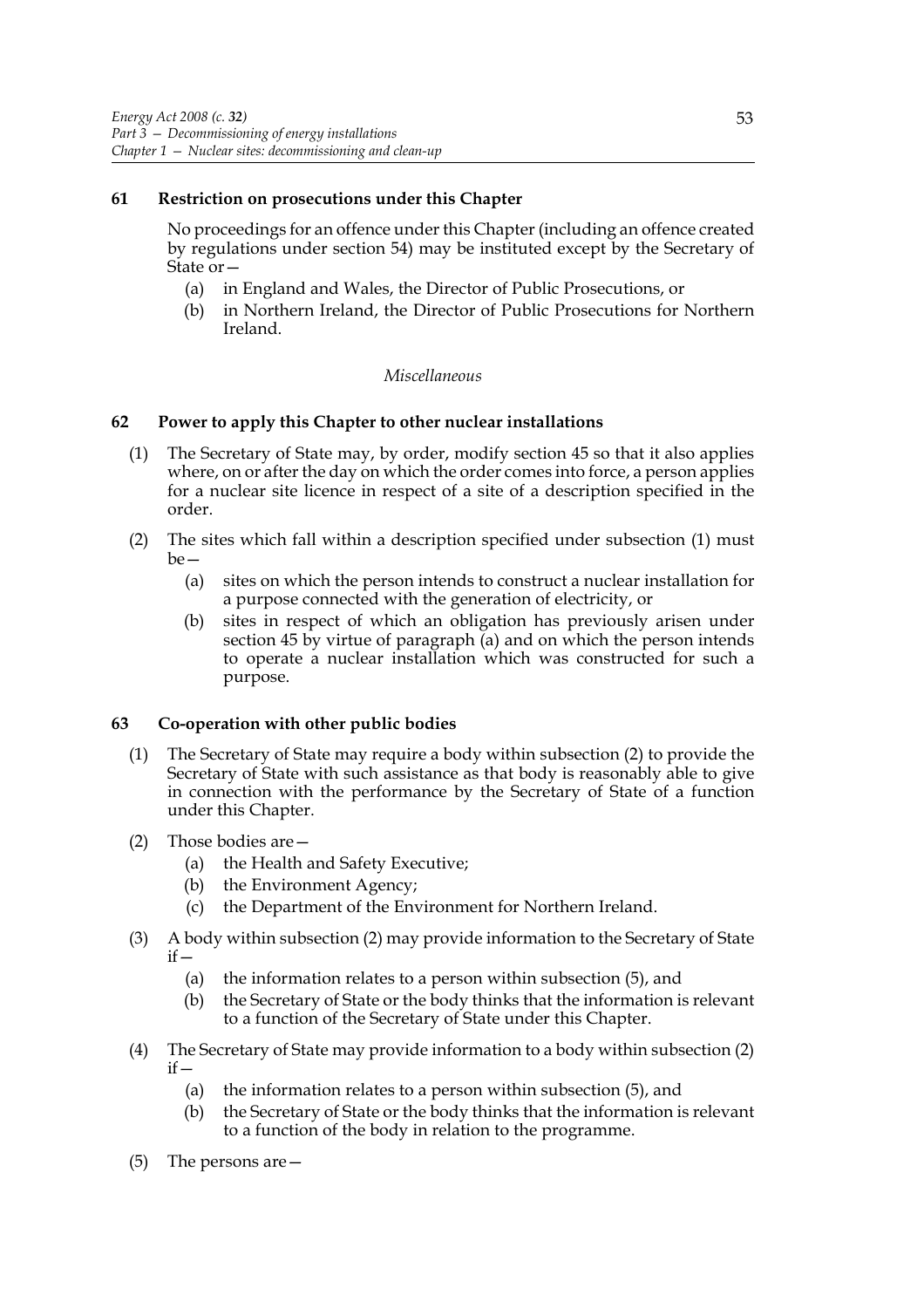- (a) a site operator, or another person, who has obligations under a funded decommissioning programme (whether or not the programme is approved),
- (b) a body corporate which is associated with a site operator who has submitted a funded decommissioning programme if
	- the Secretary of State is considering making a modification under section 46 which, if made, would result in the body corporate having obligations under the programme, or
	- (ii) a proposal under section 48 has been made for a modification which, if made, would result in the body corporate having obligations under the programme, or
- (c) in the case of subsection (3) only, a body corporate which is so associated and in relation to which the Secretary of State is considering whether to make a proposal of the kind mentioned in paragraph (b)(ii).
- (6) This section applies despite any statutory or other restriction on the disclosure of information.
- (7) Where a nuclear site licence has been applied for, but not yet granted, in respect of a site, references in this section to the site operator include references to the person who has applied for a nuclear site licence in respect of the site.

# **64 Continuity of obligations**

- (1) This section applies where a person ("the former site operator") ceases to hold a nuclear site licence in respect of a site.
- (2) This Chapter continues to apply to the former site operator as if it were the site operator in relation to the site.
- (3) But the Secretary of State may give notice to the former site operator releasing it from its obligations under—
	- (a) this Chapter, and
	- (b) an approved funded decommissioning programme in respect of the site.
- (4) A notice under subsection  $(3)$ 
	- (a) may relate to all the former site operator's obligations or only to specified obligations;
	- (b) may relate to the whole or part of a site;
	- (c) may relate to all nuclear installations on a site or only to specified nuclear installations;
	- (d) may be unconditional or subject to conditions.
- (5) The power conferred by subsection (3) applies in relation to any other person with obligations under a programme within subsection (3)(b) as it applies in relation to the site operator.
- (6) This section is without prejudice to the operation of this Chapter in relation to another person who applies for or is granted a nuclear site licence in respect of the site.

## **65 Amendment of Nuclear Installations Act 1965**

After section 1(3) of the Nuclear Installations Act 1965 (c. 57) (nuclear site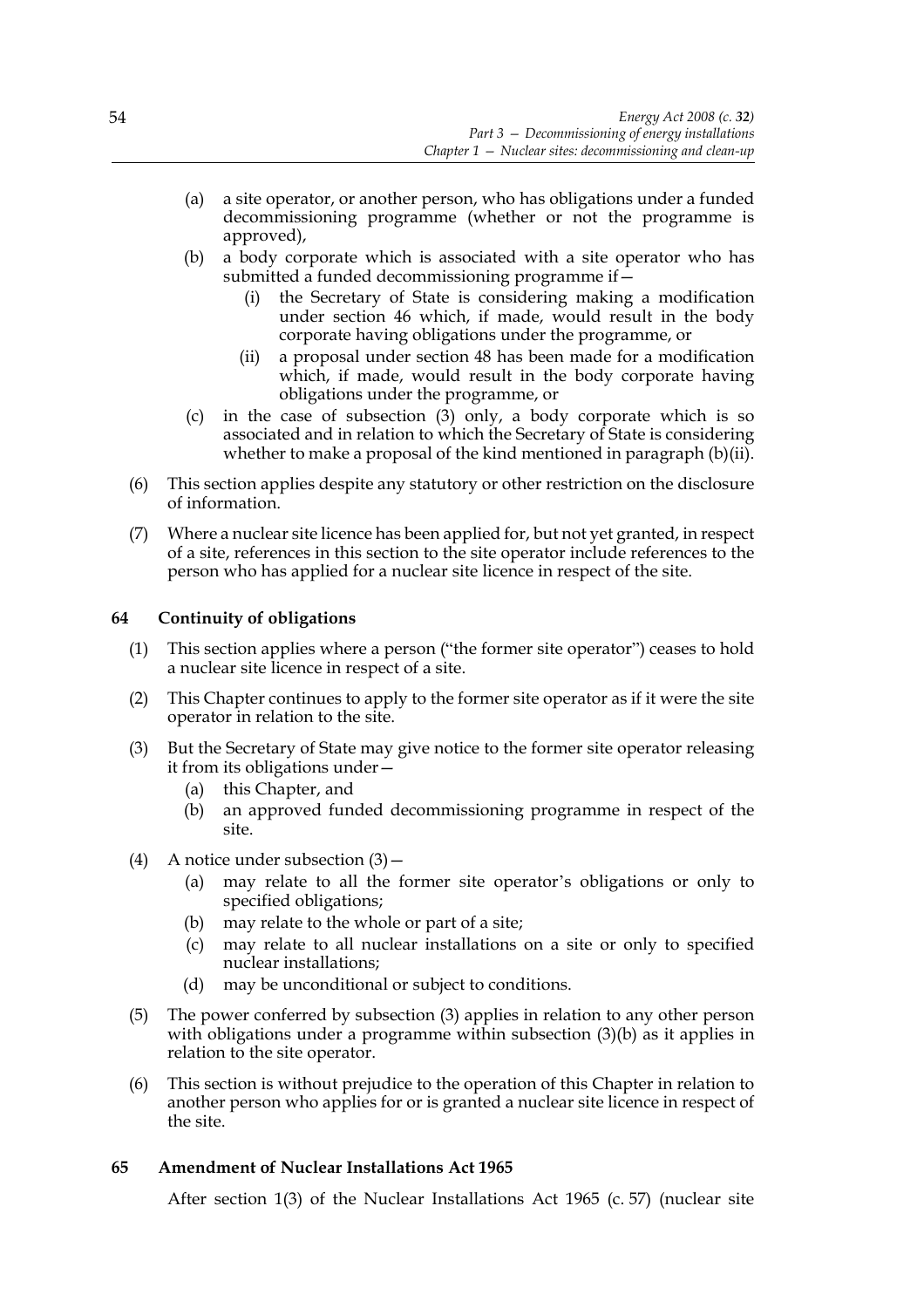licences) insert—

Subsection (1) is subject to section 47 of the Energy Act 2008 (prohibition on use of site in absence of approved funded decommissioning programme)."

## **66 Disposal of hazardous material**

- (1) Where the Secretary of State enters an agreement for, or in connection with, the disposal of relevant hazardous material by or on behalf of the Secretary of State, the agreement may provide for a fee to be paid to the Secretary of State.
- (2) The Secretary of State may not enter an agreement which provides for the payment of a fee unless the consent of the Treasury has been obtained in relation to the amount of the proposed fee.
- (3) The fee for which such an agreement provides may include—
	- (a) such amount as the Secretary of State considers prudent by reason of any uncertainty which exists about the relevant expenditure which will or may be incurred in connection with the Secretary of State's obligations under the agreement in relation to the relevant hazardous material;
	- (b) an amount in respect of such proportion as the Secretary of State considers appropriate of the aggregate of
		- the relevant expenditure which has been, will or may be, incurred in connection with the design and construction of a repository in which material (including any hazardous material to which the agreement relates) is to be disposed of, and
		- (ii) such amount as the Secretary of State considers it prudent to make allowance for by reason of any uncertainty which exists about the relevant expenditure which will or may be incurred as mentioned in sub-paragraph (i).
- (4) In this section—

"hazardous material" has the meaning given by section 37 of the Energy Act 2004 (c. 20);

"relevant expenditure" means expenditure incurred by the Secretary of State, the Nuclear Decommissioning Authority or any other person;

"relevant hazardous material" means hazardous material which is, or is required to be, the subject of a funded decommissioning programme.

#### *General*

## **67 Meaning of "associated"**

- (1) For the purposes of this Chapter, one body corporate is associated with another if one of them has a significant interest in the other or a third body corporate has a significant interest in both of them; and subsections (2) to (5) set out the circumstances in which one body corporate ("A") has a significant interest in another ("B").
- (2) Where B is a company, A has a significant interest in B if A possesses or is entitled to acquire—
	- (a) 20% or more of the issued share capital of B,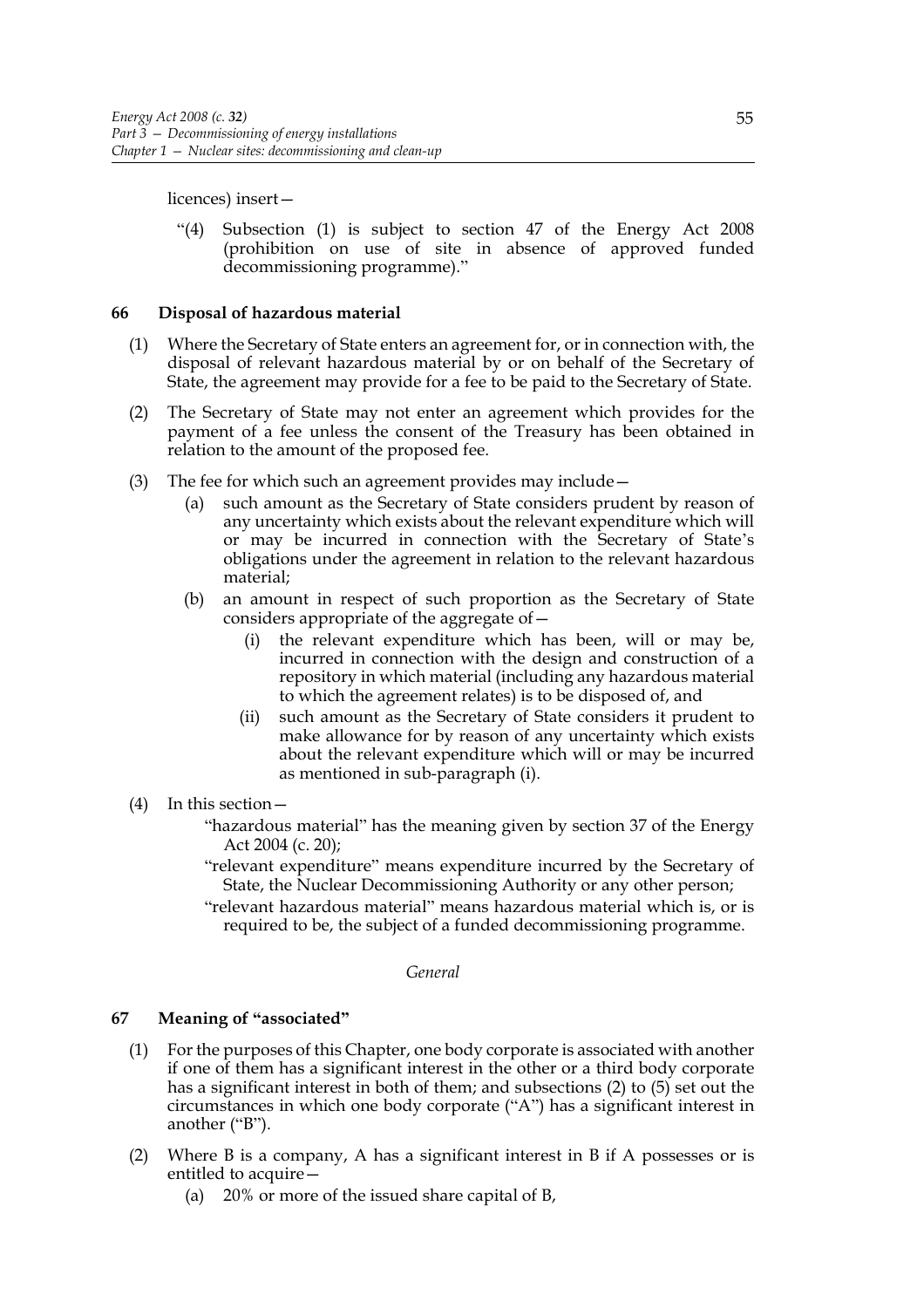- (b) such rights as would entitle A to exercise 20% or more of the votes exercisable in general meetings of B,
- (c) such part of the issued share capital of B as would entitle A to 20% or more of the amount distributed if the whole of the income of B were in fact distributed among the shareholders, or
- (d) such rights as would, in the event of the winding up of B or in any other circumstances, entitle it to receive 20% or more of the assets of B which would then be available for distribution among the shareholders.
- (3) Where B is a limited liability partnership, A has a significant interest in B if  $A-$ 
	- (a) holds 20% or more of the voting rights in B,
	- (b) is a member of B and has a right to appoint or remove 20% or more of other members, or
	- (c) is a member of B and controls alone, or pursuant to an agreement with other members, 20% or more of the voting rights in B.
- (4) In subsection (3)(a) and (c) the references to "voting rights" are to the rights conferred on members in respect of their interest in a limited liability partnership to vote on those matters which are to be decided on by a vote of the members of the limited liability partnership.
- (5) In any case, A has a significant interest in B if A has the power, directly or indirectly, to secure that the affairs of B are conducted in accordance with A's wishes.
- (6) In determining whether, by virtue of this section, A has a significant interest in B, A shall be taken to possess—
	- (a) any rights and powers possessed by a person as nominee for A, and
	- (b) any rights and powers possessed by a body corporate which A controls (including rights and powers which such a body corporate would be taken to possess by virtue of this paragraph).
- (7) In order to determine whether one body corporate controls another for the purposes of subsection (6)(b), subsections (2) to (5) and (6)(a) are to be applied,  $but$  as if  $-$ 
	- (a) for "has a significant interest in" in each place there were substituted "controls", and
	- (b) for "20%" in each place there were substituted "50%".

## **68 Interpretation**

In this Chapter—

- "approved funded decommissioning programme" means a funded decommissioning programme approved under section 46;
- "cleaning-up" and "decommissioning", in relation to a site or installation, include the treatment, storage, transportation and disposal of hazardous material (within the meaning of section 37 of the Energy Act 2004) and of other matter and substances that need to be dealt with or removed in or towards making the site or installation suitable to be used for other purposes;
- "the designated technical matters" has the meaning given by section 45;
- "document" includes anything in which information is recorded in any form;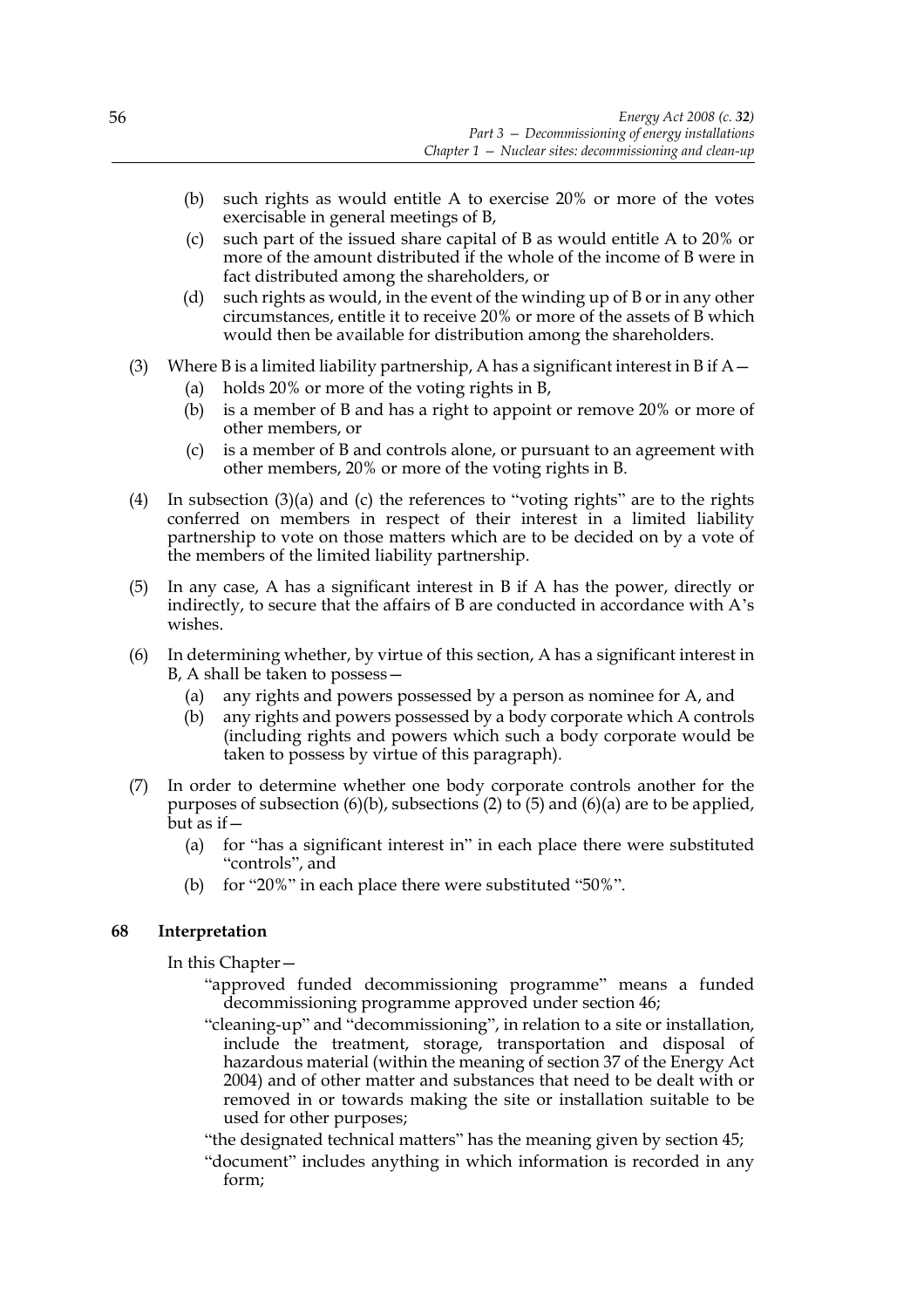- "enactment" includes an enactment comprised in, or in an instrument made under, an Act of the Scottish Parliament or Northern Ireland legislation;
- "funded decommissioning programme" is to be construed in accordance with section 45;
- "nuclear installation" has the meaning given by section 26 of the Nuclear Installations Act 1965 (c. 57);
- "nuclear site licence" has the meaning given by that section;
- "relevant nuclear installation", in relation to a site, means a nuclear installation which is or is intended to be established on the site;
- "site operator" means a person who holds a nuclear site licence in respect of a site;

"the technical matters" has the meaning given by section 45.

#### **CHAPTER 2**

#### OFFSHORE RENEWABLES INSTALLATIONS

## **69 Decommissioning notices relating to offshore renewable energy installations**

- (1) The Energy Act 2004 (c. 20) is amended as follows.
- (2) In section 105(2) (notices), for "that person" substitute "—
	- (a) a person falling within subsection  $(1)(a)$ ,  $(b)$  or  $(c)$ , or
	- (b) if a person to whom paragraph (a) applies is a body corporate, a body corporate associated with that person (subject to section 105A),".
- (3) In section 105(3) (consents) for the words from the beginning to "proposals—" substitute—
	- "(3) Before requiring a person to submit a decommissioning programme in respect of proposals made by a person within paragraph (a) or (b) of subsection (1), the Secretary of State must be satisfied that at least one of the statutory consents required for giving effect to those proposals— ".
- (4) After section 105 (requirement to prepare decommissioning programme) insert—

#### **"105A Section 105 notices: supplemental**

- The Secretary of State may not give a notice under section 105(2)(b) to a body corporate associated with a person ("the responsible person") within section 105(1)(a), (b) or (c) unless the Secretary of State—
	- (a) has given a notice to the responsible person under section 105(2)(a), and
	- (b) is not satisfied that adequate arrangements (including financial arrangements) have been made by the responsible person to ensure that a satisfactory decommissioning programme will be carried out.
- (2) Subsection (1) does not apply if  $-$ 
	- (a) there has been a failure to comply with a notice under section 105(2), or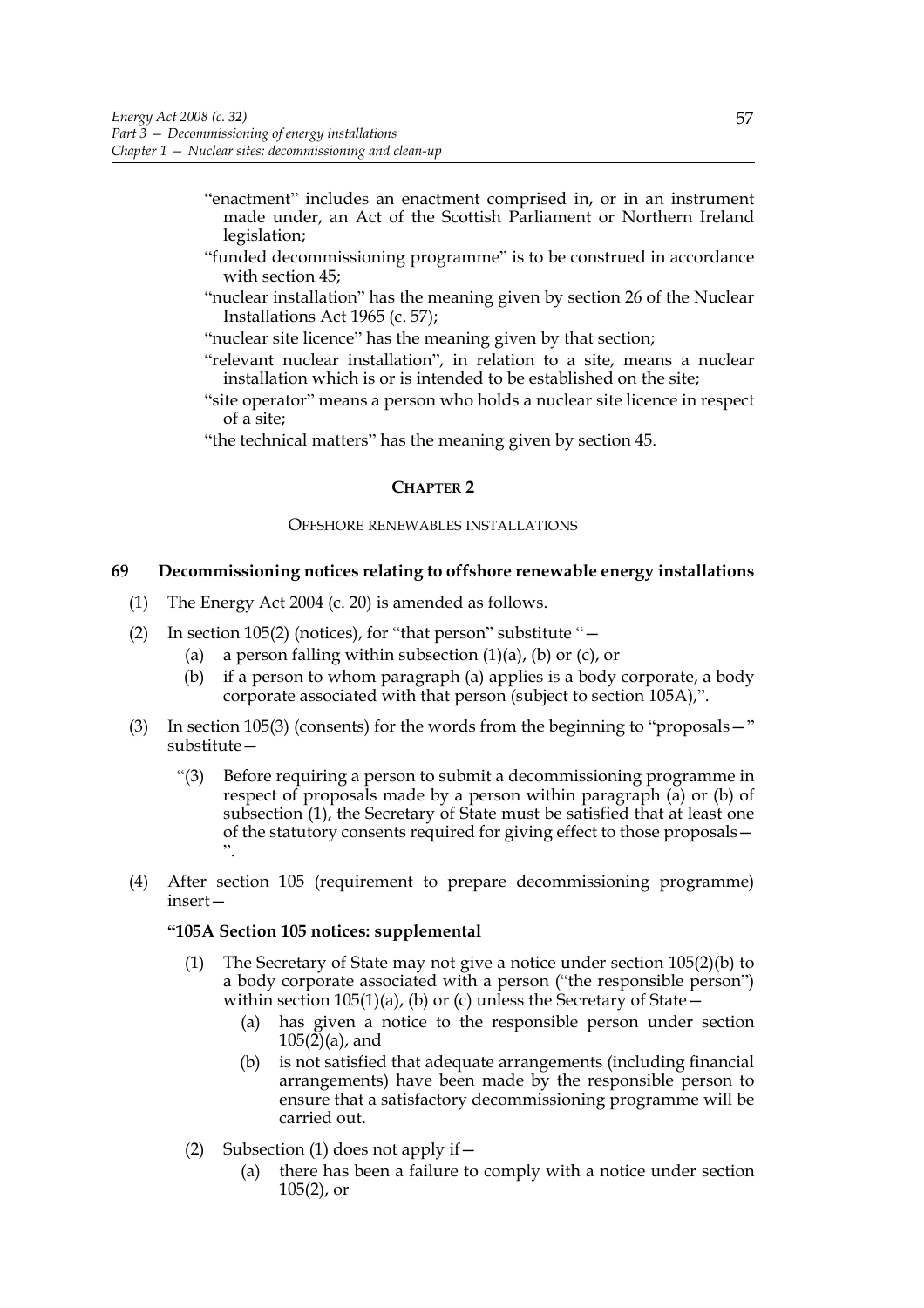- (b) the Secretary of State has rejected a programme submitted in compliance with such a notice.
- (3) For the purposes of this section and section 105, one body corporate is associated with another if one of them controls the other or a third body corporate controls both of them, and subsections (4) to (8) set out the circumstances in which one body corporate ("A") controls another ("B").
- (4) Where B is a company, A controls B if A possesses or is entitled to acquire—
	- (a) one half or more of the issued share capital of B,
	- (b) such rights as would entitle A to exercise one half or more of the votes exercisable in general meetings of B,
	- (c) such part of the issued share capital of B as would entitle A to one half or more of the amount distributed if the whole of the income of B were in fact distributed among the shareholders, or
	- (d) such rights as would, in the event of the winding up of B or in any other circumstances, entitle it to receive one half or more of the assets of B which would then be available for distribution among the shareholders.
- (5) Where B is a limited liability partnership, A controls B if  $A-$ 
	- (a) holds a majority of the voting rights in B,
	- (b) is a member of B and has a right to appoint or remove a majority of other members, or
	- (c) is a member of B and controls alone, or pursuant to an agreement with other members, a majority of the voting rights in B.
- (6) In subsection (5)(a) and (c) the references to "voting rights" are to the rights conferred on members in respect of their interest in a limited liability partnership to vote on those matters which are to be decided on by a vote of the members of the limited liability partnership.
- (7) In any case, A controls B if A has the power, directly or indirectly, to secure that the affairs of B are conducted in accordance with A's wishes.
- (8) In determining whether, by virtue of subsections (4) to (7), A controls B, A is to be taken to possess—
	- (a) any rights and powers possessed by a person as nominee for it, and
	- (b) any rights and powers possessed by a body corporate which it controls (including rights and powers which such a body corporate would be taken to possess by virtue of this paragraph)."
- (5) In section 108 (reviews of decommissioning programmes), after subsection (3) insert—
	- "(3A) A proposal under subsection (3)(b) may, in particular, be made in relation to a body corporate associated with a person who has a duty under section 109(1) (and for this purpose "associated" is to be construed in accordance with section 105A(3) to (8))."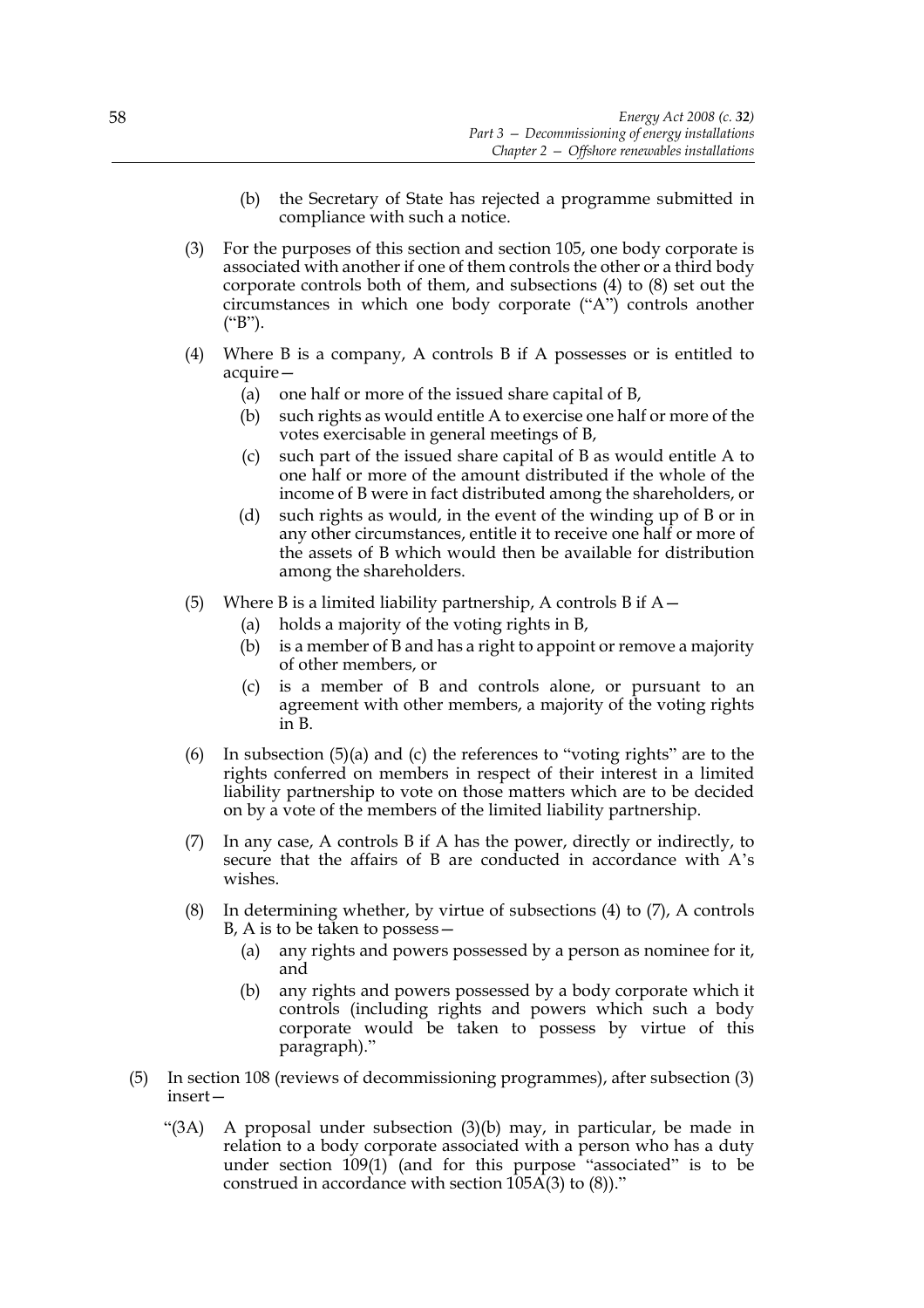#### **70 Security for decommissioning obligations**

(1) After section 110 of the Energy Act 2004 (c. 20) (failure to carry out decommissioning programme) insert—

# **"110A Protection of funds held for purposes of decommissioning**

- (1) This section applies where any security in relation to the carrying out of an approved decommissioning programme, or for compliance with the conditions of its approval, has been provided by a person ("the security provider") by way of a trust or other arrangements.
- (2) In this section a reference to "the protected assets" is a reference to the security and any property or rights in which it consists.
- (3) The manner in which, and purposes for which, the protected assets are to be applied and enforceable (whether in the event of the security provider's insolvency or otherwise) is to be determined in accordance with the trust or other arrangements.
- (4) For the purposes of subsection (3), no regard is to be had to so much of the Insolvency Act 1986, the Insolvency (Northern Ireland) Order 1989 or any other enactment or rule of law as, in its operation in relation to the security provider or any conduct of the security provider, would—
	- (a) prevent or restrict the protected assets from being applied in accordance with the trust or other arrangement, or
	- (b) prevent or restrict their enforcement for the purposes of being so applied.
- (5) In subsection (4) "enactment" includes an instrument made under an enactment.

#### **110B Section 110A: supplemental**

- (1) The Secretary of State may direct a security provider to publish specified information about the protected assets.
- (2) A direction under this section may specify—
	- (a) the time when the information must be published, and
	- (b) the manner of publication.
- (3) If a security provider fails to comply with a direction, the Secretary of State or a creditor of the security provider may make an application to the court under this section.
- (4) If, on an application under this section, the court decides that the security provider has failed to comply with the direction, it may order the security provider to take such steps as the court directs for securing that the direction is complied with.
- (5) In this section—

"the protected assets" has the same meaning as in section 110A; "security provider" means a person who has provided security in relation to which that section applies.

- (6) In subsections (3) and (4) references to "the court" are references—
	- (a) to the High Court, in relation to an application in England and Wales or Northern Ireland, or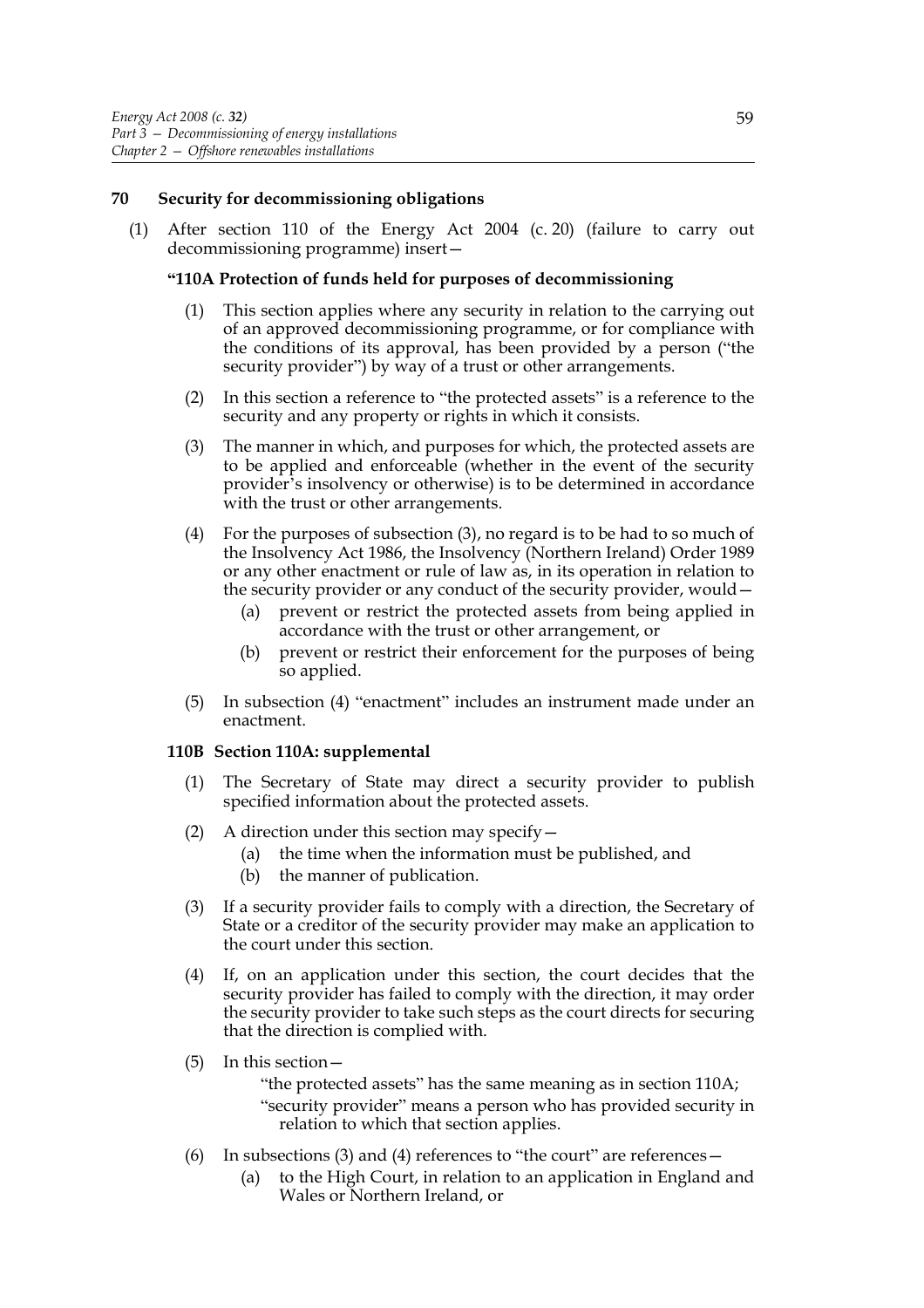- (b) to the Court of Session, in relation to an application in Scotland."
- (2) In section 114(2) of that Act (interpretation), in the definition of "security" after paragraph (c) insert—

"(ca) an insurance policy;".

# **71 Provision of information to Secretary of State**

After section 112 of the Energy Act 2004 (c. 20) (duty to inform Secretary of State) insert—

#### **"112A Power of Secretary of State to require information and documents**

- (1) The Secretary of State may by notice require a person within subsection (2) to provide the Secretary of State with such relevant information or documents as the Secretary of State may require in connection with the exercise of functions under this Chapter.
- (2) Those persons are—
	- (a) a person who has been, or may be, given a notice under section 105(2)(a) in relation to a relevant object,
	- (b) where a person falling within paragraph (a) is a body corporate, a body corporate associated with that person,
	- (c) a person not within paragraph (a) or (b) who by virtue of provision made under section 108(3)(b) is subject to the duty under section 109(1) in relation to a decommissioning programme relating to a relevant object.
- (3) Information or a document is "relevant" if it relates to  $-$ 
	- (a) the place where the relevant object is or is to be situated,
	- (b) the relevant object,
	- (c) where the recipient of the notice is a body corporate falling within subsection  $(2)(c)$  or section  $105(2)(a)$ , details of an associated body corporate,
	- (d) the financial affairs of the recipient of the notice or, where the recipient is a body corporate falling within subsection (2)(c) or section  $105(1)(a)$ , (b) or (c), an associated body corporate,
	- (e) the security that the recipient proposes to provide in relation to the carrying out of a decommissioning programme relating to the relevant object or for the recipient's compliance with any conditions of the programme's approval, or
	- (f) where the recipient of the notice ("R") is a body corporate falling within subsection  $(2)(c)$  or section  $105(1)(a)$ , (b) or (c), the name or address of any person whom R believes to be an associated body corporate.
- (4) But if a notice under subsection (1) requires information in connection with a function of the Secretary of State under section 107(1) or (4), the notice may require the provision of information or documents which the Secretary of State considers are necessary or expedient for the purpose of exercising those functions (whether or not they are of a kind specified in subsection (3)).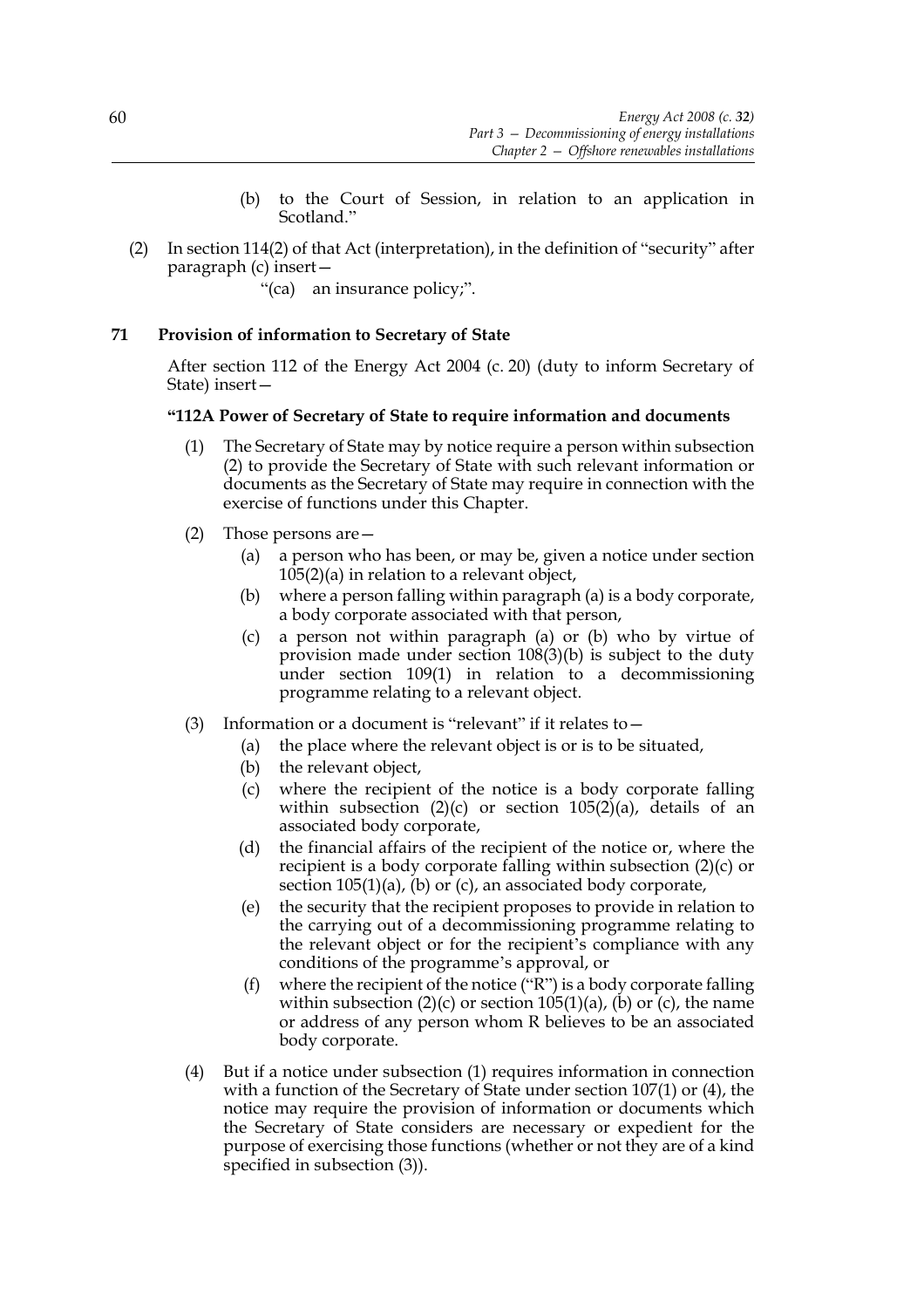- (5) A notice under subsection (1) must specify the documents or information, or the description of documents or information, to which it relates.
- (6) Information or documents required to be provided under this section must be provided within such period as is specified in the notice under subsection (1).
- (7) In this section, "associated", in relation to a body corporate, is to be construed in accordance with section 105A(3) to (8).
- (8) A person who fails, without reasonable excuse, to comply with a notice under subsection (1) is guilty of an offence.
- (9) A person who discloses information obtained by virtue of a notice under this section is guilty of an offence unless the disclosure—
	- (a) is made with the consent of the person by or on behalf of whom the information was provided,
	- (b) is for the purpose of the exercise of the Secretary of State's functions under this Chapter, the Electricity Act 1989 or Part 4 of the Petroleum Act 1998, or
	- (c) is required by or under an enactment."

#### **CHAPTER 3**

#### OIL AND GAS INSTALLATIONS

## **72 Persons who may be required to submit abandonment programmes**

- (1) Section 30 of the Petroleum Act 1998 (c. 17) (persons who may be required to submit programmes) is amended as follows.
- (2) In subsection  $(1)$ 
	- (a) after paragraph (b) insert—
		- "(ba) a person to whom subsection  $(5)(a)$  and  $(b)$  applied in relation to the installation, but who—
			- (i) transferred the right mentioned in that subsection to another person, and
			- (ii) has not obtained a consent required under the licence in relation to the transfer;", and
	- (b) in paragraph (e) for "company" in each place substitute "body corporate".
- (3) In subsection  $(2)(c)$  for "company" in each place substitute "body corporate".
- (4) For subsection  $(5)(b)$  substitute
	- "(b) either—
		- (i) any activity mentioned in subsection (6) is carried on from, by means of or on the installation, or
		- (ii) the person intends to carry on an activity mentioned in that subsection from, by means of or on the installation,".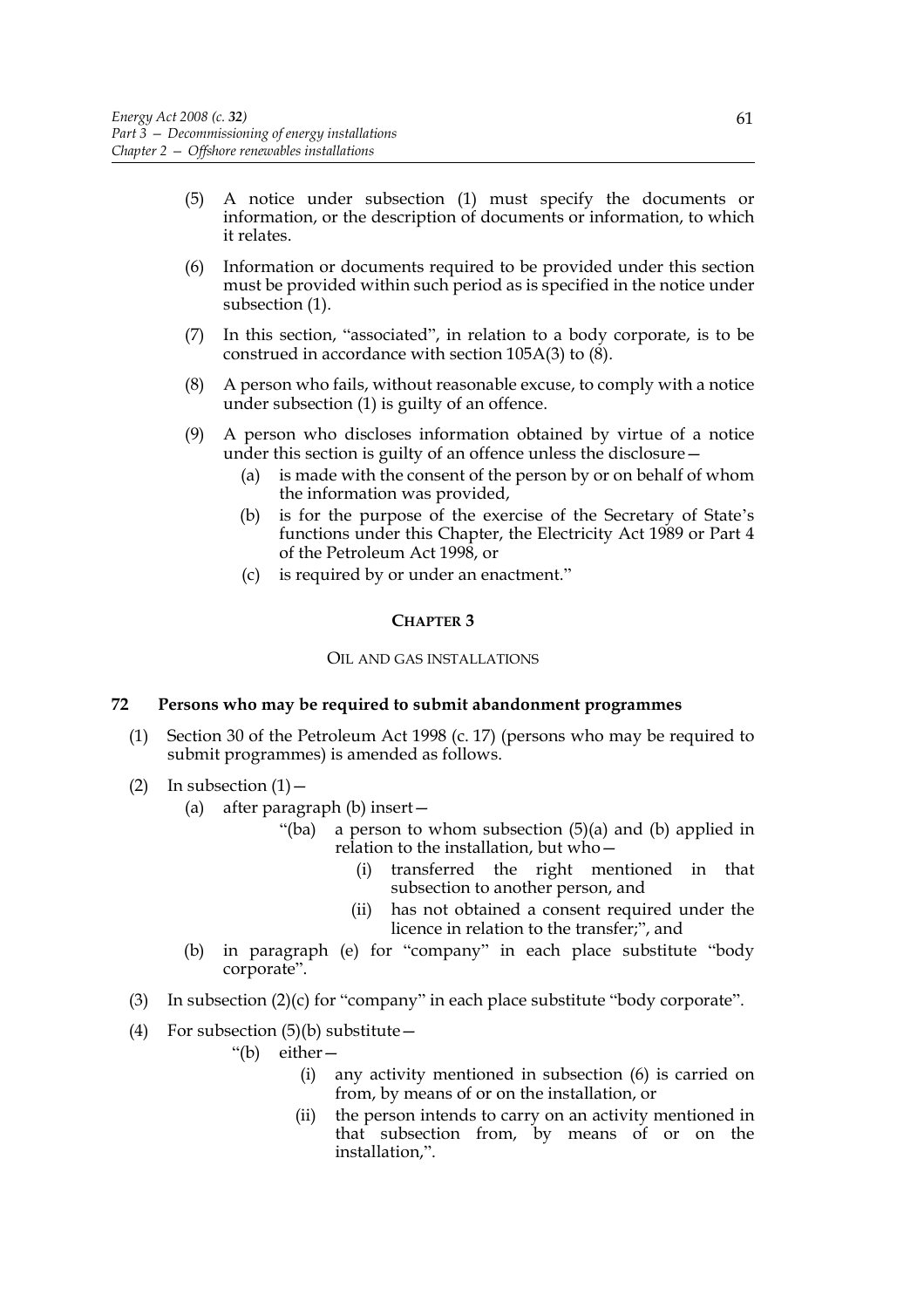- (5) For subsection (8) substitute—
	- "(8) For the purposes of this section, one body corporate is associated with another if one of them controls the other or a third body corporate controls both of them; and subsections (8A) to (8D) set out the circumstances in which one body corporate ("A") controls another ("B").
	- (8A) Where B is a company, A controls B if A possesses or is entitled to acquire—
		- (a) one half or more of the issued share capital of B,
		- (b) such rights as would entitle A to exercise one half or more of the votes exercisable in general meetings of B,
		- (c) such part of the issued share capital of B as would entitle A to one half or more of the amount distributed if the whole of the income of B were in fact distributed among the shareholders, or
		- (d) such rights as would, in the event of the winding up of B or in any other circumstances, entitle it to receive one half or more of the assets of B which would then be available for distribution among the shareholders.
	- (8B) Where B is a limited liability partnership, A controls B if  $A-$ 
		- (a) holds a majority of the voting rights in B,
		- (b) is a member of B and has a right to appoint or remove a majority of other members, or
		- (c) is a member of B and controls alone, or pursuant to an agreement with other members, a majority of the voting rights in B.
	- (8C) In subsection (8B)(a) and (c) the references to "voting rights" are to the rights conferred on members in respect of their interest in a limited liability partnership to vote on those matters which are to be decided on by a vote of the members of the limited liability partnership.
	- (8D) In any case, A controls B if A has the power, directly or indirectly, to secure that the affairs of B are conducted in accordance with A's wishes."
- (6) In subsection  $(9)$ 
	- (a) for "subsection  $(8)$ " substitute "subsections  $(8)$  to  $(8D)$ ", and
	- (b) for "company" in each place substitute "body corporate".
- (7) In section 31 of that Act (notices: supplementary provision), before subsection  $(1)$  insert –
	- "(A1) The Secretary of State may not give a notice under section 29(1) in relation to an offshore installation to a person ("P") who, in relation to the installation, falls within paragraph (b) or (c) of section 30(1), if  $-$ 
		- (a) P is not entitled to derive, and never has been entitled to derive, any financial or other benefit from any activity within section  $30(6)$  —
			- (i) which has been or is carried on (or is intended to be carried on) from, by means of or on the installation, and
			- (ii) is an activity to which subsection (B1) applies, and
		- (b) P is not, and never has been, a person within section  $30(1)(a)$ , (ba), (d) or (e) in relation to the installation.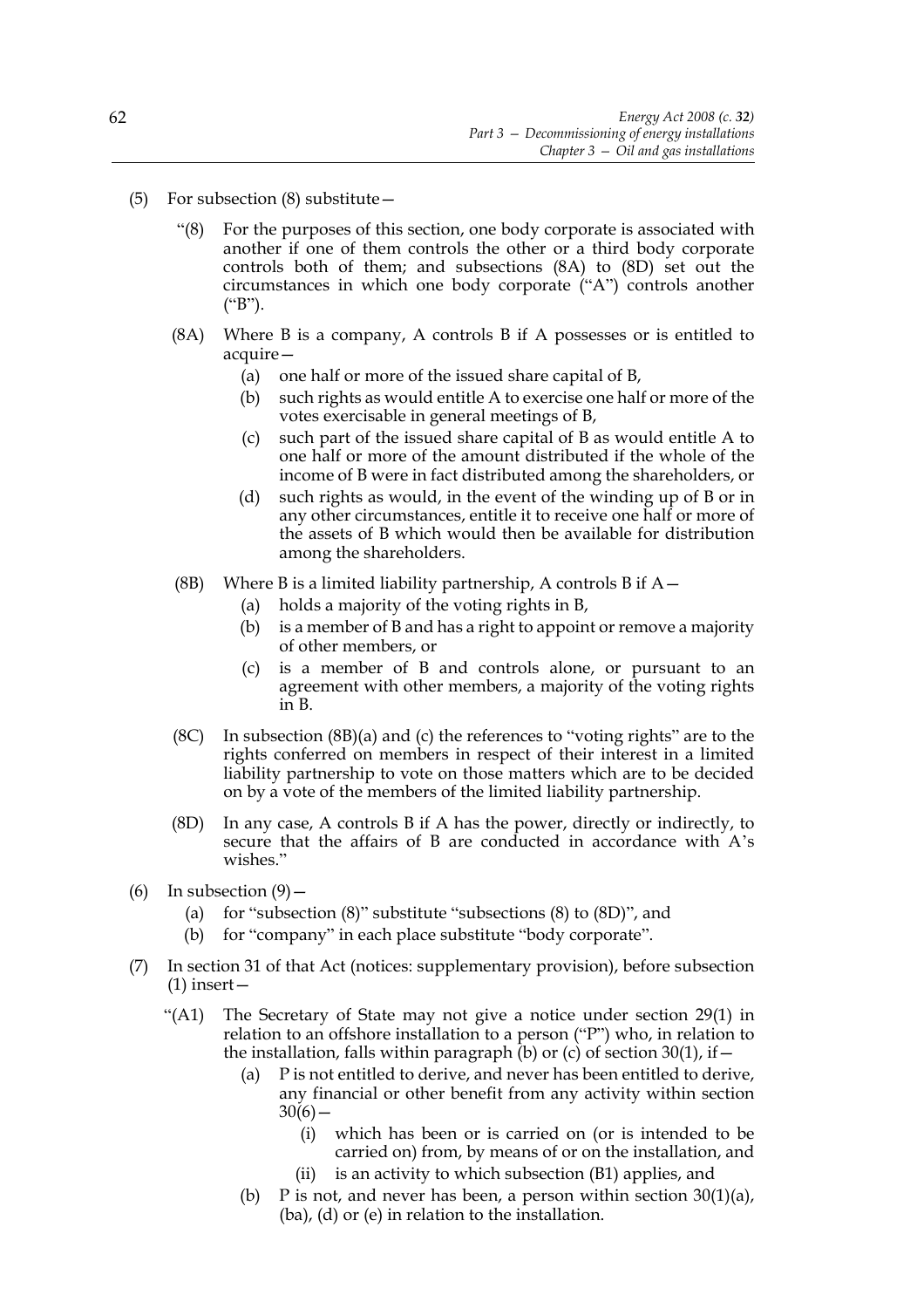- (B1) This subsection applies to an activity if  $-$ 
	- (a) where the activity is the exploitation or exploration of mineral resources, it relates to an oil field for which the installation is or is to be established or maintained;
	- (b) where the activity is the conveyance of minerals, the minerals are got, or to be got, from such an oil field;
	- (c) where the activity is the unloading, storage or recovery of gas, it relates to a controlled place (within the meaning of Chapter 2 or 3 of Part 1 of the Energy Act 2008) for which the installation is or is to be established or maintained;
	- (d) where the activity is the conveyance of gas being stored or recovered, the storage or recovery of the gas relates to such a controlled place;
	- (e) where the activity is within section  $30(6)(c)$  -
		- (i) the installation is in an oil field in respect of which P has an interest, or
		- (ii) the installation is in a controlled place in respect of which P has a licence under Part  $\overline{1}$  of the Energy Act 2008.
- (C1) For the purposes of subsection  $(B1)$ 
	- (a) "oil field" means an area which the appropriate authority (within the meaning of paragraph 1(2) of Schedule 1 to the Oil Taxation Act 1975) has determined to be an oil field for the purposes of Part 1 of that Act,
	- (b) P has an interest in an oil field if P is entitled to derive, or has at any time been entitled to derive, any financial or other benefit from activities within section 30(6) (other than paragraph (c)) carried on in the field.
- (D1) The Secretary of State may not give a notice under section 29(1) in relation to an offshore installation to a body corporate if—
	- (a) the body corporate falls within paragraph (e) of section 30(1) (and no other paragraph of that section), and
	- (b) the body corporate falls within that paragraph by reason only that it is associated (within the meaning given by section 30(8)) with a person to whom the Secretary of State may not give a notice in relation to the installation by virtue of subsection (A1).
- (8) In section 34 of that Act (revision of programmes), after subsection (3) insert—
	- "(3A) A proposal that a person who is or has been within paragraph (b) or (c) of section 30(1) is to have a duty to secure that a programme is carried out may not be made if the Secretary of State would be prevented from giving a notice under section 29(1) to the person by virtue of section  $31(A1)$  if the programme had not already been approved under this section."

#### **73 Financial resources etc**

(1) Section 38 of the Petroleum Act 1998 (c. 17) (information and notices) is amended as follows.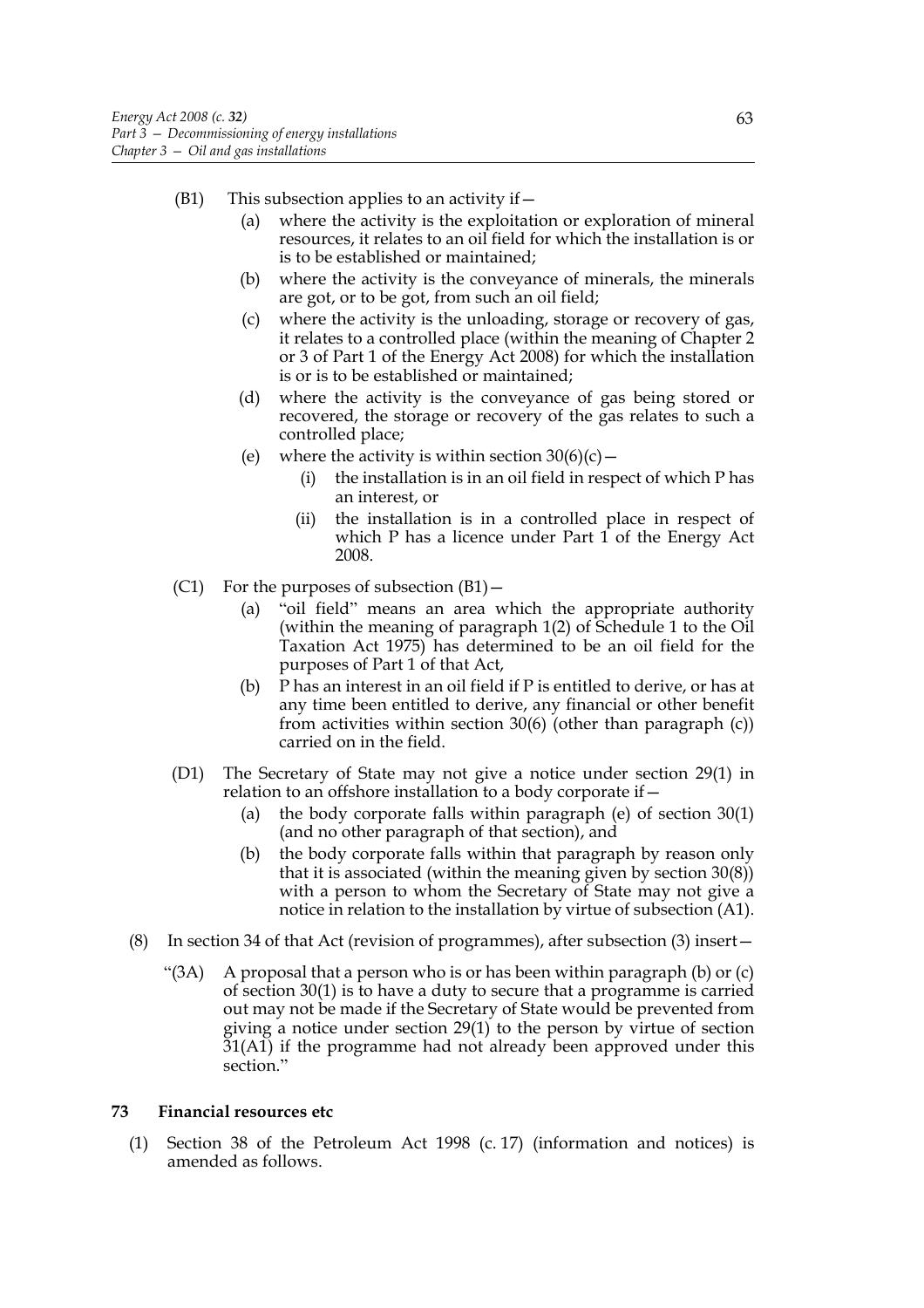- (2) For subsection (1) substitute—
	- "(1) The Secretary of State may, for a purpose specified in subsection (1A), give a notice to a person within subsection (1B) requiring the person, within a time specified in the notice—
		- (a) to provide specified information relating to the person's financial affairs;
		- (b) to supply copies of specified documents, or documents of a specified description, relating to those affairs.
	- (1A) Those purposes are—
		- (a) determining whether to give a notice under section 29 to a person in respect of an installation or pipeline;
		- (b) determining whether to make a proposal under section 34(1) to impose a duty on a person under section 36;
		- (c) where a person has made such a proposal, determining whether to impose the duty on the person proposed.
	- (1B) A person falls within this subsection if  $-$ 
		- (a) a notice under section 29(1) may be given to the person,
		- (b) the person falls within section  $34(2)(a)$  or (b) and the Secretary of State is considering proposing, in accordance with section 34(1)(b), that the person should have a duty under section 36, or
		- (c) the person falls within section  $34(2)(a)$  or (b) and the Secretary of State is considering whether to impose a duty on the person under section 36 in accordance with a proposal made under section  $34(1)(b)$ ."
- (3) In subsection  $(2)$ 
	- (a) for the words from "who has" to "that duty" substitute "falling within subsection (2A) will be capable of carrying out any abandonment programme which has been submitted (whether or not it is approved) or may be submitted in relation to an installation or pipeline", and
	- (b) in paragraph (a) after "information" insert "(which may relate to the estimated costs of abandonment of the installation or pipeline or to any other financial or other matter)".
- (4) After that subsection insert—
	- "(2A) A person falls within this subsection if  $-$ 
		- (a) a notice under section 29(1) has been given to the person, or
		- (b) the person has a duty under section 36 to secure that an abandonment programme is carried out."
- (5) For subsection (4) substitute—
	- "(4) The Secretary of State may, after consulting the Treasury, give written notice to a person to whom subsection (4A) applies, requiring the person to take such action as may be specified in the notice within such time as may be so specified.
	- (4A) This subsection applies to a person if  $-$ 
		- (a) the person falls within subsection (2A), and
		- (b) the Secretary of State is not satisfied that the person will be capable of carrying out any duty which has been, or is likely to be, imposed on the person by section 36."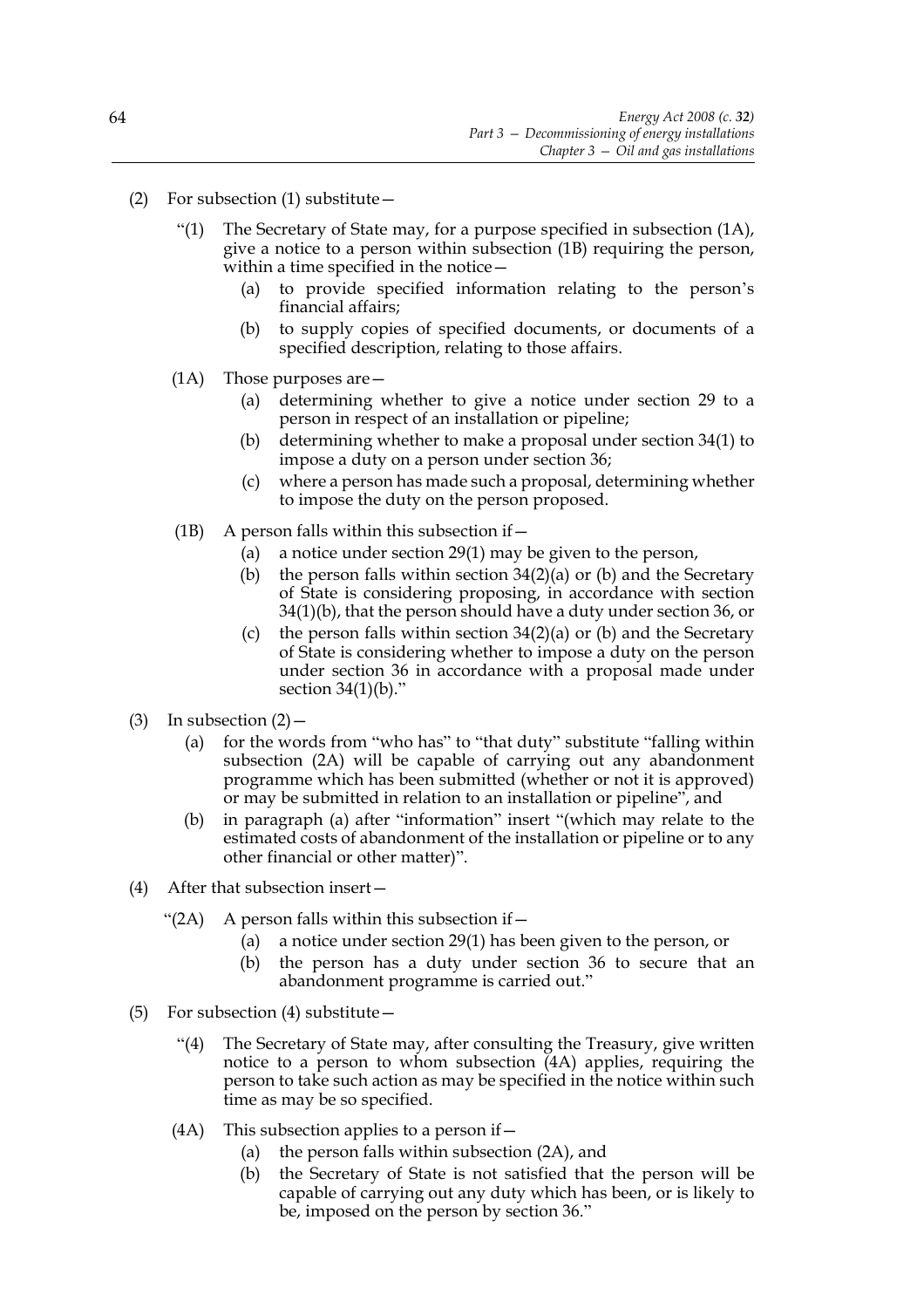- (6) After subsection (6) add—
	- "(7) It is an offence for a person to disclose information obtained by virtue of a notice under subsection (1) or (2) unless the disclosure—
		- (a) is made with the consent of the person by or on behalf of whom the information was provided,
		- (b) is for the purpose of the exercise of the Secretary of State's functions under this Part, Chapter 3 of Part 2 of the Energy Act 2004 or Part 1 of the Energy Act 2008, or
		- (c) is required by or under an enactment."

#### **74 Protection of abandonment funds from creditors**

(1) After section 38 of the Petroleum Act 1998 (c. 17) insert—

#### **"38A Protection of funds set aside for the purposes of abandonment programme**

- (1) This section applies where any security for the performance of obligations under an approved abandonment programme has been provided by a person ("the security provider") by way of a trust or other arrangements.
- (2) Subsection (1) applies whether the security is provided before or after the programme is approved.
- (3) In this section a reference to "the protected assets" is a reference to the security and any property or rights in which it consists.
- (4) In this section "security" includes—
	- (a) a charge over a bank account or any other asset;
	- (b) a deposit of money;
	- (c) a performance bond or guarantee;
	- (d) an insurance policy;
	- (e) a letter of credit.
- (5) The manner in which, and purposes for which, the protected assets are to be applied and enforceable (whether in the event of the security provider's insolvency or otherwise) is to be determined in accordance with the trust or other arrangements.
- (6) For the purposes of subsection (5), no regard is to be had to so much of the Insolvency Act 1986, the Insolvency (Northern Ireland) Order 1989 or any other enactment or rule of law as, in its operation in relation to the security provider or any conduct of the security provider, would—
	- (a) prevent or restrict the protected assets from being applied in accordance with the trust or other arrangement, or
	- (b) prevent or restrict their enforcement for the purposes of being so applied.
- (7) In subsection (6) "enactment" includes an enactment comprised in, or in an instrument made under, an Act of the Scottish Parliament or Northern Ireland legislation.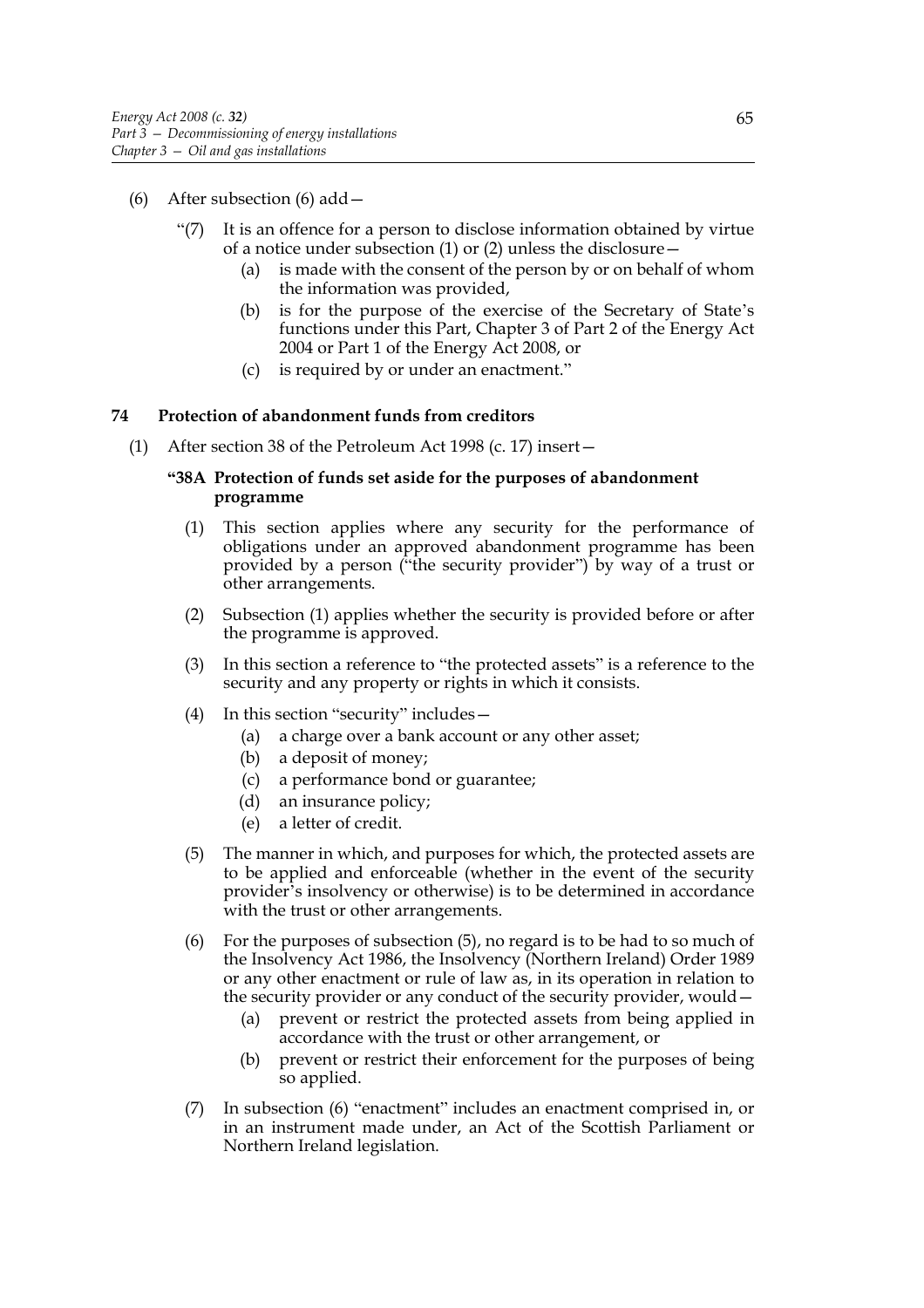## **38B Directions to provide information about protected assets**

- (1) The Secretary of State may direct a security provider to publish specified information about the protected assets.
- (2) A direction under this section may specify—
	- (a) the time when the information must be published, and
	- (b) the manner of publication.
- (3) If a security provider fails to comply with a direction, the Secretary of State, or a creditor of the security provider, may make an application to the court under this section.
- (4) If, on an application under this section, the court decides that the security provider has failed to comply with the direction, it may order the security provider to take such steps as the court directs for securing that the direction is complied with.
- (5) In this section—

"court"—

- (a) in relation to an application in England and Wales or Northern Ireland, means the High Court, and
- (b) in relation to an application in Scotland, means the Court of Session;

"security provider" means a person who has provided security in relation to which section 38A applies;

- "the protected assets", in relation to a security provider, means the security, and any property or rights in which it consists."
- (2) This section has effect in relation to a trust or other arrangements established on or after 1st December 2007.

#### **CHAPTER 4**

## **WELLS**

#### **75 Information about decommissioning of wells**

(1) In Part 5 of the Petroleum Act 1998 (c. 17), before section 46 (Northern Ireland and Isle of Man shares of petroleum revenue) insert—

#### **"45A Abandoned wells**

- (1) This section applies in relation to a person who has drilled, or commenced drilling, a well in pursuance of a petroleum licence or a licence under section 4 of the Energy Act 2008 (gas storage and unloading licences).
- (2) The Secretary of State may give a notice requiring the person
	- to provide specified information relating to the person's financial affairs, or
	- (b) to supply copies of specified documents, or documents of a specified description, relating to those affairs.
- (3) A notice under subsection (2) must specify the time within which the information or documents must be provided.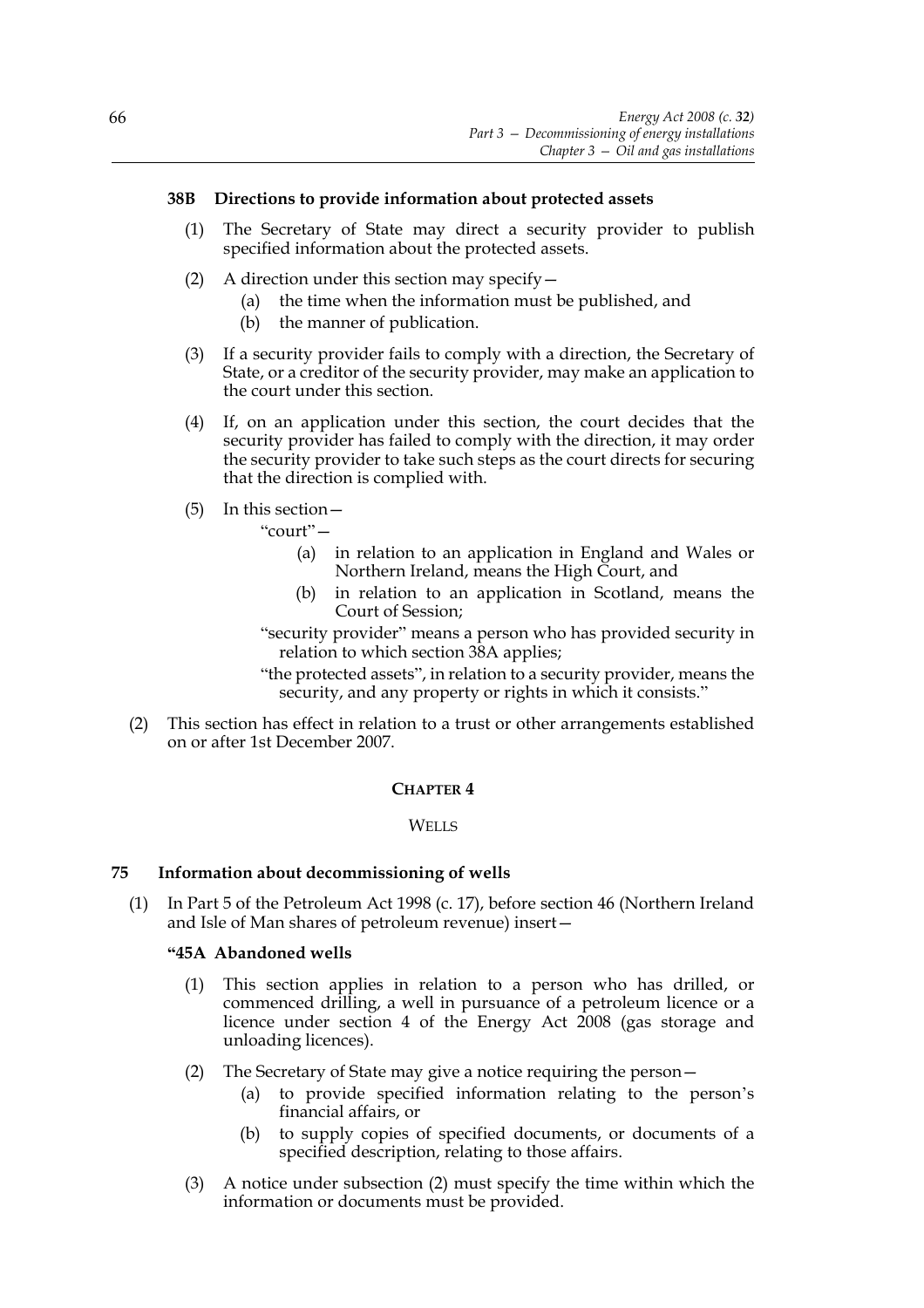- (4) Subsection  $(5)$  applies if  $-$ 
	- (a) the person fails to provide information or documents required by such a notice within the period specified in the notice, or
	- (b) on receiving information or documents required by a notice under subsection (2) the Secretary of State is not satisfied that the person will be capable of plugging and abandoning the well.
- (5) Where this subsection applies the Secretary of State may give the person a notice, after consulting the Treasury, requiring the person to take the action specified in the notice within the time so specified.
- (6) The Secretary of State may not give a notice to a person under subsection (5) without first giving the person an opportunity to make written representations as to whether the notice should be given.
- (7) It is an offence for a person to fail to comply with a notice under subsection (2) or (5) unless it is proved that the person exercised due diligence to avoid the failure.
- (8) A person guilty of an offence under this section is liable—
	- (a) on summary conviction, to a fine not exceeding the statutory maximum, or
	- (b) on conviction on indictment, to imprisonment for a term not exceeding 2 years or to a fine, or both.
- (9) Section 41 (other than subsection (5)) applies in relation to prosecutions for offences under this section as it applies in relation to prosecutions for offences under Part 4.
- (10) In this section—

"petroleum licence" means a licence under section 2 of the Petroleum (Production) Act 1934 or section 3 above; "well" includes a borehole."

(2) This section applies in relation to any well the drilling of which commences on or after the date on which this section comes into force.

#### **PART 4**

PROVISIONS RELATING TO OIL AND GAS

*Petroleum licences*

#### **76 Transfers without the consent of the Secretary of State**

After section 5 of the Petroleum Act 1998 (c. 17) (existing licences) insert—

#### **"5A Rights transferred without the consent of Secretary of State**

- (1) This section applies if  $-$ 
	- (a) a person is (or two or more persons are) the licensee in respect of a licence under section 2 of the Petroleum (Production) Act 1934 or section 3 above ("the transferor"),
	- (b) the transferor transfers a right granted by the licence, or derived from a right so granted, to another person ("the transferee")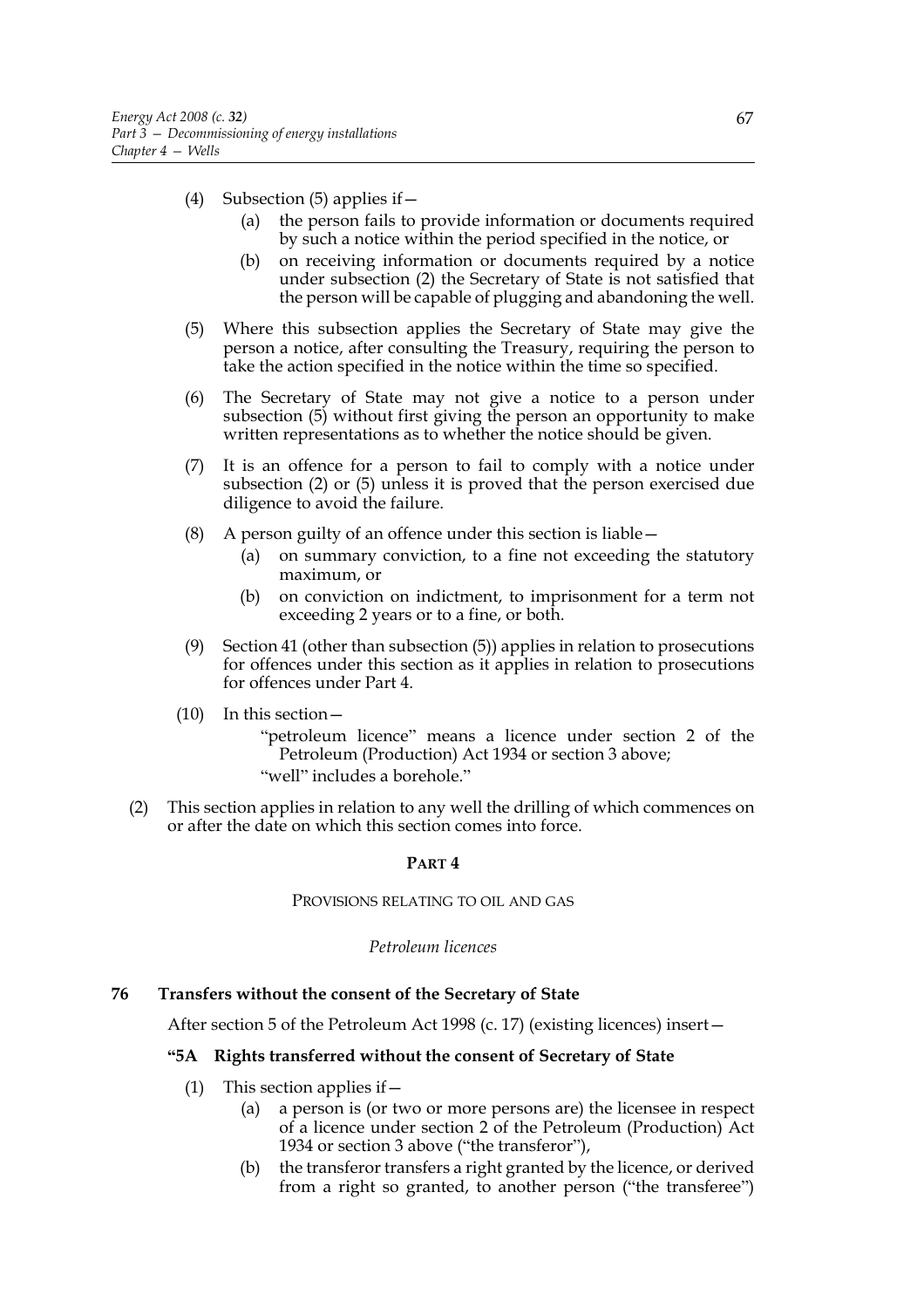after commencement in circumstances where the consent of the Secretary of State is required for the transfer, and

- (c) that consent is not obtained.
- (2) The Secretary of State may, by notice given to the transferor and the transferee, direct that the right is to revert to the transferor from a date specified in the notice.
- (3) The date specified must not be earlier than the date on which the notice is given.
- (4) Before giving a notice to a person under subsection (2), the Secretary of State must—
	- (a) notify the person of the proposal to give the notice, and
	- (b) give the person a reasonable period within which to make written representations.
- (5) The Secretary of State may not give a notice under subsection (2) after the end of the period of 3 months beginning with the date on which the Secretary of State learns of the transfer.
- (6) In this section—
	- "commencement" means the time when this section comes into force;
	- "transfer" does not include a transfer by way of security for a loan.

#### **5B Information**

- (1) The Commissioners for Her Majesty's Revenue and Customs may disclose to the Secretary of State information relating to the transfer of a right granted by a licence under section 2 of the Petroleum (Production) Act 1934 or section 3 above, or derived from a right so granted, for the purpose of enabling the Secretary of State to determine whether a transfer to which section 5A applies has taken place.
- (2) This section applies despite any statutory or other restriction on the disclosure of information.
- (3) Information disclosed under this section must not be further disclosed except—
	- (a) for the purpose mentioned in subsection (1), with the consent (which may be general or specific) of the Commissioners,
	- (b) in pursuance of an order of a court, or
	- (c) with the consent of each person to whom the information relates.
- (4) A person who discloses information contrary to subsection (3) commits an offence if the identity of the person to whom the information relates—
	- (a) is specified in the disclosure, or
	- (b) can be deduced from it.
- (5) It is a defence for a person charged with an offence under this section to prove that the person reasonably believed that—
	- (a) the disclosure was lawful, or
	- (b) the information had already and lawfully been made available to the public.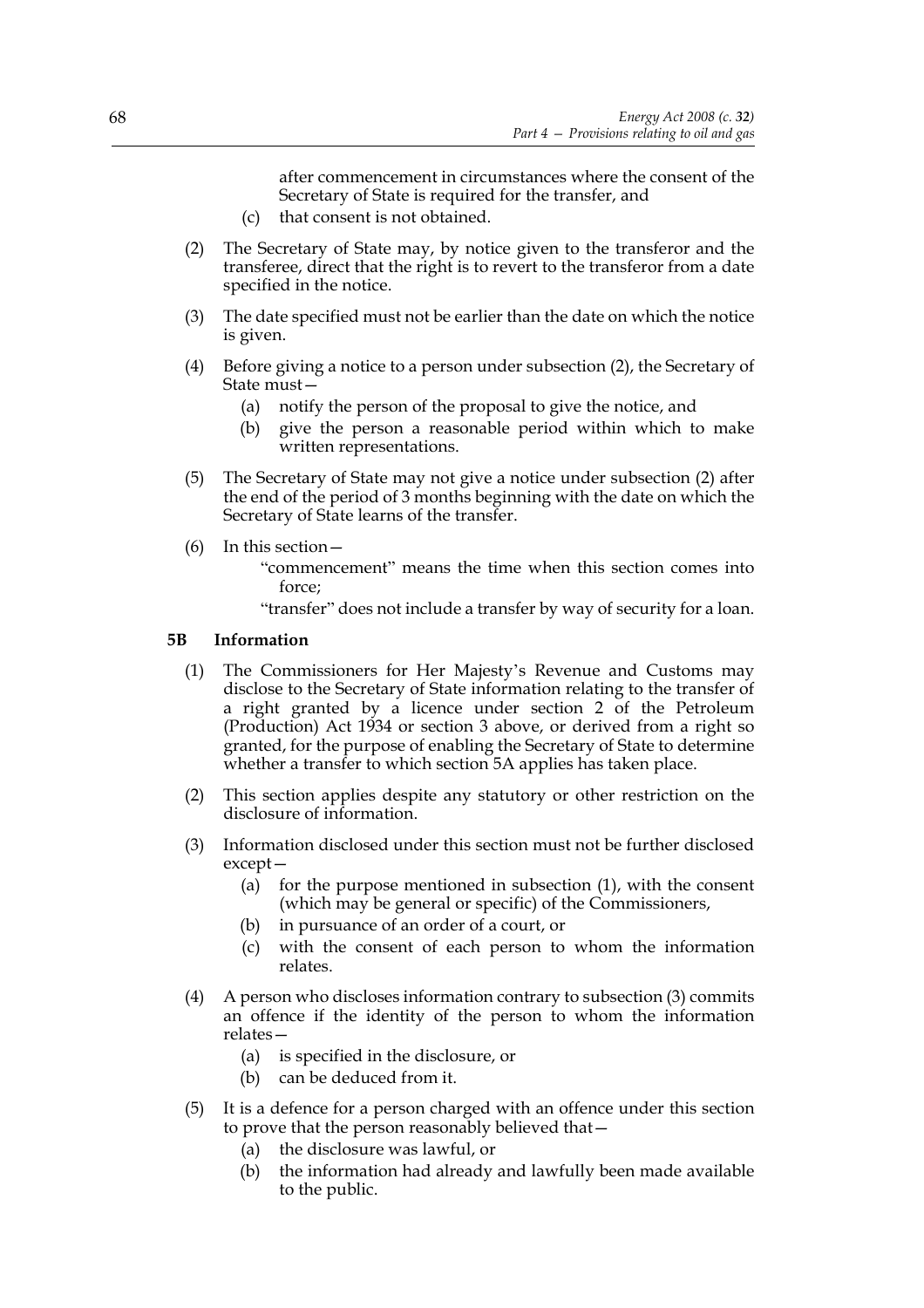- (6) A person guilty of an offence under this section is liable—
	- (a) on summary conviction, to imprisonment for a term not exceeding 12 months or to a fine not exceeding the statutory maximum, or both, and
	- (b) on conviction on indictment, to imprisonment for a term not exceeding 2 years or to a fine, or both.

## **5C Offences under section 5B: supplemental**

- (1) No proceedings for an offence under section 5B may be instituted in England and Wales except—
	- (a) by the Director of Revenue and Customs Prosecutions, or
	- (b) with the consent of the Director of Public Prosecutions.
- (2) No proceedings for an offence under section 5B may be instituted in Northern Ireland except—
	- (a) by the Commissioners for Her Majesty's Revenue and Customs, or
	- (b) with the consent of the Director of Public Prosecutions for Northern Ireland.
- (3) In the application of section 5B to Northern Ireland the reference in section 5B(6)(a) to 12 months is to be read as a reference to 6 months.
- (4) In the application of section 5B to England and Wales in relation to an offence committed before the commencement of section 282 of the Criminal Justice Act 2003 (c. 44) (short sentences) the reference in section 5B(6)(a) to 12 months is to be read as a reference to 6 months."

## **77 Model clauses of petroleum licences**

- (1) Schedule 3 amends the model clauses contained in the instruments specified in that Schedule.
- (2) Where a licence granted under the Petroleum (Production) Act 1934 (c. 36) or the Petroleum Act 1998 (c. 17), and in force immediately before commencement, incorporates model clauses amended by a paragraph of Schedule 3, the licence has effect with the amendments provided for by that paragraph of that Schedule.
- (3) The reference in subsection (2) to model clauses includes model clauses subject to any amendment or modification or with the omission of any model clause.
- (4) Where an amendment made by a paragraph of Schedule 3 confers a power to give a notice requiring the plugging and abandonment of a well, the power may not be exercised in relation to a well the drilling of which began before commencement.
- (5) Where an amendment made by a paragraph of Schedule 3 confers a power of revocation or partial revocation of a licence, that power may not be exercised by reason of an event which takes place before commencement.
- (6) A reference in any document to provisions of a licence which are amended by Schedule 3 is to be construed, unless the nature of the document or the context otherwise requires, as a reference to those provisions as amended.
- (7) A provision inserted in a licence by virtue of Schedule 3 may be altered or deleted by deed executed by the Secretary of State and the licensee or, as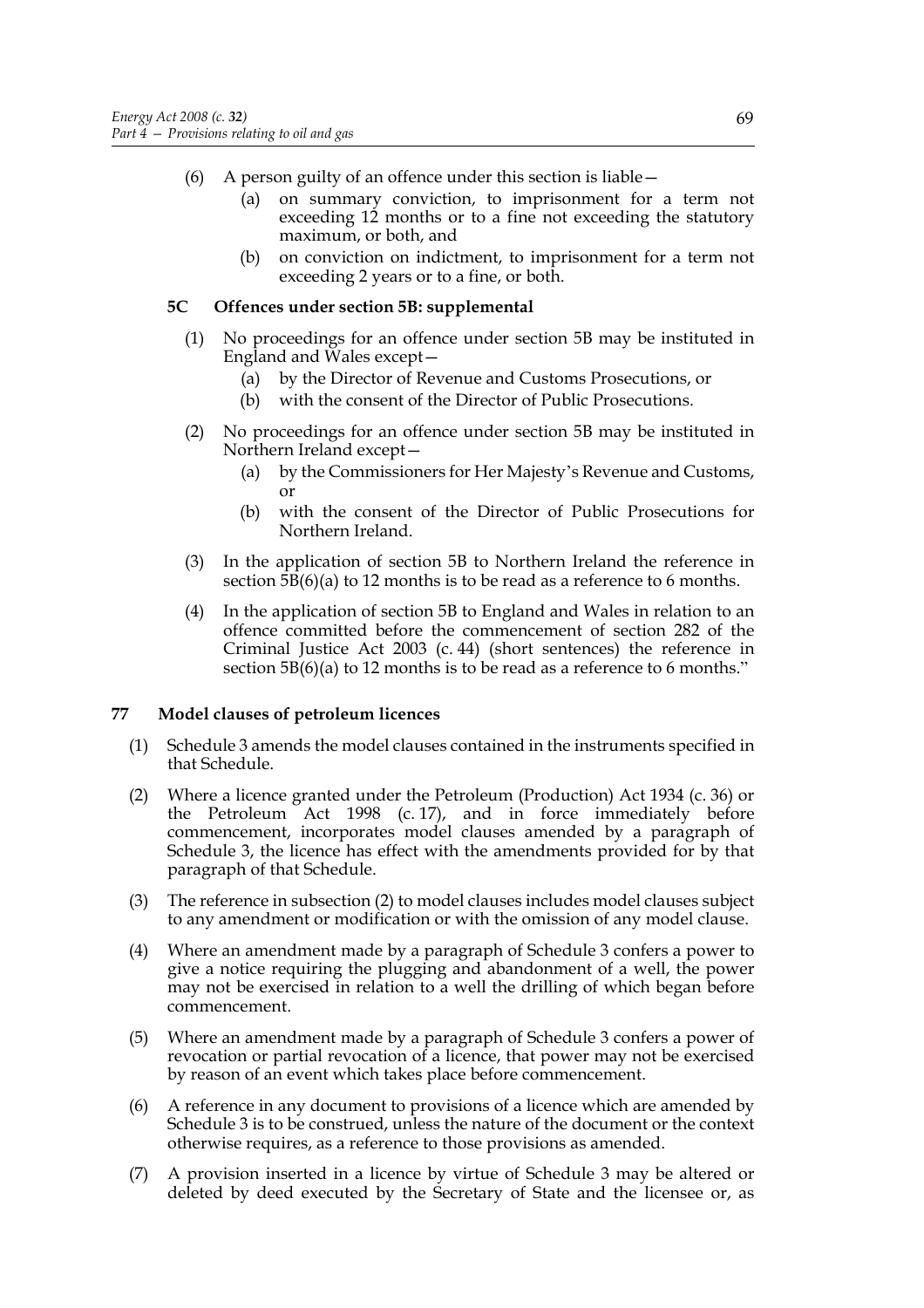respects Scotland, by an instrument subscribed by the Secretary of State and the licensee in accordance with the Requirements of Writing (Scotland) Act 1995 (c. 7).

(8) In this section "commencement", in relation to a paragraph of Schedule 3, means the time when that paragraph comes into force.

#### *Third party access*

## **78 Third party access to infrastructure**

- (1) In section  $66(1)$  of the Pipe-lines Act 1962 (c. 58) (interpretation)
	- (a) in the definition of "gas processing operation", omit "and" after paragraph (b) and after paragraph (c) insert—
		- "(d) separating, purifying, blending, odorising or compressing gas, for the purpose of—
			- (i) converting it into a form in which a purchaser is willing to accept delivery from a seller, or
			- (ii) enabling it to be loaded for conveyance to another place (whether inside or outside Great Britain); and
		- (e) loading gas—
			- (i) at a facility which carries out operations of a kind mentioned in paragraph (d), or
			- (ii) piped from such a facility,

for the purpose of enabling the gas to be conveyed to another place (whether inside or outside Great Britain);",

- (b) in the definition of "terminal", omit "and" after paragraph (b) and after paragraph (c) insert "; and
	- (d) oil processing facilities (within the meaning given by section 81(8) of the Energy Act 2008);", and
- (c) in the definition of "upstream petroleum pipe-line" after paragraph (c) insert—

"including all apparatus, works and services associated with the operation of such a pipe-line or network."

- (2) In section 12 of the Gas Act 1995 (c. 45) (rights to use gas processing facilities)—
	- (a) in subsection (6), in the definition of "gas processing operation", omit "and" at the end of paragraph (b) and after paragraph  $(c)$  insert –
		- "(d) separating, purifying, blending, odorising or compressing gas for the purpose of—
			- (i) converting it into a form in which a purchaser is willing to accept delivery from a seller, or
			- (ii) enabling it to be loaded for conveyance to another place (whether inside or outside Great Britain); and
		- (e) loading gas—
			- (i) at a facility which carries out operations of a kind mentioned in paragraph (d), or
			- (ii) piped from such a facility,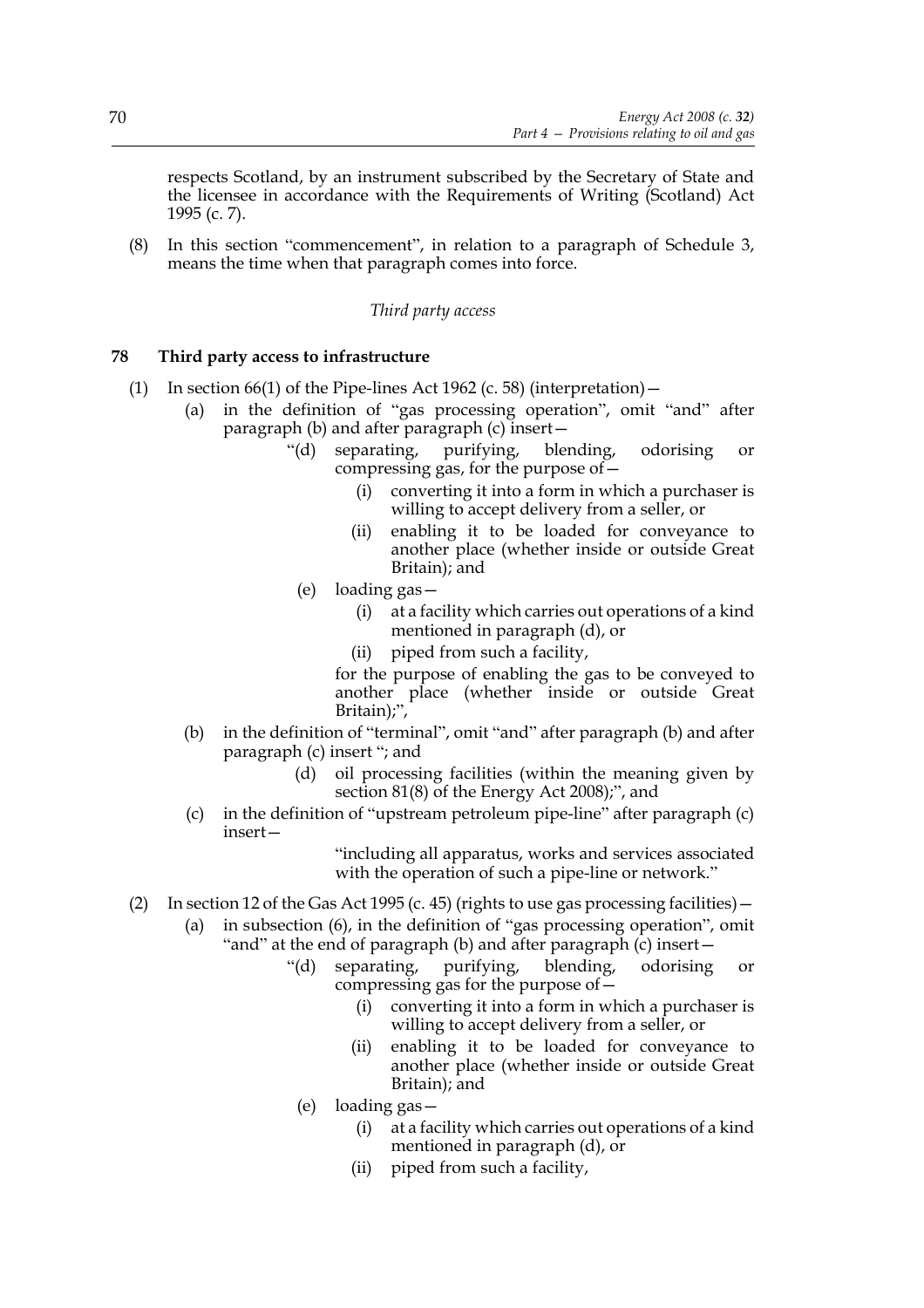for the purpose of enabling the gas to be conveyed to another place (whether inside or outside Great Britain);", and

- (b) for subsection (7) substitute—
	- "(7) For the purposes of this section "associate", in relation to the owner of a gas processing facility, is to be construed in accordance with section 82 of the Energy Act 2008 (and for this purpose the reference in subsection  $(1)$  of that section to the owner of an oil processing facility is to be read as a reference to the owner of a gas processing facility)."
- (3) In section 26 of the Petroleum Act 1998 (c. 17) (meaning of "pipeline")—
	- (a) in subsection (1) for "any apparatus and works associated with such a pipe or system" substitute "all apparatus, works and services associated with the operation of such a pipe or system", and
	- (b) omit subsection (2).
- (4) In section 28 of that Act (interpretation of Part 3)—
	- (a) in the definition of "gas processing operation", omit "and" after paragraph (b) and after paragraph (c) insert—
		- "(d) separating, purifying, blending, odorising or compressing gas, for the purpose of—
			- (i) converting it into a form in which a purchaser is willing to accept delivery from a seller, or
			- (ii) enabling it to be loaded for conveyance to another place (whether inside or outside Great Britain); and
		- (e) loading gas—
			- (i) at a facility which carries out operations of a kind mentioned in paragraph (d), or
			- (ii) piped from such a facility,

for the purpose of enabling the gas to be conveyed to another place (whether inside or outside Great Britain);",

- (b) after the definition of "notice" insert—
	- ""oil processing facility" means any facility in Great Britain, the territorial sea adjacent to the United Kingdom or the sea in any area designated under section 1(7) of the Continental Shelf Act 1964 which carries out oil processing operations;
	- "oil processing operations" means any of the following operations—
		- (a) initial blending and such other treatment of petroleum as may be required to produce stabilised crude oil and other hydrocarbon liquids to the point at which a seller could reasonably make a delivery to a purchaser of such oil and liquids;
		- (b) receiving stabilised crude oil and other hydrocarbon liquids piped from an oil processing facility carrying out operations of a kind mentioned in paragraph (a), or storing oil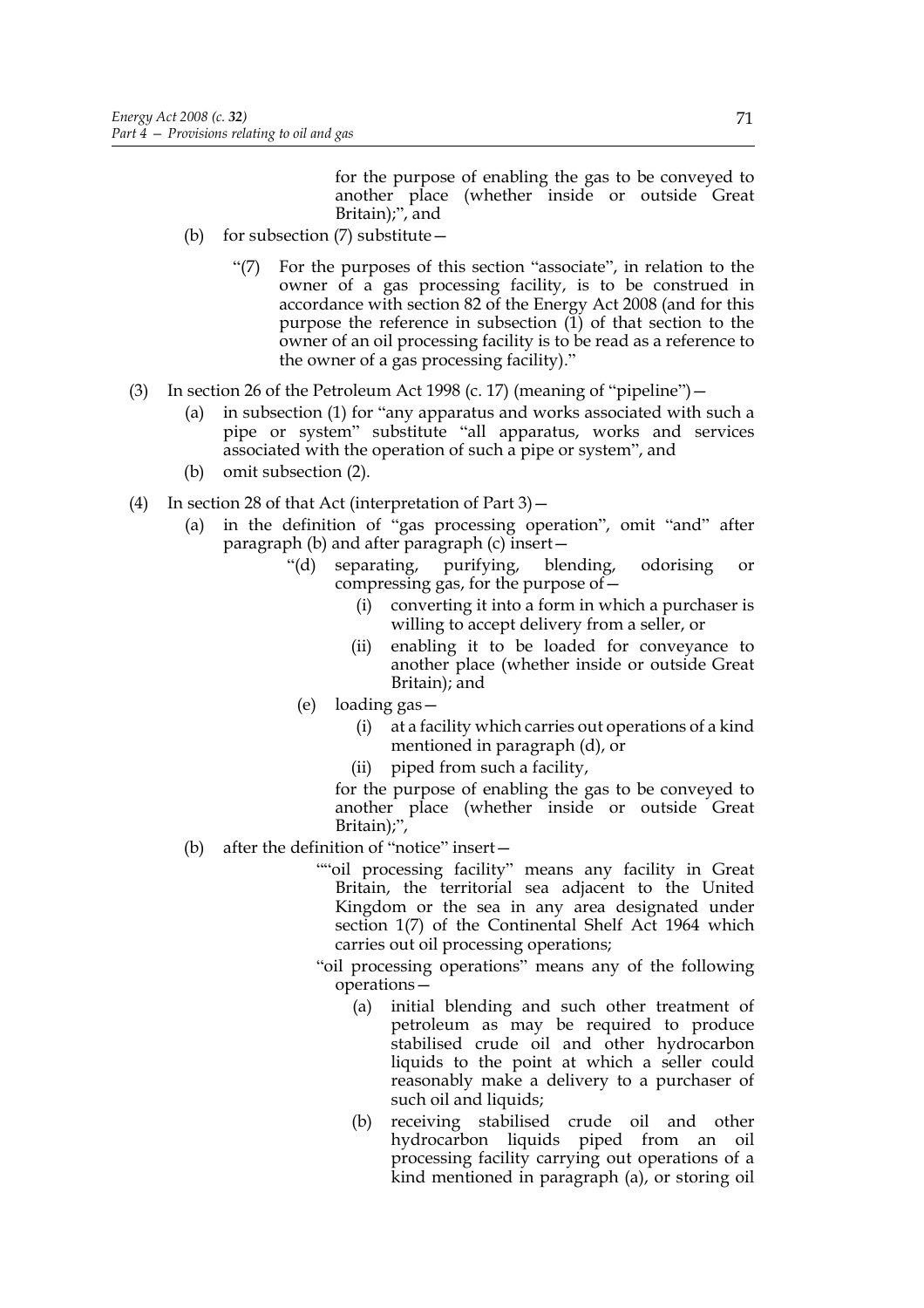or other hydrocarbon liquids so received, prior to their conveyance to another place (whether inside or outside Great Britain);

- (c) loading stabilised crude oil and other hydrocarbon liquids piped from a facility carrying out operations of a kind mentioned in paragraph (a) or (b) for conveyance to another place (whether inside or outside Great Britain);", and
- (c) in the definition of "terminal", after paragraph (a) insert— "(aa) oil processing facilities;".

## **79 Modification of pipelines**

- (1) The Pipe-lines Act 1962 (c. 58) is amended as follows.
- (2) After section 10F (reducing necessity for constructing additional pipelines) insert—

## **"10G Compulsory modifications of pipe-lines**

- (1) In the case of an upstream petroleum pipe-line, the Secretary of State may, on the application of a person other than the owner, give a notice (a "pipe-line modification notice") to the applicant and the owner.
- (2) The Secretary of State may give a pipe-line modification notice only if the Secretary of State is satisfied—
	- (a) that the capacity of the pipe-line can and should be increased by modifying the apparatus and works associated with the pipeline, or
	- (b) that the pipe-line can and should be modified by installing in it a junction through which another pipe-line may be connected to the pipe-line.
- (3) A pipe-line modification notice must—
	- (a) specify the modifications which the Secretary of State thinks should be made,
	- (b) specify the sums, or the method of determining the sums, which the Secretary of State thinks should be paid to the owner by the applicant for the purpose of defraying the cost of the modifications,
	- (c) require the applicant to make such arrangements as the Secretary of State thinks appropriate to secure that those sums will be paid to the owner if the owner carries out the modifications or satisfies the Secretary of State that they will be carried out,
	- (d) specify the period within which the applicant must make the arrangements mentioned in paragraph (c),
	- (e) require the owner, if the applicant makes the arrangements mentioned in paragraph (c) within the period specified under paragraph (d), to carry out the modifications within a period specified in the notice, and
	- (f) authorise the owner to recover the sums mentioned in paragraph (b) from the applicant if the works are carried out or the Secretary of State is satisfied that they will be carried out.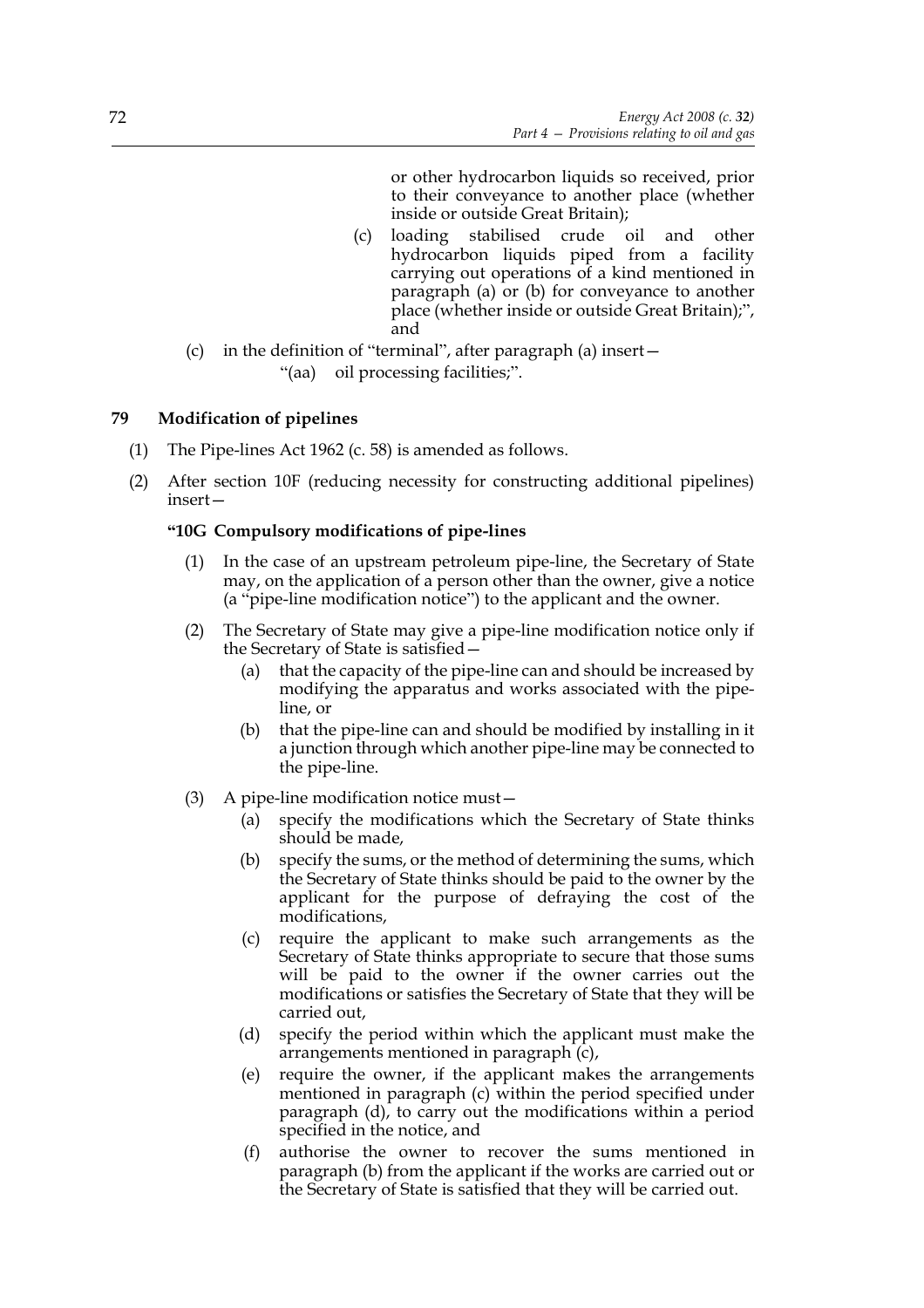- (4) Before giving a pipe-line modification notice, the Secretary of State must give the owner of the pipe-line an opportunity to be heard.
- (5) References in this section to modifications include, in the case of apparatus and works, references to changes in, substitutions for and additions to the apparatus and works.
- (6) This section does not apply in relation to a pipe-line if and to the extent that section 14 of the Petroleum Act 1998 applies in relation to it.

## **10H Enforcement**

- (1) It is an offence for the owner of a pipe-line to contravene any provision of a pipe-line modification notice under section 10G in respect of the pipe-line.
- (2) A person guilty of the offence is liable
	- on summary conviction, to a fine not exceeding the statutory maximum, and
	- (b) on conviction on indictment, to a fine.
- (3) It is a defence, in any proceedings for the offence, to prove that the accused exercised due diligence to comply with the provisions of the pipe-line modification notice.
- (4) Proceedings for the offence may not be instituted in England and Wales except—
	- (a) by the Secretary of State or by a person authorised to do so by the Secretary of State, or
	- (b) by or with the consent of the Director of Public Prosecutions.
- (5) Where the offence is committed by a body corporate and is proved to have been committed with the consent or connivance of, or to be attributable to neglect on the part of, an officer of the body corporate, that officer (as well as the body corporate) is guilty of the offence and is liable to be proceeded against and dealt with accordingly.
- (6) Where the affairs of a body corporate are managed by its members, subsection (5) applies in relation to the acts and defaults of a member in connection with the member's functions of management as it applies to an officer of the body corporate.
- (7) In this section "officer", in relation to a body corporate, means—
	- (a) any director, secretary or other similar officer of the body corporate, or
	- (b) any person who was purporting to act in any such capacity."
- (3) In section 10E (third party access to upstream petroleum pipelines), in subsection (1) after "pipe-lines" insert "(but does not apply to a pipe-line if and to the extent that section 14 of the Petroleum Act 1998 applies in relation to it)".
- (4) In section 10F (supplemental provision relating to third party access), after subsection (4) add—
	- "(5) Before giving a notice under section  $10G(1)$ , the Secretary of State must give the person who applied for that notice—
		- (a) particulars of the modifications which it is proposed to specify in the notice, and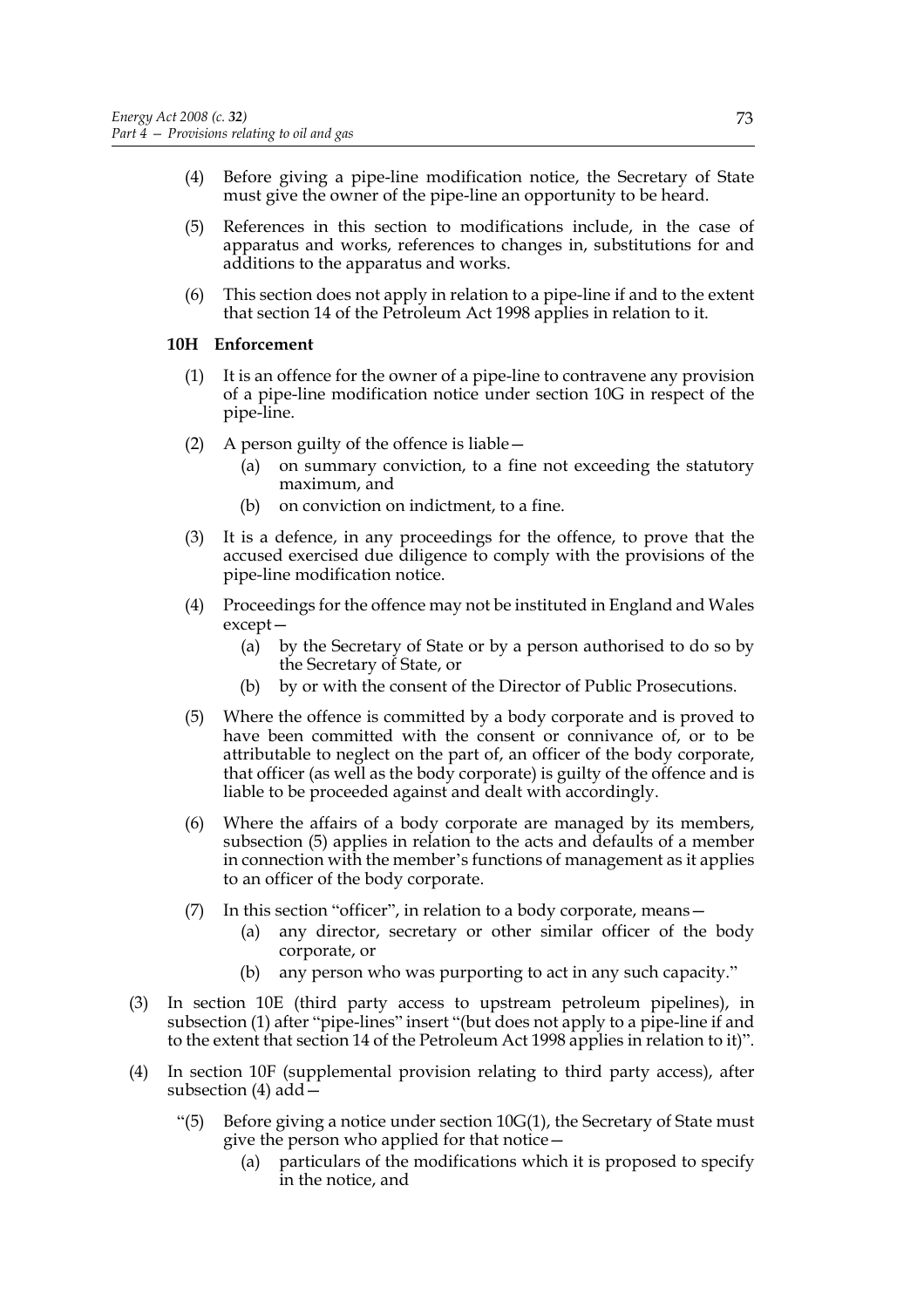(b) an opportunity to make applications under section 10E in respect of the pipeline;

and section 10E and subsections (1) to (4) of this section have effect for this purpose as if references to a pipe-line were references to the pipeline as it would be with those modifications."

## **80 Third party access to oil processing facilities**

- (1) A person ("the applicant") who seeks a right to have petroleum processed by an oil processing facility must, before making an application to the Secretary of State under subsection (5), apply to the owner of the facility for the right.
- (2) An application under subsection (1) may be made only in respect of an oil processing facility which is situated in—
	- (a) Great Britain,
	- (b) the territorial sea adjacent to Great Britain, or
	- (c) the sea in any area designated under section 1(7) of the Continental Shelf Act 1964 (c. 29).
- (3) An application under subsection (1) is to be made by notice in writing specifying the nature of the right which is being sought.
- (4) The notice must, in particular, specify—
	- (a) the period during which the petroleum is to be processed by the facility,
	- (b) the kind of petroleum to be processed, and
	- (c) the quantities of petroleum to be processed.
- (5) If the owner and the applicant do not reach agreement on the application, the applicant may apply to the Secretary of State for directions which would secure to the applicant the right specified in the notice.
- (6) The Secretary of State may not consider an application under subsection (5) unless satisfied that the parties have had a reasonable time in which to reach agreement.
- (7) When considering an application under subsection (5) the Secretary of State must—
	- (a) decide whether the application is to be adjourned to enable further negotiations between the parties, considered further or rejected,
	- (b) give notice of that decision to the applicant, and
	- (c) in the case of a decision to consider the application further, give notice to the persons mentioned in subsection (8) and give them the opportunity to be heard in relation to the application.
- (8) Those persons are—
	- (a) the owner of the oil processing facility,
	- (b) any person with a right to have petroleum processed at the facility, and
	- (c) the Health and Safety Executive.
- (9) On an application under subsection (5), the Secretary of State may give directions if satisfied that they will not prejudice—
	- (a) the efficient operation of the oil processing facility,
	- (b) the processing by the facility of the quantities of petroleum which the owner or an associate of the owner requires or may reasonably be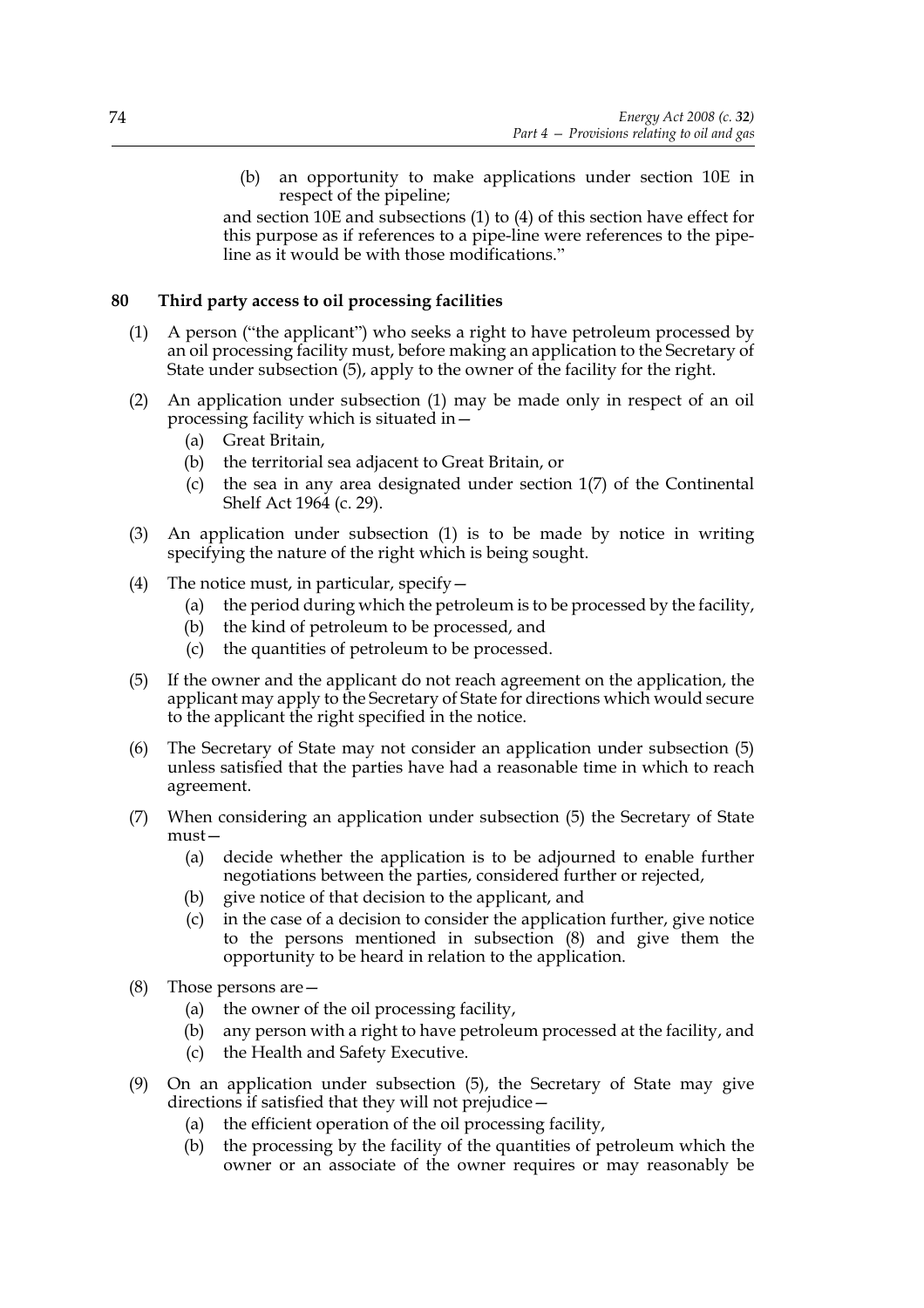expected to require to be processed by the facility for the purposes of any business carried on by the owner or associate, or

(c) the processing by the facility of the quantities of petroleum which another person with a right to have petroleum processed by the facility requires to be processed in the exercise of that right.

## **81 Directions under section 80: supplemental**

- (1) Directions under section 80 may—
	- (a) specify the terms on which the Secretary of State considers that the owner of the oil processing facility should enter into an agreement with the applicant for all or any of the purposes mentioned in subsection (2);
	- (b) specify the sums, or the method of determining the sums, which the Secretary of State considers should be paid by the applicant as consideration for the right to have petroleum processed at the facility;
	- (c) require the owner, if the applicant pays or agrees to pay those sums within a period specified in the directions, to enter into an agreement with the applicant on the terms specified under paragraph (a).
- (2) The purposes mentioned in subsection  $(1)(a)$  are  $-$ 
	- (a) securing to the applicant the right to have petroleum, of the kind and in the quantities specified in the direction, processed at the oil processing facility;
	- (b) securing that the applicant is not prevented or impeded from exercising that right;
	- (c) regulating the charges which may be made for the processing of petroleum by virtue of that right;
	- (d) securing to the applicant such ancillary or incidental rights as the Secretary of State considers necessary or expedient, which may include the right to have a pipeline connected to the facility by the owner.
- (3) For the purpose of considering an application under section 80(5), the Secretary of State may by notice require the owner or the applicant to provide such information relevant to the application as may be specified or described in the notice.
- (4) The information mentioned in subsection (3) may, in particular, include financial information relevant to the owner's or the applicant's activities with respect to oil processing operations.
- (5) The Secretary of State may not disclose to any person any information obtained under subsection (3) unless—
	- (a) the person by or on behalf of whom the information was provided consents to the disclosure, or
	- (b) the disclosure is required by virtue of an obligation imposed on the Secretary of State by or under an enactment.
- (6) Compliance with directions under section 80 is enforceable by civil proceedings by the Secretary of State for an injunction or interdict or for any other appropriate relief.
- (7) Civil proceedings under subsection (6) are to be brought—
	- (a) in England and Wales, in the High Court, or
	- (b) in Scotland, in the Court of Session.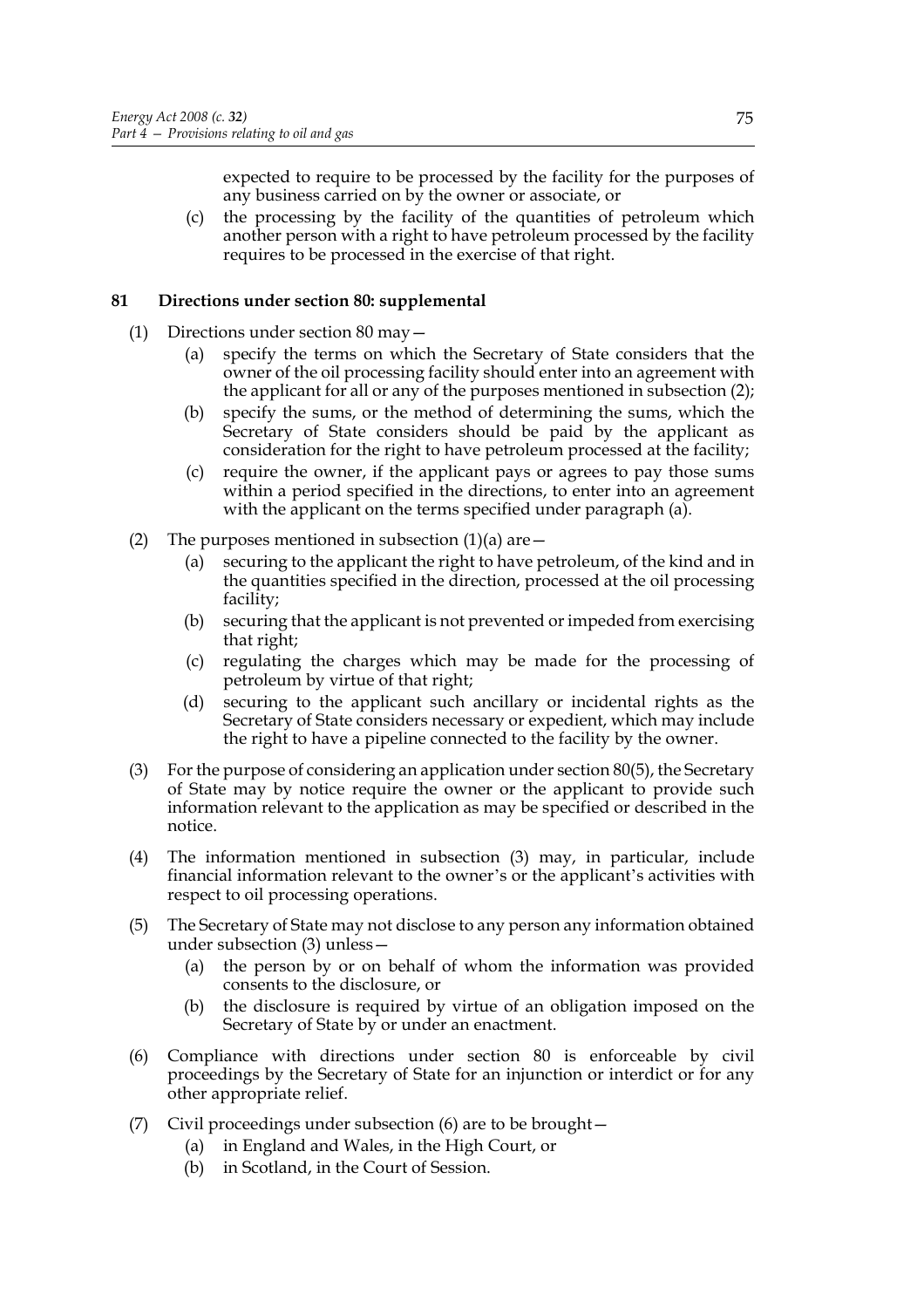## (8) In this section and section 80—

"oil processing facility" means any facility which carries out oil processing operations;

"oil processing operations" means any of the following operations—

- (a) initial blending and such other treatment of petroleum as may be required to produce stabilised crude oil and other hydrocarbon liquids to the point at which a seller could reasonably make a delivery to a purchaser of such oil and liquids;
- (b) receiving stabilised crude oil and other hydrocarbon liquids piped from an oil processing facility carrying out operations of a kind mentioned in paragraph (a), or storing oil or other hydrocarbon liquids so received, prior to their conveyance to another place (whether inside or outside Great Britain);
- (c) loading stabilised crude oil and other hydrocarbon liquids piped from a facility carrying out operations of a kind mentioned in paragraph (a) or (b) for conveyance to another place (whether inside or outside Great Britain);
- "owner", in relation to an oil processing facility, includes a lessee and any person occupying or controlling the facility;
- "petroleum" has the meaning given by section 1 of the Petroleum Act 1998 (c. 17) and includes petroleum which has undergone any processing.

## **82 Meaning of "associate"**

- (1) For the purposes of section 80(9) a person is an associate of the owner of an oil processing facility if—
	- (a) either or both of them is a body corporate, and
	- (b) one of them controls the other, or both are controlled by the same person or persons,

and subsections (2) to (6) set out the circumstances in which one person ("A") controls another ("B").

- (2) Where B is a company, A controls B if A possesses or is entitled to acquire  $-$ 
	- (a) one half or more of the issued share capital of B,
	- (b) such rights as would entitle A to exercise one half or more of the votes exercisable in general meetings of B,
	- (c) such part of the issued share capital of B as would entitle A to one half or more of the amount distributed if the whole of the income of B were in fact distributed among the shareholders, or
	- (d) such rights as would, in the event of the winding up of B or in any other circumstances, entitle it to receive one half or more of the assets of B which would then be available for distribution among the shareholders.
- (3) Where B is a limited liability partnership, A controls B if  $A-$ 
	- (a) holds a majority of the voting rights in B,
	- (b) is a member of B and has a right to appoint or remove a majority of other members, or
	- (c) is a member of B and controls alone, or pursuant to an agreement with other members, a majority of the voting rights in B.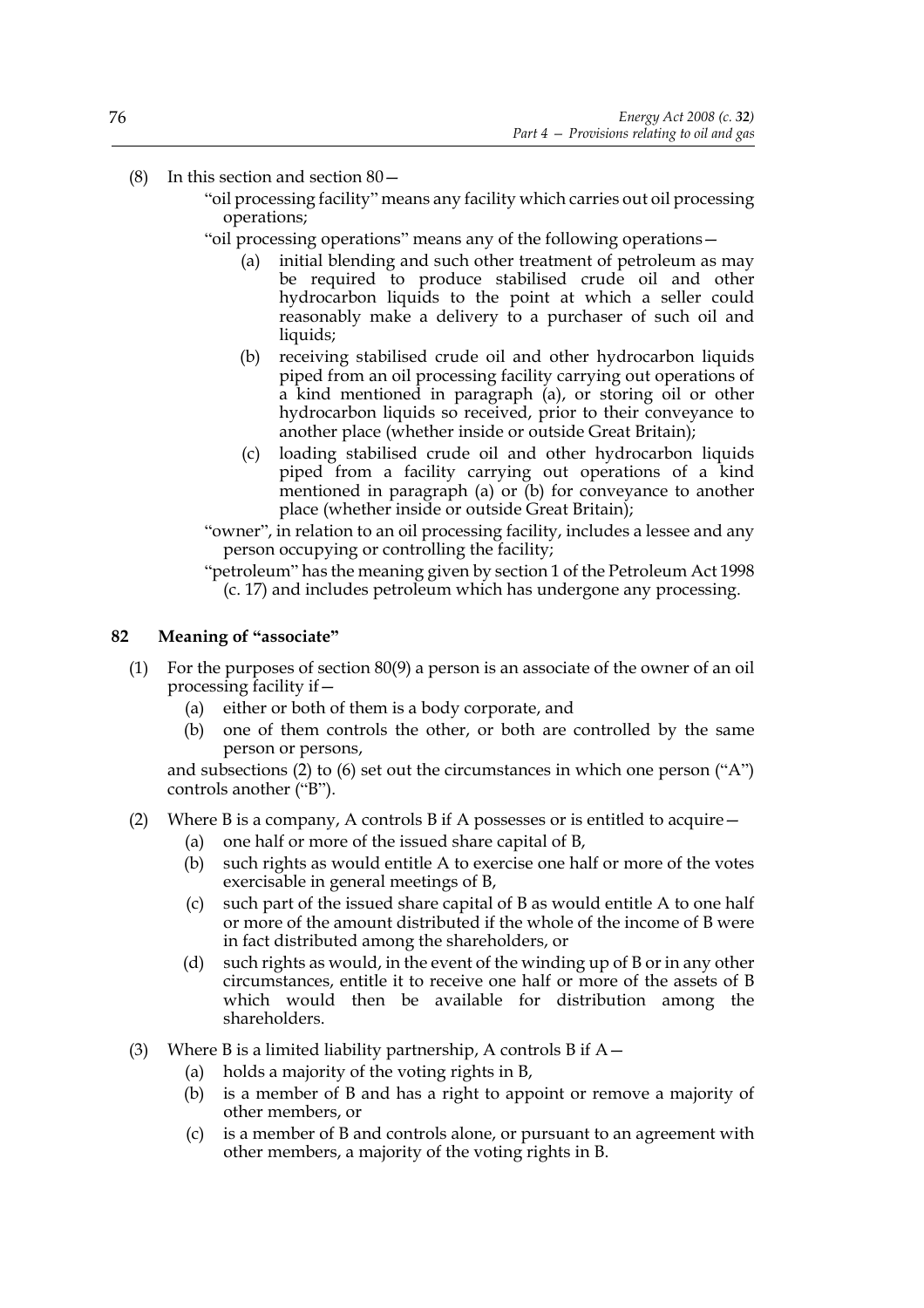- (4) In subsection (3)(a) and (c) the references to "voting rights" are to the rights conferred on members in respect of their interest in a limited liability partnership to vote on those matters which are to be decided on by a vote of the members of the limited liability partnership.
- (5) In any case, A controls B if A has the power, directly or indirectly, to secure that the affairs of B are conducted in accordance with A's wishes.
- (6) In determining whether, by virtue of subsections (2) to (5), A controls B, A shall be taken to possess—
	- (a) any rights and powers possessed by a person as nominee for it, and
	- (b) any rights and powers possessed by a body corporate which it controls (including rights and powers which such a body corporate would be taken to possess by virtue of this paragraph).

## **PART 5**

## **MISCELLANEOUS**

## *Duties of Gas and Electricity Markets Authority*

## **83 Duties of the Gas and Electricity Markets Authority**

- (1) In section 4AA of the Gas Act 1986 (c. 44) (duties of the Gas and Electricity Markets Authority)—
	- (a) in subsection (1) after "interests of" insert "existing and future",
	- (b) after subsection (2)(b) insert "; and
		- (c) the need to contribute to the achievement of sustainable development.",
	- (c) omit subsection (5)(ba), and
	- (d) in subsection (6) for "this section "consumers" includes" substitute "subsections (3) and (4) references to consumers include".
- (2) In section 3A of the Electricity Act 1989 (c. 29) (duties of the Gas and Electricity Markets Authority)—
	- (a) in subsection (1) after "interests of" insert "existing and future",
	- (b) after subsection (2)(b) insert "; and
		- (c) the need to contribute to the achievement of sustainable development.",
	- (c) omit subsection (5)(ba), and
	- (d) in subsection (6) for "this section "consumers" includes" substitute "subsections (3) and (4) references to consumers include".

## *Transmission systems*

## **84 Power to amend licence conditions etc: transmission systems**

- (1) The Secretary of State may modify—
	- (a) a condition of a particular licence under section  $6(1)(a)$  to  $(d)$  of the Electricity Act 1989 (generation, transmission, distribution and supply licences);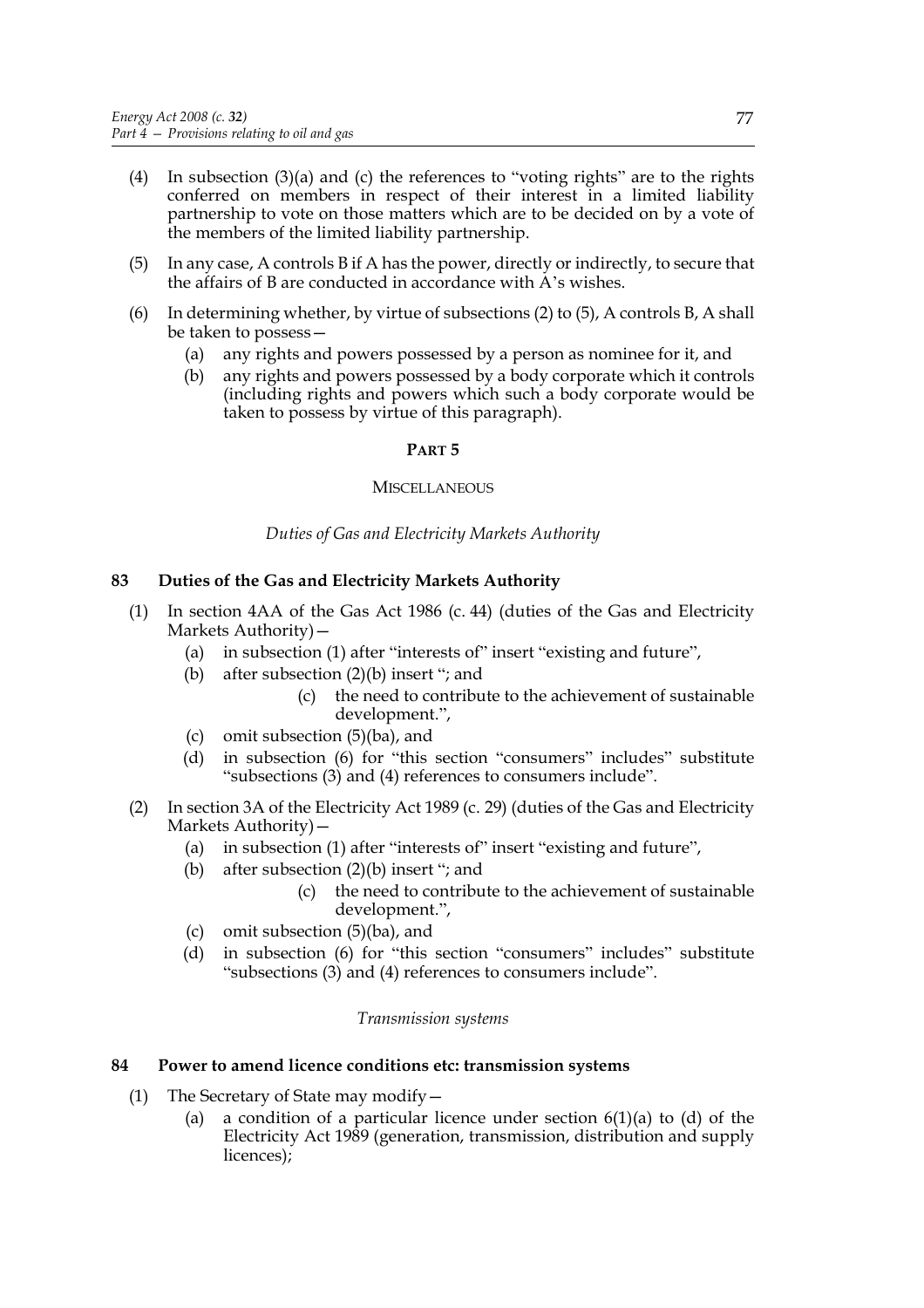- (b) the standard conditions incorporated in licences under those provisions by virtue of section 8A of that Act;
- (c) a document maintained in accordance with the conditions of licences under section 6(1)(a) to (d) of that Act, or an agreement that gives effect to a document so maintained.
- (2) The Secretary of State may exercise the power conferred by subsection (1) for the purpose only of facilitating—
	- (a) access to a transmission system in Great Britain or offshore waters;
	- (b) efficient use of a transmission system in Great Britain or offshore waters.
- (3) The power conferred by subsection  $(1)$ 
	- (a) may be exercised to make different provision in relation to different classes of customer;
	- (b) may be exercised generally, only in relation to specified cases or subject to exceptions (including provision for a case to be excepted only so long as specified conditions are satisfied);
	- (c) may be exercised differently in different cases or circumstances;
	- (d) includes a power to make incidental, supplementary, consequential or transitional modifications.
- (4) The power conferred by subsection (1) may not be exercised after the end of the period of 2 years beginning with the day on which that subsection comes into force.
- (5) Provision included in a licence by virtue of that power—
	- (a) need not relate to the activities authorised by the licence;
	- (b) may do any of the things authorised by section 7(2) to (4) of the Electricity Act 1989 (c. 29) (which apply to the Gas and Electricity Markets Authority's power with respect to licence conditions under section  $7(1)(a)$ ).
- (6) In this section—
	- "offshore waters" means—
		- (a) waters in or adjacent to Great Britain which are between the low water mark and the seaward limits of the territorial sea, and
		- (b) waters within an area designated under section 1(7) of the Continental Shelf Act 1964 (c. 29);
	- "transmission system" has the meaning given by section 4(4) of the Electricity Act 1989.

## **85 Section 84: procedure**

- (1) Before making a modification, the Secretary of State must consult—
	- (a) the holder of any licence being modified,
	- (b) the Gas and Electricity Markets Authority, and
	- (c) such other persons as the Secretary of State considers appropriate.
- (2) Subsection (1) may be satisfied by consultation before, as well as by consultation after, the passing of this Act.
- (3) The Secretary of State must publish details of any modifications as soon as reasonably practicable after they are made.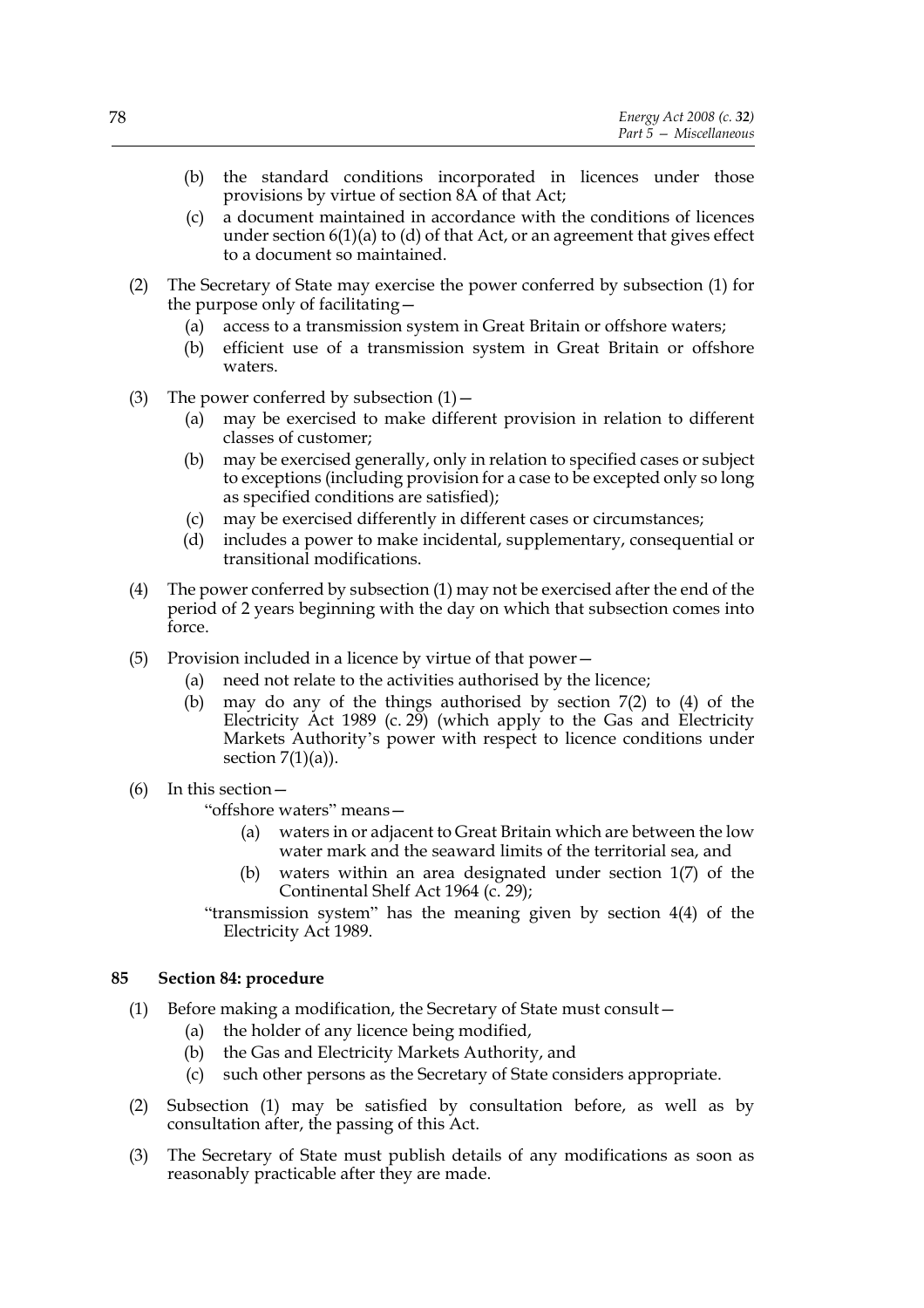(4) In this section "modification" means a modification under section 84.

## **86 Section 84: supplemental**

- (1) A modification under section 84 of part of a standard condition of a licence does not prevent any other part of the condition from continuing to be regarded as a standard condition for the purposes of Part 1 of the Electricity Act 1989 (c. 29).
- (2) Where the Secretary of State makes modifications under section 84(1)(b) of the standard conditions of a licence of any type, the Gas and Electricity Markets Authority must—
	- (a) make the same modification of those standard conditions for the purposes of their incorporation in licences of that type granted after that time, and
	- (b) publish the modification.
- (3) The Secretary of State may by order make such modifications of provisions made by or under an Act or an Act of the Scottish Parliament (whenever passed or made) as the Secretary of State considers appropriate in consequence of provision made under section 84.

## *Energy reports*

## **87 Energy reports**

- (1) In section 1 of the Sustainable Energy Act 2003 (c. 30) (annual reports on progress towards sustainable energy aims)—
	- (a) in subsection (1) for "in each calendar year, beginning with 2004," substitute ", for each reporting period,",
	- (b) in subsection  $(1A)$  omit paragraphs  $(a)$ ,  $(b)$  and  $(c)$ ,
	- (c) omit subsections (1B) and (1C),
	- (d) for subsections (2) and (3) substitute  $-$ 
		- "(2) "Reporting period", for the purposes of subsections (1) to  $(1AA)$ , means -
			- (a) the period beginning with 24 February 2008 and ending with 31 December 2008, and
			- (b) each successive calendar year.
		- (3) A sustainable energy report must be published during the period beginning with 1 January and ending with 31 October following the reporting period to which it relates ("the publication period").", and
	- (e) after subsection (4) insert—
		- "(4A) A report or part of a report published under this section must specify the period to which it relates."
- (2) In section 5 of the Climate Change and Sustainable Energy Act 2006 (c. 19) (national microgeneration targets: modification of section 1 of the Sustainable Energy Act 2003) in subsection  $(2)$  –
	- (a) for " $(1B)$ " substitute " $(1AA)$ ", and
	- (b) omit "and as if" to the end.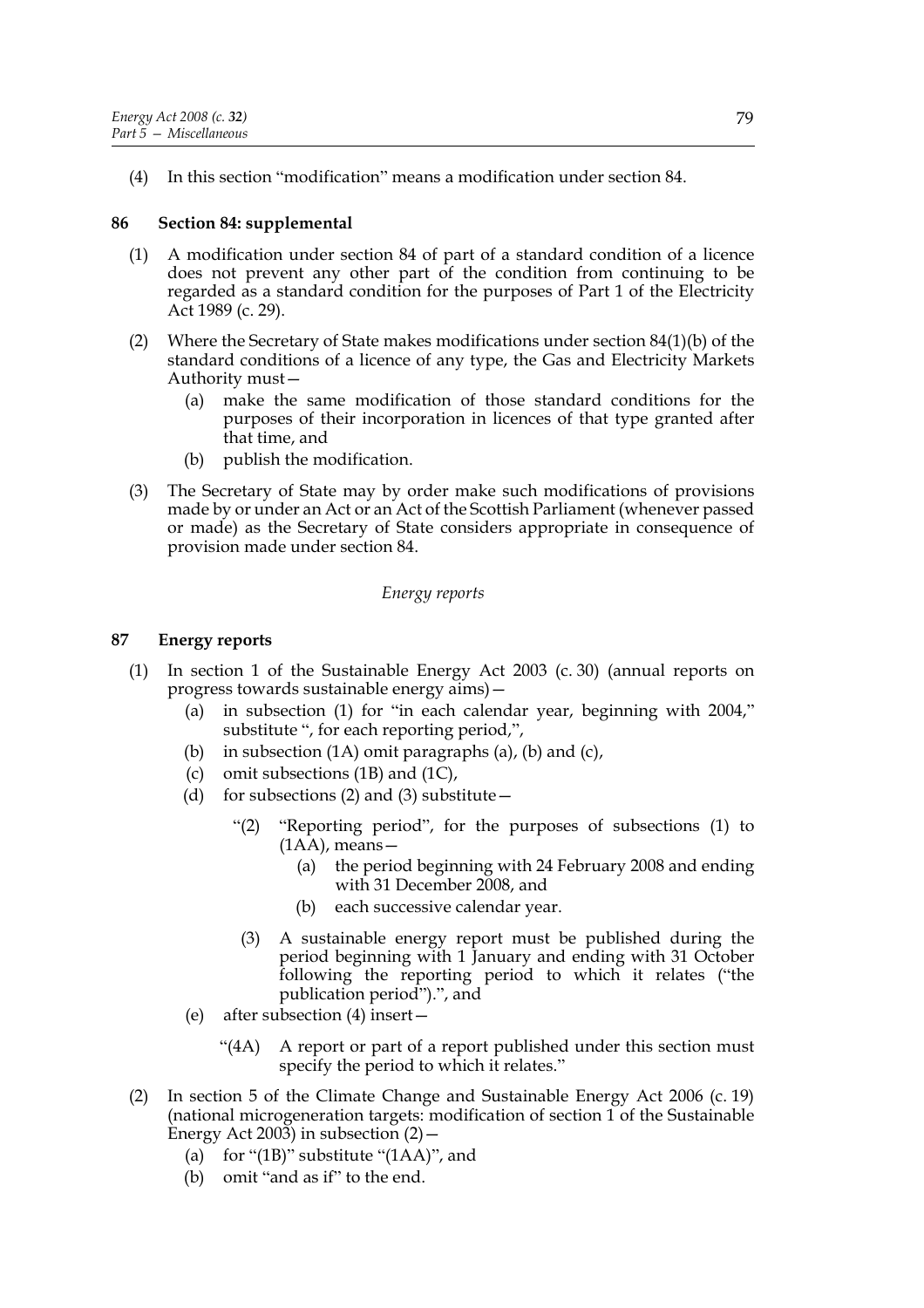#### *Smart meters*

## **88 Power to amend licence conditions etc: smart meters**

- (1) The Secretary of State may modify—
	- (a) a condition of a particular licence under section  $6(1)(c)$  or (d) of the Electricity Act 1989 (c. 29) (distribution and supply licences);
	- (b) the standard conditions incorporated in licences under those provisions by virtue of section 8A of that Act;
	- (c) a condition of a particular licence under section 7 or 7A of the Gas Act 1986 (c. 44) (transporter, supply and shipping licences);
	- (d) the standard conditions incorporated in licences under those provisions by virtue of section 8 of that Act;
	- (e) a document maintained in accordance with the conditions of licences under section 6(1) of the Electricity Act 1989 or section 7 or 7A of the Gas Act 1986, or an agreement that gives effect to a document so maintained.
- (2) The Secretary of State may exercise the power in subsection (1) for the purpose only of—
	- (a) requiring the holder of a licence to provide or install, or facilitate the provision, installation or operation of, meters of a particular kind, or
	- (b) requiring the holder of a licence to make arrangements related to the matters mentioned in paragraph (a).
- (3) Modifications made by virtue of subsection (1) may include—
	- (a) technical specifications for meters (including specifications in respect of matters relevant to the ability to obtain remote access to meters);
	- (b) a prohibition on the supply of gas or electricity through a meter other than a meter which complies with a technical specification under paragraph (a);
	- (c) provision about the installation of meters which comply with a technical specification under paragraph (a) (including provision about the replacement of existing meters);
	- (d) provision about electricity generated by a customer;
	- (e) provision about the circumstances in which any pre-payment facilities of a meter may be utilised;
	- (f) provision about the use of a meter remotely to disconnect a customer's premises;
	- (g) provision about the protection of consumers;
	- (h) provision about access to, and the use of, an electricity distribution system or part of an electricity distribution system for communication in connection with a meter;
	- (i) provision about access to information from meters (including provision enabling a customer, or a person acting on a customer's behalf, to have access to information about the customer's consumption of gas or electricity);
	- (j) provision about communication of information by or to meters (including provision about its onward communication) and about the use of such information;
	- (k) provision requiring the holder of the licence to enter (or refrain from entering) into an agreement of a specified kind, or with a specified person;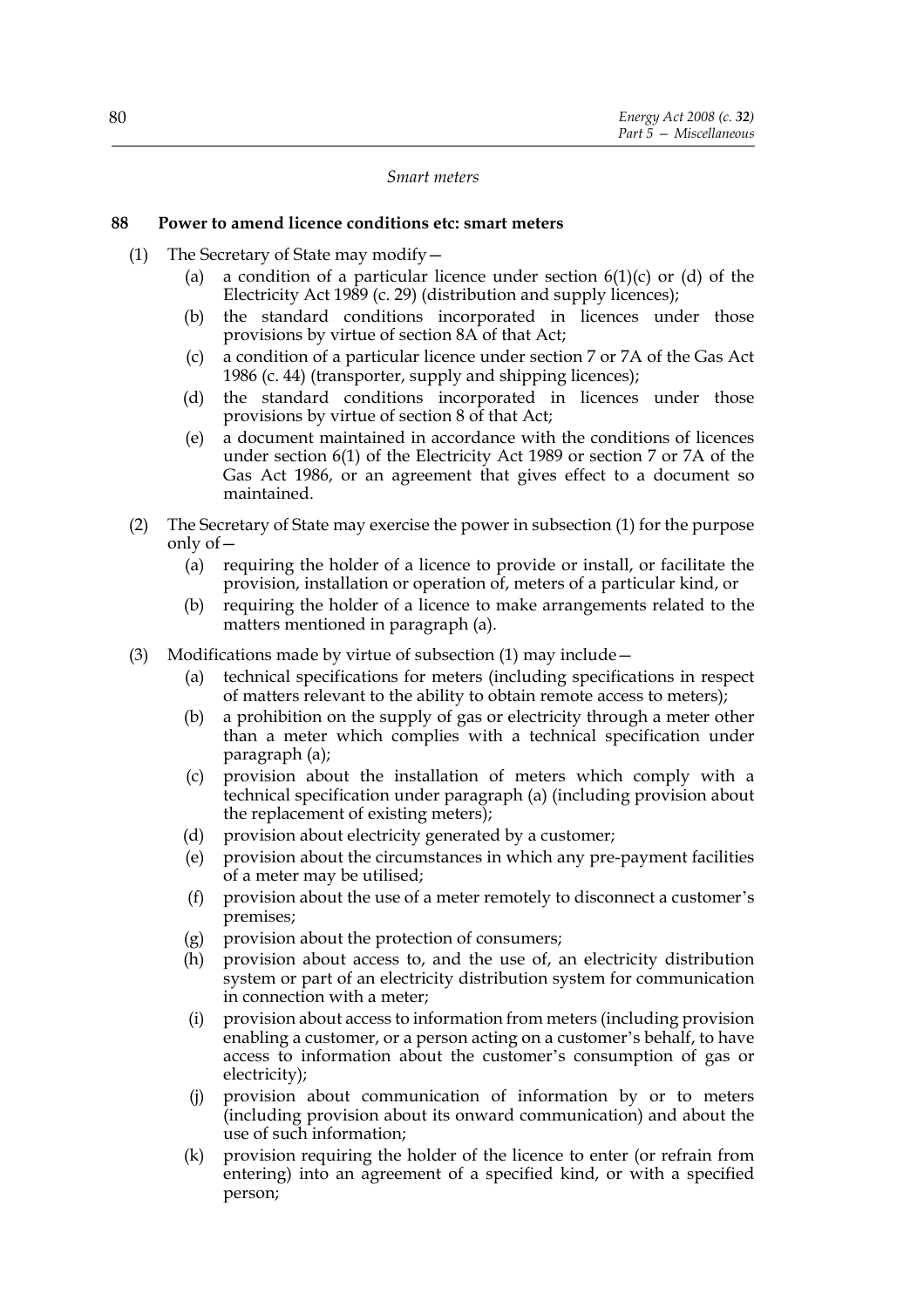- (l) provision specifying, or enabling the determination of, a date from which a modification is to take effect.
- (4) The power conferred by subsection  $(1)$ 
	- (a) may be exercised to make different provision in relation to different classes of customer;
	- (b) may be exercised generally, only in relation to specified cases or subject to exceptions (including provision for a case to be excepted only so long as specified conditions are satisfied);
	- (c) may be exercised differently in different cases or circumstances;
	- (d) includes a power to make incidental, supplementary, consequential or transitional modifications.
- (5) The power conferred by subsection (1) may not be exercised after the end of the period of 5 years beginning with the day on which that subsection comes into force.
- (6) Provision included in a licence by virtue of that power—
	- (a) need not relate to the activities authorised by the licence;
	- (b) in the case of a licence under section 7 or 7A of the Gas Act 1986 (c. 44), may do any of the things authorised by section 7B(5) of that Act (which apply to the Gas and Electricity Markets Authority's power with respect to licence conditions under section 7B(4)(a));
	- (c) in the case of a licence under section  $6(1)(c)$  or (d) of the Electricity Act 1989 (c. 29), may do any of the things authorised by section 7(2) to (4) of that Act (which apply to that Authority's power with respect to licence conditions under section 7(1)(a)).
- (7) In this section a reference to a meter includes a reference to a visual display unit, or any other device, associated with or ancillary to a meter.

## **89 Power to amend licence conditions etc: procedure**

- (1) Before making a modification, the Secretary of State must consult—
	- (a) the holder of any licence being modified,
	- (b) the Gas and Electricity Markets Authority, and
	- (c) such other persons as the Secretary of State considers appropriate.
- (2) Subsection (1) may be satisfied by consultation before, as well as by consultation after, the passing of this Act.
- (3) Before making modifications, the Secretary of State must lay a draft of the modifications before Parliament.
- (4) If, within the 40-day period, either House of Parliament resolves not to approve the draft, the Secretary of State may not take any further steps in relation to the proposed modifications.
- (5) If no such resolution is made within that period, the Secretary of State may make the modifications in the form of the draft.
- (6) Subsection (4) does not prevent a new draft of proposed modifications being laid before Parliament.
- (7) The Secretary of State must publish details of any modifications as soon as reasonably practicable after they are made.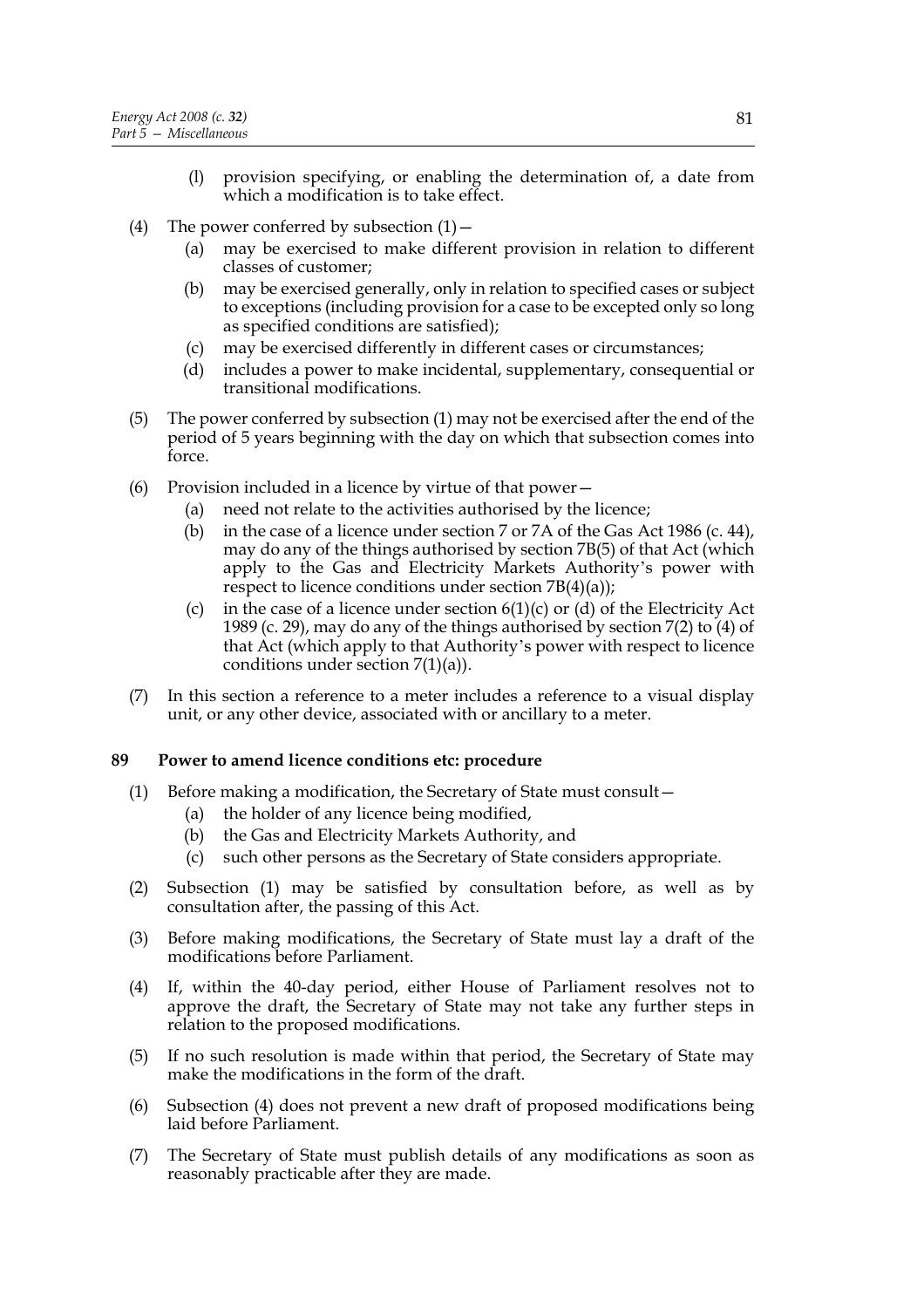- (8) In this section "40-day period", in relation to a draft of proposed modifications, means the period of 40 days beginning with the day on which the draft is laid before Parliament (or, if it is not laid before each House of Parliament on the same day, the later of the 2 days on which it is laid).
- (9) For the purposes of calculating the 40-day period, no account is to be taken of any period during which Parliament is dissolved or prorogued or during which both Houses are adjourned for more than 4 days.
- (10) In this section "modification" means a modification under section 88.

## **90 Smart meters: supplemental**

- (1) A modification under section 88 of part of a standard condition of a licence does not prevent any other part of the condition from continuing to be regarded as a standard condition for the purposes of Part 1 of the Gas Act 1986 (c. 44) or Part 1 of the Electricity Act 1989 (c. 29).
- (2) Where the Secretary of State makes modifications under section  $8(1)(b)$  or  $(d)$ of the standard conditions of a licence of any type, the Gas and Electricity Markets Authority must—
	- (a) make the same modification of those standard conditions for the purposes of their incorporation in licences of that type granted after that time, and
	- (b) publish the modification.
- (3) The Secretary of State may by order make such modifications of provision made by or under an Act or an Act of the Scottish Parliament (whenever passed or made) as the Secretary of State considers appropriate in consequence of provision made under section 88.

## **91 Licensing of activities relating to smart meters**

Schedule 4 contains amendments to the Gas Act 1986 and the Electricity Act 1989.

*Gas meters*

#### **92 Gas meters**

- (1) The functions of the Gas and Electricity Markets Authority ("the Authority") under gas meter legislation are transferred to the Secretary of State.
- (2) References in gas meter legislation to the Authority (including references in that legislation which, by virtue of section 3(2) of the Utilities Act 2000 (c. 27), are treated as references to the Authority) are to be treated, so far as necessary for the purposes or in consequence of the transfer, as if they were references to the Secretary of State.
- (3) Regulations made, or treated as made, by the Authority under section 17 of the Gas Act 1986 (gas meter testing and stamping) and in force immediately before commencement have effect on and after commencement as if they had been made by the Secretary of State.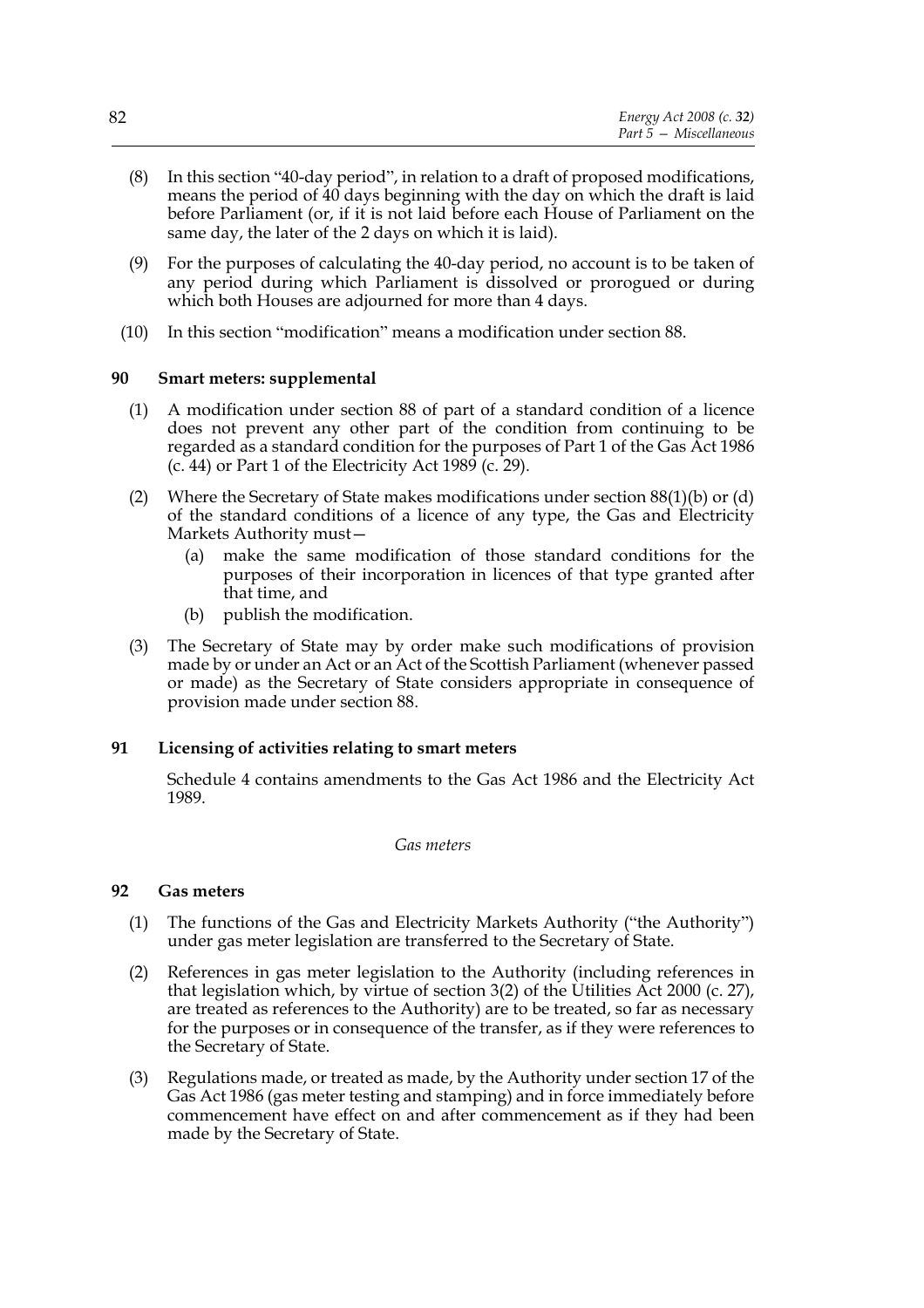- (4) Anything else done by the Authority under gas meter legislation which has effect immediately before commencement has effect on and after commencement as if it had been done by the Secretary of State.
- (5) In this section—

"commencement" means the day on which this section comes into force; "gas meter legislation" means—

- (a) section 17 of the Gas Act 1986 (c. 44), and
- (b) gas meter regulations;

"gas meter regulations" means—

- (a) the Measuring Instruments (EEC Requirements) Regulations 1988 (S.I. 1988/186);
- (b) the Measuring Instruments (EEC Requirements) (Gas Volume Meters) Regulations 1988 (S.I. 1988/296);
- (c) the Measuring Instruments (Non-Prescribed Instruments) Regulations 2006 (S.I. 2006/1270);
- (d) the Measuring Instruments (Gas Meters) Regulations 2006 (S.I. 2006/2647);
- (e) any regulations made, or treated as made, under section 17 of the Gas Act 1986.

## **93 Section 92: consequential amendments**

- (1) Section 17 of the Gas Act 1986 is amended as follows.
- (2) In subsection (2) for the words "a member of the Director's staff" (which, by virtue of section 3(2) of the Utilities Act 2000 (c. 27), are treated as a reference to a member of the staff of the Gas and Electricity Markets Authority) substitute "employed in the civil service of the State".
- (3) In subsections (7), (8) and (10) for the words "members of the Director's staff" (which, by virtue of section 3(2) of the Utilities Act 2000, are treated as references to members of the Authority's staff) substitute "employed in the civil service of the State".
- (4) After subsection (7) insert—
	- "(7A) The Secretary of State may pay, out of money provided by Parliament, to meter examiners who are not employed in the civil service of the State or to any employer of such examiners—
		- (a) sums in connection with the performance by such examiners of functions conferred by or under this section or gas meter regulations (within the meaning of section 92 of the Energy Act 2008), and
		- (b) sums in respect of any pension payable to or in respect of such examiners."
- (5) In subsection (9) omit "with the consent of the Secretary of State".

## **94 Power to amend licence conditions: gas**

- (1) The Secretary of State may modify—
	- (a) the conditions of a particular licence under section 7 of the Gas Act 1986;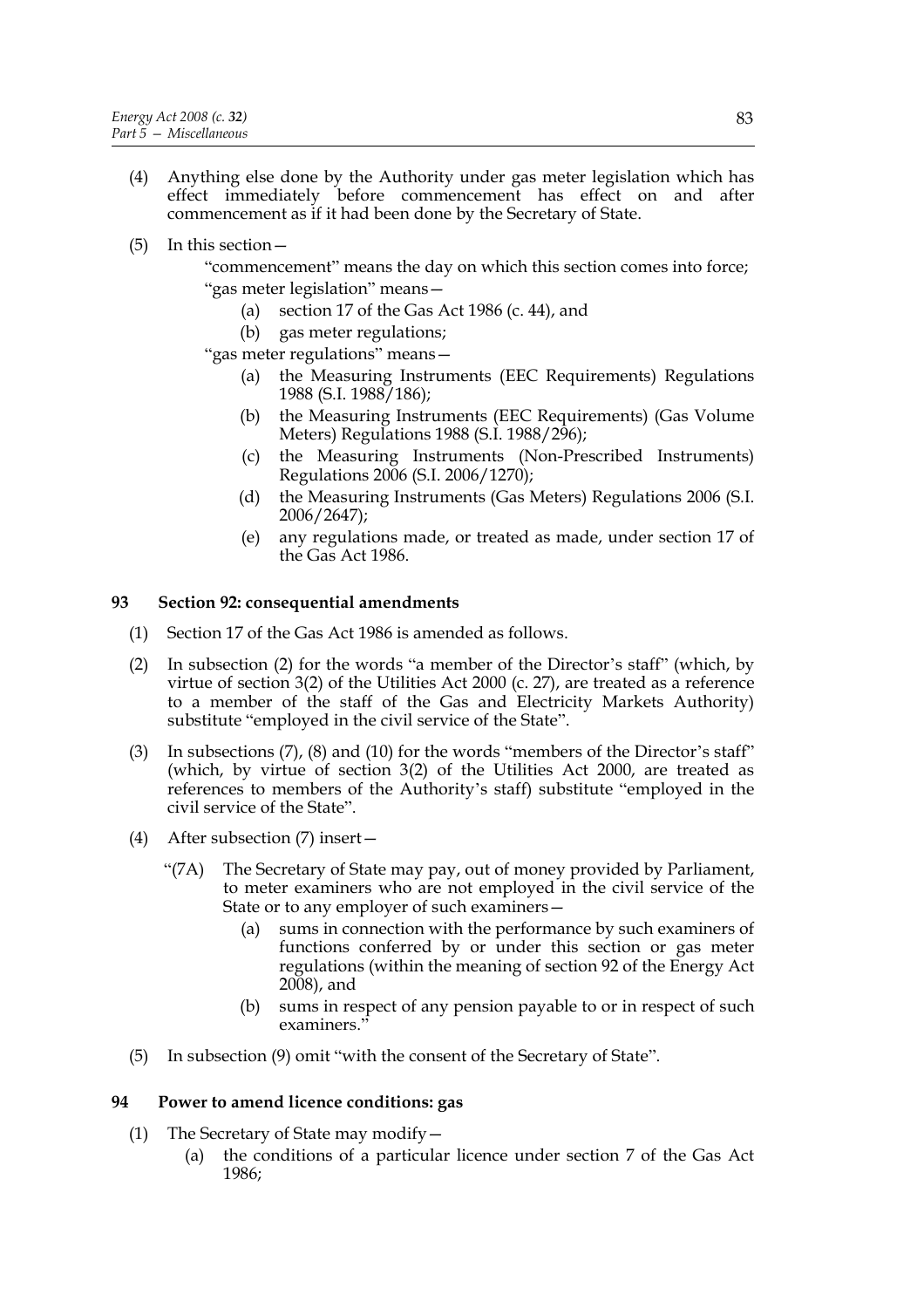- (b) the standard conditions incorporated in licences under that section by virtue of section 8 of that Act.
- (2) The Secretary of State may exercise the power in subsection (1) for the purpose only of enabling the Gas and Electricity Markets Authority ("the Authority") to recover and pay into the Consolidated Fund amounts in respect of—
	- (a) payments made by the Secretary of State by virtue of section 17(7) or (7A) of the Gas Act 1986 (c. 44);
	- (b) other costs incurred by the Secretary of State in performing a function conferred by section 17 of the Gas Act 1986 or by gas meter regulations (within the meaning of section 92).
- (3) The power in subsection (1) includes a power to make incidental, consequential or transitional modifications.
- (4) Before making a modification under this section the Secretary of State must consult—
	- (a) the holder of any licence being modified,
	- (b) the Authority, and
	- (c) such other persons as the Secretary of State considers appropriate.
- (5) Subsection (4) may be satisfied by consultation before, as well as by consultation after, the time when this section comes into force.
- (6) The Secretary of State must publish modifications under this section.
- (7) A modification under subsection (1)(a) of part of a standard condition of a licence does not prevent any other part of the condition from continuing to be regarded as a standard condition for the purposes of Part 1 of the Gas Act 1986.
- (8) Where the Secretary of State modifies the standard conditions under subsection  $(1)(b)$ , the Authority must –
	- (a) make the same modifications of those standard conditions for the purposes of their incorporation in licences granted after that time, and
	- (b) publish the modifications.
- (9) The power under subsection (1) may not be exercised after the end of the period of 6 months beginning with the day on which that subsection comes into force.

#### *Electricity meters*

#### **95 Electricity meters**

- (1) The functions of the Gas and Electricity Markets Authority ("the Authority") under electricity meter legislation are transferred to the Secretary of State.
- (2) References in electricity meter legislation to the Authority (including references in that legislation which, by virtue of section 3(2) of the Utilities Act 2000 (c. 27), are treated as references to the Authority) are to be treated, so far as necessary for the purposes or in consequence of the transfer, as if they were references to the Secretary of State.
- (3) Regulations made, or treated as made, by the Authority under Schedule 7 (other than paragraph 12 of that Schedule) to the Electricity Act 1989 (c. 29) (electricity meters) and in force immediately before commencement have effect on and after commencement as if they had been made by the Secretary of State.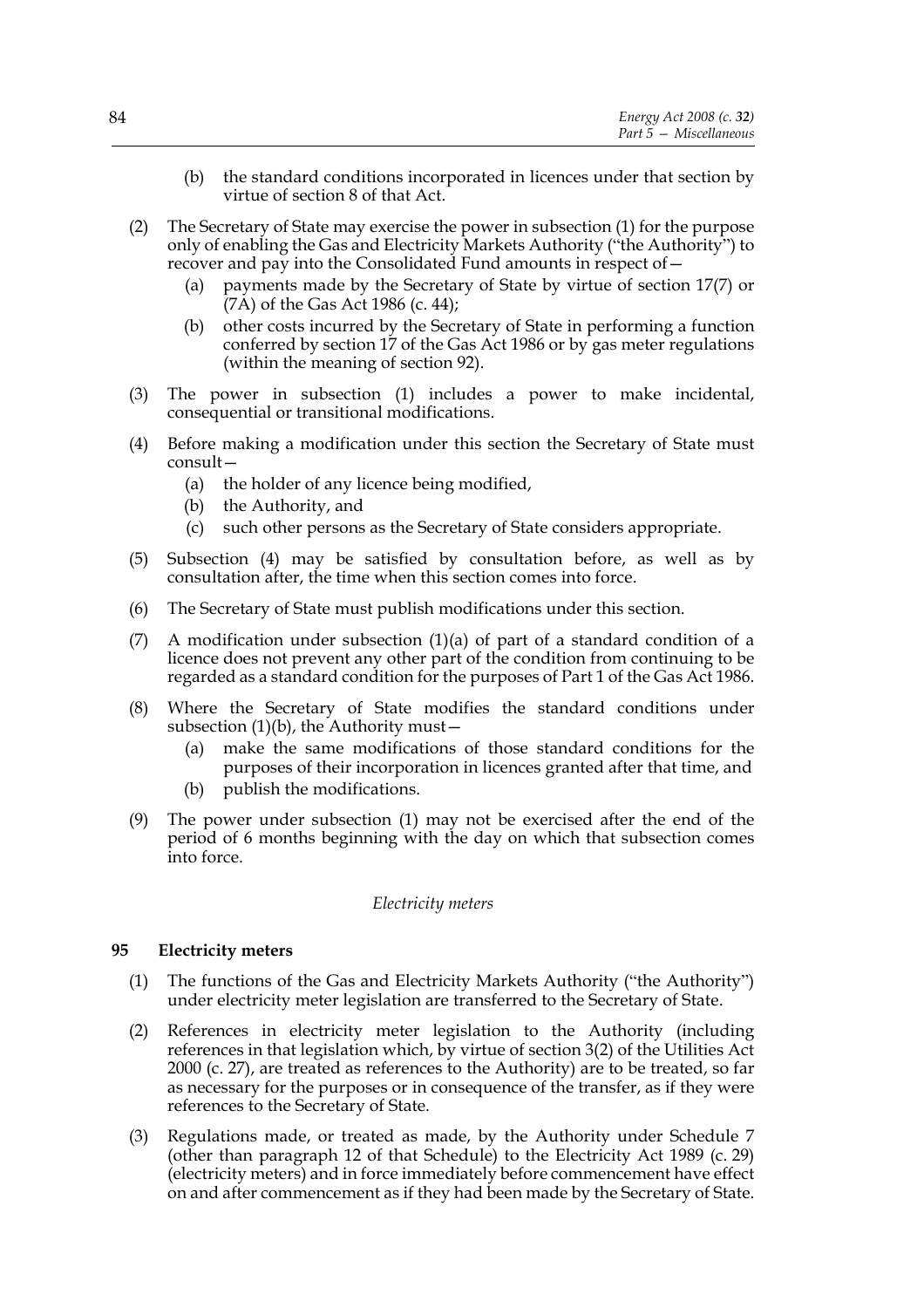- (4) Anything else done by the Authority under electricity meter legislation which has effect immediately before commencement is treated on and after commencement as if it had been done by the Secretary of State.
- (5) In this section—
	- "commencement" means the day on which this section comes into force; "electricity meter legislation" means—
		- (a) Schedule 7 (other than paragraph 12 of that Schedule) to the Electricity Act 1989 (c. 29), and
		- (b) electricity meter regulations;
	- "electricity meter regulations" means—
		- (a) the Measuring Instruments (EC Requirements) (Electrical Energy Meters) Regulations 1995 (S.I. 1995/2607);
		- (b) the Electromagnetic Compatibility Regulations 2006 (S.I. 2006/ 3418);
		- (c) the Measuring Instruments (Active Electrical Energy Meters) Regulations 2006 (S.I. 2006/1679);
		- (d) any regulations made under Schedule 7 (other than paragraph 12 of that Schedule) to the Electricity Act 1989.

## **96 Section 95: consequential amendments**

- (1) The Electricity Act 1989 is amended as follows.
- (2) In section 106 (regulations and orders), in subsection (1) after "conferred by" insert "section 23,".
- (3) In paragraph 1 of Schedule 7 (consumption to be monitored by appropriate meters)—
	- (a) for sub-paragraph  $(7)$  substitute  $-$ 
		- "(7) In relation to a dispute arising under this paragraph between an electricity supplier and a customer, section 23 of this Act applies with the substitution, for references to the Authority (and references treated as references to the Authority) of references to the Secretary of State.", and
	- (b) in sub-paragraphs (8) and (9), after "section 23 of this Act" insert "(as modified by sub-paragraph (7))".
- (4) In paragraph 4 of that Schedule (appointment of meter examiners)—
	- (a) in sub-paragraph (2) after "examiners" insert "employed in the civil service of the State",
	- (b) after that sub-paragraph insert—
		- "(2A) The Secretary of State may pay, out of money provided by Parliament, to meter examiners who are not employed in the civil service of the State or to any employer of such examiners—
			- (a) sums in connection with the performance by such examiners of functions conferred by or under this Schedule or electricity meter regulations (within the meaning of section 95 of the Energy Act 2008), and
			- (b) sums in respect of any pension payable to or in respect of such examiners.", and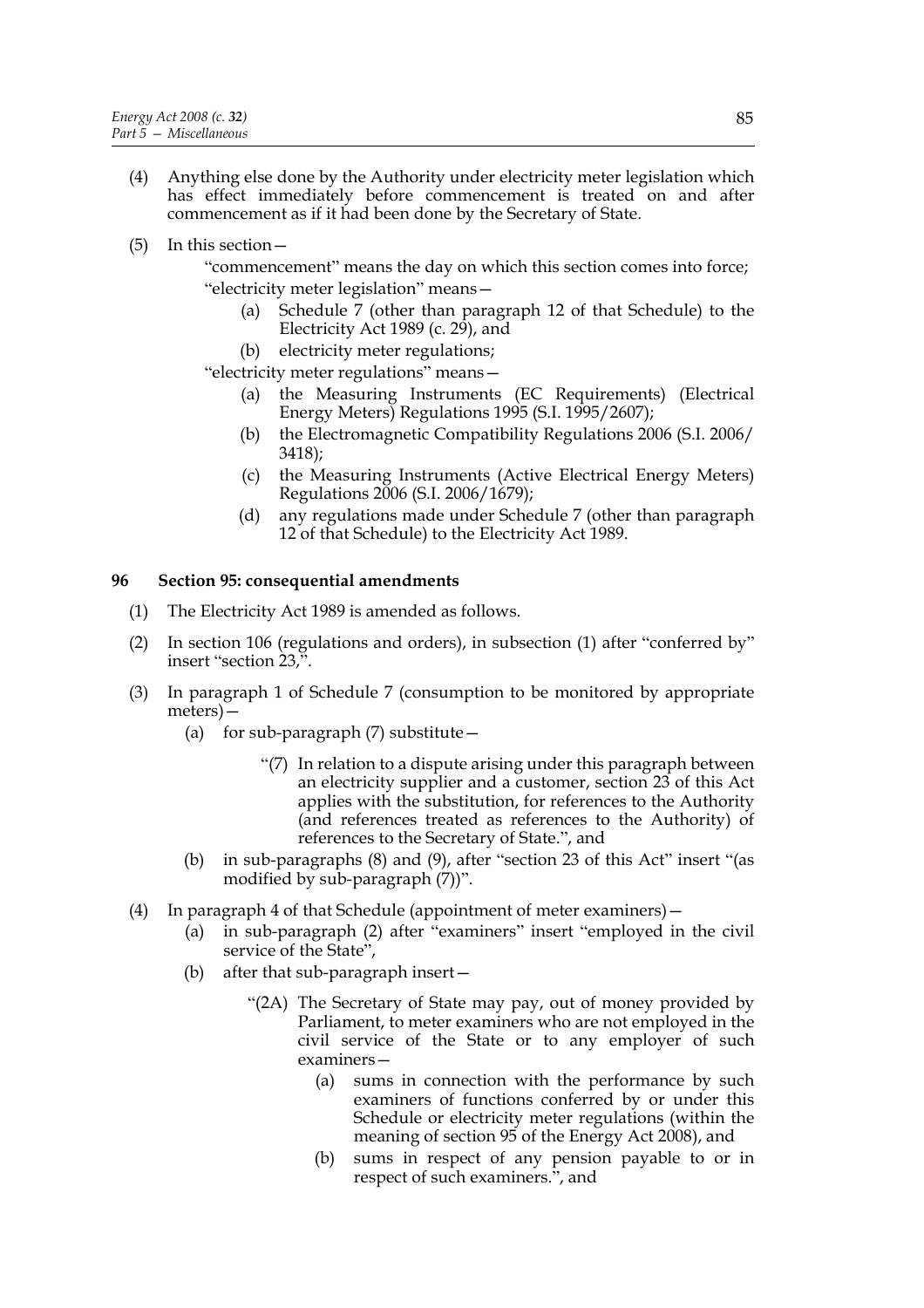- (c) in sub-paragraph (3) after "examiners" insert "employed in the civil service of the State".
- (5) In paragraph 5 of that Schedule (certification of meters), in sub-paragraph  $(4)(\overline{b})$  after "paid" (in the first place) insert "to meter examiners employed in the civil service of the State".
- (6) In paragraph 6 of that Schedule (apparatus for testing etc of meters), in subparagraph (2) for "their functions under" substitute "functions conferred by or under".
- (7) In paragraph 7 of that Schedule (testing etc of meters)—
	- (a) in sub-paragraph (1) after "examiner" insert "employed in the civil service of the State", and
	- (b) in sub-paragraph (3) after "paid" (in the first place) insert "to meter examiners employed in the civil service of the State".
- (8) For paragraph 10 of that Schedule (meters to be kept in proper order), for subparagraph (2A) substitute—
	- "(2A) In relation to a dispute arising under this paragraph between an electricity supplier and a customer, section 23 of this Act applies, with the substitution for references to the Authority (and references treated as references to the Authority) of references to the Secretary of State."
- (9) In paragraph 13 of that Schedule (interpretation) for the definition of "regulations" substitute—
	- ""regulations" means—
		- (a) in paragraph 12, regulations made by the Authority with the consent of the Secretary of State, and
		- (b) in every other case, regulations made by the Secretary of State."

#### **97 Power to amend licence conditions: electricity**

- (1) The Secretary of State may modify—
	- (a) a condition of a particular licence under section  $6(1)(b)$  or (c) of the Electricity Act 1989 (c. 29) (transmission and distribution licences);
	- (b) the standard conditions incorporated in licences under those provisions by virtue of section 8A of that Act.
- (2) The Secretary of State may exercise the power in subsection (1) for the purpose only of enabling the Gas and Electricity Markets Authority ("the Authority") to recover and pay into the Consolidated Fund amounts in respect of—
	- (a) payments made by the Secretary of State by virtue of paragraph 4(2) or (2A) of Schedule 7 to the Electricity Act 1989 (payments relating to meter examiners);
	- (b) other costs incurred by the Secretary of State in performing a function conferred by Schedule 7 to the Electricity Act 1989 or by electricity meter regulations (within the meaning of section 95).
- (3) The power in subsection (1) includes a power to make incidental, consequential or transitional modifications.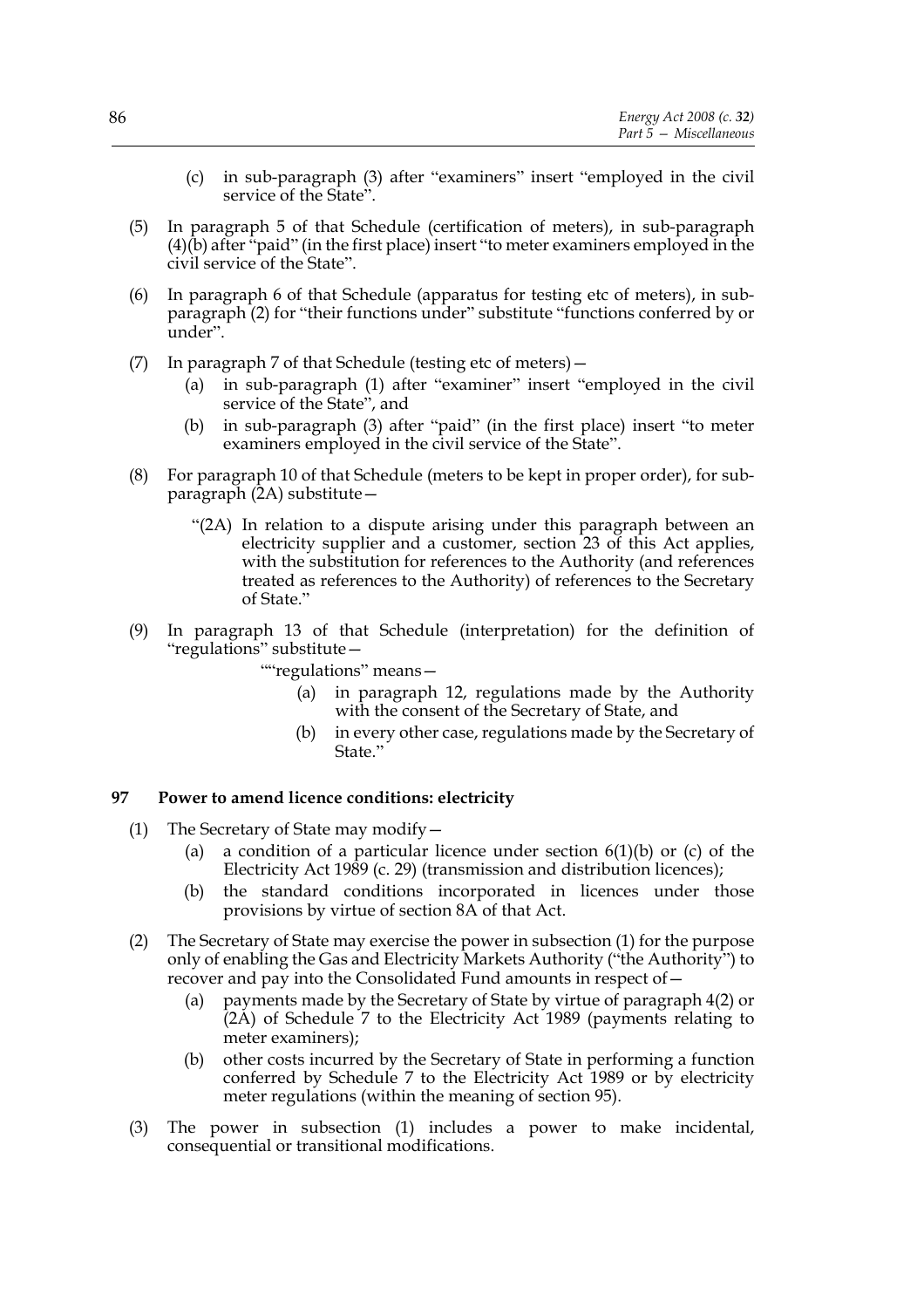- (4) Before making a modification under this section the Secretary of State must consult—
	- (a) the holder of any licence being modified,
	- (b) the Authority, and
	- (c) such other persons as the Secretary of State considers appropriate.
- (5) Subsection (4) may be satisfied by consultation before, as well as by consultation after, the time when this section comes into force.
- (6) The Secretary of State must publish modifications under this section.
- (7) A modification under subsection (1)(a) of part of a standard condition of a licence does not prevent any other part of the condition from continuing to be regarded as a standard condition for the purposes of Part 1 of the Electricity Act 1989 (c. 29).
- (8) Where the Secretary of State modifies the standard conditions of licences of any type under subsection  $(1)(b)$ , the Authority must  $-$ 
	- (a) make the same modifications of those standard conditions for the purposes of their incorporation in licences of that type granted after that time, and
	- (b) publish the modifications.
- (9) The power under subsection (1) may not be exercised after the end of the period of 6 months beginning with the day on which that subsection comes into force.

*Connection offer expenses*

## **98 Costs connected with making an offer of connection**

- (1) Section 16A of the Electricity Act 1989 (procedure for requiring a connection) is amended as follows.
- (2) After subsection (4) insert—
	- "(4A) The Secretary of State may, after consulting the Authority, make provision by regulations for the purpose of entitling an electricity distributor to require a person requiring a connection in pursuance of section 16(1) to pay connection offer expenses to such extent as is reasonable in all the circumstances.
	- (4B) In this section "connection offer expenses" means expenses which—
		- (a) are of a kind specified by the regulations, and
		- (b) have been reasonably incurred by the electricity distributor.
	- (4C) Regulations under subsection (4A) may specify—
		- (a) circumstances in which an electricity distributor may not require the payment of connection offer expenses by virtue of the regulations;
		- (b) the manner in which expenses reasonably incurred by an electricity distributor are to be calculated for the purposes of subsection (4B)(b)."
- (3) In subsection (5) for "and any information" to "connection" substitute ", any information requested under subsection (3) and any amount payable by virtue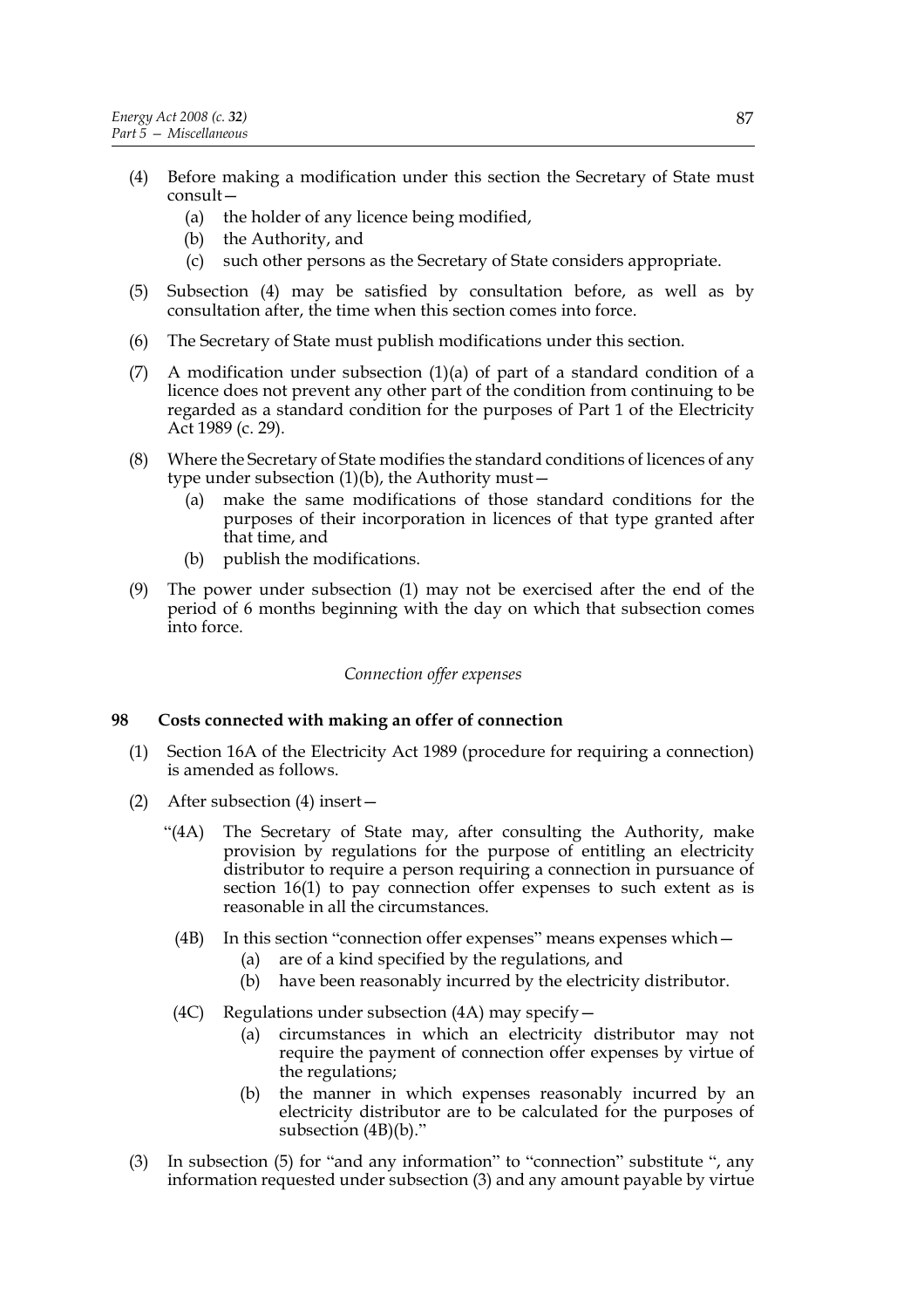of subsection (4A) to the distributor by the person requiring the connection, the distributor shall give to that person".

# *Electricity safety*

## **99 Electricity safety**

- (1) Part 1 of the Health and Safety at Work etc. Act 1974 (c. 37) has effect as if section 29 of the Electricity Act 1989 (c. 29) (security of supply, safety and inspections), and regulations made under that section, in so far as they relate to the protection of the public from dangers relating to electricity and to eliminating or reducing the risks of personal injury, were existing statutory provisions within the meaning of that Part.
- (2) Without prejudice to the generality of section 15(1) of the 1974 Act (health and safety regulations), regulations under that section may—
	- (a) repeal or modify a provision mentioned in subsection (1),
	- (b) make any provision which, but for a repeal or modification under paragraph (a), could be made by regulations made under section 29 of the Electricity Act 1989.

#### *Renewable heat incentives*

#### **100 Renewable heat incentives**

- (1) The Secretary of State may make regulations—
	- (a) establishing a scheme to facilitate and encourage renewable generation of heat, and
	- (b) about the administration and financing of the scheme.
- (2) Regulations under this section may, in particular—
	- (a) make provision for the Secretary of State or the Authority to make payments, or to require designated fossil fuel suppliers to make payments, in specified circumstances, to—
		- (i) the owner of plant used or intended to be used for the renewable generation of heat, whether or not the owner is also operating or intending to operate the plant;
		- (ii) a producer of biogas or biomethane;
		- (iii) a producer of biofuel for generating heat;
	- (b) make provision about the calculation of such payments;
	- (c) make provision about the circumstances in which such payments may be recovered;
	- (d) require designated fossil fuel suppliers to provide specified information to the Secretary of State or the Authority;
	- (e) require the payment of a levy by designated fossil fuel suppliers to the Secretary of State or the Authority;
	- (f) make provision about the calculation of the levy;
	- (g) make provision for payments to fossil fuel suppliers in specified circumstances;
	- (h) make provision about the enforcement of obligations imposed by or by virtue of the regulations (which may include a power for the Secretary of State or the Authority to impose financial penalties);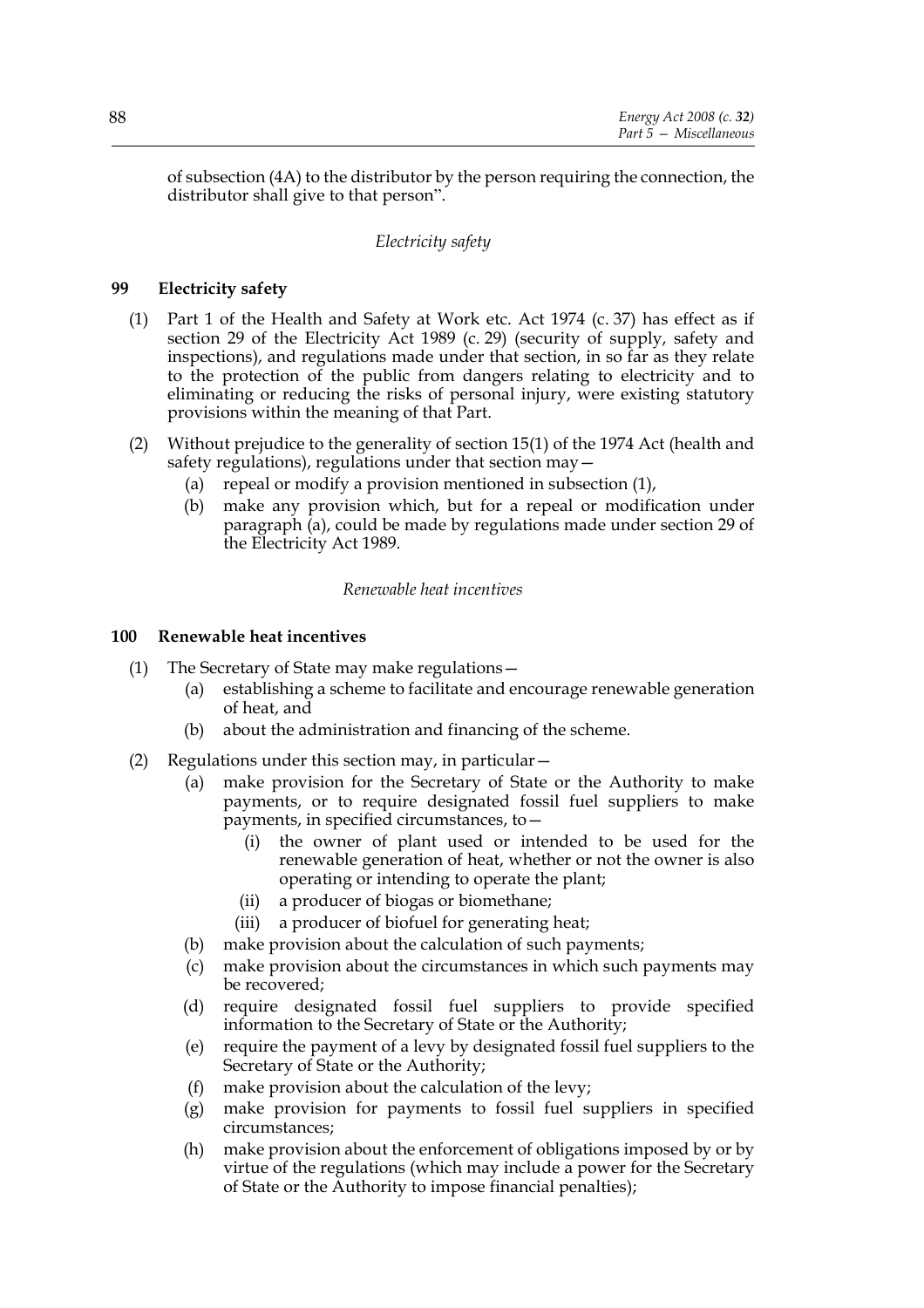- (i) confer functions on the Secretary of State or the Authority, or both.
- (3) In this section—
	- "Authority" means the Gas and Electricity Markets Authority;
	- "biofuel" means liquid or gaseous fuel which is produced wholly from biomass;
	- "biogas" means gas produced by the anaerobic conversion of organic matter;
	- "biomass" means material, other than fossil fuel, which is, or is derived directly or indirectly from, plant matter, animal matter, fungi or algae;

"biomethane" means biogas which is suitable for conveyance through pipes to premises in accordance with a licence under section 7 of the Gas Act 1986 (c. 44) (gas transporter licences);

"designated fossil fuel suppliers" means—

- (a) if the regulations so provide, a specified class of fossil fuel suppliers, and
- (b) in any other case, all fossil fuel suppliers;

"fossil fuel" means—

- (a) coal;
- (b) lignite;
- (c) natural gas (within the meaning of the Energy Act 1976 (c. 76));
- (d) crude liquid petroleum;
- (e) petroleum products (within the meaning of that Act);
- (f) any substance produced directly or indirectly from a substance mentioned in paragraphs (a) to (e);
- "fossil fuel supplier" means a person who supplies fossil fuel to consumers for the purpose of generating heat;
- "owner", in relation to any plant which is the subject of a hire purchase agreement, a conditional sale agreement or any agreement of a similar nature, means the person in possession of the plant under that agreement;
- "plant" includes any equipment, apparatus or appliance;
- "renewable generation of heat" means the generation of heat by means of a source of energy or technology mentioned in subsection (4).
- (4) The sources of energy and technologies are—
	- (a) biomass;
	- (b) biofuels;
	- (c) fuel cells;
	- (d) water (including waves and tides);
	- (e) solar power;
	- (f) geothermal sources;
	- (g) heat from air, water or the ground;
	- (h) combined heat and power systems (but only if the system's source of energy is a renewable source within the meaning given by section 32M of the Electricity Act 1989 (c. 29)).
- (5) Regulations may—
	- (a) modify the list of sources of energy and technologies in subsection (4);
	- (b) modify the definition of "biogas" or "biomass" in subsection (3).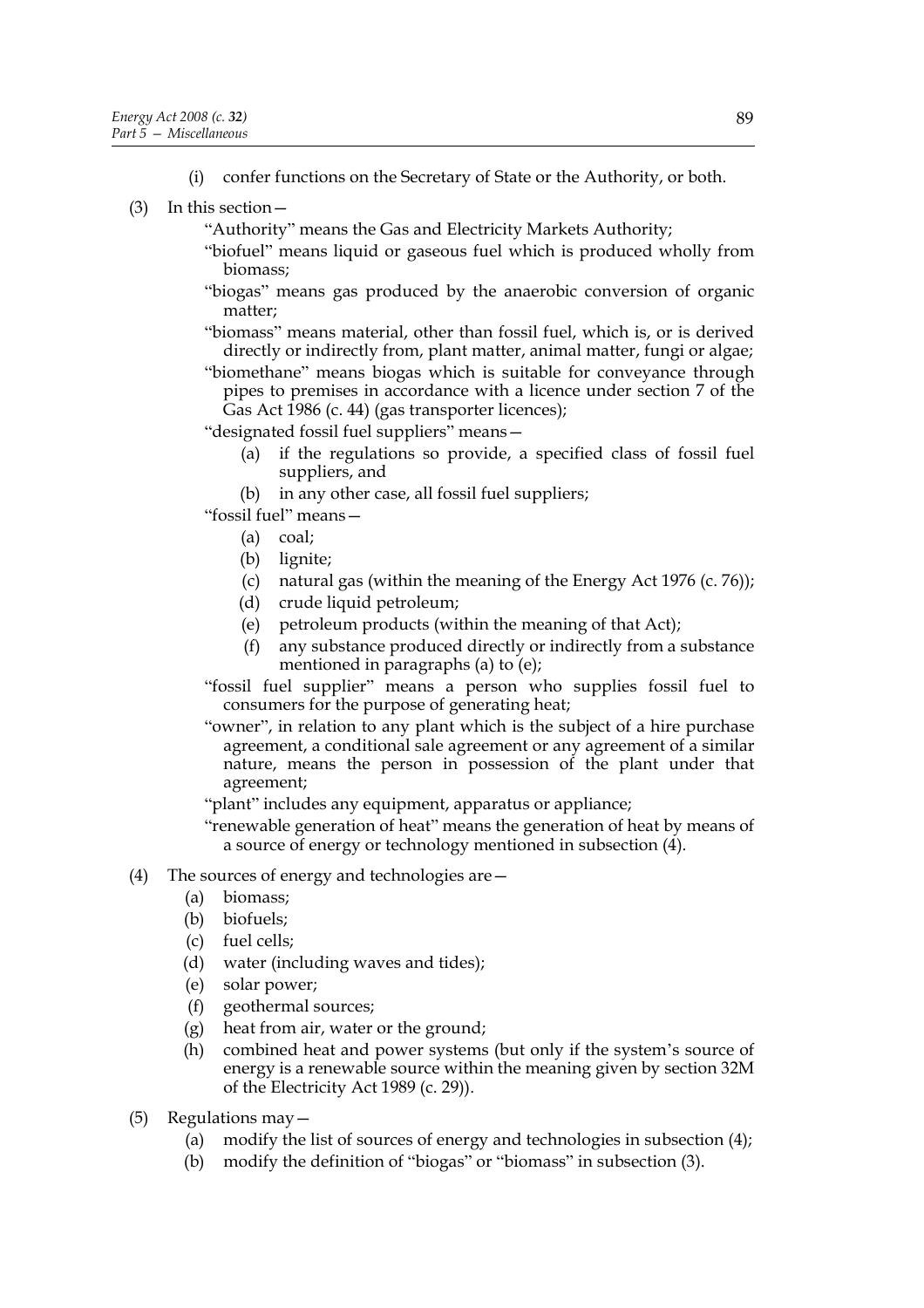- (6) Regulations may make provision, for the purposes of subsection  $(2)(a)(iii)$  and the definition of "fossil fuel supplier", specifying that particular activities do or do not constitute generating heat.
- (7) Before making regulations under this section which extend to Scotland, the Secretary of State must—
	- (a) if the regulations contain any provision which would be within the legislative competence of the Scottish Parliament if it were contained in an Act of that Parliament, obtain the consent of the Scottish Ministers;
	- (b) in any other case, consult the Scottish Ministers.

## *Nuclear information*

## **101 Security of sensitive nuclear information**

In Part 8 of the Anti-terrorism, Crime and Security Act 2001 (c. 24), after section 80 (prohibition on disclosure of uranium enrichment information) insert—

## **"80A Extension of Official Secrets Acts to certain places**

- (1) A place to which subsection (2) applies is deemed to be a place belonging to or used for the purposes of Her Majesty for the purposes of section 3(c) of the Official Secrets Act 1911 (c. 28) (power of Secretary of State to declare a place belonging to or used for the purposes of Her Majesty a prohibited place).
- (2) This subsection applies to a place if  $-$ 
	- (a) equipment or software which is designed or adapted for use in, or in connection with, the enrichment of uranium (or which is not so designed or adapted but is likely to be of exceptional use in that connection) is held at the place, or
	- (b) information relating to, or capable of use in connection with, the enrichment of uranium is held at the place.
- (3) In this section—
	- "enrichment of uranium" means a treatment of uranium which increases the proportion of isotope 235 contained in the uranium, and
	- "equipment" includes equipment which has not yet been assembled and a component of equipment."

*Application of general duties*

#### **102 Application of general duties to functions relating to licences**

- (1) Sections 4AA to 4B of the Gas Act 1986 (c. 44) (principal objectives and general duties) apply to the carrying out, as respects the matters mentioned in subsection (2), of functions conferred on the Secretary of State or the Authority by or under—
	- (a) sections 88 to 90;
	- (b) section 94.
- (2) The matters are—
	- (a) activities required to be authorised by gas licences,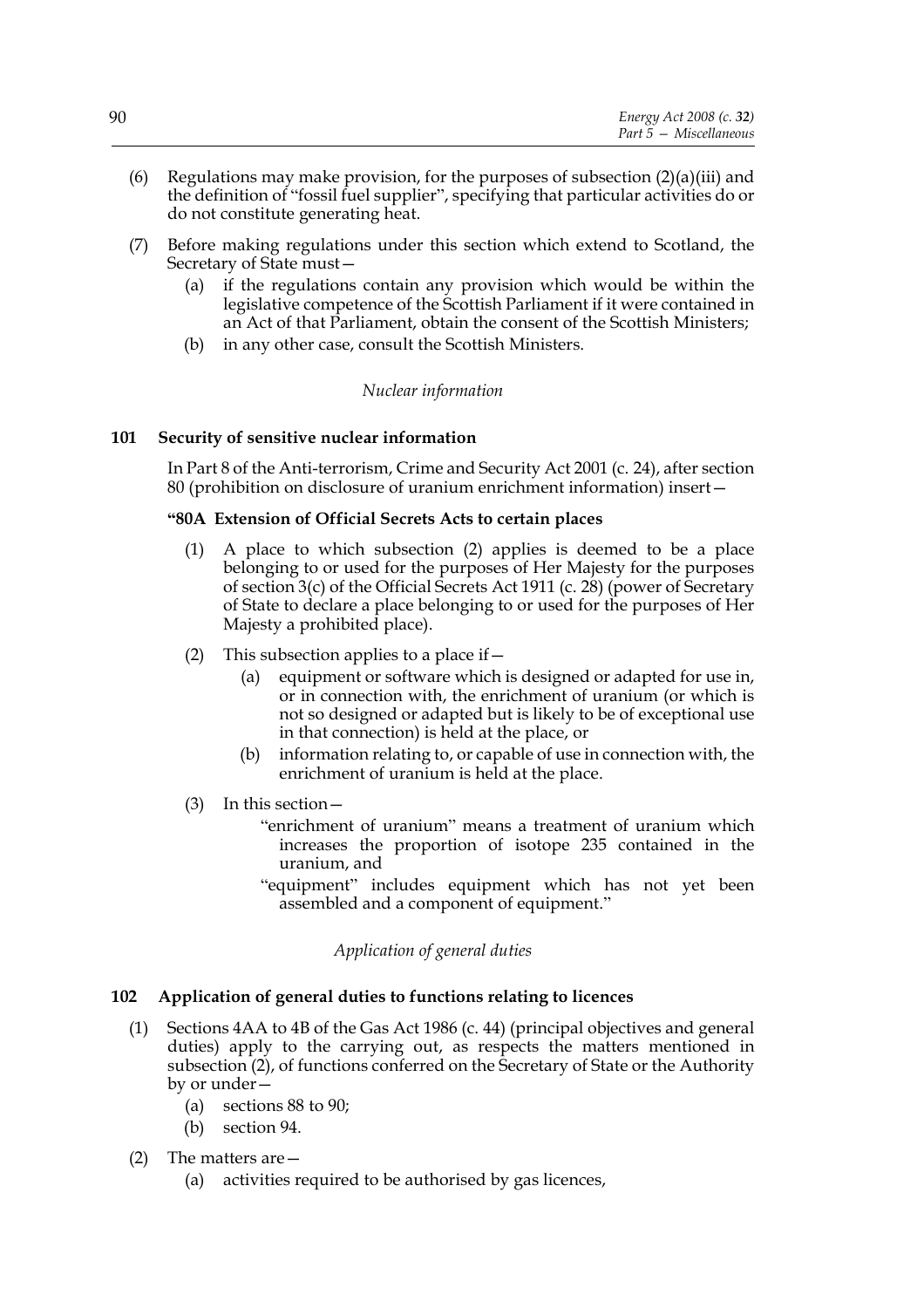- (b) such licences and the conditions of such licences,
- (c) documents maintained in accordance with the conditions of such licences, or agreements that give effect to documents so maintained, and
- (d) companies holding such licences.
- (3) In section  $4AA(2)(b)$  of the Gas Act 1986 (c. 44) (duty to have regard to ability of licence holders to finance obligations) for "or the Utilities Act 2000" substitute ", the Utilities Act 2000 or Part 5 of the Energy Act 2008".
- (4) Sections 3A to 3D of the Electricity Act 1989 (c. 29) (principal objectives and general duties) apply to the carrying out, as respects the matters mentioned in subsection (5), of functions conferred on the Secretary of State or the Authority by or under—
	- (a) sections 41 to 43;
	- (b) sections 84 to 86;
	- (c) sections 88 to 90;
	- (d) section 97.
- (5) The matters are—
	- (a) activities required to be authorised by electricity licences,
	- (b) such licences and the conditions of such licences,
	- (c) documents maintained in accordance with the conditions of such licences, or agreements that give effect to documents so maintained, and
	- (d) companies holding such licences.
- (6) In section 3A(2)(b) of the Electricity Act 1989 (duty to have regard to ability of licence holders to finance obligations) for "or Part 2 or 3 of the Energy Act 2004" substitute ", Part 2 or 3 of the Energy Act 2004 or Part 2 or 5 of the Energy Act 2008".
- (7) In this section—
	- "the Authority" means the Gas and Electricity Markets Authority;
	- "electricity licence" means a licence for the purposes of section 4 of the Electricity Act 1989 (prohibition on unlicensed activities);
	- "gas licence" means a licence for the purposes of section 5 of the Gas Act 1986 (prohibition on unlicensed activities).

## **PART 6**

## **GENERAL**

## **103 Offences by bodies corporate etc**

- (1) Where an offence is committed by a body corporate and is proved to have been committed with the consent or connivance of, or to be attributable to neglect on the part of, an officer of the body corporate, that officer (as well as the body corporate) is guilty of the offence and is liable to be proceeded against and dealt with accordingly.
- (2) Where the affairs of a body corporate are managed by its members, subsection (1) applies in relation to the acts and defaults of a member in connection with the member's functions of management as it applies to an officer of the body corporate.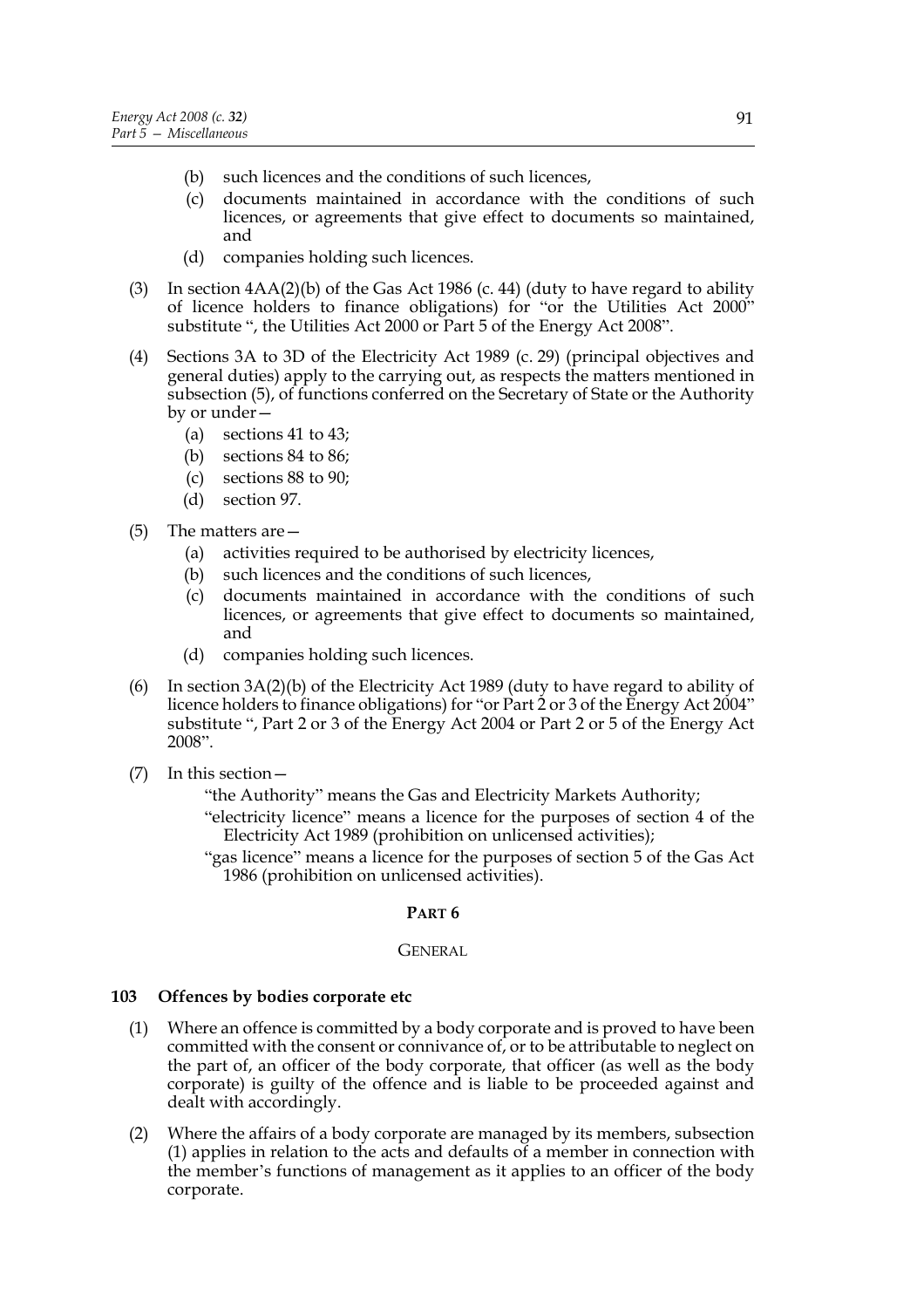- (3) Where an offence—
	- (a) is committed by a Scottish firm, and
	- (b) is proved to have been committed with the consent or connivance of, or to be attributable to any neglect on the part of, a partner of the firm,

the partner (as well as the firm) is guilty of the offence and liable to be proceeded with and dealt with accordingly.

## (4) In this section—

"offence" means an offence under this Act;

"officer", in relation to a body corporate, means—

- (a) any director, secretary or other similar officer of the body corporate, or
- (b) any person who was purporting to act in any such capacity.

## **104 Subordinate legislation**

- (1) Orders and regulations made by the Secretary of State or the Scottish Ministers under this Act are to be made by statutory instrument.
- (2) An instrument to which this subsection applies may—
	- (a) provide for a person to exercise a discretion in dealing with any matter;
	- (b) include incidental, supplementary and consequential provision;
	- (c) make transitory or transitional provisions or savings;
	- (d) make provision generally, only in relation to specified cases or subject to exceptions (including provision for a case to be excepted only so long as conditions specified in the instrument are satisfied);
	- (e) make different provision for different cases or circumstances or for different purposes.
- (3) Subsection (2) applies to  $-$ 
	- (a) an Order in Council under this Act,
	- (b) an order or regulations made by the Secretary of State or the Scottish Ministers under this Act (other than an order which contains provision made under section 110 (commencement) only).
- (4) The provision which may be made by virtue of subsection (2)(b) or (c) includes provision modifying any provision made by or under an Act or an Act of the Scottish Parliament (whenever passed or made).

## **105 Parliamentary control of subordinate legislation**

- (1) A statutory instrument containing an Order in Council, order or regulations under this Act is subject to annulment in pursuance of a resolution of either House of Parliament.
- (2) Subsection (1) does not apply to—
	- (a) an order which contains, or regulations which contain, (whether alone or together with other provision) provision made under—
		- (i) section 13 (importation and storage of combustible gas: inspectors),
		- (ii) section 27 (carbon dioxide storage: inspectors),
		- (iii) section 41(6) (feed-in tariffs for small-scale electricity generation),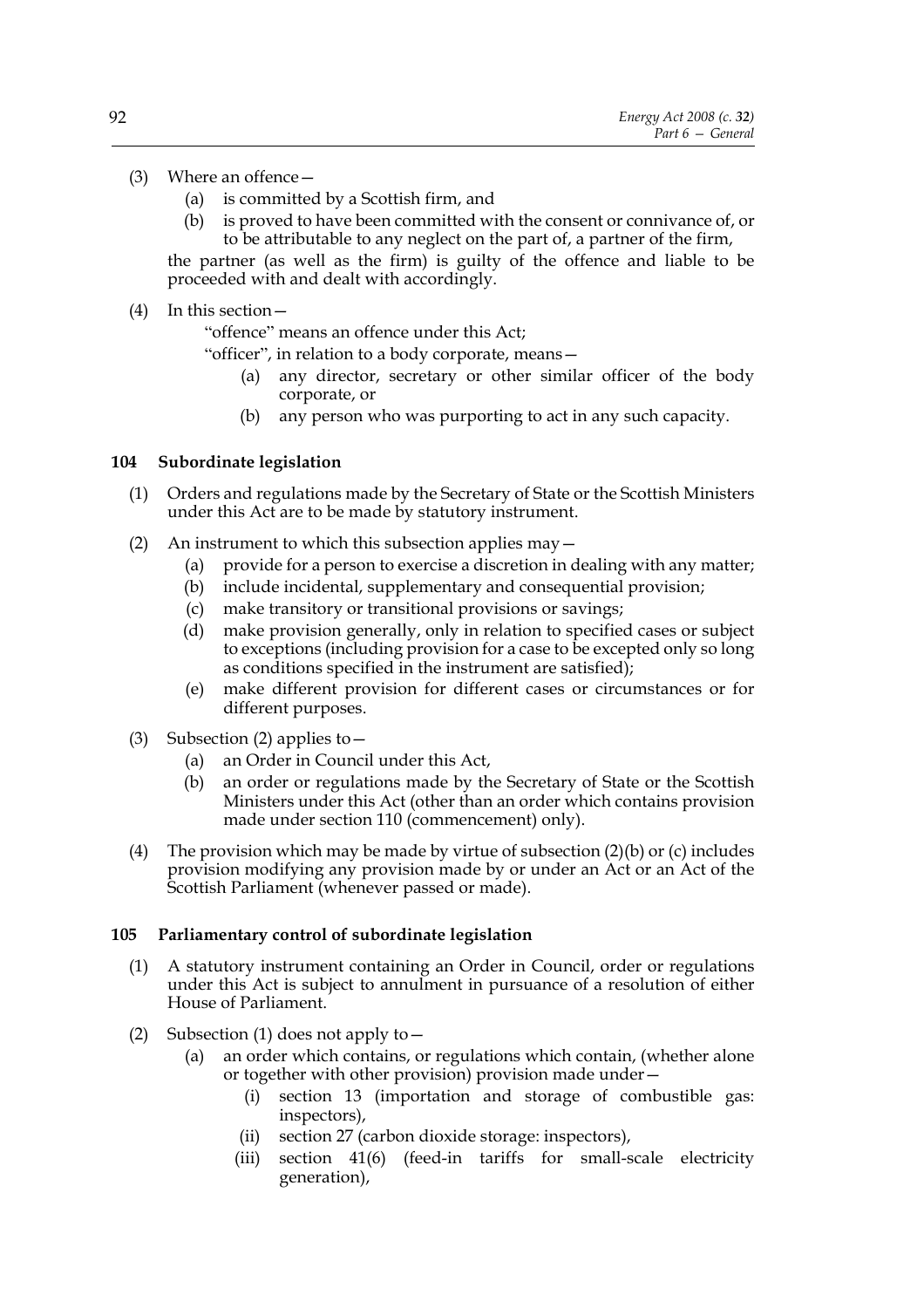- (iv) section 45(6)(a) (power to specify matters as designated technical matters),
- (v) section 62(1) (power to apply Chapter 1 of Part 3 to other nuclear installations), or
- (vi) section 100 (renewable heat incentives);
- (b) an order, regulations or Order in Council which contains (whether alone or together with other provision) provision which, by virtue of section  $43(3)(b)$ ,  $86(3)$ ,  $90(3)$ ,  $104(4)$ ,  $107(2)(a)$  or  $109(3)(a)$  modifies an Act or an Act of the Scottish Parliament;
- (c) an order which contains provision made under section 110 (commencement orders) only.
- (3) No order, regulations or recommendation to make an Order in Council, within subsection  $(2)(a)$  or (b), may be made unless a draft of the order, regulations or Order in Council has been laid before, and approved by a resolution of, each House of Parliament.
- (4) In the case of a statutory instrument containing an order or regulations made by the Scottish Ministers, this section has effect as if—
	- (a) in subsection (1) the reference to either House of Parliament were a reference to the Scottish Parliament,
	- (b) in subsection (2)(b) for "107(2)(a)" there were substituted "107(3)(a)", and
	- (c) in subsection (3) the reference to each House of Parliament were a reference to the Scottish Parliament.

## **106 Interpretation**

In this Act—

"functions" includes powers and duties;

- "modify" includes amend, add to, revoke or repeal (and references to "modifications" are to be construed accordingly);
- "territorial sea" means the territorial sea adjacent to the United Kingdom.

## **107 Minor and consequential amendments**

- (1) Schedule 5 contains minor and consequential amendments.
- (2) The Secretary of State may by order make such modifications of—
	- (a) an Act, or Act of the Scottish Parliament, passed before the end of the session in which this Act was passed, or
	- (b) an instrument made before the end of that session,

as the Secretary of State considers appropriate in consequence of this Act.

- (3) The Scottish Ministers may by order make such modifications of—
	- (a) an Act, or Act of the Scottish Parliament, passed before the end of the session in which this Act was passed, or
	- (b) an instrument made before the end of that session,

as the Scottish Ministers consider appropriate in consequence of Chapter 3 of Part 1 of this Act as that Chapter applies in relation to the territorial sea adjacent to Scotland (within the meaning of that Chapter) or in relation to functions of the Scottish Ministers.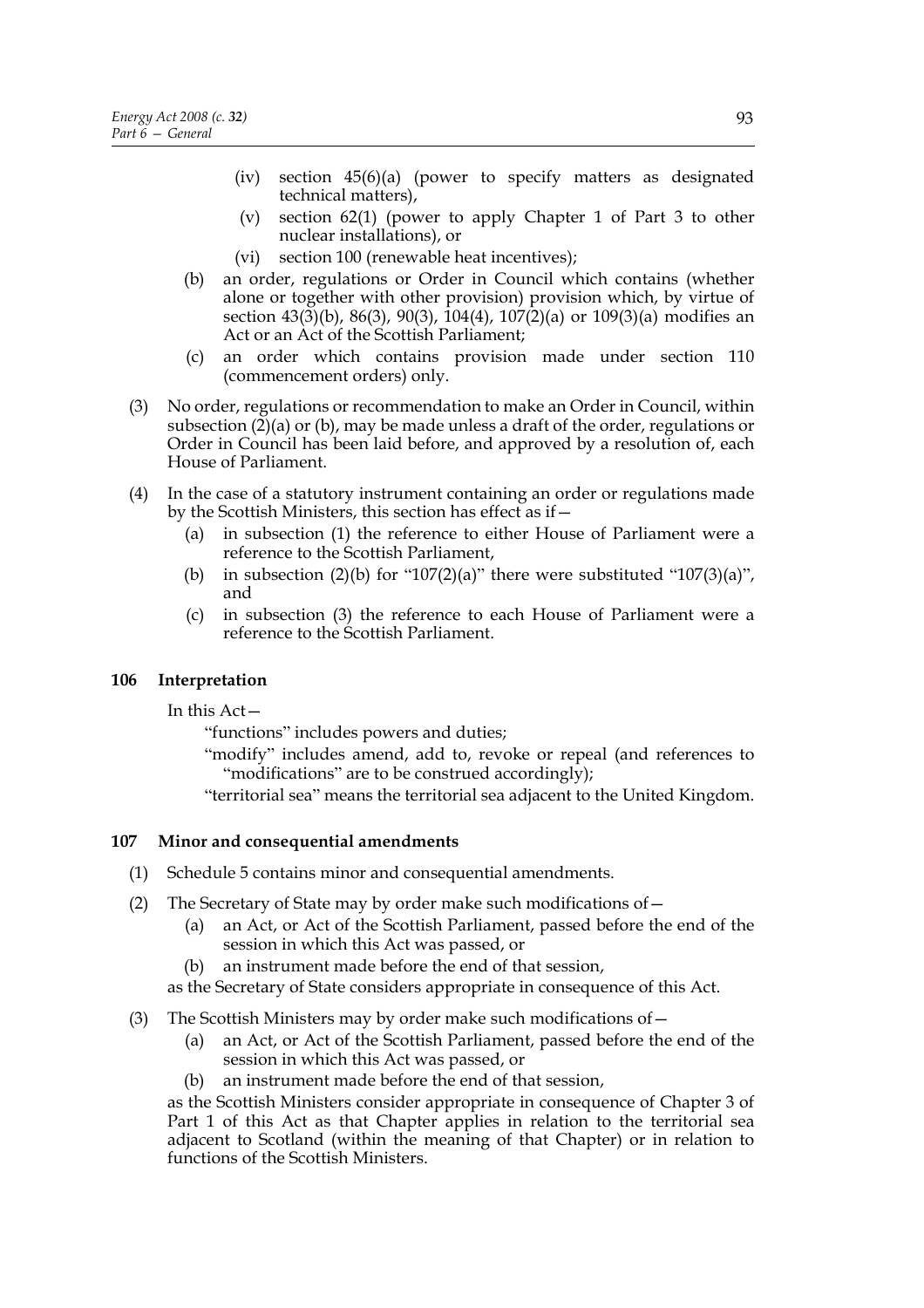## **108 Repeals**

Schedule 6 contains repeals (including repeals of spent provisions).

## **109 Transitional provision etc**

- (1) The Secretary of State may by order make any transitional, transitory or saving provision which appears appropriate in consequence of, or otherwise in connection with, this Act.
- (2) The Scottish Ministers may by order make any transitional, transitory or saving provision which appears appropriate in consequence of, or otherwise in connection with, Chapter 3 of Part 1 of this Act as that Chapter applies in relation to the territorial sea adjacent to Scotland (within the meaning of that Chapter) or in relation to functions of the Scottish Ministers.
- (3) The provision which may be made by virtue of subsection (1) or (2) includes provision modifying any provision made by—
	- (a) an Act, or Act of the Scottish Parliament, passed before the end of the session in which this Act was passed, or
	- (b) an instrument made before the end of that session.
- (4) Provision made under this section is additional, and without prejudice, to that made by or under any other provision of this Act.

## **110 Commencement**

- (1) The following provisions come into force on the day on which this Act is passed—
	- (a) section 37, so far as is necessary for enabling the exercise on or after that day of any power to make an order that is conferred by virtue of that section, and section 38(1);
	- (b) sections 88 to 91 (and sections 104 and 105 in so far as those sections apply in relation to orders made under section 90(3)) and Schedule 4;
	- (c) section 102;
	- (d) this section and sections 106, 111, 112 and 113;
	- (e) paragraph 5 of Schedule 5 (and section 107(1) so far as it relates to that paragraph).
- (2) Subject to that, the provisions of this Act come into force on such day as may be appointed by order of the Secretary of State.
- (3) An order under this section may  $-$ 
	- (a) include incidental, supplementary and consequential provision;
	- (b) make transitory or transitional provisions or savings;
	- (c) make different provision for different cases or circumstances or for different purposes.

## **111 Financial provisions**

The following are to be paid out of money provided by Parliament—

- (a) any expenditure incurred by the Secretary of State by virtue of this Act;
- (b) any expenditure incurred by the Gas and Electricity Markets Authority by virtue of this Act;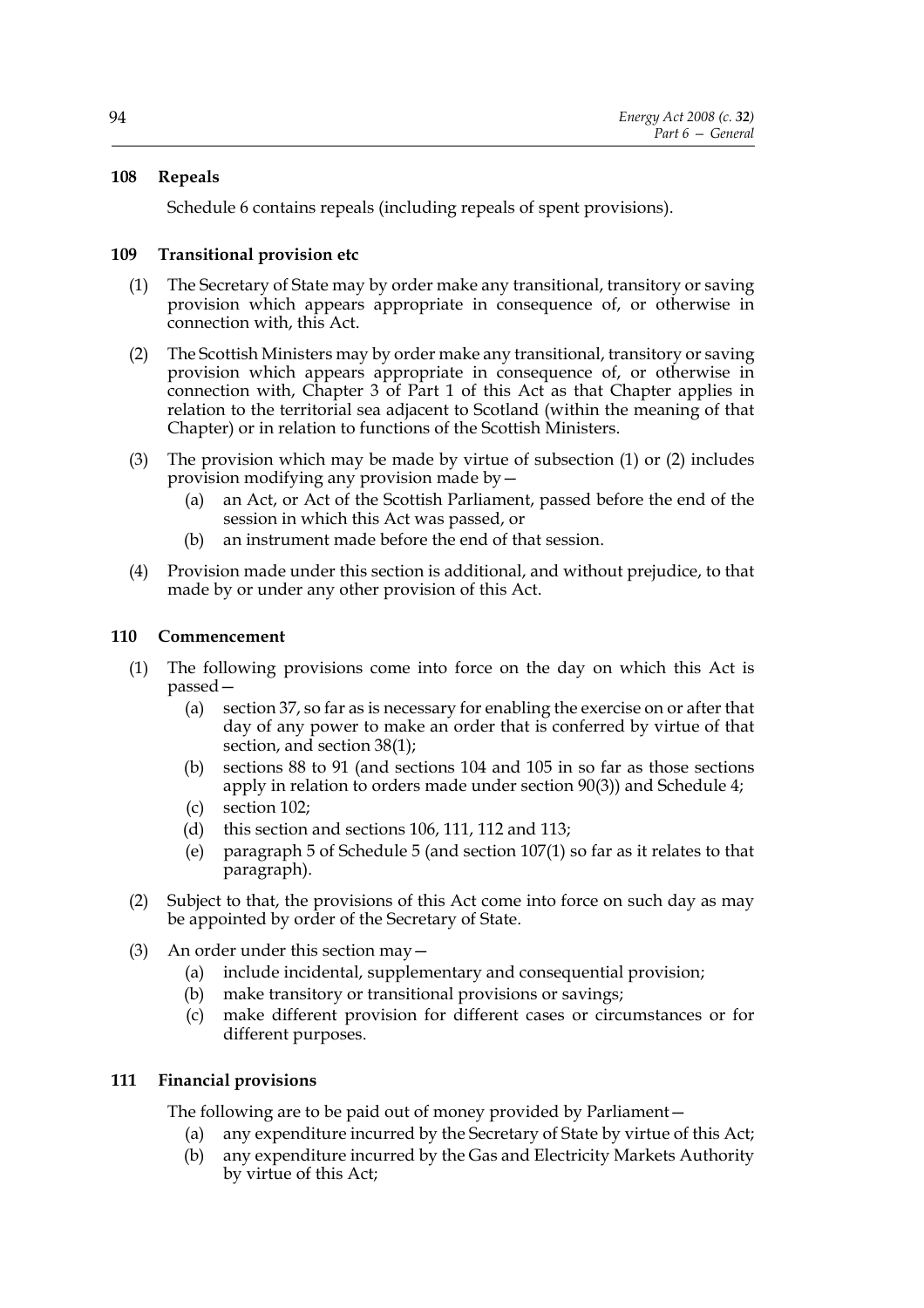(c) any increase attributable to this Act in the sums payable out of money so provided under any other enactment.

## **112 Extent**

- (1) Subject to subsections (2) to (5), this Act extends to England and Wales, Scotland and Northern Ireland.
- (2) The following provisions extend to England and Wales and Scotland only—
	- (a) section 38 (renewables obligation: supplemental provision);
	- (b) sections 41 to 43 (feed-in tariffs for small-scale electricity generation);
	- (c) section 80 to 82 (third party access to oil processing facilities);
	- (d) sections 84 to 86 (power to amend licence conditions: transmission systems);
	- (e) sections 88 to 90 (smart meters);
	- (f) sections 92 to 97 (gas and electricity meters);
	- (g) section 99 (electricity safety);
	- (h) section 100 (renewable heat incentives);
	- (i) section 102 (general duties of Authority and Secretary of State).
- (3) Chapter 1 of Part 3 (other than section 65) (nuclear decommissioning) extends to England and Wales and Northern Ireland only.
- (4) Section 40(2) to (4) (the Northern Ireland renewables obligation) extend to Northern Ireland only.
- (5) An amendment or repeal contained in this Act has the same extent as the enactment or relevant part of the enactment to which the amendment or repeal relates.

# **113 Short title**

This Act may be cited as the Energy Act 2008.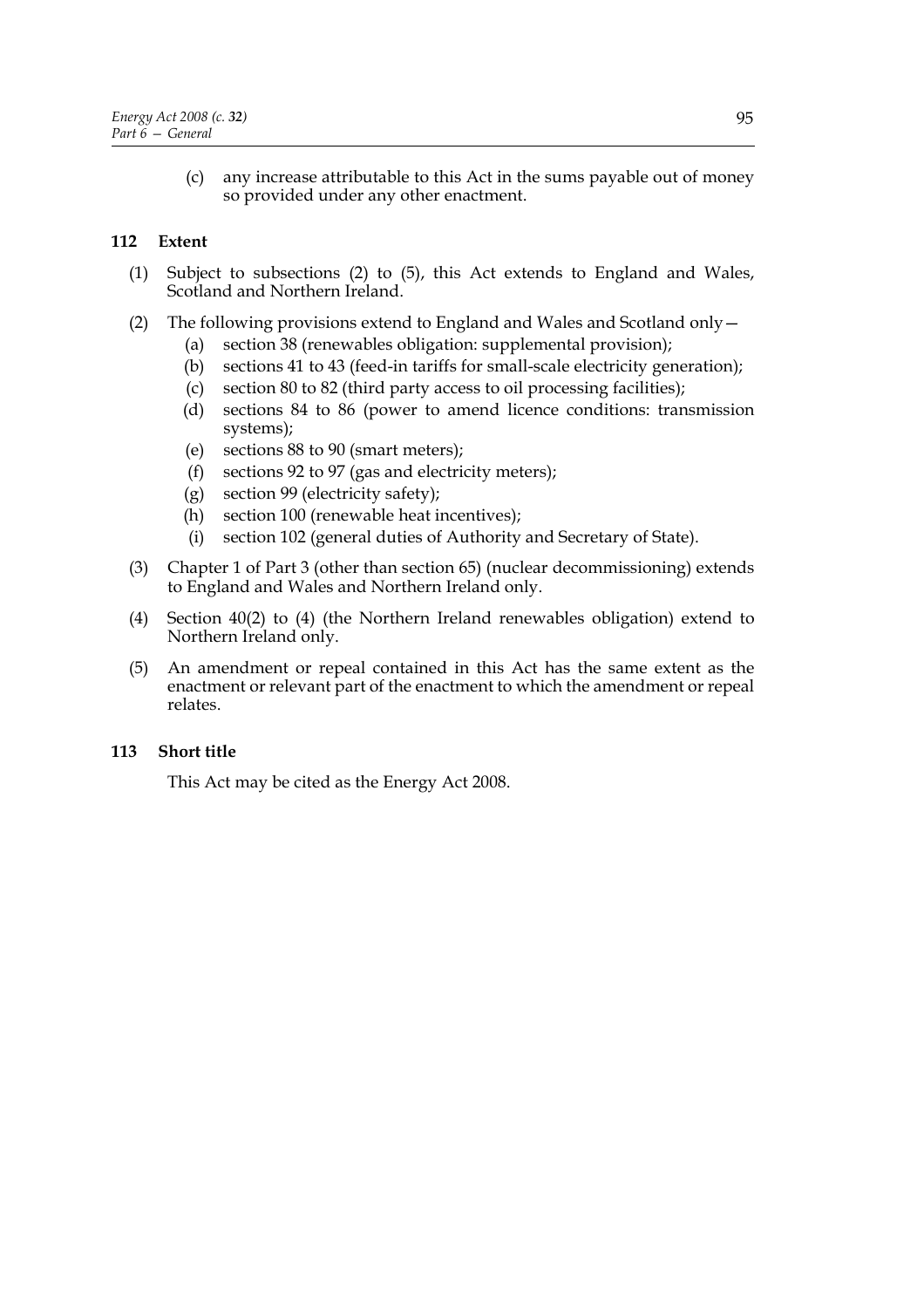# SCHEDULES

## SCHEDULE 1 Section 36

## AMENDMENTS RELATING TO CHAPTERS 2 AND 3 OF PART 1

*Food and Environment Protection Act 1985 (c. 48)*

- 1 The Food and Environment Protection Act 1985 is amended as follows.
- 2 In section 7A (regulation of deposits made in the sea: exclusion of certain oil and gas activities)—
	- (a) the existing provision becomes subsection (1), and
	- (b) after that subsection insert—
		- "(2) Nothing in this Part of this Act applies to anything done in the course of carrying on an activity for which a licence under section 4 or 18 of the Energy Act 2008 is required (gas unloading, storage and recovery, and carbon dioxide storage).
		- (3) For this purpose, activities are to be regarded as activities for which such a licence is required if, by virtue of such a licence, they are activities which may be carried on only with the consent of the Secretary of State or another person.
		- (4) Subsection (2) does not apply in relation to anything done in the course of carrying out an activity for which a licence under section 4 of the Energy Act 2008 is required in, under or over—
			- (a) the territorial sea adjacent to Scotland, Wales or Northern Ireland, or
			- (b) waters in a Gas Importation and Storage Zone which are United Kingdom controlled waters adjacent to Scotland.
		- (5) Subsection (2) does not apply in relation to anything done in, under or over the territorial sea adjacent to Wales or Northern Ireland in the course of carrying on an activity for which a licence under section 18 of the Energy Act 2008 is required."
- 3 In section 24 (interpretation)—
	- (a) in subsection (1), after the definition of "Convention State" insert—
		- ""Gas Importation and Storage Zone" has the meaning given by section 1 of the Energy Act 2008;", and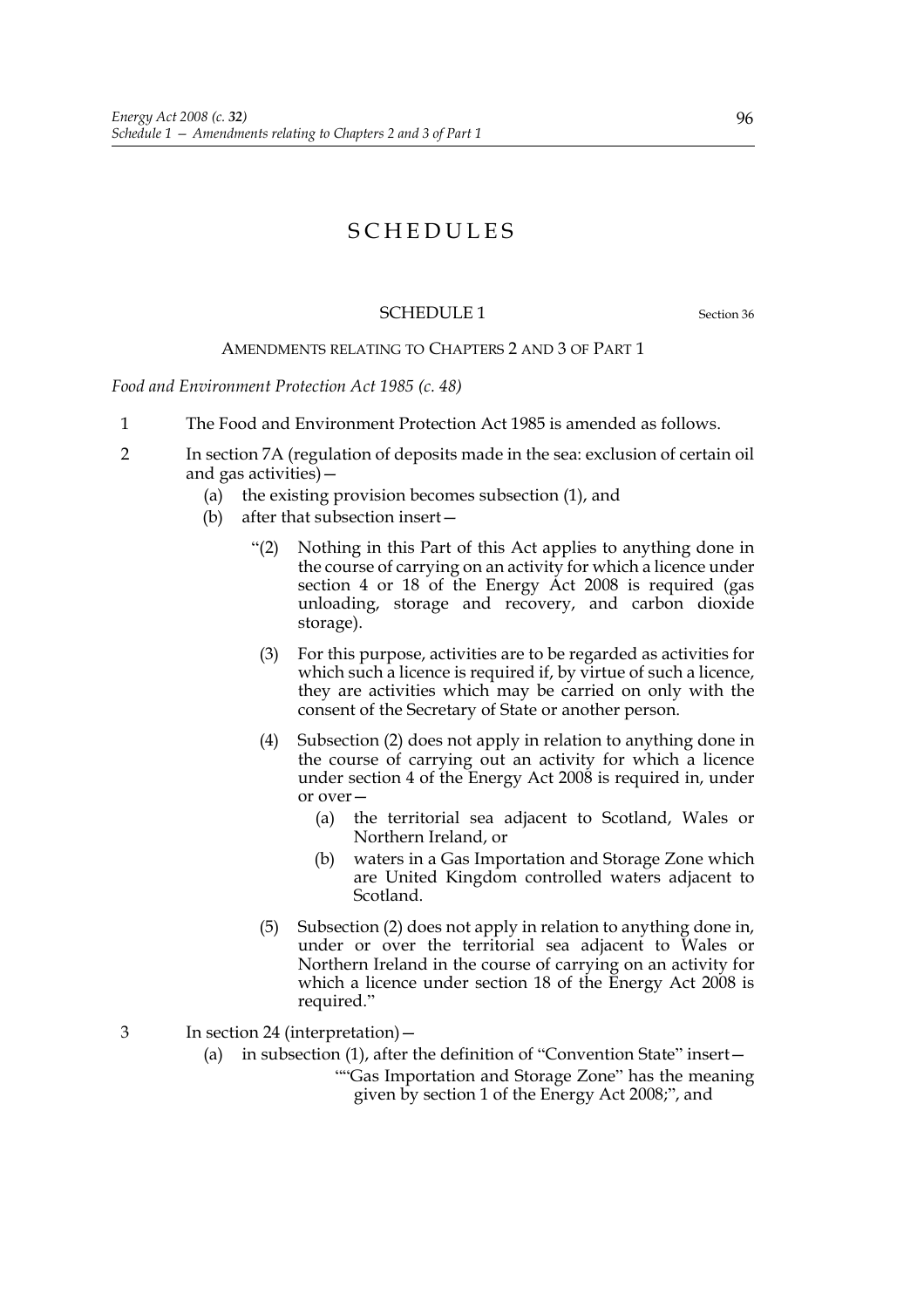- (b) after subsection (2) insert—
	- "(2A) An order or Order in Council made under or by virtue of section 158(3) or (4) of the Government of Wales Act 2006 (apportionment of sea areas) has effect for the purposes of Part 2 of this Act if, or to the extent that, the order or Order in Council is expressed to apply—
		- (a) by virtue of this subsection, for the purposes of Part 2 of this Act, or
		- (b) if no provision has been made by virtue of paragraph (a), for the general or residual purposes of that Act."

## *Petroleum Act 1987 (c. 12)*

- 4 (1) Section 21 of the Petroleum Act 1987 (automatic establishment of safety zones) is amended as follows.
	- (2) In subsection  $(2)$ 
		- (a) after paragraph (a) insert—
			- "(aa) the exploration of any place in, under or over such waters with a view to the storage of gas in such a place;
			- (ab) the conversion of any place in, under or over such waters for the purpose of storing gas;",
		- (b) in paragraph (b), for "in or under the shore or bed of" substitute "in, under or over",
		- (c) after that paragraph insert—
			- "(ba) the unloading of gas at any place in, under or over such waters;", and
		- (d) in paragraph (d) for "paragraph (a), (b) or (c)" substitute "any of paragraphs (a) to (c)".
	- (3) After subsection (7) insert—
		- "(8) In this section "gas" means gas within the meaning of section 2(4) of the Energy Act 2008."

*Gas (Northern Ireland) Order 1996 (S.I. 1996/275 (N.I.2))*

5 In Article 3(1) of the Gas (Northern Ireland) Order 1996 (interpretation of provisions relating to gas supply and associated activities), in the definition of "gas storage facility" after "any facility" insert "(other than a facility in, under or over the territorial sea adjacent to Northern Ireland)".

*Petroleum Act 1998 (c. 17)*

- 6 The Petroleum Act 1998 is amended as follows.
- 7 In section 11 (application of civil law)—
	- (a) in subsection (1), after "Order in Council" insert ", subject to subsection (4A)",
	- (b) in subsection (3), after paragraph (a) insert—
		- "(aa) the exploration of any place in, under or over such waters with a view to the storage of gas in such a place;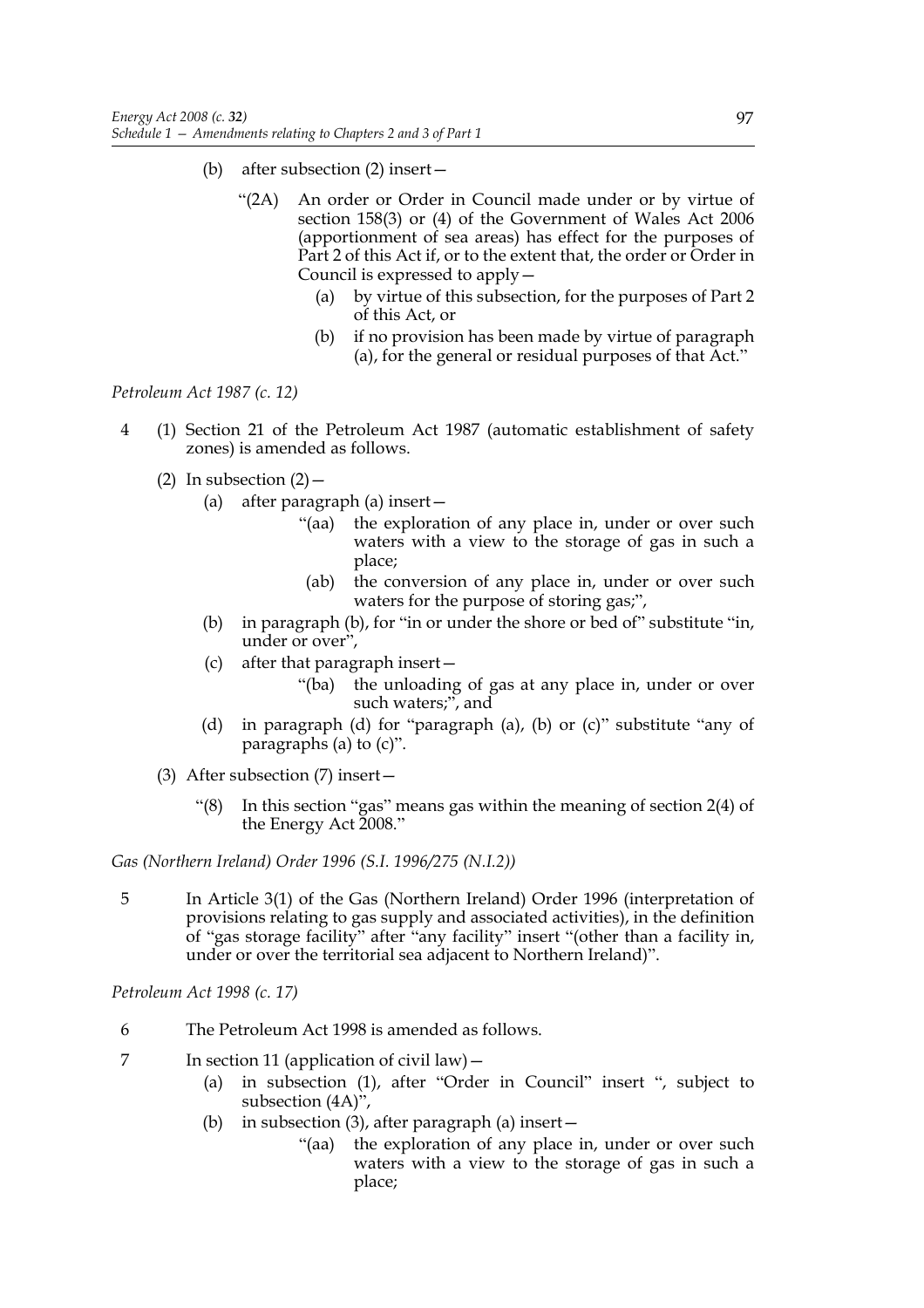- (ab) the conversion of any place in, under or over waters to which this section applies for the purpose of storing gas;",
- (c) in paragraph (b) of that subsection, for "in or under the shore or bed of" substitute "in, under or over",
- (d) after that paragraph insert—
	- "(ba) the unloading of gas at any place in, under or over such waters;",
- (e) in paragraph (d) of that subsection, for "paragraph (a), (b) or (c)" substitute "any of paragraphs (a) to (c)",
- (f) after that subsection insert—
	- "(3A) In subsection (3) references (in whatever form) to storing gas include storing gas with a view to its permanent disposal.",
- (g) after subsection (4) insert—
	- "(4A) An Order in Council may not make provision under subsection (1) in relation to questions arising out of acts or omissions taking place in connection with any activity carried on in, under or over relevant Scottish waters with a view to, or in connection with, the storage of carbon dioxide.
		- (4B) In subsection  $(4A)$ 
			- (a) "relevant Scottish waters" means tidal waters, and parts of the sea, in or adjacent to Scotland up to the seaward limits of the territorial sea, and
			- (b) references to the storage of carbon dioxide do not include the use of carbon dioxide for a purpose ancillary to getting petroleum (within the meaning of section 1).", and
- (h) after subsection (8) insert—
	- "(9) In this section "gas" means—
		- (a) gas within the meaning of section 2(4) of the Energy Act 2008, or
		- (b) carbon dioxide."
- 8 In section 13 (interpretation of Part 2), after the existing provision (which becomes subsection (1)) insert—
	- "(2) An Order in Council under section 126(2) of the Scotland Act 1998 (apportionment of sea areas) has effect for the purposes of this Part if, or to the extent that, the Order is expressed to apply—
		- (a) by virtue of this subsection, for the purposes of this Part, or
		- (b) if no provision has been made by virtue of paragraph (a), for the general or residual purposes of that Act."
- 9 In section 28 (interpretation of Part 3), in the definition of "gas"—
	- (a) in paragraph (a), for "or carbon monoxide" substitute ", carbon monoxide or a substance designated under paragraph (e) of the definition of "gas" in section 2(4) of the Energy Act 2008",
	- (b) in paragraph (b) for "gases" substitute "substances", and
	- (c) in paragraph (c) for "gases" substitute "substances".
- 10 In section 30 (persons who may be required to submit programmes)—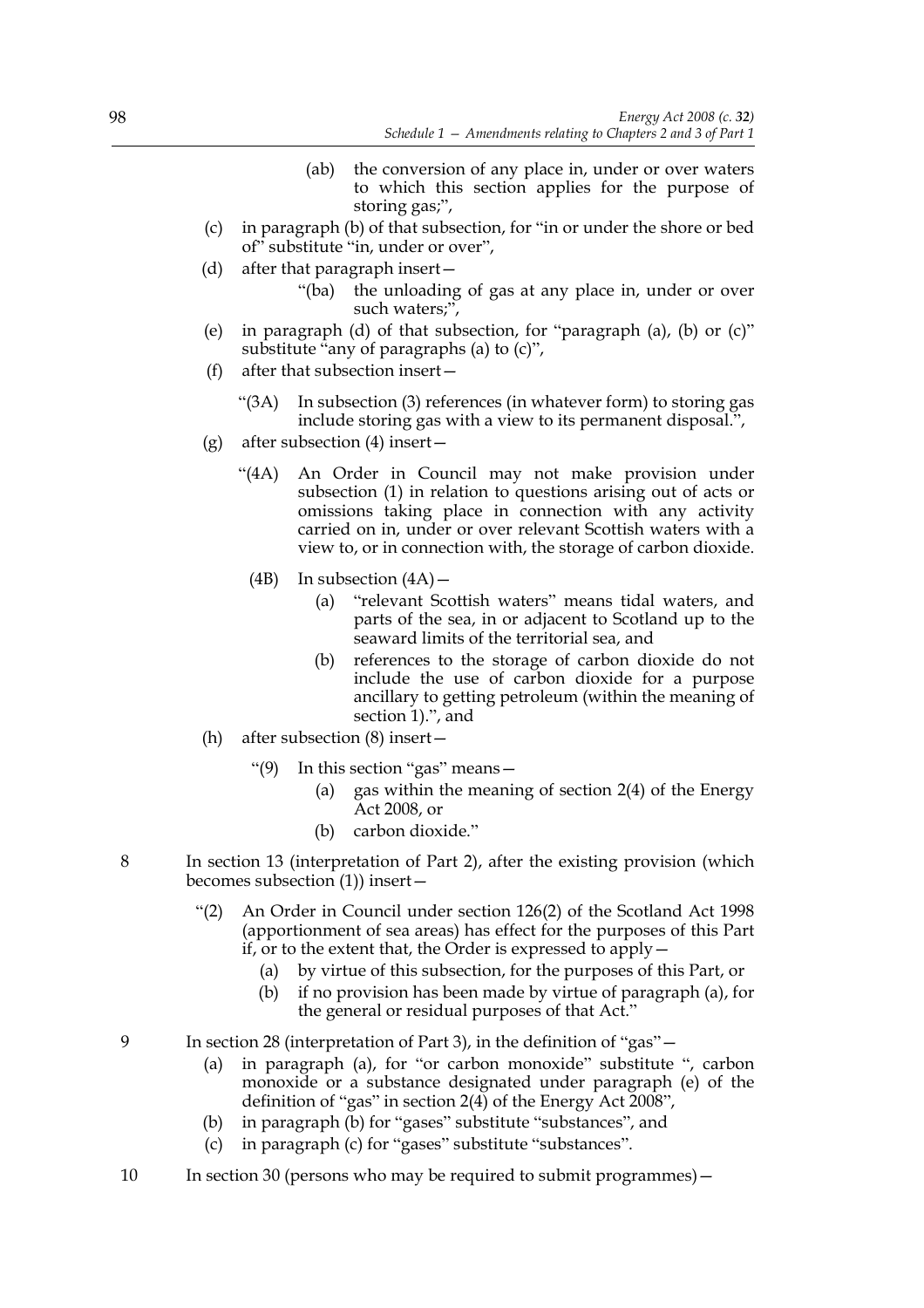- (a) for subsection  $(5)(a)$  substitute
	- "(a) the person has the right—
		- (i) to exploit or explore mineral resources in any area,
		- (ii) to unload, store or recover gas in any area or to convert any natural feature in any area for the purpose of storing gas, or
		- (iii) to explore any area with a view to, or in connection with, the exercise of a right within sub-paragraph (i) or (ii), and",
- (b) in subsection (6), for paragraph (a) substitute  $-$ 
	- "(a) the exploitation or exploration of mineral resources in the exercise of the right mentioned in subsection  $(5)(a);$
	- (aa) the unloading, storage or recovery of gas in the exercise of that right;
	- (ab) the conversion, in the exercise of that right, of any natural feature for the purpose of storing gas;
	- (ac) the exploration in exercise of that right with a view to, or in connection with, the exercise of a right within subsection  $(5)(a)(ii)$ ;", and
- (c) in paragraph (c) of that subsection, for "or (b)" substitute "to (b)".
- 11 In section 44 (offshore installations)
	- (a) in subsection  $(3)$ , after paragraph (a) insert  $-$ 
		- "(aa) the exploration of any place in, under or over relevant waters with a view to the storage of gas in such an place;
		- (ab) the conversion of any place in, under or over relevant waters for the purpose of storing gas;",
	- (b) in paragraph (b) of that subsection, for "in or under the shore or bed of" substitute "in, under or over",
	- (c) after that paragraph insert—
		- "(ba) the unloading of gas at any place in, under or over relevant waters;",
	- (d) in paragraph (d) of that subsection, for "paragraph (a), (b) or (c)" substitute "any of paragraphs (a) to (c)", and
	- (e) in subsection (5), after "section—" insert—
		- ""gas" means gas within the meaning of section 2(4) of the Energy Act 2008;".
- 12 In section 47A (factors for the Secretary of State to take into account when performing functions under the Petroleum Act 1998)—
	- (a) in subsection (1), after paragraph (a) insert—
		- "(aa) activities which are authorised by a licence under Chapter 2 or 3 of Part 1 of the Energy Act 2008 (gas importation and storage);",
	- (b) in paragraph (b) of that subsection for "such activities" substitute "activities within paragraph (a) or (aa)", and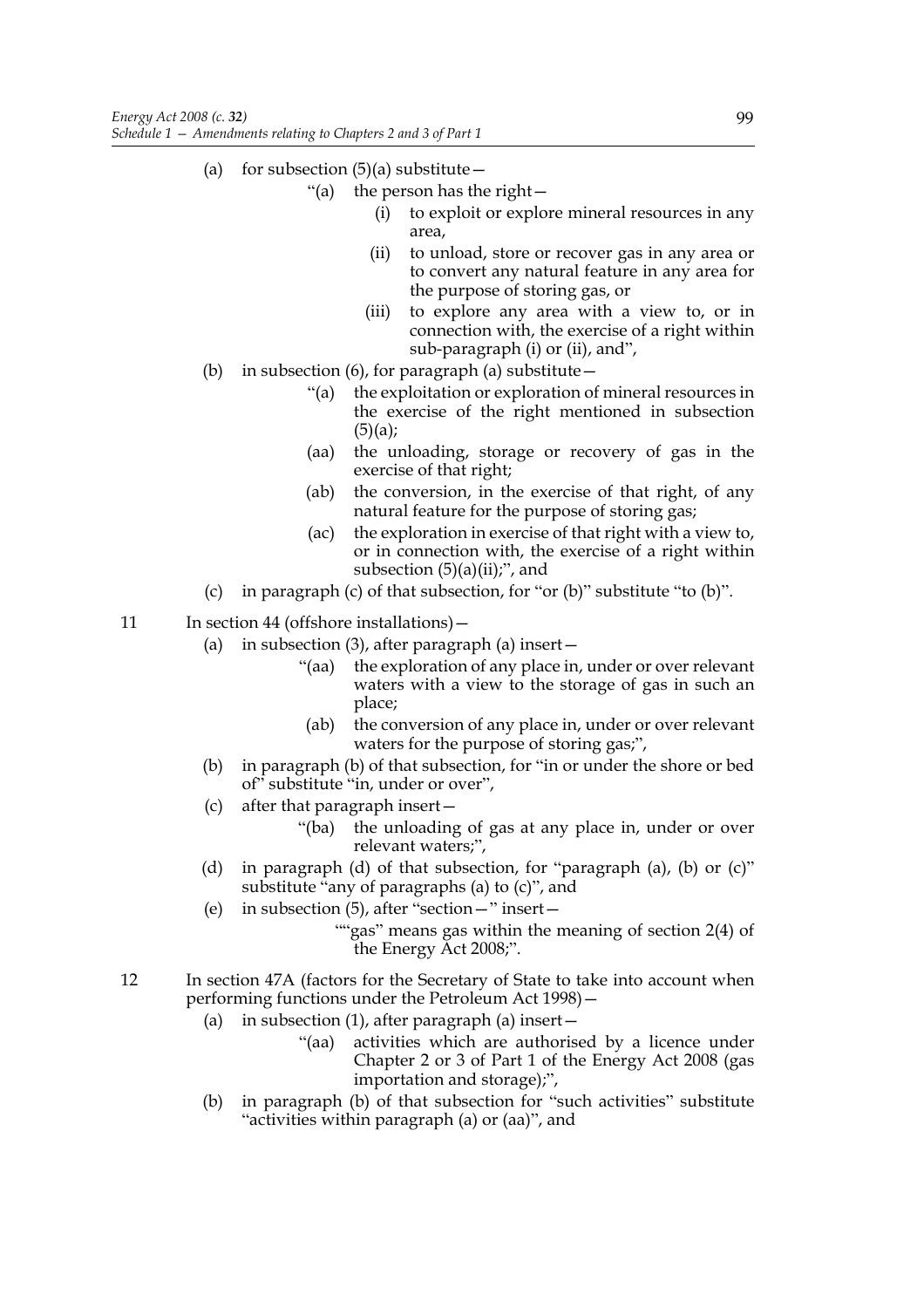- (c) after subsection (2) insert—
	- "(2A) For the purposes of subsection (1)(aa), activities are to be regarded as activities authorised by a licence under Chapter 2 or 3 of Part 1 of the Energy Act 2008 if, by virtue of such a licence, they are activities which may be carried on only with the consent of the Secretary of State or another person."

*Energy Act 2004 (c. 20)*

- 13 In section 188 of the Energy Act 2004 (power to impose charges to fund energy functions)—
	- (a) in subsection (7), after paragraph (l) insert—
		- "(m) Chapter 2 of Part 1 of the Energy Act 2008.",
	- (b) in that subsection, after paragraph (m) (inserted by paragraph (a)) insert—
		- "(n) Chapter 3 of Part 1 of the Energy Act 2008.",
	- (c) in subsection  $(8)$ , after paragraph  $(d)$  insert
		- "(da) any activity for which a licence under Chapter 2 of Part 1 of the Energy Act 2008 is required;", and
	- (d) in that subsection, after paragraph (da) (inserted by paragraph (c)) insert—
		- "(db) any activity for which a licence under Chapter 3 of Part 1 of the Energy Act 2008 is required;".
	- (e) after subsection (11) insert—
		- "(12) This section applies in relation to the Scottish Ministers as it applies in relation to the Secretary of State, and in its application to the Scottish Ministers it is to be read as if for subsections (6) and (7) there were substituted  $-$ 
			- "(6) Regulations under this section must be made by statutory instrument and are subject to annulment in pursuance of a resolution of the Scottish Parliament.
			- (7) Section 192(4) applies in relation to the power of the Scottish Ministers to make regulations under subsection (6) as it applies in relation to an order or regulations made by the Secretary of State or the Treasury.
			- (7A) The references in this section to relevant energy functions are references to the functions of the Scottish Ministers under—
				- (a) Chapter 3 of Part 1 of the Energy Act 2008, or
				- (b) so much of any Community instrument as has effect in connection with—
					- (i) any activity mentioned in subsection  $(8)(db)$ , or
					- (ii) any activity mentioned in subsection  $(8)(h)$ to the extent that the activity is carried on in connection with an activity mentioned in subsection (8)(db).",

and as if the reference in subsection (11) to the Consolidated Fund were a reference to the Scottish Consolidated Fund."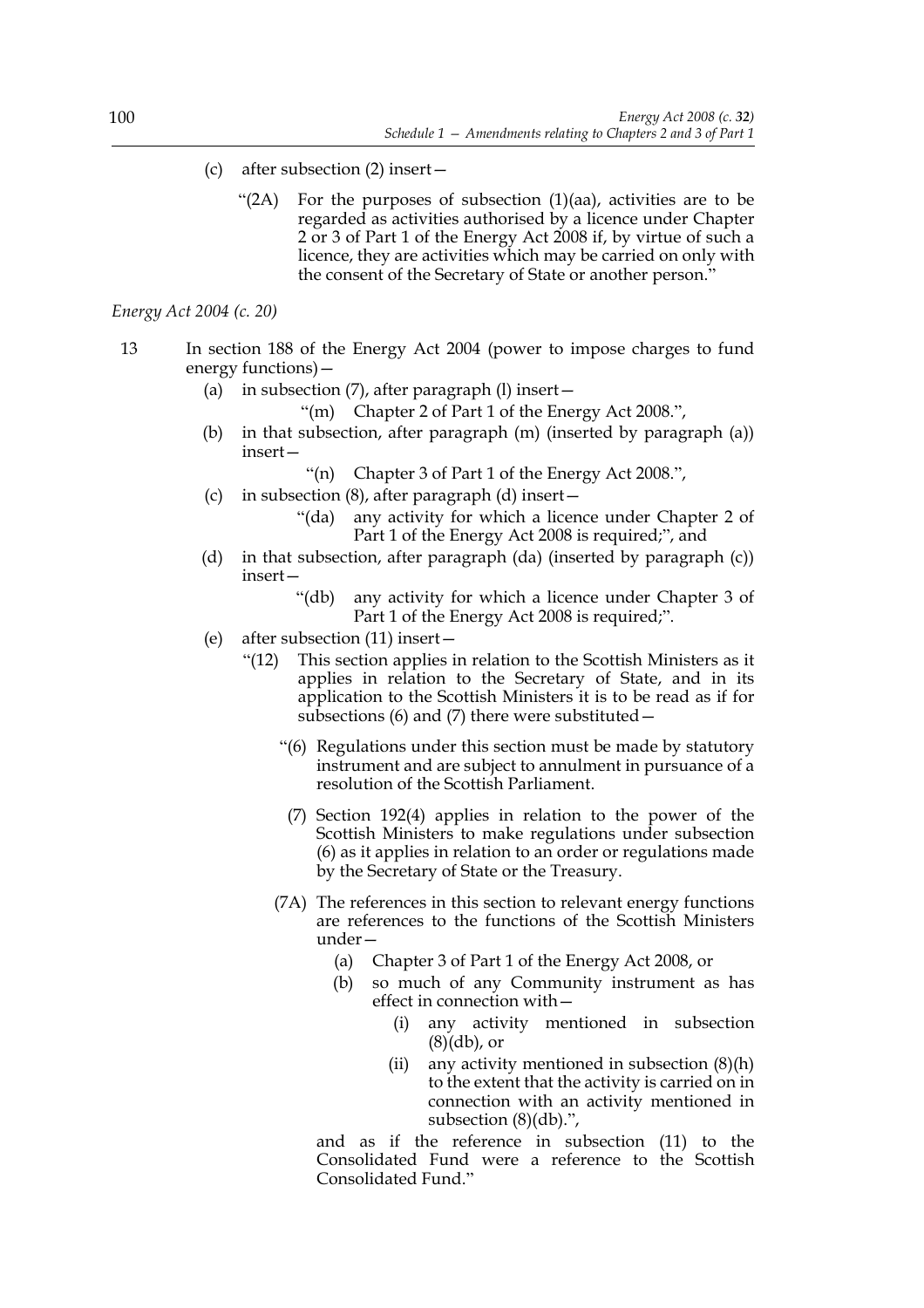#### SCHEDULE 2 Section 44

PROPERTY SCHEMES

#### "SCHEDULE 2A Section 6E

#### PROPERTY SCHEMES

*Scheme-making power*

- 1 (1) This paragraph applies where—
	- (a) a tender exercise is held in relation to an offshore transmission licence,
	- (b) any transmission assets have been transferred to the successful bidder or, for operational purposes, it is necessary for any transmission assets to be so transferred, and
	- (c) those assets were not constructed or installed by the successful bidder.
	- (2) The Authority may, on an application under paragraph 3, make a scheme ("a property scheme") providing for -
		- (a) the transfer to the successful bidder of, or
		- (b) the creation in favour of the successful bidder of rights in relation to,

property, rights or liabilities.

- (3) In sub-paragraph  $(1)$  -
	- (a) "transmission assets" means the transmission system in respect of which the offshore transmission licence is (or is to be) granted or anything which forms part of that system, and
	- (b) the reference to the successful bidder in paragraph (c) includes, if the successful bidder is a body corporate, a reference to any body corporate which was associated with the successful bidder at the time the transmission assets were constructed or installed.
- (4) Until such time as section 180 of the Energy Act 2004 (meaning of "high voltage line") comes into force, "transmission system" in sub-paragraph (3)(a) includes a system which, if that section were in force, would be a transmission system.

*Further provision about the content of a scheme*

- 2 (1) A property scheme may also contain—
	- (a) provision for the creation, in relation to property which the scheme transfers, of an interest in or right over the property in favour of the asset owner;
	- (b) provision for the creation of any rights or liabilities as between the asset owner and the successful bidder;
	- (c) provision for imposing on the asset owner or the successful bidder an obligation to enter into a written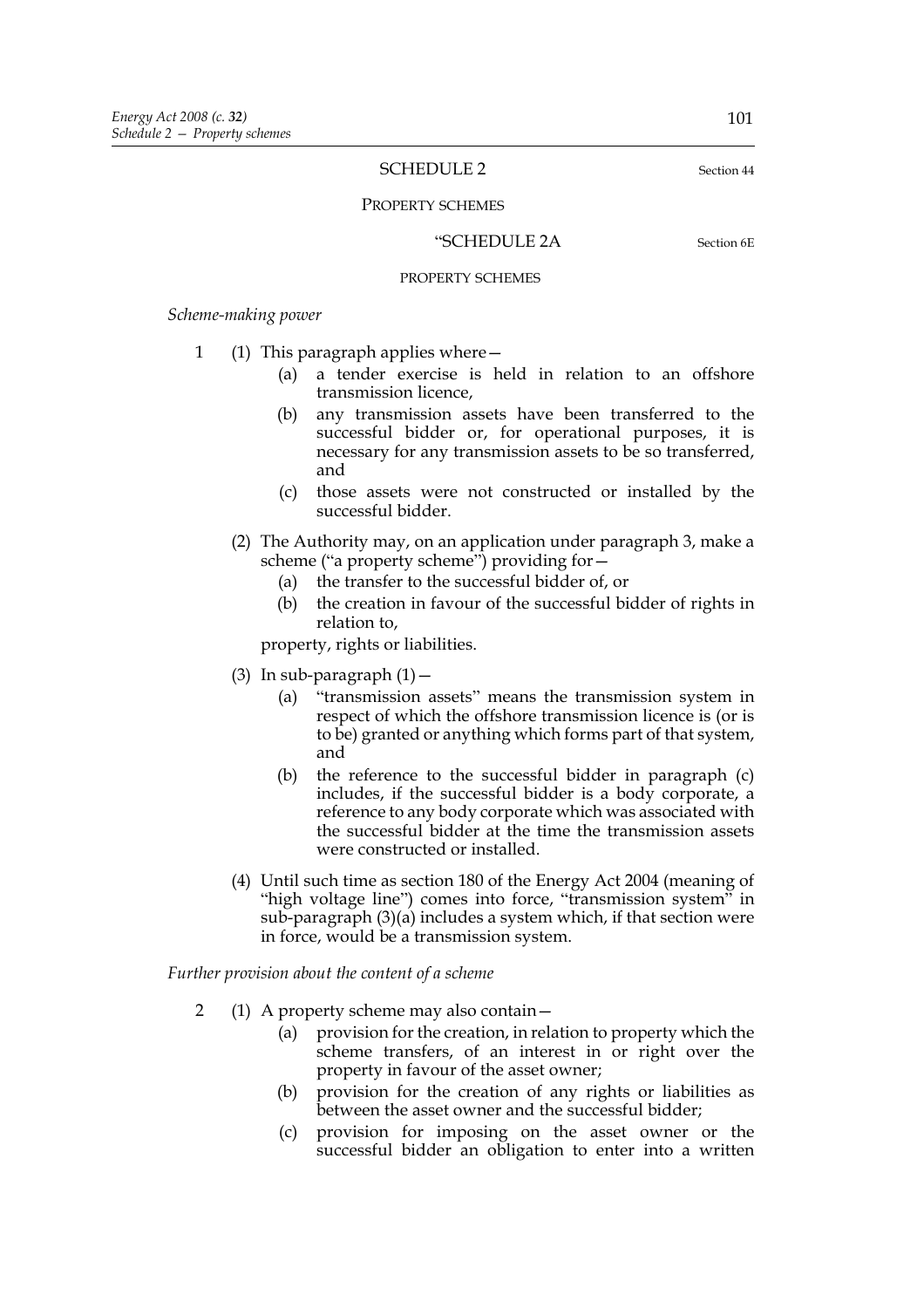agreement with, or to execute an instrument of another kind in favour of, the other;

- (d) provision requiring the successful bidder to pay the asset owner compensation;
- (e) provision requiring the asset owner to pay the successful bidder compensation;
- (f) supplemental, incidental and consequential provision.
- (2) The property, rights and liabilities which may be transferred by a property scheme include property, rights or liabilities which would not otherwise be capable of being transferred.
- (3) If a property scheme provides for the division of an estate or interest in land and any rent is—
	- (a) payable in respect of the estate or interest under a lease, or
	- (b) charged on the estate or interest,

the scheme may contain provision for apportionment or division so that one part is payable in respect of, or charged on, only one part of the estate or interest and the other part is payable in respect of, or charged on, only the other part of the estate or interest.

(4) A property scheme which contains provision which affects a third party may also contain provision requiring the successful bidder or the asset owner to pay the third party compensation.

*Applications for schemes*

- 3 (1) An application for a property scheme may be made by—
	- (a) the preferred bidder,
	- (b) the successful bidder, or
	- (c) a person who owns the property, rights and liabilities in relation to which provision of a kind mentioned in paragraph 1(2) is proposed to be included in the scheme.
	- (2) An application must specify—
		- (a) the property, rights and liabilities in relation to which provision of a kind mentioned in paragraph 1(2) is proposed to be included in the scheme,
		- (b) the name and address of the non-applicant party, and
		- (c) the name and address of each third party whom the applicant considers would be affected by a provision of the proposed property scheme.
	- (3) All property, rights and liabilities specified in an application in accordance with sub-paragraph  $(2)(a)$  must belong to the same person.
	- (4) A person may make more than one application under this paragraph.

*Timing of applications*

4 An application for a property scheme, in relation to a tender exercise, may only be made at a time when—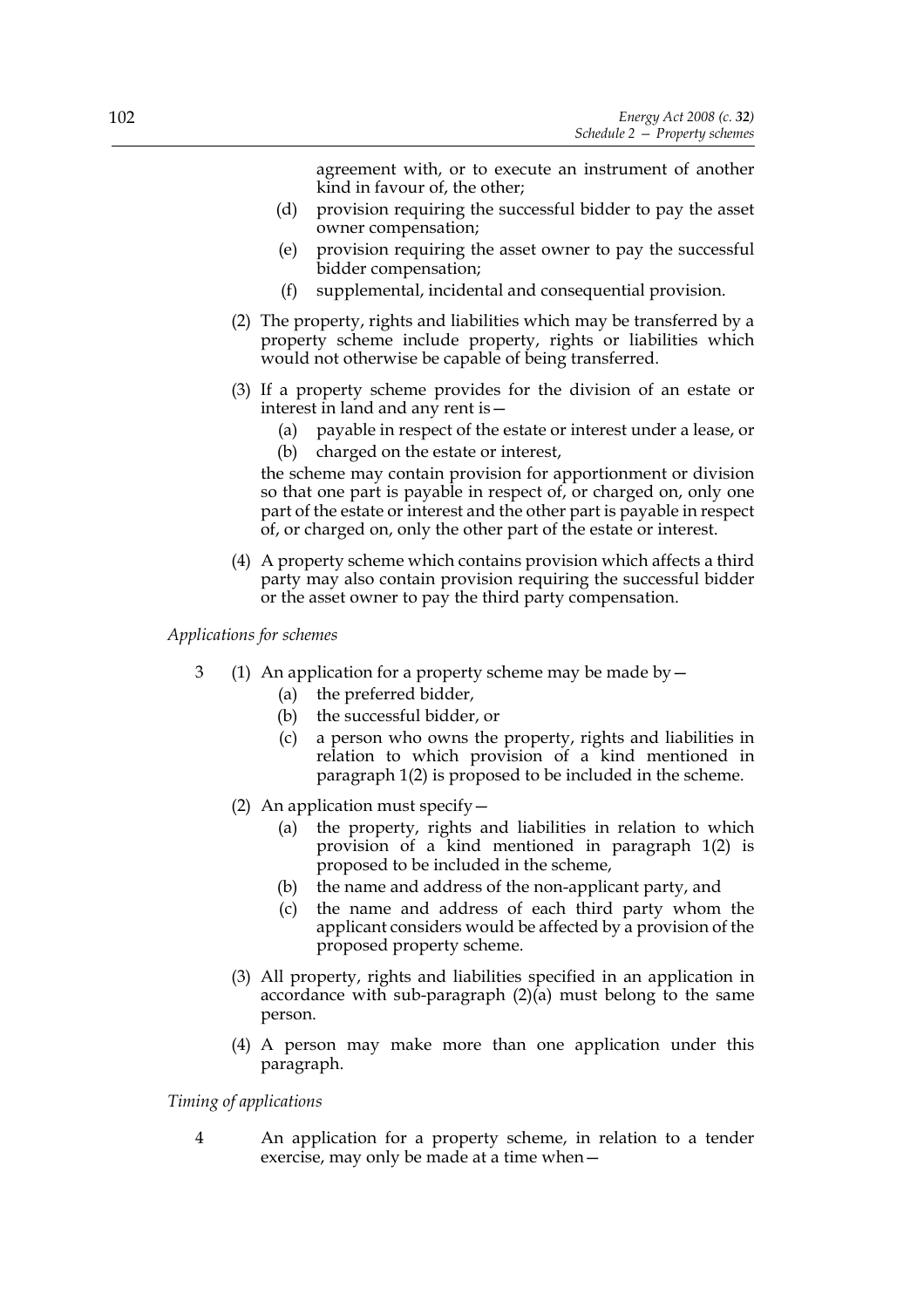- (a) a notice identifying the preferred bidder has been published under paragraph 35(2) (and not withdrawn), or
- (b) a notice has been published under paragraph 36 identifying the successful bidder.
- 5 (1) No application may be made for a property scheme after the end of the transitional period.
	- (2) Subject to sub-paragraph (3), "the transitional period" means the period of 4 years beginning with the day on which section 92 of the Energy Act 2004 (competitive tenders for offshore transmission licences) comes into force.
	- (3) Before the end of the transitional period, the Secretary of State may, by order, extend that period by a period specified in the order.
	- (4) An order under sub-paragraph (3) may relate to a particular case, or to cases of a particular description, only.
	- (5) The total transitional period in any case must not exceed 7 years.
	- (6) Before making an order under sub-paragraph (3), the Secretary of State must give notice of the proposal to extend the transitional period.
	- (7) The notice must
		- state that the Secretary of State proposes to make an order extending the transitional period and set out the terms of the proposed order,
		- (b) state the reasons why the Secretary of State proposes to make the order, and
		- (c) specify the time (not being less than 28 days from the date of publication of the notice under sub-paragraph (8)(b)) within which representations with respect to the proposals may be made.
	- (8) The notice must be given—
		- (a) by serving a copy of it on the Authority, and
		- (b) by publishing it in such manner as the Secretary of State considers appropriate for bringing it to the attention of—
			- (i) the owner of any property, right or liability who may have an interest in the making of the proposed order, and
			- (ii) if the order relates to a case where a tender exercise has begun, any person who has submitted an application for the offshore transmission licence to which the exercise relates.

*Notifying the non-applicant party*

- 6 (1) On receipt of an application for a property scheme, the Authority must serve on the non-applicant party a notice which—
	- (a) invites the non-applicant party to make representations to the Authority about the application within the period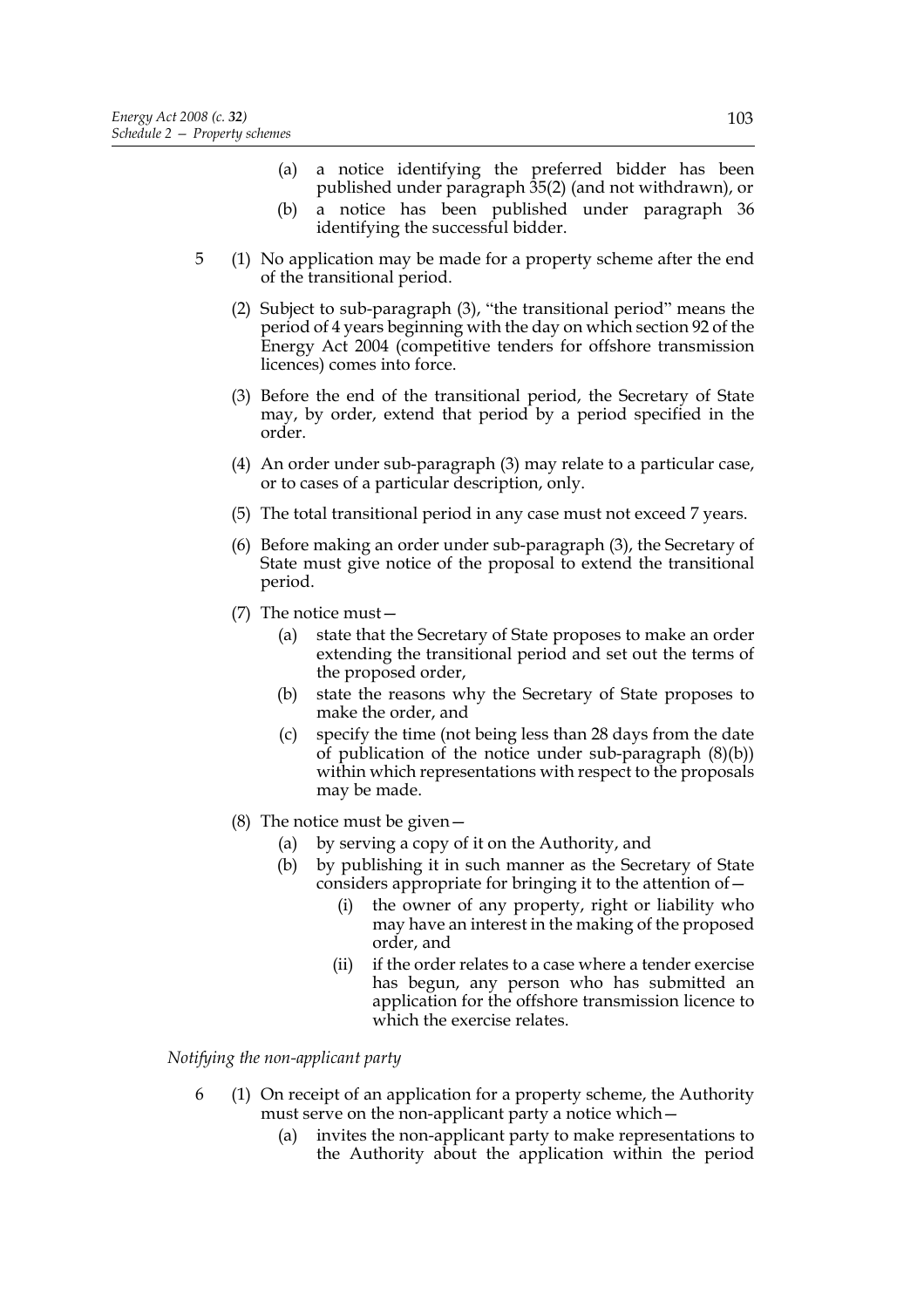specified in the notice (being not less than 21 days) beginning with the day on which the notice is served, and (b) describes the effect of paragraphs 9 and 11.

- (2) A notice under sub-paragraph (1) must be accompanied by  $-$ 
	- (a) a copy of the application, and
	- (b) a notice under paragraph 16 which complies with the requirements of sub-paragraph (3).
- (3) The notice under paragraph 16 must require the non-applicant party to provide the Authority, within the period specified in the notice (being not less than 7 days) beginning with the day on which the notice is served, with—
	- (a) the name and address of each person to whom subparagraph (4) applies, or
	- (b) if the non-applicant party does not consider that there is any person to whom that sub-paragraph applies, a statement to that effect.
- (4) This sub-paragraph applies to a person—
	- (a) whom the non-applicant party considers is a third party who would be affected by a provision of the proposed property scheme, and
	- (b) whose name and address were not specified in the application under paragraph 3(2)(c).

## *Notifying third parties*

- 7 (1) As soon as reasonably practicable after receiving the information required by a notice within paragraph 6(2)(b), the Authority must serve on each person within sub-paragraph  $(2)$  –
	- (a) a copy of the application, and
	- (b) a notice inviting that person to make representations to the Authority about the application within the period specified in the notice (being not less than 21 days) beginning with the day on which the notice is served.
	- (2) A person is within this sub-paragraph if the person's name and address were—
		- (a) specified in the application in accordance with paragraph  $3(2)(c)$ , or
		- (b) provided to the Authority in response to a notice within paragraph 6(2)(b).

*Publishing the application*

- 8 As soon as reasonably practicable after an application is made for a property scheme, the Authority must publish a notice which—
	- (a) states that an application for a property scheme has been made,
	- (b) states the names of the applicant and the non-applicant party, and
	- (c) contains a general description of the property scheme to which the application relates.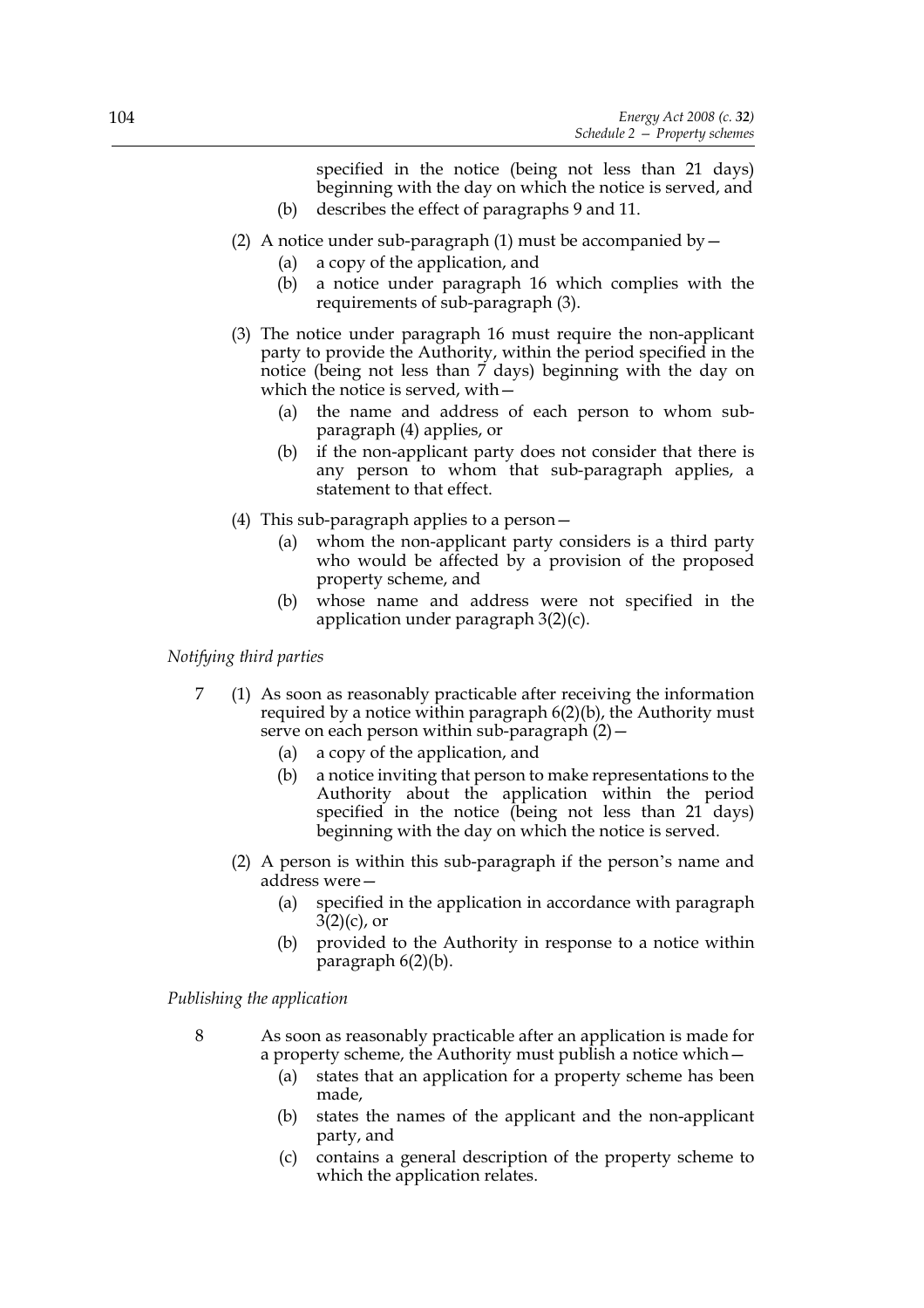*Supplementing the application*

- 9 (1) The non-applicant party may, by notice served on the Authority during the period mentioned in paragraph 6(1)(a), modify the application so as to specify additional property, rights or liabilities of the asset owner in relation to which provision of a kind mentioned in paragraph 1(2) is proposed to be included in the scheme.
	- (2) Where an application is modified by a notice under sub-paragraph (1) (a "modification notice"), this Schedule has effect from that time as if any additional property, rights or liabilities specified in the notice had been specified in the application in accordance with paragraph 3(2)(a).
	- (3) A modification notice must specify the name and address of each person—
		- (a) whom the non-applicant party considers to be a third party who would be affected by a provision of the proposed property scheme as modified by the notice, and
		- (b) who is not within paragraph 7(2).
	- (4) On receipt of a modification notice, the Authority must serve on the applicant a notice (a "warning notice") which invites the applicant to make representations to the Authority about the modification notice within the period specified in the warning notice (being a period of not less than 21 days) beginning with the day on which the warning notice is served.
	- (5) A warning notice must be accompanied by  $-$ 
		- (a) a copy of the modification notice,
		- (b) a notice under paragraph 16 which complies with the requirements of sub-paragraph (6), and
		- (c) a copy of any information provided by the non-applicant to the Authority in response to a notice within paragraph  $6(2)(b)$ .
	- (6) The notice under paragraph 16 must require the applicant to provide the Authority, within the period specified in the notice (being not less than 7 days) beginning with the day on which the notice is served, with—
		- (a) the name and address of each person to whom subparagraph (7) applies, or
		- (b) if the applicant does not consider that there is any person to whom that sub-paragraph applies, a statement to that effect.
	- (7) This sub-paragraph applies to a person—
		- (a) whom the applicant considers is a third party who would be affected by a provision of the proposed property scheme as modified by the modification notice, and
		- (b) whose name and address were not—
			- (i) specified in the application in accordance with paragraph 3(2)(c),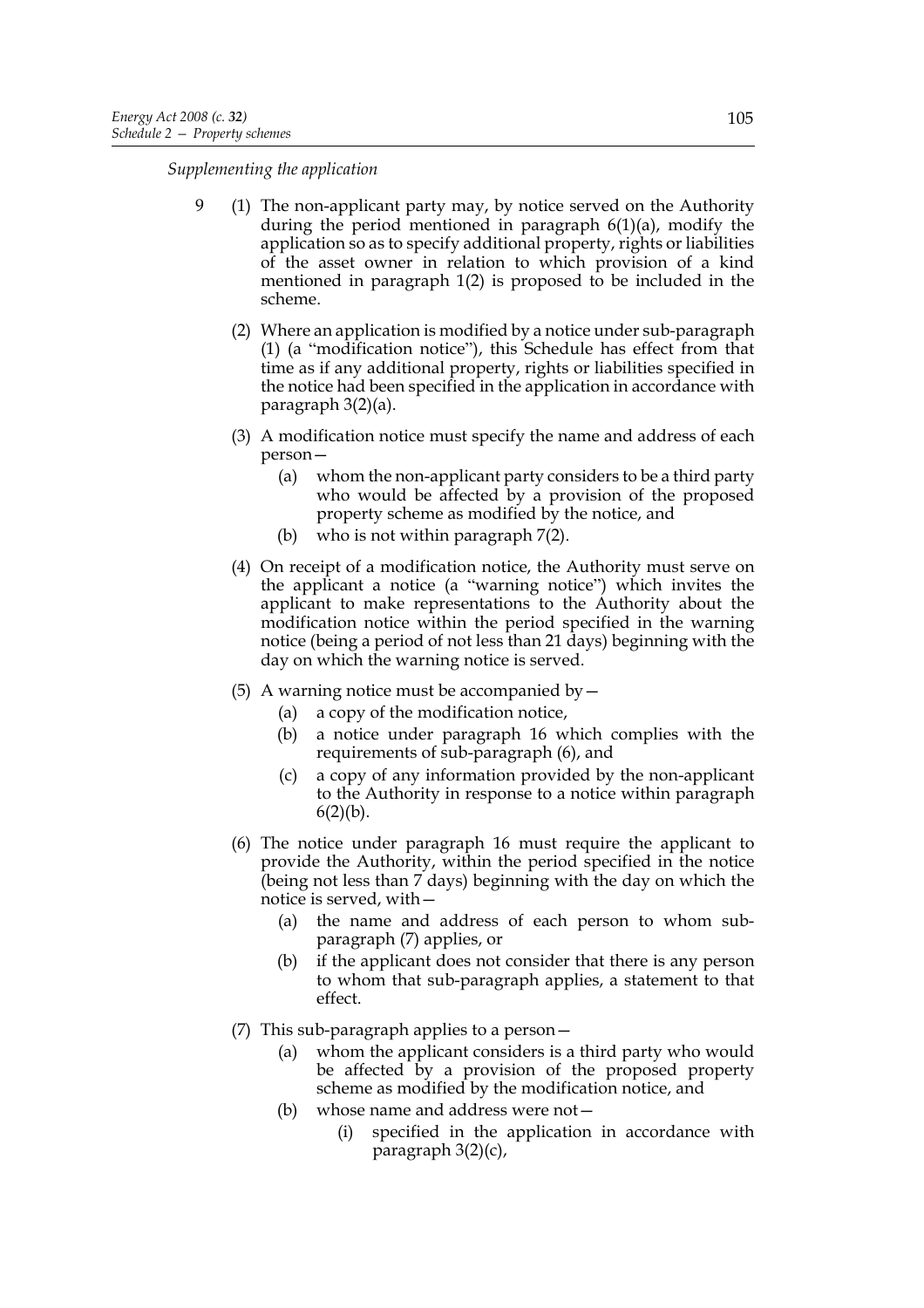- (ii) provided to the Authority in response to a notice within paragraph 6(2)(b), or
- (iii) specified in the modification notice under subparagraph (3).
- (8) As soon as reasonably practicable after receiving the information required by a notice within sub-paragraph (5)(b), the Authority must serve on each person within sub-paragraph (9) a notice inviting that person to make representations to the Authority about the modification notice within the period specified in the notice (being a period of not less than 21 days) beginning with the day on which the notice is served.
- (9) A person is within this sub-paragraph if the person's name and address were—
	- (a) specified in the application in accordance with paragraph  $3(2)(c)$ ,
	- (b) provided to the Authority in response to a notice within paragraph 6(2)(b) or sub-paragraph (5)(b) of this paragraph, or
	- (c) specified in the modification notice.
- (10) A notice under sub-paragraph  $(8)$  must be accompanied by  $-$ 
	- (a) a copy of the modification notice, and
	- (b) if a copy of the application has not previously been served on the person under paragraph 7(1), a copy of the application.
- 10 As soon as reasonably practicable after the Authority receives a modification notice, the Authority must publish a notice which—
	- (a) states that a modification notice has been served on the Authority in relation to an application,
	- (b) states the names of the applicant and the non-applicant party in relation to the application, and
	- (c) contains a general description of the modifications made to the application by the modification notice.

### *Restricting or withdrawing the application*

- 11 (1) Where an application for a property scheme has been made, the applicant and the non-applicant party may, by a notice served by them jointly on the Authority—
	- (a) restrict the property, rights and liabilities in relation to which provision of a kind mentioned in paragraph 1(2) is proposed, or
	- (b) withdraw the application.
	- (2) Where a notice is served under sub-paragraph (1) the Authority must serve a copy of the notice on any person served with a notice in relation to the application under paragraph 7(1) or 9(8).
	- (3) A notice may be served under sub-paragraph (1) at any time before a property scheme is made in response to the application.
	- (4) If, at any time, a notice specifying the preferred bidder, in relation to a tender exercise, is withdrawn under paragraph 35, any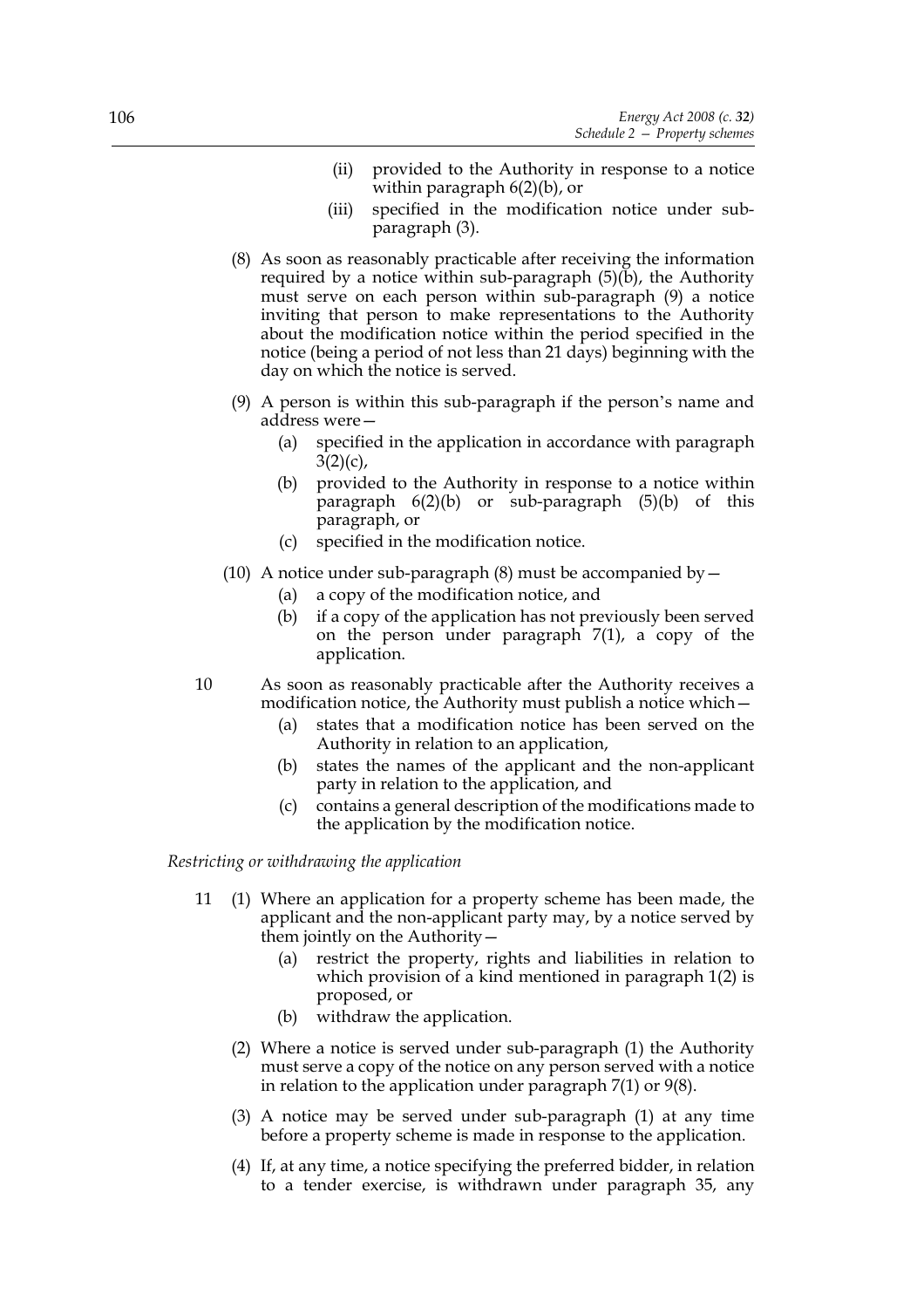application for a property scheme previously made, in relation to that exercise, by the preferred bidder or by the asset owner (unless previously withdrawn under sub-paragraph (1)) is treated as withdrawn at that time.

- (5) Where an application is withdrawn by virtue of sub-paragraph (4), the Authority must serve notice to that effect on  $-$ 
	- (a) the asset owner, and
	- (b) any person served with a notice in relation to the application under paragraph 7(1) or 9(8).
- (6) If a notice is served under sub-paragraph (1) or an application is withdrawn by virtue of sub-paragraph (4), the Authority may direct the applicant or the non-applicant party (or both) to make a payment to a person within sub-paragraph (7) in respect of the costs incurred by such a person in connection with the application.
- (7) Those persons are—
	- (a) the Authority;
	- (b) any third party affected by a provision of the proposed property scheme.
- (8) A determination under sub-paragraph (6) must be made on the basis of what is just in all the circumstances of the case.
- (9) The Authority must serve notice of a direction given under subparagraph (6) on—
	- (a) the applicant (if not the recipient of the direction),
	- (b) the non-applicant party (if not the recipient of the direction), and
	- (c) any person served with a notice in relation to the application under paragraph 7(1) or 9(8).
- (10) Any sums received by the Authority under sub-paragraph (6) are to be paid into the Consolidated Fund.

*The Authority's functions in relation to applications*

- 12 (1) On an application for the making of a property scheme, the Authority must determine whether the proposed provision in relation to any property, right or liability specified in the application in accordance with paragraph 3(2)(a) is necessary or expedient for operational purposes.
	- (2) Sub-paragraph (1) does not apply, in relation to any property, right or liability specified in the application, if the successful bidder and the asset owner agree that the proposed provision, in relation to that property, right or liability, is necessary or expedient for operational purposes.
	- (3) If the Authority determines under sub-paragraph (1) that the proposed provision, in relation to any property, right or liability specified in the application, is not necessary or expedient for operational purposes—
		- (a) it must refuse the application in relation to the property, right or liability, but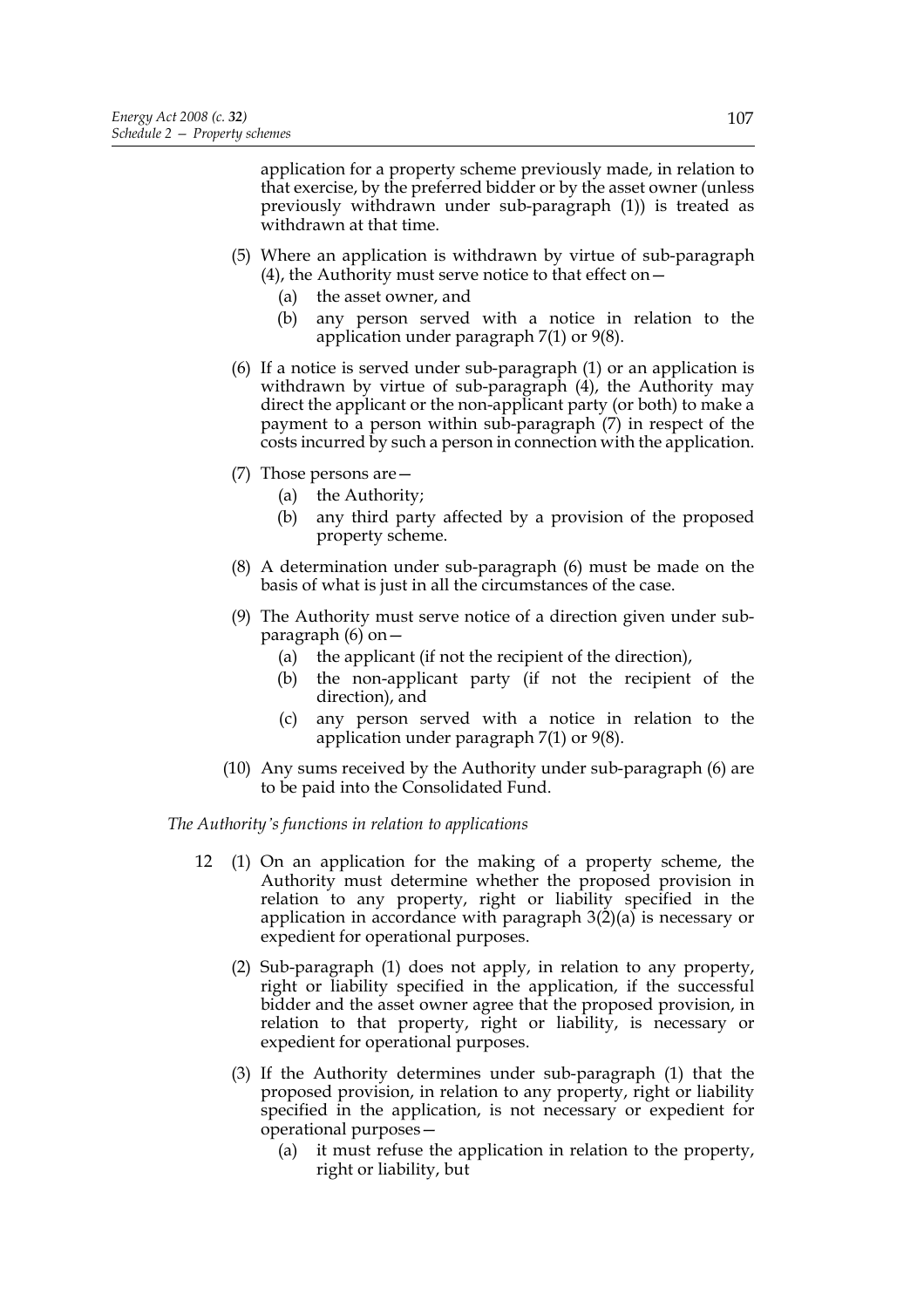- (b) it may serve on the applicant and the non-applicant party a notice proposing, in relation to the property, right or liability, alternative provision of a kind mentioned in paragraph 1(2).
- (4) A notice under sub-paragraph (3)(b) must—
	- (a) invite the recipient to make representations to the Authority about the proposed alternative provision within the period specified in the notice (being not less than 21 days) beginning with the day on which the notice is served, and
	- (b) be accompanied by a notice under paragraph 16 which complies with the requirements of sub-paragraph (5).
- (5) The notice under paragraph 16 must require the recipient of the notice to provide the Authority, within the period specified in the notice (being not less than 7 days) beginning with the day on which the notice is served, with—
	- (a) the name and address of each person to whom subparagraph (6) applies, or
	- (b) if the recipient does not consider that there is any such person, a statement to that effect.
- (6) This sub-paragraph applies to a person—
	- (a) whom the recipient of the notice considers is a third party who would be affected by the Authority's proposed alternative provision, and
	- (b) whose name and address were not—
		- (i) specified in the application in accordance with paragraph 3(2)(c) or in a modification notice under paragraph 9(3), or
		- (ii) provided to the Authority in response to a notice within paragraph  $6(2)(b)$  or  $9(5)(b)$ .
- (7) As soon as reasonably practicable after receiving the information required by a notice within sub-paragraph (4)(b), the Authority must serve on each person within sub-paragraph  $(8)$  -
	- (a) if a copy of the application has not previously been served on the person under paragraph 7(1) or 9(8), a copy of the application,
	- (b) if a copy of any modification notice has not previously been served on the person under paragraph 9(8), a copy of the notice,
	- (c) a copy of the notice served under sub-paragraph (3)(b), and
	- (d) a notice inviting that person to make representations to the Authority about the proposed alternative provision within the period specified in the notice beginning with the day on which the notice is served.
- (8) A person is within this sub-paragraph if the person's name and address were—
	- (a) specified in the application in accordance with paragraph  $3(2)(c)$  or in a modification notice under paragraph  $9(3)$ ,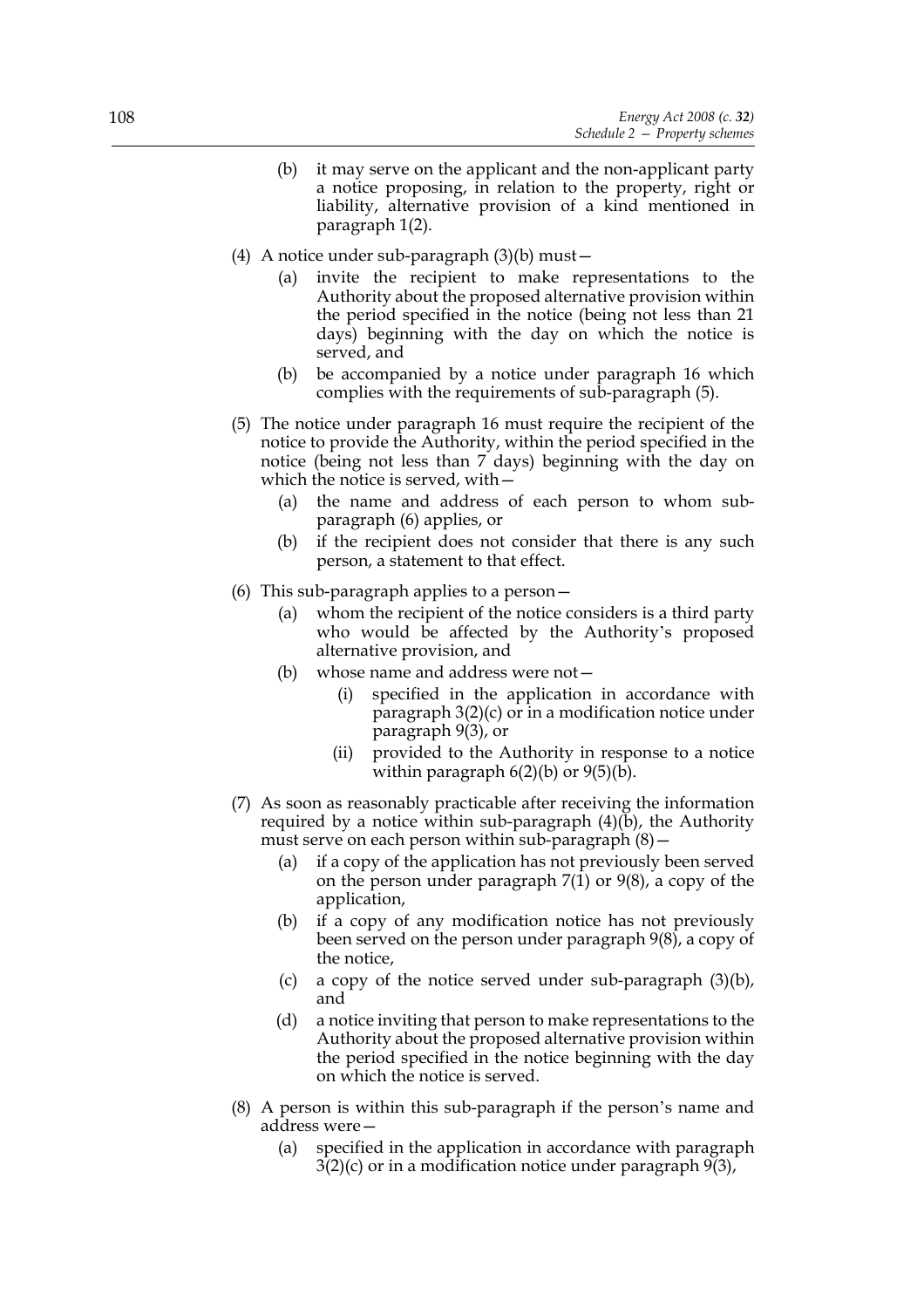- (b) provided to the Authority in response to a notice within sub-paragraph (4)(b) or paragraph 6(2)(b) or 9(5)(b).
- (9) The period specified under sub-paragraph  $(7)(d)$  must be not less than—
	- (a) in the case of a person whose name and address were provided to the Authority in response to a notice within sub-paragraph (4)(b), 21 days, and
	- (b) in any other case, 14 days.
- (10) Having considered any representations made in accordance with sub-paragraph  $(4)(a)$  or  $(7)(d)$ , the Authority must determine whether the proposed alternative provision is necessary or expedient for operational purposes.
- $(11)$  If  $-$ 
	- (a) the Authority determines under sub-paragraph (1) that the proposed provision, in relation to any property, right or liability specified in the application, is necessary or expedient for operational purposes,
	- (b) the successful bidder and the asset owner agree that that is the case, or
	- (c) the Authority determines under sub-paragraph (10) that the proposed alternative provision, in relation to any property, right or liability, is necessary or expedient for operational purposes,

the Authority must, subject to paragraphs 13 and 14(4), make a property scheme in relation to that property, right or liability.

- (12) In this paragraph "the proposed provision", in relation to any property, right or liability, means the provision of a kind mentioned in paragraph 1(2) which the application proposes is made in relation to that property, right or liability (having regard to any modification under paragraph 9 or restriction under paragraph 11).
- 13 (1) On an application for a property scheme, no scheme may be made until—
	- (a) the offshore transmission licence has been issued to the successful bidder, and
	- (b) the relevant co-ordination licence holder has given the Authority, in accordance with the co-ordination licence, a completion notice in relation to the transmission system to which the property scheme relates.
	- (2) For this purpose—
		- (a) a "completion notice", in relation to a transmission system, is a notice which states that it would be possible to carry on an activity to which section  $4(1)(b)$  applies by making available for use that system;
		- (b) a property scheme relates to a transmission system if the property, rights and liabilities in respect of which the scheme makes provision of a kind mentioned in paragraph 1(2) are relevant to the performance by the successful bidder of its licensed functions in relation to that system.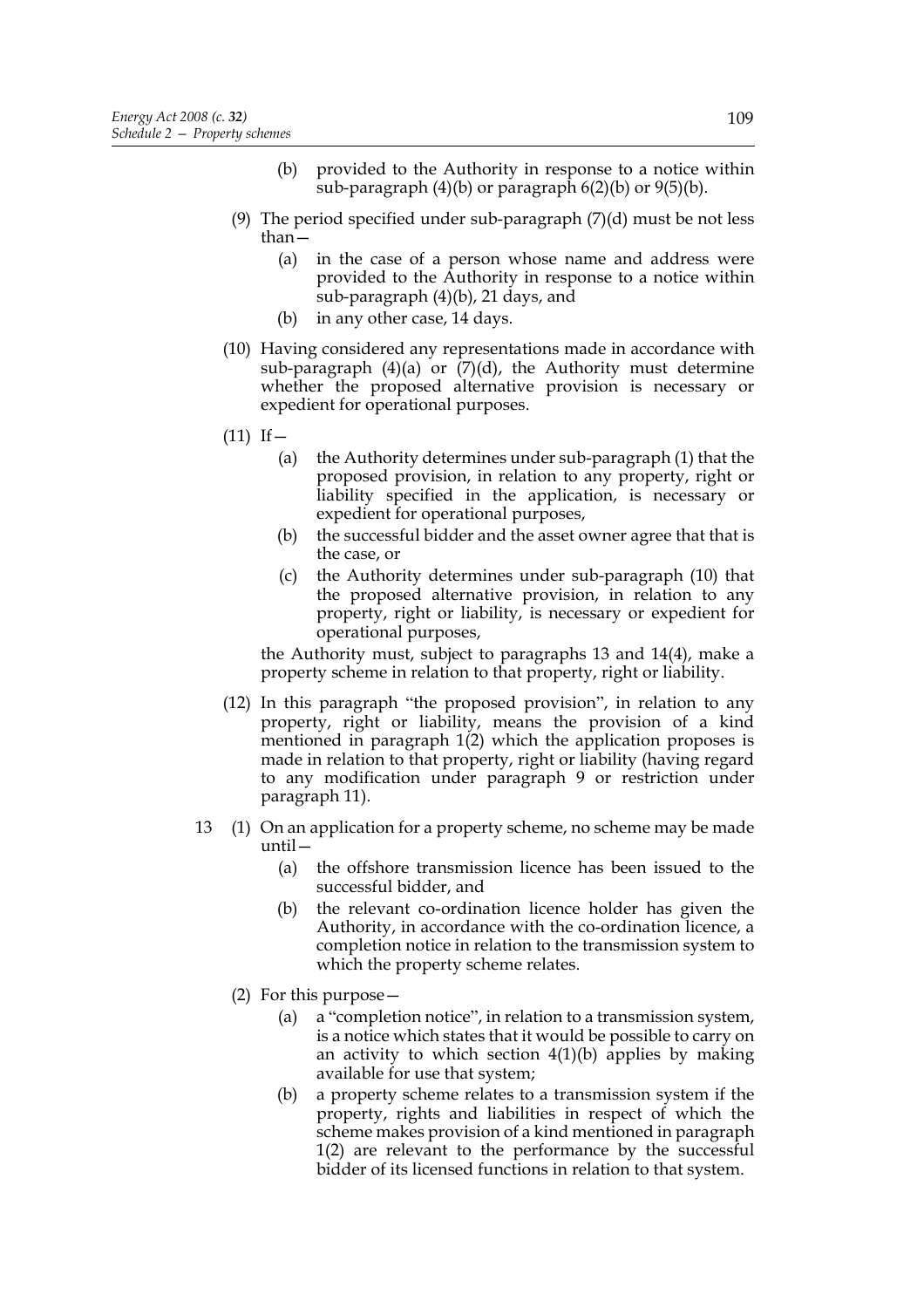- (3) Until such time as section 180 of the Energy Act 2004 (meaning of "high voltage line") comes into force—
	- (a) the references in sub-paragraphs (1) and (2) to a transmission system include a system which, if that section were in force, would be a transmission system ("an offshore 132 kilovolt system"), and
	- (b) that section is to be treated as if it were in force for the purposes of determining under sub-paragraph (2)(a) whether it would be possible to carry on an activity to which section 4(1)(b) applies by making available for use an offshore 132 kilovolt system.
- (4) In this paragraph—

"licensed functions" means—

- (a) functions under the offshore transmission licence to which the tender exercise relates, and
- (b) functions which the successful bidder has, in the capacity of holder of that licence, under or by virtue of any enactment;

"relevant co-ordination licence holder" means—

- (a) the holder of a co-ordination licence to whom a person has applied (in accordance with any provision made by that licence) for an offer of connection to and use of a transmission system for the purposes of which the tender exercise is held, or
- (b) where the tender exercise is held for the purposes of a connection request within the meaning of section 6D(3)(b), the holder of a co-ordination licence to whom a connection request within the meaning of section 6D(3)(a) would have been made if section 180 of the Energy Act 2004 had been in force and, accordingly, the tender exercise had been held for the purposes of such a request.

*Terms of a property scheme*

14 (1) Where the Authority is required to make a property scheme, the terms of the scheme must be such as the successful bidder and the asset owner may agree or, if they fail to agree, as the Authority may determine.

This is subject to sub-paragraphs (2) to (9).

- (2) A property scheme must not provide for any provision to come into operation before the end of the period of 21 days beginning with the day on which the scheme is made.
- (3) In determining the terms of a scheme under sub-paragraph (1), the Authority must, in particular, determine whether the scheme should include provision for compensation to be paid—
	- (a) by the successful bidder to the asset owner, or
	- (b) by the asset owner to the successful bidder,

and, if so, what that provision should be.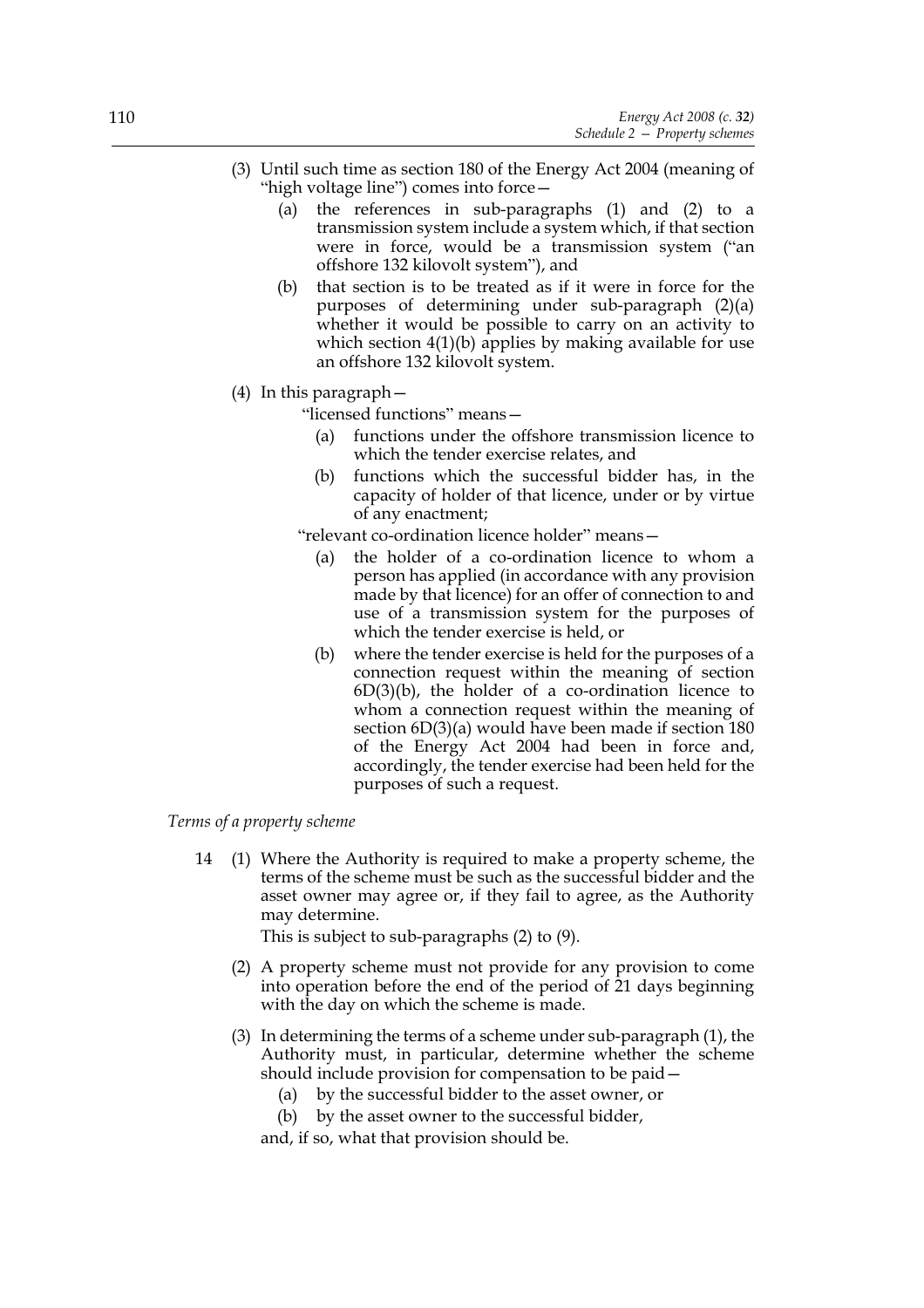- (4) The Authority may not include in a property scheme provision which would adversely affect a third party unless it determines that it is necessary or expedient for operational purposes for the provision to be made.
- (5) Where the Authority includes in a property scheme provision which would adversely affect a third party, the Authority must determine whether the scheme should include provision for compensation and, if so, what that provision should be.
- (6) The Authority may include in a property scheme provision for payments to be made by the successful bidder or the asset owner (or both) in respect of costs incurred in connection with the scheme (including the application for the scheme) by  $-$ 
	- (a) the Authority,
	- (b) the successful bidder,
	- (c) the asset owner, or
	- (d) a third party affected by a provision of the property scheme.
- (7) For the purposes of making a determination under sub-paragraph (6), the Authority may have regard to the conduct of the parties mentioned in sub-paragraph  $(6)(a)$  to  $(d)$ .
- (8) Any sums received by the Authority under sub-paragraph (6) are to be paid into the Consolidated Fund.
- (9) For the purposes of this paragraph, a provision of a property scheme adversely affects a third party if that party—
	- (a) is affected by the provision (see paragraph 38(2)), and
	- (b) does not consent to the making of the provision by means of the scheme.
- 15 (1) A determination under paragraph 14, so far as relating to any financial matter, must be made on the basis of what is just in all the circumstances of the case.
	- (2) A determination under paragraph 14, so far as relating to any other matter, must be made on the basis of what appears to the Authority to be appropriate in all the circumstances of the case having regard, in particular, to what is necessary or expedient for operational purposes.

#### *Additional powers of the Authority*

- 16 (1) The Authority may, by notice, require any of the following persons to provide information or assistance in connection with the performance by the Authority of its functions under this Schedule—
	- (a) the preferred bidder in relation to a tender exercise;
	- (b) the successful bidder in relation to a tender exercise;
	- (c) the asset owner in relation to a property scheme or an application for such a scheme;
	- (d) the holder of a co-ordination licence;
	- (e) any third party who is or may be affected by a provision of a property scheme or a proposed property scheme.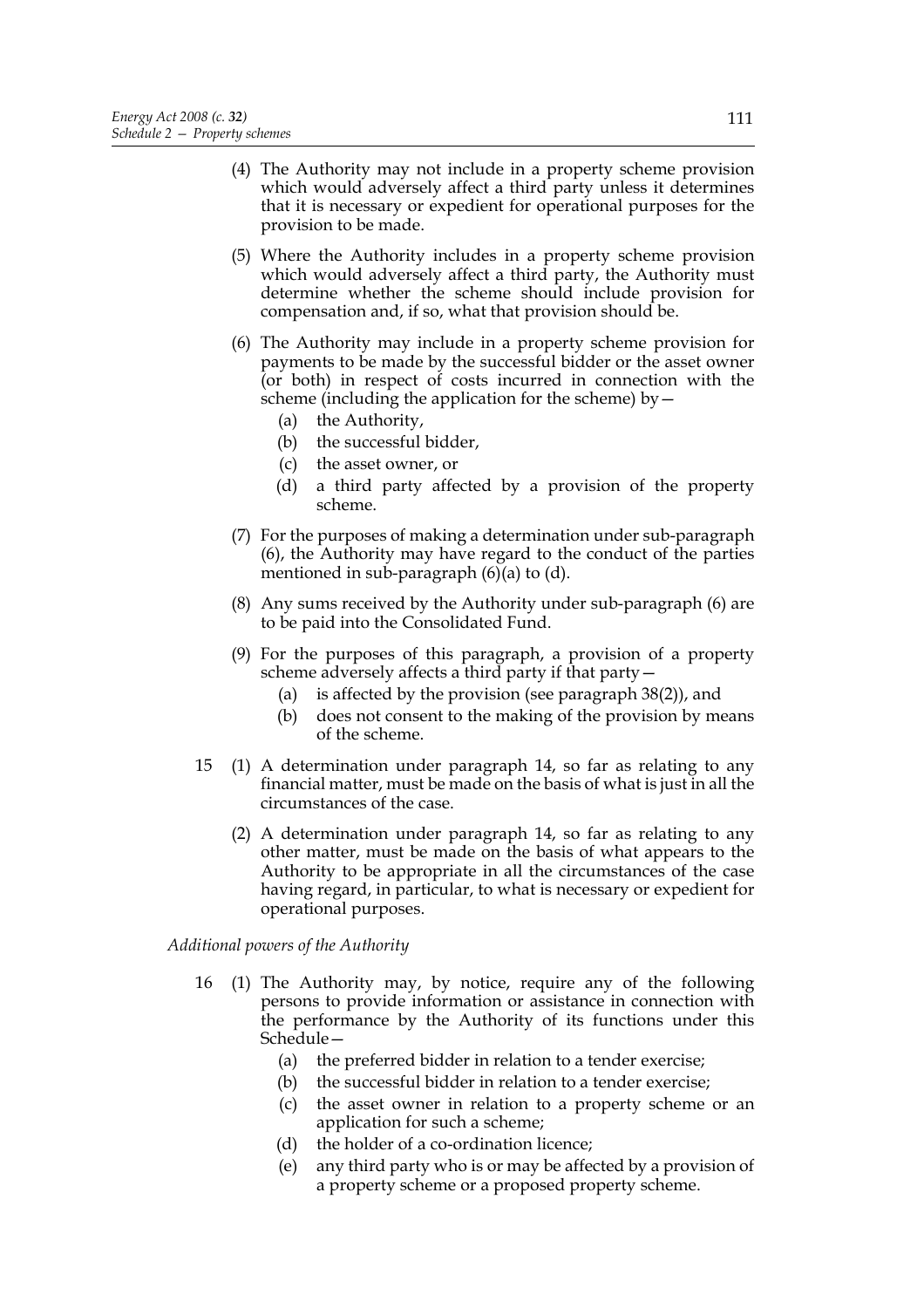- (2) If the Authority considers that any other person may be able to provide it with information in respect of any provision of a property scheme or proposed property scheme, it may, by notice, require the person to provide it with such information.
- (3) A notice under this paragraph may specify the period within which the information or assistance is to be provided.
- (4) If at any time it appears to the Authority that a person has failed to comply with a requirement under sub-paragraph (1) or (2), the Authority may make an application to the court under this paragraph.
- (5) If, on an application under this paragraph, the court decides that the person has failed to comply with the requirement, it may order the person to take such steps as the court directs for securing that the requirement is complied with.
- (6) In this paragraph "the court" means—
	- (a) in the case of an application made in England and Wales, the High Court, and
	- (b) in the case of an application made in Scotland, the Court of Session.
- 17 The Authority may engage consultants for the purpose of advising it in relation to the making of a determination under this Schedule.

## *Notification of property scheme*

- 18 (1) This paragraph applies where the Authority makes a property scheme.
	- (2) The Authority must, as soon as reasonably practicable, serve a copy of the scheme on—
		- (a) the successful bidder,
		- (b) the asset owner, and
		- (c) each third party affected by the scheme whose name and address was—
			- (i) specified in the application for the scheme in accordance with paragraph 3(2)(c) or in a modification notice in relation to that application in accordance with paragraph 9(3), or
			- (ii) provided to the Authority in response to a notice within paragraph  $6(2)(b)$ ,  $9(5)(b)$  or  $12(4)(b)$ .
	- (3) The Authority must, as soon as reasonably practicable, publish a notice which—
		- (a) states that a property scheme has been made,
		- (b) states the names of the successful bidder and the asset owner in relation to the scheme, and
		- (c) contains a general description of the provision made by the scheme.

# *Refusal of application or part of application*

19 (1) This paragraph applies where the Authority—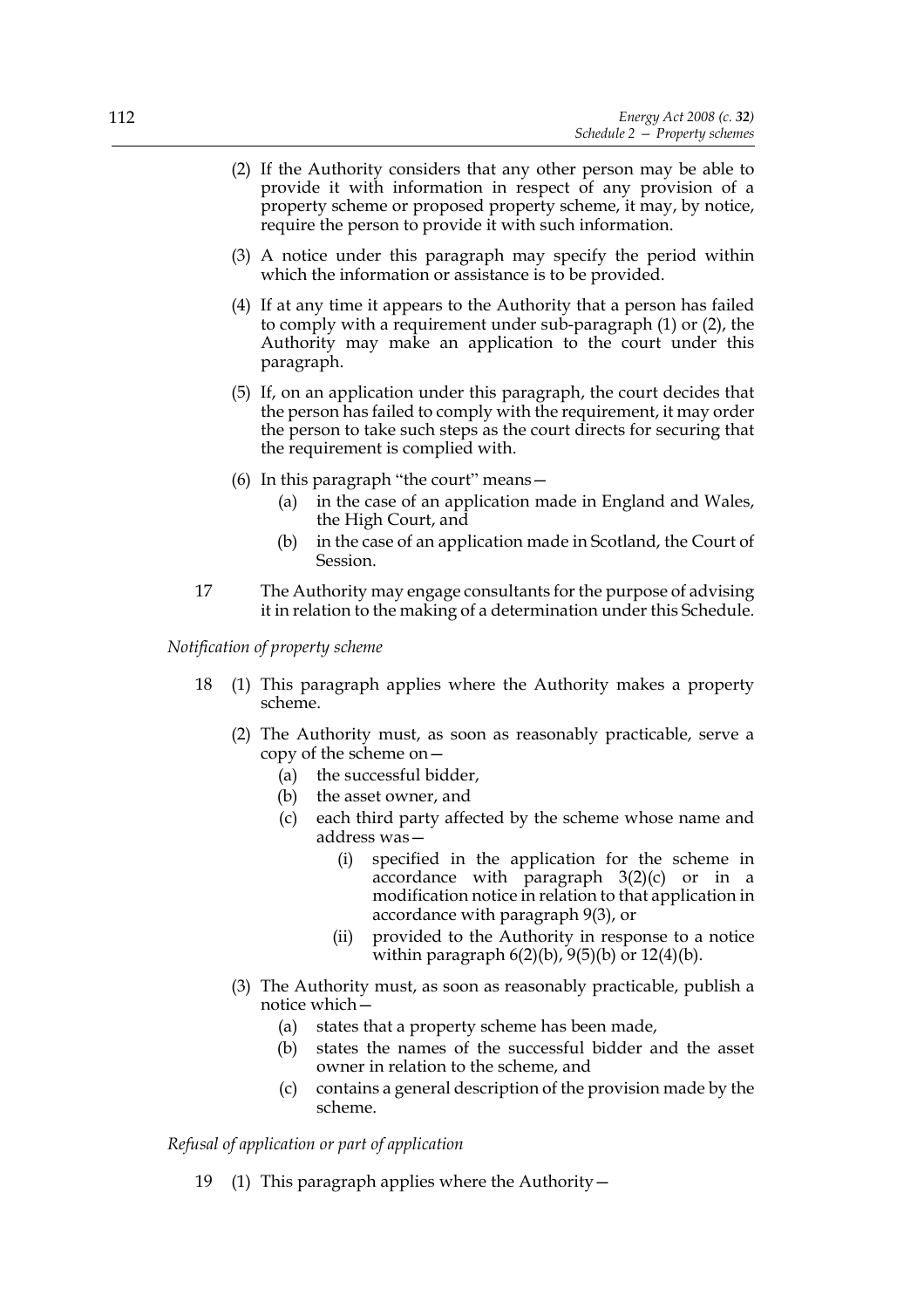- (a) determines to refuse an application for a property scheme so far as it relates to any property, right or liability specified in the application in accordance with paragraph  $3(2)(a)$ , or
- (b) determines not to make any alternative provision proposed under paragraph 12(3)(b) in relation to any such property, right or liability.
- (2) The Authority must, as soon as reasonably practicable, serve a notice giving details of the determination on each person mentioned in paragraph  $18(2)(a)$  to (c).
- (3) The Authority may direct the successful bidder or the asset owner to make a payment in respect of the costs incurred in connection with the application by  $-$ 
	- (a) the Authority,
	- (b) the successful bidder,
	- (c) the asset owner, or
	- (d) a third party affected by a provision of the proposed property scheme or any alternative provision proposed under paragraph 12(3)(b).
- (4) The Authority must serve notice of a direction given under subparagraph (3) on—
	- (a) the successful bidder (if not the recipient of the direction),
	- (b) the asset owner (if not the recipient of the direction), and
	- (c) any person served with a notice in relation to the application under paragraph 7(1), 9(8) or 12(7).
- (5) A determination under sub-paragraph (3) must be made on the basis of what is just in all the circumstances of the case.
- (6) Any sums received by the Authority under sub-paragraph (3) are to be paid into the Consolidated Fund.

*Effect of property scheme*

- 20 A property scheme, by virtue of this paragraph, has effect according to its terms.
- 21 (1) A transaction of any description effected by or under a property scheme has effect subject to the provisions of any enactment which provides for transactions of that description to be registered in any statutory register.
	- (2) Subject to that, a transaction of any description effected by or under a property scheme is binding on all persons, despite the fact that it would, apart from this provision, have required the consent or concurrence of any person.
	- (3) In this paragraph "enactment" includes an enactment comprised in, or in an instrument made under, an Act of the Scottish Parliament.
- 22 Where—
	- (a) an amount of compensation is owed to a person in accordance with a property scheme, or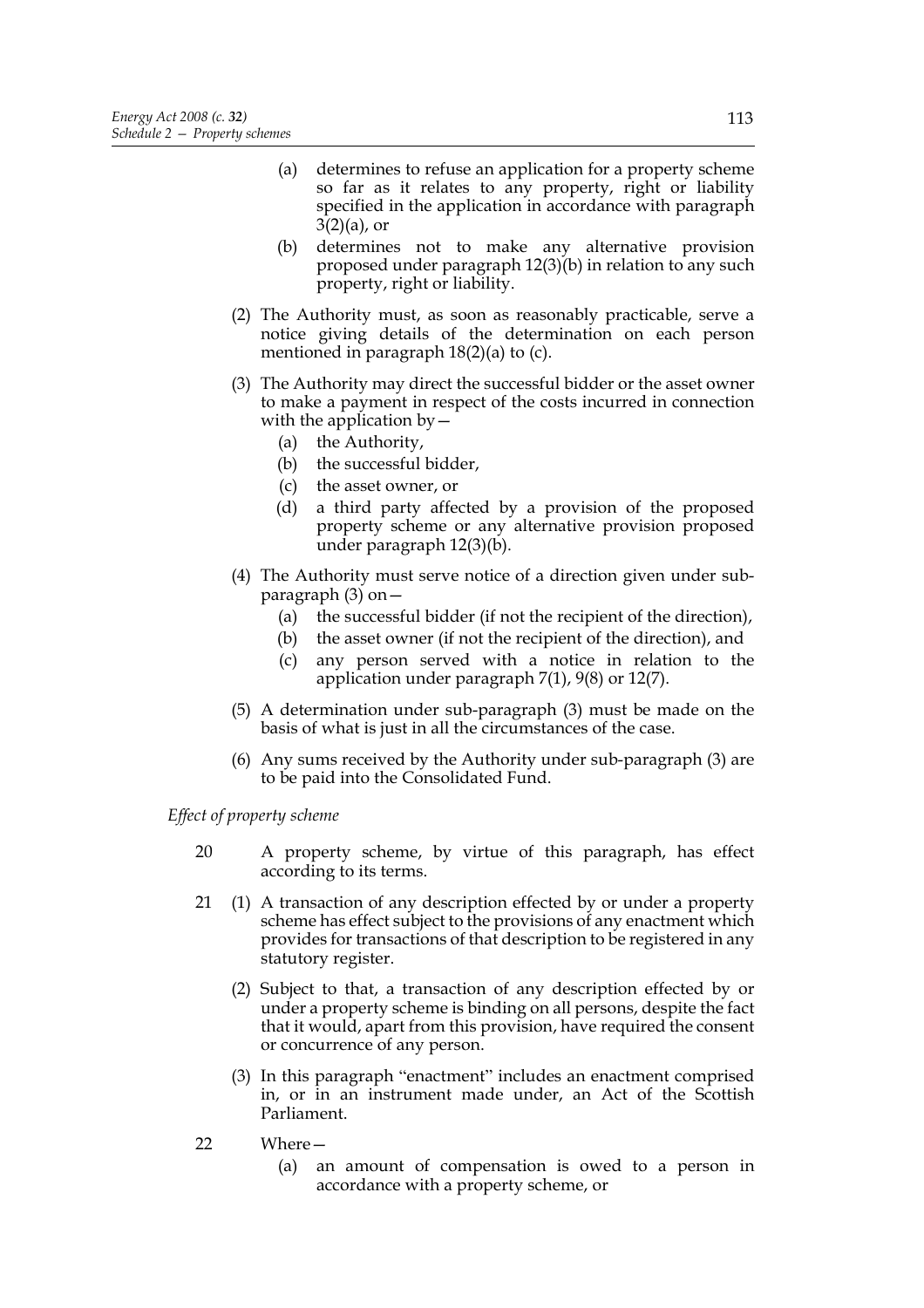(b) an amount in respect of costs is owed to a person in accordance with such a scheme or with a direction under paragraph 11(6) or 19(3),

the amount may be recovered by that person.

### *Review of determinations*

- 23 (1) Any person affected by a determination of the Authority under this Schedule may apply to the Competition Appeal Tribunal for a review of the determination.
	- (2) An application under sub-paragraph (1) may be made—
		- (a) during the relevant appeal period, or
		- (b) with the permission of the Competition Appeal Tribunal, at a later time.
	- (3) The relevant appeal period means—
		- (a) where the application is in respect of a determination relating to a property scheme which has been made by the Authority, 21 days beginning with the day on which a notice in respect of the scheme is published under paragraph 18(3);
		- (b) in any other case, 21 days beginning with the day on which the determination was made.
	- (4) On an application under sub-paragraph (1), the Competition Appeal Tribunal may by order—
		- (a) dismiss the application, or
		- (b) make such other determination as it considers appropriate.
- 24 (1) This paragraph applies where—
	- (a) the Competition Appeal Tribunal makes an order under paragraph 23(4)(b), and
	- (b) the Authority has not made a property scheme in relation to the property, rights or liabilities concerned.
	- (2) The Tribunal may include in the order provision requiring the Authority to make a property scheme in relation to that property, or those rights and liabilities.
	- (3) Where paragraph 14 applies because of provision under this paragraph, anything the Tribunal has determined is to be treated for the purposes of that paragraph as determined by the Authority.
- 25 (1) This paragraph applies where—
	- (a) the Competition Appeal Tribunal makes an order under paragraph 23(4)(b),
	- (b) the Authority has made a property scheme in relation to the property, rights or liabilities concerned, and
	- (c) the scheme has not come into operation.
	- (2) Where the Tribunal's determination is that provision of a kind mentioned in paragraph 1(2) is not, in relation to the property, rights or liabilities concerned, necessary or expedient for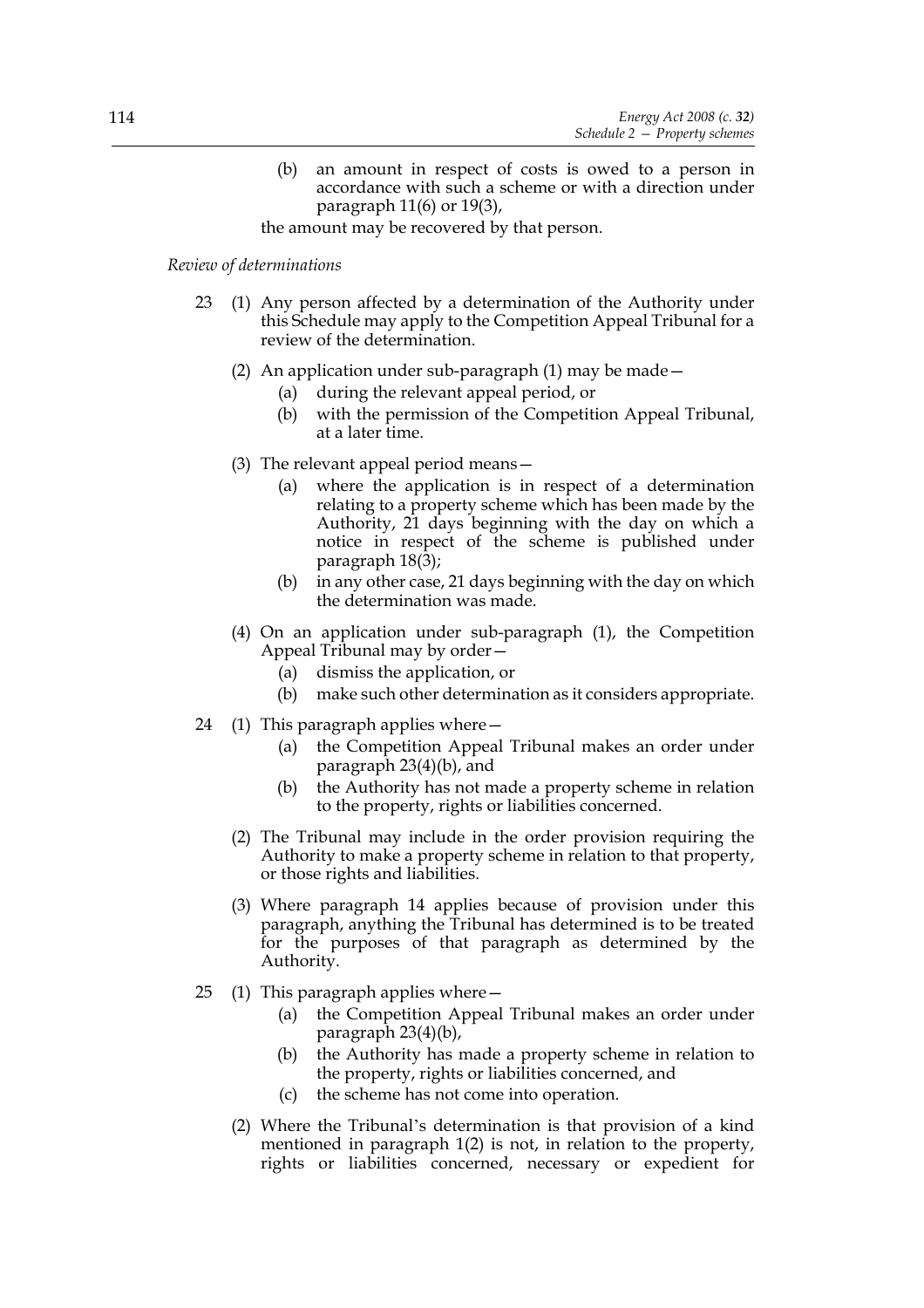operational purposes, it may include in the order provision quashing the scheme.

- (3) In any other case, the Tribunal may include in the order—
	- (a) provision for the scheme to have effect with such amendments with respect to any matter dealt with by the Authority's determination as it thinks fit, and
	- (b) to the extent that the Authority's determination dealt with any financial matter, provision requiring the Authority to redetermine the matter in accordance with the order and to amend the scheme accordingly.
- 26 (1) This paragraph applies where—
	- (a) the Competition Appeal Tribunal makes an order under paragraph 23(4)(b),
	- (b) the Authority has made a property scheme in relation to the property, rights or liabilities concerned, and
	- (c) the scheme has come into operation.
	- (2) The Tribunal may include in the order such provision as it thinks fit for the purpose of doing justice between—
		- (a) the successful bidder,
		- (b) the person who was the asset owner immediately before the scheme came into operation, and
		- (c) any third party affected by the scheme,

in the light of its determination.

- (3) Without prejudice to the generality of sub-paragraph (2), the Tribunal may include in the order—
	- (a) provision for the transfer of anything transferred by the scheme;
	- (b) provision for the surrender or extinction of rights;
	- (c) provision for the payment of compensation to the successful bidder or the person who was the asset owner immediately before the scheme came into operation;
	- (d) provision for the payment of compensation to a third party affected by the scheme;
	- (e) provision about the payment of costs of the kind mentioned in paragraph 14(6).
- (4) Any sums received by the Authority by virtue of sub-paragraph (3)(e) are to be paid into the Consolidated Fund.
- 27 (1) An order under paragraph 23(4)(b) may include provision for the award of interest at such rate and for such period as the Competition Appeal Tribunal thinks fit.
	- (2) Where the application made under paragraph 23(1) is for a review of a determination under paragraph 11(6) or 19(3), the Tribunal may include in an order under paragraph 23(4)(b) one or both of the following—
		- (a) provision amending or revoking any direction made as a result of the determination;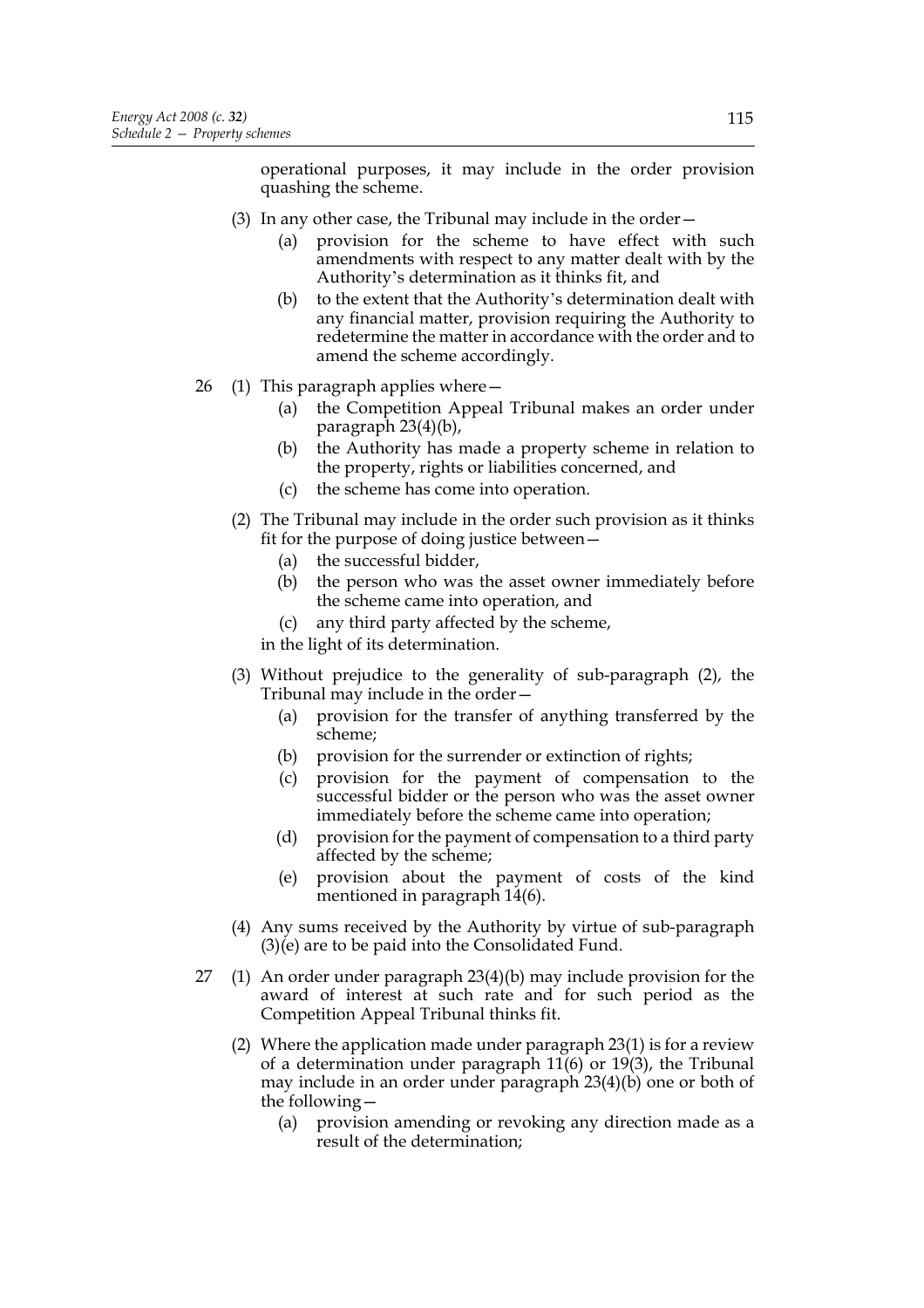(b) provision equivalent to any direction which could have been made by the Authority under paragraph 11(6) or 19(3).

*Interim arrangements pending review of determination*

- 28 (1) This paragraph applies where—
	- (a) a person makes an application under paragraph 23(1) for the review of a determination, and
	- (b) the Authority has not made a property scheme in relation to the property, rights or liabilities to which the determination relates.
	- (2) The Competition Appeal Tribunal may, at any time before an order is made under paragraph 23(4), on application by the successful bidder or the asset owner make such interim arrangements as it thinks fit with respect to the property, rights or liabilities concerned.
	- (3) Without prejudice to the generality of sub-paragraph (2), the power under that sub-paragraph includes, in particular, power to make provision for the successful bidder to have access to, or otherwise to enjoy the benefit of, any of the property or rights concerned for such period, and on such terms, as the Tribunal thinks fit.
- 29 (1) This paragraph applies where—
	- (a) a person makes an application under paragraph 23(1) for the review of a determination, and
	- (b) the Authority has made a property scheme in relation to the property, rights or liabilities to which the determination relates.
	- (2) The Competition Appeal Tribunal may, at any time before an order is made under paragraph  $23(4)$ , on application by  $-$ 
		- (a) the successful bidder,
		- (b) if the scheme has not come into operation, the asset owner,
		- (c) if the scheme has come into operation, the person who was the asset owner immediately before it did so, or
		- (d) a third party who is affected by any provision of the property scheme,

make such interim arrangements as it thinks fit with respect to the property, rights or liabilities concerned.

- (3) Without prejudice to the generality of sub-paragraph (2), the power under that sub-paragraph includes, in particular, power—
	- (a) to make provision postponing or suspending the operation of any provision of the scheme for such period, and on such terms, as the Tribunal thinks fit;
	- (b) to make provision for the successful bidder, or an applicant within sub-paragraph  $(2)(c)$ , to have access to, or otherwise to enjoy the benefit of, any of the property or rights concerned for such period and on such terms as the Tribunal thinks fit.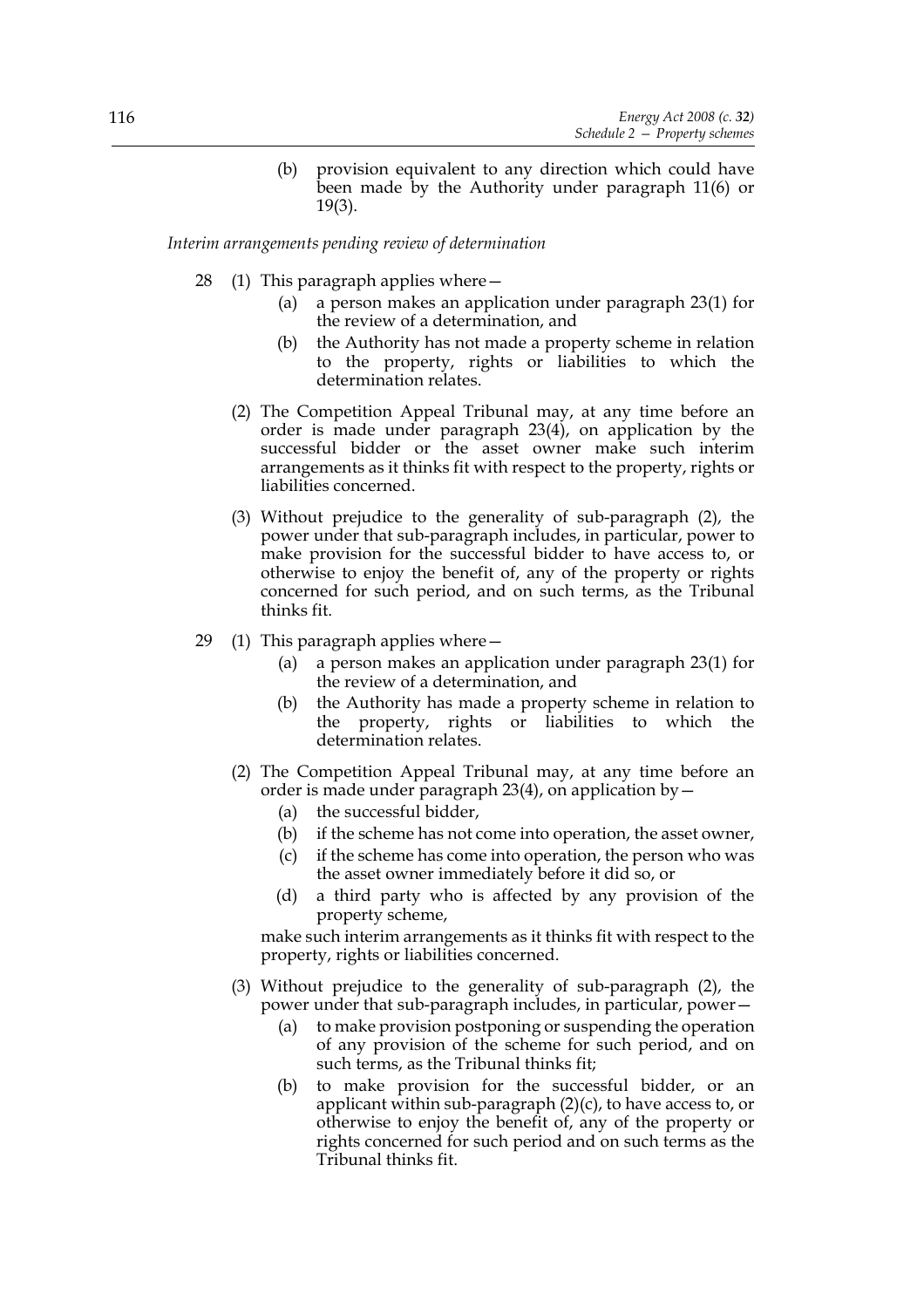- 30 In exercising its powers under paragraph 28 or 29, the Competition Appeal Tribunal must have regard, in particular, to what is necessary or expedient for operational purposes.
- 31 Paragraphs 28 or 29 are without prejudice to any powers of the Competition Appeal Tribunal to make orders on an interim basis under rules under section 15 of the Enterprise Act 2002 (c. 40).
- 32 (1) If an order under paragraph 28 or 29 is registered in England and Wales in accordance with rules of court or any practice direction, it is enforceable as an order of the High Court.
	- (2) An order under paragraph 28 or 29 may be recorded for execution in the Books of Council and Session and is to be enforceable accordingly.
	- (3) Subject to rules of court or any practice direction, an order under paragraph 28 or 29 may be registered or recorded for execution by a person entitled to any right under the interim arrangements for which the order makes provision.
	- (4) Sub-paragraphs (1) to (3) apply to an order on an interim basis made under rules under section 15 of the Enterprise Act 2002 in connection with an application under paragraph 23(1) as they apply to an order under paragraph 28 or 29.

*Appeal on a point of law*

- 33 (1) An appeal lies on any point of law arising from a decision of the Competition Appeal Tribunal under this Schedule to the appropriate court.
	- (2) An appeal under this paragraph requires the permission of the Tribunal or of the appropriate court.
	- (3) In this paragraph "the appropriate court" means—
		- (a) in the case of Tribunal proceedings in England and Wales, the Court of Appeal, and
		- (b) in the case of Tribunal proceedings in Scotland, the Court of Session.

*Change of asset owner during application process*

- 34 (1) Where any property, rights or liabilities specified in an application in accordance with paragraph 3(2)(a) are transferred by the asset owner to another person ("the new asset owner") after the application is made, this Schedule has effect as if—
	- (a) references to the asset owner included the new asset owner, and
	- (b) anything done by or in relation to the asset owner had been done by or in relation to the new asset owner.
	- (2) In the case of property, rights or liabilities treated as specified in an application by virtue of paragraph 9(2), sub-paragraph (1) applies as if for "the application is made" there were substituted "the modification notice is served on the Authority".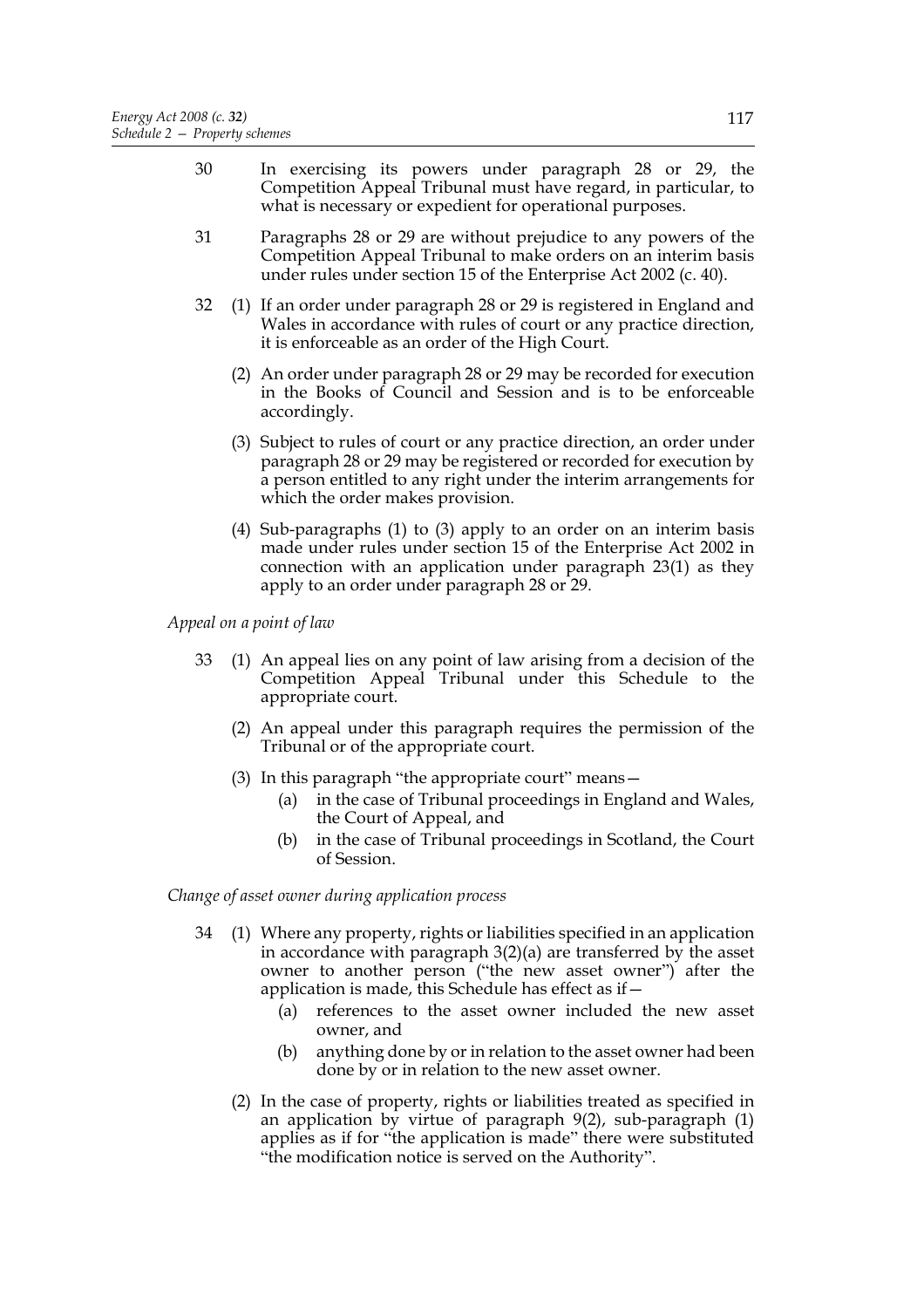*The preferred bidder*

- 35 (1) The preferred bidder, in relation to a tender exercise, is the person whose name and address is specified in a notice which has been published under sub-paragraph (2) (and has not been withdrawn under sub-paragraph (4)).
	- (2) Where a tender exercise is held, as soon as the Authority is satisfied that it will grant the offshore transmission licence to a particular person if certain matters are resolved to the Authority's satisfaction, it must publish a notice to that effect.
	- (3) The notice must—
		- (a) specify the name and address of the person, and
		- (b) describe, in general terms, those matters.
	- (4) The Authority may withdraw a notice under sub-paragraph (2) by publishing a notice to that effect.
	- (5) A notice published under sub-paragraph (2) must be withdrawn before a subsequent notice may be published under that subparagraph in relation to the same tender exercise.

*The successful bidder*

- 36 (1) The successful bidder, in relation to a tender exercise, is the person to whom, as a result of that exercise, the offshore transmission licence has been or is to be granted.
	- (2) Where a tender exercise is held, as soon as the Authority determines to grant the offshore transmission licence to a person, it must publish a notice to that effect.
	- (3) The notice must specify the name and address of the successful bidder.

*Associated bodies corporate*

- 37 (1) For the purposes of this Schedule, one body corporate is associated with another if one of them controls the other or a third body corporate controls both of them, and sub-paragraphs (2) to (6) set out the circumstances in which one body corporate ("A") controls another ("B").
	- (2) Where B is a company, A controls B if A possesses or is entitled to acquire—
		- (a) one half or more of the issued share capital of B,
		- (b) such rights as would entitle A to exercise one half or more of the votes exercisable in general meetings of B,
		- (c) such part of the issued share capital of B as would entitle A to one half or more of the amount distributed if the whole of the income of B were in fact distributed among the shareholders, or
		- (d) such rights as would, in the event of the winding up of B or in any other circumstances, entitle it to receive one half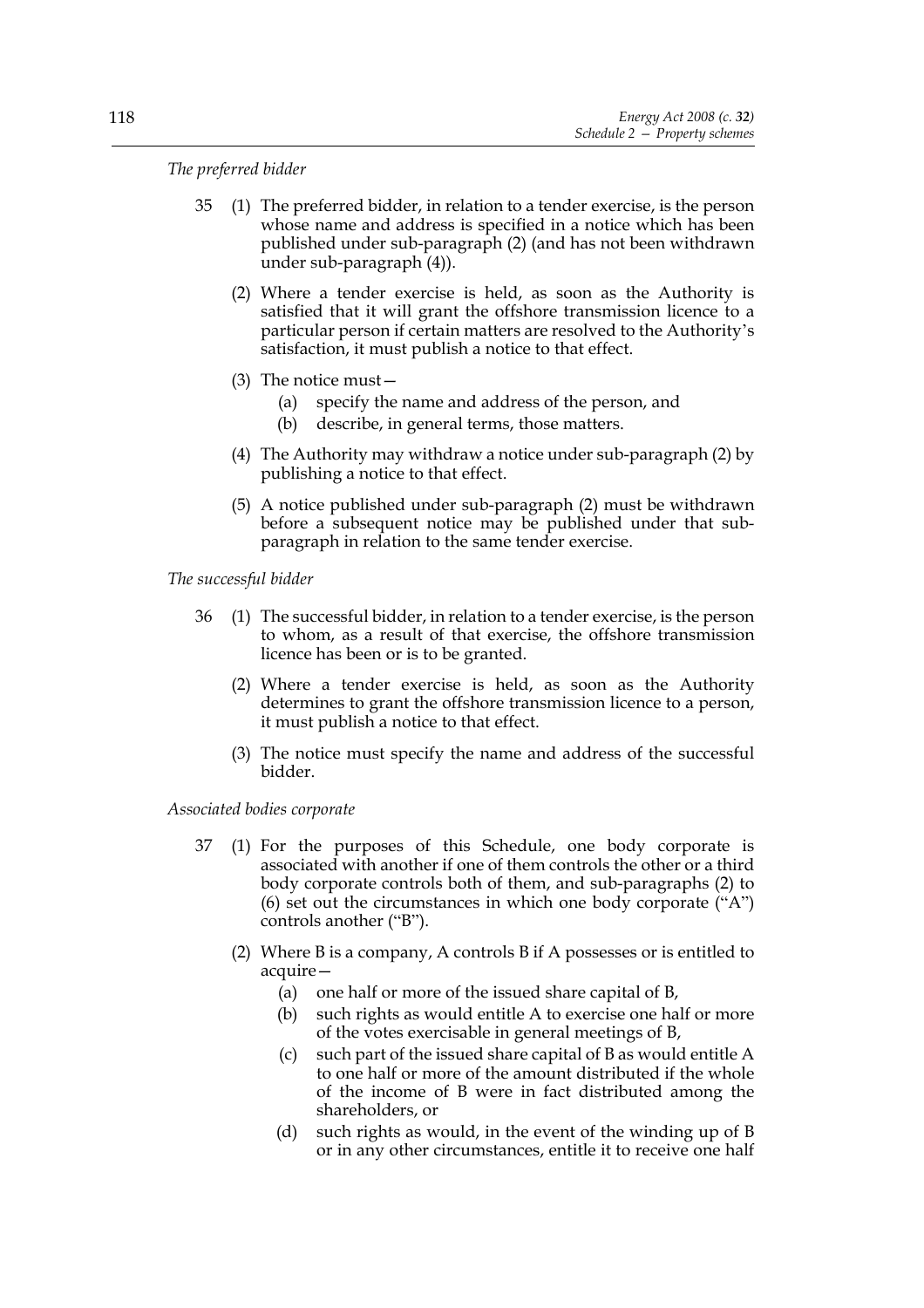or more of the assets of B which would then be available for distribution among the shareholders.

- (3) Where B is a limited liability partnership, A controls B if  $A-$ 
	- (a) holds a majority of the voting rights in B,
	- (b) is a member of B and has a right to appoint or remove a majority of other members, or
	- (c) is a member of B and controls alone or pursuant to an agreement with other members, a majority of the voting rights in B.
- (4) In sub-paragraph (3)(a) and (c) the references to "voting rights" are to the rights conferred on members in respect of their interest in a limited liability partnership to vote on those matters which are to be decided on by a vote of the members of the limited liability partnership.
- (5) In any case, A controls B if A has the power, directly or indirectly, to secure that the affairs of B are conducted in accordance with A's wishes.
- (6) In determining whether, by virtue of sub-paragraphs (2) to (5), A controls B, A is to be taken to possess—
	- (a) any rights and powers possessed by a person as nominee for it, and
	- (b) any rights and powers possessed by a body corporate which it controls (including rights and powers which such a body corporate would be taken to possess by virtue of this sub-paragraph).

#### *Interpretation*

38 (1) In this Schedule—

"the asset owner"—

- (a) in relation to an application for a property scheme, means the owner of the property, rights and liabilities in relation to which provision of a kind mentioned in paragraph 1(2) is proposed to be included in the scheme;
- (b) in relation to a property scheme, means the owner of the property, rights and liabilities in relation to which provision of such a kind is included in the scheme;
- "co-ordination licence" means a transmission licence which authorises a person to co-ordinate and direct the flow of electricity onto and over a transmission system by means of which the transmission of electricity takes place and the whole or a part of which is at a relevant place;
- "functions" includes powers and duties;
- "modification notice" is to be construed in accordance with paragraph 9;
- "non-applicant party" means—
	- (a) in the case of an application made by the preferred bidder or the successful bidder, the asset owner, and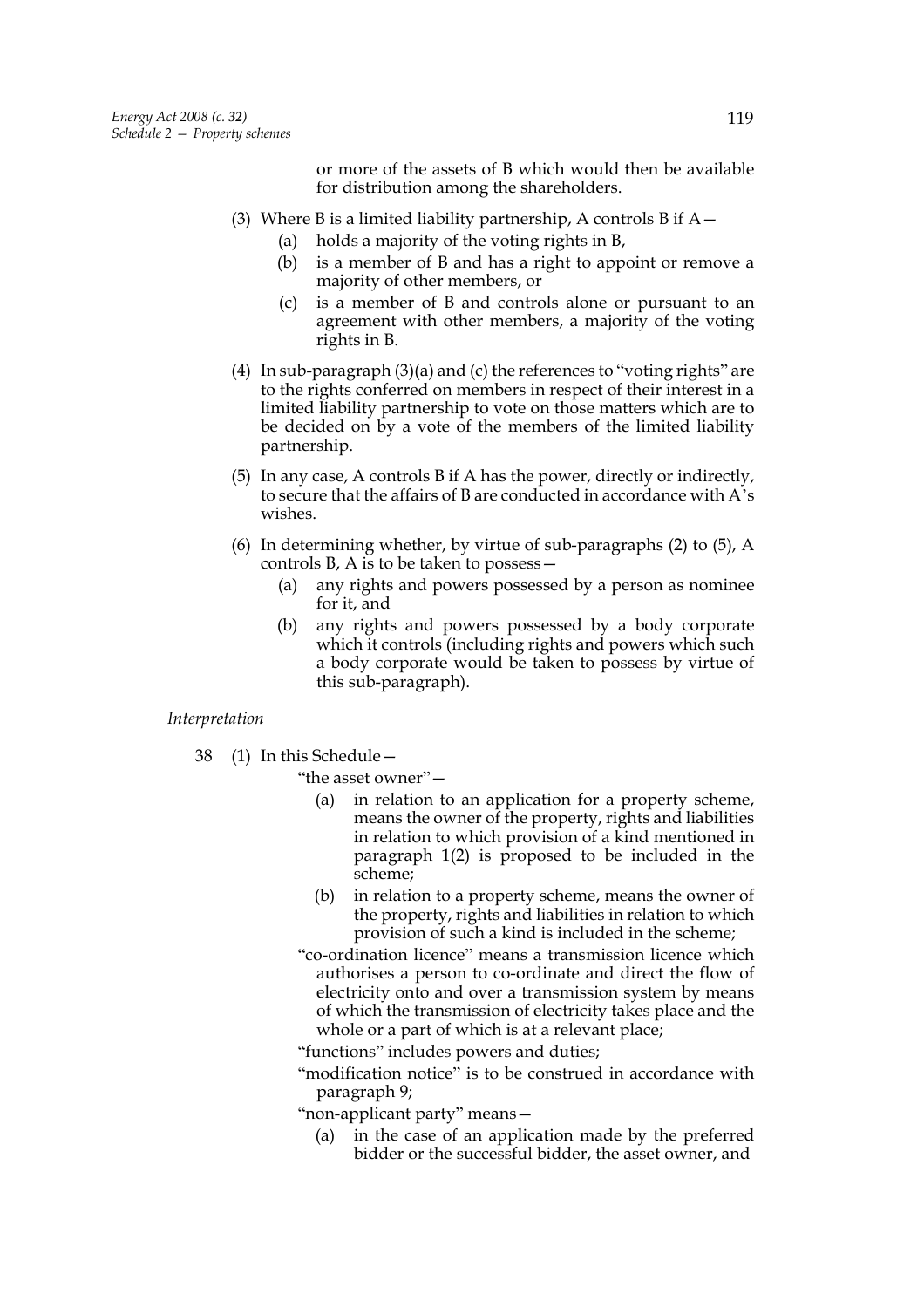- (b) in the case of an application made by the asset owner, the successful bidder or, if a notice has not yet been published under paragraph 36, the preferred bidder;
- "operational purposes" means the purposes of performing any functions which the successful bidder has, or may in future have—
	- (a) under or by virtue of the offshore transmission licence which has been, or is to be, granted as a result of the tender exercise, or
	- (b) under or by virtue of any enactment, in the successful bidder's capacity as holder of the licence;
- "preferred bidder", in relation to a tender exercise, is to be construed in accordance with paragraph 35;
- "property scheme" is to be construed in accordance with paragraph 1;
- "relevant place" means a place in Great Britain, in the territorial sea adjacent to Great Britain or in a Renewable Energy Zone;
- "successful bidder", in relation to a tender exercise, is to be construed in accordance with paragraph 36;
- "tender exercise" has the same meaning as in section 6D;
- "third party", in relation to a property scheme or proposed property scheme in connection with a tender exercise, means a person other than the preferred bidder, the successful bidder, or the asset owner.
- (2) For the purposes of this Schedule, a provision of a property scheme affects a third party if that party's consent or concurrence would be required to the making of the provision otherwise than by means of the scheme."

# SCHEDULE 3 Section 77

#### PETROLEUM LICENCES: AMENDMENTS TO MODEL CLAUSES

#### PART 1

#### PETROLEUM (PRODUCTION) (LANDWARD AREAS) REGULATIONS 1995

- 1 (1) Schedule 3 to the Petroleum (Production) (Landward Areas) Regulations 1995 (S.I. 1995/1436) is amended as follows.
	- (2) After clause 8 (consequences of determination or surrender) insert—

### **"8A Provision of contact details to Minister**

(1) A notice, direction or other document authorised or required (in whatever terms) to be given to the Licensee by virtue of this licence is treated as given to the Licensee if it is given to the person specified by the Licensee under paragraph (2) at the address so specified.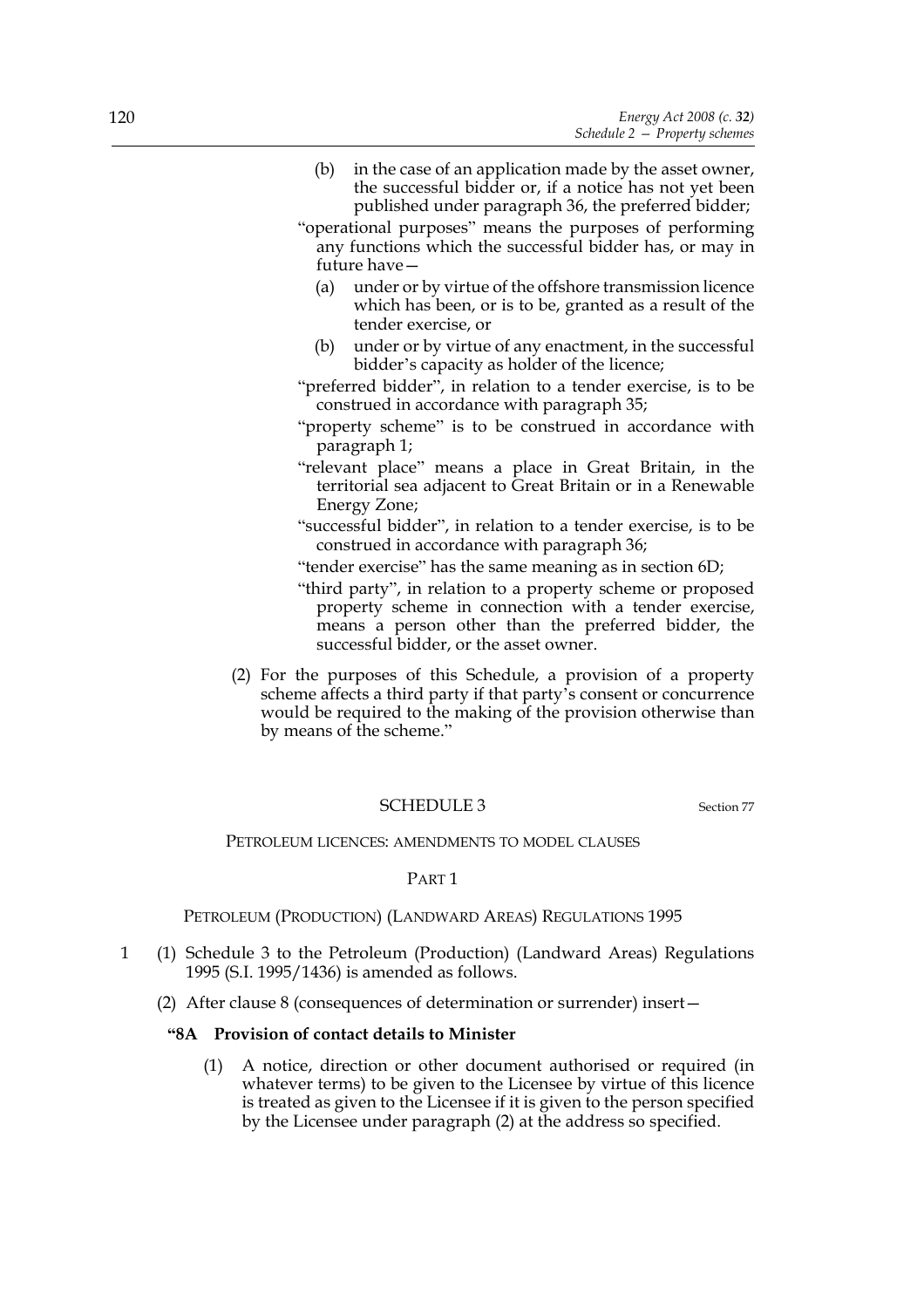- (2) The Licensee must supply the Minister with the name and address of a person to whom notices, directions and other documents are to be given.
- (3) The Licensee must ensure that, where there is a change in the person to whom, or the address to which, documents should be sent in accordance with paragraph (2), the Minister is notified of the change as soon as is reasonably practicable.
- (4) If the Licensee fails to comply with paragraph (2) the Minister may give the Licensee a notice which—
	- (a) requires the Licensee to comply with paragraph (2) within the period of one month beginning with the date of the notice, and
	- (b) states that, if the Licensee fails to do so, the Licensee will be treated as having supplied under paragraph (2) the name and address specified by the Minister in the notice."
- (3) In clause 17 (abandonment and plugging of wells)—
	- (a) in paragraph (2) for "The" substitute "Subject to paragraph (5B), the",
	- (b) after paragraph (5) insert—
		- "(5A) The Minister may at any time give the Licensee a notice requiring a well drilled pursuant to this licence to be plugged and abandoned in accordance with paragraph (5) within the period specified in the notice (but this paragraph is subject to paragraphs (5C) and (5D)).
			- (5B) The Licensee shall comply with any notice under paragraph (5A).
			- (5C) A notice under paragraph (5A) may not be given less than one month before the expiry or determination of the Licensee's rights under this licence in relation to the area, or the part of the area, in which the well is drilled.
		- (5D) A notice under paragraph (5A) may be given only in relation to a well from which the Licensee has not extracted any petroleum within the period of one month ending with the day on which the notice is given.", and
	- (c) in paragraph (6) after "the Minister" (in the first place) insert ", or in accordance with a notice under paragraph (5A),".
- (4) In clause 38(4) (power of revocation: change of control) after "when this licence was granted" insert "(or, if there has been an assignment or assignation of rights conferred by this licence, when those rights were assigned to the Licensee)".
- (5) After clause 38 insert—

#### **"38A Power of partial revocation**

- (1) This clause applies in a case where two or more persons are the Licensee and—
	- (a) an event mentioned in clause  $38(2)(c)$ , (d), (e) or (g) occurs in relation to one of those persons, or
	- (b) the conditions specified in clause 38(3) are satisfied in relation to one of those persons.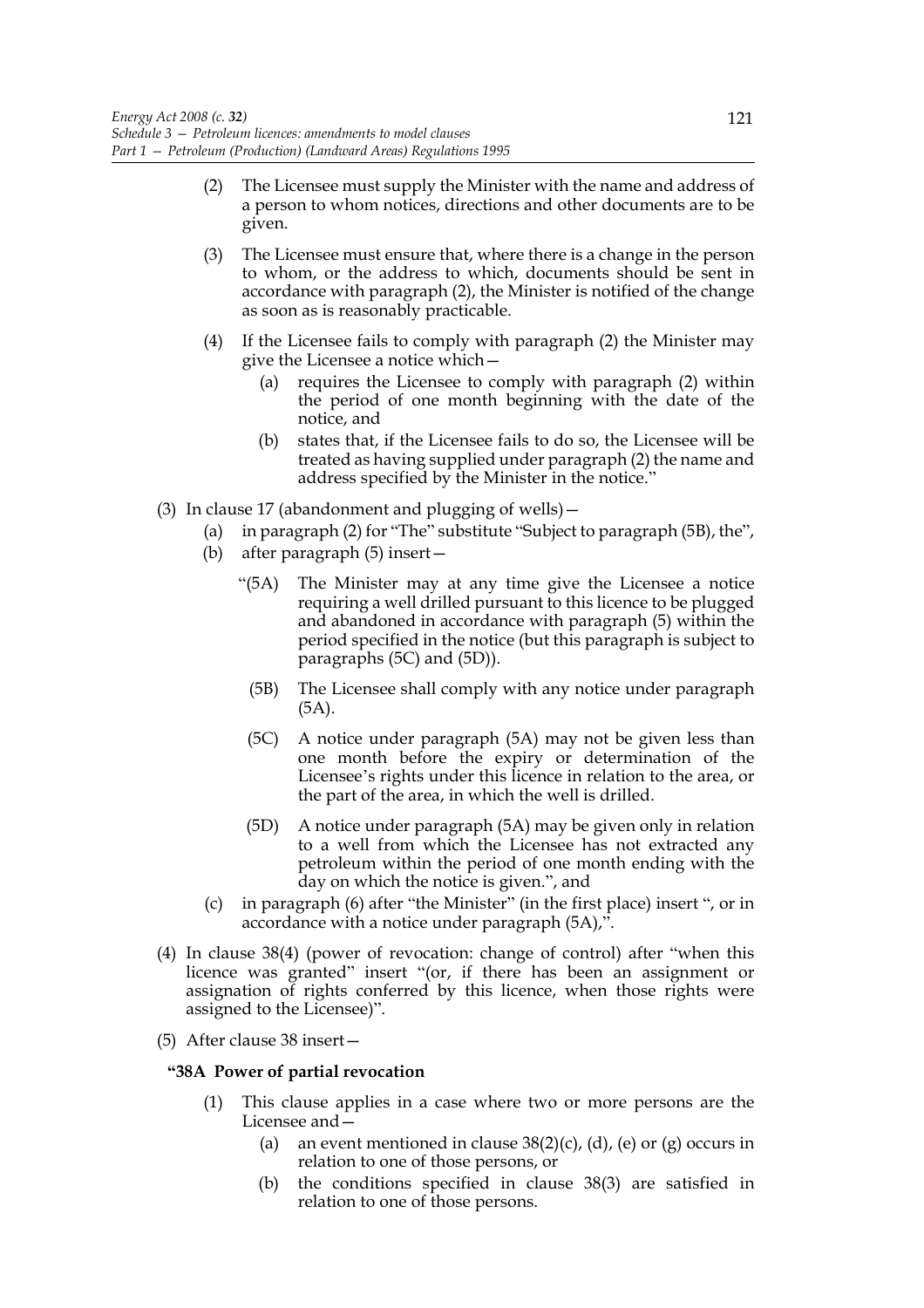- (2) Where this clause applies, the Minister may exercise the power of revocation in clause 38 to revoke the licence in so far as it applies to the person mentioned in paragraph (1)(a) or (b).
- (3) If the Minister exercises the power in paragraph (2), the rights granted to the person under this licence cease, but without prejudice to any obligation or liability incurred by the person or imposed under the terms and conditions of this licence.
- (4) Where this licence is revoked in relation to one person under this clause, it continues to have effect in respect of the other person who constitutes, or persons who together constitute, the Licensee and in relation to whom it is not revoked."

### PART 2

PETROLEUM (CURRENT MODEL CLAUSES) ORDER 1999

- 2 This Part of this Schedule contains amendments to the Petroleum (Current Model Clauses) Order 1999 (S.I. 1999/160).
- 3 (1) Part 2 of Schedule 2 (seaward production licences) is amended as follows.
	- (2) After clause 7 (area surrendered) insert—

### **"7A Provision of contact details to Minister**

- (1) A notice, direction or other document authorised or required (in whatever terms) to be given to the Licensee by virtue of this licence is treated as given to the Licensee if it is given to the person specified by the Licensee under paragraph (2) at the address so specified.
- (2) The Licensee must supply the Minister with the name and address of a person to whom notices, directions and other documents are to be given.
- (3) The Licensee must ensure that, where there is a change in the person to whom, or the address to which, information should be sent in accordance with paragraph (2), the Minister is notified of the change as soon as is reasonably practicable.
- (4) If the Licensee fails to comply with paragraph (2) the Minister may give the Licensee a notice which—
	- (a) requires the Licensee to comply with paragraph (2) within the period of one month beginning with the date of the notice, and
	- (b) states that, if the Licensee fails to do so, the Licensee will be treated as having supplied under paragraph (2) the name and address specified by the Minister in the notice."
- (3) In clause 17 (abandonment and plugging of wells)—
	- (a) in paragraph (2) for "The" substitute "Subject to paragraph (5B), the",
		- (b) after paragraph (5) insert—
			- "(5A) The Minister may at any time give the Licensee a notice requiring a well drilled pursuant to this licence to be plugged and abandoned in accordance with paragraph (5) within the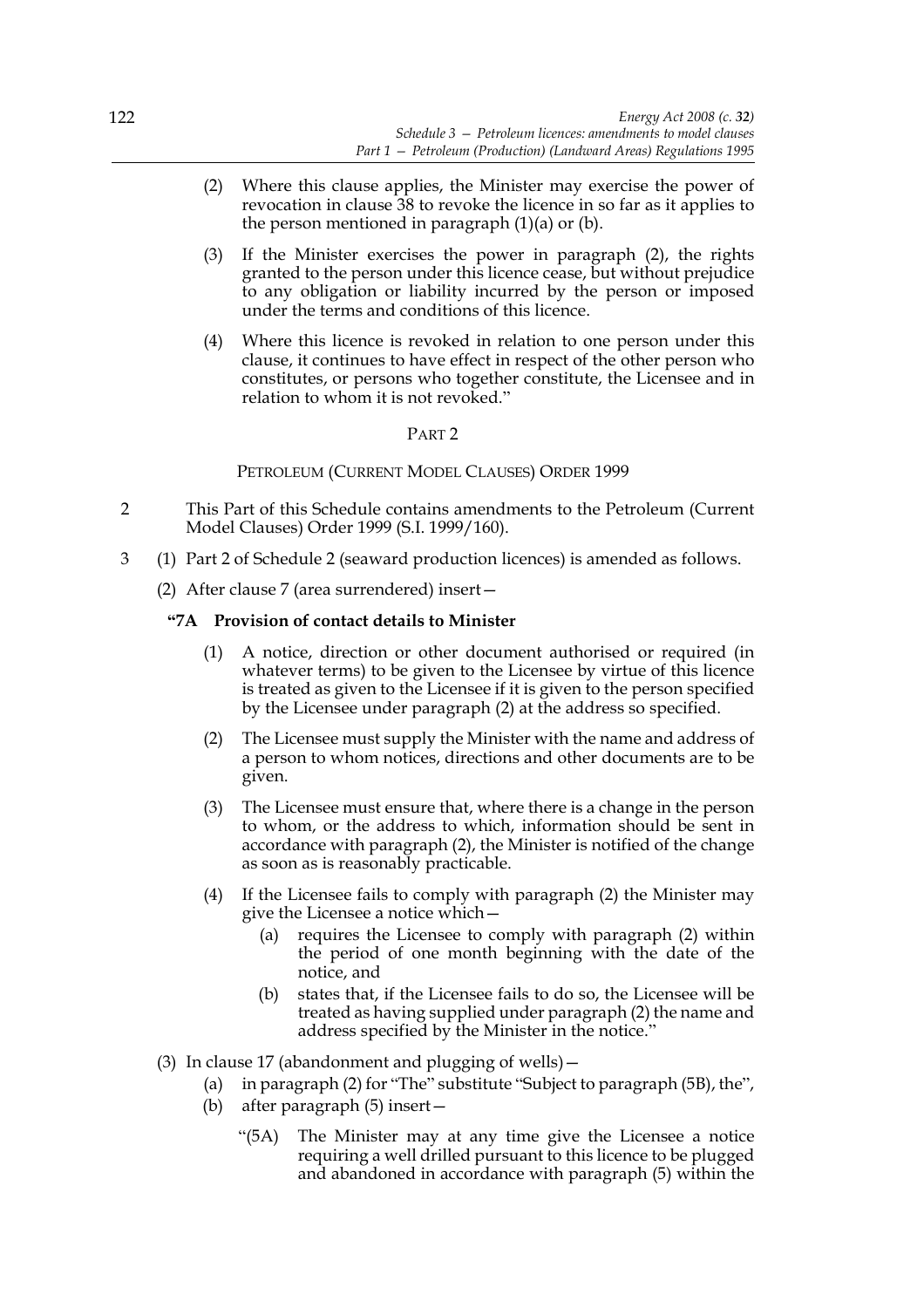period specified in the notice (but this paragraph is subject to paragraphs (5C) and (5D)).

- (5B) The Licensee shall comply with any notice under paragraph (5A).
- (5C) A notice under paragraph (5A) may not be given less than one month before the expiry or determination of the Licensee's rights under this licence in relation to the area, or the part of the area, in which the well is drilled.
- (5D) A notice under paragraph (5A) may be given only in relation to a well from which the Licensee has not extracted any petroleum within the period of one month ending with the day on which the notice is given.", and
- (c) in paragraph (6) after "the Minister" (in the first place) insert ", or in accordance with a notice under paragraph (5A),".
- (4) In clause 39(4) (power of revocation: change of control) after "when this licence was granted" insert "(or, if there has been an assignment or assignation of rights conferred by this licence, when those rights were assigned to the Licensee)".
- (5) After clause 39 insert—

### **"39A Power of partial revocation**

- (1) This clause applies in a case where two or more persons are the Licensee and—
	- (a) an event mentioned in clause  $39(2)(c)$ , (d), (e) or (g) occurs in relation to one of those persons, or
	- (b) the conditions specified in clause 39(3) are satisfied in relation to one of those persons.
- (2) Where this clause applies, the Minister may exercise the power of revocation in clause 39 to revoke the licence in so far as it applies to the person mentioned in paragraph  $(1)(a)$  or  $(b)$ .
- (3) If the Minister exercises the power in paragraph (2), the rights granted to the person under this licence cease, but without prejudice to any obligation or liability incurred by the person or imposed under the terms and conditions of this licence.
- (4) Where this licence is revoked in relation to one person under this clause, it continues to have effect in respect of the other person who constitutes, or persons who together constitute, the Licensee and in relation to whom it is not revoked."
- 4 (1) Part 2 of Schedule 3 (landward production licences) is amended as follows.
	- (2) After clause 7 (areas surrendered) insert—

### **"7A Provision of contact details to Minister**

(1) A notice, direction or other document authorised or required (in whatever terms) to be given to the Licensee by virtue of this licence is treated as given to the Licensee if it is given to the person specified by the Licensee under paragraph (2) at the address so specified.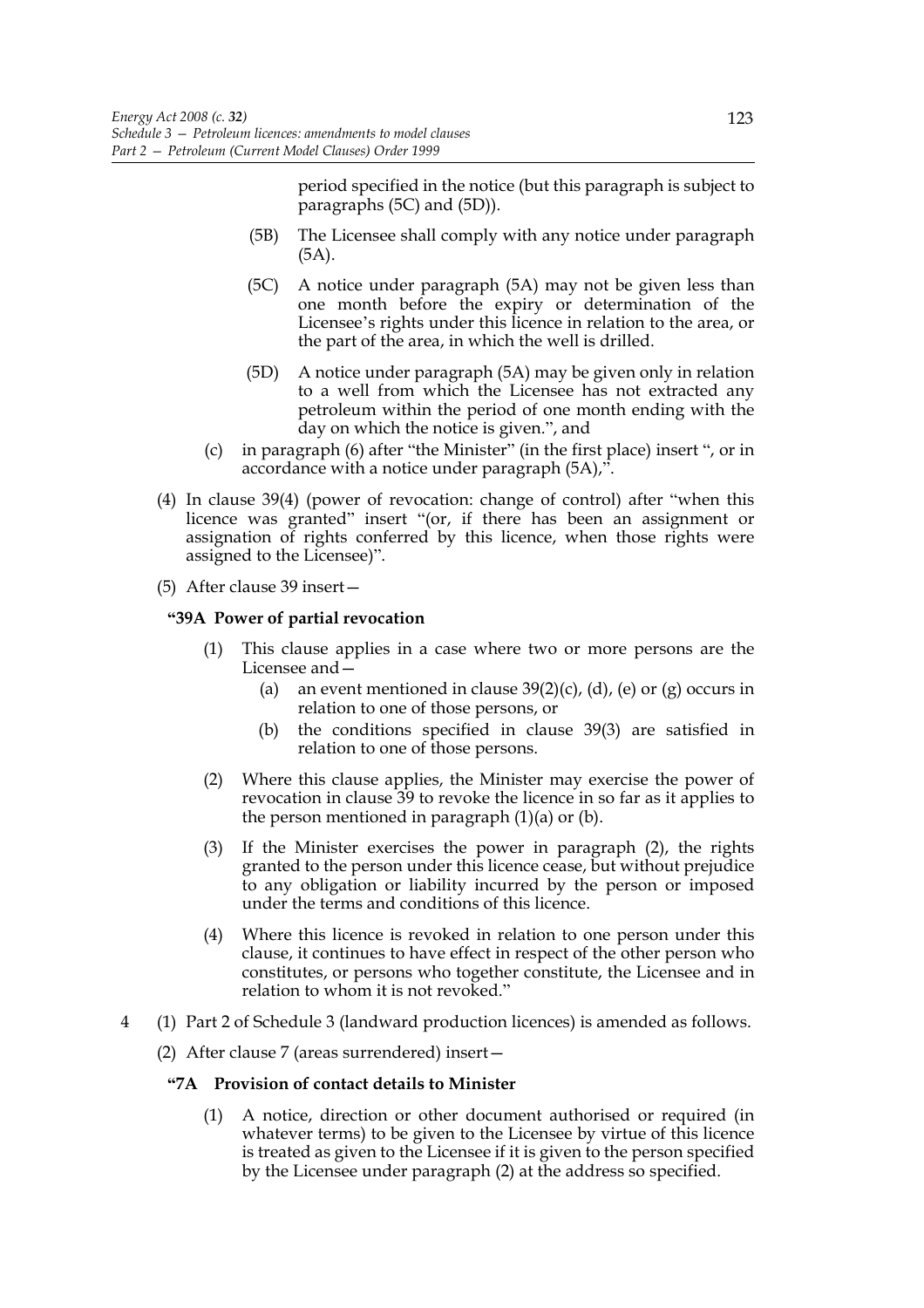- (2) The Licensee must supply the Minister with the name and address of a person to whom notices, directions and other documents are to be given.
- (3) The Licensee must ensure that, where there is a change in the person to whom, or the address to which, information should be sent in accordance with paragraph (2), the Minister is notified of the change as soon as is reasonably practicable.
- (4) If the Licensee fails to comply with paragraph (2) the Minister may give the Licensee a notice which—
	- (a) requires the Licensee to comply with paragraph (2) within the period of one month beginning with the date of the notice, and
	- (b) states that, if the Licensee fails to do so, the Licensee will be treated as having supplied under paragraph (2) the name and address specified by the Minister in the notice."
- (3) In clause 17 (abandonment and plugging of wells)—
	- (a) in paragraph (2) for "The" substitute "Subject to paragraph (5B), the",
	- (b) after paragraph (5) insert—
		- "(5A) The Minister may at any time give the Licensee a notice requiring a well drilled pursuant to this licence to be plugged and abandoned in accordance with paragraph (5) within the period specified in the notice (but this paragraph is subject to paragraphs (5C) and (5D)).
			- (5B) The Licensee shall comply with any notice under paragraph (5A).
			- (5C) A notice under paragraph (5A) may not be given less than one month before the expiry or determination of the Licensee's rights under this licence in relation to the area, or the part of the area, in which the well is drilled.
		- (5D) A notice under paragraph (5A) may be given only in relation to a well from which the Licensee has not extracted any petroleum within the period of one month ending with the day on which the notice is given.", and
	- (c) in paragraph (6) after "the Minister" (in the first place) insert ", or in accordance with a notice under paragraph (5A),".
- (4) In clause 37(4) (power of revocation: change of control) after "when this licence was granted" insert "(or, if there has been an assignment or assignation of rights conferred by this licence, when those rights were assigned to the Licensee)".
- (5) After clause 37 insert—

# **"37A Power of partial revocation**

- (1) This clause applies in a case where two or more persons are the Licensee and—
	- (a) an event mentioned in clause  $37(2)(c)$ , (d), (e) or (g) occurs in relation to one of those persons, or
	- (b) the conditions specified in clause 37(3) are satisfied in relation to one of those persons.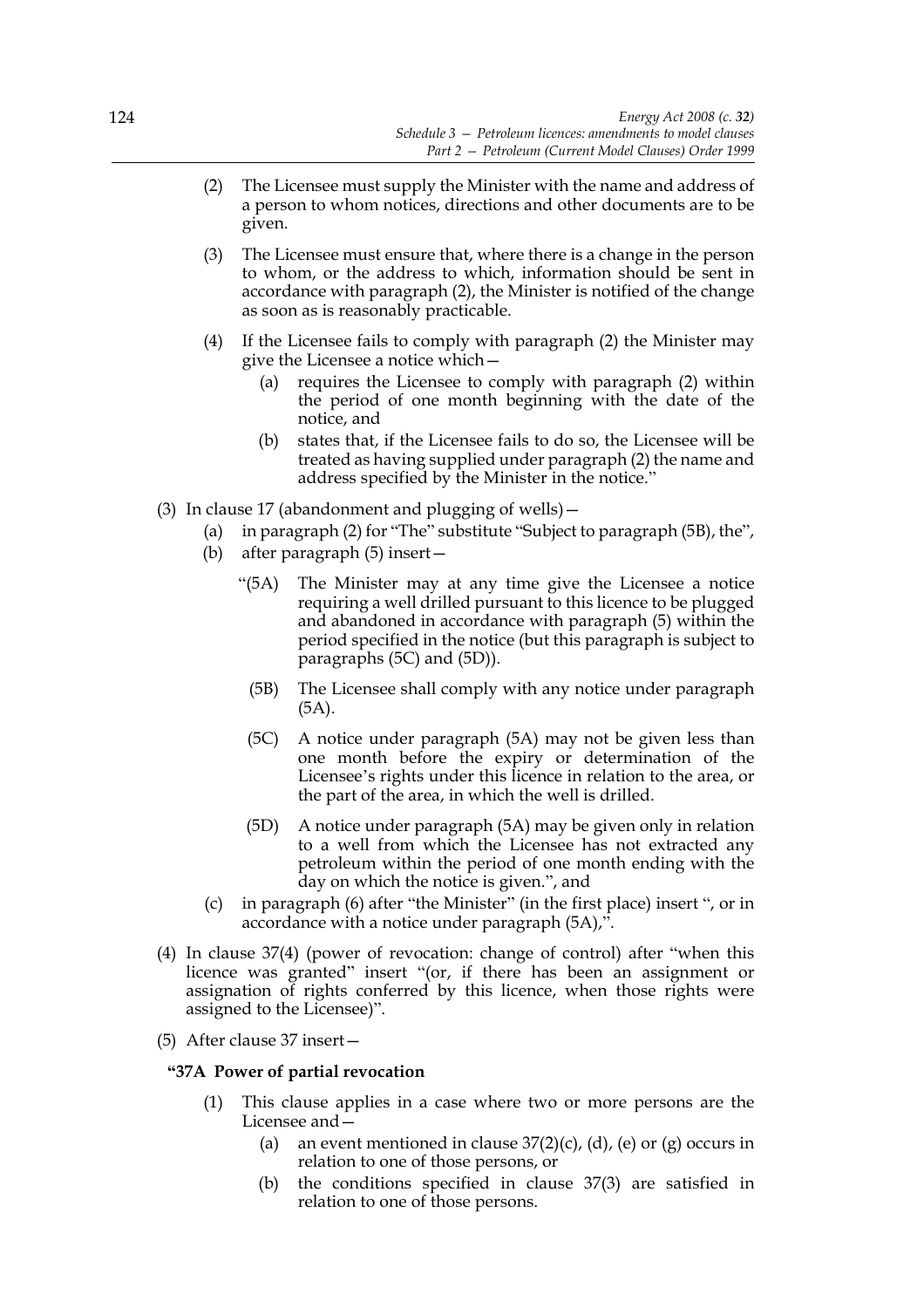- (2) Where this clause applies, the Minister may exercise the power of revocation in clause 37 to revoke the licence in so far as it applies to the person mentioned in paragraph  $(1)(a)$  or  $(b)$ .
- (3) If the Minister exercises the power in paragraph (2), the rights granted to the person under this licence cease, but without prejudice to any obligation or liability incurred by the person or imposed under the terms and conditions of this licence.
- (4) Where this licence is revoked in relation to one person under this clause, it continues to have effect in respect of the other person who constitutes, or persons who together constitute, the Licensee and in relation to whom it is not revoked"
- 5 (1) Part 2 of Schedule 4 (landward production licences) is amended as follows.
	- (2) After clause 7 (consequences of determination or surrender by licensee) insert—

### **"7A Provision of contact details to Minister**

- (1) A notice, direction or other document authorised or required (in whatever terms) to be given to the Licensee by virtue of this licence is treated as given to the Licensee if it is given to the person specified by the Licensee under paragraph (2) at the address so specified.
- (2) The Licensee must supply the Minister with the name and address of a person to whom notices, directions and other documents are to be given.
- (3) The Licensee must ensure that, where there is a change in the person to whom, or the address to which, information should be sent in accordance with paragraph (2), the Minister is notified of the change as soon as is reasonably practicable.
- (4) If the Licensee fails to comply with paragraph (2) the Minister may give the Licensee a notice which—
	- (a) requires the Licensee to comply with paragraph (2) within the period of one month beginning with the date of the notice, and
	- (b) states that, if the Licensee fails to do so, the Licensee will be treated as having supplied under paragraph (2) the name and address specified by the Minister in the notice."
- (3) In clause 17 (abandonment and plugging of wells)—
	- (a) in paragraph (2) for "The" substitute "Subject to paragraph (5B), the",
		- (b) after paragraph (5) insert—
			- "(5A) The Minister may at any time give the Licensee a notice requiring a well drilled pursuant to this licence to be plugged and abandoned in accordance with paragraph (5) within the period specified in the notice (but this paragraph is subject to paragraphs (5C) and (5D)).
				- (5B) The Licensee shall comply with any notice under paragraph (5A).
			- (5C) A notice under paragraph (5A) may not be given less than one month before the expiry or determination of the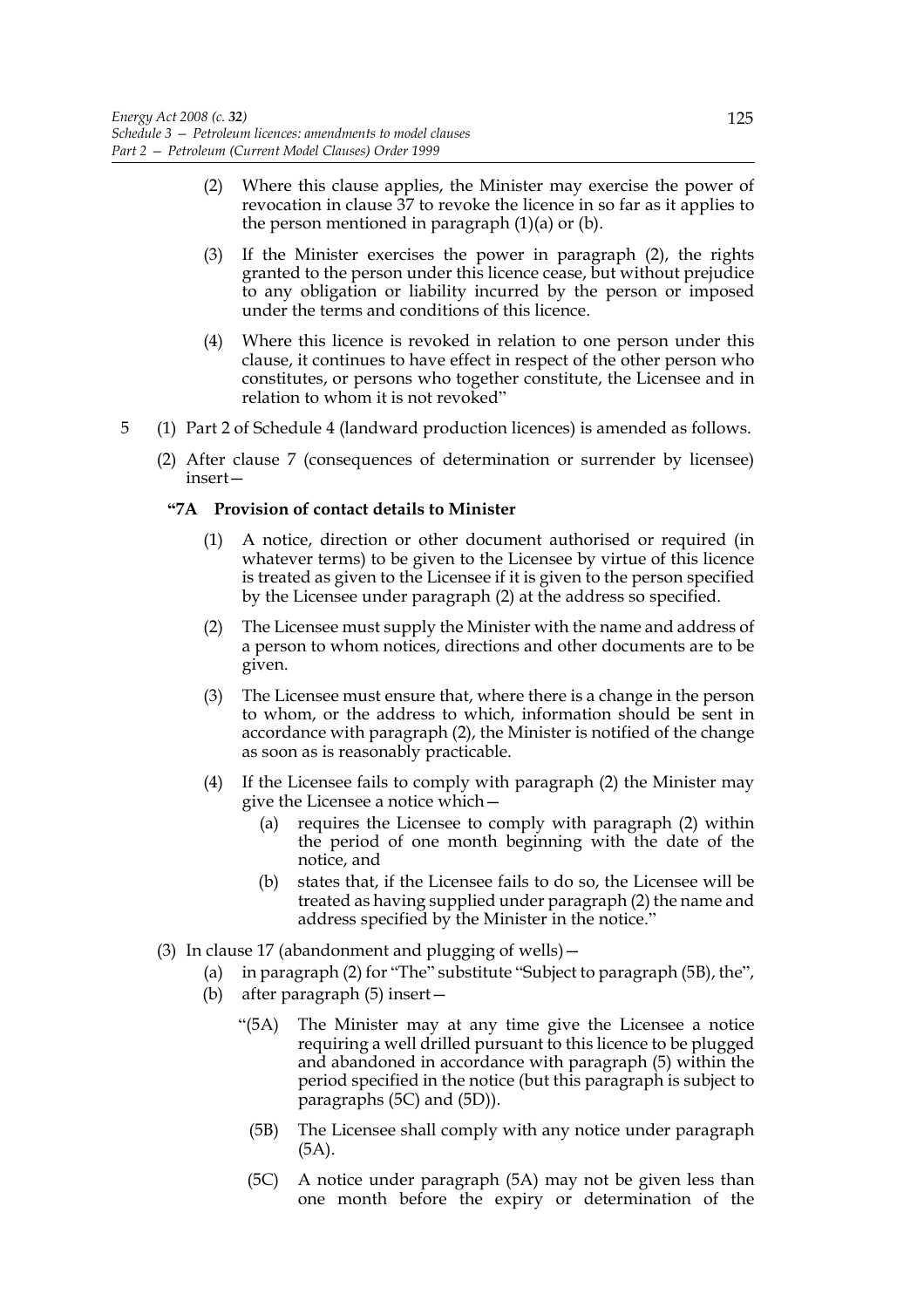Licensee's rights under this licence in relation to the area, or the part of the area, in which the well is drilled.

- (5D) A notice under paragraph (5A) may be given only in relation to a well from which the Licensee has not extracted any petroleum within the period of one month ending with the day on which the notice is given.", and
- (c) in paragraph (6) after "the Minister" (in the first place) insert ", or in accordance with a notice under paragraph (5A),".
- (4) In clause 38(4) (power of revocation: change of control) after "when this licence was granted" insert "(or, if there has been an assignment or assignation of rights conferred by this licence, when those rights were assigned to the Licensee)".
- (5) After clause 38 insert—

# **"38A Power of partial revocation**

- (1) This clause applies in a case where two or more persons are the Licensee and—
	- (a) an event mentioned in clause  $38(2)(c)$ , (d), (e) or (g) occurs in relation to one of those persons, or
	- (b) the conditions specified in clause 38(3) are satisfied in relation to one of those persons.
- (2) Where this clause applies, the Minister may exercise the power of revocation in clause 38 to revoke the licence in so far as it applies to the person mentioned in paragraph  $(1)(a)$  or  $(b)$ .
- (3) If the Minister exercises the power in paragraph (2), the rights granted to the person under this licence cease, but without prejudice to any obligation or liability incurred by the person or imposed under the terms and conditions of this licence.
- (4) Where this licence is revoked in relation to one person under this clause, it continues to have effect in respect of the other person who constitutes, or persons who together constitute, the Licensee and in relation to whom it is not revoked."
- 6 (1) Part 2 of Schedule 5 (seaward production licences) is amended as follows.
	- (2) After clause 7 (areas surrendered) insert—

#### **"7A Provision of contact details to Minister**

- (1) A notice, direction or other document authorised or required (in whatever terms) to be given to the Licensee by virtue of this licence is treated as given to the Licensee if it is given to the person specified by the Licensee under paragraph (2) at the address so specified.
- (2) The Licensee must supply the Minister with the name and address of a person to whom notices, directions and other documents are to be given.
- (3) The Licensee must ensure that, where there is a change in the person to whom, or the address to which, information should be sent in accordance with paragraph (2), the Minister is notified of the change as soon as is reasonably practicable.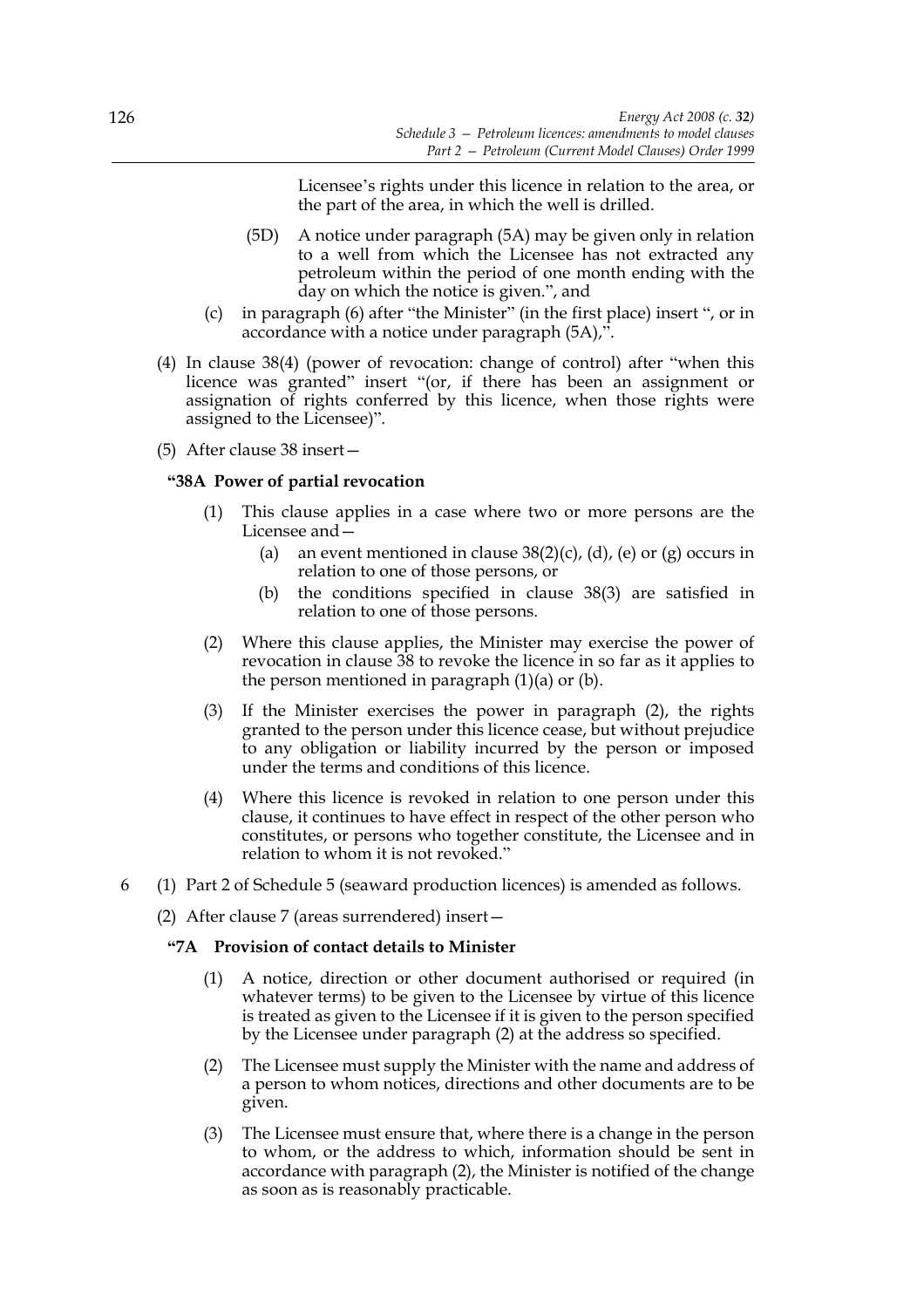- (4) If the Licensee fails to comply with paragraph (2) the Minister may give the Licensee a notice which—
	- (a) requires the Licensee to comply with paragraph (2) within the period of one month beginning with the date of the notice, and
	- (b) states that, if the Licensee fails to do so, the Licensee will be treated as having supplied under paragraph (2) the name and address specified by the Minister in the notice."
- (3) In clause 17 (abandonment and plugging of wells)—
	- (a) in paragraph (2) for "The" substitute "Subject to paragraph (5B), the",
	- (b) after paragraph (5) insert—
		- "(5A) The Minister may at any time give the Licensee a notice requiring a well drilled pursuant to this licence to be plugged and abandoned in accordance with paragraph (5) within the period specified in the notice (but this paragraph is subject to paragraphs (5C) and (5D)).
			- (5B) The Licensee shall comply with any notice under paragraph (5A).
		- (5C) A notice under paragraph (5A) may not be given less than one month before the expiry or determination of the Licensee's rights under this licence in relation to the area, or the part of the area, in which the well is drilled.
		- (5D) A notice under paragraph (5A) may be given only in relation to a well from which the Licensee has not extracted any petroleum within the period of one month ending with the day on which the notice is given.", and
	- (c) in paragraph (6) after "the Minister" (in the first place) insert ", or in accordance with a notice under paragraph (5A)".
- (4) In clause 40(4) (power of revocation: change of control) after "when this licence was granted" insert "(or, if there has been an assignment or assignation of rights conferred by this licence, when those rights were assigned to the Licensee)".
- (5) After clause 40 insert—

### **"40A Power of partial revocation**

- (1) This clause applies in a case where two or more persons are the Licensee and—
	- (a) an event mentioned in clause  $40(2)(c)$ , (d), (e) or (g) occurs in relation to one of those persons, or
	- (b) the conditions specified in clause 40(3) are satisfied in relation to one of those persons.
- (2) Where this clause applies, the Minister may exercise the power of revocation in clause 40 to revoke the licence in so far as it applies to the person mentioned in paragraph  $(1)(a)$  or  $(b)$ .
- (3) If the Minister exercises the power in paragraph (2), the rights granted to the person under this licence cease, but without prejudice to any obligation or liability incurred by the person or imposed under the terms and conditions of this licence.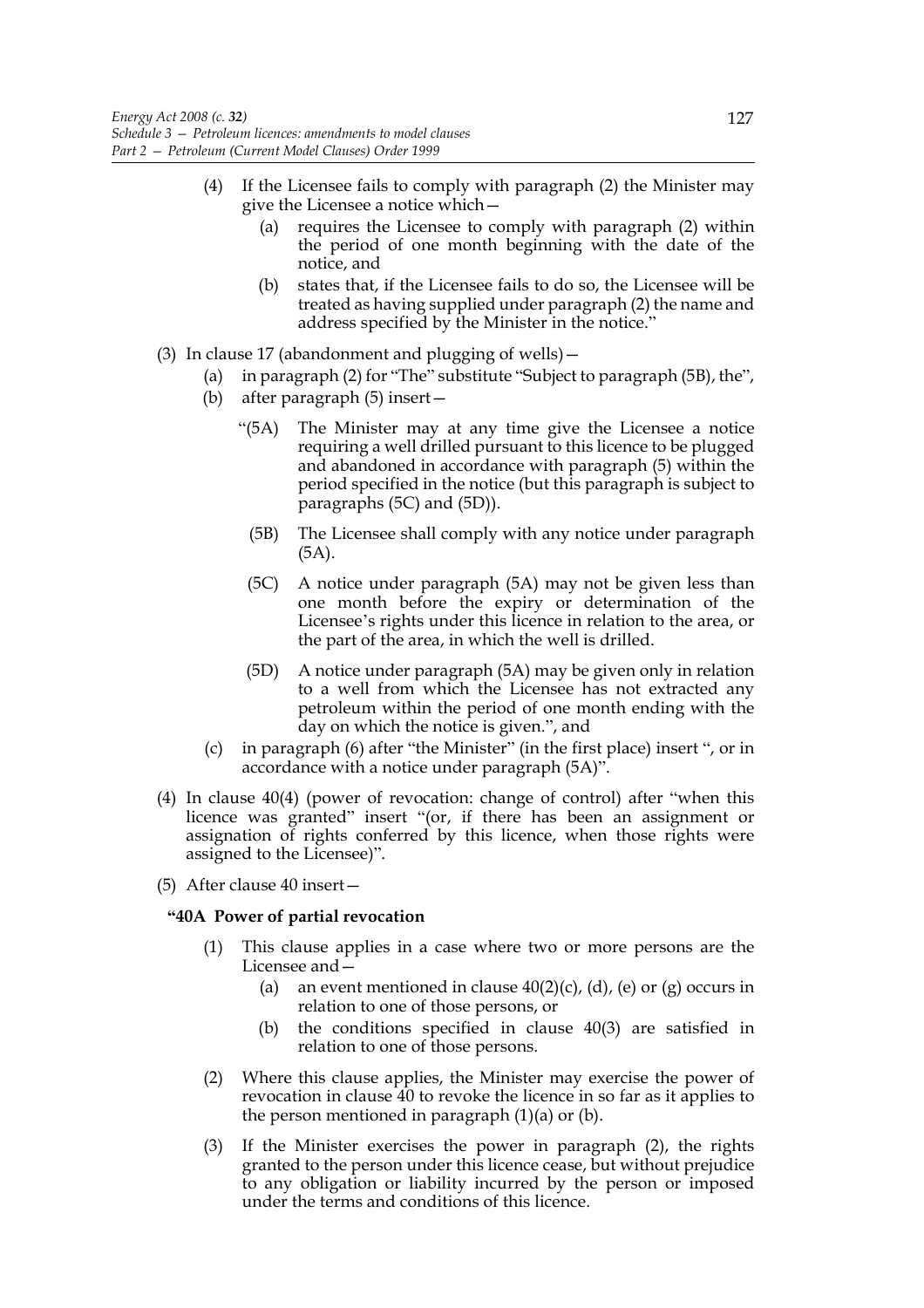- (4) Where this licence is revoked in relation to one person under this clause, it continues to have effect in respect of the other person who constitutes, or persons who together constitute, the Licensee and in relation to whom it is not revoked."
- 7 (1) Part 2 of Schedule 6 (seaward production licences) is amended as follows.
	- (2) After clause 6 (areas surrendered) insert—

# **"6A Provision of contact details to Minister**

- (1) A notice, direction or other document authorised or required (in whatever terms) to be given to the Licensee by virtue of this licence is treated as given to the Licensee if it is given to the person specified by the Licensee under paragraph (2) at the address so specified.
- (2) The Licensee must supply the Minister with the name and address of a person to whom notices, directions and other documents are to be given.
- (3) The Licensee must ensure that, where there is a change in the person to whom, or the address to which, information should be sent in accordance with paragraph (2), the Minister is notified of the change as soon as is reasonably practicable.
- (4) If the Licensee fails to comply with paragraph (2) the Minister may give the Licensee a notice which—
	- (a) requires the Licensee to comply with paragraph (2) within the period of one month beginning with the date of the notice, and
	- (b) states that, if the Licensee fails to do so, the Licensee will be treated as having supplied under paragraph (2) the name and address specified by the Minister in the notice."
- (3) In clause 16 (abandonment and plugging of wells)—
	- (a) in paragraph (2) for "The" substitute "Subject to paragraph (5B), the",
	- (b) after paragraph (5) insert—
		- "(5A) The Minister may at any time give the Licensee a notice requiring a well drilled pursuant to this licence to be plugged and abandoned in accordance with paragraph (5) within the period specified in the notice (but this paragraph is subject to paragraphs (5C) and (5D)).
			- (5B) The Licensee shall comply with any notice under paragraph (5A).
			- (5C) A notice under paragraph (5A) may not be given less than one month before the expiry or determination of the Licensee's rights under this licence in relation to the area, or the part of the area, in which the well is drilled.
		- (5D) A notice under paragraph (5A) may be given only in relation to a well from which the Licensee has not extracted any petroleum within the period of one month ending with the day on which the notice is given.", and
	- (c) in paragraph (6) after "the Minister" (in the first place) insert ", or in accordance with a notice under paragraph (5A),".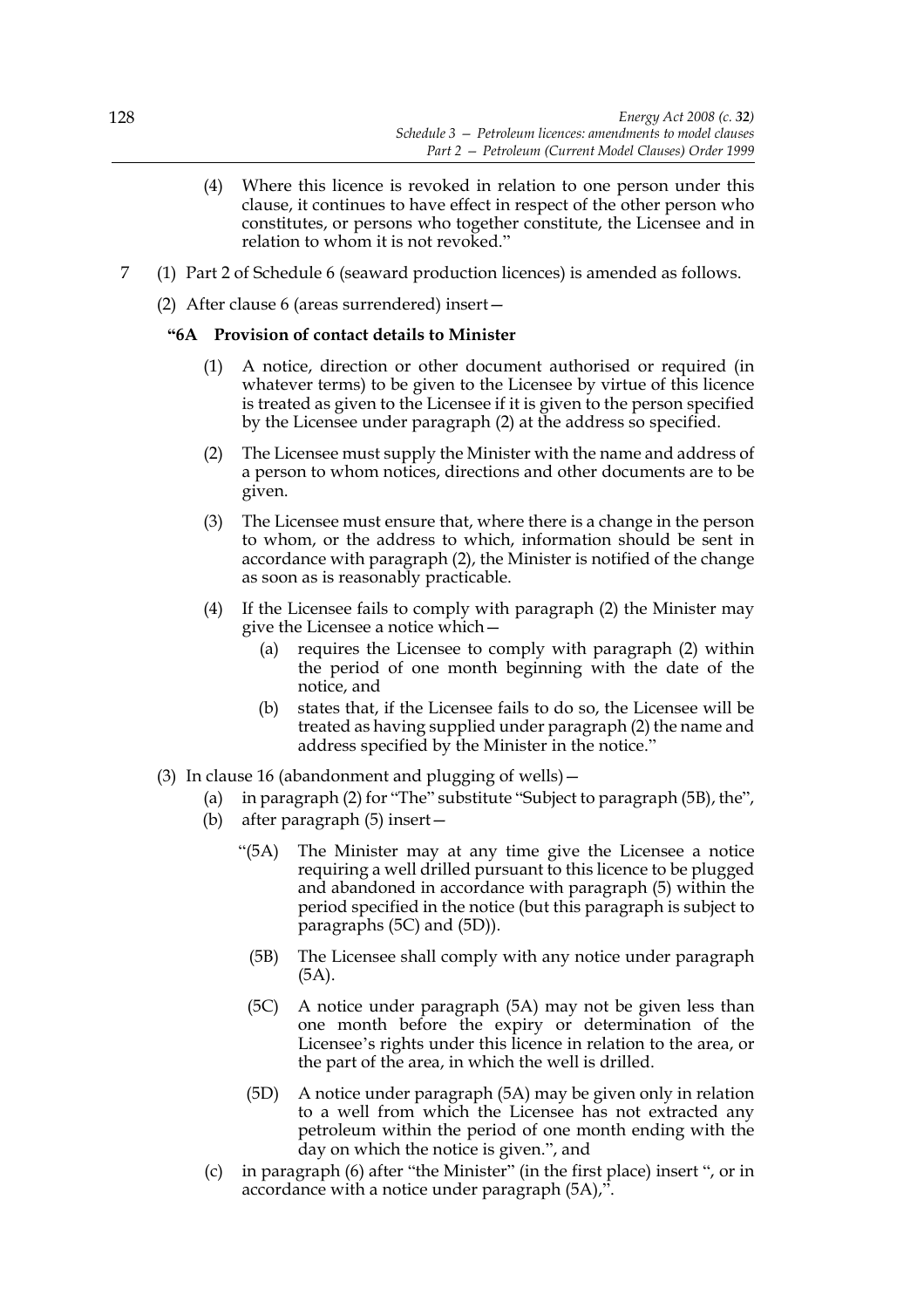- (4) In clause 39(4) (power of revocation: change of control) after "when this licence was granted" insert "(or, if there has been an assignment or assignation of rights conferred by this licence, when those rights were assigned to the Licensee)".
- (5) After clause 39 insert—

## **"39A Power of partial revocation**

- (1) This clause applies in a case where two or more persons are the Licensee and—
	- (a) an event mentioned in clause  $39(2)(c)$ , (d), (e) or (g) occurs in relation to one of those persons, or
	- (b) the conditions specified in clause 39(3) are satisfied in relation to one of those persons.
- (2) Where this clause applies, the Minister may exercise the power of revocation in clause 39 to revoke the licence in so far as it applies to the person mentioned in paragraph  $(1)(a)$  or  $(b)$ .
- (3) If the Minister exercises the power in paragraph (2), the rights granted to the person under this licence cease, but without prejudice to any obligation or liability incurred by the person or imposed under the terms and conditions of this licence.
- (4) Where this licence is revoked in relation to one person under this clause, it continues to have effect in respect of the other person who constitutes, or persons who together constitute, the Licensee and in relation to whom it is not revoked."
- 8 (1) Part 2 of Schedule 8 (landward development licences) is amended as follows.
	- (2) After clause 6 (consequences of determination or surrender by licensee) insert—

# **"6A Provision of contact details to Minister**

- (1) A notice, direction or other document authorised or required (in whatever terms) to be given to the Licensee by virtue of this licence is treated as given to the Licensee if it is given to the person specified by the Licensee under paragraph (2) at the address so specified.
- (2) The Licensee must supply the Minister with the name and address of a person to whom notices, directions and other documents are to be given.
- (3) The Licensee must ensure that, where there is a change in the person to whom, or the address to which, information should be sent in accordance with paragraph (2), the Minister is notified of the change as soon as is reasonably practicable.
- (4) If the Licensee fails to comply with paragraph (2) the Minister may give the Licensee a notice which—
	- (a) requires the Licensee to comply with paragraph (2) within the period of one month beginning with the date of the notice, and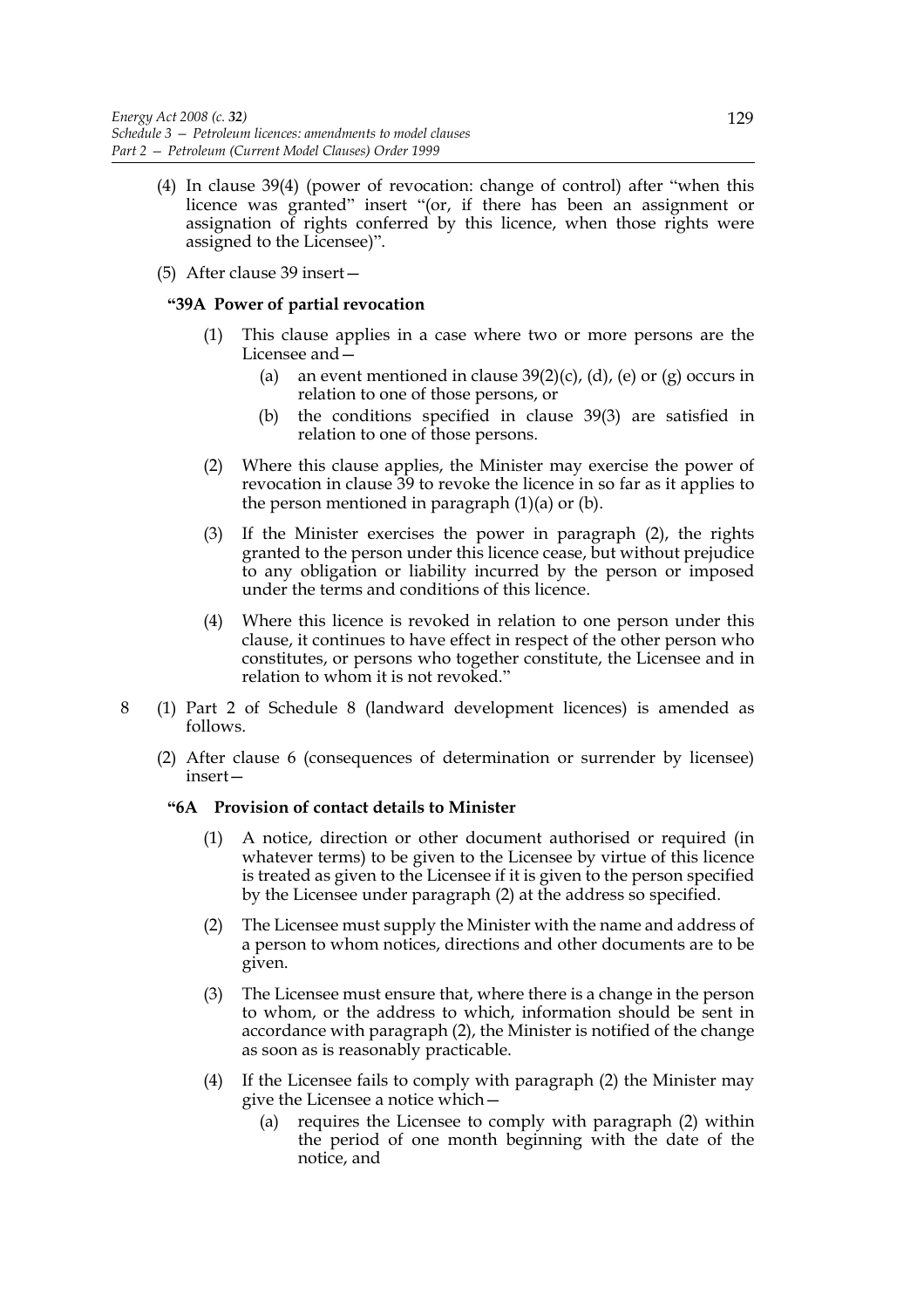- (b) states that, if the Licensee fails to do so, the Licensee will be treated as having supplied under paragraph (2) the name and address specified by the Minister in the notice."
- (3) In clause 15 (abandonment and plugging of wells)—
	- (a) in paragraph (2) for "The" substitute "Subject to paragraph (5B), the",
	- (b) after paragraph (5) insert—
		- "(5A) The Minister may at any time give the Licensee a notice requiring a well drilled pursuant to this licence to be plugged and abandoned in accordance with paragraph (5) within the period specified in the notice (but this paragraph is subject to paragraphs (5C) and (5D)).
			- (5B) The Licensee shall comply with any notice under paragraph (5A).
			- (5C) A notice under paragraph (5A) may not be given less than one month before the expiry or determination of the Licensee's rights under this licence in relation to the area, or the part of the area, in which the well is drilled.
		- (5D) A notice under paragraph (5A) may be given only in relation to a well from which the Licensee has not extracted any petroleum within the period of one month ending with the day on which the notice is given.", and
	- (c) in paragraph (6) after "the Minister" (in the first place) insert ", or in accordance with a notice under paragraph (5A),".
- (4) In clause 36(4) (power of revocation: change of control) after "when this licence was granted" insert "(or, if there has been an assignment or assignation of rights conferred by this licence, when those rights were assigned to the Licensee)".
- (5) After clause 36 insert—

# **"36A Power of partial revocation**

- (1) This clause applies in a case where two or more persons are the Licensee and—
	- (a) an event mentioned in clause  $36(2)(c)$ , (d), (e) or (g) occurs in relation to one of those persons, or
	- (b) the conditions specified in clause 36(3) are satisfied in relation to one of those persons.
- (2) Where this clause applies, the Minister may exercise the power of revocation in clause 36 to revoke the licence in so far as it applies to the person mentioned in paragraph  $(1)(a)$  or  $(b)$ .
- (3) If the Minister exercises the power in paragraph (2), the rights granted to the person under this licence cease, but without prejudice to any obligation or liability incurred by the person or imposed under the terms and conditions of this licence.
- (4) Where this licence is revoked in relation to one person under this clause, it continues to have effect in respect of the other person who constitutes, or persons who together constitute, the Licensee and in relation to whom it is not revoked."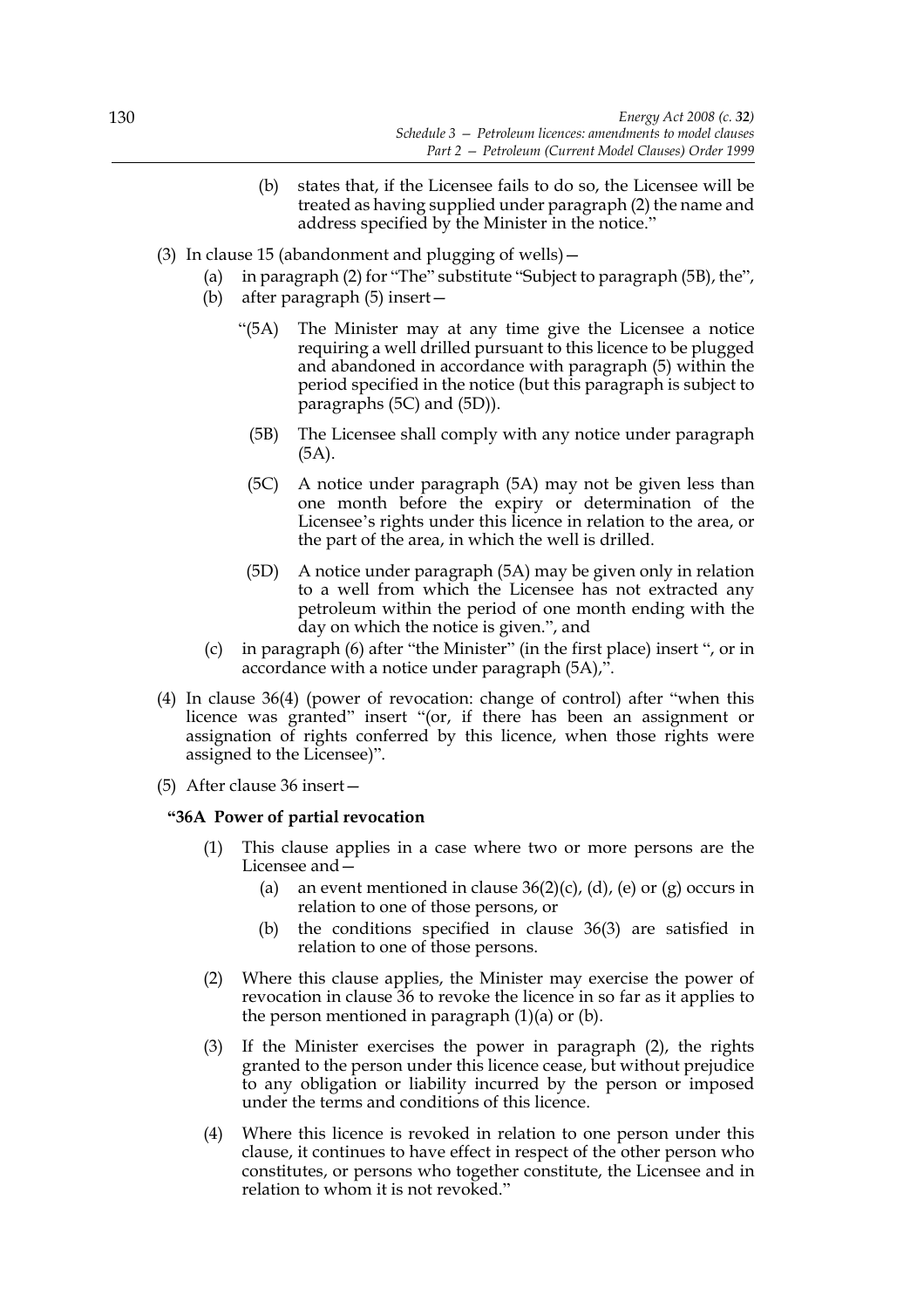- 9 (1) Part 2 of Schedule 9 (seaward production licences) is amended as follows.
	- (2) After clause 8 (areas surrendered) insert—

## **"8A Provision of contact details to Minister**

- (1) A notice, direction or other document authorised or required (in whatever terms) to be given to the Licensee by virtue of this licence is treated as given to the Licensee if it is given to the person specified by the Licensee under paragraph (2) at the address so specified.
- (2) The Licensee must supply the Minister with the name and address of a person to whom notices, directions and other documents are to be given.
- (3) The Licensee must ensure that, where there is a change in the person to whom, or the address to which, information should be sent in accordance with paragraph (2), the Minister is notified of the change as soon as is reasonably practicable.
- (4) If the Licensee fails to comply with paragraph (2) the Minister may give the Licensee a notice which—
	- (a) requires the Licensee to comply with paragraph (2) within the period of one month beginning with the date of the notice, and
	- (b) states that, if the Licensee fails to do so, the Licensee will be treated as having supplied under paragraph (2) the name and address specified by the Minister in the notice."
- (3) In clause 19 (abandonment and plugging of wells)—
	- (a) in paragraph (2) for "The" substitute "Subject to paragraph (5B), the",
	- (b) after paragraph (5) insert—
		- "(5A) The Minister may at any time give the Licensee a notice requiring a well drilled pursuant to this licence to be plugged and abandoned in accordance with paragraph (5) within the period specified in the notice (but this paragraph is subject to paragraphs (5C) and (5D)).
			- (5B) The Licensee shall comply with any notice under paragraph (5A).
			- (5C) A notice under paragraph (5A) may not be given less than one month before the expiry or determination of the Licensee's rights under this licence in relation to the area, or the part of the area, in which the well is drilled.
			- (5D) A notice under paragraph (5A) may be given only in relation to a well from which the Licensee has not extracted any petroleum within the period of one month ending with the day on which the notice is given.", and
	- (c) in paragraph (6) after "the Minister" (in the first place) insert ", or in accordance with a notice under paragraph (5A),".
- (4) In clause 42(4) (power of revocation: change of control) after "when this licence was granted" insert "(or, if there has been an assignment or assignation of rights conferred by this licence, when those rights were assigned to the Licensee)".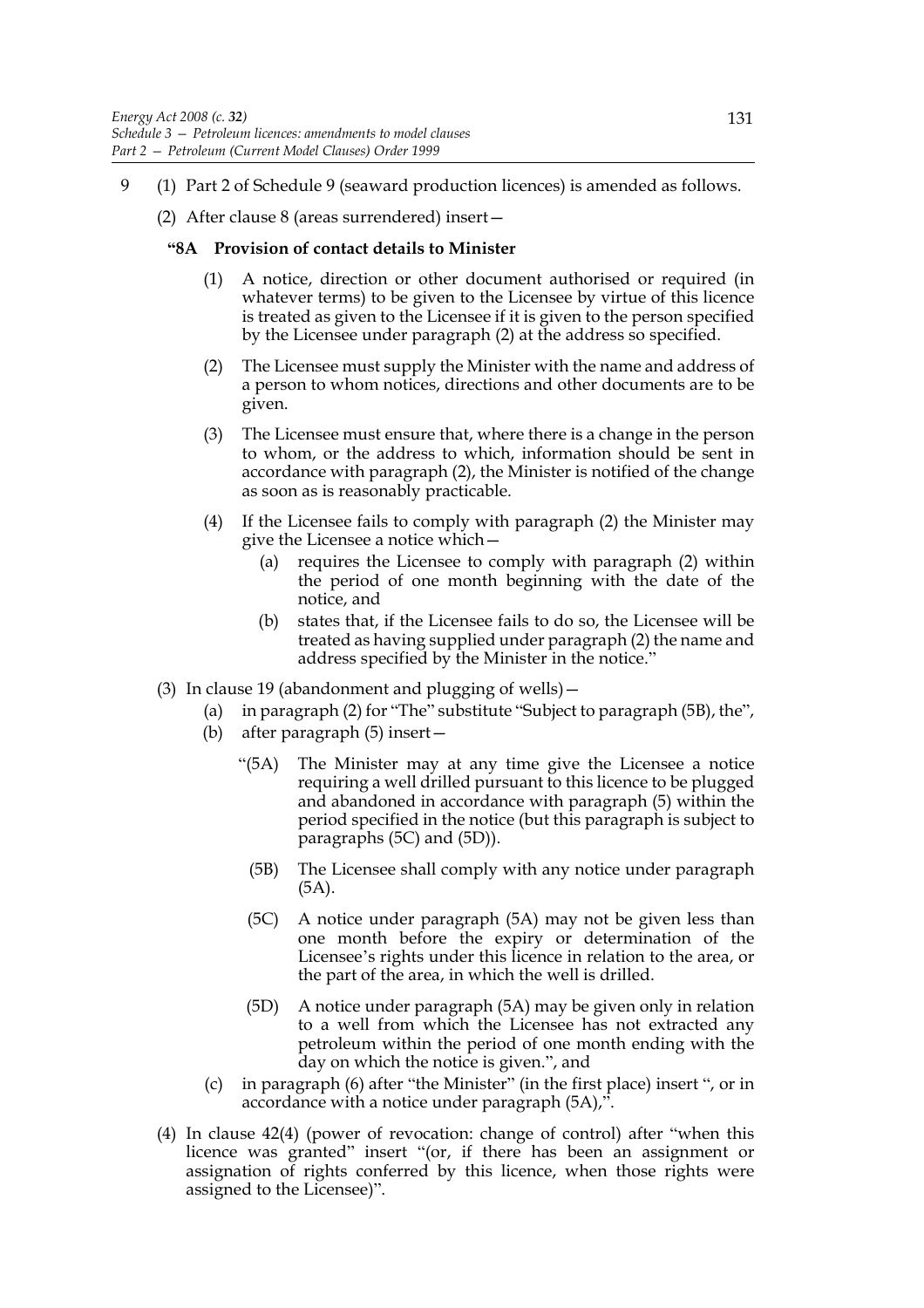(5) After clause 42 insert—

## **"42A Power of partial revocation**

- (1) This clause applies in a case where two or more persons are the Licensee and—
	- (a) an event mentioned in clause  $42(2)(c)$ , (d), (e) or (g) occurs in relation to one of those persons, or
	- (b) the conditions specified in clause 42(3) are satisfied in relation to one of those persons.
- (2) Where this clause applies, the Minister may exercise the power of revocation in clause 42 to revoke the licence in so far as it applies to the person mentioned in paragraph (1)(a) or (b).
- (3) If the Minister exercises the power in paragraph (2), the rights granted to the person under this licence cease, but without prejudice to any obligation or liability incurred by the person or imposed under the terms and conditions of this licence.
- (4) Where this licence is revoked in relation to one person under this clause, it continues to have effect in respect of the other person who constitutes, or persons who together constitute, the Licensee and in relation to whom it is not revoked."
- 10 (1) Part 2 of Schedule 10 (seaward production licences) is amended as follows.
	- (2) After clause 8 (areas surrendered) insert—

#### **"8A Provision of contact details to Minister**

- (1) A notice, direction or other document authorised or required (in whatever terms) to be given to the Licensee by virtue of this licence is treated as given to the Licensee if it is given to the person specified by the Licensee under paragraph (2) at the address so specified.
- (2) The Licensee must supply the Minister with the name and address of a person to whom notices, directions and other documents are to be given.
- (3) The Licensee must ensure that, where there is a change in the person to whom, or the address to which, information should be sent in accordance with paragraph (2), the Minister is notified of the change as soon as is reasonably practicable.
- (4) If the Licensee fails to comply with paragraph (2) the Minister may give the Licensee a notice which—
	- (a) requires the Licensee to comply with paragraph (2) within the period of one month beginning with the date of the notice, and
	- (b) states that, if the Licensee fails to do so, the Licensee will be treated as having supplied under paragraph (2) the name and address specified by the Minister in the notice."
- (3) In clause 19 (abandonment and plugging of wells)—
	- (a) in paragraph (2), for "The" substitute "Subject to paragraph (5B), the",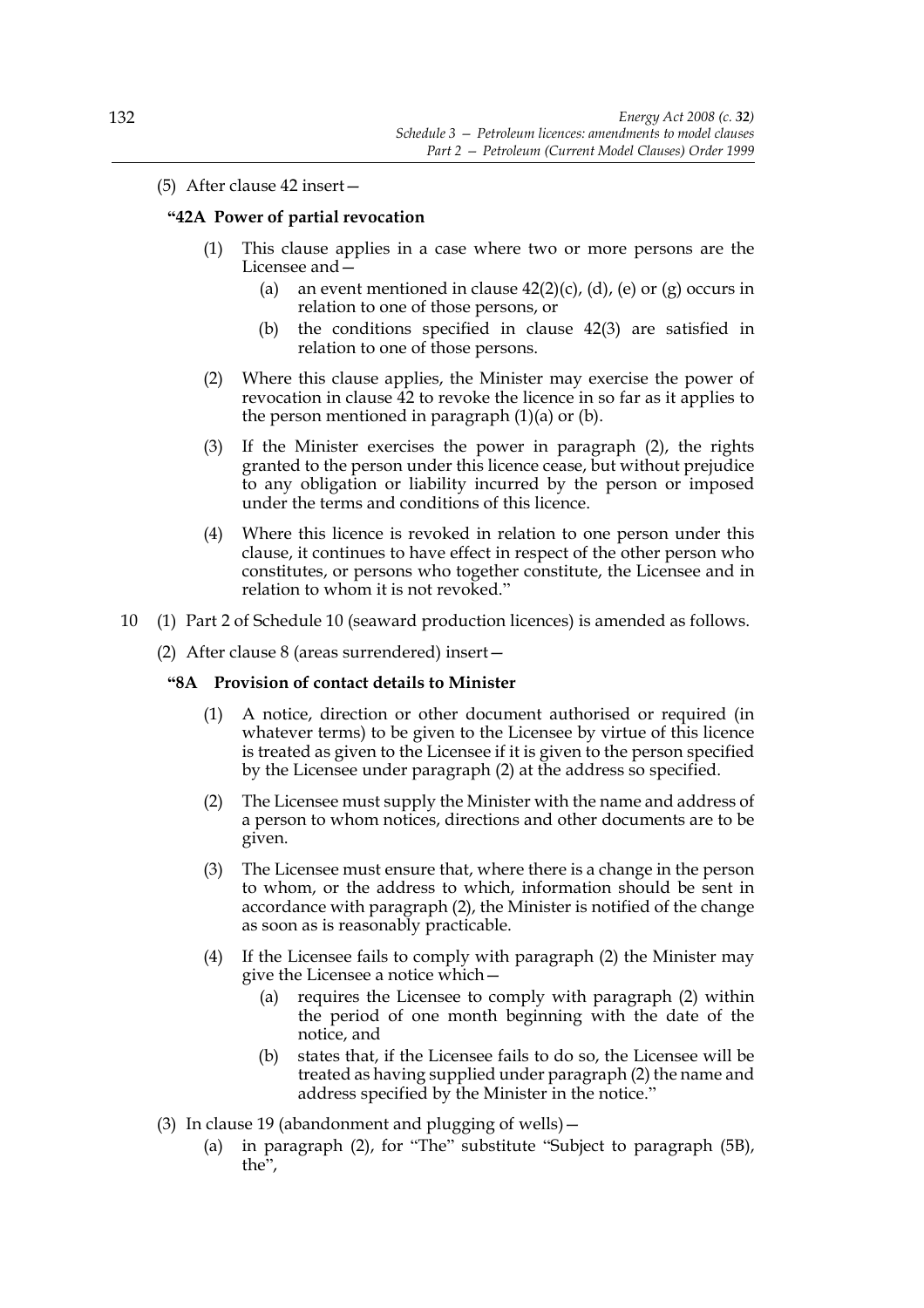- (b) after paragraph (5) insert—
	- "(5A) The Minister may at any time give the Licensee a notice requiring a well drilled pursuant to this licence to be plugged and abandoned in accordance with paragraph (5) within the period specified in the notice (but this paragraph is subject to paragraphs (5C) and (5D)).
		- (5B) The Licensee shall comply with any notice under paragraph (5A).
	- (5C) A notice under paragraph (5A) may not be given less than one month before the expiry or determination of the Licensee's rights under this licence in relation to the area, or the part of the area, in which the well is drilled.
	- (5D) A notice under paragraph (5A) may be given only in relation to a well from which the Licensee has not extracted any petroleum within the period of one month ending with the day on which the notice is given.", and
- (c) in paragraph (6) after "the Minister" (in the first place) insert ", or in accordance with a notice under paragraph (5A),".
- (4) In clause 42(4) (power of revocation: change of control) after "when this licence was granted" insert "(or, if there has been an assignment or assignation of rights conferred by this licence, when those rights were assigned to the Licensee)".
- (5) After clause 42 insert—

#### **"42A Power of partial revocation**

- (1) This clause applies in a case where two or more persons are the Licensee and—
	- (a) an event mentioned in clause  $42(2)(c)$ , (d), (e) or (g) occurs in relation to one of those persons, or
	- (b) the conditions specified in clause 42(3) are satisfied in relation to one of those persons.
- (2) Where this clause applies, the Minister may exercise the power of revocation in clause 42 to revoke the licence in so far as it applies to the person mentioned in paragraph  $(1)(a)$  or  $(b)$ .
- (3) If the Minister exercises the power in paragraph (2), the rights granted to the person under this licence cease, but without prejudice to any obligation or liability incurred by the person or imposed under the terms and conditions of this licence.
- (4) Where this licence is revoked in relation to one person under this clause, it continues to have effect in respect of the other person who constitutes, or persons who together constitute, the Licensee and in relation to whom it is not revoked."
- 11 (1) Part 2 of Schedule 11 (seaward exploration licences) is amended as follows.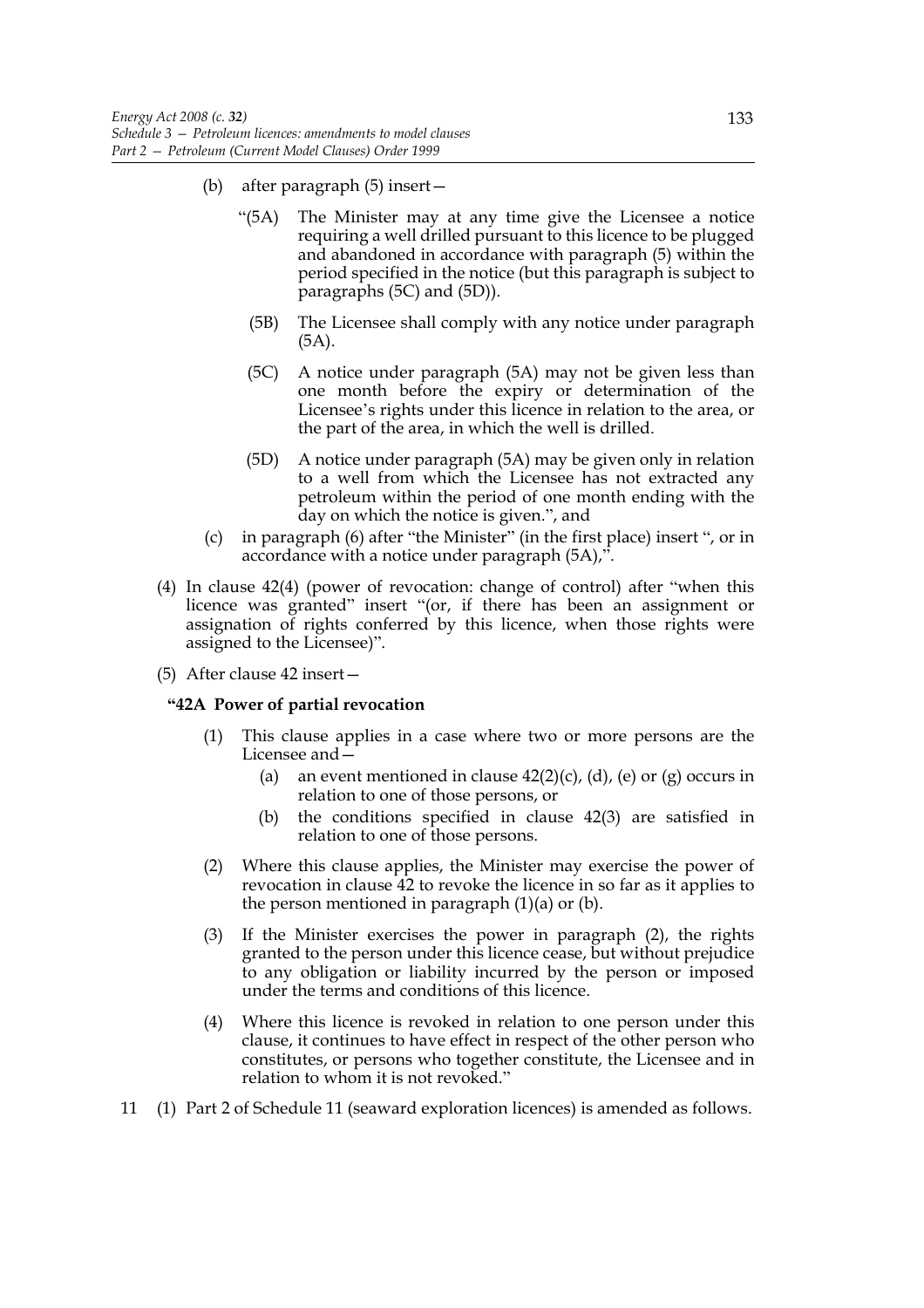# (2) After clause 5 (right of licensee to determine licence) insert—

### **"5A Provision of contact details to Minister**

- (1) A notice, direction or other document authorised or required (in whatever terms) to be given to the Licensee by virtue of this licence is treated as given to the Licensee if it is given to the person specified by the Licensee under paragraph (2) at the address so specified.
- (2) The Licensee must supply the Minister with the name and address of a person to whom notices, directions and other documents are to be given.
- (3) The Licensee must ensure that, where there is a change in the person to whom, or the address to which, information should be sent in accordance with paragraph (2), the Minister is notified of the change as soon as is reasonably practicable.
- (4) If the Licensee fails to comply with paragraph (2) the Minister may give the Licensee a notice which—
	- (a) requires the Licensee to comply with paragraph (2) within the period of one month beginning with the date of the notice, and
	- (b) states that, if the Licensee fails to do so, the Licensee will be treated as having supplied under paragraph (2) the name and address specified by the Minister in the notice."
- (3) In clause 7 (abandonment and plugging of wells)—
	- (a) in paragraph (2) for "(5) and" substitute "(4A) to", and
	- (b) after paragraph (4) insert—
		- "(4A) The Minister may at any time before the expiry or determination of this licence give the Licensee a notice requiring a well drilled pursuant to this licence to be plugged and abandoned within the period specified in the notice (but this paragraph is subject to paragraphs  $(4C)$  and  $(4D)$ ).
			- (4B) The Licensee shall comply with any notice under paragraph (4A).
			- (4C) A notice under paragraph (4A) may not be given less than one month before the expiry or determination of the Licensee's rights under this licence.
			- (4D) A notice under paragraph (4A) may be given only in relation to a well from which the Licensee has not extracted any petroleum within the period of one month ending with the day on which the notice is given."
- (4) After clause 21 (power of revocation) insert—

### **"21A Power of partial revocation**

- (1) This clause applies in a case where  $-$ 
	- (a) two or more persons are the Licensee, and
	- (b) an event mentioned in clause  $21(2)(c)$ , (d), (e) or (f) occurs in relation to one of those persons.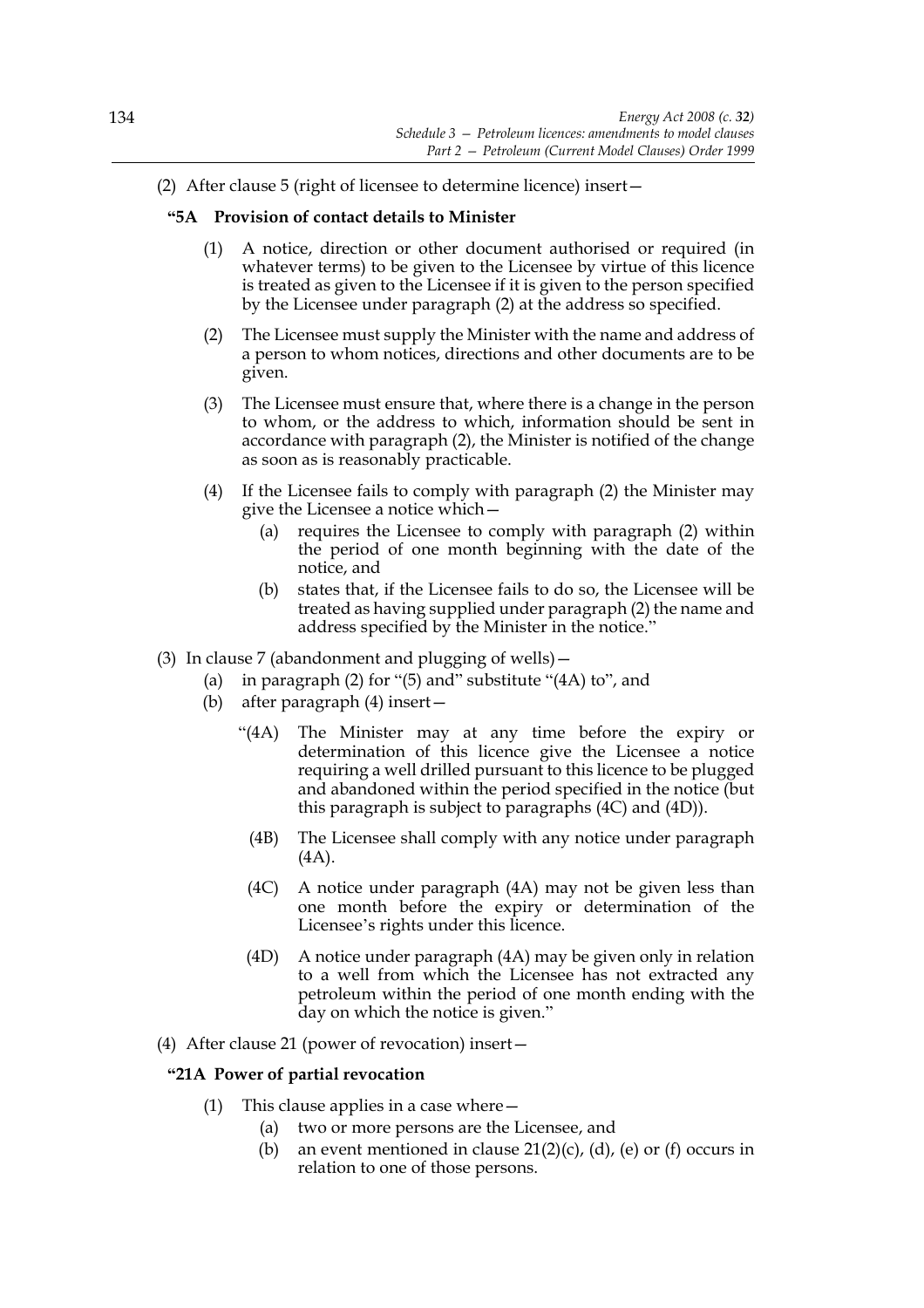- (2) Where this clause applies, the Minister may exercise the power of revocation in clause 21 to revoke the licence in so far as it applies to the person mentioned in paragraph (1)(b).
- (3) If the Minister exercises the power in paragraph (2), the rights granted to the person under this licence cease, but without prejudice to any obligation or liability incurred by the person or imposed under the terms and conditions of this licence.
- (4) Where this licence is revoked in relation to one person under this clause, it continues to have effect in respect of the other person who constitutes, or persons who together constitute, the Licensee and in relation to whom it is not revoked."
- 12 (1) Part 2 of Schedule 12 (landward exploration licences) is amended as follows.

(2) After clause 6 (automatic termination of licence) insert—

#### **"6A Provision of contact details to Minister**

- (1) A notice, direction or other document authorised or required (in whatever terms) to be given to the Licensee by virtue of this licence is treated as given to the Licensee if it is given to the person specified by the Licensee under paragraph (2) at the address so specified.
- (2) The Licensee must supply the Minister with the name and address of a person to whom notices, directions and other documents are to be given.
- (3) The Licensee must ensure that, where there is a change in the person to whom, or the address to which, information should be sent in accordance with paragraph (2), the Minister is notified of the change as soon as is reasonably practicable.
- (4) If the Licensee fails to comply with paragraph (2) the Minister may give the Licensee a notice which—
	- (a) requires the Licensee to comply with paragraph (2) within the period of one month beginning with the date of the notice, and
	- (b) states that, if the Licensee fails to do so, the Licensee will be treated as having supplied under paragraph (2) the name and address specified by the Minister in the notice."
- (3) In clause 10 (abandonment and plugging of wells)—
	- (a) in paragraph (2) for "The" substitute "Subject to paragraph (5B), the",
	- (b) after paragraph (5) insert—
		- "(5A) The Minister may at any time give the Licensee a notice requiring a well drilled pursuant to this licence to be plugged and abandoned in accordance with paragraph (5), within the period specified in the notice (but this paragraph is subject to paragraphs (5C) and (5D)).
			- (5B) The Licensee shall comply with any notice under paragraph (5A).
			- (5C) A notice under paragraph (5A) may not be given less than one month before the expiry or determination of the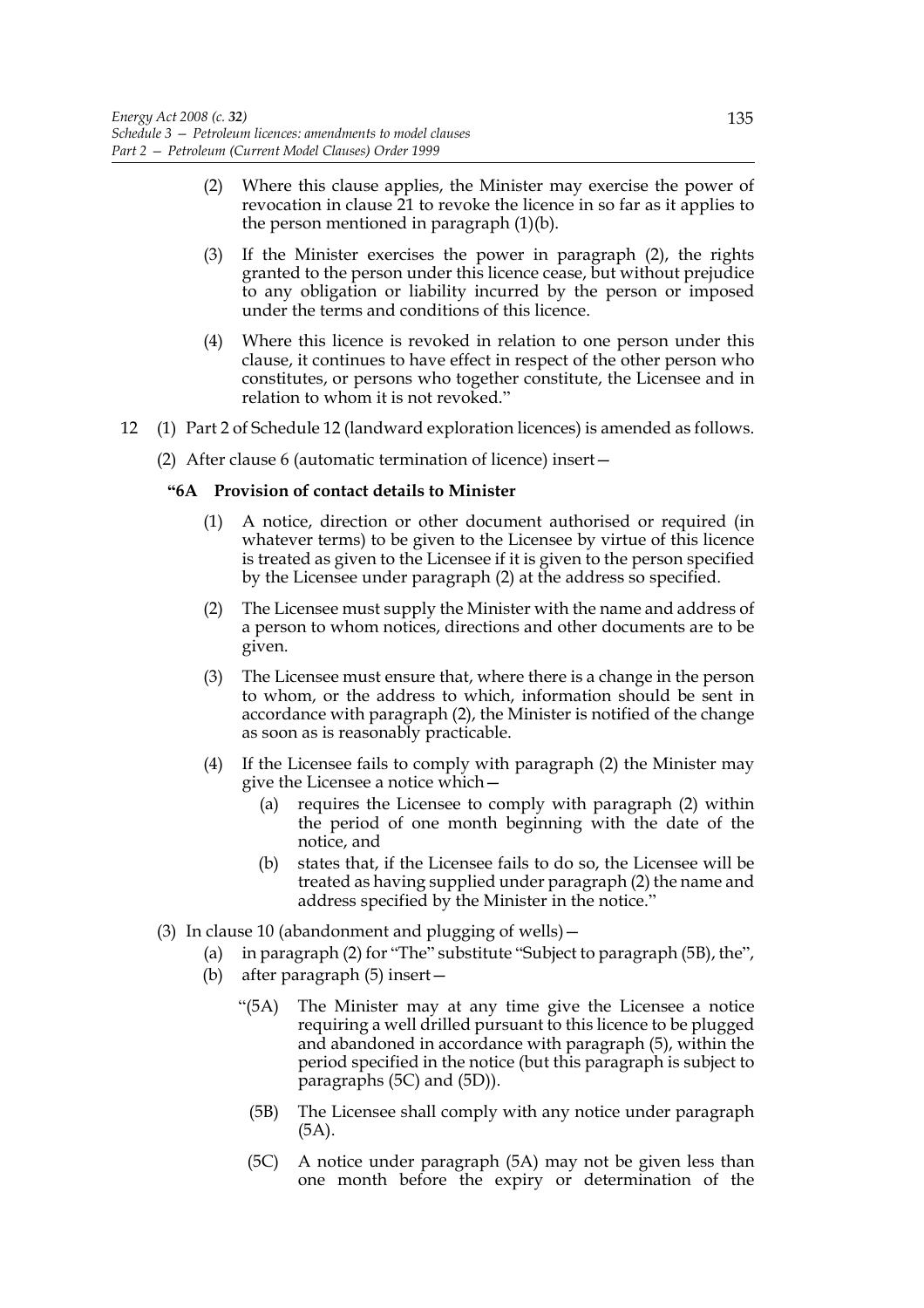Licensee's rights under this licence in relation to the area, or the part of the area, in which the well is drilled.

- (5D) A notice under paragraph (5A) may be given only in relation to a well from which the Licensee has not extracted any petroleum within the period of one month ending with the day on which the notice is given.", and
- (c) in paragraph (6) after "the Minister" (in the first place) insert ", or in accordance with a notice under paragraph (5A),".
- (4) In clause 28(4) (power of revocation: change of control) after "when this licence was granted" insert "(or, if there has been an assignment or assignation of rights conferred by this licence, when those rights were assigned to the Licensee)".
- (5) After clause 28 insert—

# **"28A Power of partial revocation**

- (1) This clause applies in a case where two or more persons are the Licensee and—
	- (a) an event mentioned in clause  $28(2)(b)$ , (c), (d) or (e) occurs in relation to one of those persons, or
	- (b) the conditions specified in clause 28(3) are satisfied in relation to one of those persons.
- (2) Where this clause applies, the Minister may exercise the power of revocation in clause 28 to revoke the licence in so far as it applies to the person mentioned in paragraph  $(1)(a)$  or  $(b)$ .
- (3) If the Minister exercises the power in paragraph (2), the rights granted to the person under this licence cease, but without prejudice to any obligation or liability incurred by the person or imposed under the terms and conditions of this licence.
- (4) Where this licence is revoked in relation to one person under this clause, it continues to have effect in respect of the other person who constitutes, or persons who together constitute, the Licensee and in relation to whom it is not revoked."
- 13 (1) Part 2 of Schedule 13 (landward appraisal licences) is amended as follows.
	- (2) After clause 6 (consequences of determination or surrender by licensee) insert—

#### **"6A Provision of contact details to Minister**

- (1) A notice, direction or other document authorised or required (in whatever terms) to be given to the Licensee by virtue of this licence is treated as given to the Licensee if it is given to the person specified by the Licensee under paragraph (2) at the address so specified.
- (2) The Licensee must supply the Minister with the name and address of a person to whom notices, directions and other documents are to be given.
- (3) The Licensee must ensure that, where there is a change in the person to whom, or the address to which, information should be sent in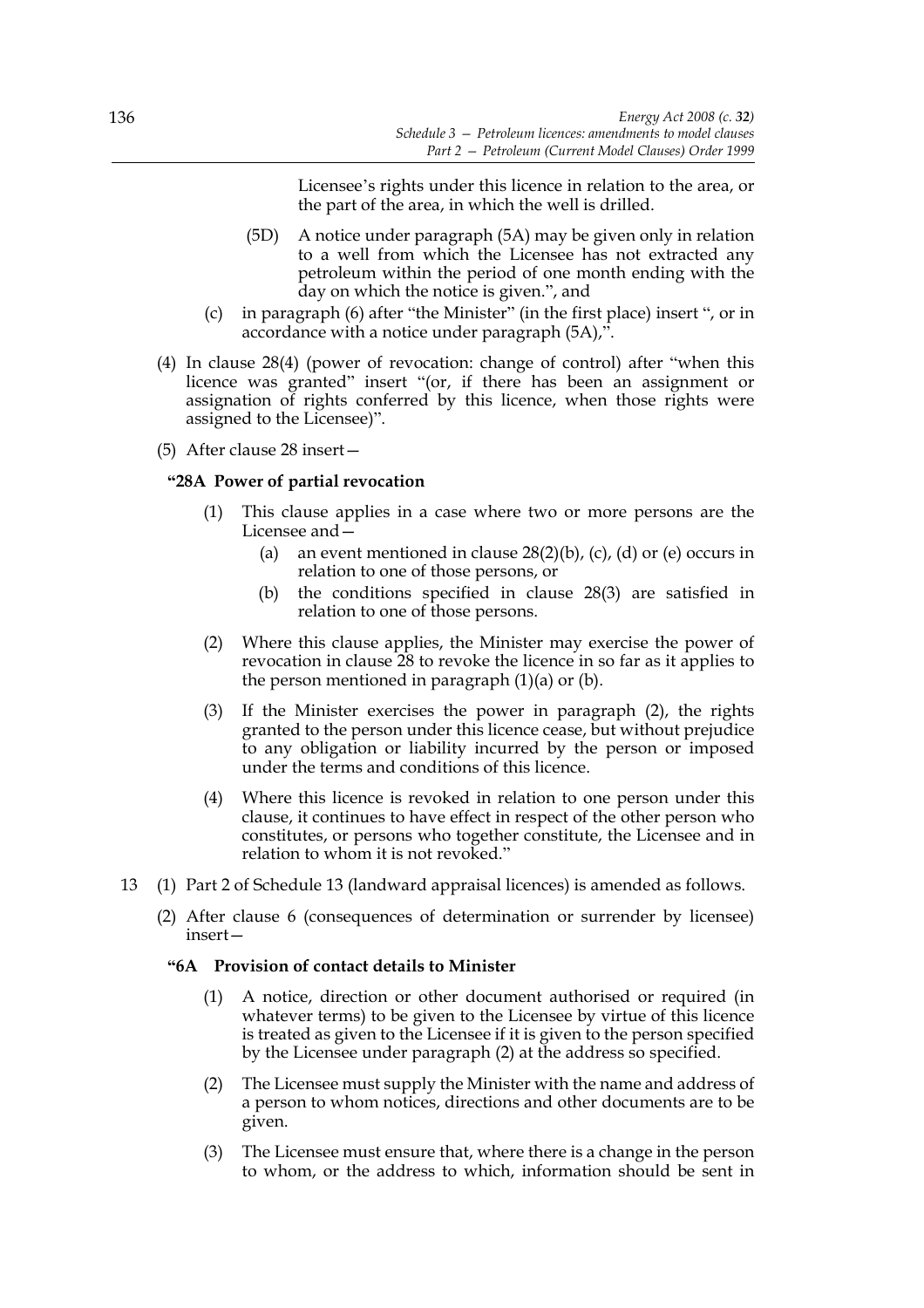accordance with paragraph (2), the Minister is notified of the change as soon as is reasonably practicable.

- (4) If the Licensee fails to comply with paragraph (2) the Minister may give the Licensee a notice which—
	- (a) requires the Licensee to comply with paragraph (2) within the period of one month beginning with the date of the notice, and
	- (b) states that, if the Licensee fails to do so, the Licensee will be treated as having supplied under paragraph (2) the name and address specified by the Minister in the notice."
- (3) In clause 14 (abandonment and plugging of wells)—
	- (a) in paragraph (2) for "The" substitute "Subject to paragraph (5B), the",
		- (b) after paragraph (5) insert—
			- "(5A) The Minister may at any time give the Licensee a notice requiring a well drilled pursuant to this licence to be plugged and abandoned in accordance with paragraph (5) within the period specified in the notice (but this paragraph is subject to paragraphs (5C) and (5D)).
				- (5B) The Licensee must comply with any notice under paragraph (5A).
			- (5C) A notice under paragraph (5A) may not be given less than one month before the expiry or determination of the Licensee's rights under this licence in relation to the area, or the part of the area, in which the well is drilled.
			- (5D) A notice under paragraph (5A) may be given only in relation to a well from which the Licensee has not extracted any petroleum within the period of one month ending with the day on which the notice is given.", and
		- (c) in paragraph (6) after "the Minister" insert ", or in accordance with a notice under paragraph (5A),".
- (4) In clause 33(4) (power of revocation: change of control) after "when this licence was granted" insert "(or, if there has been an assignment or assignation of rights conferred by this licence, when those rights were assigned to the Licensee)".
- (5) After clause 33 insert—

#### **"33A Power of partial revocation**

- (1) This clause applies in a case where two or more persons are the Licensee and—
	- (a) an event mentioned in clause  $33(2)(c)$ , (d), (e) or (f) occurs in relation to one of those persons, or
	- (b) the conditions specified in clause 33(3) are satisfied in relation to one of those persons.
- (2) Where this clause applies, the Minister may exercise the power of revocation in clause 33 to revoke the licence in so far as it applies to the person mentioned in paragraph  $(1)(a)$  or  $(b)$ .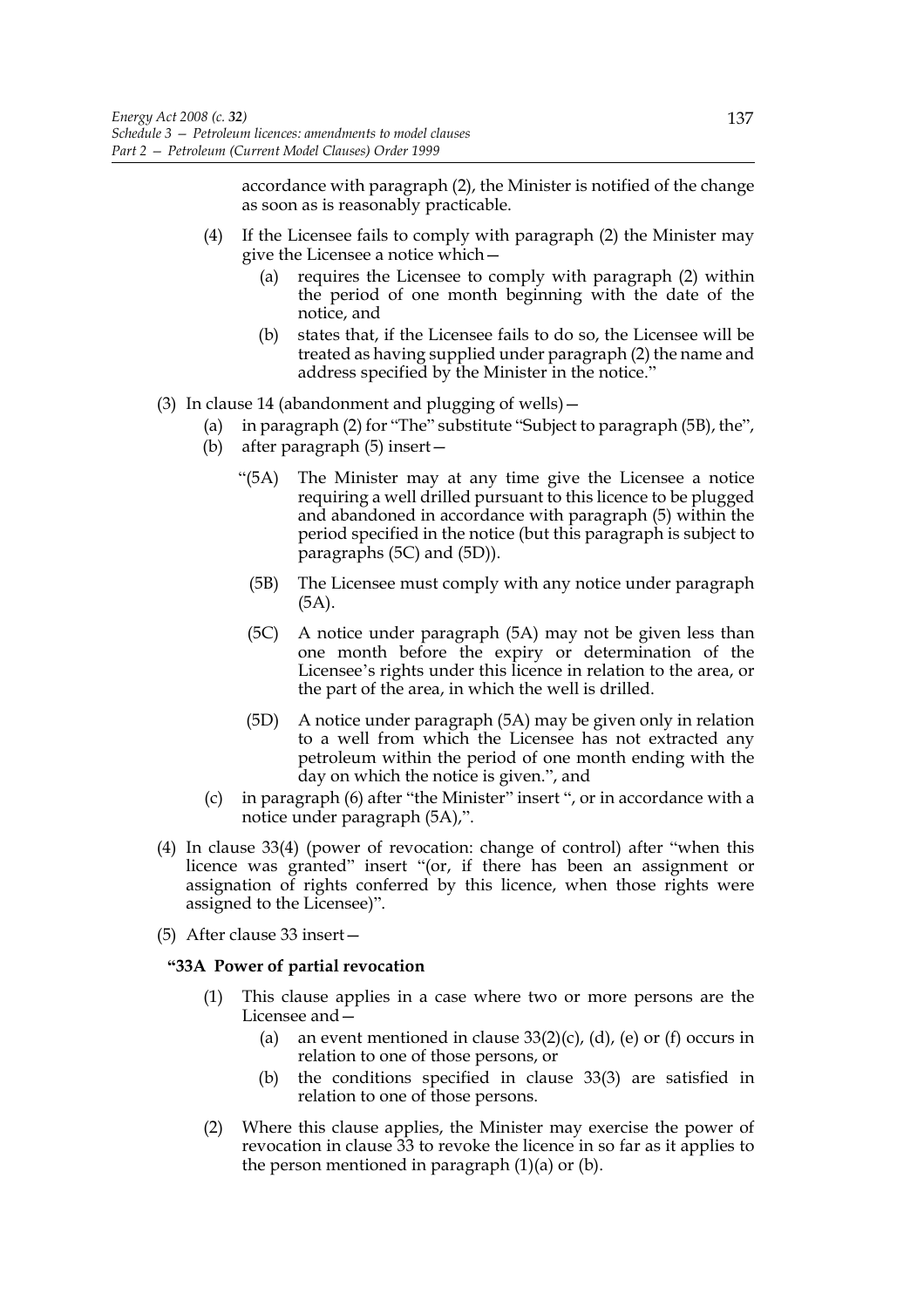- (3) If the Minister exercises the power in paragraph (2), the rights granted to the person under this licence cease, but without prejudice to any obligation or liability incurred by the person or imposed under the terms and conditions of this licence.
- (4) Where this licence is revoked in relation to one person under this clause, it continues to have effect in respect of the other person who constitutes, or persons who together constitute, the Licensee and in relation to whom it is not revoked."
- 14 (1) Part 2 of Schedule 14 (landward development licences) is amended as follows.
	- (2) After clause 6 (consequences of determination or surrender by licensee) insert—

#### **"6A Provision of contact details to Minister**

- (1) A notice, direction or other document authorised or required (in whatever terms) to be given to the Licensee by virtue of this licence is treated as given to the Licensee if it is given to the person specified by the Licensee under paragraph (2) at the address so specified.
- (2) The Licensee must supply the Minister with the name and address of a person to whom notices, directions and other documents are to be given.
- (3) The Licensee must ensure that, where there is a change in the person to whom, or the address to which, information should be sent in accordance with paragraph (2), the Minister is notified of the change as soon as is reasonably practicable.
- (4) If the Licensee fails to comply with paragraph (2) the Minister may give the Licensee a notice which—
	- (a) requires the Licensee to comply with paragraph (2) within the period of one month beginning with the date of the notice, and
	- (b) states that, if the Licensee fails to do so, the Licensee will be treated as having supplied under paragraph (2) the name and address specified by the Minister in the notice."
- (3) In clause 15 (abandonment and plugging of wells)—
	- (a) in paragraph (2) for "The" substitute "Subject to paragraph (5B), the",
	- (b) after paragraph (5) insert—
		- "(5A) The Minister may at any time give the Licensee a notice requiring a well drilled pursuant to this licence to be plugged and abandoned in accordance with paragraph (5) within the period specified in the notice (but this paragraph is subject to paragraphs (5C) and (5D)).
			- (5B) The Licensee shall comply with any notice under paragraph (5A).
			- (5C) A notice under paragraph (5A) may not be given less than one month before the expiry or determination of the Licensee's rights under this licence in relation to the area, or the part of the area, in which the well is drilled.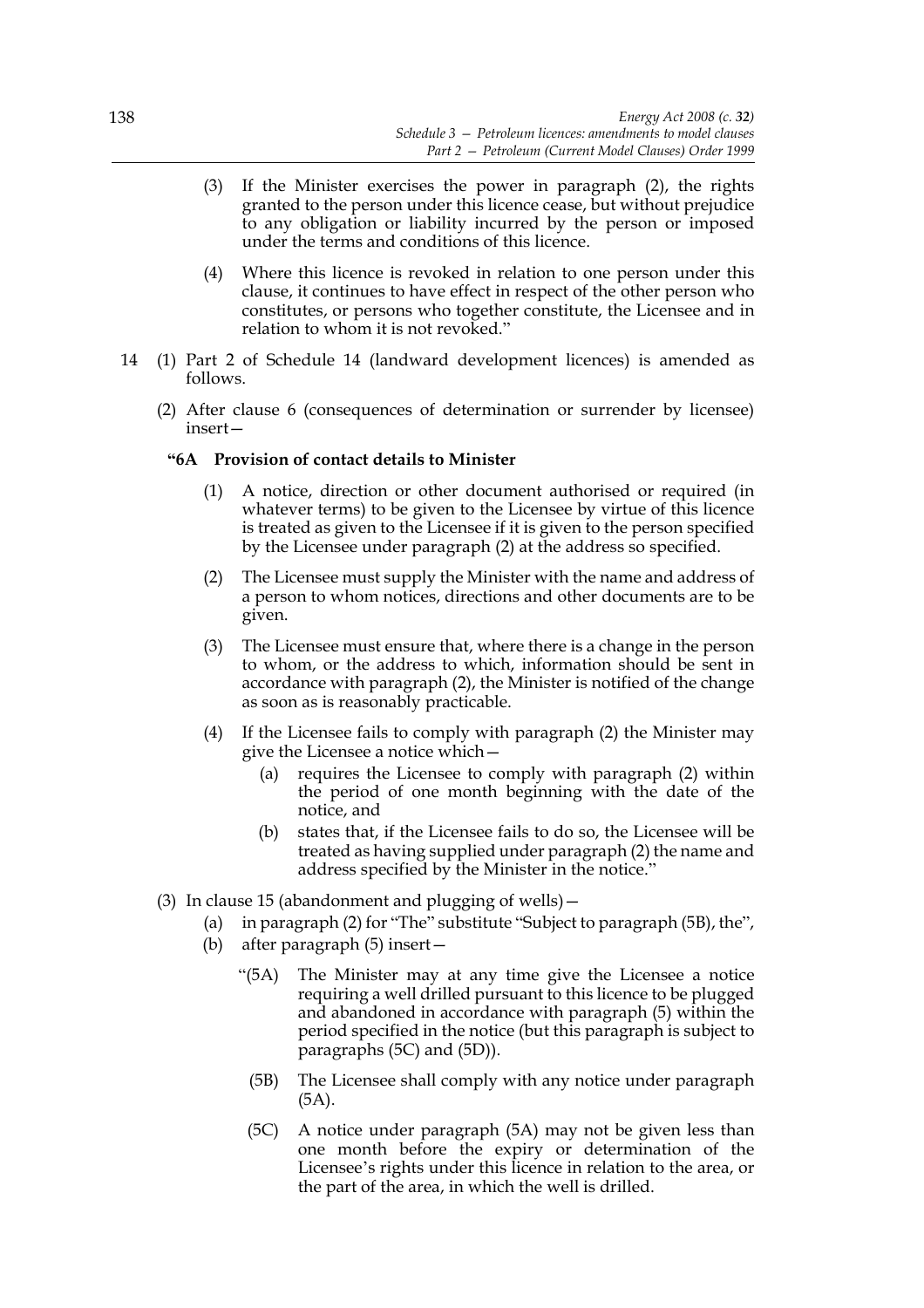- (5D) A notice under paragraph (5A) may be given only in relation to a well from which the Licensee has not extracted any petroleum within the period of one month ending with the day on which the notice is given.", and
- (c) in paragraph (6) after "the Minister" (in the first place) insert ", or in accordance with a notice under paragraph (5A),".
- (4) In clause 35(4) (power of revocation: change of control) after "when this licence was granted" insert "(or, if there has been an assignment or assignation of rights conferred by this licence, when those rights were assigned to the Licensee)".
- (5) After clause 35 insert—

## **"35A Power of partial revocation**

- (1) This clause applies in a case where two or more persons are the Licensee and—
	- (a) an event mentioned in clause  $35(2)(c)$ , (d), (e) or (g) occurs in relation to one of those persons, or
	- (b) the conditions specified in clause 35(3) are satisfied in relation to one of those persons.
- (2) Where this clause applies, the Minister may exercise the power of revocation in clause 35 to revoke the licence in so far as it applies to the person mentioned in paragraph  $(1)(a)$  or  $(b)$ .
- (3) If the Minister exercises the power in paragraph (2), the rights granted to the person under this licence cease, but without prejudice to any obligation or liability incurred by the person or imposed under the terms and conditions of this licence.
- (4) Where this licence is revoked in relation to one person under this clause, it continues to have effect in respect of the other person who constitutes, or persons who together constitute, the Licensee and in relation to whom it is not revoked."

#### PART 3

## PETROLEUM LICENSING (EXPLORATION AND PRODUCTION) (SEAWARD AND LANDWARD AREAS) REGULATIONS 2004

- 15 This Part of this Schedule amends the Petroleum Licensing (Exploration and Production) (Seaward and Landward Areas) Regulations 2004 (S.I. 2004/ 352).
- 16 (1) Schedule 1 (exploration licences) is amended as follows.
	- (2) After clause 5 (right of licensee to determine licence) insert—

# **"5A Provision of contact details to Minister**

(1) A notice, direction or other document authorised or required (in whatever terms) to be given to the Licensee by virtue of this licence is treated as given to the Licensee if it is given to the person specified by the Licensee under paragraph (2) at the address so specified.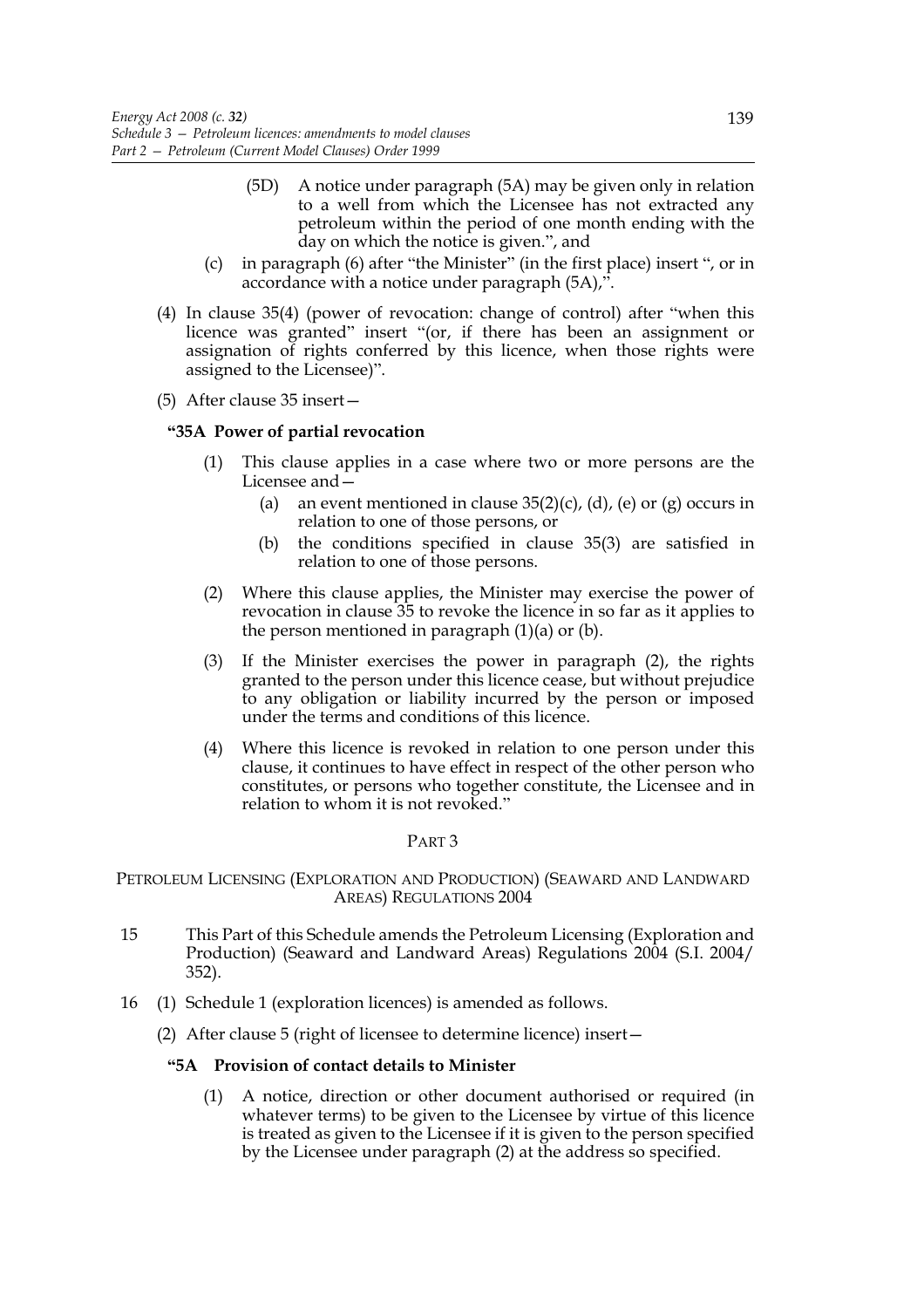- (2) The Licensee must supply the Minister with the name and address of a person to whom notices, directions and other documents are to be given.
- (3) The Licensee must ensure that, where there is a change in the person to whom, or the address to which, information should be sent in accordance with paragraph (2), the Minister is notified of the change as soon as is reasonably practicable.
- (4) If the Licensee fails to comply with paragraph (2) the Minister may give the Licensee a notice which—
	- (a) requires the Licensee to comply with paragraph (2) within the period of one month beginning with the date of the notice, and
	- (b) states that, if the Licensee fails to do so, the Licensee will be treated as having supplied under paragraph (2) the name and address specified by the Minister in the notice."
- (3) In clause 7 (abandonment and plugging of wells)—
	- (a) in paragraph (2) for "(5) and" substitute "(4A) to", and
	- (b) after paragraph (4) insert—
		- "(4A) The Minister may at any time before the expiry or determination of this licence give the Licensee a notice requiring a Well drilled pursuant to this licence to be plugged and abandoned within the period specified in the notice (but this paragraph is subject to paragraphs (4C) and (4D)).
			- (4B) The Licensee shall comply with any notice under paragraph (4A).
			- (4C) A notice under paragraph (4A) may not be given less than one month before the expiry or determination of the Licensee's rights under this licence in relation to the area in which the Well is drilled.
		- (4D) A notice under paragraph (4A) may be given only in relation to a Well from which the Licensee has not extracted any petroleum within the period of one month ending with the day on which the notice is given."
- (4) After clause 20 (power of revocation) insert—

# **"20A Power of partial revocation**

- (1) This clause applies in a case where  $-$ 
	- (a) two or more persons are the Licensee, and
	- (b) an event mentioned in clause  $20(2)(c)$ , (d), (e), (ee) or (f) occurs in relation to one of those persons.
- (2) Where this clause applies, the Minister may exercise the power of revocation in clause 20 to revoke the licence in so far as it applies to the person mentioned in paragraph (1)(b).
- (3) If the Minister exercises the power in paragraph (2), the rights granted to the person under this licence cease, but without prejudice to any obligation or liability incurred by the person or imposed under the terms and conditions of this licence.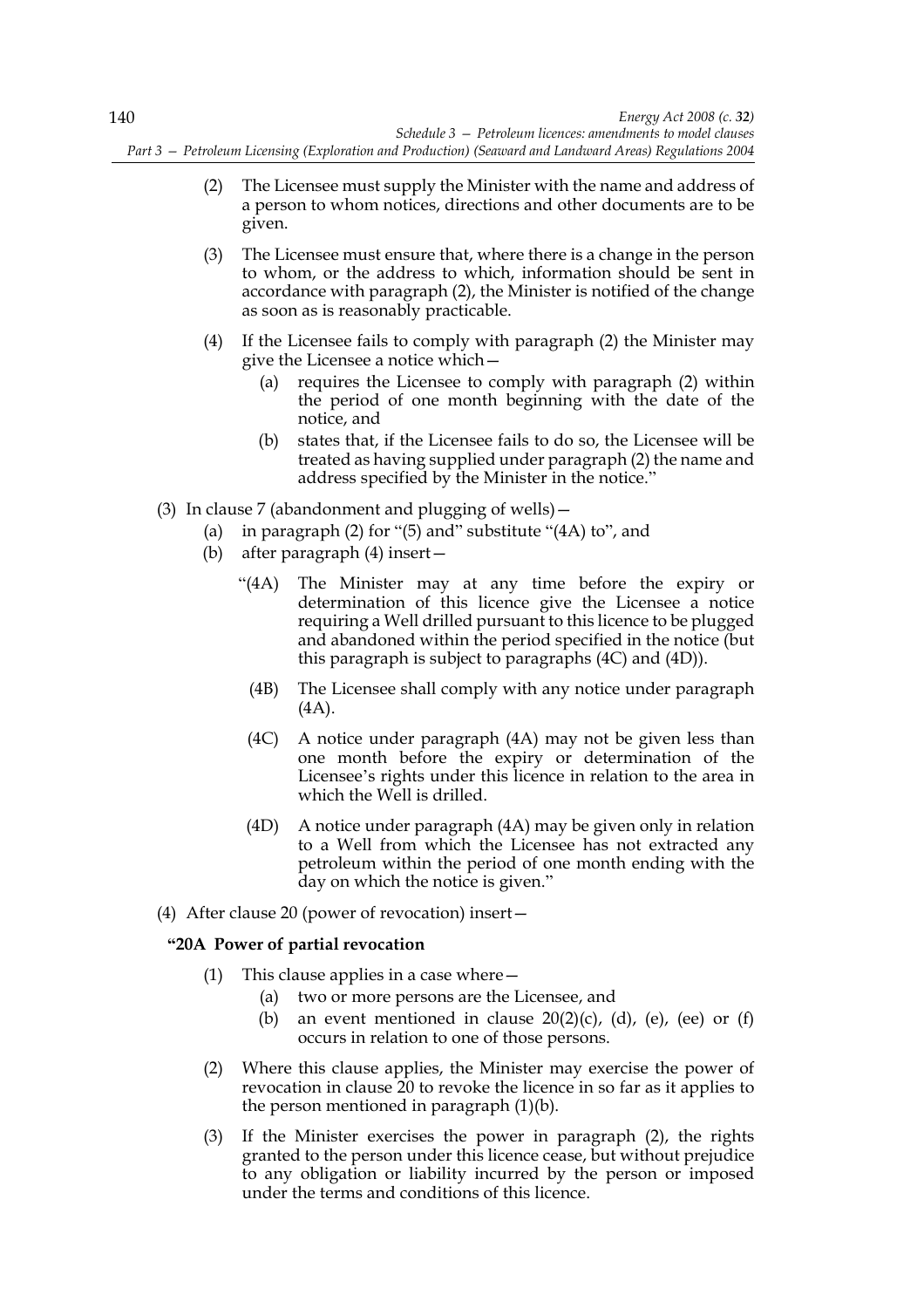- (4) Where this licence is revoked in relation to one person under this clause, it continues to have effect in respect of the other person who constitutes, or persons who together constitute, the Licensee and in relation to whom it is not revoked."
- 17 (1) Schedule 2 (frontier areas: production licences without break clause) is amended as follows.
	- (2) After clause 9 (areas surrendered) insert—

## **"9A Provision of contact details to Minister**

- (1) A notice, direction or other document authorised or required (in whatever terms) to be given to the Licensee by virtue of this licence is treated as given to the Licensee if it is given to the person specified by the Licensee under paragraph (2) at the address so specified.
- (2) The Licensee must supply the Minister with the name and address of a person to whom notices, directions and other documents are to be given.
- (3) The Licensee must ensure that, where there is a change in the person to whom, or the address to which, information should be sent in accordance with paragraph (2), the Minister is notified of the change as soon as is reasonably practicable.
- (4) If the Licensee fails to comply with paragraph (2) the Minister may give the Licensee a notice which—
	- (a) requires the Licensee to comply with paragraph (2) within the period of one month beginning with the date of the notice, and
	- (b) states that, if the Licensee fails to do so, the Licensee will be treated as having supplied under paragraph (2) the name and address specified by the Minister in the notice."
- (3) In clause 16 (abandonment and plugging of wells)—
	- (a) in paragraph (2) for "The" substitute "Subject to paragraph (5B), the",
	- (b) after paragraph (5) insert—
		- "(5A) The Minister may at any time give the Licensee a notice requiring a well drilled pursuant to this licence to be plugged and abandoned in accordance with paragraph (5) within the period specified in the notice (but this paragraph is subject to paragraphs (5C) and (5D)).
			- (5B) The Licensee shall comply with any notice under paragraph (5A).
			- (5C) A notice under paragraph (5A) may not be given less than one month before the expiry or determination of the Licensee's rights under this licence in relation to the area, or the part of the area, in which the well is drilled.
			- (5D) A notice under paragraph (5A) may be given only in relation to a well from which the Licensee has not extracted any petroleum within the period of one month ending with the day on which the notice is given.", and
	- (c) in paragraph (6) after "Subject to paragraphs" insert "(5A) to (5D),".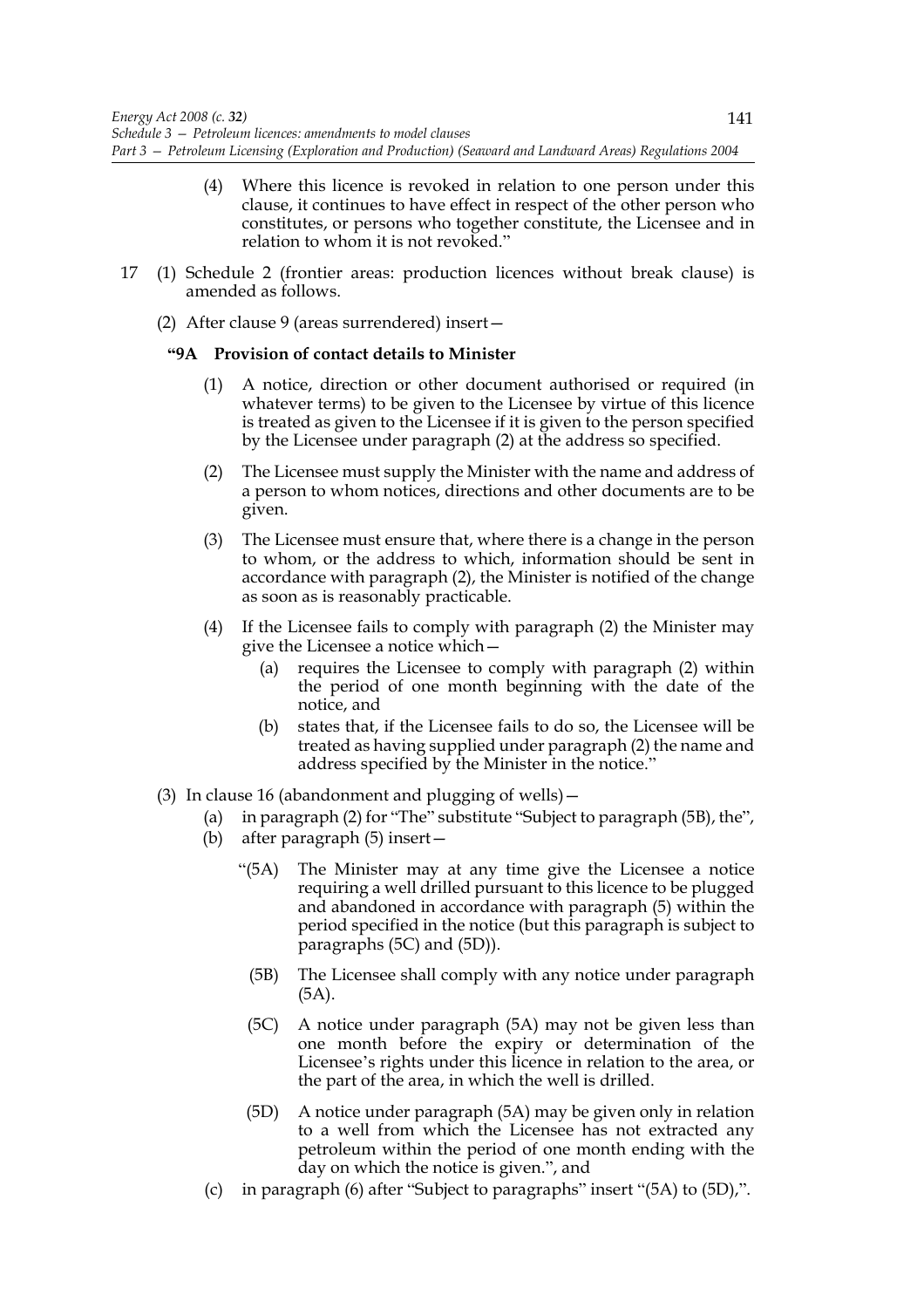- (4) In clause 38(4) (power of revocation: change of control) after "when this licence was granted" insert "(or, if there has been an assignment or assignation of rights conferred by this licence, when those rights were assigned to the Licensee)".
- (5) After clause 38 (power of revocation) insert—

# **"38A Power of partial revocation**

- (1) This clause applies in a case where two or more persons are the Licensee and—
	- (a) an event mentioned in clause  $38(2)(c)$ , (d), (e), (ee) or (g) occurs in relation to one of those persons, or
	- (b) the conditions specified in clause 38(3) are satisfied in relation to one of those persons.
- (2) Where this clause applies, the Minister may exercise the power of revocation in clause 38 to revoke the licence in so far as it applies to the person mentioned in paragraph  $(1)(a)$  or  $(b)$ .
- (3) If the Minister exercises the power in paragraph (2), the rights granted to the person under this licence cease, but without prejudice to any obligation or liability incurred by the person or imposed under the terms and conditions of this licence.
- (4) Where this licence is revoked in relation to one person under this clause, it continues to have effect in respect of the other person who constitutes, or persons who together constitute, the Licensee and in relation to whom it is not revoked."
- 18 (1) Schedule 3 (frontier areas: production licences with break clause) is amended as follows.
	- (2) After clause 10 (areas surrendered) insert—

#### **"10A Provision of contact details to Minister**

- (1) A notice, direction or other document authorised or required (in whatever terms) to be given to the Licensee by virtue of this licence is treated as given to the Licensee if it is given to the person specified by the Licensee under paragraph (2) at the address so specified.
- (2) The Licensee must supply the Minister with the name and address of a person to whom notices, directions and other documents are to be given.
- (3) The Licensee must ensure that, where there is a change in the person to whom, or the address to which, information should be sent in accordance with paragraph (2), the Minister is notified of the change as soon as is reasonably practicable.
- (4) If the Licensee fails to comply with paragraph (2) the Minister may give the Licensee a notice which—
	- (a) requires the Licensee to comply with paragraph (2) within the period of one month beginning with the date of the notice, and
	- (b) states that, if the Licensee fails to do so, the Licensee will be treated as having supplied under paragraph (2) the name and address specified by the Minister in the notice."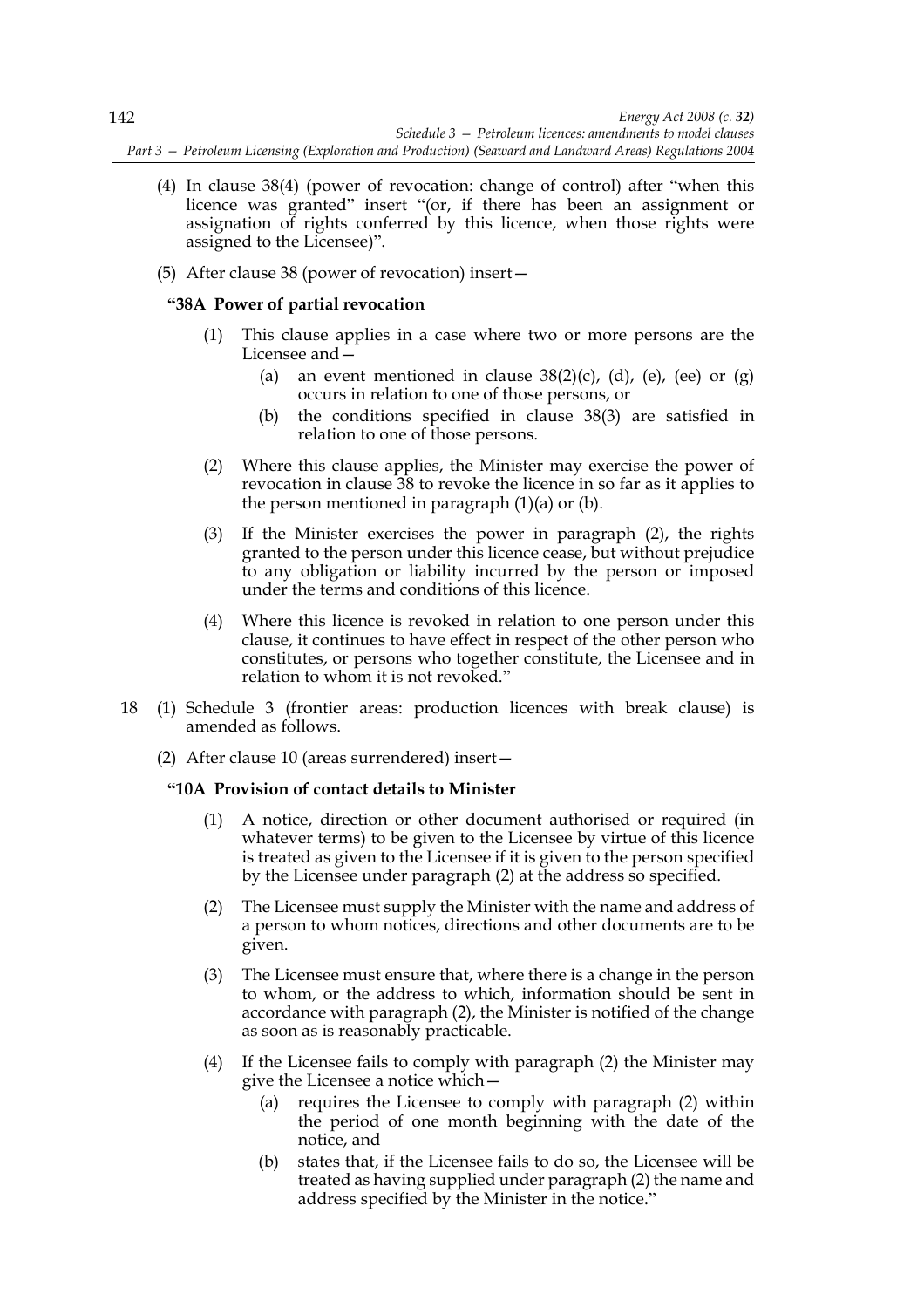- (3) In clause 17 (abandonment and plugging of wells)—
	- (a) in paragraph (2) for "The" substitute "Subject to paragraph (5B), the",
	- (b) after paragraph (5) insert—
		- "(5A) The Minister may at any time give the Licensee a notice requiring a well drilled pursuant to this licence to be plugged and abandoned in accordance with paragraph (5) within the period specified in the notice (but this paragraph is subject to paragraphs (5C) and (5D)).
		- (5B) The Licensee shall comply with any notice under paragraph (5A).
		- (5C) A notice under paragraph (5A) may not be given less than one month before the expiry or determination of the Licensee's rights under this licence in relation to the area, or the part of the area, in which the well is drilled.
		- (5D) A notice under paragraph (5A) may be given only in relation to a well from which the Licensee has not extracted any petroleum within the period of one month ending with the day on which the notice is given.", and
	- (c) in paragraph (6) after "Subject to paragraphs" insert "(5A) to (5D),".
- (4) In clause 39(4) (power of revocation: change of control) after "when this licence was granted" insert "(or, if there has been an assignment or assignation of rights conferred by this licence, when those rights were assigned to the Licensee)".
- (5) After clause 39 (power of revocation) insert—

# **"39A Power of partial revocation**

- (1) This clause applies in a case where two or more persons are the Licensee and—
	- (a) an event mentioned in clause  $39(2)(c)$ , (d), (e), (ee) or (g) occurs in relation to one of those persons, or
	- (b) the conditions specified in clause 39(3) are satisfied in relation to one of those persons.
- (2) Where this clause applies, the Minister may exercise the power of revocation in clause 39 to revoke the licence in so far as it applies to the person mentioned in paragraph (1)(a) or (b).
- (3) If the Minister exercises the power in paragraph (2), the rights granted to the person under this licence cease, but without prejudice to any obligation or liability incurred by the person or imposed under the terms and conditions of this licence.
- (4) Where this licence is revoked in relation to one person under this clause, it continues to have effect in respect of the other person who constitutes, or persons who together constitute, the Licensee and in relation to whom it is not revoked."
- 19 (1) Schedule 4 (production licences for areas other than frontier areas) is amended as follows.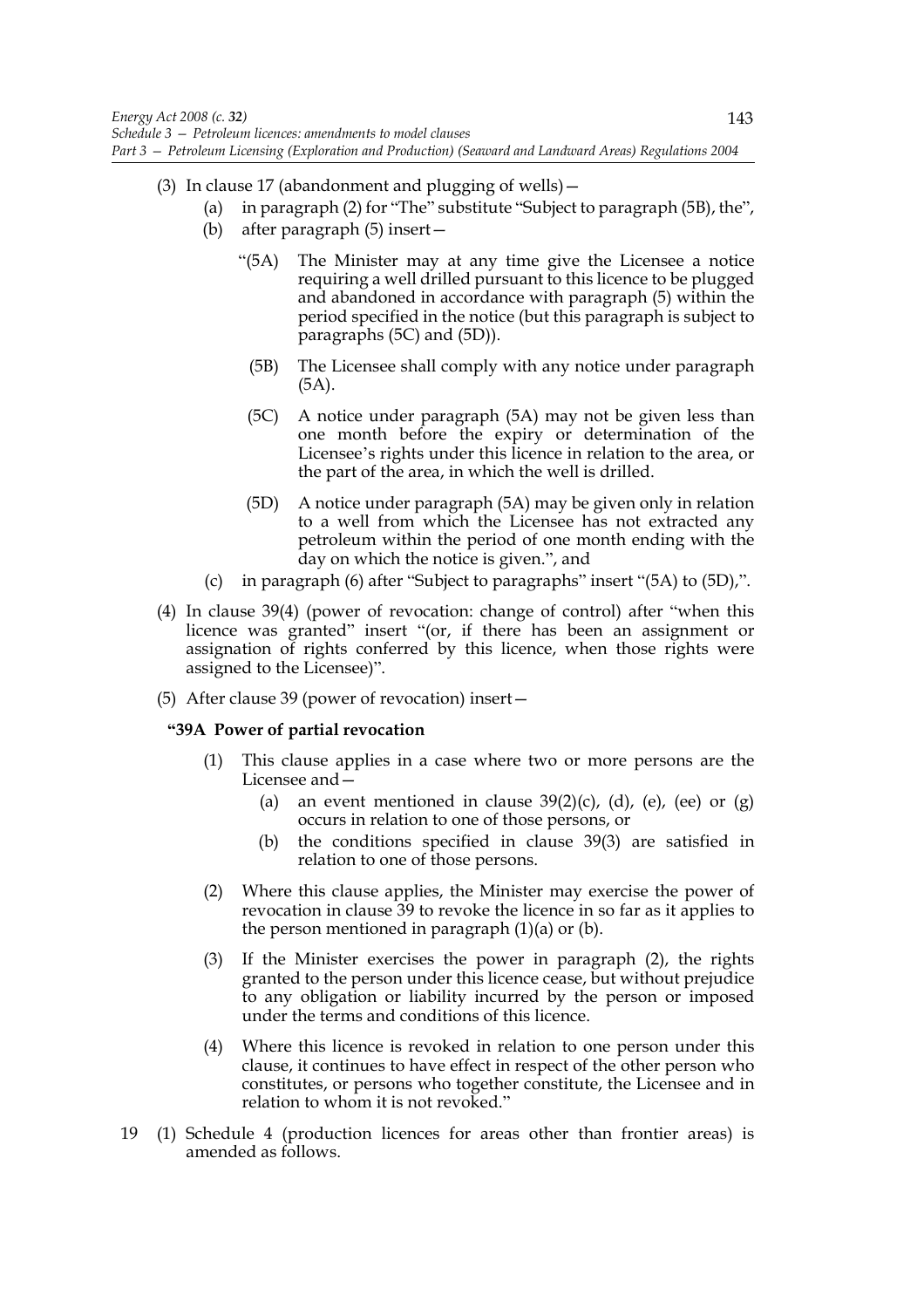(2) After clause 8 (areas surrendered) insert—

# **"8A Provision of contact details to Minister**

- (1) A notice, direction or other document authorised or required (in whatever terms) to be given to the Licensee by virtue of this licence is treated as given to the Licensee if it is given to the person specified by the Licensee under paragraph (2) at the address so specified.
- (2) The Licensee must supply the Minister with the name and address of a person to whom notices, directions and other documents are to be given.
- (3) The Licensee must ensure that, where there is a change in the person to whom, or the address to which, information should be sent in accordance with paragraph (2), the Minister is notified of the change as soon as is reasonably practicable.
- (4) If the Licensee fails to comply with paragraph (2) the Minister may give the Licensee a notice which—
	- (a) requires the Licensee to comply with paragraph (2) within the period of one month beginning with the date of the notice, and
	- (b) states that, if the Licensee fails to do so, the Licensee will be treated as having supplied under paragraph (2) the name and address specified by the Minister in the notice."
- (3) In clause 15 (abandonment and plugging of wells)—
	- (a) in paragraph (2) for "The" substitute "Subject to paragraph (5B), the",
	- (b) after paragraph (5) insert—
		- "(5A) The Minister may at any time give the Licensee a notice requiring a well drilled pursuant to this licence to be plugged and abandoned in accordance with paragraph (5) within the period specified in the notice (but this paragraph is subject to paragraphs (5C) and (5D)).
			- (5B) The Licensee shall comply with any notice under paragraph (5A).
			- (5C) A notice under paragraph (5A) may not be given less than one month before the expiry or determination of the Licensee's rights under this licence in relation to the area or the part of the area in which the well is drilled.
			- (5D) A notice under paragraph (5A) may be given only in relation to a well from which the Licensee has not extracted any petroleum within the period of one month ending with the day on which the notice is given.", and
	- (c) in paragraph (6) after "Subject to paragraphs" insert "(5A) to (5D),".
- (4) In clause 37(4) (power of revocation: change of control) after "when this licence was granted" insert "(or, if there has been an assignment or assignation of rights conferred by this licence, when those rights were assigned to the Licensee)".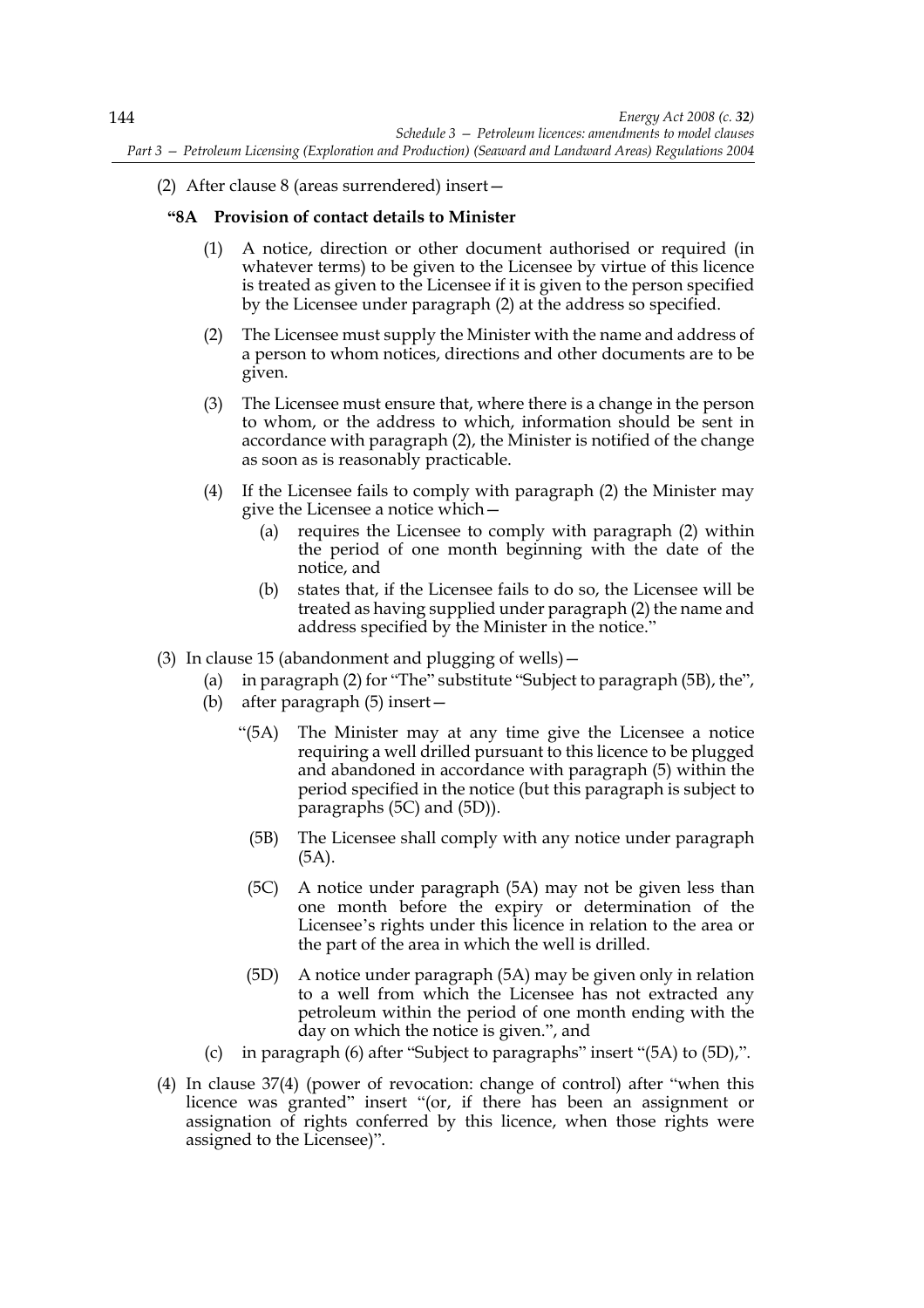(5) After clause 37 (power of revocation) insert—

# **"37A Power of partial revocation**

- (1) This clause applies in a case where two or more persons are the Licensee and—
	- (a) an event mentioned in clause  $37(2)(c)$ , (d), (e), (ee) or (g) occurs in relation to one of those persons, or
	- (b) the conditions specified in clause 37(3) are satisfied in relation to one of those persons.
- (2) Where this clause applies, the Minister may exercise the power of revocation in clause 37 to revoke the licence in so far as it applies to the person mentioned in paragraph (1)(a) or (b).
- (3) If the Minister exercises the power in paragraph (2), the rights granted to the person under this licence cease, but without prejudice to any obligation or liability incurred by the person or imposed under the terms and conditions of this licence.
- (4) Where this licence is revoked in relation to one person under this clause, it continues to have effect in respect of the other person who constitutes, or persons who together constitute, the Licensee and in relation to whom it is not revoked."
- 20 (1) Schedule 6 (exploration and development licences) is amended as follows.
	- (2) After clause 8 (consequences of determination or surrender by licensee) insert—

#### **"8A Provision of contact details to Minister**

- (1) A notice, direction or other document authorised or required (in whatever terms) to be given to the Licensee by virtue of this licence is treated as given to the Licensee if it is given to the person specified by the Licensee under paragraph (2) at the address so specified.
- (2) The Licensee must supply the Minister with the name and address of a person to whom notices, directions and other documents are to be given.
- (3) The Licensee must ensure that, where there is a change in the person to whom, or the address to which, information should be sent in accordance with paragraph (2), the Minister is notified of the change as soon as is reasonably practicable.
- (4) If the Licensee fails to comply with paragraph (2) the Minister may give the Licensee a notice which—
	- (a) requires the Licensee to comply with paragraph (2) within the period of one month beginning with the date of the notice, and
	- (b) states that, if the Licensee fails to do so, the Licensee will be treated as having supplied under paragraph (2) the name and address specified by the Minister in the notice."
- (3) In clause 15 (abandonment and plugging of wells)—
	- (a) in paragraph (2) for "The" substitute "Subject to paragraph (5B), the",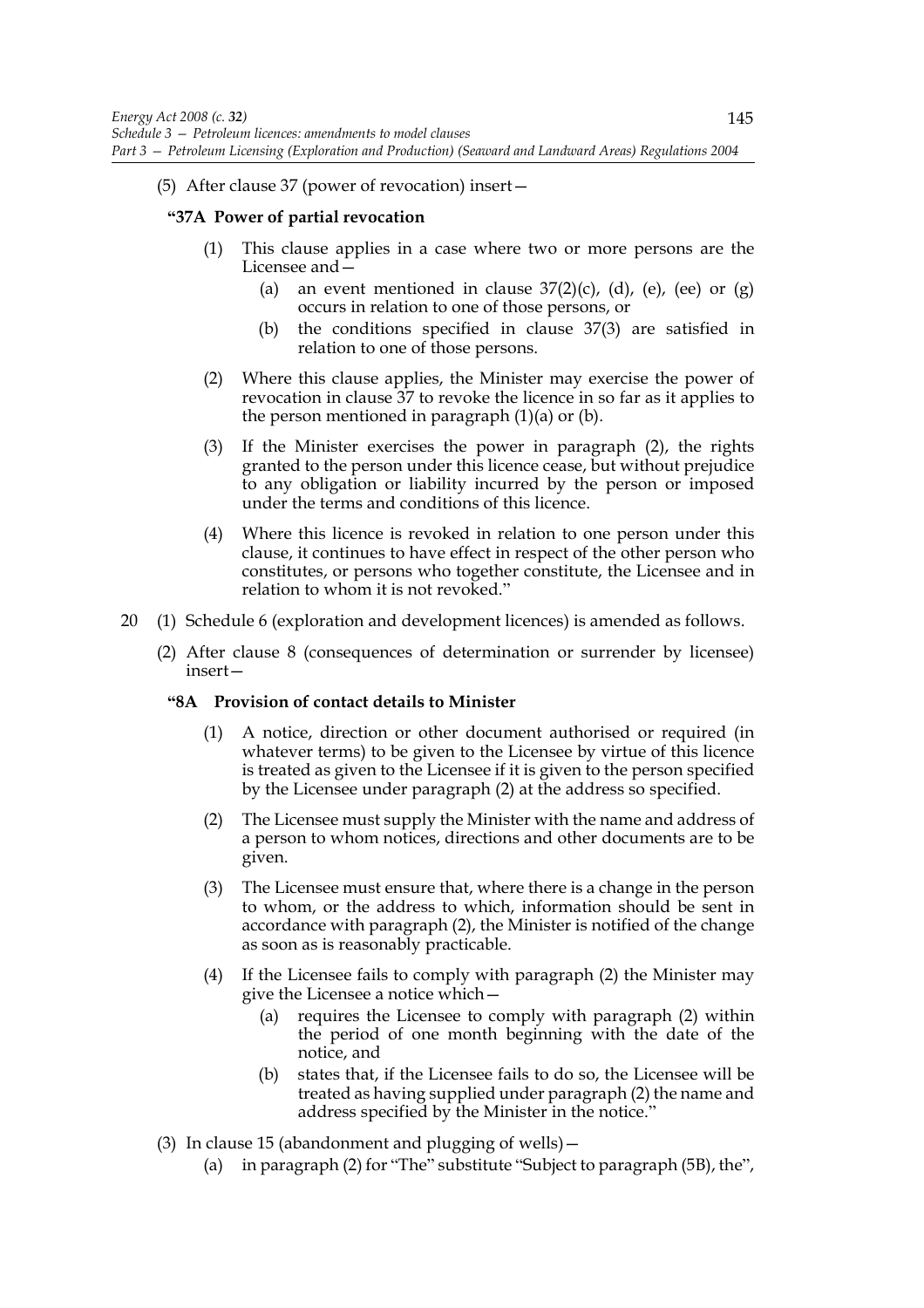- (b) after paragraph (5) insert—
	- "(5A) The Minister may at any time give the Licensee a notice requiring a well drilled pursuant to this licence to be plugged and abandoned in accordance with paragraph (5) within the period specified in the notice (but this paragraph is subject to paragraphs (5C) and (5D)).
		- (5B) The Licensee shall comply with any notice under paragraph (5A).
		- (5C) A notice under paragraph (5A) may not be given less than one month before the expiry or determination of the Licensee's rights under this licence in relation to the area, or the part of the area, in which the well is drilled.
		- (5D) A notice under paragraph (5A) may be given only in relation to a well from which the Licensee has not extracted any petroleum within the period of one month ending with the day on which the notice is given.", and
- (c) in paragraph (6) after "Subject to paragraphs" insert "(5A) to (5D),".
- (4) In clause 36(4) (power of revocation: change of control) after "when this licence was granted" insert "(or, if there has been an assignment or assignation of rights conferred by this licence, when those rights were assigned to the Licensee)".
- (5) After clause 36 (power of revocation) insert—

# **"36A Power of partial revocation**

- (1) This clause applies in a case where two or more persons are the Licensee and—
	- (a) an event mentioned in clause  $36(2)(c)$ , (d), (e), (ee) or (g) occurs in relation to one of those persons, or
	- (b) the conditions specified in clause 36(3) are satisfied in relation to one of those persons.
- (2) Where this clause applies, the Minister may exercise the power of revocation in clause 36 to revoke the licence in so far as it applies to the person mentioned in paragraph  $(1)(a)$  or  $(b)$ .
- (3) If the Minister exercises the power in paragraph (2), the rights granted to the person under this licence cease, but without prejudice to any obligation or liability incurred by the person or imposed under the terms and conditions of this licence.
- (4) Where this licence is revoked in relation to one person under this clause, it continues to have effect in respect of the other person who constitutes, or persons who together constitute, the Licensee and in relation to whom it is not revoked."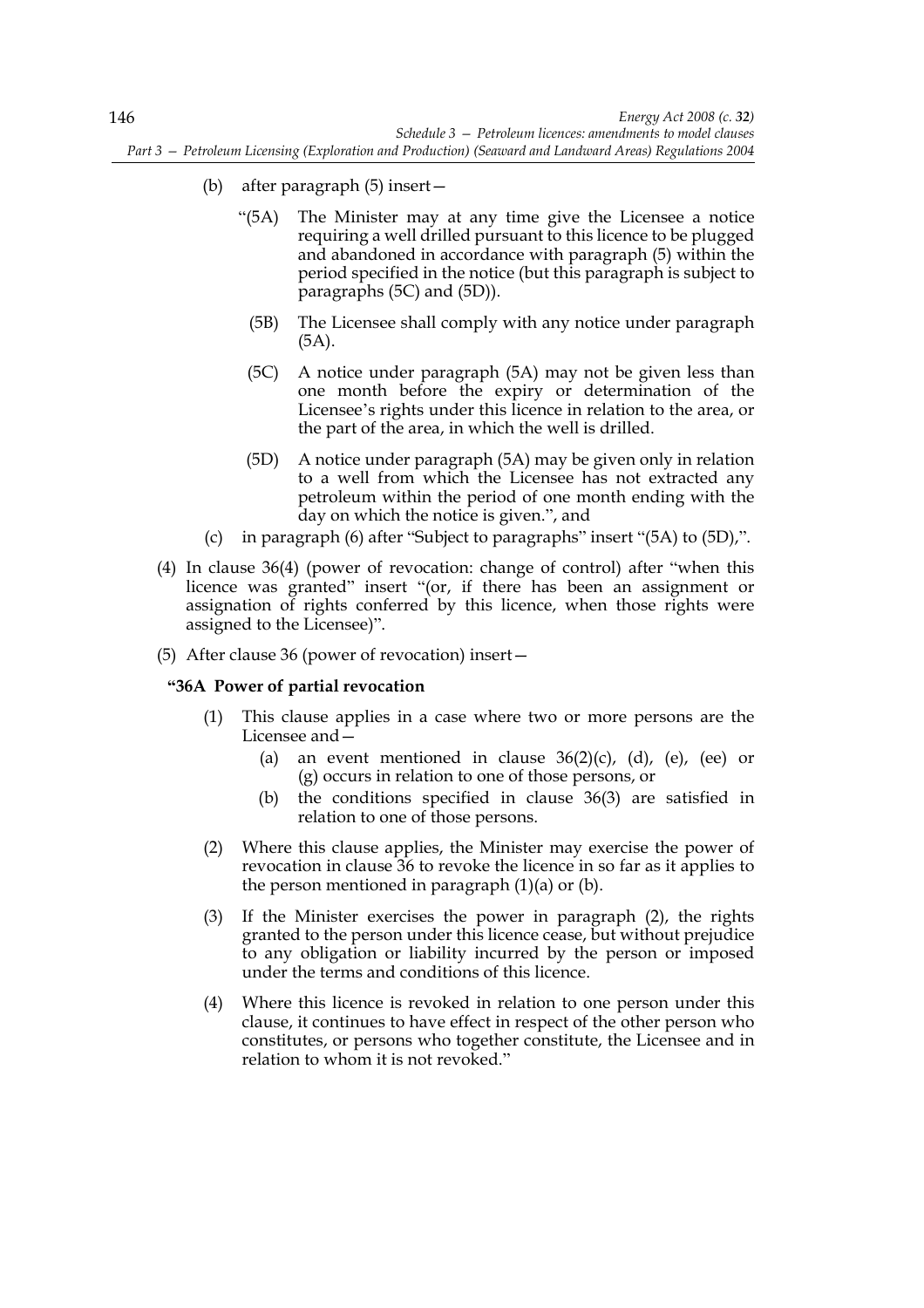#### SCHEDULE 4 Section 91

#### SMART METERS: LICENSABLE ACTIVITIES

#### PART 1

GAS

1 After section 41H of the Gas Act 1986 (c. 44), insert—

# **"41HA New licensable activities: smart meters**

- (1) The Secretary of State may by order amend this Part so as to provide—
	- (a) for one or more activities within subsection (3) to be added to the activities which are licensable activities, or
	- (b) where an order has previously been made under paragraph (a) in relation to an activity, for the activity to cease to be a licensable activity.
- (2) For the purposes of this Part activities are licensable activities if undertaking them without the authority of a licence or exemption constitutes an offence under section 5(1).
- (3) The activities within this subsection are activities connected with the provision, installation or operation of relevant meters, including the provision or installation of infrastructure, or the provision of services, in connection with the communication of information by or to such meters.
- (4) In this section—
	- (a) "relevant meter" means a meter of a kind prescribed by the order;
	- (b) a reference to a meter includes a reference to a visual display unit, or any other device, associated with or ancillary to a meter.
- (5) An order under this section may make consequential, transitional, incidental or supplementary provision, including—
	- (a) amendments (or repeals) in any provision of this Act or any other enactment;
	- (b) in the case of an order under subsection (1)(a), provision determining the conditions which are to be standard conditions for the purposes of licences authorising the undertaking of the activities;
	- (c) provision modifying any standard conditions of licences.
- (6) Without prejudice to the generality of subsections (1) and (5), an order under this section may also make provision—
	- (a) for licences to authorise the holder to carry out the licensable activities in any area, or only in an area specified in the licence;
	- (b) enabling the terms of the licence to be modified so as to extend or restrict the area in which the licence holder may carry on the licensable activities;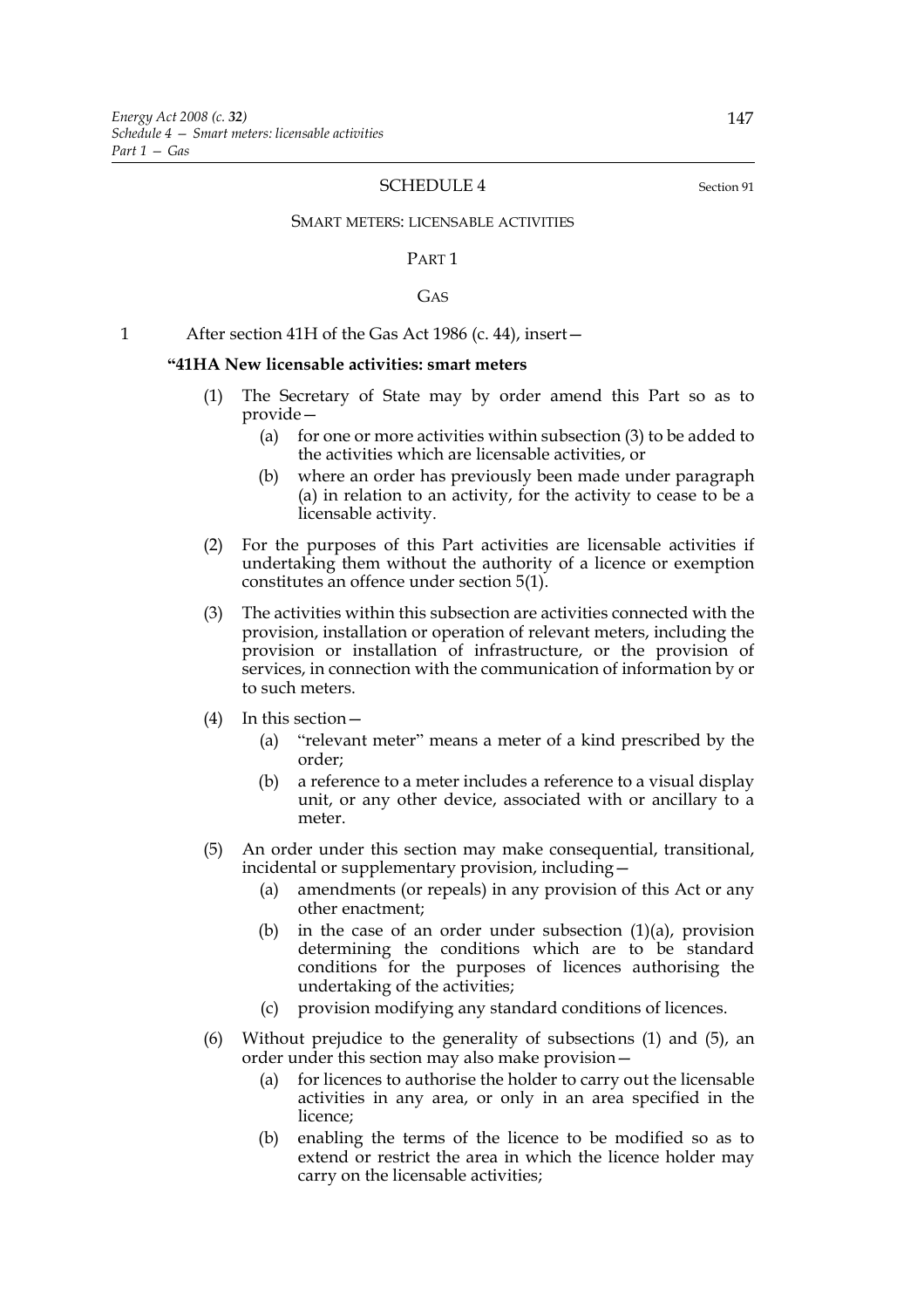- (c) specifying that a licence, and any modification of a licence, must be in writing;
- (d) for a licence, if not previously revoked, to continue in force for such period as may be specified in or determined by or under the licence;
- (e) conferring functions on the Secretary of State or the Authority.
- (7) An order under this section may provide that it is to remain in force only for the period specified in the order.

# **41HB Section 41HA: supplemental**

- (1) Before making an order under section 41HA, the Secretary of State must consult—
	- (a) the Authority, and
	- (b) such other persons as the Secretary of State thinks appropriate.
- (2) The power to make such an order may not be exercised after the end of the period of 5 years beginning with the day on which section 41HA comes into force.
- (3) An order under section 41HA may not be made unless a draft of the statutory instrument containing the order has been laid before, and approved by a resolution of, each House of Parliament.
- (4) Subsections (1) to (3) of section 47 apply in relation to orders under section 41HA as they apply in relation to regulations under this Part.

## **41HC Competitive tenders for licences for new licensable activities**

- (1) The Secretary of State may by regulations make provision for a determination on a competitive basis of the person to whom a licence in respect of new licensable activities is to be granted.
- (2) In this section "new licensable activities" means one or more activities which are the subject of an order under section 41HA(1)(a).
- (3) The regulations may  $-$ 
	- (a) provide for the determination to be made by the Secretary of State or the Authority;
	- (b) provide, in prescribed cases, for the publication of a proposal to grant a licence in respect of the new licensable activities;
	- (c) provide for the inclusion in such a proposal of an invitation to apply for such a licence;
	- (d) impose conditions in relation to the making of an application for a licence;
	- (e) impose restrictions in relation to persons who may apply for a licence;
	- (f) impose requirements as to the period within which applications must be made;
	- (g) make provision for regulating the manner in which applications are to be considered or determined;
	- (h) authorise or require the Secretary of State or the Authority, when determining to whom a licence is to be granted, to have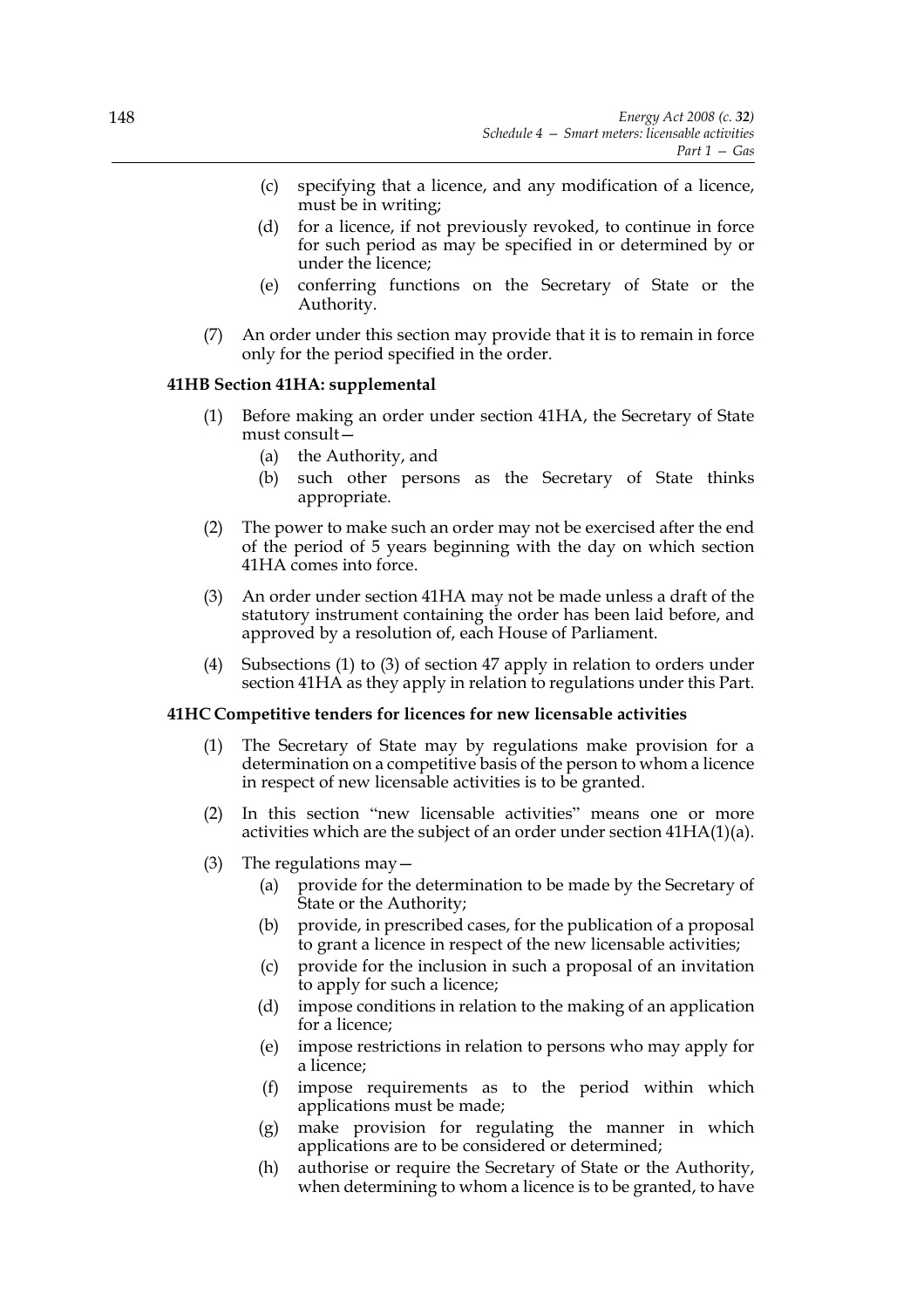regard to the person's suitability for being granted both the licence and an electricity licence;

- (i) confer on the Authority or the Secretary of State functions in connection with tender exercises.
- (4) The regulations may also include provision—
	- (a) enabling the Secretary of State or the Authority to require prescribed persons, in relation to a tender exercise, to make payments, in the form and manner prescribed, in respect of tender costs;
	- (b) about the effect on a person's participation in the tender exercise of a failure to comply with a requirement imposed by virtue of paragraph (a), and the circumstances in which the tender exercise is to stop as a result of such a failure.
- (5) In this section—
	- "electricity licence" means a licence for an activity to which an order under section 56FA(1)(a) of the Electricity Act 1989 applies;
	- "prescribed" means prescribed in or determined under regulations under this section;
	- "tender costs", in relation to a tender exercise, means any costs incurred or likely to be incurred by the Authority or the Secretary of State for the purposes of the exercise;
	- "tender exercise" means the steps taken in accordance with regulations with a view to determining to whom a particular licence is to be granted.
- (6) Any sums received by the Secretary of State or the Authority under regulations made by virtue of this section are to be paid into the Consolidated Fund.

#### PART 2

#### **ELECTRICITY**

2 After section 56F of the Electricity Act 1989 (c. 29) insert—

#### **"56FA New licensable activities: smart meters**

- (1) The Secretary of State may by order amend this Part so as to provide—
	- (a) for one or more activities within subsection (3) to be added to the activities which are licensable activities, or
	- (b) where an order has previously been made under paragraph (a) in relation to an activity, for the activity to cease to be a licensable activity.
- (2) For the purposes of this Part activities are licensable activities if undertaking them without the authority of a licence or exemption constitutes an offence under section 4(1).
- (3) The activities within this subsection are activities connected with the provision, installation or operation of relevant meters, including the provision or installation of infrastructure, or the provision of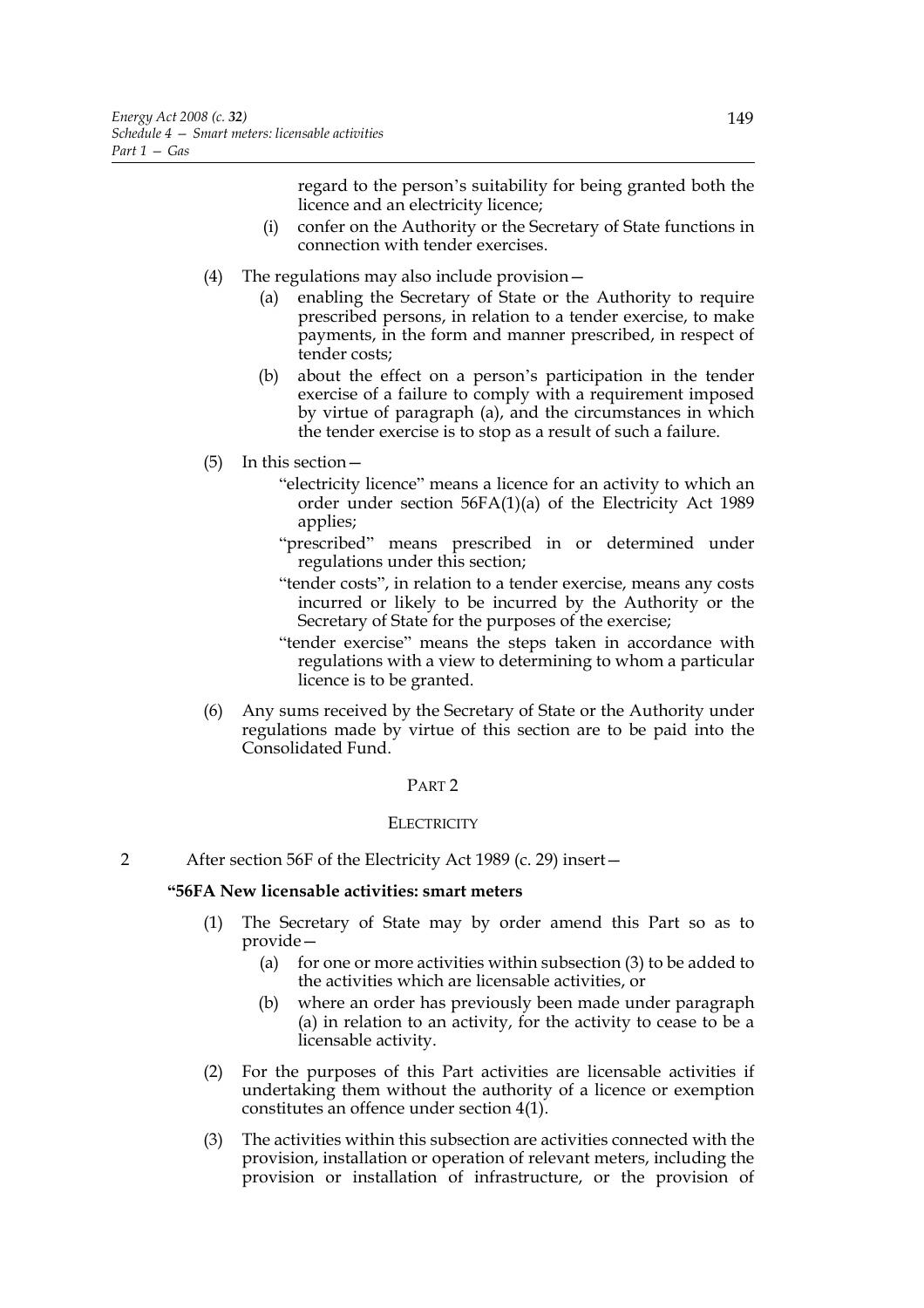services, in connection with the communication of information by or to such meters.

- (4) In this section—
	- (a) "relevant meter" means a meter of a kind prescribed by the order;
	- (b) a reference to a meter includes a reference to a visual display unit, or any other device, associated with or ancillary to a meter.
- (5) An order under this section may make consequential, transitional, incidental or supplementary provision, including—
	- (a) amendments (or repeals) in any provision of this Act or any other enactment;
	- (b) in the case of an order under subsection  $(1)(a)$ , provision determining the conditions which are to be standard conditions for the purposes of licences authorising the undertaking of the activities;
	- (c) provision modifying any standard conditions of licences.
- (6) Without prejudice to the generality of subsections (1) and (5), an order under this section may also make provision—
	- (a) for licences to authorise the holder to carry out the licensable activities in any area, or only in an area specified in the licence;
	- (b) enabling the terms of the licence to be modified so as to extend or restrict the area in which the licence holder may carry on the licensable activities;
	- (c) specifying that a licence, and any modification of a licence, must be in writing;
	- (d) for a licence, if not previously revoked, to continue in force for such period as may be specified in or determined by or under the licence;
	- (e) conferring functions on the Secretary of State or the Authority.
- (7) An order under this section may provide that it is to remain in force only for the period specified in the order.

# **56FB Section 56FA: supplemental**

- (1) Before making an order under section 56FA, the Secretary of State must consult—
	- (a) the Authority, and
	- (b) such other persons as the Secretary of State thinks appropriate.
- (2) The power to make such an order may not be exercised after the end of the period of 5 years beginning with the day on which section 56FA comes into force.
- (3) An order under section 56FA may not be made unless a draft of the statutory instrument containing it has been laid before, and approved by resolution of, each House of Parliament.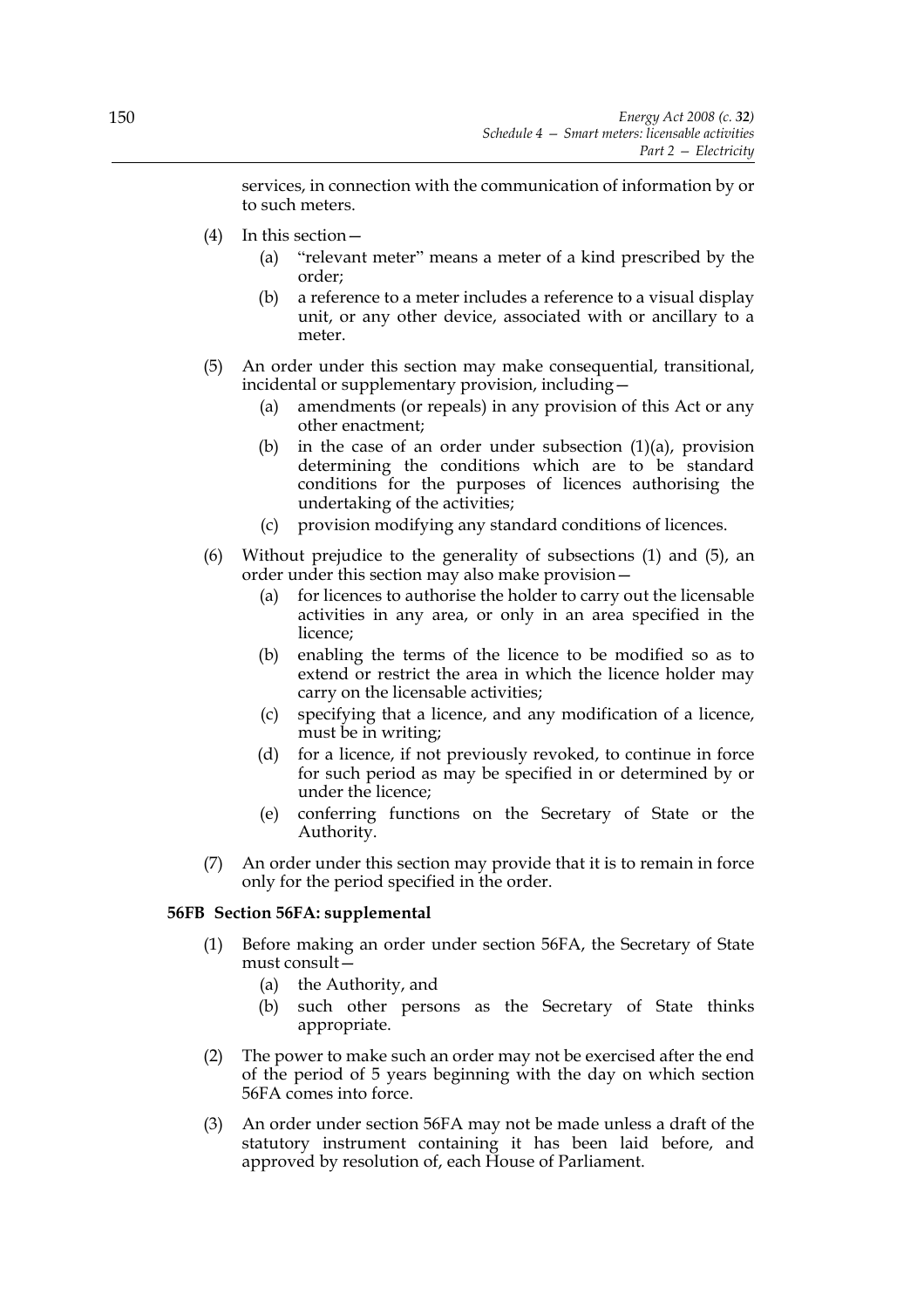(4) Section 60 applies in relation to an order under this section as it applies in relation to regulations under this Part.

#### **56FC Competitive tenders for licences for new licensable activities**

- (1) The Secretary of State may by regulations make provision for a determination on a competitive basis of the person to whom a licence in respect of new licensable activities is to be granted.
- (2) In this section "new licensable activities" means one or more activities which are the subject of an order under section 56FA(1)(a).
- (3) The regulations may  $-$ 
	- (a) provide for the determination to be made by the Secretary of State or the Authority;
	- (b) provide, in prescribed cases, for the publication of a proposal to grant a licence in respect of the new licensable activities;
	- (c) provide for the inclusion in such a proposal of an invitation to apply for such a licence;
	- (d) impose conditions in relation to the making of an application for a licence;
	- (e) impose restrictions in relation to persons who may apply for a licence;
	- (f) impose requirements as to the period within which applications must be made;
	- (g) make provision for regulating the manner in which applications are to be considered or determined;
	- (h) authorise or require the Secretary of State or the Authority, when determining to whom a licence is to be granted, to have regard to the person's suitability for being granted both the licence and a gas licence;
	- (i) confer on the Authority or the Secretary of State functions in connection with tender exercises.
- (4) The regulations may also include provision—
	- (a) enabling the Secretary of State or the Authority to require prescribed persons, in relation to a tender exercise, to make payments, in the form and manner prescribed, in respect of tender costs;
	- (b) about the effect on a person's participation in the tender exercise of a failure to comply with a requirement imposed by virtue of paragraph (a), and the circumstances in which the tender exercise is to stop as a result of such a failure.
- (5) In this section—
	- "gas licence" means a licence for an activity to which an order under section 41HA of the Gas Act 1986 applies;
	- "prescribed" means prescribed in or determined under regulations under this section;
	- "tender costs", in relation to a tender exercise, means any costs incurred or likely to be incurred by the Authority or the Secretary of State for the purposes of the exercise;
	- "tender exercise" means the steps taken in accordance with regulations with a view to determining to whom a particular licence is to be granted.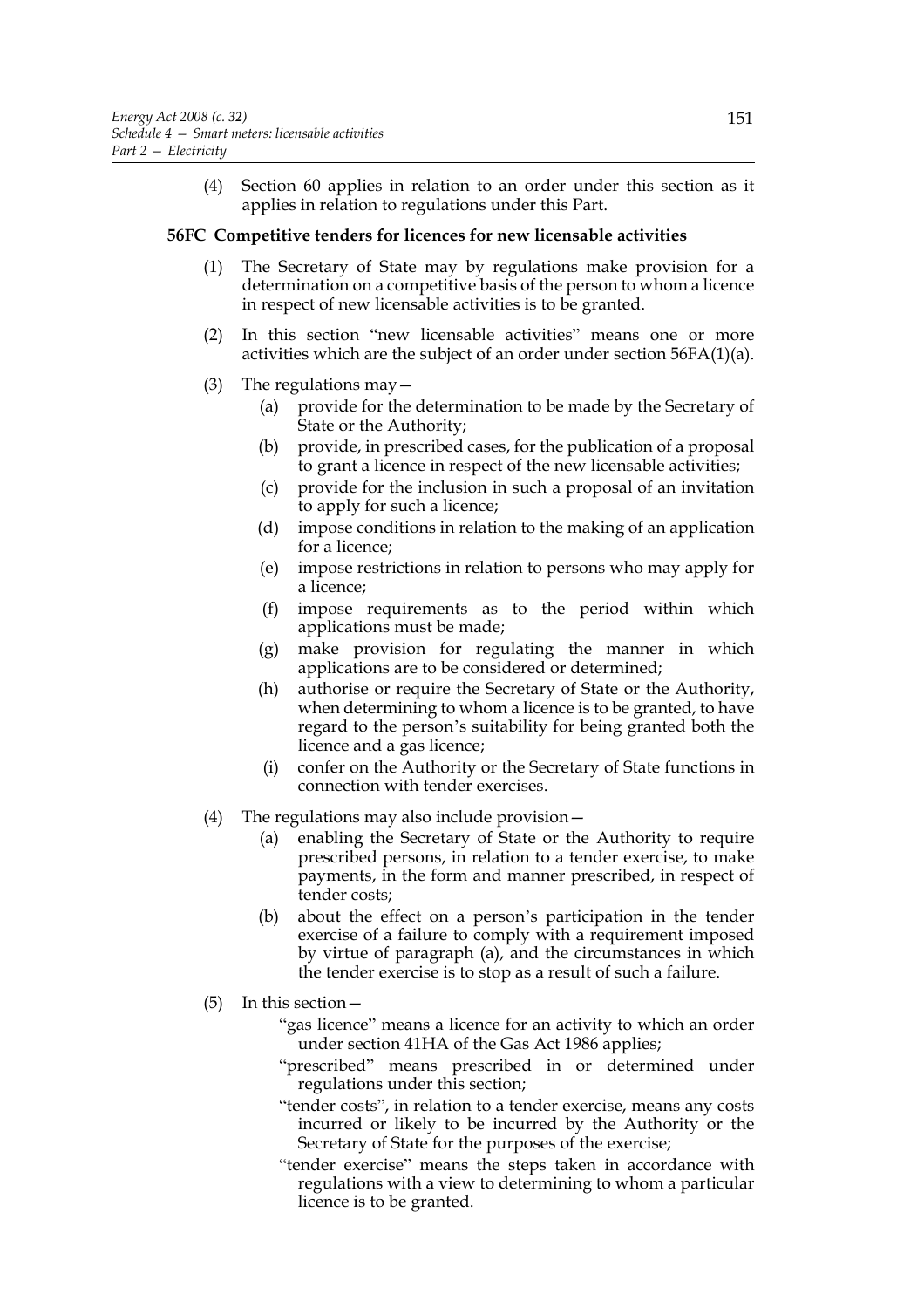(6) Any sums received by the Secretary of State or the Authority under regulations made by virtue of this section are to be paid into the Consolidated Fund."

# SCHEDULE 5 Section 107

# MINOR AND CONSEQUENTIAL AMENDMENTS

*Pipe-lines Act 1962 (c. 58)*

1 In section 54 of the Pipe-lines Act 1962 (offences by corporations), in subsection (1) after "any of the provisions of this Act" insert "(other than section 10H)".

*Gas Act 1986 (c. 44)*

2 In section 64(2) of the Gas Act 1986 (orders) after "41C" insert ", 41HA,".

*Electricity Act 1989 (c. 29)*

- 3 In section 25 of the Electricity Act 1989 (orders for securing compliance), in subsection (8), in the definition of "relevant requirement" for "sections 32 to 32C" substitute "sections 32 to 32M".
- 4 In section 47 of that Act (general functions of the Authority)—
	- (a) in subsection (1A) after "microgeneration" insert "or small-scale lowcarbon generation", and
	- (b) for subsection  $(1B)$  substitute  $-$ 
		- "(1B) In subsection  $(1A)$  –

"microgeneration" has the same meaning as in the Climate Change and Sustainable Energy Act 2006;

"small-scale low-carbon generation" has the same meaning as in section 41 of the Energy Act 2008."

5 In section 106 of that Act (regulations and orders), after subsection (1) insert—

"(1A) Any power of the Scottish Ministers to make orders under section 32 is exercisable by statutory instrument."

6 In section 106(2)(b) of that Act (regulations and orders) for "or 56A" substitute ", 56A or 56FA".

# *Petroleum Act 1998 (c. 17)*

- 7 The Petroleum Act 1998 is amended as follows.
- 8 In section 5(9) (alteration of licences) for "an instrument under seal" substitute "deed".
- 9 In section 31(1) (notices: supplementary provision) omit "(d) or".
- 10 In section 34 (revision of programmes)
	- (a) in subsection  $(2)(a)$ , after " $(b)$ " insert " $(ba)$ ,", and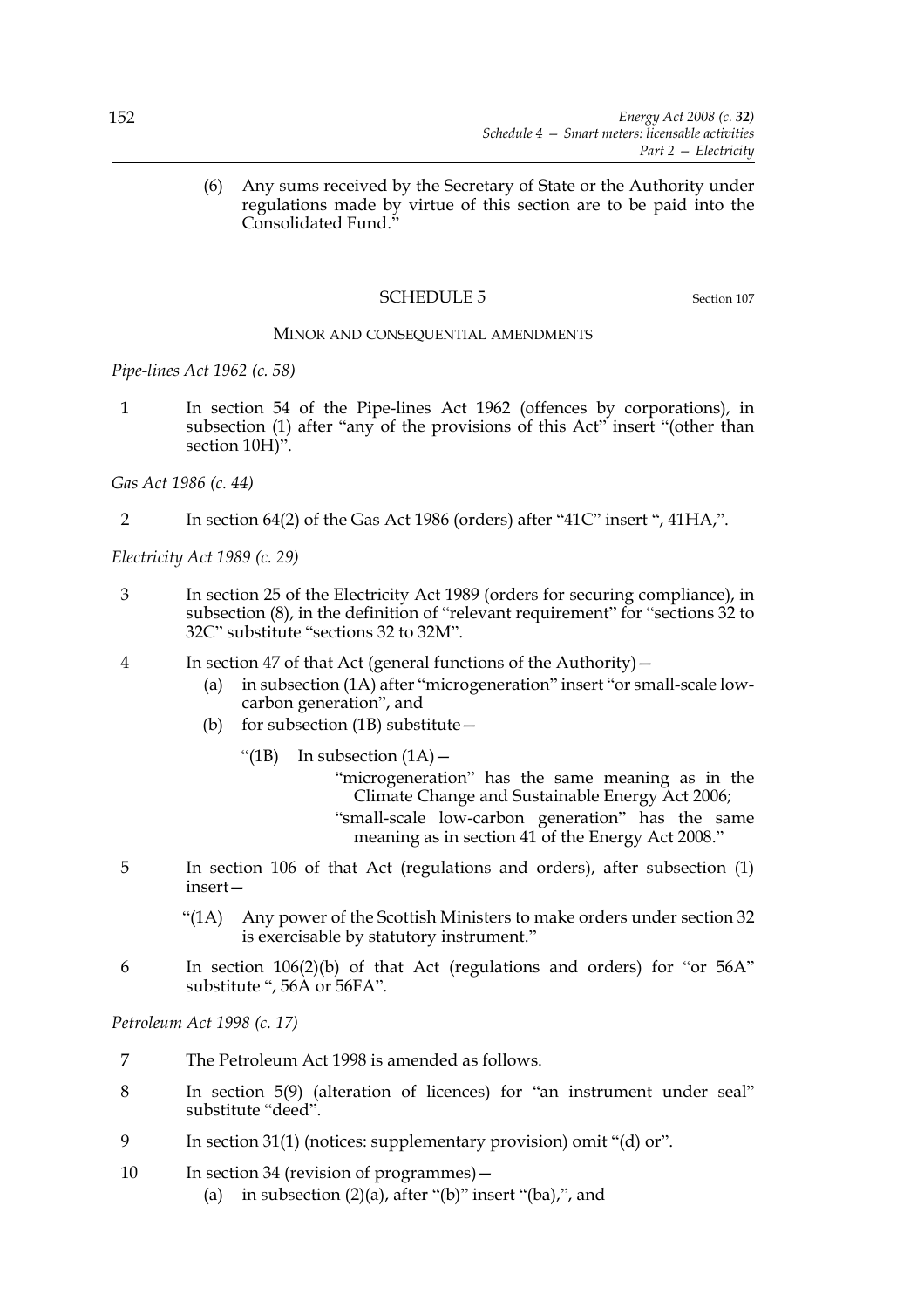- (b) in subsection (3) omit "(d) or".
- 11 In section 45 (interpretation), in the definition of "submarine pipeline" after "which is" insert ", or is intended to be established,".

*Utilities Act 2000 (c. 27)*

- 12 The Utilities Act 2000 is amended as follows.
- 13 In section 33 (standard conditions of electricity licences), in subsection (1) (a) after paragraph (b) omit ", or", and
	- (b) after paragraph (c) insert ", or
		- (d) under section 41, 84, 88 or 97 of the Energy Act 2008 (power to amend licence conditions)."
- 14 In section 81 (standard conditions of gas licences), in subsection (2) for "or under the Energy Act 2004" substitute ", under the Energy Act 2004 or under section 88 or 94 of the Energy Act 2008 (power to amend licence conditions)".
- 15 In section 105 (general restrictions on disclosure of information)—
	- (a) in subsection  $(1)(a)$ , omit the words from "or section  $184(5)$ " to the end and insert ", section 184(5) or 185(5) of the Energy Act 2004 or section 41 or 100 of the Energy Act 2008;",
	- (b) in subsection (3)(a), after "2004" insert "sections 41 to 43 or section 100 of the Energy Act 2008", and
	- (c) in subsection (8)(a) after "section" (in the second place) insert "32J or".

*Energy Act 2004 (c. 20)*

- 16 The Energy Act 2004 is amended as follows.
- 17 Omit section 105(9) (power to require provision of information in connection with decommissioning programme).
- 18 Omit section 107(5) to (7) (power to require provision of information in connection with decommissioning programme).
- 19 In section 132 (interpretation of Chapter 5 of Part 2), in subsection (4), in the definition of "fossil fuel" for "section 32" substitute "section 32M".
- 20 In section 185 (adjustment of transmission charges), in subsection (14), in the definition of "renewable sources" for "evidence" to the end substitute "renewables obligation certificates (within the meaning of section 32B of that Act) in respect of electricity generated from those sources is capable of satisfying a renewables obligation imposed by a renewables obligation order (within the meaning of section 32 of that Act);".
- 21 In Schedule 13 (directions given to the Civil Nuclear Police Authority), in paragraph 2(1)(h) for "officers of the Secretary of State's department" substitute "persons authorised by the Secretary of State".